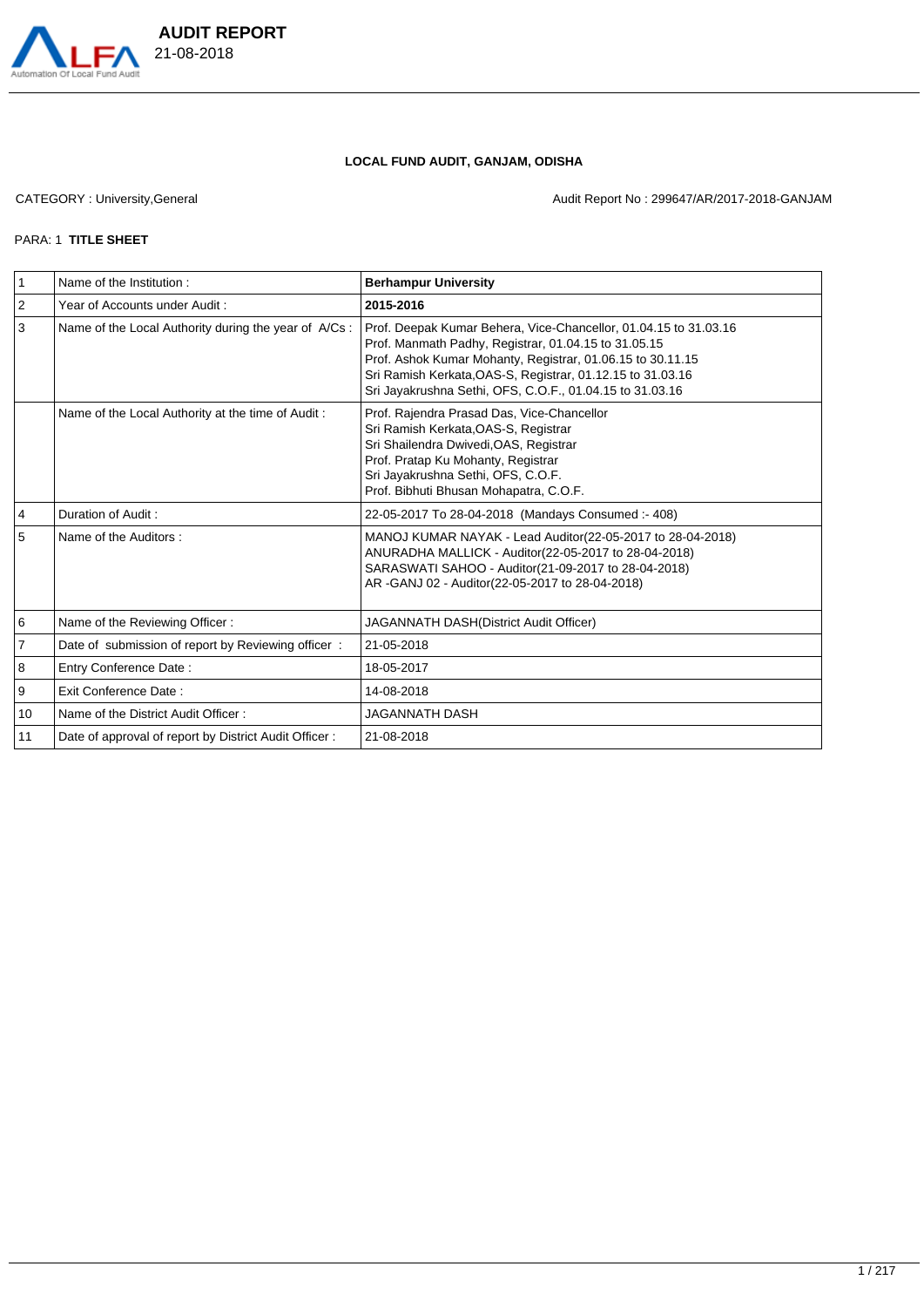

### PARA: 2 **PHYSICAL VERIFICATION**

| Sino           | Items                                                              | Date Of Physical<br>verification Before /<br><b>After Transaction</b> | <b>Physical Balance</b>                          | Balance As per Cash<br>Book / Stock<br>Register  | Reference To The<br>Page No Of Cash<br>Book / Stock<br>Register | Discrepancies If Any |
|----------------|--------------------------------------------------------------------|-----------------------------------------------------------------------|--------------------------------------------------|--------------------------------------------------|-----------------------------------------------------------------|----------------------|
| $\mathbf{1}$   | Cash in hand                                                       | 22.05.2017                                                            | 10642                                            | 10642                                            | <b>SRP-46</b>                                                   | Nil                  |
| $\overline{2}$ | <b>Miscellaneous</b><br>Receipt Books,<br>General Account          | 22.05.2017                                                            | 2 nos.                                           | 2 nos.                                           | SRP-162                                                         | Nil                  |
| 3              | <b>Miscellaneous</b><br>Receipt Books,<br><b>UHSS</b>              | 01.06.2017                                                            | 25 nos.                                          | 25 nos.                                          | <b>SRP-58</b>                                                   | Nil                  |
| 4              | Service Postage<br>Stamps, Exam.<br><b>Confidential Section</b>    | 08.06.2017                                                            | 327947                                           | 327947                                           | <b>SRP-120</b>                                                  | Nil                  |
| $\mathbf 5$    | Service Postage<br>Stamps, UHSS                                    | 22.05.2017                                                            | 549                                              | 549                                              | <b>SRP-25</b>                                                   | Nil                  |
| 6              | Service Postage<br>Stamp, Type and<br><b>Issue Section</b>         | 22.03.2018                                                            | 106303                                           | 106303                                           | <b>SRP-298</b>                                                  | Nil                  |
| $\overline{7}$ | <b>TDRs, General</b>                                               | 29.05.17                                                              | 132 nos.                                         | 132 nos.                                         | SRP-352                                                         | Nil                  |
| $\bf 8$        | Service Postage<br>Stamp, PGC                                      | 22.05.2017                                                            | 1556                                             | 1556                                             | SRP-133                                                         | Nil                  |
| 9              | Service Postage<br>Stamp of General<br>Account                     | 22.05.2017                                                            | 32599                                            | 32599                                            | <b>SRP-145</b>                                                  | Nil                  |
| 10             | Service Postage<br>Stamp, DEC                                      | 27.10.2017                                                            | 5377                                             | 5377                                             | <b>SRP-94</b>                                                   | Nil                  |
| 11             | Unused<br>miscellaneous<br>receipt books,<br>Lingaraj Law College  | 10.4.2018                                                             | 39                                               | 39                                               | SRP-339                                                         | Nil                  |
| 12             | Service Postage<br>Stamp, Exam.<br><b>General Diary</b><br>Section | 22.05.2017                                                            | 14882                                            | 14882                                            | <b>SRP-108</b>                                                  | Nil                  |
| 13             | <b>GOld Medal</b>                                                  | 22.05.2017                                                            | 15 <sub>nos</sub>                                | 15nos                                            |                                                                 | Nil                  |
| 14             | Endowments                                                         | 14.03.2018                                                            | 92 nos. of<br>endowments with 90<br>nos. of TDRs | 92 nos. of<br>endowments with 90<br>nos. of TDRs | <b>SRP-356</b>                                                  | Nil                  |
| 15             | Service Postage<br>Stamp, Lingaraj Law<br>College                  | 21.12.2017                                                            | 1737                                             | 1737                                             | <b>SRP-41</b>                                                   | Nil                  |

#### **Comments**

The verification of physical balance of the above items has been conducted during audit. No significant discrepancy noticed in this regard during audit period, however, steps may be taken to keep less balance of hard cash.

### **Non conduct of Physical verification of Cash By COF on regular basis :-**

As per University Accounts Manual (vide sections 24,25,26) Chapter-III para-16 & 17,the cash books shall be closed every day and the Section Officer shall verify the Closing balance& give a certificate to that effect at the bottom of the page in the cash book. The Finance Officer shall verify the cash books at least once in a month, the physical cash balance & give a dated certificate to that effect.

The Vice-Chancellor may also verify the cash balance at any time. At the end of every week, the statement of accounts received from the banks shall be checked with the cash book& the Cheque issue register in order to ensure that the balance as shown in cash book agrees with the bank balance as stated by the bank in the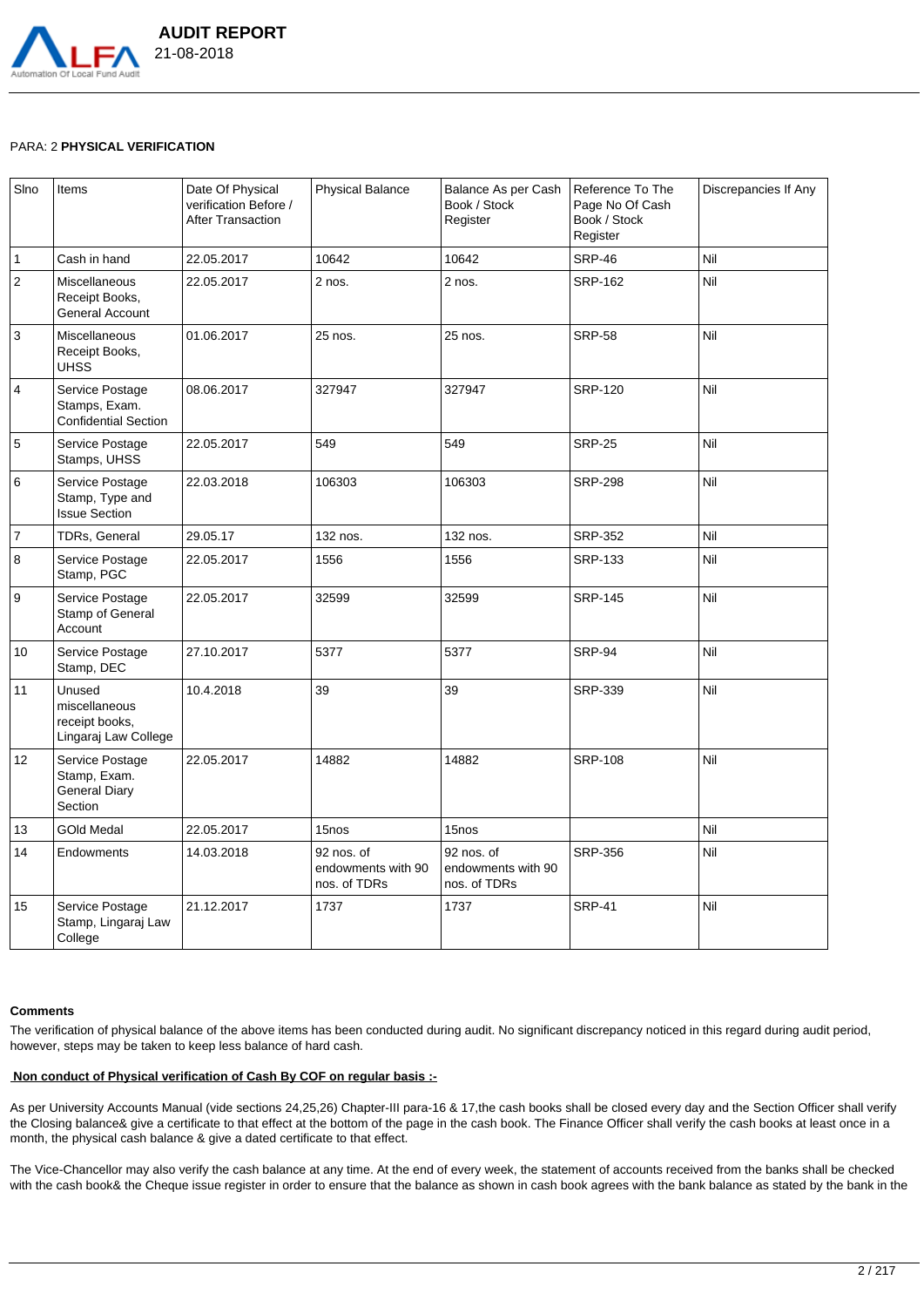

# **AUDIT REPORT**  21-08-2018

#### statement of accounts.

Nevertheless, the above procedure has not been observed by the University for smooth maintenance of the accounts. No reply has been furnished by the authority on issue of half margin memo NO 51 dated 30.01.2018. The authority is requested to observed above guideline.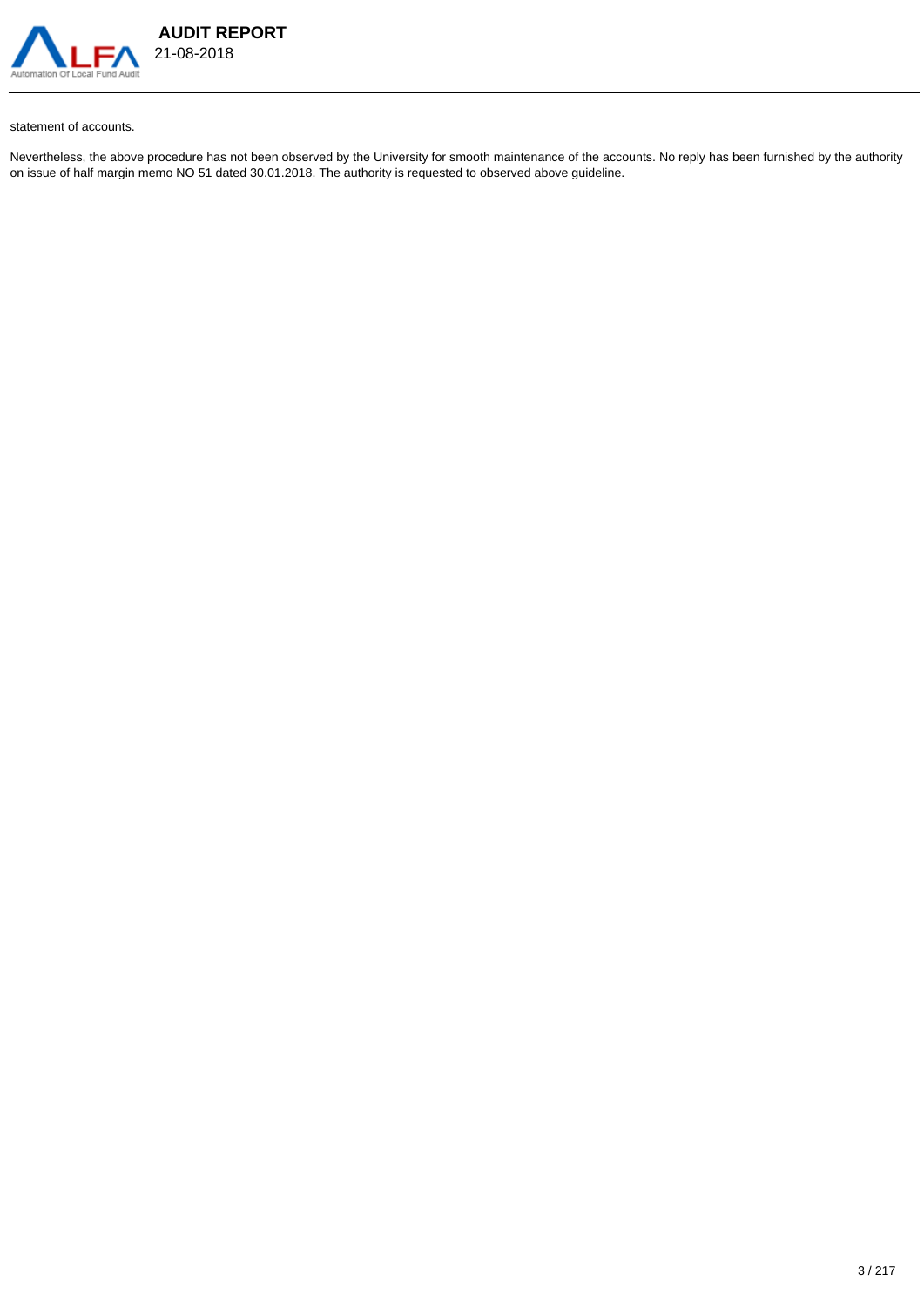

# PARA: 3 **LIST OF VERIFIED RECORDS**

| A: List Of Verified Records/Register                       |                                                                   |
|------------------------------------------------------------|-------------------------------------------------------------------|
| <b>Sino</b>                                                | <b>List Records/Register</b>                                      |
|                                                            | <b>Endowment Register</b>                                         |
|                                                            | Allotment Register                                                |
|                                                            | Stamp Account Register                                            |
|                                                            | Log Book of Vehicles                                              |
| $\frac{2}{3}$ $\frac{3}{4}$ $\frac{4}{5}$ $\frac{6}{6}$    | Utilisation Certificate files                                     |
|                                                            | Demand-Collection-Balance Register of fees recoverable from       |
|                                                            | students/colleges                                                 |
| 7                                                          | <b>Bill Register</b>                                              |
|                                                            | Advance Ledger                                                    |
| $\frac{8}{9}$                                              |                                                                   |
|                                                            | Pay Bill Register                                                 |
| $\overline{10}$                                            | <b>Bank Pass Books</b>                                            |
| $\overline{11}$                                            | Grand-in-Aid Register                                             |
| $\overline{12}$                                            | <b>GPF Register</b>                                               |
| $\overline{13}$                                            | CPF Register                                                      |
| $\overline{14}$                                            | Salary and Allowances Payable Register                            |
| $\frac{15}{16}$                                            | <b>TDR Register/Investment Register</b>                           |
|                                                            | T.A. Advance Register                                             |
| $\overline{17}$                                            | Pay Advance Register                                              |
| 18                                                         | <b>Festival Advance Register</b>                                  |
|                                                            | Advance Register                                                  |
| $\frac{19}{20}$<br>$\frac{21}{22}$<br>$\frac{22}{23}$      | Money Receipt Books                                               |
|                                                            | Payment vouchers/Receipt Vouchers                                 |
|                                                            | Cash Books                                                        |
|                                                            |                                                                   |
|                                                            | Register of Cheques Issued                                        |
|                                                            |                                                                   |
| <b>B</b> : List of Records/Registers not Produced to Audit |                                                                   |
| Sino                                                       | <b>List Records/Register</b>                                      |
|                                                            | <b>Foundation Fund Register</b>                                   |
|                                                            | <b>Alphabetical Sheet</b>                                         |
|                                                            | <b>SD/EMD Register</b>                                            |
|                                                            | <b>Treasury Book of Drawal</b>                                    |
|                                                            |                                                                   |
|                                                            |                                                                   |
|                                                            | Consumable Stock Register                                         |
|                                                            | Non-Consumable Stock Register<br><b>Trial Balance</b>             |
| $\frac{2}{3}$ $\frac{3}{4}$ $\frac{4}{5}$ $\frac{6}{7}$    |                                                                   |
|                                                            | Salary Control Register                                           |
|                                                            | Retention Money Register                                          |
| $\frac{8}{9}$ $\frac{9}{10}$                               | Earnest Money Deposit Register                                    |
| $\overline{11}$                                            | Security deposit Register                                         |
| 12                                                         | General Ledger                                                    |
| $\overline{13}$                                            | <b>BD/CHEQUE Receipt Register</b>                                 |
| $\overline{14}$                                            | Counterfoils of issued Cheques                                    |
|                                                            | College dues Register                                             |
| $\frac{15}{16}$                                            | T.A. Control Register                                             |
| $\overline{17}$                                            | Bank Loan Register                                                |
|                                                            | House Building Loan Register                                      |
| 18                                                         |                                                                   |
|                                                            | Vehicle Advance Register                                          |
|                                                            | RECEIPT & PAYMENT ACCOUNT for the year end                        |
|                                                            | INCOME & EXPENDITURE ACCOUNT for the year end                     |
|                                                            | BALANCE SHEET at the end of the year                              |
|                                                            | Journal/Contra Vouchers                                           |
| $\frac{19}{20} \frac{21}{21} \frac{22}{23} \frac{23}{24}$  | Journal Register                                                  |
|                                                            |                                                                   |
| C : List of Records/Registers not Maintained               |                                                                   |
| <b>Sino</b>                                                | <b>List Records/Register</b>                                      |
| 1                                                          | Works Register                                                    |
|                                                            | Advances from Parties/Contractors/suppliers/employees             |
| $\frac{2}{3}$                                              | <b>Bank Books</b>                                                 |
|                                                            |                                                                   |
|                                                            |                                                                   |
| D : List of Records/Registers not Required                 |                                                                   |
| Sino<br>11                                                 | <b>List Records/Register</b><br><b>Materials with Contractors</b> |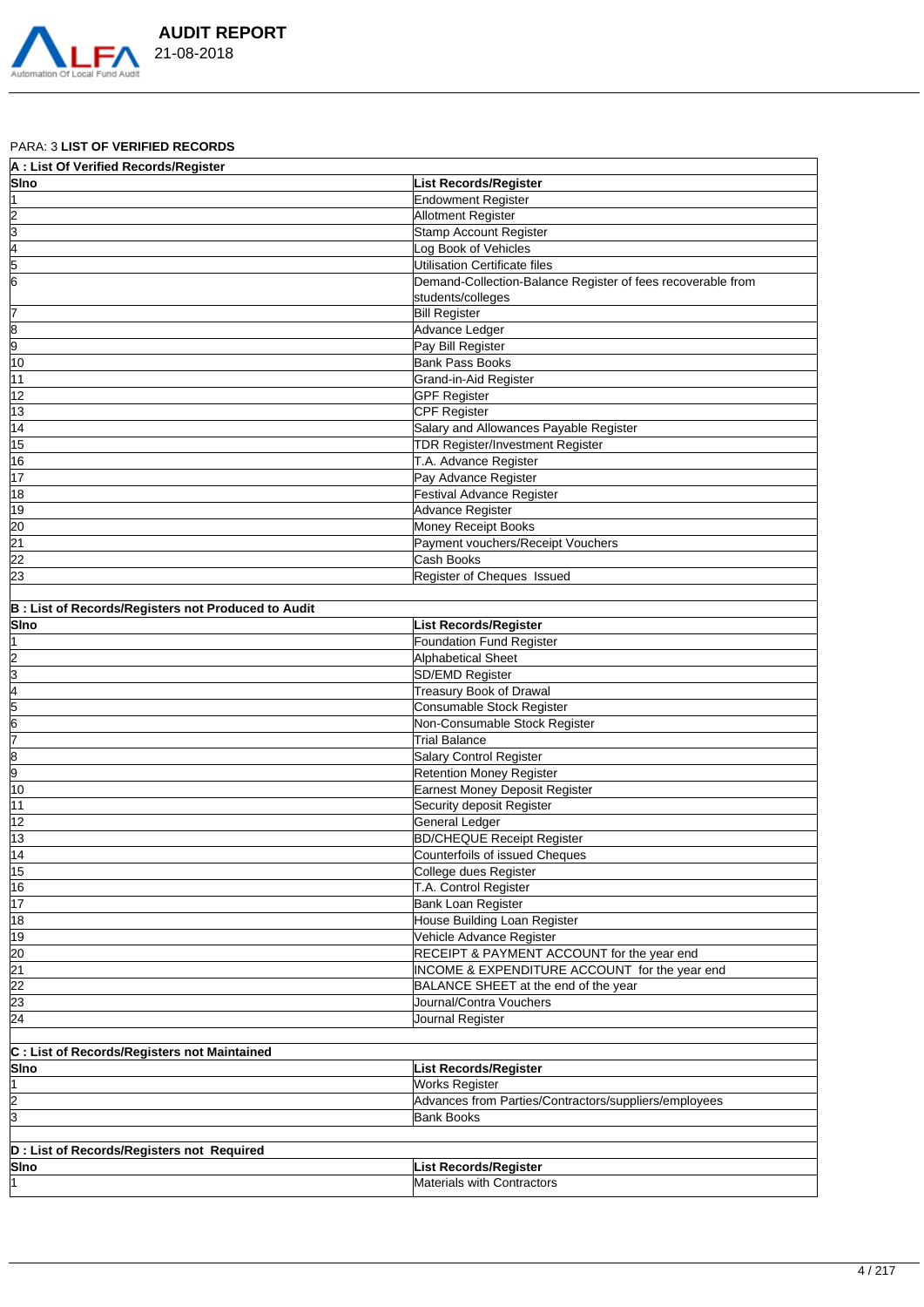

| 12 | ı various Authorities<br>⊃eposits with |
|----|----------------------------------------|
| 13 | <b>Debtors</b><br>iindrv<br>.          |
| 14 | Register<br>≿reditors F<br>indri       |

#### **Comments**

### **Non-maintenance of Prescribed Records and Registers-**

The above noted Records and Registers, although prescribed as per OUAM, but the local authority failed to maintain them . The Registers like SD/EMD and Govt. dues Register had not been maintained by the University, although it is insisted upon in every audit. In response to POM No01 dated 22.05.2017 and 72 dated 07.03.2018, no reply has been furnished by the local authority . Therefore, the local authority is once again advised to ensure maintenance of these vital Registers to eliminate the possibility of double refund of SD/EMD and Govt. dues. B.D. Register and other important Registers for clear information to audit and compliance therein.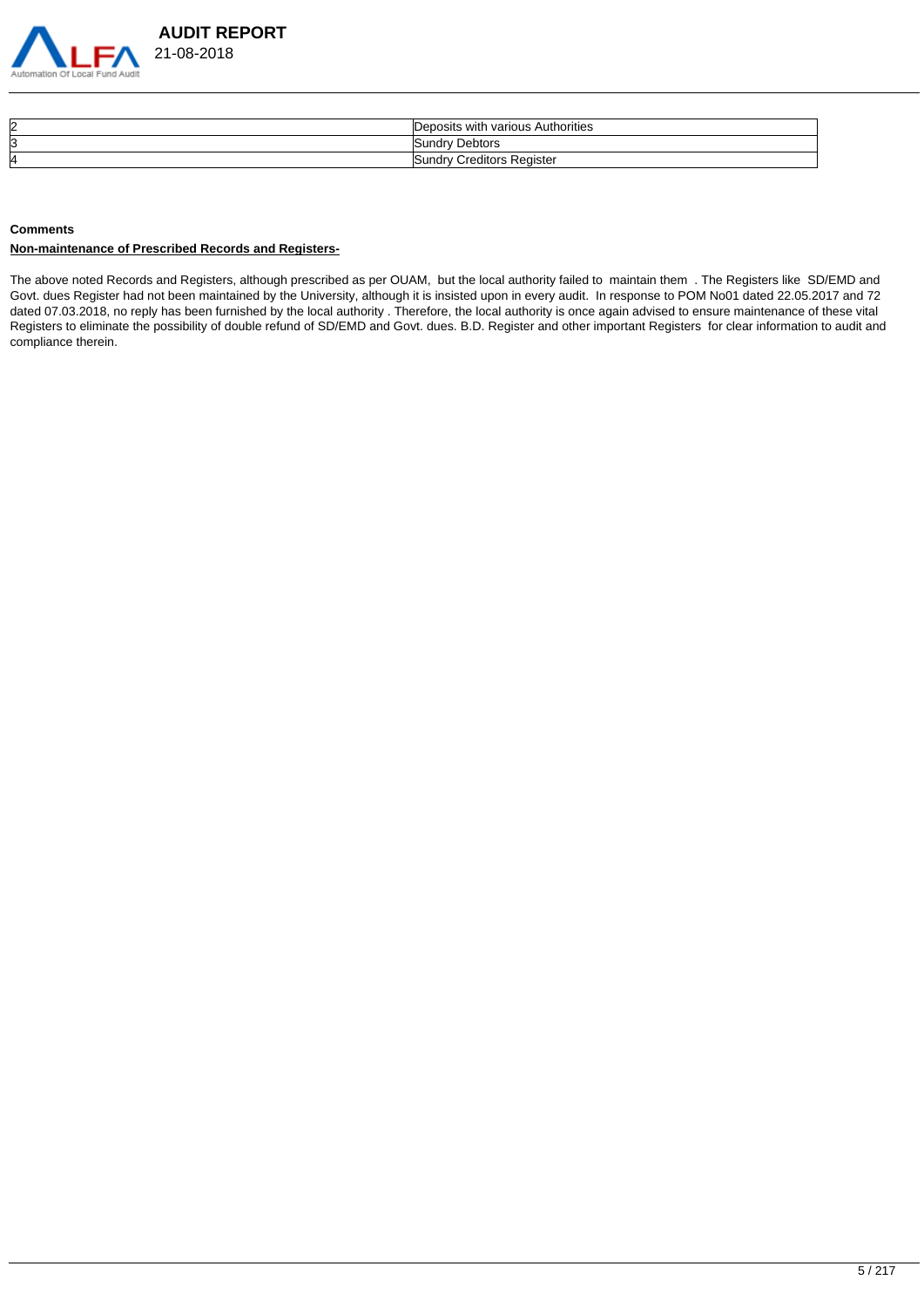

# PARA: 4 **FINANCIAL POSITION**

# Berhampur University - 2015-2016

| <b>S</b> lno | Name of the  | IOB as on          | Opening Receipt |                            | Total(In | Expenditur Closing |                                                      | Closing    | Closing           | Closing         | <b>IDifference Remarks</b> |                                 |
|--------------|--------------|--------------------|-----------------|----------------------------|----------|--------------------|------------------------------------------------------|------------|-------------------|-----------------|----------------------------|---------------------------------|
|              | lCash Book   | Date               |                 | Balance (I during the Rs.) |          | le durina          | Balance as Balance (I Balance as Balance (I (In Rs.) |            |                   |                 |                            |                                 |
|              |              |                    | $\ln$ Rs:)      | Year                       |          | lthe Year          | lper Audit                                           | $\ln$ Rs:) | per (DD           |                 |                            |                                 |
|              |              |                    |                 | lunder                     |          | lunder             | MМ<br>(DD)                                           | (AUDIT)    | MМ                | $Rs$ :)( $CAS$  |                            |                                 |
|              |              |                    |                 | Audit(In                   |          | lAudit(In          | lYYYY).                                              |            | YYYY)             | <b>IH BOOK)</b> |                            |                                 |
|              |              |                    |                 | Rs:)                       |          | (Rs:)              |                                                      |            | Cash Book         |                 |                            |                                 |
|              | lGeneral     | $[01 - 04 - 2015]$ | 7745383         | 10786747                   | 18532131 |                    | 7971781531-03-2016                                   |            | 105603431-03-2016 |                 |                            | 1055317 717494.56 Discrepancies |
|              | Account      |                    | 70.00           | 40.00l                     | 10.00l   | 7.00l              |                                                      | 953.00     |                   | 458.44          |                            | las mentioned                   |
|              |              |                    |                 |                            |          |                    |                                                      |            |                   |                 |                            | in the previous                 |
|              |              |                    |                 |                            |          |                    |                                                      |            |                   |                 |                            | $A/R$ for                       |
|              |              |                    |                 |                            |          |                    |                                                      |            |                   |                 |                            | 2014-15.                        |
|              | <b>GRAND</b> |                    | 7745383         | 10786747                   | 18532131 | 79717815           |                                                      | 1056034    |                   |                 | 1055317 717494.56          |                                 |
|              | <b>TOTAL</b> |                    | 70.00           | 40.00                      | 10.00    | 7.00I              |                                                      | 953.00     |                   | 458.44          |                            |                                 |

### **Comments**

|    | Details of closing balance as per cash book of Berhampur university for the year 2015-16 |               |
|----|------------------------------------------------------------------------------------------|---------------|
| 1  | Cash in hand                                                                             | 21253.00      |
| 12 | <b>Bank</b>                                                                              | 387192177.44  |
| lЗ | <b>TDRS</b>                                                                              | 668104028.00  |
|    | Total:-                                                                                  | 1055317458.44 |
|    | Bank figure given below                                                                  |               |
| 1  | SBI, Bhanjabihar, A/c No-791269                                                          | 120000.00     |
| l2 | SBI, Berhampur, A/c No. 1085984082                                                       | 1008245.51    |
| 3  | SBI, Bhanjabihar, A/c No.791292                                                          | 3202165.22    |
| l4 | SBI, Bhanjabihar, A/c No-791021                                                          | 299307174.21  |
| 5  | SBI, Bhanjabihar, A/c No-791010                                                          | -4224727.27   |
| 6  | SBI, Bhanjabihar, A/c No-34820182734                                                     | 86216475.00   |
| 17 | SBI, Berhampur, A/c No-10859098233                                                       | 11659.00      |
| 18 | SBI, Bhanjabihar, A/c No-792604                                                          | 1465174.32    |
| 9  | SBI, Bhanjabihar, A/c No-792570                                                          | 54889.03      |
| 10 | SBI, Bhanjabihar, A/c No-792138                                                          | 31122.42      |
|    | Total:-                                                                                  | 387192177.44  |

# **Financial position of General fund account of B.U for the year 2015-16:-**

(i) Details of closing balance as on 31.3.16 as per audit is as follows.

| SI No. | <b>Particulars</b> | Amount        |
|--------|--------------------|---------------|
|        | lCash              | 21253.00      |
| 12     | <b>Bank</b>        | 387909672.44  |
| IЗ     | TDR                | 668104028.00  |
|        | Total:             | 1056034953.44 |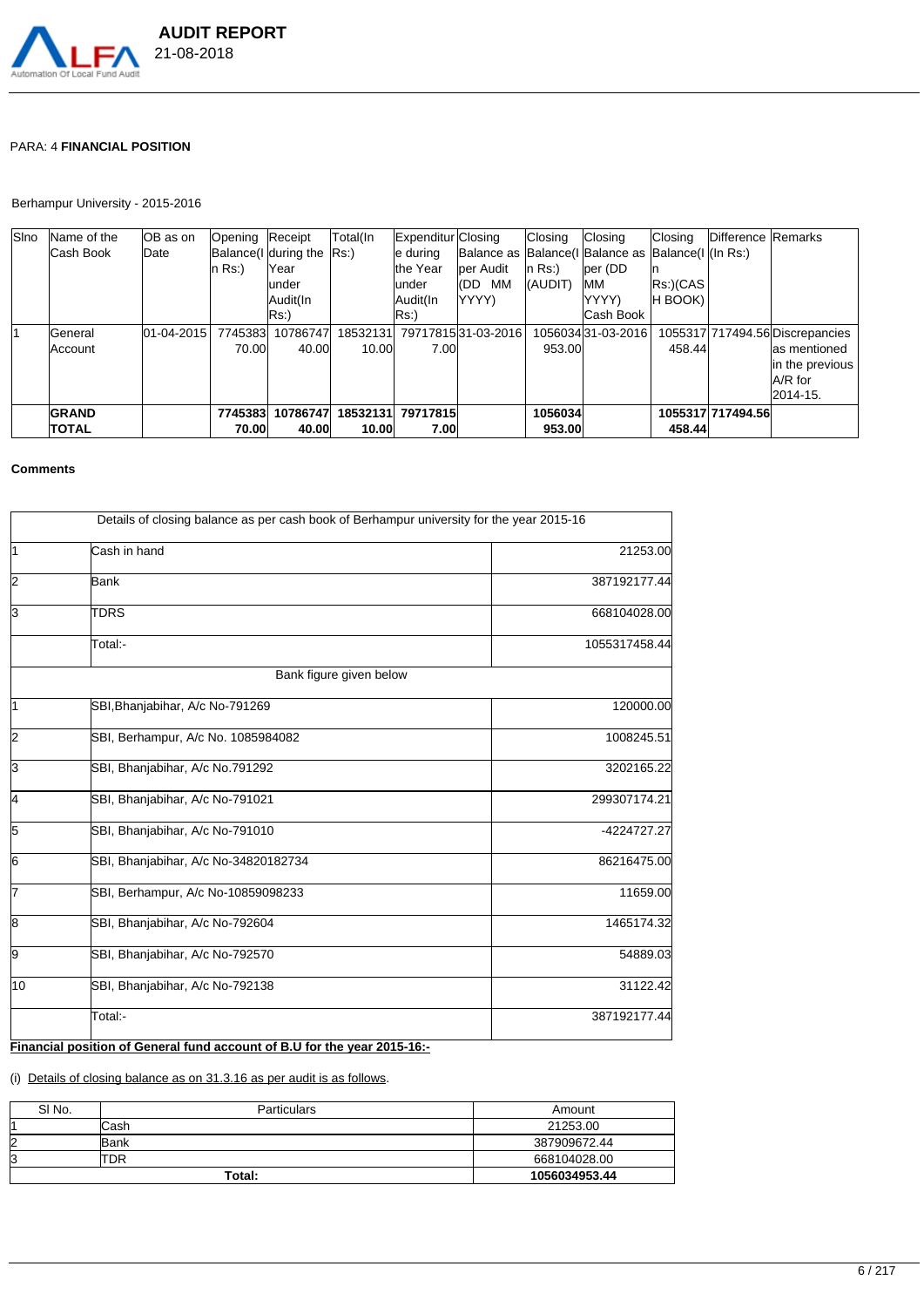

 The details of bank position in different accounts maintained by the university are furnished in Para-5 and the position of TDR is furnished in Para-7 of the Audit Report. The details of receipt & expenditure for the year 2015-16 is furnished in statement-A and statement-B respectively which is appended to financial statement of this A/R.

| Closing balance as on 31.3.15 as per audit     | 1056034953.44   |
|------------------------------------------------|-----------------|
| Closing balance as on 31.3.15 as per cash book | 1055317458.44   |
| Difference                                     | $(+)$ 717495.00 |

| Closing balance as per cash book as on 31.3.2016                                         | 1055317458.44   |
|------------------------------------------------------------------------------------------|-----------------|
| Discrepancy as per of previous audit report                                              | $(+)$ 21.00     |
| Deduct less expenditure shown in cash book at page-21/dtd.6.05.14.                       | $(-)$ 2926.00   |
| Expenditure shown in cash book=Rs.84574.00                                               |                 |
| Actual expenditure=Rs.87500.00                                                           |                 |
| Less shown-Rs.2926.00                                                                    |                 |
| Deduct less expenditure shown in cash book at page-75/dtd.19.7.14                        | $(-) 10.00$     |
| Expenditure shown in cash book=Rs.119433.00                                              |                 |
| Actual expenditure =Rs.119443.00                                                         |                 |
| Less shown= $Rs.10.00$                                                                   |                 |
| Add less receipt shown in cash book as the receipt amount of Rs.500/- was taken in       | $(+)$ 500.00    |
| internal adjustment column of cash book instead of receipt column on 7.08.14 at pg-85    |                 |
| Deduct less expenditure shown in cash book at page-123/dtd.30.9.14                       | $(-)$ 90.00     |
| Cheque issued(no.737238)=Rs.10321.00                                                     |                 |
| Expenditure shown =Rs.10231.00                                                           |                 |
| Less shown= $Rs.90.00$                                                                   |                 |
| Grants of Rs.720000/- on account of DST Inspire received by the university but not taken | $(+)$ 720000.00 |
| linto cash book as on 31.3.16                                                            |                 |
| Closing balance as on 31.3.15 as per Audit as on 31.03.2016                              | 1056034953.44   |

The University authority is requested to make reconciliation of the above discrepancy and compliance may be reported to the audit.

A detail discussion was made on the reconciliation of discrepancy in financial position amounting to Rs.7,17,494.56. The University Authority stated to reconcile the same during the next auditing year.

Hence the local authority is suggested to reconcile the difference and produce the same in the next audit.

The position of liquid asset & liabilities of the university as on 31.3.2016 are given below-

| Assets                                 |               |  |  |  |
|----------------------------------------|---------------|--|--|--|
| Particulars                            | Amount        |  |  |  |
| Closing balance as on 31.3.16          | 1056034953.44 |  |  |  |
| <b>Cash = Rs.21253.00</b>              |               |  |  |  |
| Bank = Rs.387909672.44                 |               |  |  |  |
| $TPR = Rs.668104028.00$                |               |  |  |  |
| Outstanding market rent and stall rent | 80590.00      |  |  |  |
| 3Outstading Advance                    | 358696470.96  |  |  |  |
|                                        | 1414812014.40 |  |  |  |
|                                        |               |  |  |  |

| Liabilities |                |        |              |  |  |
|-------------|----------------|--------|--------------|--|--|
| SL.No       | Particulars    | Amount |              |  |  |
|             | Unspent Grants |        | 294032251.00 |  |  |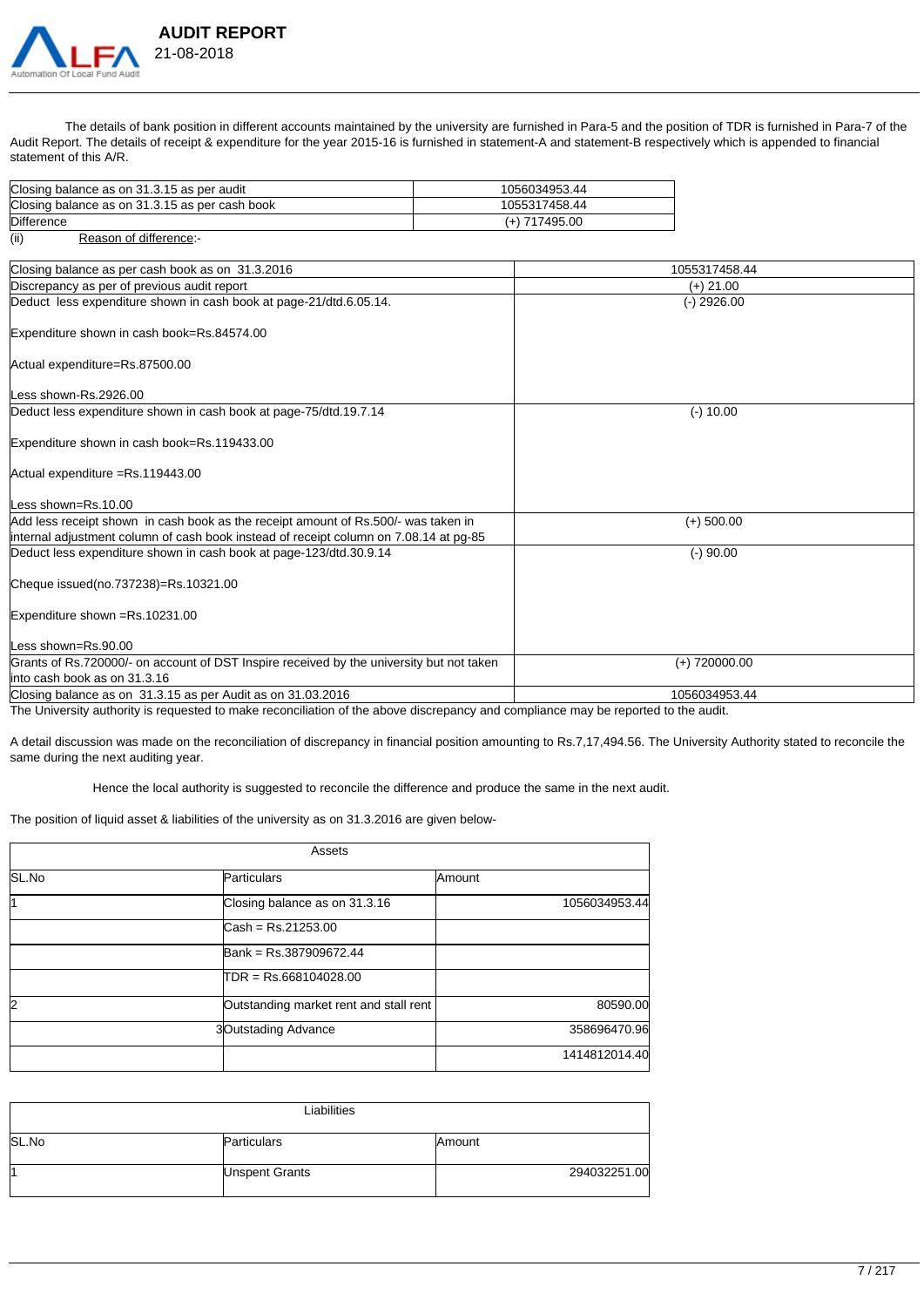

| l2 | Security deposit     | 3354660.00   |
|----|----------------------|--------------|
| lЗ | Govt. Dues           | 242430.00    |
| 14 | <b>Water Charges</b> | 29149.00     |
|    |                      | 297658490.00 |

From the above table it is clear that there is excess of assets over liabilities. Hence the authority is suggested to utilise the funds instead of parking of money in the bank.

### **Annual Budget :-**

Annual Budget and revised budget for the year 2015-16 has been recommended by the Finance committee held 14.12.2015 and approved by the Syndicate vide Resolution No. 644 dated 14.12.2015. The budget is not realistic as there is variation in the actual receipt and expenditure to the budget prepared receipt and expenditure. The local authority is requested to prepare the budget properly after taking into account the real receipts and expenditure into account. The Budget of B.U furnished below.

#### **BERHAMPUR UNIVERSITY BUDGET RECEIPT & EXPENDITURE FOR THE YEAR 2015-16**

**RECEIPT**

| <b>MAJOR HEAD</b>                                     | CODE: 1104 MISCELLANEOUS (OWN<br><b>SOURCES)</b> | <b>REVISED ESTIMATE</b><br>2015-2016 |
|-------------------------------------------------------|--------------------------------------------------|--------------------------------------|
| <b>CODE : 1104 MISCELLANEOUS (OWN SOURCES)</b>        |                                                  |                                      |
| 11040001                                              | <b>Hire Charges</b>                              | 50000                                |
| 11040002                                              | Sale Proceeds                                    | 50000                                |
| 11040003                                              | Cost of Publication                              | 100000                               |
| 11040004                                              | <b>Rent/Rent from Guest House</b>                | 400000                               |
| 11040005                                              | Recovery of Water and Electrical Charges         | 500000                               |
| 11040006                                              | Refund of Advance                                | 1400000                              |
| 11040007                                              | <b>Transport Fee</b>                             | 5000                                 |
| 11040008                                              | Audit & Other Recovery                           | 500000                               |
| 11040009                                              | <b>EMD</b>                                       | 400000                               |
| 11040010                                              | Entrance & Development Fees                      | 100000                               |
| 11040011                                              | Other Misc. Receipt                              | 2000000                              |
| 11040012                                              | <b>Registration of Firms</b>                     | 5000                                 |
| 11040013                                              | <b>Bus Fare</b>                                  | 1200000                              |
| 11040014                                              | icense Fees-Quarters                             | 700000                               |
| 11040015                                              | <b>Festival Advance</b>                          | 5000000                              |
| 11040018                                              | <b>Hostel Seat Rent</b>                          | 1400000                              |
| 11040019                                              | Telephone Rent                                   | 20000                                |
| 11040020                                              | R.T.l                                            | 6000                                 |
| 11040021                                              | Royalty                                          | 2000                                 |
| 11040022                                              | Over head Charges                                | 700000                               |
| 11040023                                              | Group Insurance Scheme (GIS)                     | 300000                               |
| 11040024                                              | Computer Loan of Employees                       | 1200000                              |
|                                                       | <b>TOTAL</b>                                     | 16038000                             |
| CODE: 1202 NON-UGC PROJECTS (STATE)<br>(CAPITAL) PLAN | NON-UGC PROJECTS (STATE) CAPITAL PLAN            |                                      |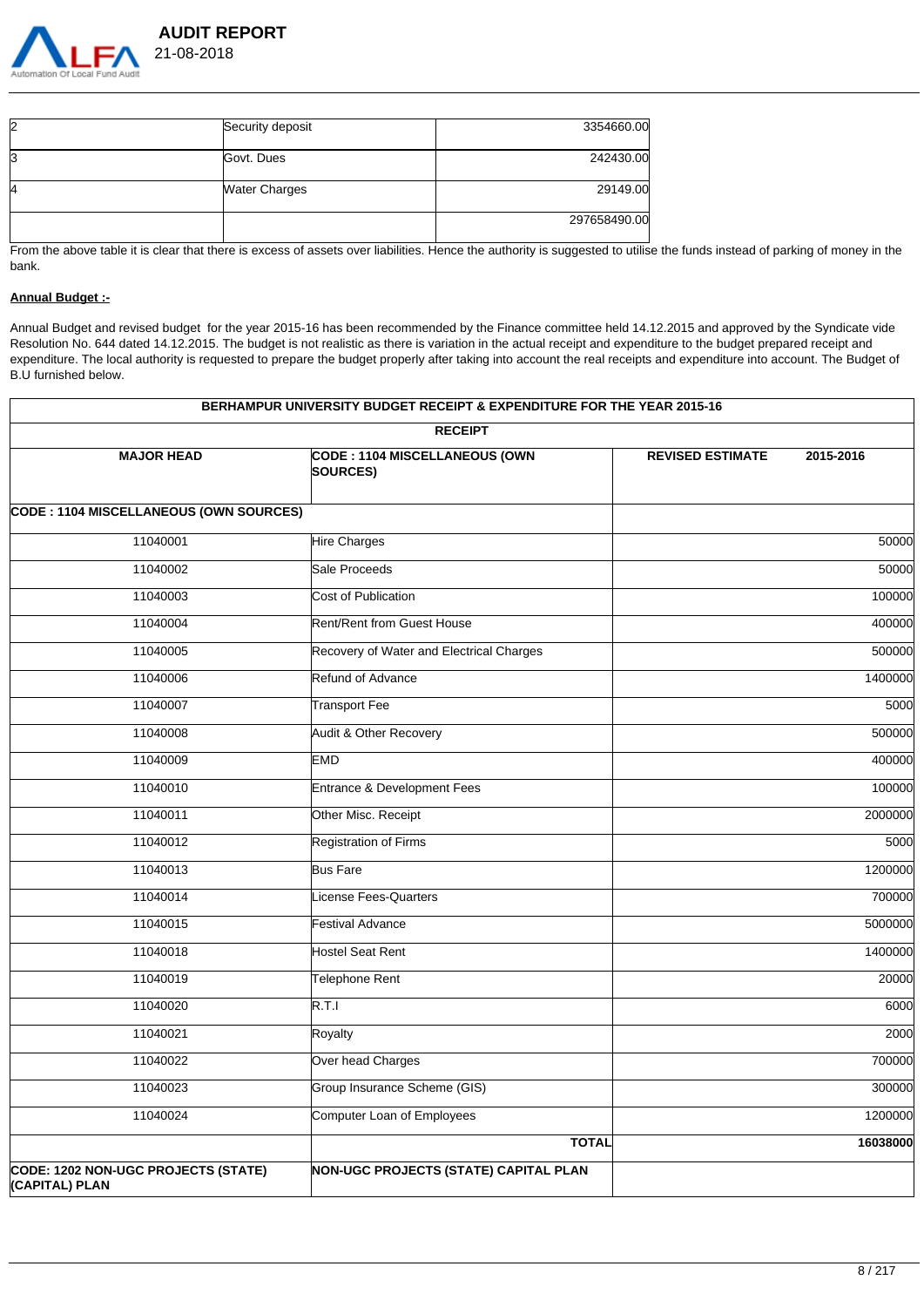

| 12020010             | Dev. Grant Infrastructure (State)                                             |                         | 200000000     |
|----------------------|-------------------------------------------------------------------------------|-------------------------|---------------|
| 12020020             | Wi-Fi System in the Campus                                                    |                         | 3000000       |
| 12020030             | <b>RUSA Grant</b>                                                             |                         | 200000000     |
| 12020040             | Construction of Repair & Renovation of Volleyball &<br><b>Badmenton Court</b> | 1000000                 |               |
|                      | <b>TOTAL</b>                                                                  |                         | 404000000     |
|                      | <b>RECEIPT</b>                                                                |                         |               |
| <b>MAJOR HEAD</b>    | <b>SUB-HEAD</b>                                                               | <b>REVISED ESTIMATE</b> | 2015-2016     |
| <b>CODE: 1502</b>    | <b>UGC/OUTSIDE ASSISTED RESEARCH PROJECTS</b>                                 |                         |               |
| 15020001             | (REVENUE)<br>Gopalpur Port Consultancy Prof.Dr.P.K.Mohanty                    |                         | 1544500       |
| 15020002             | UGC Research Projects, Dr.S.N.Nayak, Odia                                     |                         | 314400        |
| 15020003             | DST/ Research Projects, P.K.Behera                                            |                         |               |
| 15020005             | <b>INCOIS Research Projects Dr.K.C.Sahu</b>                                   |                         | 1838000       |
| 15020006             | DST Research Project Dr.K.K.Panda, Botany                                     |                         | 600000        |
| 15020007             | Maj. Research Project of Dr.T.C.Panda                                         |                         |               |
| 15020008             | <b>CSIR Fellowship / Contingencies</b>                                        |                         | 300000        |
| 15020010             | <b>ICHR Grants of S.Sultana</b>                                               |                         | 200000        |
| 15020011             | DST Project of Sibangini Mishra, Marie Sciece                                 |                         |               |
| 15020014             | <b>ICSSR Research Project Grant</b>                                           |                         | 500000        |
| 15020015             | MOES Research Project Dr.P.K.Mohanty                                          |                         |               |
| 15020017             | <b>ESTC Cell Grant</b>                                                        |                         | 700000        |
| 15020018             | DOES Res.Project of Dr.M.K.Mishra                                             |                         | 0             |
| 15020019             | Emertus Fellow Dr.S.L.Panda, Political Science                                |                         |               |
| 15020020             | <b>ICMAM Project of Dr.P.K.Mohanty</b>                                        |                         | 200000        |
| 15020022             | <b>DST</b> Sponsored Fellowship (Inspired)                                    |                         | 3000000       |
| 15020023             | <b>DST Projct Dr.P.K.Mohanty</b>                                              |                         | 300000        |
| 15020024             | Research Project BARC (Mumbai) Dr.B.B.Panda,                                  |                         | 634900        |
| 15020025             | Botany<br>DRDO NRB Research Project Dr.R.K.Mishra, Elect.                     |                         | 328000        |
| 15020026             | Major Res. Project of Dr. Sunakar Panda                                       |                         | 70000         |
| 15020030             | DST Res Project of Dr R.Sahu (Science & Eng.<br>Board)                        |                         | 500000        |
| 15020033             | OFSD Proj.of Dr.R.K.Mishra                                                    |                         | 995900        |
| 15020034             | RJVS Fellow C.Mishra                                                          |                         | 200000        |
| 15020035             | National Fisheries Dev. Board                                                 |                         | 1100200       |
| 15020036             | UGC BSR Fellowship (Marine Science)                                           |                         | 600000        |
| 15020040             | UGC Ranam Fellow Dr.T.K.Barik,Botany                                          |                         | 500000        |
| 15020041             | UGC W.S.R.C BU                                                                |                         | 2600000       |
| 15020042             | UGC Project of Dr. R.K.Mishra                                                 |                         | 800000        |
| 15020043             | Biotechnology Deptt. Of Dr. U.R. Achary (DBT New<br>Delhi)                    |                         | 2524900       |
| 15020044             | CSIR Project of Dr. R.K.Mishra                                                |                         | 370900        |
| 15020045<br>15020046 | DST Inspire Gitan jali Jena<br>INSA Dr.R.K.Mishra                             |                         | O<br>$\Omega$ |
|                      |                                                                               |                         |               |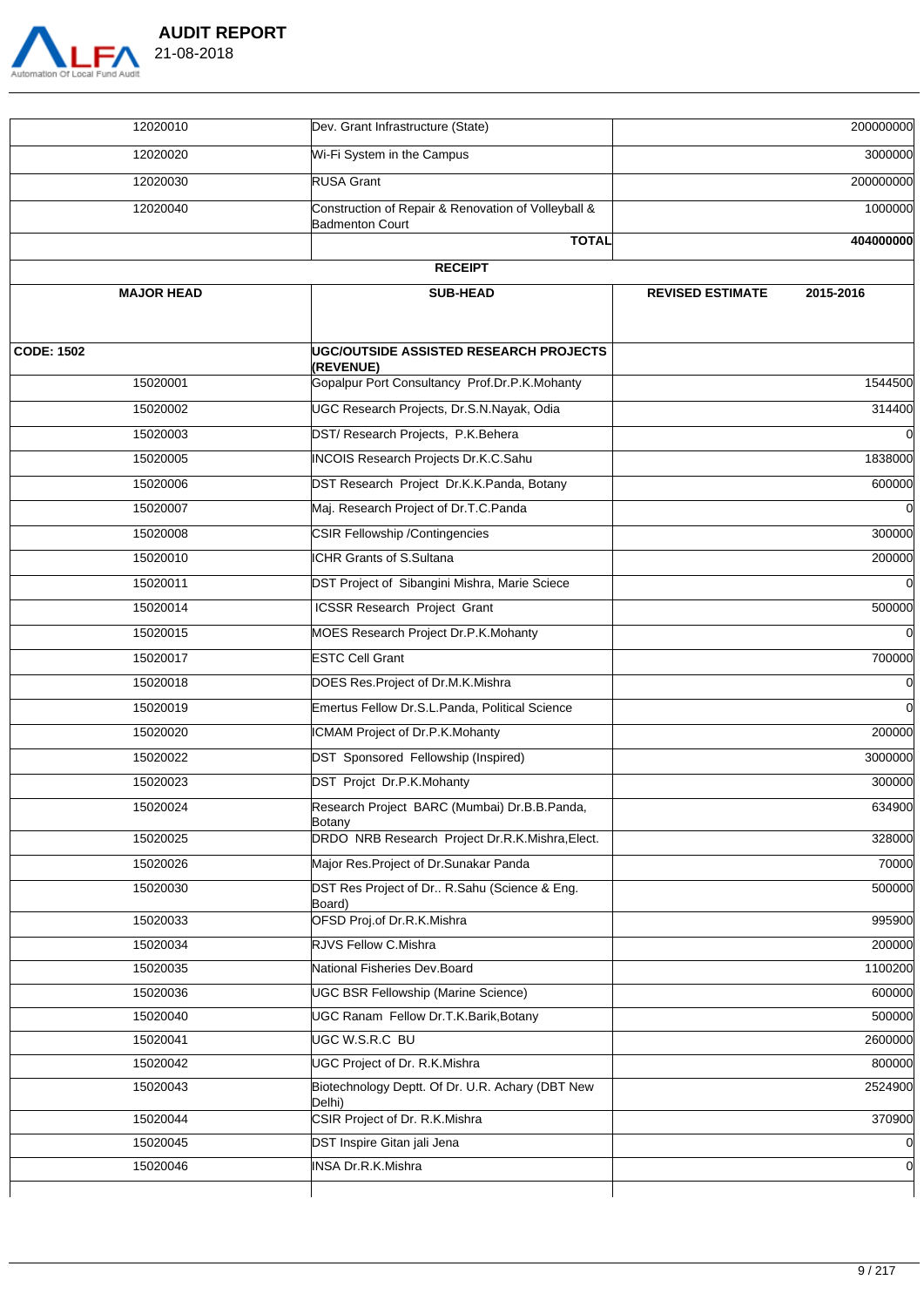

 **AUDIT REPORT** 

| <b>CODE 1103</b>                              | <b>OTHER INSTUTITION (OWN SOURCE)</b>                                |               |
|-----------------------------------------------|----------------------------------------------------------------------|---------------|
|                                               | <b>TOTAL</b>                                                         | 21766000      |
| 11020011                                      | Recognition fee Student Aid Fund                                     | 5000          |
| 11020010                                      | Misc. Fees (Akash Tables)                                            | 100000        |
| 11020009                                      | Admission fee to PG Departments                                      | 13000000      |
| 11020008                                      | <b>Cultural Fees</b>                                                 | 2000000       |
|                                               | Colleges                                                             |               |
| 11020007                                      | NOC & Non-refundable Academic Fees from                              | 1500000       |
| 11020006                                      | <b>Tuition fee</b>                                                   | 1000          |
| 11020005                                      | Change of College                                                    | 10000         |
| 11020004                                      | Int.College Sports & Athletic                                        | 3500000       |
| 11020003                                      | Late Admission to College                                            | 830000        |
| 11020002                                      | Regn. of Graduates/Teachers                                          | 20000         |
| 11020001                                      | Affiliation                                                          | 800000        |
| <b>CODE: 1102</b>                             | <b>AFFILIATION (OWN SOURCE)</b>                                      |               |
|                                               | <b>TOTAL</b>                                                         | 512019000     |
| 11010031                                      | <b>RACP Arrear</b>                                                   | 10200000      |
| 11010030                                      | Out sourcing                                                         | 4500000       |
| 11010029                                      | Arrear CAS Pay of Teachers                                           | 5032000       |
| 11010027                                      | Arrear of Non-Teaching staff                                         | 1949000       |
| 11010026                                      | Honorarium                                                           | C             |
| 11010025                                      | <b>Interim Relief</b>                                                | C             |
| 11010024                                      | <b>Travel Expenses</b>                                               | C             |
| 11010022                                      | Cont.(Maint of R&B)                                                  | C             |
| 11010021                                      | Cont.(+2 College)                                                    | C             |
| 11010020                                      | Misc. Contigency                                                     | C             |
| 11010019                                      | Cont (Water charges)                                                 |               |
| 11010018                                      | Cont.(Electrical)                                                    | C             |
| 11010004                                      | <b>Medical Allowance</b>                                             | C             |
| 11010017                                      | Cont.(Vehicle)                                                       | C             |
| 11010016                                      | Cont.(Telephone)                                                     | C             |
| 11010011                                      | Leave Travel Concession                                              | 22304000      |
| 11010010                                      | <b>Other Allowances</b>                                              | 271000        |
| 11010009                                      | Encashment of UEL                                                    | $\mathcal{C}$ |
| 11010008                                      | Gratuity (CPF)/Arrear Pension                                        | C             |
| 11010007                                      | L.S. & Pension Contribution                                          | C<br>C        |
| 11010005<br>11010006                          | Univ. Contribution to CPF<br>Pension /Gratuity/Comm.Value of Pension | 192123000     |
| 11010003                                      | <b>House Rent Allowance</b>                                          | 7894000       |
| 11010002                                      | Dearness Allowance                                                   | 147140000     |
| 11010001                                      | Block Grant (Pay) + Grade Pay                                        | 120606000     |
| <b>CODE: 1101 BLOCK GRANT STATE (REVENUE)</b> |                                                                      |               |
|                                               | <b>TOTAL</b>                                                         | 24370700      |
| 15020050                                      | DRDO Project of Dr.D.C.Panda, Elecronic Science                      | 1820000       |
| 15020049                                      | Dept. of Chemistry (Science & Tech. Govt of Odisha)                  | 150000        |
| 15020048                                      | <b>UGC Faculty Rechargwe Programme (Chemistry)</b>                   | 1079000       |
| 15020047                                      | <b>NBHM Visiting Fellow</b>                                          | 600000        |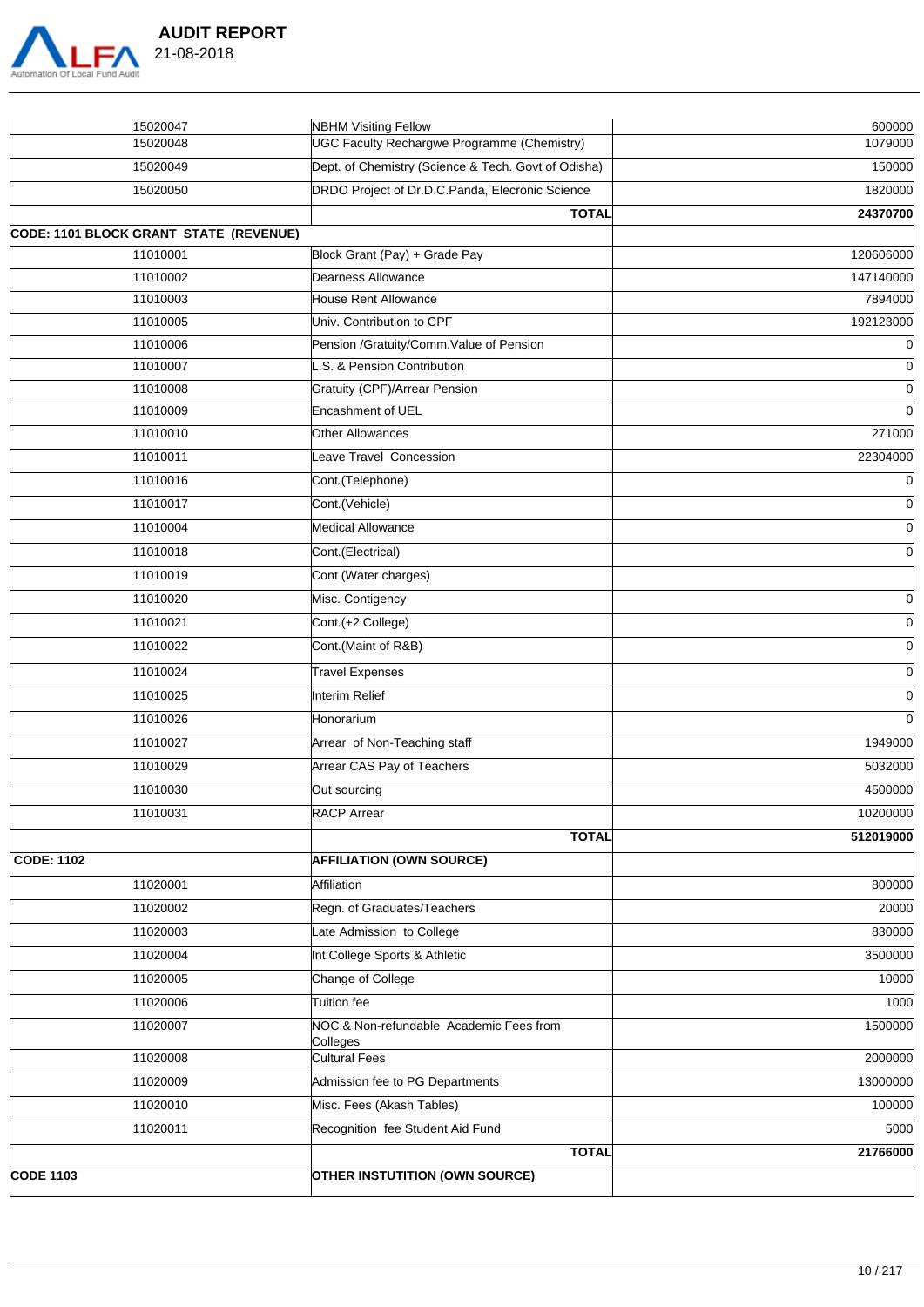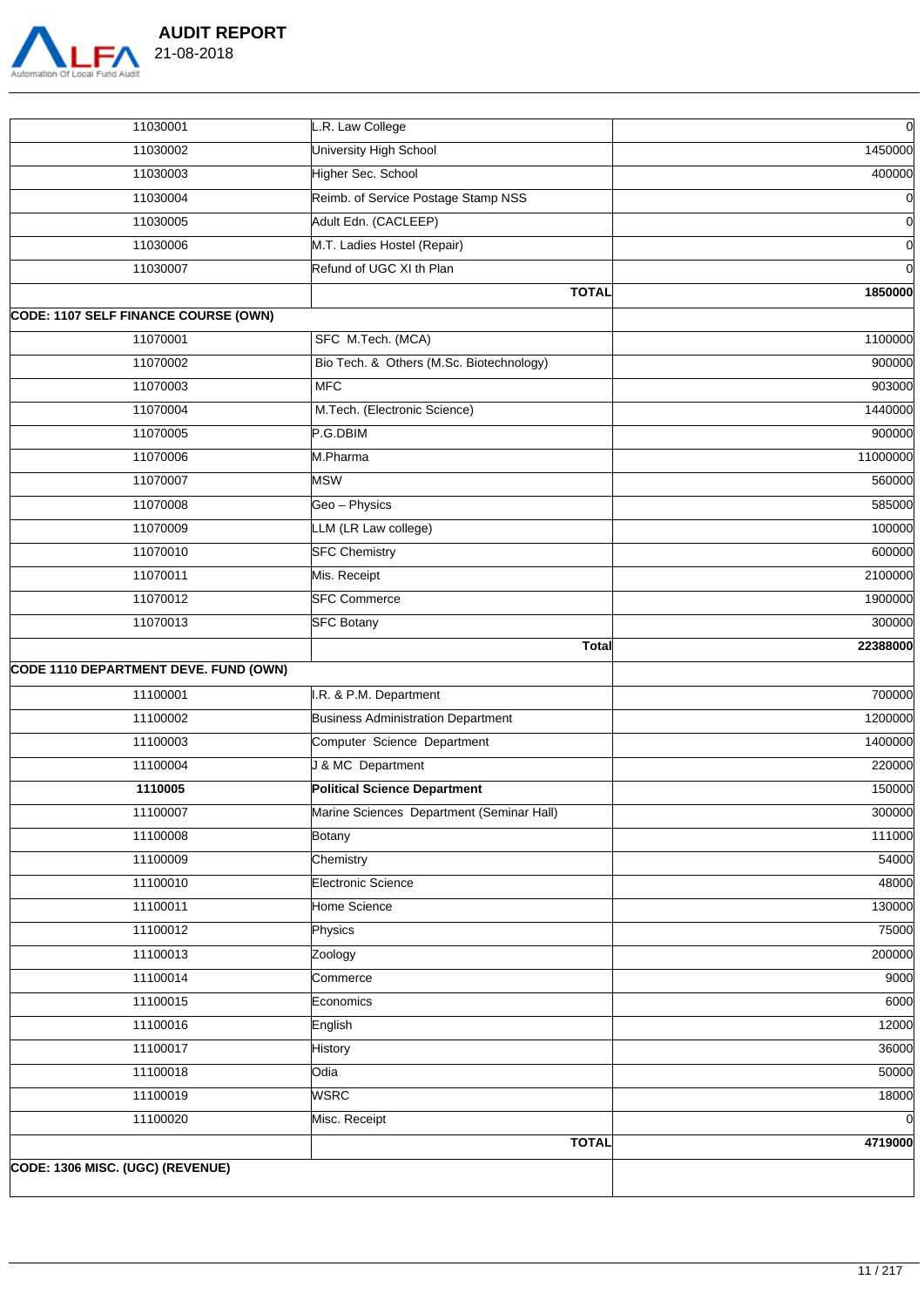

| 13060001                                           | UGC Visiting Professor & Contingency fellowship                                     | 40000C     |
|----------------------------------------------------|-------------------------------------------------------------------------------------|------------|
| 13060002                                           | Unassigned Grants (Travel Grants)                                                   | 1000000    |
| 13060008                                           | <b>UGC Net Examinations</b>                                                         | 300000     |
| 13060015                                           | UGC Net Fellowship to Awardees (JRF/SRF)                                            | 2400000    |
| 13060018                                           | UGC SAP Project of Marine Science                                                   | 1000000    |
| 13060020                                           | Day Care Center                                                                     | C          |
| 13060021                                           | <b>UGC</b> Bio Informatic BIF Centre                                                | 500000     |
| 13060024                                           | UGC NET at any one time basis                                                       | 150000     |
| 13060026                                           | University Research Fellowship/Contigency Awardee                                   | 300000     |
| 13060027                                           | UGC Conference/Seminar Workshop/Symposim                                            | 500000     |
| 13060032                                           | Construction of Women's Hostel (New)                                                | C          |
| 13060033                                           | Equal Opportunity Cell UGC XIIth Plan                                               | 200000     |
| 13060034                                           | Remedial coaching Classes for SC/ST/OBC Minority<br>for three projects (XIIth Plan) | 700000     |
| 13060035                                           | Establishment of Career & Counselling Cell                                          | C          |
| 13060036                                           | Basic Facility for Women Studies                                                    | C          |
| 13060038                                           | <b>UGC Faculty Re-change programme</b>                                              | 700000     |
| 13060039                                           | Shastri Indo Canadian Center                                                        | 15000      |
| 13060040                                           | UGC Asst. Programme (SAP) Dept. of Odia                                             | 300000     |
| 13060045                                           | <b>UGC Jubilee Grant</b>                                                            | 5000000    |
| 13060046                                           | <b>UGC Faculty Research Programme Chemistry</b>                                     | 40000C     |
| 13060047                                           | Deptarmtnet<br><b>UGC Research Project (New)</b>                                    | C          |
| 13060048                                           | UGC Health Care                                                                     | C          |
| 13060049                                           | UGC Student amenities including Hostel                                              | C          |
| 13060050                                           | <b>UGC Human Right &amp; Duties Education</b>                                       | C          |
| 13060051                                           | UGC Coaching for NET Exam. for SC & ST                                              | C          |
| 13060052                                           | UGC Coaching classes for entry into service                                         | C          |
| 13060053                                           | <b>UGC Development Grant of Women Studies</b><br>Recurring                          | C          |
| 13060054                                           | UGC WSRC NR 12th Plan Grant                                                         | C          |
| 13060055                                           | <b>UGC Awardee Research Fellowship</b>                                              | $\sqrt{ }$ |
|                                                    | <b>TOTAL</b>                                                                        | 13865000   |
| CODE: 1307 UGC XII PLAN DEV. GRANT                 |                                                                                     |            |
| 13070001                                           | <b>UGC Development Grant</b>                                                        | 40000000   |
|                                                    | <b>TOTAL</b>                                                                        | 40000000   |
| <b>CODE: 1105 INTEREST (OWN SOURCE)</b>            |                                                                                     |            |
| 11050001                                           | Interest on Endowments                                                              | 50000      |
| 11050002                                           | Interest on TDRs                                                                    | 55000000   |
| 11050003                                           | Interest on Foundation Fund                                                         | 30000      |
|                                                    | <b>TOTAL</b>                                                                        | 55080000   |
| CODE: 1106 GRANTS FROM OTHER AGENCIES (OWN SOURCE) |                                                                                     |            |
| 11060001                                           | <b>Endowment Fund</b>                                                               | 100000     |
| 11060002                                           | A.I.U.                                                                              | C          |
| 11060003                                           | Co-operative (NCCT Grant)                                                           | 1000       |
| 11060004                                           | Prize & Medal                                                                       | 7000       |
|                                                    |                                                                                     |            |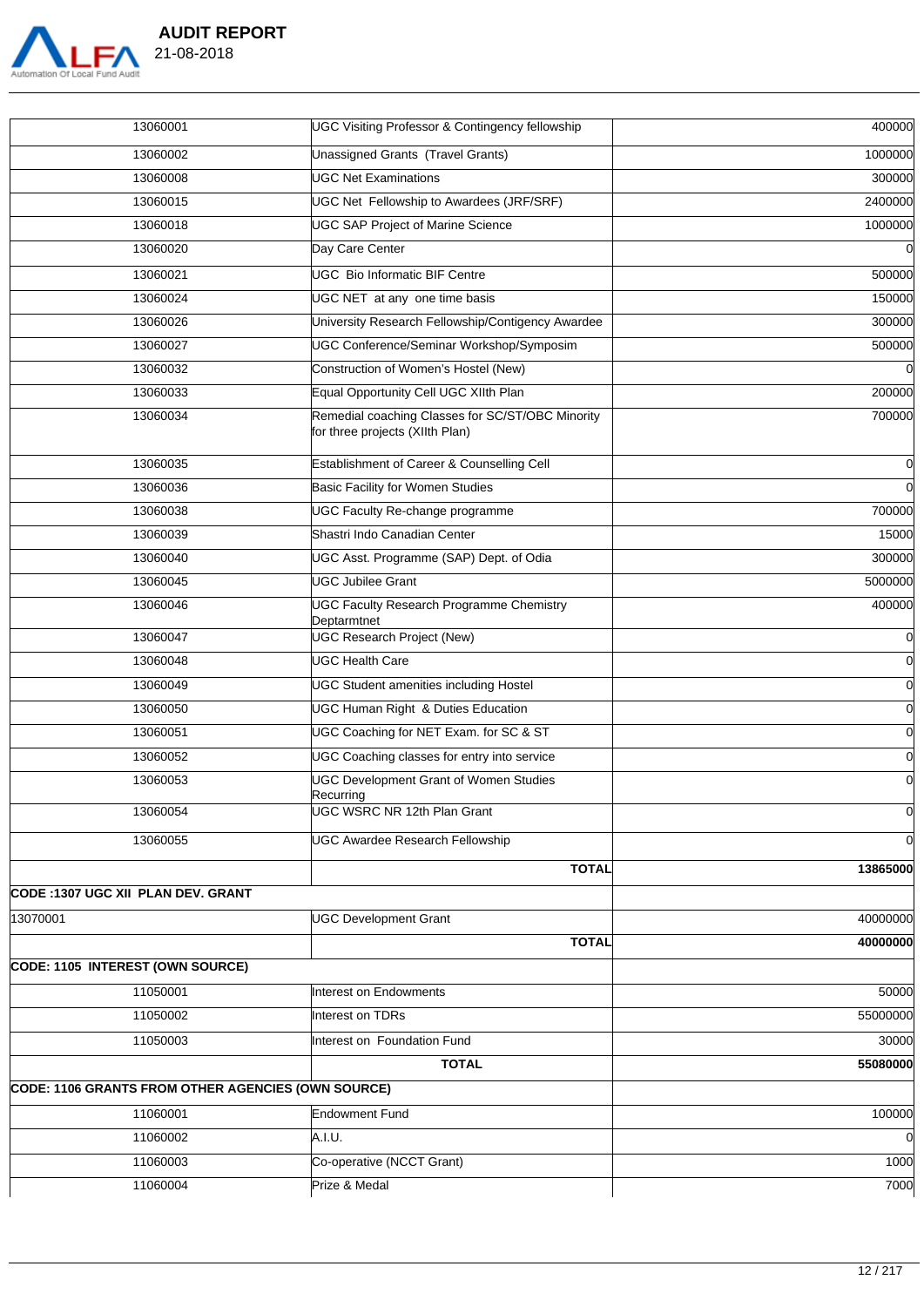

 **AUDIT REPORT** 

| 11060005                                         | Stipend of Appre. Train (Lib.)                         | 30000          |
|--------------------------------------------------|--------------------------------------------------------|----------------|
| 11060006                                         | Working Women's Hostel (HRD)                           | 0              |
| 11060007                                         | Subscription for Sahitya Patrika                       | 10000          |
| 11060008                                         | Bhanjamohastava - Dept. of Culture Odisha              | $\mathbf 0$    |
| 11060009                                         | Chief Minister's Relief Fund                           | $\overline{0}$ |
| 11060010                                         | Food Tech Dept (Home Science)                          | $\overline{0}$ |
| 11060011                                         | <b>DEC</b>                                             | 52700000       |
| 11060012                                         | P.G. Central Office                                    | 150000         |
| 11060013                                         | University Foundation Fund                             | 25000          |
|                                                  | <b>TOTAL</b>                                           | 53023000       |
| <b>CODE: 1108 EXAMINATION (OWN SOURCE)</b>       |                                                        |                |
| 11080001                                         | <b>Examination fee</b>                                 | 40000000       |
| 11080002                                         | Regn. Of Matriculates                                  | 500000         |
| 11080003                                         | Spl. Center Charges                                    | 12000          |
| 11080004                                         | <b>Marks</b>                                           | 40000          |
| 11080005                                         | Certificate & Diplom                                   | 7500000        |
| 11080006                                         | Late Admission to Exams.                               | 100000         |
| 11080007                                         | <b>Exemption of Attendance</b>                         | 5000           |
| 11080008                                         | Publication of Results                                 | 1000           |
| 11080009                                         | Miscellaneous Exam. Receipt.                           | 4000000        |
| 11080010                                         | Refund of Center Expenses & Other Misc.                | 200000         |
| 11080011                                         | <b>URET Examination Fees</b>                           | 100000         |
|                                                  | <b>TOTAL</b>                                           | 52458000       |
| CODE 1309 POST-MATRIC SCHOLARSHIP(STATE REVENUE) |                                                        |                |
| 13090001                                         | Post Matric Scholarship to students<br>(SC/ST)OBC/SEBC |                |
| 13090002                                         | Rajib Gandhi Fellow SC&ST Development Dept. UGC        | 5000000        |
|                                                  | <b>TOTAL</b>                                           | 5700000        |

| <b>ABSTRACT OF RECEIPT</b>                                |                                       |  |
|-----------------------------------------------------------|---------------------------------------|--|
|                                                           | <b>Actual Revise Estimate 2015-16</b> |  |
| <b>CAPITAL</b>                                            | 444000000                             |  |
| <b>REVENUE</b>                                            | 555954700                             |  |
| OWN SOURCE (EXAMINATION DEC, DEVELOPMENT FUND) SFC & ETC. | 227322000                             |  |
| <b>TOTAL</b>                                              | 1227276700                            |  |

| <b>EXPENDITURE</b>       |                 |                                      |  |
|--------------------------|-----------------|--------------------------------------|--|
| <b>MAJOR HEAD</b>        | <b>SUB-HEAD</b> | <b>REVISED ESTIMATE</b><br>2015-2016 |  |
| <b>MISC. CONTINGENCY</b> |                 |                                      |  |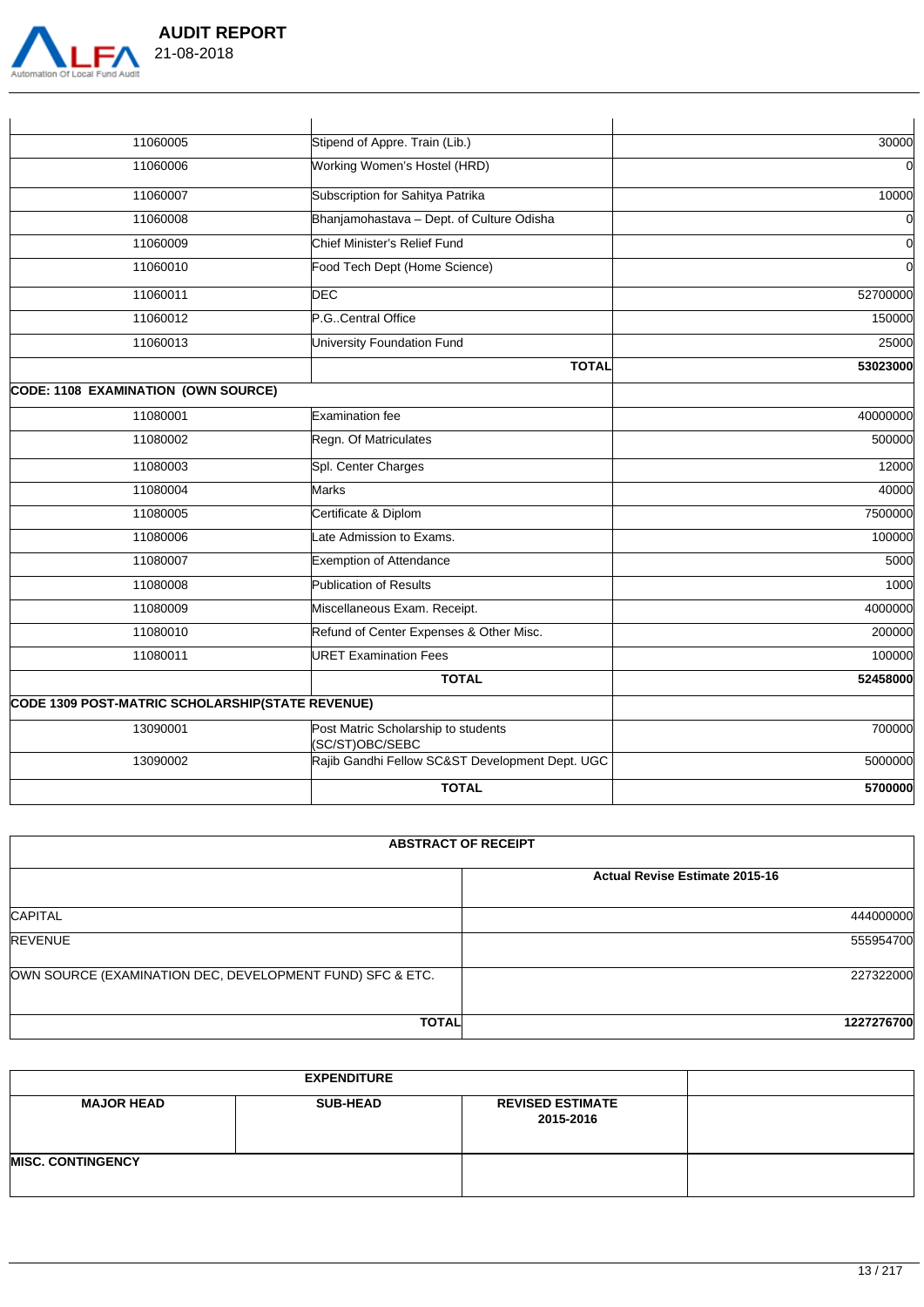

|         | <b>AUDIT REPORT</b> |  |
|---------|---------------------|--|
|         | $21-08-2018$        |  |
| 1 Audit |                     |  |

| <b>CONTINGENCIES (ADMN) (STATE) (CAPITAL)</b> |                                                    |                                      |  |
|-----------------------------------------------|----------------------------------------------------|--------------------------------------|--|
| 21030050                                      | Typewriter, Duplicator/Xerox M/c.                  | 40000                                |  |
| 21030051                                      | Cycle                                              | $\overline{5000}$                    |  |
| 21030052                                      | Calculating Machine                                | 2000                                 |  |
| 21030053                                      | <b>Books for Office</b>                            | 12000                                |  |
| 21030054                                      | Furniture                                          | 150000                               |  |
|                                               | <b>TOTAL</b>                                       | 209000                               |  |
| <b>JOURNALS (STATE) (CAPITAL)</b>             |                                                    |                                      |  |
| 21070200                                      | Journal IR&PM                                      | 5000                                 |  |
| 21070300                                      | Journal History                                    | 5000                                 |  |
| 21070400                                      | Journal Odia                                       | 5000                                 |  |
| 21070500                                      | Journal Economics                                  | 5000                                 |  |
| 21070600                                      | Journal Political Science                          | 5000                                 |  |
| 21070700                                      | Journal English                                    | 5000                                 |  |
| 21070800                                      | Journal J&MC                                       | 5000                                 |  |
| 21070900                                      | Journal Commerce                                   | 5000                                 |  |
| 21071000                                      | Journal Mathematics                                | 5000                                 |  |
| 21071100                                      | Journal Physics                                    | 5000                                 |  |
| 21071200                                      | Journal Botany                                     | 5000                                 |  |
| 21071300                                      | Journal Marine Sciences                            | 5000                                 |  |
| 21071400                                      | Journal Chemistry                                  | 5000                                 |  |
| 21071500                                      | Journal Zoology                                    | 5000                                 |  |
| 21071901                                      | Apprentice (C. Lib.)                               | 60000                                |  |
| 21071902                                      | Tech. Personnel (C. Lib.)                          | 550000                               |  |
| 21071903                                      | Journal (C. Lib.)                                  | 100000                               |  |
| 21075500                                      | Journal Home Science                               | 5000                                 |  |
| 21075600                                      | Journal Linguistics                                | 5000                                 |  |
| 21075700                                      | Journal Law                                        | 5000                                 |  |
| 21076000                                      | Journal Computer Science                           | 5000                                 |  |
| 21076100                                      | Journal DCA                                        | 5000                                 |  |
|                                               | <b>EXPENDITURE</b>                                 |                                      |  |
| <b>MAJOR HEAD</b>                             | <b>SUB-HEAD</b>                                    | <b>REVISED ESTIMATE</b><br>2015-2016 |  |
| 21076200                                      | Journal Business Administration                    | 5000                                 |  |
| 21076300                                      | Journal Elect. Sc.                                 | 5000                                 |  |
| 21079000                                      | Internet system for Journals and Maint.<br>Library | 142000                               |  |
| 21079001                                      | Research Journals / Bulletin PG Dept.              | 20000                                |  |
|                                               | <b>TOTAL</b>                                       | 977000                               |  |
| UNIV. HIGH SCHOOL (STATE) (CAPITAL)           |                                                    |                                      |  |
| 21110005                                      | <b>Books</b>                                       | 10000                                |  |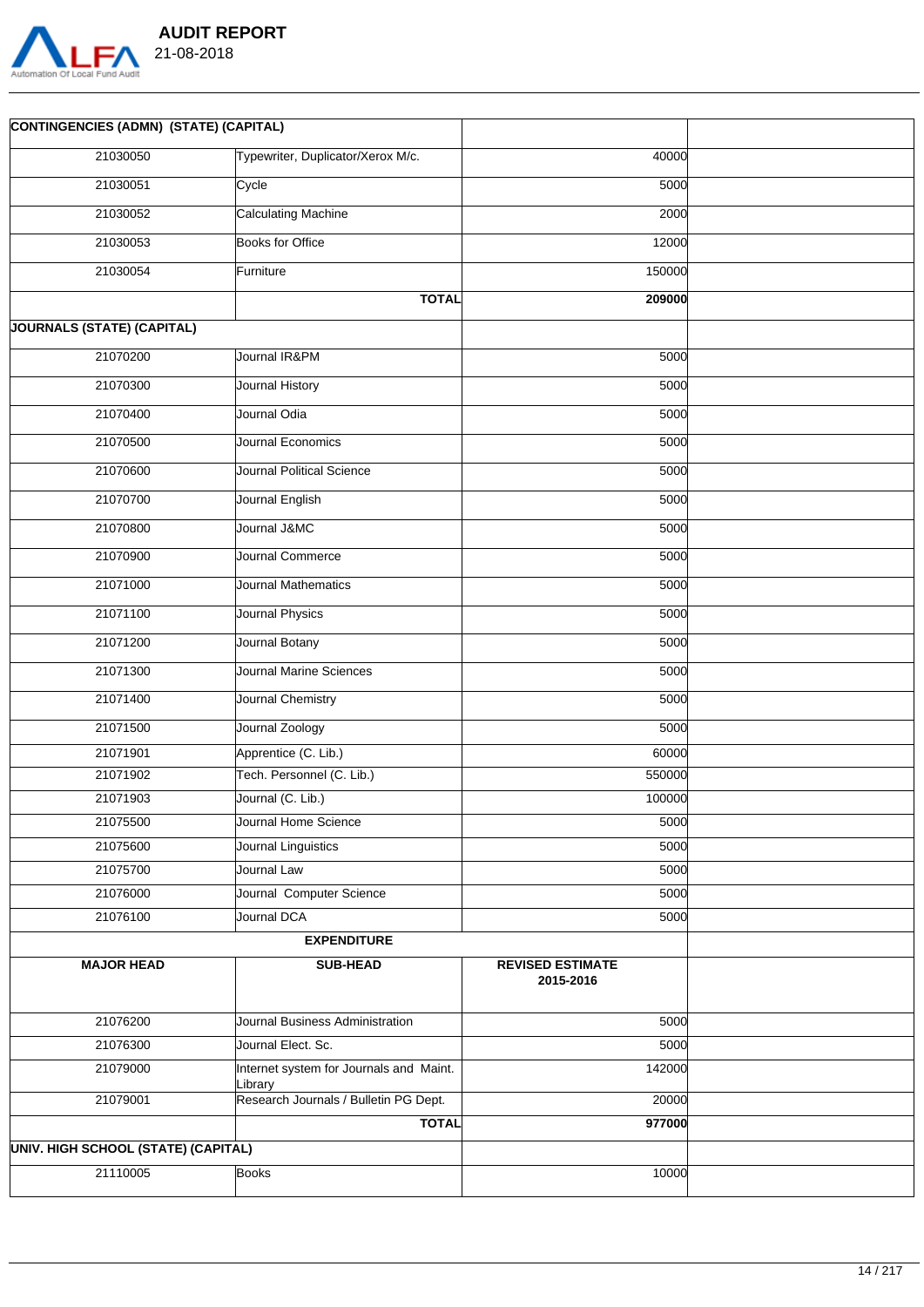

 $\overline{\phantom{a}}$ 

 $\Box$ 

| 21110012                                    | Furniture                                                    | 20000                                |  |
|---------------------------------------------|--------------------------------------------------------------|--------------------------------------|--|
|                                             | <b>TOTAL</b>                                                 | 30000                                |  |
| 12TH PLAN (UGC) DEVELOPMENT GRANT (CAPITAL) |                                                              |                                      |  |
| 23030002                                    | Books & Journals                                             | 40000000                             |  |
| 23030003                                    | Equipments                                                   | $\sqrt{ }$                           |  |
| 23030004                                    | Construction of Building                                     | ſ                                    |  |
| 23030005                                    | Repair & Renovation of Building                              |                                      |  |
|                                             | inlcuding A/C of auditorium                                  |                                      |  |
|                                             | <b>TOTAL</b>                                                 | 40000000                             |  |
|                                             | MISCELLANEOUS (UGC/OTHER RESEARCH PROJECTS) (REVENUE)        |                                      |  |
| 25020003                                    | Gopalpur Port Consultancy,<br>P.K.Mohanty                    | 1544500                              |  |
| 25020004                                    | <b>MOES Research Project</b><br>Dr.P.K.Mohanty               | ſ                                    |  |
| 25020008                                    | CSIR Grant Fellowship Contingency                            | 300000                               |  |
| 25020009                                    | <b>ECT Cell Grant</b>                                        | 700000                               |  |
| 25020012                                    | ICSSR Research Project Arun Panda,<br>IRPM & S.S.Das         | 500000                               |  |
| 25020014                                    | DRDO Research Project Dr.R.K.Mishra,<br><b>NRB</b>           | 328000                               |  |
| 25020016                                    | DST Project R.N.Sahu                                         | 500000                               |  |
| 25020017                                    | <b>DST Project P.K.Behera</b>                                | $\sim$                               |  |
| 25020019                                    | <b>ICHR</b> Res Project of S.Sultana                         | 200000                               |  |
| 25020024                                    | ICMAM Res.Proj. of Dr.P.K.Mohanty                            | 200000                               |  |
| 25020025                                    | UGC Research Project of Dr.S.N.Naik,<br>Odia                 | 314400                               |  |
| 25020027                                    | DST Project Dr.P.K.Mohanty                                   | 300000                               |  |
| 25020028                                    | Res Project BARC Mumbai<br>Dr.B.B.Panda                      | 634900                               |  |
| 25020029                                    | <b>DST Res. Project Inspired Fellowship</b>                  | 3000000                              |  |
| 25020030                                    | INCOIS Research Project Of Prof.<br>Dr.K.C. Sahu, Marine Sc. | 1838000                              |  |
| 25020031                                    | DST Res. Project S.B. Padhy                                  | $\Omega$                             |  |
| 25020032                                    | Major Res.Project Dr.T.C.Panda                               | $\Omega$                             |  |
|                                             | <b>EXPENDITURE</b>                                           |                                      |  |
| <b>MAJOR HEAD</b>                           | <b>SUB-HEAD</b>                                              | <b>REVISED ESTIMATE</b><br>2015-2016 |  |
| 25020033                                    | Major Res. Project Dr. Sunakar Panda,<br>Chemistry Dept.     | 70000                                |  |
| 25020034                                    | UGC Projct of Dr.R.K.Mishra                                  |                                      |  |
| 25020036                                    | DST Res. Project Dr.K.K.Panda                                | 600000                               |  |
| 25020039                                    | UGC Project of Dr. R.K.Mishra                                | 800000                               |  |
| 25020040                                    | Biotechnology Dept. of Dr. U.R.<br>Achary(DBT)               | 2524900                              |  |
| 25020041                                    | CSIR Project of Dr. R.K.Mishra                               | 370900                               |  |
| 25020042                                    | NBHM Visiting Fellowship                                     | 600000                               |  |
| 25020043                                    | OFSD Project of Dr.R.K.Mishra                                | 995900                               |  |
| 25020044                                    | <b>DST RJVS Fellow Chirasmita Mishra-</b><br>Zoology         | 200000                               |  |
| 25020045                                    | National Fishery Dev. Board                                  | 1100200                              |  |
| 25020046                                    | <b>UGC BSR Fellowship of Marine Science</b><br>Dept.         | 600000                               |  |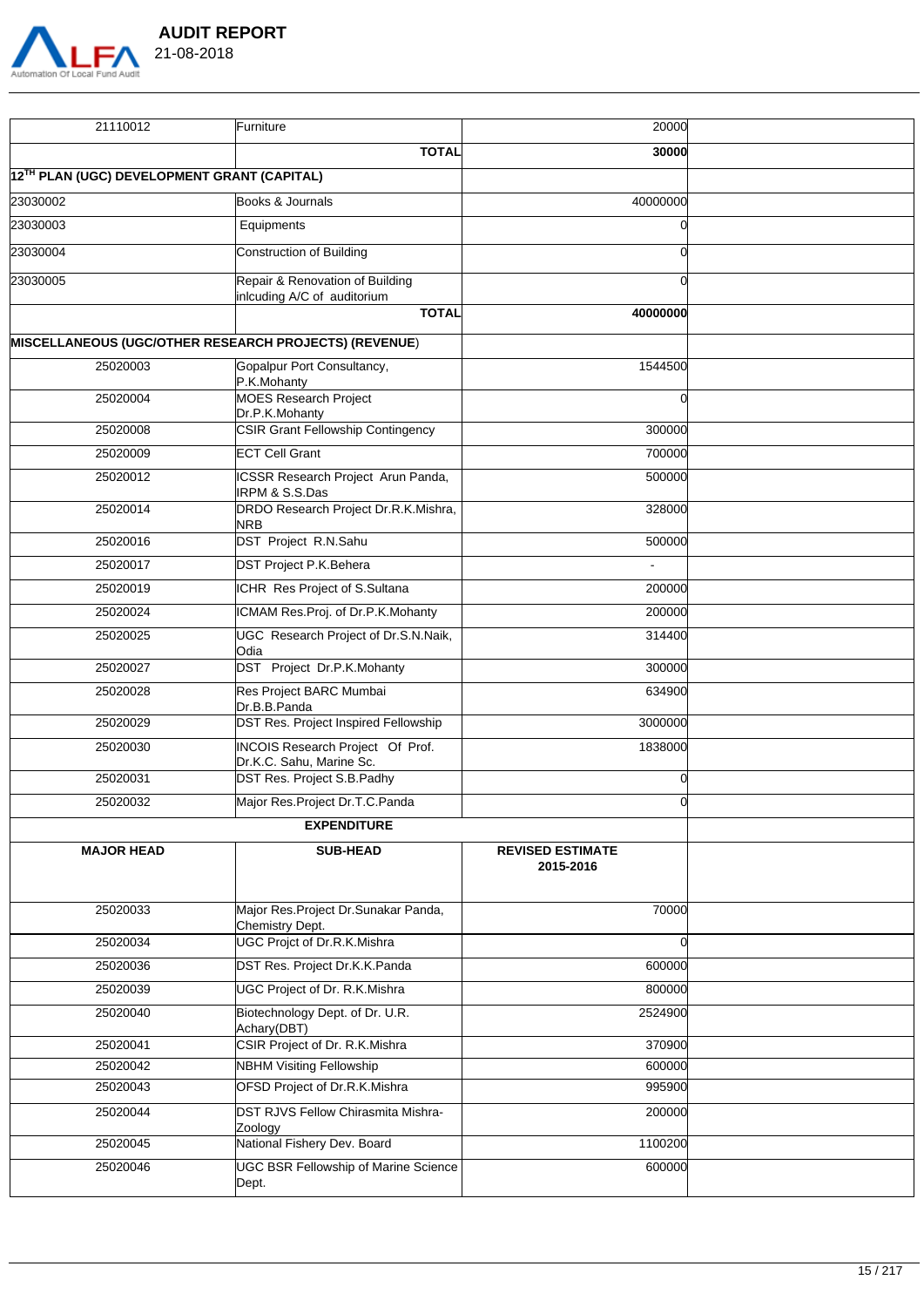

|            | <b>AUDIT REPORT</b> |
|------------|---------------------|
| 21-08-2018 |                     |

| 25020047                 | UGC Research Fellow<br>Dr.T.K.Barik, Botany                              | 500000                  |  |
|--------------------------|--------------------------------------------------------------------------|-------------------------|--|
| 25020048                 | Post Doctri Fellow for women                                             |                         |  |
|                          | Dr.K.K.Panda, Botany                                                     |                         |  |
| 25020049                 | <b>UGC Doctor Fellow Dr.K.K.Pand</b>                                     | $\Omega$                |  |
| 25020050                 | UGC WSRC                                                                 | 2600000                 |  |
| 25020051                 | <b>UGC Faculty Recharge Programme</b><br>(Chemistry)                     | 1079000                 |  |
| 25020052                 | Dept. of Chemistry, Science & Tech.<br>Govt. of Odisha                   | 150000                  |  |
| 25020053                 | DRDO Project of Dr.D.C.Panda,<br>Electronic Science                      | 1820000                 |  |
|                          | <b>TOTAL</b>                                                             | 24370700                |  |
|                          | UGC ASSISTED SCHEME (REVENUE) XI & XII PLAN MERGED SCHEME                |                         |  |
| 24021901                 | UGC Bio Informatic Centre (BIF) Center                                   | 500000                  |  |
| 24021906                 | <b>UGC Grant SAP - History (DRS-III)</b>                                 | $\overline{0}$          |  |
| 24021908                 | Shastri Indo-Canadian Studies<br>Research Center                         | 15000                   |  |
| 24021912                 | University Research Fellowship to<br>University awardees (JRF/SRF)/Cont. | 300000                  |  |
| 24021915                 | Day Care Center                                                          | $\Omega$                |  |
| 24021916                 | UGC NET any one time given basis                                         | 150000                  |  |
| 24021917                 | Prob. Programme of Dr. B.K.Sahu                                          | $\Omega$                |  |
| 24021919                 | <b>UGC SAP Programme of Marine</b><br>Science                            | 1000000                 |  |
| 24021923                 | Construction of Women Hostel (New)                                       | O                       |  |
| 24021924                 | Basic Facilities for Women Studies                                       | <sub>0</sub>            |  |
| 24021925                 | <b>UGC Equal Opportunity Cell</b>                                        | 200000                  |  |
|                          |                                                                          |                         |  |
|                          | <b>EXPENDITURE</b>                                                       | <b>REVISED ESTIMATE</b> |  |
| <b>MAJOR HEAD</b>        | <b>SUB-HEAD</b>                                                          | 2015-2016               |  |
| 24021926                 | Remedy coaching Class for SC/ST/OBC<br>Minorities (Three projects)       | 700000                  |  |
| 24021928                 | <b>UGC Net Fellowship &amp; Contingency</b>                              | 2400000                 |  |
| 24021929                 | Delegation of Teachers (Travel Grant)                                    | 1000000                 |  |
| 24021930                 | Orgn. of Seminar/Workshop &<br>Symposium Conference                      | 500000                  |  |
| 24021931                 | <b>UGC Unassigned Grant</b>                                              | 0                       |  |
| 24021936                 | UGC Faculty Recharge programme                                           | 700000                  |  |
| 24021937                 | UGC Programme (SAP) Dept of Odia                                         | 300000                  |  |
| 24021938                 | <b>UGC Net Test Examination</b>                                          | 300000                  |  |
| 24021939                 | <b>UGC Visiting Professor/Fellowship</b>                                 | 400000                  |  |
| 24021950                 | UGC Research Project (New)                                               | $\Omega$                |  |
| 24021951                 | <b>UGC Jubilee Grant</b>                                                 | 5000000                 |  |
| 24021952                 | <b>UGC Faculty Research Programme</b><br><b>Chemistry Department</b>     | 400000                  |  |
| 24021953                 | <b>UGC Org. Seminar WSRC</b>                                             | $\Omega$                |  |
|                          | <b>TOTAL</b>                                                             | 13865000                |  |
| SALARY (STATE) (REVENUE) |                                                                          |                         |  |
|                          |                                                                          |                         |  |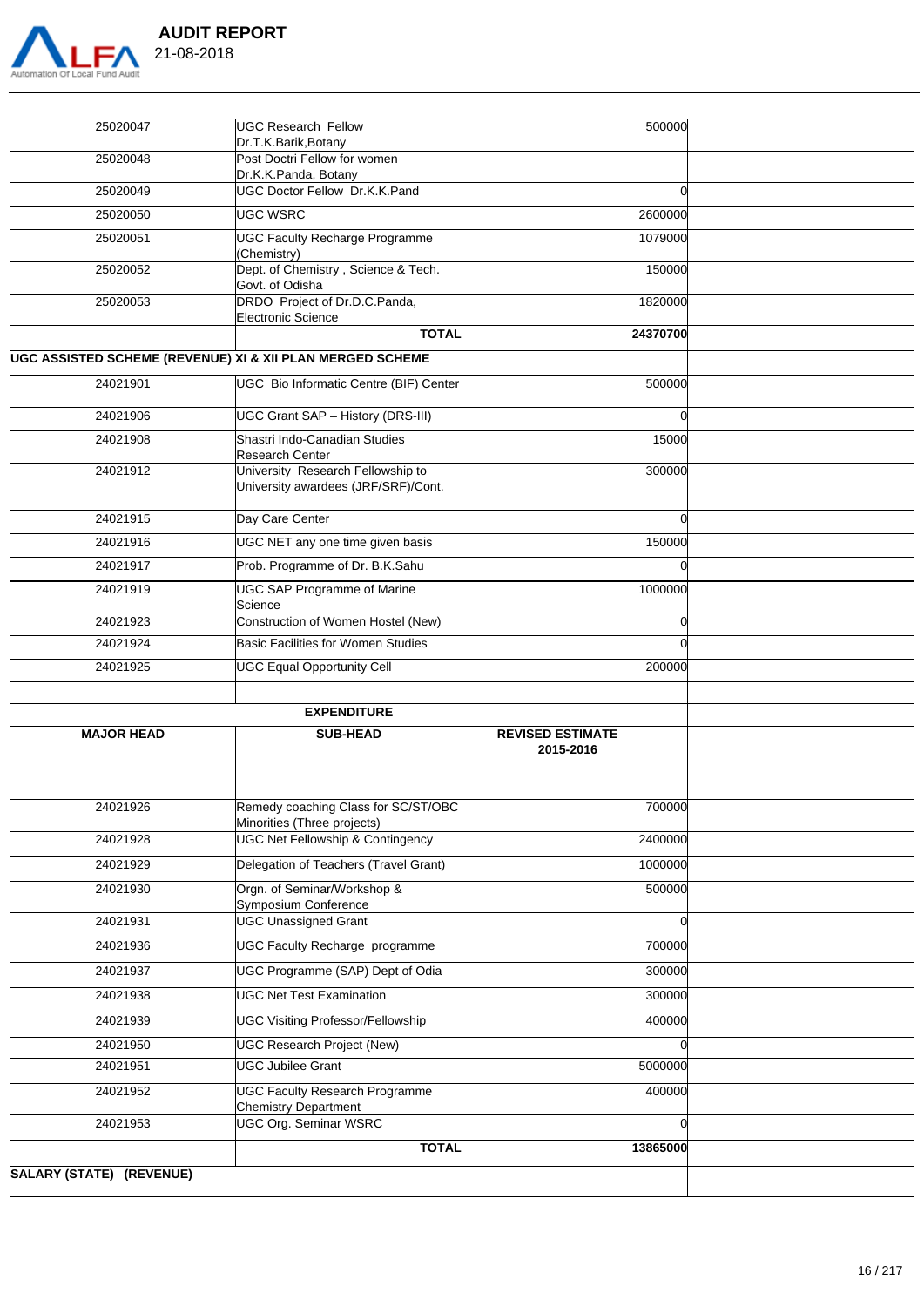

| 21010001                                       | Pay + Grade Pay                                          | 120606000                            |  |
|------------------------------------------------|----------------------------------------------------------|--------------------------------------|--|
| 21010002                                       | Dearness Allowance                                       | 147140000                            |  |
| 21010003                                       | House Rent Allowance                                     | 7894000                              |  |
| 21010004                                       | Medical Aid                                              | 562000                               |  |
| 21010005                                       | Univ. Contri. to CPF                                     | O                                    |  |
| 21010006                                       | Pension, Commuted Pension & DCRG                         | 192123000                            |  |
| 21010007                                       | S & Pension contribution                                 |                                      |  |
| 21010008                                       | Gratuity (CPF Scheme)                                    | O                                    |  |
| 21010010                                       | Encashment of U.E.L.                                     | U                                    |  |
| 21010011                                       | Leave Travel Concession                                  | ∩                                    |  |
| 21010016                                       | University contribution under New<br>Pension Scheme 2005 | ∩                                    |  |
| 21010025                                       | Outsourcing                                              | 4500000                              |  |
| 21010012                                       | Other Allowances                                         | 271000                               |  |
| 21010013                                       | <b>RACP Arrear</b>                                       | 10200000                             |  |
| 21010014                                       | Arrear Pay of Non Teaching                               | 1949000                              |  |
| 21010015                                       | Arrear CAS Pay of Teachers                               | 5032000                              |  |
|                                                | <b>TOTAL</b>                                             | 490277000                            |  |
|                                                | <b>EXPENDITURE</b>                                       |                                      |  |
| <b>MAJOR HEAD</b>                              | <b>SUB-HEAD</b>                                          | <b>REVISED ESTIMATE</b><br>2015-2016 |  |
| TRAVEL ALLOWANCE STATE (REVENUE)               |                                                          |                                      |  |
| 21020001                                       | TA & Sitting allowance to Authorities                    | 800000                               |  |
| 21020002                                       | TA/Rem. for Inspection of Colleges                       | 15000                                |  |
| 21020003                                       | TA to Vice-Chancellor                                    | 600000                               |  |
| 21020004                                       | TA to Officers                                           | 150000                               |  |
| 21020005                                       | TA to Teachers                                           | 100000                               |  |
| 21020006                                       | TA to Non-Teaching Estt.                                 | 250000                               |  |
| 21020007                                       | TA to Extension Lecture                                  | O                                    |  |
| 21020008                                       | TA to Delegates                                          | 30000                                |  |
| 21020009                                       | TA to Misc. Purposes<br>TA to Students Delegates         | 10000<br>5000                        |  |
| 21020010                                       | <b>TOTAL</b>                                             | 1960000                              |  |
| <b>MISC. CONTIGENCY (ADMN) STATE (REVENUE)</b> |                                                          |                                      |  |
| 21030001                                       | <b>Printing Charges</b>                                  | 51000                                |  |
| 21030002                                       | Cost of Papers                                           | 100000                               |  |
| 21030003                                       | Stationery                                               | 250000                               |  |
| 21030004                                       | Purchase of Comp. Sty.                                   | 60000                                |  |
| 21030006                                       | Assoc. of Indian Universities                            | 100000                               |  |
|                                                | earned Bodies & Societies                                |                                      |  |
| 21030007                                       |                                                          | 20000                                |  |
| 21030008                                       | Assoc. of C.W. Universities                              | 150000                               |  |
| 21030009                                       | V.Cs Discretionary Grant                                 | 50000                                |  |
| 21030020                                       | Postage and Telegraphs                                   | 80000                                |  |
| 21030021                                       | Advertisements                                           | 80000                                |  |
| 21030024                                       | Liveries                                                 | 150000                               |  |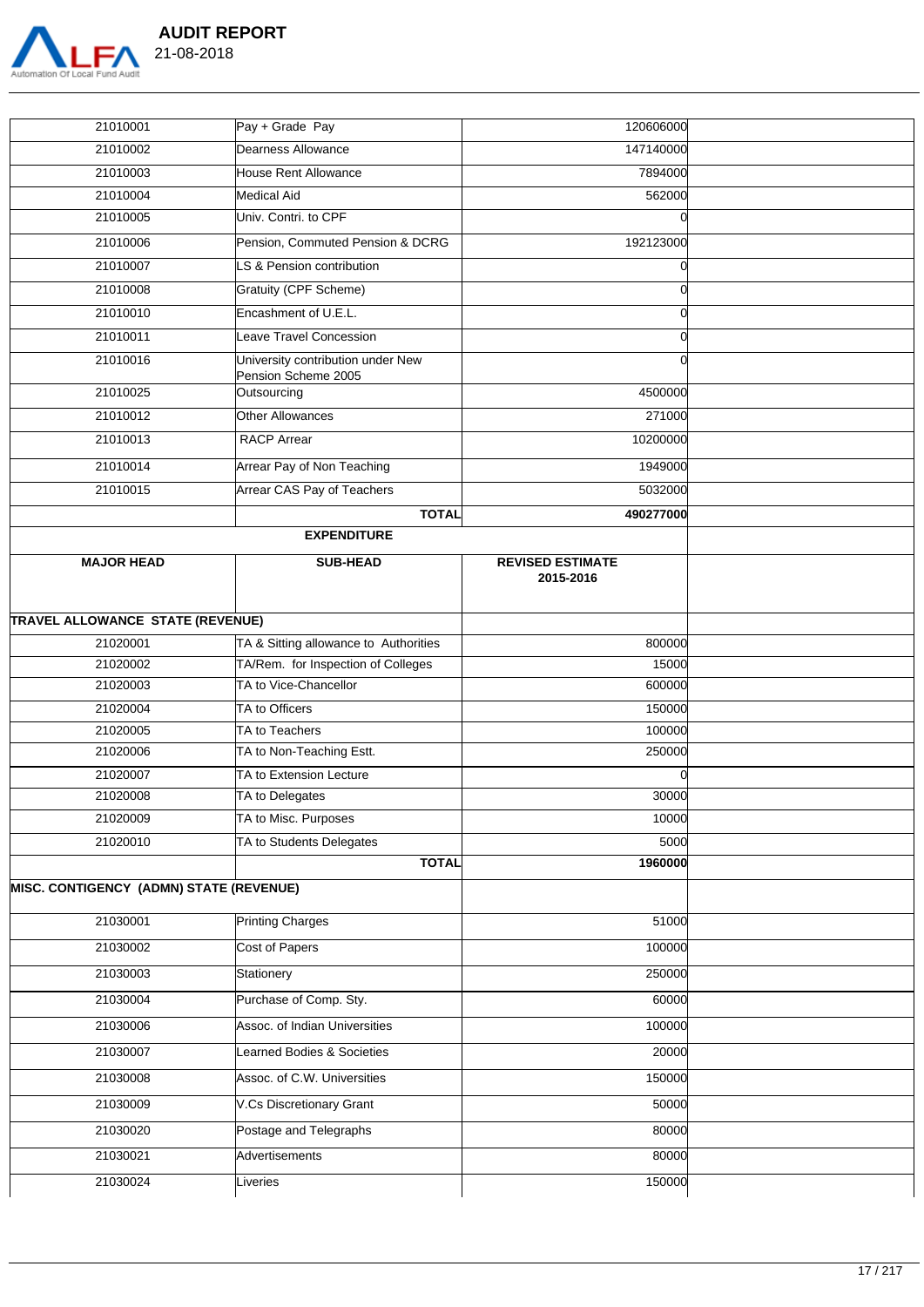

| 21030025                                   | Meeting Expenses                                                                                   | 167000                               |  |
|--------------------------------------------|----------------------------------------------------------------------------------------------------|--------------------------------------|--|
| 21030027                                   | Reporting of Speeches                                                                              | 3000                                 |  |
| 21030029                                   | Misc. contingencies                                                                                | 300000                               |  |
| 21030031                                   | Legal Expenses                                                                                     | 120000                               |  |
| 21030032                                   | Garden Contingencies                                                                               | 50000                                |  |
| 21030034                                   | Main. Of Univ. Chair / Orchestra / Univ.<br>Youth Festival Activities & Other<br>Student Amenities | 70000                                |  |
| 21030039                                   | Main. Of Health Centre                                                                             | 40000                                |  |
| 21030040                                   | Rem. To Part-time staff (Hostel)                                                                   | 40000                                |  |
| 21030057                                   | Foundation Day                                                                                     | $\Omega$                             |  |
|                                            | <b>EXPENDITURE</b>                                                                                 |                                      |  |
| <b>MAJOR HEAD</b>                          | <b>SUB-HEAD</b>                                                                                    | <b>REVISED ESTIMATE</b><br>2015-2016 |  |
| <b>MISC. CONTINGENCY</b>                   |                                                                                                    |                                      |  |
| <b>STUDENTS WELFARE (STATE - REVENUE)</b>  |                                                                                                    |                                      |  |
| 21030058                                   | Publication of Perd. Magaz./ Sahitya<br>Patra & on Bhanja Literature                               | 30000                                |  |
| 21030059                                   | Addl. Resour. Mobi. Of Univ.                                                                       | $\Omega$                             |  |
| 21030038                                   | Cont. for Univ. Guest House                                                                        | 100000                               |  |
|                                            | <b>TOTAL</b>                                                                                       | 2011000                              |  |
| 21030011                                   | Chancellor English Debate                                                                          | 500                                  |  |
| 21030012                                   | Chancellor Odia Debate                                                                             | 500                                  |  |
| 21030042                                   | Excursion                                                                                          | 30000                                |  |
| 21030043                                   | P.G. Sports                                                                                        | 12000                                |  |
| 21030044                                   | Cultural Activities                                                                                | 180000                               |  |
| 21030045                                   | Dramatic Activities                                                                                | 2000                                 |  |
| 21030046                                   | Hostel Contingency                                                                                 | 30000                                |  |
| 21030049                                   | Amenities of P.G.Students                                                                          | 200000                               |  |
|                                            | <b>TOTAL</b>                                                                                       | 455000                               |  |
| <b>DEVELOPMENT GRANT (STATE) (CAPITAL)</b> |                                                                                                    |                                      |  |
| 27010001                                   | Civil                                                                                              |                                      |  |
| 27010007                                   | Electrical                                                                                         |                                      |  |
| 27010009                                   | PHD                                                                                                |                                      |  |
| 27010010                                   | Infrastructure Development Grant                                                                   | 200000000                            |  |
| 27010011                                   | Cyclone Grant (Govt)                                                                               | $\overline{0}$                       |  |
| 27010012                                   | <b>RUSA Grant</b>                                                                                  | 200000000                            |  |
| 27010013                                   | Construction, Repair & Renovation work<br>of Vallyball & Vadminton Court                           | 1000000                              |  |
| 27010014                                   | <b>Visiting Grant</b>                                                                              | 3000000                              |  |
|                                            | <b>TOTAL</b>                                                                                       | 404000000                            |  |
|                                            | <b>EXPENDITURE</b>                                                                                 |                                      |  |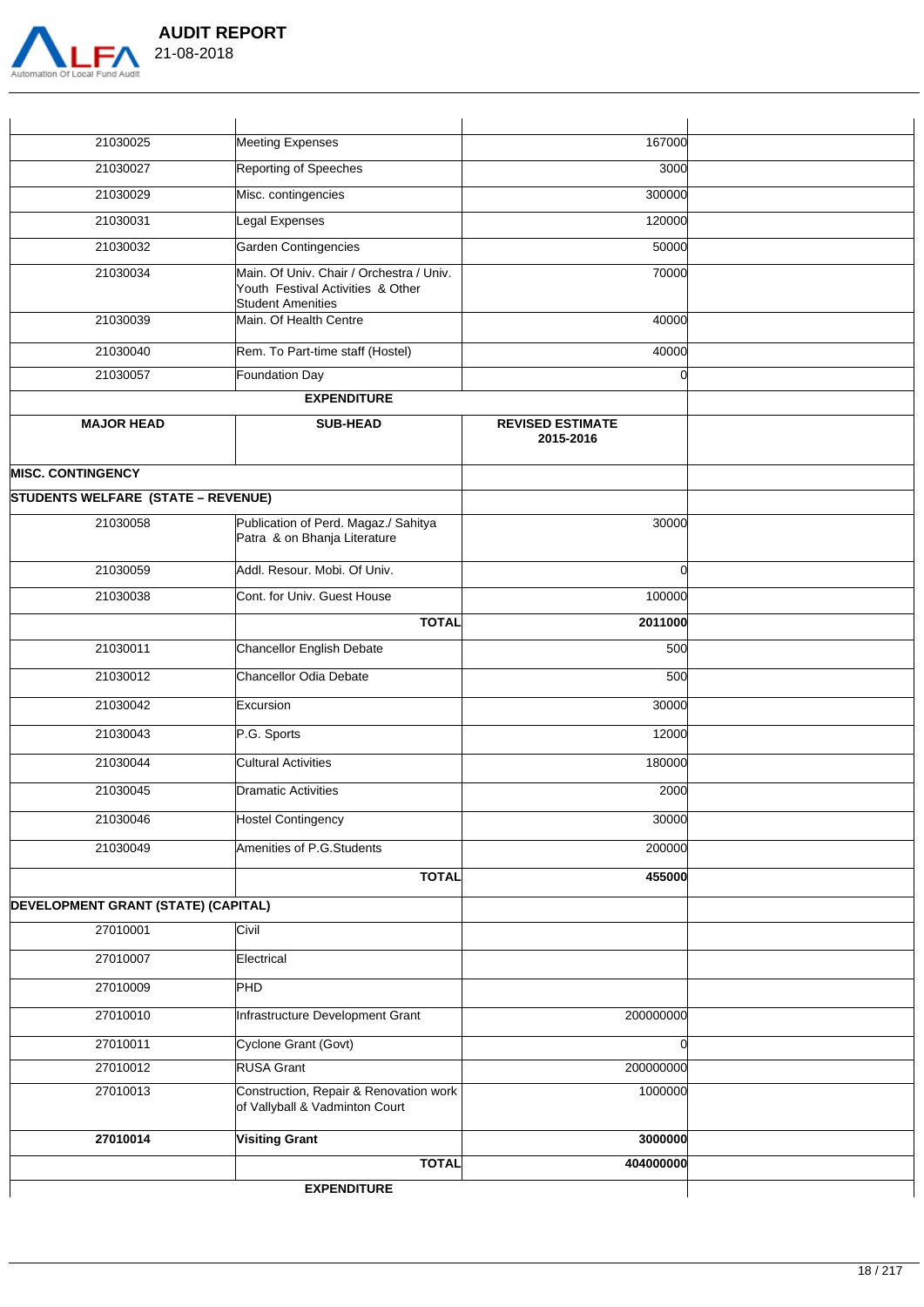

|            | <b>AUDIT REPORT</b> |
|------------|---------------------|
| 21-08-2018 |                     |

| <b>MAJOR HEAD</b>                                      | <b>SUB-HEAD</b>                                           | <b>REVISED ESTIMATE</b>              |  |
|--------------------------------------------------------|-----------------------------------------------------------|--------------------------------------|--|
|                                                        |                                                           | 2015-2016                            |  |
| MISC. CONTINGENCY CONTINGENCIES (P.G.) STATE (REVENUE) |                                                           |                                      |  |
| <b>STATE NON-PLAN (REVENUE)</b>                        |                                                           |                                      |  |
| 21150005                                               | Insurance of Vehicle                                      | 473000                               |  |
| 21150001                                               | Electrical Charges                                        | 8600000                              |  |
| 21150002                                               | Trunk Call & Installation                                 | 347000                               |  |
| 21150003                                               | Rushikulya Water Supply                                   | 1500000                              |  |
|                                                        | <b>TOTAL</b>                                              | 10920000                             |  |
| 21040200                                               | Office Cont. (IR&PM)                                      | 1000                                 |  |
| 21040300                                               | Office Cont. (History)                                    | 1000                                 |  |
| 21040400                                               | Office Cont. (Odia)                                       | 1000                                 |  |
| 21040500                                               | Office Cont. (Economics)                                  | 1000                                 |  |
| 21040600                                               | Office Cont. (Pol. Science)                               | 1000                                 |  |
| 21040700                                               | Office Cont. (English)                                    | 1000                                 |  |
| 21040900                                               | Office Cont. (Commerce)                                   | 1000                                 |  |
| 21041000                                               | Office Cont. (Mathematics)                                | 1000                                 |  |
| 21041100                                               | Office Cont. (Physics)                                    | 1000                                 |  |
| 21041200                                               | Office Cont. (Botany)                                     | 1000                                 |  |
| 21041300                                               | Office Cont. (Marine Sciences)                            | 1000                                 |  |
| 21041400                                               | Office Cont. (Chemistry)                                  | 1000                                 |  |
| 21041500                                               | Office Cont. (Zoology)                                    | 1000                                 |  |
| 21045500                                               | Office Cont. (Home Science)                               | 1000                                 |  |
| 21045600                                               | Office Cont. (Linguistics)                                | 1000                                 |  |
| 21045700                                               | Office Cont. (LL.M.)                                      | 1000                                 |  |
| 21046000                                               | Office Cont. (Computer Centre)                            | 1000                                 |  |
| 21040800                                               | Office Cont. (J&MC)                                       | 1000                                 |  |
| 21046200                                               | Office Cont. (Mgt. Studies)                               | 1000                                 |  |
| 21047200                                               | Office Cont. (Electronic Science)                         | 1000                                 |  |
| 21048100                                               | Office Cont. MCA                                          | 1000                                 |  |
|                                                        | <b>TOTAL</b>                                              | 21000                                |  |
|                                                        | <b>EXPENDITURE</b>                                        |                                      |  |
|                                                        |                                                           |                                      |  |
| <b>MAJOR HEAD</b>                                      | <b>SUB-HEAD</b>                                           | <b>REVISED ESTIMATE</b><br>2015-2016 |  |
|                                                        | MISC. CONTINGENCY P.G. LAB. CONTINGENCIES STATE (REVENUE) |                                      |  |
| 21050201                                               | I.R.& P.M.                                                | 2000                                 |  |
| 21050301                                               | Maint. Of Equip. (History)                                | 2000                                 |  |
| 21050302                                               | Maint. Of Museum (History)                                | 15000                                |  |
| 21050401                                               | Odia                                                      | 2000                                 |  |
| 21050402                                               | Maint. Of Odia Cell                                       | 2000                                 |  |
| 21050501                                               | Economics                                                 | 1000                                 |  |
| 21050601                                               | Political Science                                         | 2000                                 |  |
| 21050701                                               | English                                                   | 2000                                 |  |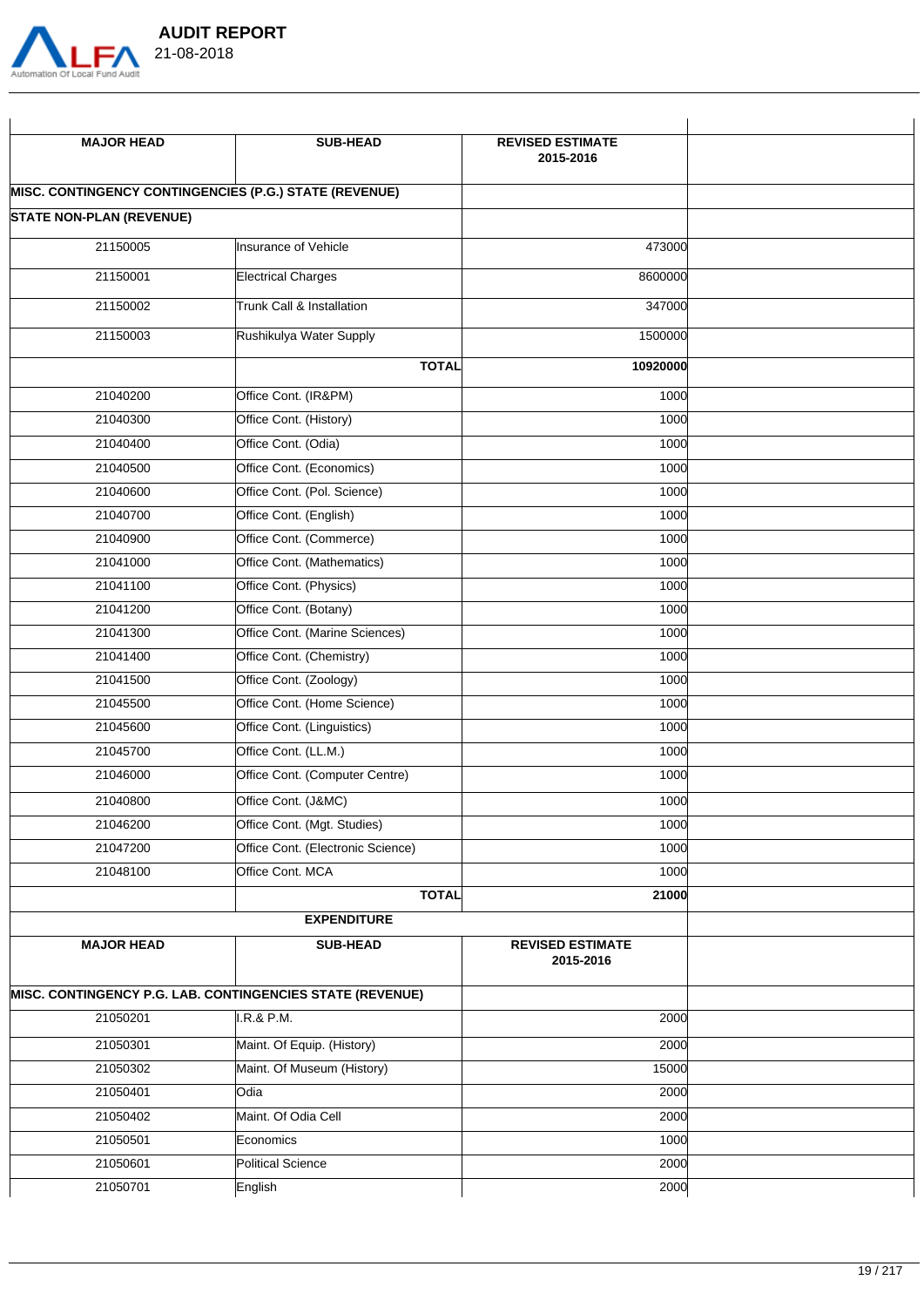

|            | <b>AUDIT REPORT</b> |
|------------|---------------------|
| 21-08-2018 |                     |

| 21050801             | Lab. Contingencies/Intensive (J&MC)                                          | 15000                                |  |
|----------------------|------------------------------------------------------------------------------|--------------------------------------|--|
|                      | MISC. CONTINGENCY P.G. LAB. CONTINGENCIES STATE (REVENUE)                    |                                      |  |
| 21050802             | Issue of Jl. (J&MC)                                                          | 10000                                |  |
| 21050803             | Remuneration to Guest Faculty<br>Teaching & Training Professional.<br>(J&MC) | 180000                               |  |
| 21050804             | Press Cont. (J&MC)                                                           | 25000                                |  |
| 21050805             | Maint. Of Equipment (J&MC)                                                   | 4000                                 |  |
| 21050901             | Maint. Of Computer (Commerce)                                                | 5000                                 |  |
| 21050902             | Computer Sty. (Commerce)                                                     | 10000                                |  |
| 21051001             | Mathematics                                                                  | 1000                                 |  |
| 21051101             | Physics                                                                      | 27000                                |  |
| 21051201             | Lab. Cont. (Botany)                                                          | 20000                                |  |
| 21051202             | Garden Cont. (Botany)                                                        | 10000                                |  |
| 21051203             | Chemical (Botany)                                                            | 20000                                |  |
| 21051301             | Lab. Contin. (Marine Sciences)                                               | 20000                                |  |
| 21051303             | Maint.of Equip. (Marine Sciences)                                            | 5000                                 |  |
| 21051304             | Chemical (Marine Sciences)                                                   | 10000                                |  |
| 21051401             | Lab. Contin. (Chem.)                                                         | 35000                                |  |
| 21051402             | Chemical & GW (Chem.)                                                        | 35000                                |  |
| 21051403             | Gas & Distl. (Chem.)                                                         | 10000                                |  |
| 21051501             | Lab. Contin. (Zool.)                                                         | 20000                                |  |
| 21051502             | Chemicals (Zool.)                                                            | 20000                                |  |
| 21051503             | Zoological Garden (Zool.)                                                    | 10000                                |  |
| 21051504             | Museum/Maint. Of Equipment (Zool.)                                           | 20000                                |  |
| 21051901             | Maint. Of Xerox (Central Lib.)                                               | 10000                                |  |
|                      | <b>EXPENDITURE</b>                                                           |                                      |  |
| <b>MAJOR HEAD</b>    | <b>SUB-HEAD</b>                                                              | <b>REVISED ESTIMATE</b><br>2015-2016 |  |
|                      |                                                                              |                                      |  |
| 21055501             | Home Science                                                                 | 20000                                |  |
| 21056001             | Sty. For Computer (CC)                                                       | 30000                                |  |
| 21056002             | Maint. Of Computer (CC)                                                      | 40000                                |  |
| 21056003             | Upgrade of Computer (CC)                                                     | 5000                                 |  |
| 21056004             | Software for CC                                                              | 5000                                 |  |
| 21056101<br>21056102 | Software Computer Science                                                    | 10000                                |  |
|                      | <b>Working Expenses Computer Science</b>                                     | 5000                                 |  |
| 21056201             | Lab.Contigencies (Buss.Admn)                                                 | 5000                                 |  |
| 21056202             | Course Materials (Buss.Admn)                                                 | 2000                                 |  |
| 21056203             | Maint.of Computer (Buss.Admn)                                                | 5000                                 |  |
| 21056204             | Sty. Consumables (Buss.Admn)                                                 | 3000                                 |  |
| 21058001             | Portrait Gallery of Eminent Sons                                             | 1000                                 |  |
| 21058002             | Rem.to Local Guest (Faculty)                                                 | 20000                                |  |
| 21057205             | Lab.Cont/Minor Equip (Elect.Science)                                         | 20000                                |  |
| 21057206             | Maint. Of Equipment (Electronic<br>Science)                                  | 20000                                |  |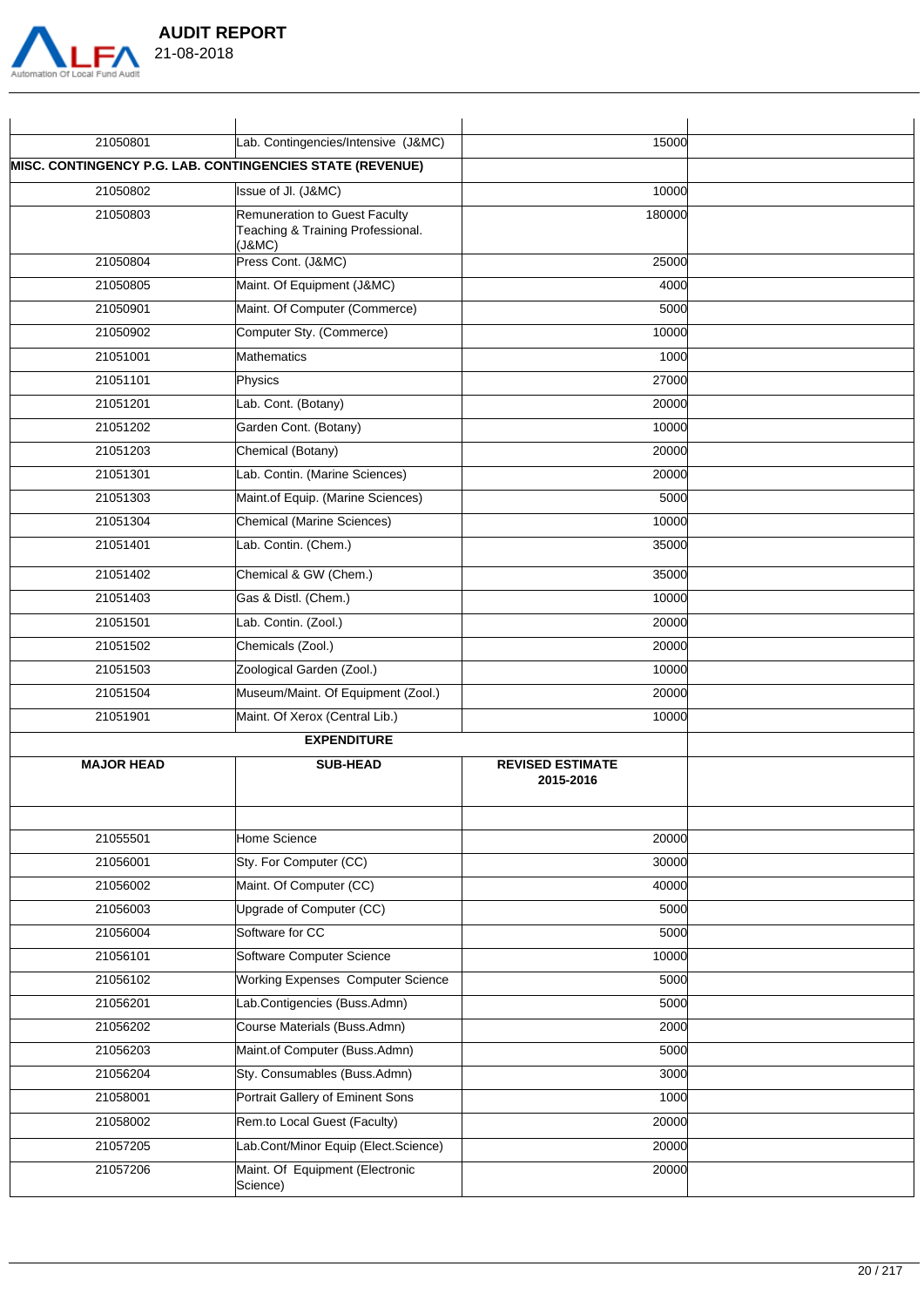

 $\lceil$ 

| 21057207                                                | Software /Comp. component &<br>Peripherals (Elect. Science)               | 15000                                |  |
|---------------------------------------------------------|---------------------------------------------------------------------------|--------------------------------------|--|
| 21058208                                                | Lab.Cont (MCA)                                                            | 5000                                 |  |
| 21056209                                                | Maint.of Line Printer                                                     | 10000                                |  |
| 21058003                                                | Rem. To Part-time Teachers for P.G./<br>Visiting Faculty / Guest Lecturer | 30000                                |  |
| 21050048                                                | WSRC (Field Study & Misc. Cont.)                                          | 20000                                |  |
| 21058004                                                | Centre for Regional Studies                                               | 5000                                 |  |
| 21058005                                                | Publication of Manuscripts                                                | 10000                                |  |
| 21058006                                                | Periodical Informant & Diploma in<br>Russian Studies (Linguistics)        | 2000                                 |  |
| 21058007                                                | <b>Centre for Tribal Studies</b>                                          | 5000                                 |  |
| 21058008                                                | Centre for Marine Bio Technology                                          | 5000                                 |  |
|                                                         | <b>TOTAL</b>                                                              | 848000                               |  |
|                                                         | <b>EXPENDITURE</b>                                                        |                                      |  |
| <b>MAJOR HEAD</b>                                       | <b>SUB-HEAD</b>                                                           | <b>REVISED ESTIMATE</b><br>2015-2016 |  |
| MISC. CONTIGENCY FIELD STUDY/STUDY TOUR (STATE REVENUE) |                                                                           |                                      |  |
| 21060200                                                | Field Study (IR&PM)                                                       | 12000                                |  |
| 21060300                                                | Field Study History (DITM)                                                | 12000                                |  |
| 21060800                                                | Field Study (J&MC)                                                        | 12000                                |  |
| 21060900                                                | Field Study (Commerce)                                                    | 6000                                 |  |
| 21061200                                                | <b>Field Study (Botany)</b>                                               | 6000                                 |  |
| 21061300                                                | <b>Field Study (Marine Sciences)</b>                                      | 12000                                |  |
| 21061500                                                | Field Study (Zoology)                                                     | 6000                                 |  |
| 21065700                                                | Field Study (Law)                                                         | 6000                                 |  |
| 21066200                                                | Field Study (Mgt. Studies)                                                | 6000                                 |  |
| 21068100                                                | Field Study (Computer Sciences)                                           | 6000                                 |  |
| 21061400                                                | Field study (Chemistry)                                                   | 6000                                 |  |
| 21061100                                                | Field study (Physics)                                                     | 6000                                 |  |
| 21060600                                                | Field study (Political Science)                                           | 6000                                 |  |
| 21067200                                                | Field Study (Electronic Science)                                          | 6000                                 |  |
| 21065500                                                | Field Study (Home Science)                                                | 6000                                 |  |
| 21060400                                                | Field Study (Odia)                                                        | 6000                                 |  |
| 21061000                                                | Field study (Mathematics)                                                 | 6000                                 |  |
| 21060700                                                | Field study (English)                                                     | 6000                                 |  |
| 21065400                                                | <b>Field Study (Lingustics)</b>                                           | 3000                                 |  |
| 21060500                                                | Field study (Economics)                                                   | 6000                                 |  |
|                                                         | <b>TOTAL</b>                                                              | 141000                               |  |
| MISC. CONTINGENCY P.G.SEMINAR (STATE) (REVENUE)         |                                                                           |                                      |  |
| 21080100                                                | Seminar                                                                   | 20000                                |  |
|                                                         | <b>TOTAL</b>                                                              | 20000                                |  |
| MAINT. RD & BLD. (STATE) (REVENUE)                      |                                                                           |                                      |  |
| 21090001                                                | Civil                                                                     | 1000000                              |  |
| 21090002                                                | Electrical                                                                | 800000                               |  |
|                                                         |                                                                           |                                      |  |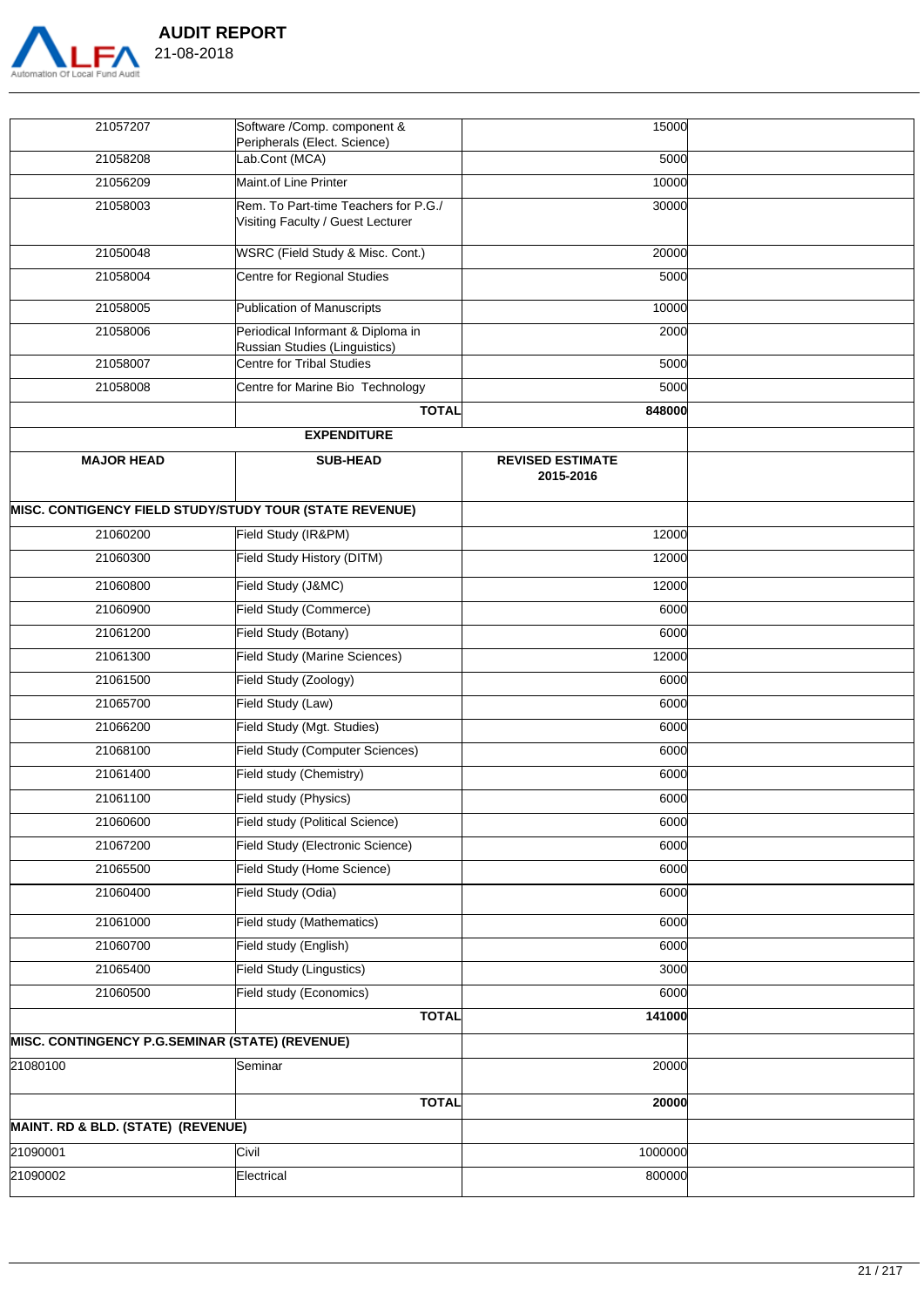

| <b>AUDIT REPORT</b> |
|---------------------|
| 21-08-2018          |
|                     |

| 21090003                                                        | <b>PHD</b>                                                   | 600000                               |  |
|-----------------------------------------------------------------|--------------------------------------------------------------|--------------------------------------|--|
|                                                                 | <b>TOTAL</b>                                                 | 2400000                              |  |
|                                                                 |                                                              |                                      |  |
| <b>MAJOR HEAD</b>                                               | <b>SUB-HEAD</b>                                              | <b>REVISED ESTIMATE</b><br>2015-2016 |  |
| <b>MISC. CONTINGENCY</b><br>L. R. LAW COLLEGE (STATE) (REVENUE) |                                                              |                                      |  |
| 21100017                                                        | Union, Sports & Cultural                                     | 12000                                |  |
| 21100018                                                        | Study Tour                                                   | 8000                                 |  |
|                                                                 | <b>TOTAL</b>                                                 | 20000                                |  |
| UNIVERSITY HIGHER SECONDRY SCHOOL                               |                                                              |                                      |  |
| 21110002                                                        | Part-time staff (T & NT) ect.                                | 1347000                              |  |
| 21110006                                                        | Lab. Contingencies                                           | 25000                                |  |
| 21110007                                                        | Telephone Bil                                                | 6000                                 |  |
| 21110008                                                        | Sports                                                       | 16000                                |  |
| 21110009                                                        | Misc. contingencies / Books                                  | 10000                                |  |
| 21110010                                                        | Examination                                                  | 10000                                |  |
| 21110011                                                        | Cultural activities/ Puja & Annual<br>Festival               | 36000                                |  |
|                                                                 | <b>TOTAL</b>                                                 | 1450000                              |  |
| 21110013                                                        | GIS (one-time refundable)                                    | 300000                               |  |
|                                                                 | <b>TOTAL</b>                                                 | 300000                               |  |
| CONTINGENCIES (ADMN) (OWN SOURCE)                               |                                                              |                                      |  |
| 21120001                                                        | Medical Allowance/ Reimbursement of<br>Cost of Medicine      | 500000                               |  |
| 21120002                                                        | Inter-College/Univ. Sports                                   | 3200000                              |  |
| 21120003                                                        | Orgn. Of Coaching Camp (Sports)                              | 50000                                |  |
| 21120004                                                        | Rem. Of part-time staff of Sports Coun.                      | 50000                                |  |
| 21120005                                                        | TA to Managers & Coaches                                     | 200000                               |  |
| 21120006                                                        | Study Tour P.G.Department field study                        | 200000                               |  |
| 21120007                                                        | Petrol., Oil, Lubricants                                     | 1800000                              |  |
| 21120008                                                        | Repair of Vehicles                                           | 600000                               |  |
| 21120009                                                        | Refund of E.M.D./Security Deposit                            | 500000                               |  |
| 21120010                                                        | Menials                                                      | 7500000                              |  |
| 21120011                                                        | Award of Research Fellowship for<br>University & Contingency | 1500000                              |  |
| 21120012                                                        | Festival Advance                                             | 6918000                              |  |
| 21120013                                                        | DEC                                                          | 31270000                             |  |
| 21120014                                                        | Cont. for Budget Preparation                                 | 30000                                |  |
| 21120015                                                        | P.G .Central Office                                          | 8000000                              |  |
| 21120017                                                        | Deployment of Human Resource                                 | 830000                               |  |
|                                                                 | <b>EXPENDITURE</b>                                           |                                      |  |
| <b>MAJOR HEAD</b>                                               | <b>SUB-HEAD</b>                                              | <b>REVISED ESTIMATE</b>              |  |
|                                                                 |                                                              | 2015-2016                            |  |
| 21120018                                                        | Honorarium for Preparation of Budget<br>& Examination.       | 500000                               |  |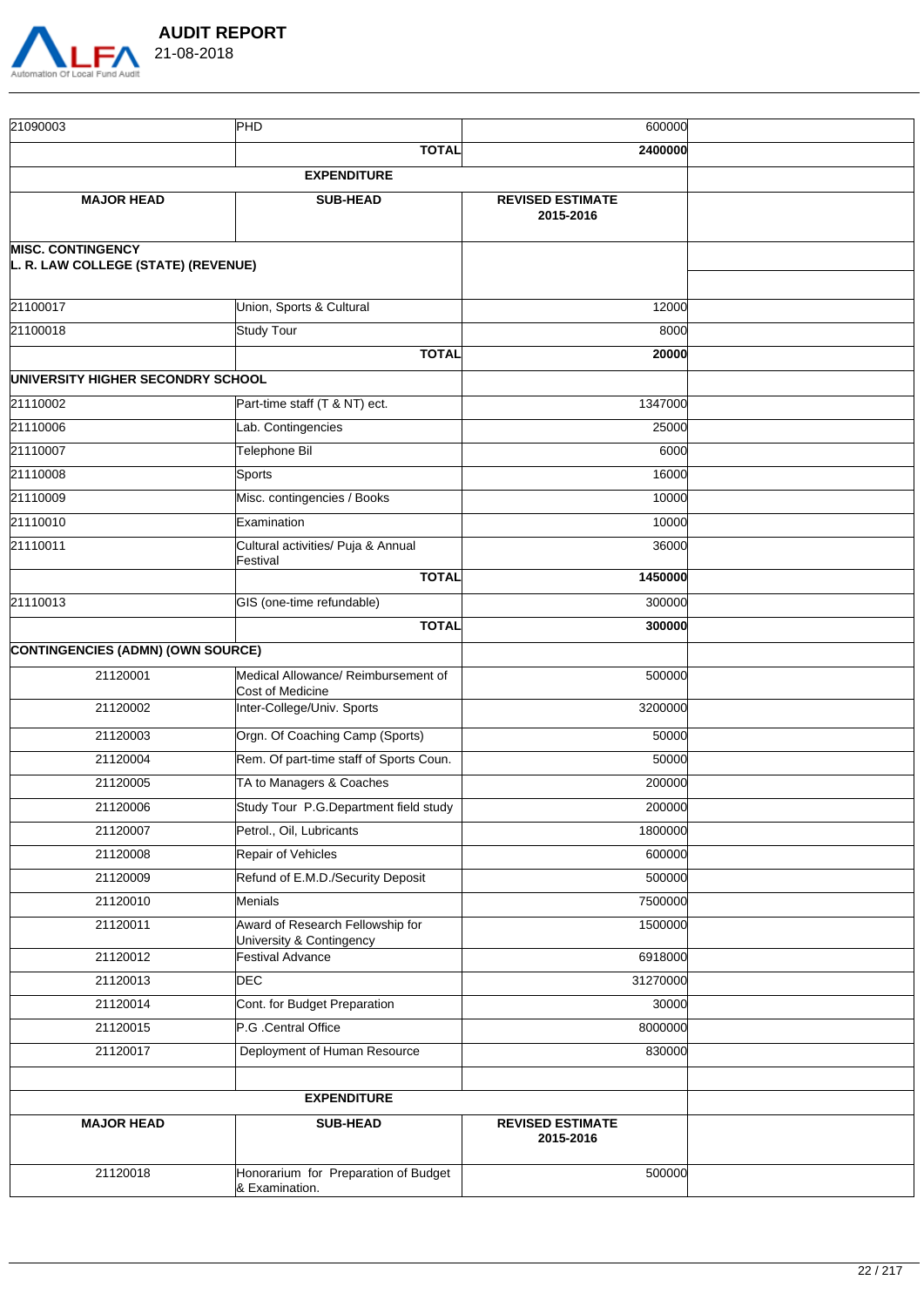

| 21120019                            | Preparation of Bhanja Literature/<br>Printing of Geeta Vijaya Vaijayanti                          | 108000                               |  |
|-------------------------------------|---------------------------------------------------------------------------------------------------|--------------------------------------|--|
| 21120020                            | Memorial Lecturer, Invited Lecturer &<br>Printing of Univ. Bulletin                               | 200000                               |  |
| 21120021                            | NAAC                                                                                              | 1000000                              |  |
| 21120022                            | UGC XIth Plan Expert Committee                                                                    |                                      |  |
| 21120023                            | NOC fees for TDR                                                                                  | U                                    |  |
| 21120024                            | Election to Senate & Synd. & Acd.<br>Council                                                      | 50000                                |  |
| 21120025                            | Reimb. Of Eletrical Charges of Warden/<br>Supdts.                                                 | 100000                               |  |
| 21120026                            | Misc. Expenses Contigency                                                                         | 10050000                             |  |
| 21120027                            | Endowment and Prize & Mementoes                                                                   | 200000                               |  |
| 21120029                            | V.C. Lump Grant                                                                                   | 200000                               |  |
| 21120030                            | Participation of University Team in All<br>India Youth Festival/ and or Cultural<br>Festival      | 300000                               |  |
| 21120031                            | Women Harassment Cell                                                                             | 10000                                |  |
| 21120032                            | Students Placement Cell                                                                           | 100000                               |  |
| 21120033                            | Welfare Fund (University share)                                                                   | 772000                               |  |
| 21120034                            | Construction & Maintenance of<br>University Gate, Roads, Building (Civil,<br>Electrical & PH)     | 30000000                             |  |
| 21120035                            | Remuneration. to Part time<br>Lecturer/Guest Faculty of all P.G.<br>Departments & L.R.Law College | 2000000                              |  |
| 21120036                            | Center for Canadian Studies & WSRC<br>Cont.                                                       | 100000                               |  |
| 21120037                            | Pension Reserve Fund                                                                              | 50000000                             |  |
| 21120038                            | <b>Foundation Day</b>                                                                             | 500000                               |  |
| 21120039                            | Zooligical Garden (Deer Feed &<br>Maintainance of Building)                                       | 800000                               |  |
| 21120040                            | Computer Loan Advance                                                                             | 500000                               |  |
| 21120041                            | Purchase of Computer                                                                              | 100000                               |  |
| 21120042                            | NMCIET (BSNL Internet Connectivity)                                                               | 600000                               |  |
| 21120043                            | Memorandum of Understanding                                                                       | 100000                               |  |
| 21120044                            | Purchase of New Bus                                                                               | <sub>0</sub>                         |  |
| 21120045                            | Addon Course English & MCA                                                                        | 50000                                |  |
| 21120046                            | Repair & Annual Maintainance of<br>Computer                                                       | 150000                               |  |
| 21120047                            | Kabi Samrat Upendra Bhanja                                                                        | 200000                               |  |
|                                     | <b>EXPENDITURE</b>                                                                                |                                      |  |
| <b>MAJOR HEAD</b>                   | <b>SUB-HEAD</b>                                                                                   | <b>REVISED ESTIMATE</b><br>2015-2016 |  |
| 21120048                            | Celebration of Golden Jubilee                                                                     | 6000000                              |  |
| 21120049                            | Upgradation of Science Lab. &<br>Computer of different department                                 | 0l                                   |  |
| 21120050                            | Furniture for different PG Department                                                             | 5000000                              |  |
| 21120051                            | Upgradation of Tally & Hands on<br>Training for Finance Wing                                      | 200000                               |  |
|                                     | <b>TOTAL</b>                                                                                      | 173038000                            |  |
| <b>L.R.LAW COLLEGE (OWN SOURCE)</b> |                                                                                                   |                                      |  |
| 21100003                            | Menials                                                                                           | 600000                               |  |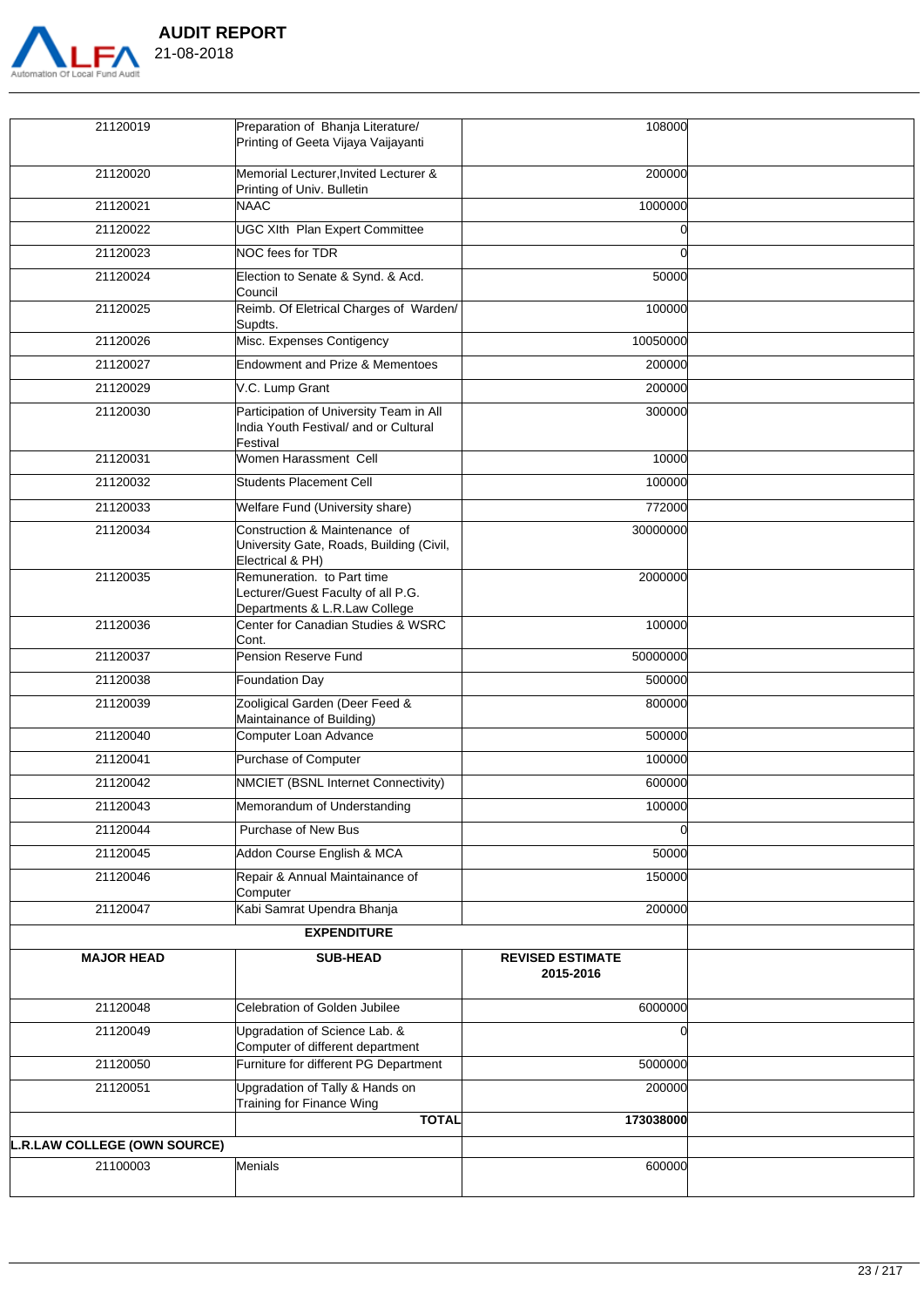

| <b>AUDIT REPORT</b> |  |
|---------------------|--|
| 21-08-2018          |  |

| 21100012                                | Telephone Rent                      | 5000                    |  |
|-----------------------------------------|-------------------------------------|-------------------------|--|
| 21100014                                | <b>Electrical Charges</b>           | 100000                  |  |
| 21100015                                | <b>Guest Faculty</b>                | $\Omega$                |  |
| 21100016                                | Books & Journal                     | 30000                   |  |
| 21100019                                | Lingaraj Panigrahy Memorial Lecture | 5000                    |  |
| 21100020                                | Internet Charges                    | 15000                   |  |
|                                         | <b>TOTAL</b>                        | 755000                  |  |
| (EXAMINATION (OWN SOURCE)               |                                     |                         |  |
| 21130001                                | Center Expenses                     | 2500000                 |  |
| 21130002                                | TA to Examiners                     | 4600000                 |  |
| 21130003                                | Rem. to Examiners                   | 4900000                 |  |
| 21130004                                | Rem. to Tabu. & Scru.               | 200000                  |  |
| 21130005                                | Rem. For typing etc.                | 100000                  |  |
|                                         | Printing of Confi. Papers           | 2000000                 |  |
| 21130006                                |                                     |                         |  |
| 21130007                                | Misc. exam. expenditure             | 50000                   |  |
| 21130008                                | Refund of Exam. fee                 | 300000                  |  |
| 21130009                                | Pre. Print. Comp. Sty.              | 2000000                 |  |
| 21130010                                | Cost of Paper                       | 2800000                 |  |
| 21130011                                | Cost of Sty.                        | 2000000                 |  |
| 21130012                                | Hire Charges of Vehicles            | 200000                  |  |
| 21130013                                | TA to staff on Exam. duty           | 340000                  |  |
| 21130014                                | Advertisement                       | 800000                  |  |
| 21130015                                | Remuneration to paper setter        | 1500000                 |  |
| 21130016                                | Legal expenses                      | 800000                  |  |
| 21130017                                | Univ. Gold Medal/Cash Prize         | 150000                  |  |
| 21130018                                | Post and Telegraph                  | 1000000                 |  |
| 21130019                                | Convocation                         | 700000                  |  |
|                                         | <b>EXPENDITURE</b>                  |                         |  |
| <b>MAJOR HEAD</b>                       | <b>SUB-HEAD</b>                     | <b>REVISED ESTIMATE</b> |  |
|                                         |                                     | 2015-2016               |  |
| 21130020                                | <b>URET Entrance</b>                | 200000                  |  |
|                                         | <b>TOTAL</b>                        | 27140000                |  |
| POST- MATRIC SCHOLARSHIP (STATE EVENUE) |                                     |                         |  |
| 22040001                                | <b>POST SCHOLARSHIP FOR</b>         | 700000                  |  |
|                                         | <b>STUDENTS OBC/SEBC</b>            |                         |  |
|                                         |                                     |                         |  |
| 22040002                                | RAJIB GANDHI SC & ST DEV. DEPT.     | 5000000                 |  |
|                                         | (STATE)                             |                         |  |
| DEPARTMENT DEVELOPMENT FUND (OWN)       |                                     |                         |  |
| 21140001                                | Business Administration Department  | 1200000                 |  |
|                                         | IR&PM                               | 700000                  |  |
| 21140002<br>21140003                    | Computer Science Department (MCA)   | 1400000                 |  |
|                                         |                                     |                         |  |
| 21140004<br>21140005                    | <b>J&amp;MC Department</b>          | 220000<br>150000        |  |
|                                         | Political Science Department        |                         |  |
| 21140006                                | Marine Sciences Department          | 200000                  |  |
| 21140007                                | Botany                              | 111000                  |  |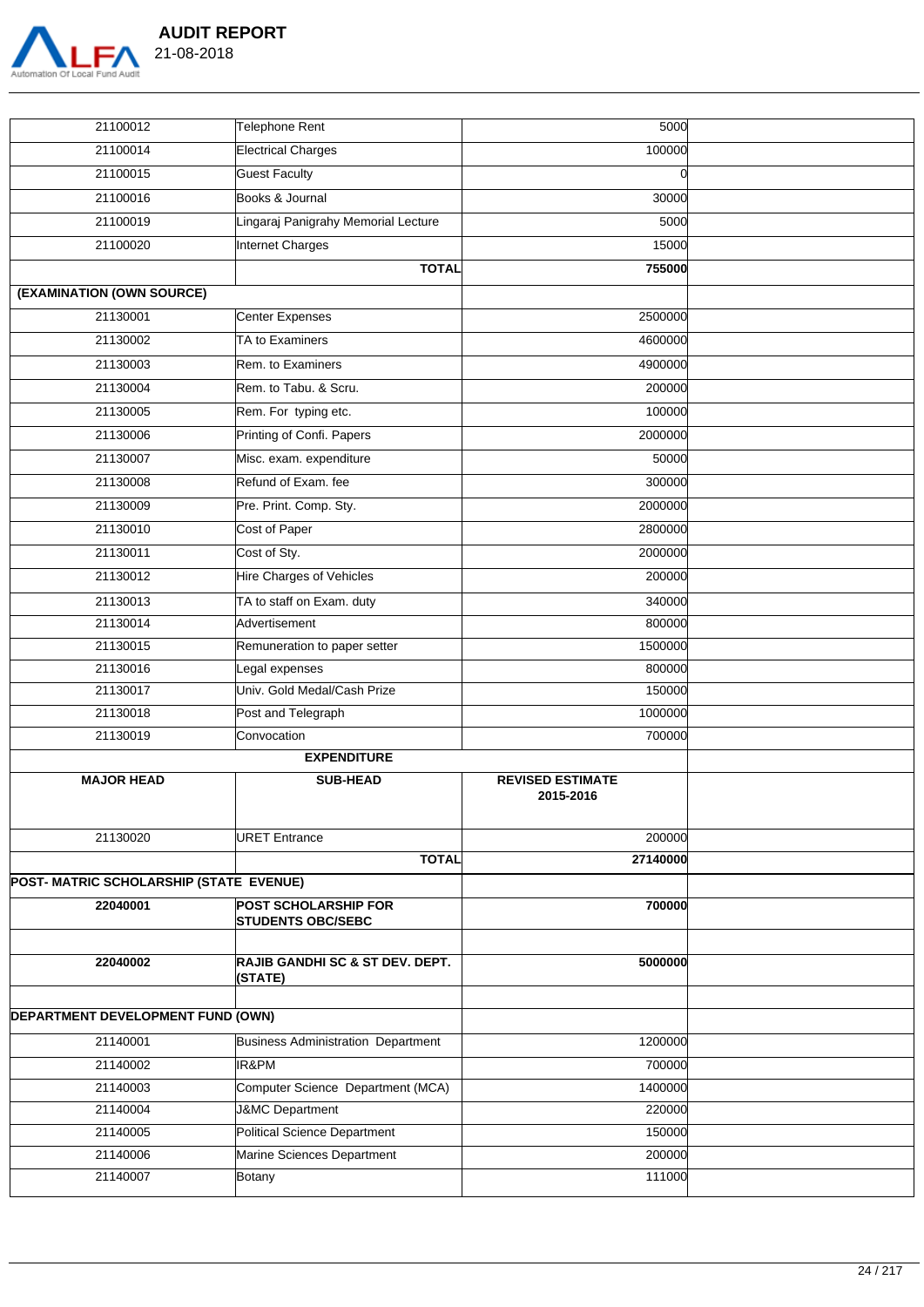

| 21140008                   | Chemistry                   | 54000                   |  |
|----------------------------|-----------------------------|-------------------------|--|
| 21140009                   | Electronic Science          | 48000                   |  |
| 21140010                   | Home Science                | 130000                  |  |
| 21140011                   | Physics                     | 75000                   |  |
| 21140012                   | Zoology                     | 200000                  |  |
| 21140013                   | <b>C</b> ommerce            | 9000                    |  |
| 21140014                   | English                     | 12000                   |  |
| 21140015                   | History                     | 36000                   |  |
| 21140016                   | Odia                        | 50000                   |  |
| 21140017                   | <b>WSRC</b>                 | 18000                   |  |
| 21140018                   | Economics                   | 6000                    |  |
|                            | <b>TOTAL</b>                | 4619000                 |  |
| <b>SELF FINANCE COURSE</b> |                             |                         |  |
| 21160001                   | MCA (M.TECH)                | 1100000                 |  |
| 21160002                   | ELECTRONIC SCIENCE (M.TECH) | 1440000                 |  |
| 21160003                   | <b>MFC</b>                  | 903000                  |  |
| 21160004                   | Bio Tech & other Contigency | 900000                  |  |
| 21160005                   | M.Pharm                     | 11000000                |  |
| 21160006                   | P.G.D.BIM                   | 900000                  |  |
| 21160007                   | Geo-Physics                 | 585000                  |  |
| 21160008                   | LLM L.R.Law College         | 100000                  |  |
|                            |                             |                         |  |
|                            | <b>EXPENDITURE</b>          |                         |  |
| <b>MAJOR HEAD</b>          | <b>SUB-HEAD</b>             | <b>REVISED ESTIMATE</b> |  |
|                            |                             | 2015-2016               |  |
| 21160009                   | Mis. Expenditure            | 2100000                 |  |
| 21160010                   | <b>MSW</b>                  | 560000                  |  |
| 21160011                   | <b>SFC Chemistry</b>        | 600000                  |  |
| 21160012                   | <b>SFC Commerce</b>         | 1900000                 |  |
| 21160013                   | <b>SFC Botany</b>           | 300000                  |  |
|                            | <b>TOTAL</b>                | 22388000                |  |

| <b>ABSTRACT</b>                                                  |                                      |
|------------------------------------------------------------------|--------------------------------------|
| <b>EXPENDITURE</b>                                               |                                      |
|                                                                  | <b>REVISED ESTIMATE</b><br>2015-2016 |
| <b>CAPITAL</b>                                                   | 444716000                            |
| <b>REVENUE</b>                                                   | 555238700                            |
| OWN SOURCE EXAMINATION, SFC, DEC, DEPT. DEVELOPMENT FUND<br>ETC) | 227322000                            |
| <b>TOTAL</b>                                                     | 1227276700                           |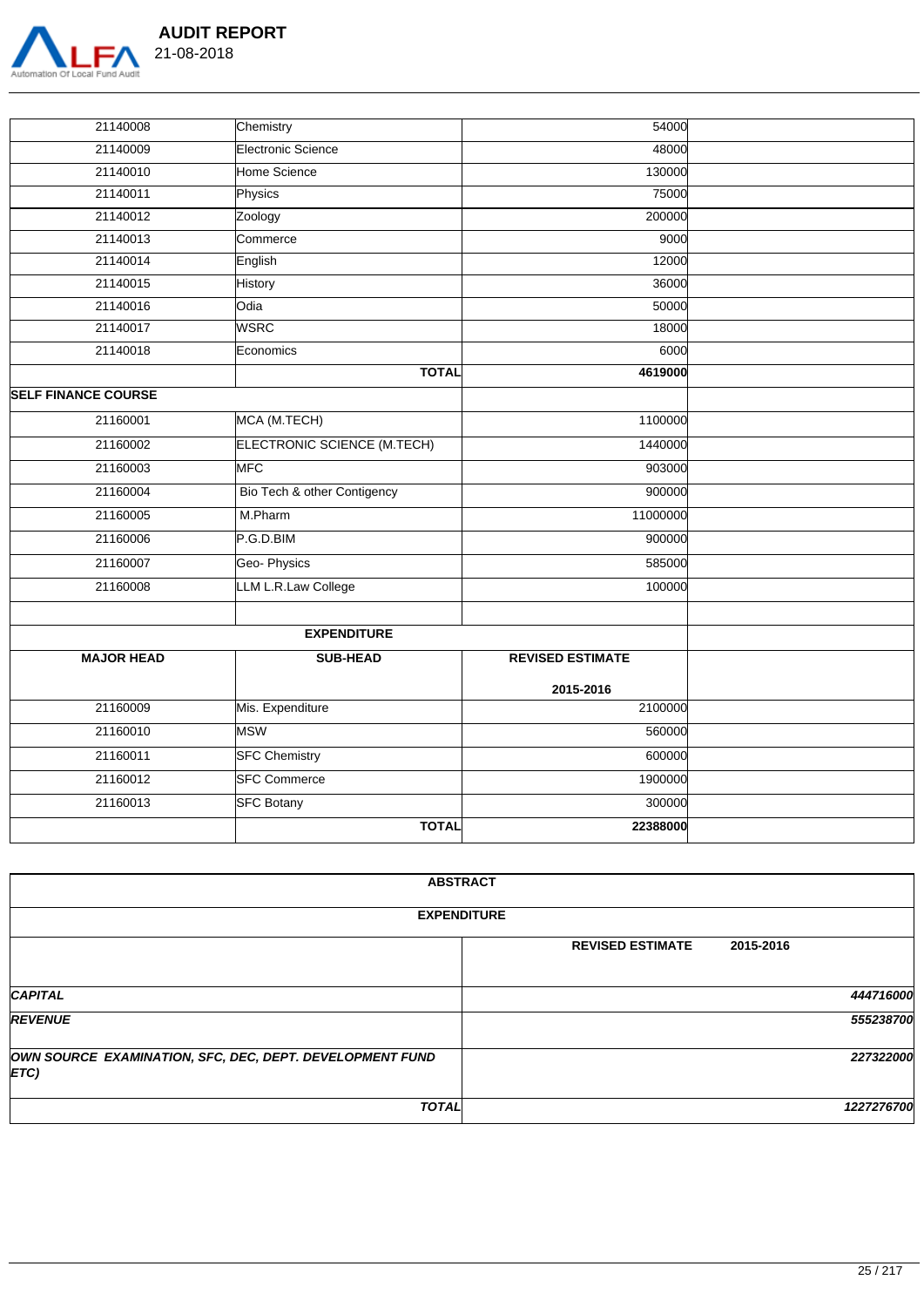

### PARA: 5 **DETAILS OF CLOSING BALANCE AS PER BANK PASS BOOKS & CASH BOOK BANK BALANCE FIGURE**

#### Berhampur University - 2015-2016

| <b>S</b> lno | Name of the Bank            | IA/C No.    | Closing             | Closing                    | Closing               | Closing      | Difference(In     | Remarks                     |
|--------------|-----------------------------|-------------|---------------------|----------------------------|-----------------------|--------------|-------------------|-----------------------------|
|              |                             |             | <b>Balance Date</b> | Balance in Pass Balance in |                       | Balance in   | $Rs$ : $(A-B)$    |                             |
|              |                             |             | lAs on              | Book(In Rs:) (A) Bank Date |                       | Bank as      |                   |                             |
|              |                             |             | (dd/mm/yyyy)        |                            | Cash Book             | mentioned in |                   |                             |
|              |                             |             |                     |                            | (dd/mm/yyyy)          | Cash Book(In |                   |                             |
|              |                             |             |                     |                            |                       | Rs:) (B)     |                   |                             |
|              | State Bank of India         | 791269      | 31-03-2016          |                            | 28455.00 31-03-2016   | 120000.00    | -91545.00 12th FC |                             |
| 2            | CA, SBI, BAM                | 1085984082  | 31-03-2016          |                            | 2612881.51 31-03-2016 | 1008245.51   | 1604636.00        |                             |
| l3           | CA, SBI, Examination 791292 |             | 31-03-2016          |                            | 3593497.22l31-03-2016 | 3202165.22   | 391332.00         |                             |
|              | Fund                        |             |                     |                            |                       |              |                   |                             |
| 14           | State Bank of India         | 791010      | 31-03-2016          | 2130924.7331-03-2016       |                       | -4224727.27  |                   | 6355652.00 Research account |
| 15           | CA, State Bank of           | 34820182734 | 31-03-2016          | 77647875.00 31-03-2016     |                       | 86216475.00  |                   | -8568600.00 RUSA Account    |
|              | India                       |             |                     |                            |                       |              |                   |                             |
| l6           | State Bank of India         | 10859098233 | 31-03-2016          |                            | 18801.3131-03-2016    | 11659.00     | 7142.31 SBD       |                             |
| 7            | <b>State Bank of India</b>  | 10941792604 | 31-03-2016          |                            | 2059406.3231-03-2016  | 1465174.32   |                   | 594232.00 SBD, Development  |
|              |                             |             |                     |                            |                       |              |                   | Fund                        |
| 18           | <b>State Bank of India</b>  | 10941792570 | 31-03-2016          |                            | 354761.0331-03-2016   | 54889.03     | 299872.00 FD Fund |                             |
| 19           | State Bank of India         | 10941792138 | 31-03-2016          |                            | 60540.4231-03-2016    | 31122.42     |                   | 29418.00 General Fund       |
| 10           | State Bank of India         | 10941791021 | 31-03-2016          | 327185978.50 31-03-2016    |                       | 299307174.21 |                   | 27878804.29 General account |
|              | IGRAND TOTAL                |             |                     | 415693121.04               |                       | 387192177.44 | 28500943.60       |                             |

#### **Reconciliation**

The difference between cashbook figure and passbook figure is Rs 2,85,00,943.60 , the reconciliation of the same could not be produced to audit by the local authority, however the difference of different passbook and cashbook is prepared by the auditors of LFA as per the availability of record and register. to the audit. These are detailed below..

| CONSOLIDATED BANK RECONCILIATION ON THE ACCOUNTS BERHAMPUR UNIVERSITY FOR THE YEAR 2015-16 |          |                  |                                                                                                 |                   |         |              |        |                          |         |             |                 |
|--------------------------------------------------------------------------------------------|----------|------------------|-------------------------------------------------------------------------------------------------|-------------------|---------|--------------|--------|--------------------------|---------|-------------|-----------------|
|                                                                                            |          |                  | Accounlaccounlaccounlaccounlaccounlaccounlaccounlaccounlaccounlaccounl                          |                   |         |              |        |                          |         |             |                 |
|                                                                                            | T NO     | IT NO            | IT NO                                                                                           | T NO              | IT NO   | IT NO        | T NO   | IT NO                    | T NO    | IT NO       |                 |
| <b>RECONCILIATION FOR 2015-16</b>                                                          |          | 1094179 1094179  |                                                                                                 | 1094179 1085909   | 1094179 |              |        | 1085908 1094179 1094179  | 1094179 | 3482018     | G Total         |
|                                                                                            | 1021     | 1010             | 2138                                                                                            | 8233              | 2604    | 4082         | 1269   | 2570                     | 1292    | 2734        |                 |
| BALANCE AS PER CASHBOOK ACTUAL AS ON 2993071-4224727 31122.42 11659.00 1465174 1008245.    |          |                  |                                                                                                 |                   |         |              |        | 120000 54889.03 3202165. |         |             | 8621647 3871921 |
| 31.3.16                                                                                    | 74.21    | .27              |                                                                                                 |                   | 32      | 51           |        |                          | 22      |             | 77.44           |
| ADD.                                                                                       |          |                  |                                                                                                 |                   |         |              |        |                          |         |             | 0.00            |
| CHQ ISSUED NOT DEBITED BY BANK                                                             |          | 1131126 5608710. | 0.00                                                                                            | 0.00              |         |              |        |                          |         |             | 56 1692003      |
|                                                                                            | 5.00     | 00               |                                                                                                 |                   |         |              |        |                          |         |             | 1.00            |
| CHO CREDITED BY BANK NOT TAKEN INTO                                                        |          | 2493635 708141.0 | 6747.00                                                                                         | 2096.00           | 657304  | 908564       |        | 55632                    | 97500   |             | 2737234         |
| <b>CASHBOOK</b>                                                                            | 9.00     |                  |                                                                                                 |                   |         |              |        |                          |         |             | 3.00            |
| CASHBOOK SHOWN LESS THAN THE AMOUNT                                                        | 496000.0 | 0.73             |                                                                                                 |                   |         |              |        |                          |         |             | 496000.7        |
| CREDITED VIDE LETTER NO 261/19.8.14 AND                                                    |          |                  |                                                                                                 |                   |         |              |        |                          |         |             | 3               |
| 338/25.8.14 challan dated 6.6.14                                                           |          |                  |                                                                                                 |                   |         |              |        |                          |         |             |                 |
|                                                                                            |          |                  |                                                                                                 |                   |         |              |        |                          |         |             |                 |
| INTEREST ACCRUED IN FLEXI A/C NOT TAKEN                                                    | 1638400  |                  |                                                                                                 |                   |         |              |        |                          |         |             | 1638400         |
| <b>TO CASHBOOK</b>                                                                         | 7.00     |                  |                                                                                                 |                   |         |              |        |                          |         |             | 7.00            |
| ON 7.12.15 CHQ ISSUED OF Rs 1807873.00 was                                                 | 799651.0 |                  |                                                                                                 |                   |         |              |        |                          |         |             | 799651.0        |
| taken as Rs 2607524 so calculation mistake of                                              |          |                  |                                                                                                 |                   |         |              |        |                          |         |             | 0               |
| Calculation error                                                                          | 0.00     | 500.00           |                                                                                                 |                   |         |              |        |                          |         |             | 500.00          |
| <b>TOTAL</b>                                                                               |          |                  | 3532344 2092624. 37869.42 13755.00 2122478. 1916809. 120000.0 110521.0 3299665. 8621653 4491647 |                   |         |              |        |                          |         |             |                 |
|                                                                                            | 56.21    | 46               |                                                                                                 |                   | 32      | 51           |        |                          | 22      | 1.00        | 10.17           |
| <b>LESS</b>                                                                                |          |                  |                                                                                                 |                   |         |              |        |                          |         |             | 0.00            |
| CHQ DEBITED BY BANK NOT TAKEN INTO                                                         | 5298771  | 68464.00         | 0.00                                                                                            | 0.00              | 319980  | 785          | 1798   | 8631                     |         | 785 8568656 | 1426787         |
| <b>CASH BOOK</b>                                                                           | 25       |                  |                                                                                                 |                   |         |              |        |                          |         |             | 0.25            |
| CHQ DEPOSITED NOT CREDITED BY BANK                                                         |          | 2092042 34000.00 | 0.00                                                                                            | 0.00 <sub>l</sub> | 110000  | <sup>o</sup> | 120000 |                          |         |             | 2118442         |
|                                                                                            | 7.00     |                  |                                                                                                 |                   |         |              |        |                          |         |             | 7.00            |
| CALUCLATION ERROR ON 7.8.14 AS                                                             |          | 309926.0         |                                                                                                 |                   |         |              |        |                          |         |             | 309926.0        |
| EXPENDITURE SHOWN NOT DEDUCTED Rs                                                          |          |                  |                                                                                                 |                   |         |              |        |                          |         |             | 0               |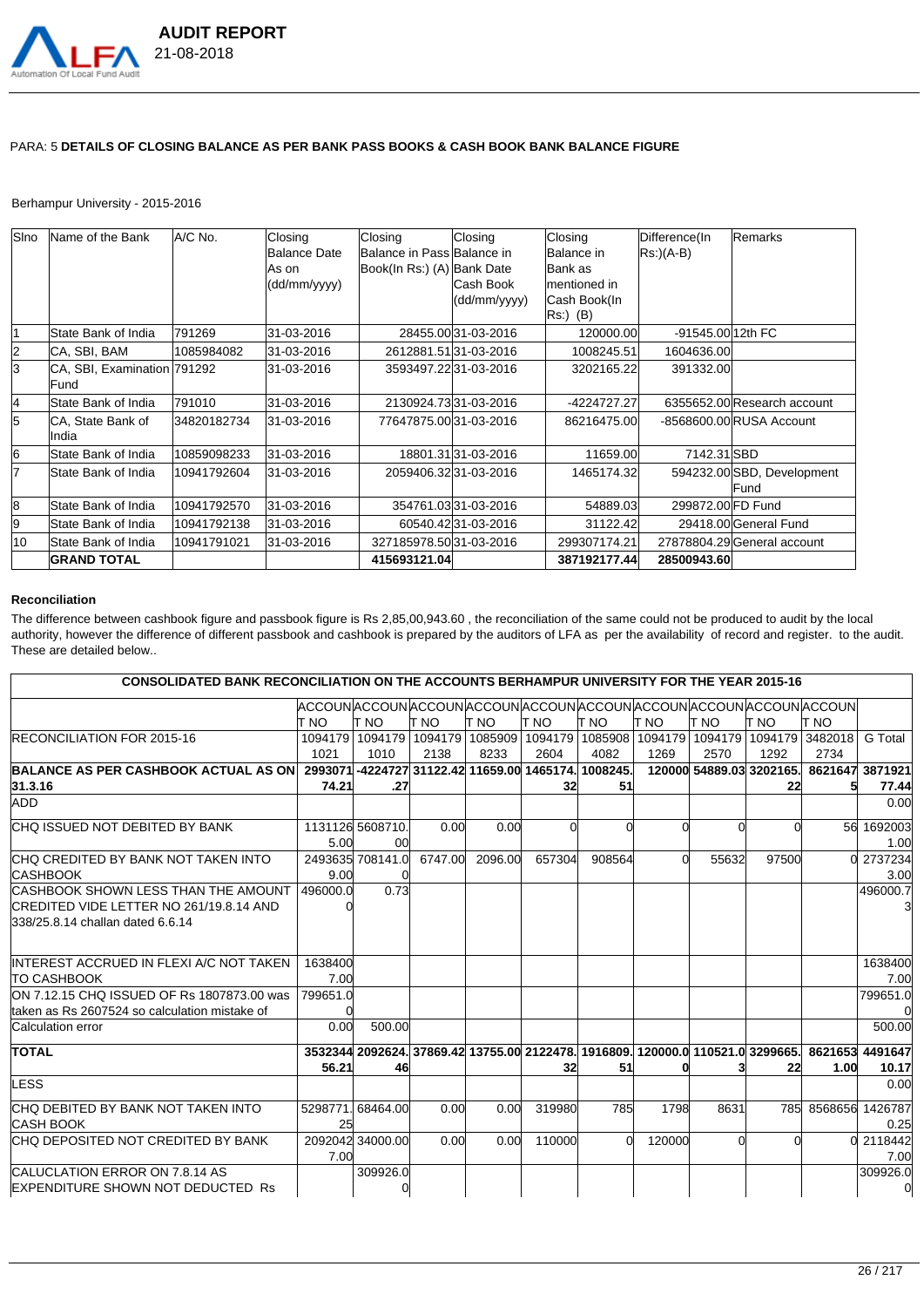

| 208277 and rectifed on 24.9.15 for Rs101649.00 |       |                                     |  |                                                      |         |          |         |                                         |           |
|------------------------------------------------|-------|-------------------------------------|--|------------------------------------------------------|---------|----------|---------|-----------------------------------------|-----------|
| <b>BALANCE AS PER PASSBOOK AS ON</b>           |       |                                     |  | 3270152 1680233. 37869.42 13755.00 1692498. 1916024. |         |          |         | -1798 101890.0 3298880. 7764787 4134024 |           |
| 31.3.16(Audited)                               | 57.96 |                                     |  |                                                      |         |          |         |                                         | 86.19     |
| ACTUAL PASSBOOK                                |       |                                     |  | 3271859 2130924. 60540.42 18801.31 2059406. 2612881. |         |          |         | 28455 354761.0 3593497. 7764787 4156931 |           |
|                                                | 78.50 |                                     |  |                                                      |         |          |         |                                         | 21.04     |
| OPENINING BALANCE DIFFERENCE PRIOR TO          |       | -170720. -450691. -22671.0 -5046.31 |  | -366908                                              | -696857 | $-30253$ | -252871 | $-294617$                               | 0-2290634 |
| $13 - 14$                                      | 54    | 00                                  |  |                                                      |         |          |         |                                         | .85       |

The details passbook wise reconciliation is given below.

| <b>RECONCILIATION FOR 2015-16 FOR A/C NO 1021</b>                                                               |              |             |              |
|-----------------------------------------------------------------------------------------------------------------|--------------|-------------|--------------|
| BALANCE AS PER CASHBOOK ACTUAL AS ON 31.3.16                                                                    |              |             | 299307174.21 |
| <b>ADD</b>                                                                                                      |              |             |              |
| CHO ISSUED NOT DEBITED BY BANK                                                                                  |              |             | 11311265.00  |
| ICHO CREDITED BY BANK NOT TAKEN INTO CASHBOOK                                                                   |              |             | 24936359.00  |
| CASHBOOK SHOWN LESS THAN THE AMOUNT CREDITED VIDE LETTER NO 261/19.8.14 AND 338/25.8.14 challan<br>dated 6.6.14 |              |             | 496000.00    |
| INTEREST ACCRUED IN FLEXI A/C NOT TAKEN TO CASHBOOK                                                             |              |             | 16384007.00  |
| ON 7.12.15 CHQ ISSUED OF Rs 1807873.00 was taken as Rs 2607524 so calculation mistake of                        |              |             | 799651.00    |
|                                                                                                                 | <b>TOTAL</b> |             | 353234456.21 |
| LESS                                                                                                            |              |             |              |
| CHO DEBITED BY BANK NOT TKAEN INTO CASHBOOK                                                                     |              |             | 5298771.25   |
| CHQ DEPOSITED NOT CREDITED BY BANK (Excess amount taken in cash book raising the bank amount)                   |              |             | 20920427.00  |
| UN RECONCILED AMOUNT                                                                                            |              |             |              |
| BALANCE AS PER PASSBOOK AS ON 31.3.16                                                                           |              |             | 327015257.96 |
| <b>ACTUAL PASSBOOK</b>                                                                                          |              |             | 327185978.50 |
|                                                                                                                 |              | <b>DIFF</b> | -170720.54   |

| <b>PASS BOOK NORMAL BALANCE AS ON 31.3.16</b> |              | 1078149.75   |
|-----------------------------------------------|--------------|--------------|
| SWEEP MOD BALANCE AS ON 31.3.16               |              | 326107828.75 |
|                                               | <b>TOTAL</b> | 327185978.50 |

| ADD          |                                        |        |               |               |
|--------------|----------------------------------------|--------|---------------|---------------|
|              | STATE BANK OF INDIA A/C NO 10941791021 |        |               |               |
| <b>SL NO</b> | <b>DATE</b>                            | CHQ NO | <b>AMOUNT</b> | <b>PERSON</b> |
|              | 111.5.13                               | 60145  | 8914          |               |
|              | 21.7.13                                | 189521 | 488           |               |
|              | 320.7.13                               | 189589 | 7199          |               |
|              | 425.10.13                              | 559907 | 16725         |               |
|              | 512.11.13                              | 559972 | 11609         |               |
|              | 613.12.13                              | 560079 | 431           |               |
|              | 76.3.14                                | 69056  | 6000          |               |
|              | 86.3.14                                | 690957 | 8000          |               |

CHEQUE ISSUED BUT NOT PRESENTED FOR PAYMENT/ NOT DEBITED BY BANK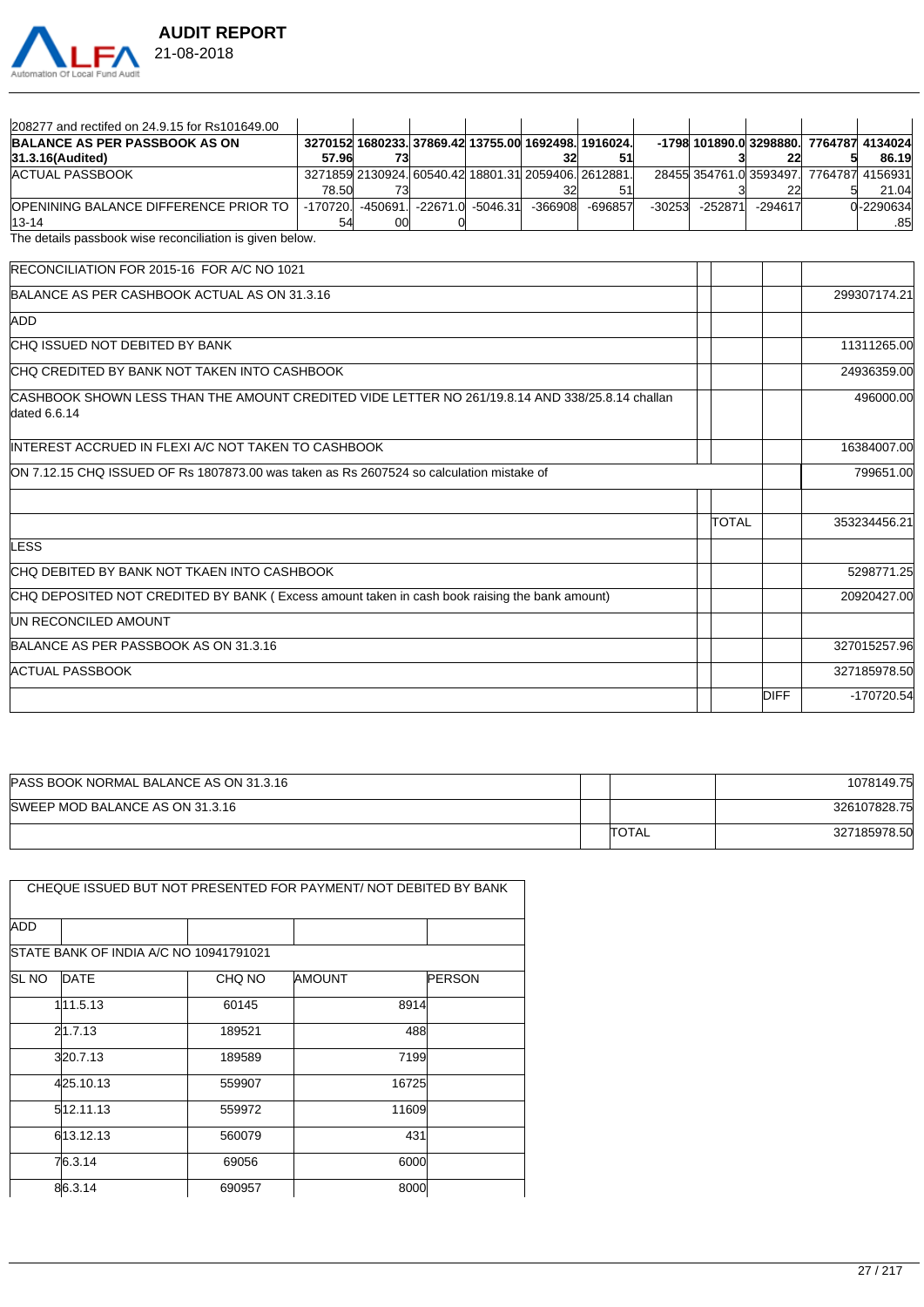

21-08-2018

| 929.3.14   | 691103 | 1000   |  |
|------------|--------|--------|--|
| 106.5.14   | 691279 | 6000   |  |
| 1130.12.14 | 849030 | 71     |  |
| 1230.12.14 | 849036 | 259    |  |
| 1330.12.14 | 849053 | 121    |  |
| 1430.12.14 | 849056 | 48     |  |
| 1530.12.14 | 849057 | 48     |  |
| 1630.12.14 | 849062 | 86     |  |
| 1730.12.14 | 849078 | 432    |  |
| 1830.12.14 | 849102 | 605    |  |
| 1930.12.14 | 849112 | 75     |  |
| 2030.12.14 | 849113 | 75     |  |
| 2130.12.14 | 849117 | 75     |  |
| 2230.12.14 | 849118 | 129    |  |
| 2330.12.14 | 849120 | 500    |  |
| 2424.2.15  | 849298 | 10000  |  |
| 2524.2.15  | 849303 | 8000   |  |
| 2812.3.15  | 849355 | 3000   |  |
| 3831.3.15  | 849494 | 11713  |  |
| 4122.4.15  | 849558 | 10000  |  |
| 421.5.15   | 849591 | 10000  |  |
| 431.5.15   | 849593 | 8000   |  |
| 441.5.15   | 849598 | 3193   |  |
| 457.8.15   | 849857 | 119157 |  |
| 4619.8.15  | 946777 | 680    |  |
| 4721.9.15  | 946898 | 27299  |  |
| 4830.10.15 | 947001 | 26655  |  |
| 4931.10.15 | 947015 | 5221   |  |
| 5031.12.15 | 947267 | 605    |  |
| 5131.12.15 | 947277 | 150    |  |
| 5231.12.15 | 947279 | 150    |  |
| 5331.12.15 | 947281 | 75     |  |
| 5431.12.15 | 947286 | 86     |  |
| 5531.12.15 | 947292 | 86     |  |
| 5631.12.15 | 947294 | 302    |  |
| 5731.12.15 | 947297 | 432    |  |
| 5831.12.15 | 947298 | 432    |  |
| 5931.12.15 | 947299 | 71     |  |
| 6031.12.15 | 947304 | 259    |  |
| 6131.12.15 | 947306 | 129    |  |
| 6231.12.15 | 947307 | 432    |  |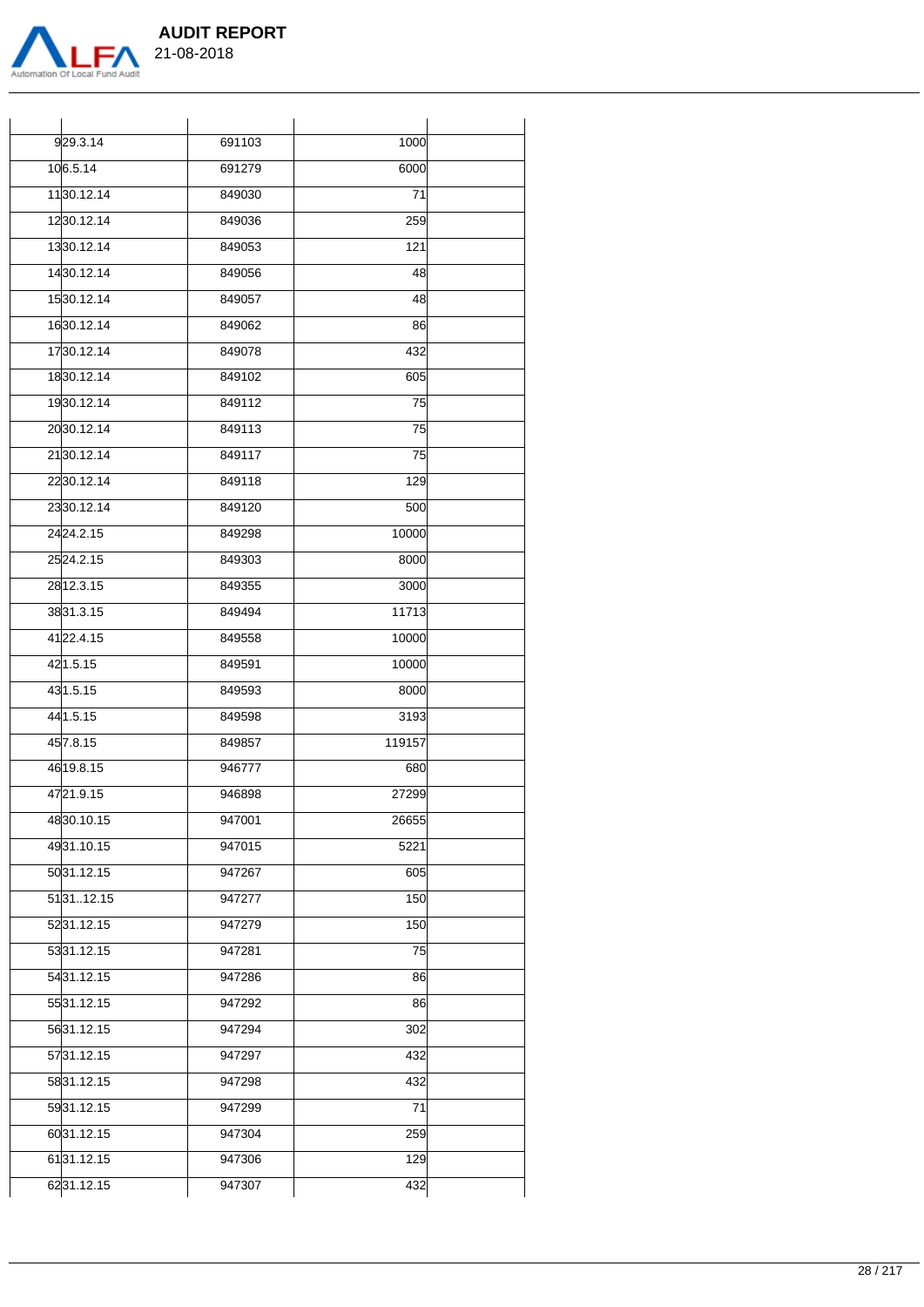

21-08-2018

| 6331.12.15 | 947308 | 259    |
|------------|--------|--------|
| 6431.12.15 | 947309 | 86     |
| 6531.12.15 | 947311 | 86     |
| 6631.12.15 | 947314 | 96     |
| 6731.12.15 | 947316 | 86     |
| 6831.12.15 | 947319 | 86     |
| 6931.12.15 | 947322 | 129    |
| 7031.12.15 | 947329 | 129    |
| 7131.12.15 | 947333 | 259    |
| 723.2.16   | 947477 | 75     |
| 733.2.16   | 947480 | 37     |
| 7422.2.16  | 947557 | 7200   |
| 7522.2.16  | 947559 | 15900  |
| 7624.2.16  | 947568 | 7000   |
| 7724.2.16  | 947571 | 7000   |
| 7824.2.16  | 947580 | 8000   |
| 792.3.16   | 947606 | 12830  |
| 80 19.3.16 | 947665 | 4320   |
| 8119.3.16  | 947669 | 5000   |
| 8219.3.16  | 647670 | 6000   |
| 8321.3.16  | 947679 | 187793 |
| 8421.3.16  | 947680 | 7000   |
| 8521.3.16  | 947681 | 6000   |
| 8621.3.16  | 947682 | 5000   |
| 8721.3.16  | 947683 | 7000   |
| 8821.3.16  | 947684 | 6000   |
| 8921.3.16  | 947685 | 5000   |
| 9021.3.16  | 947686 | 7000   |
| 9121.3.16  | 947687 | 7000   |
| 9221.3.16  | 947688 | 9000   |
| 9321.3.16  | 947689 | 9000   |
| 9421.3.16  | 947690 | 6000   |
| 9521.3.16  | 947691 | 9000   |
| 9621.3.16  | 947692 | 6000   |
| 9721.3.16  | 947693 | 7000   |
| 9821.3.16  | 947694 | 6000   |
| 9921.3.16  | 947695 | 8000   |
| 10021.3.16 | 947696 | 9000   |
| 10128.3.16 | 947712 | 1000   |
| 10228.3.16 | 947714 | 1000   |
| 10329.3.16 | 947717 | 1000   |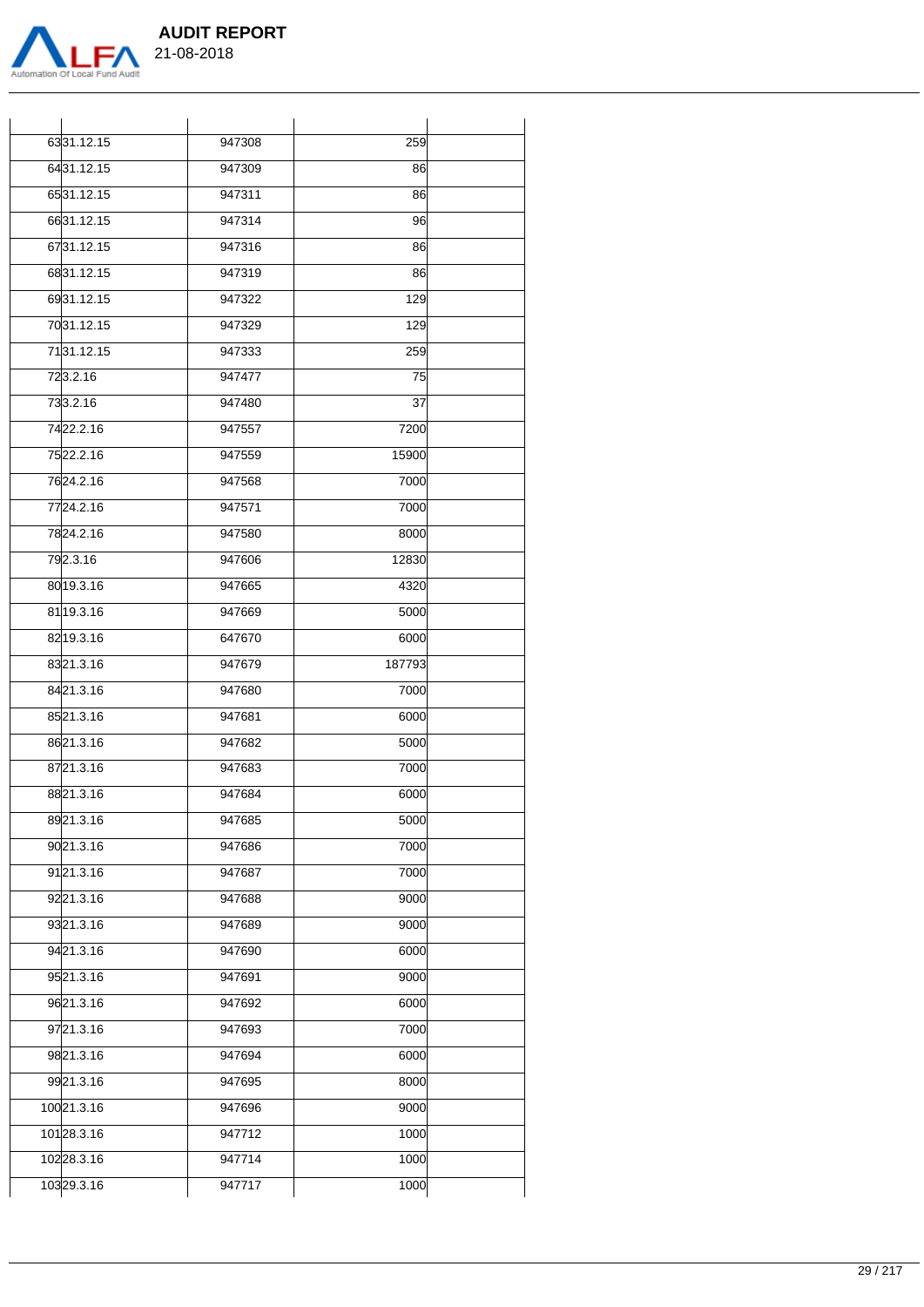

| 10429.3.16 | 947721 | 24729  |
|------------|--------|--------|
| 10530.3.16 | 947727 | 61369  |
| 10630.3.16 | 947728 | 9468   |
| 10730.3.16 | 947730 | 143658 |
| 10831.3.16 | 947735 | 96650  |
| 10931.3.16 | 947736 | 186    |
| 11031.3.16 | 947737 | 186    |
| 11131.3.16 | 947738 | 124    |
| 11231.3.16 | 947739 | 124    |
| 11331.3.16 | 947740 | 124    |
| 11431.3.16 | 947741 | 4949   |
| 11531.3.16 | 947742 | 19500  |
| 11631.3.16 | 947743 | 10000  |
| 11731.3.16 | 947744 | 3481   |
| 11831.3.16 | 947745 | 31326  |
| 11931.3.16 | 947746 | 11475  |
| 12031.3.16 | 947747 | 9999   |
| 12131.3.16 | 947748 | 2000   |
| 12231.3.16 | 947749 | 2000   |
| 12331.3.16 | 947750 | 1000   |
| 12431.3.16 | 947751 | 14467  |
| 12531.3.16 | 947752 | 70061  |
| 12631.3.16 | 947753 | 50000  |
| 12731.3.16 | 947754 | 200000 |
| 12831.3.16 | 947755 | 47079  |
| 12931.3.16 | 947756 | 136350 |
| 13031.3.16 | 947757 | 10000  |
| 13131.3.16 | 947758 | 17164  |
| 13231.3.16 | 947759 | 24161  |
| 13331.3.16 | 947760 | 24161  |
| 13431.3.16 | 947761 | 96638  |
| 13531.3.16 | 947762 | 201596 |
| 13631.3.16 | 947763 | 782406 |
| 13731.3.16 | 947764 | 87252  |
| 13831.3.16 | 947765 | 160354 |
| 13931.3.16 | 947766 | 316343 |
| 14031.3.16 | 947767 | 445458 |
| 14131.3.16 | 947768 | 162647 |
| 14231.3.16 | 947769 | 9821   |
| 14331.3.16 | 947770 | 9821   |
| 14431.3.16 | 947771 | 39312  |
|            |        |        |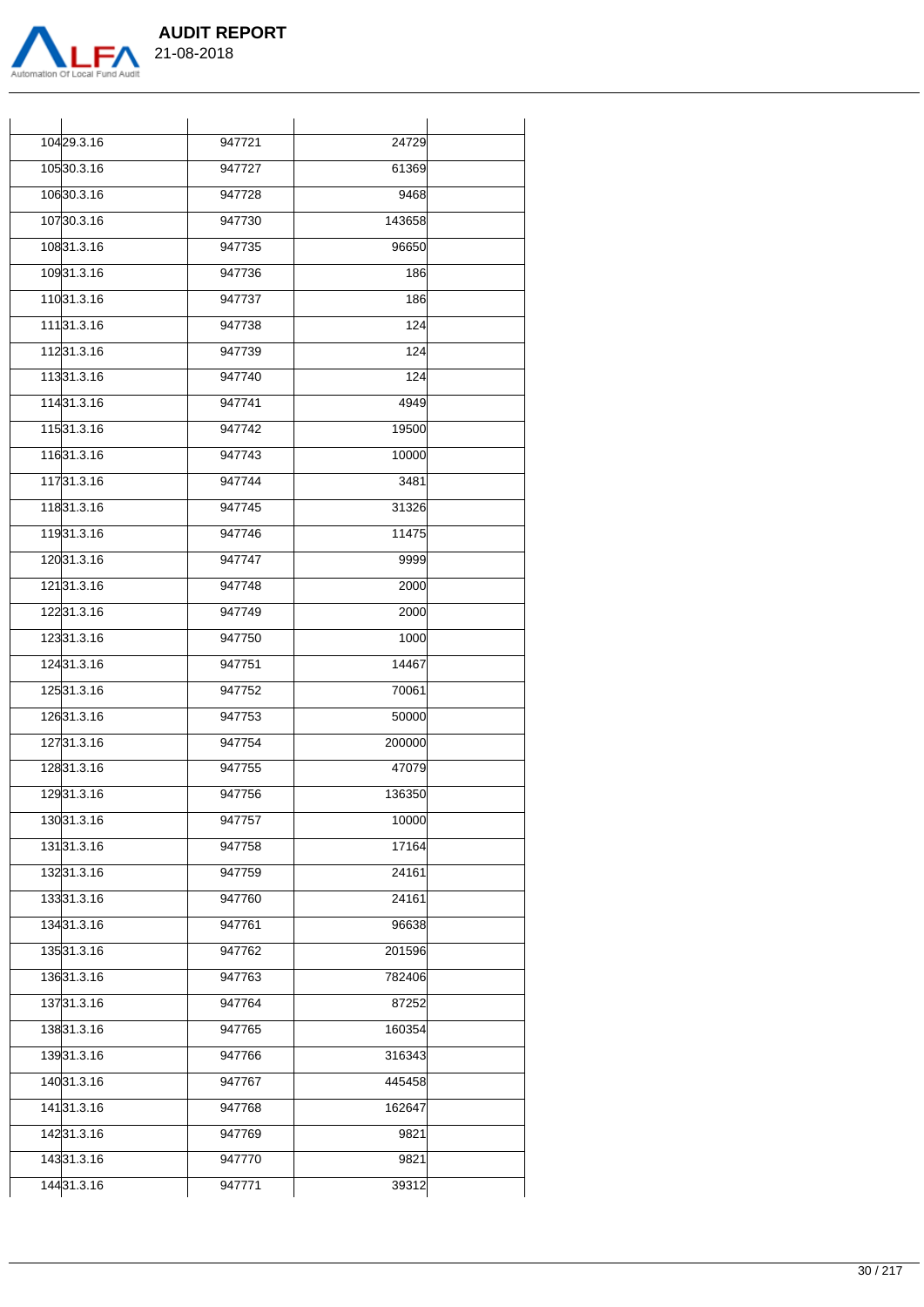

21-08-2018

|     | 14531.3.16 | 947772       | 155642   |  |
|-----|------------|--------------|----------|--|
|     | 14631.3.16 | 947773       | 95822    |  |
|     | 14731.3.16 | 947774       | 71931    |  |
|     | 14831.3.16 | 947775       | 14576    |  |
|     | 14931.3.16 | 947776       | 139711   |  |
|     | 15031.3.16 | 947777       | 393381   |  |
|     | 15131.3.16 | 947778       | 114      |  |
|     | 15231.3.16 | 947779       | 11286    |  |
|     | 15331.3.16 | 947780       | 2000000  |  |
|     | 15431.3.16 | 947781       | 9016     |  |
|     | 15531.3.16 | 947782       | 1234     |  |
|     | 15631.3.16 | 947783       | 1500     |  |
|     | 15731.3.16 | 947784       | 1848     |  |
|     | 15831.3.16 | 947785       | 0        |  |
|     | 15931.3.16 | 947786       | 6526     |  |
|     | 16031.3.16 | 947787       | 252315   |  |
|     | 16131.3.16 | 947788       | 119849   |  |
|     | 16231.3.16 | 947789       | 12540    |  |
|     | 16331.3.16 | 947790       | 272112   |  |
|     | 16431.3.16 | 947791       | 372134   |  |
|     | 16531.3.16 | 947792       | 197920   |  |
|     | 16631.3.16 | 947793       | 195345   |  |
|     | 16731.3.16 | 947794       | 385317   |  |
|     | 16831.3.16 | 947795       | 121316   |  |
|     | 16931.3.16 | 947796       | 118200   |  |
|     | 17031.3.16 | 947797       | 629895   |  |
|     | 17131.3.16 | 947798       | 31434    |  |
|     | 17231.3.16 | 947799       | 2250     |  |
|     | 17331.3.16 | 947800       | 94853    |  |
|     | 17431.3.16 | 947801       | 57027    |  |
|     | 17531.3.16 | 947802       | 32268    |  |
|     | 17631.3.16 | 947803       | 125768   |  |
|     | 17731.3.16 | 947804       | 602458   |  |
|     | 17831.3.16 | 947805       | 748850   |  |
| 179 |            | <b>TOTAL</b> | 11311265 |  |

|            | <b>CASHBOOK</b> | CHEQUE DEBITED BY BANK BUT NOT ENTERED IN THE |               |                |
|------------|-----------------|-----------------------------------------------|---------------|----------------|
|            |                 |                                               |               |                |
|            | 10941791021     | STATE BANK OF INDIA A/C NO                    |               |                |
| <b>ISL</b> | DATE            | CHQ NO                                        | <b>AMOUNT</b> | <b>IPERSON</b> |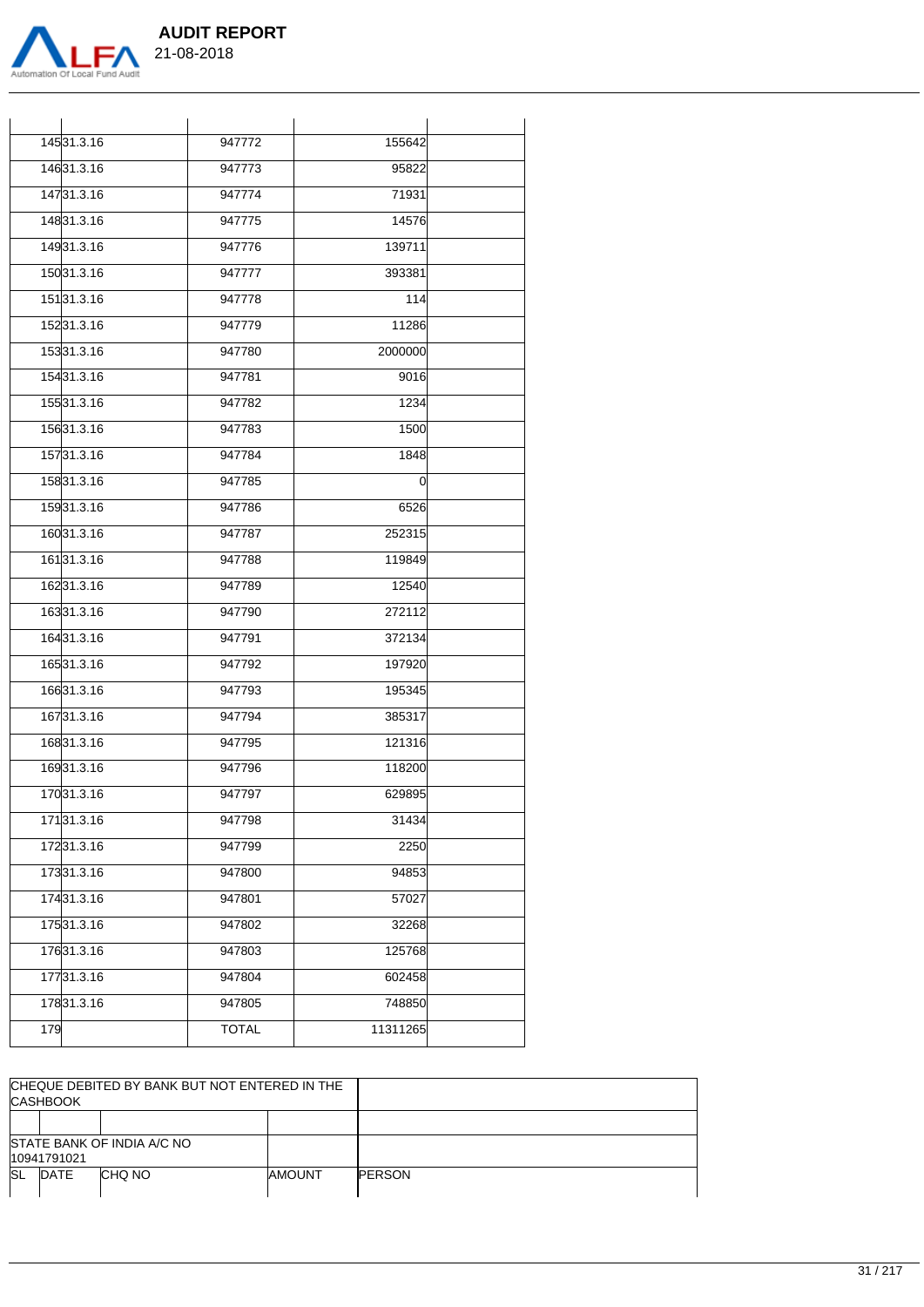

| NO |                         |         |                                                             |
|----|-------------------------|---------|-------------------------------------------------------------|
|    | 12013-14                | 3272453 |                                                             |
|    | 25.4.14                 |         | 101527TDS RETURN                                            |
|    | 324.4.14                |         | 1000 BANK COMMISSION                                        |
|    | 428.4.14                |         | 112BANK COMMISSION                                          |
|    | 528.4.14                |         | 28 BANK COMMISSION                                          |
|    | 61.5.14                 |         | 87548 TDS RETURN                                            |
|    | 719.5.14                |         | 112BANK COMMISSION                                          |
|    | 819.5.14                |         | 112 BANK COMMISSION                                         |
|    | 92.6.14                 |         | 71281TDS RETURN                                             |
|    | 102.6.14                |         | 31795TDS RETURN                                             |
|    | 11 10.6.14              |         | 225 BANK COMMISSION                                         |
|    | 121.7.14                |         | 35246 TDS RETURN                                            |
|    | 133.7.14                |         | 50 BANK COMMISSION                                          |
|    | 1428.7.14               |         | 50 BANK COMMISSION                                          |
|    | 151.8.14                |         | 19164TDS RETURN                                             |
|    | 1614.8.14               |         | 50 BANK COMMISSION                                          |
|    | 1714.8.14               |         | 50 BANK COMMISSION                                          |
|    | 183.9.14                |         | 50 BANK COMMISSION                                          |
|    | 1916.9.14               |         | 50 BANK COMMISSION                                          |
|    | 20 17.9.14              |         | 384 BANK COMMISSION                                         |
|    | 2117.9.14               |         | 28 BANK COMMISSION                                          |
|    | 2230.9.14               |         | 50 BANK COMMISSION                                          |
|    | 2321.10.14              |         | 50 BANK COMMISSION                                          |
|    | 2427.11.14              |         | 253 BANK COMMISSION                                         |
|    | 2510.12.14              |         | 28 BANK COMMISSION                                          |
|    | 2630.1.15               |         | 581CRTO                                                     |
|    | 2723.2.15               |         | 28 BANK COMMISSION                                          |
|    | 2824.2.25               |         | 225 BANK COMMISSION                                         |
|    | 2911.3.15               |         | 3000 S CH GAUDA                                             |
|    | $30 12.3.\overline{15}$ |         | 618 BANK COMMISSION                                         |
|    | 3119.3.15               |         | 112BANK COMMISSION                                          |
|    | total for               | 353807  |                                                             |
|    | 2014-15<br>19.4.15      |         | 50 BANK COMMISSION                                          |
|    | 223.4.15                |         | 112BANK COMMISSION                                          |
|    | 24.4.15                 |         | 112BANK COMMISSION                                          |
|    | 27.4.15                 |         | 112BANK COMMISSION                                          |
|    | 28.4.15                 |         | 112 BANK COMMISSION                                         |
|    | 29.4.16                 |         | 10976 DEBIT-98 NOS DD CANCELATION CHRGS (98112              |
|    | 1.5.15                  |         | /-)--<br>150 TO TRANSFER-SC/DDP NO: 0000000094496680        |
|    | 6.5.15                  |         | CHARGES: 00033-TRANSFER TO 944966800-<br>112BANK COMMISSION |
|    |                         |         |                                                             |
|    | 6.5.15                  |         | 224 BANK COMMISSION                                         |
|    | 11.5.16                 |         | 224 BANK COMMISSION                                         |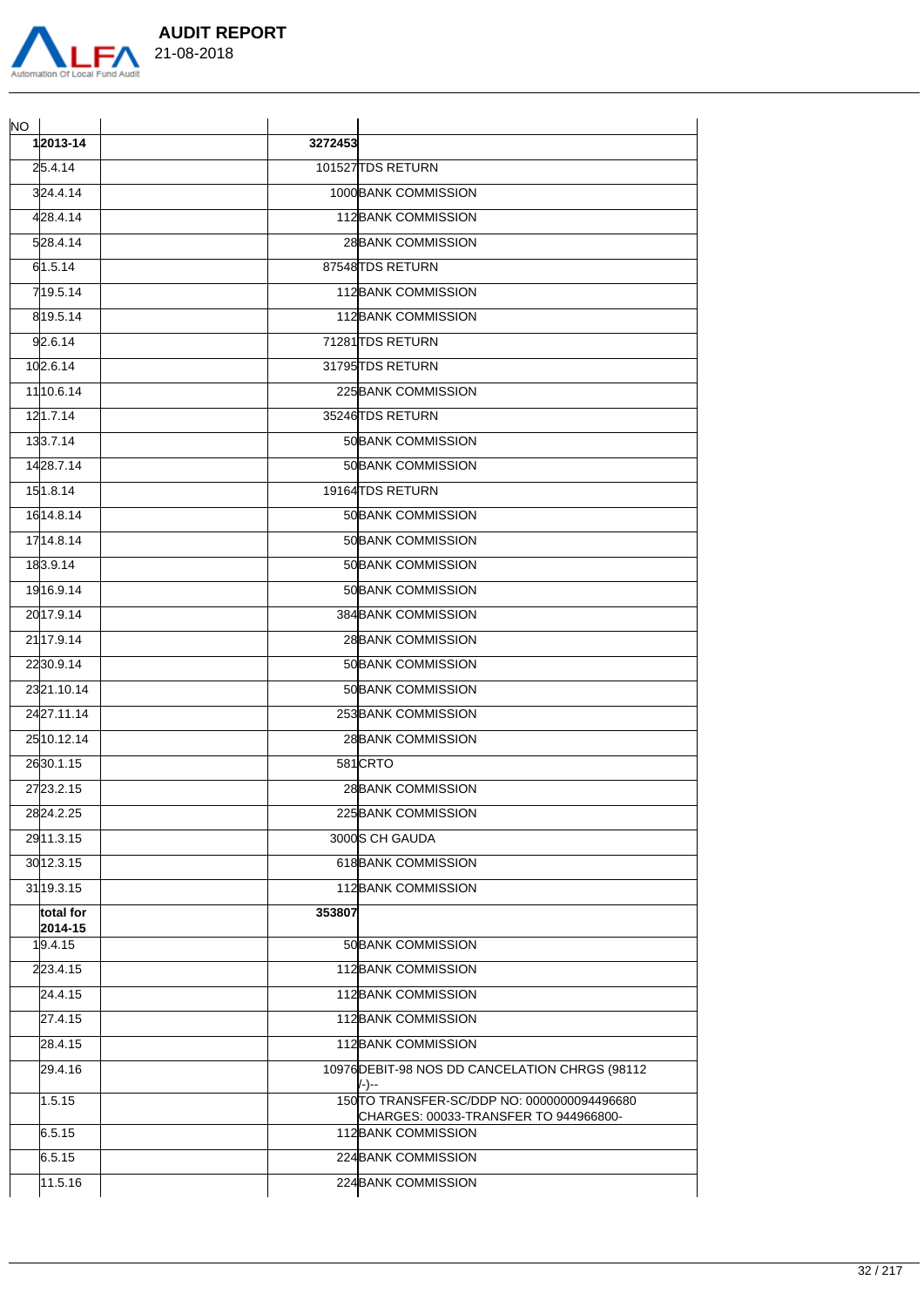

| 11.5.16  |              |           | 224 BANK COMMISSION                                                                |
|----------|--------------|-----------|------------------------------------------------------------------------------------|
| 11.5.16  |              |           | 150 WITHDRAWAL TRF                                                                 |
| 12.5.16  |              |           | 28 BANK COMMISSION                                                                 |
| 13.5.15  |              |           | <b>112BANK COMMISSION</b>                                                          |
| 15.5.15  |              |           | 112BANK COMMISSION                                                                 |
| 18.5.15  |              |           | 225 WITHDRAWAL TRF                                                                 |
| 20.5.15  |              |           | <b>112BANK COMMISSION</b>                                                          |
| 23.5.15  |              |           | 112BANK COMMISSION                                                                 |
| 25.5.15  |              |           | 224 BANK COMMISSION                                                                |
| 26.5.15  |              |           | <b>112BANK COMMISSION</b>                                                          |
| 1.6.15   |              |           | 456 BANK COMMISSION                                                                |
| 3.6.15   |              |           | 100 BANK COMMISSION                                                                |
| 8.6.15   |              |           | 100 BANK COMMISSION                                                                |
| 9.6.15   |              |           | 114 BANK COMMISSION                                                                |
| 23.7.15  |              |           | 87 BANK COMMISSION                                                                 |
| 29.7.15  |              |           | <b>150BANK COMMISSION</b>                                                          |
| 18.8.15  |              |           | 50 BANK COMMISSION                                                                 |
| 24.8.15  |              |           | 50 BANK COMMISSION                                                                 |
| 26.8.15  |              |           | 114 BANK COMMISSION                                                                |
| 28.8.15  | L NO 660     | 384307    |                                                                                    |
| 1.9.15   |              |           | 50 BANK COMMISSION                                                                 |
| 2.9.15   |              |           | 50 BANK COMMISSION                                                                 |
| 24.9.15  | <b>FOREX</b> | 122489.00 |                                                                                    |
| 24.9.15  | <b>FOREX</b> | 150.00    |                                                                                    |
| 24.9.15  | <b>FOREX</b> | 750.00    |                                                                                    |
| 24.9.15  | FOREX        | 156.00    |                                                                                    |
| 28.9.15  | L NO 744     | 15295.00  |                                                                                    |
| 28.9.15  |              |           | 600000.00 TO TRANSFER-NEFT SBIN615271244308 JH BIO<br><b>INNOVATIONS PVT LTD--</b> |
| 29.5.15  |              |           | 50.00 BANK COMMISSION                                                              |
| 30.9.15  |              |           | 114.00 BANK COMMISSION                                                             |
| 8.10.15  |              |           | 114.00 BANK COMMISSION                                                             |
| 15.10.15 | L NO 823     | 10750.00  |                                                                                    |
| 20.10.15 |              |           | 228 BANK COMMISSION                                                                |
| 13.11.15 |              |           | 200.00 BANK COMMISSION                                                             |
| 17.11.15 | <b>FOREX</b> | 121708.00 |                                                                                    |
| 17.11.15 | <b>FOREX</b> | 150.00    |                                                                                    |
| 17.11.15 | <b>FOREX</b> | 750.00    |                                                                                    |
| 17.11.15 | <b>FOREX</b> | 155.00    |                                                                                    |
| 18.11.15 |              |           | 87 BANK COMMISSION                                                                 |
| 26.11.15 |              |           | 172.00 BANK COMMISSION                                                             |
|          |              |           |                                                                                    |
| 23.12.15 |              |           | 115.00 BANK COMMISSION                                                             |
|          |              |           |                                                                                    |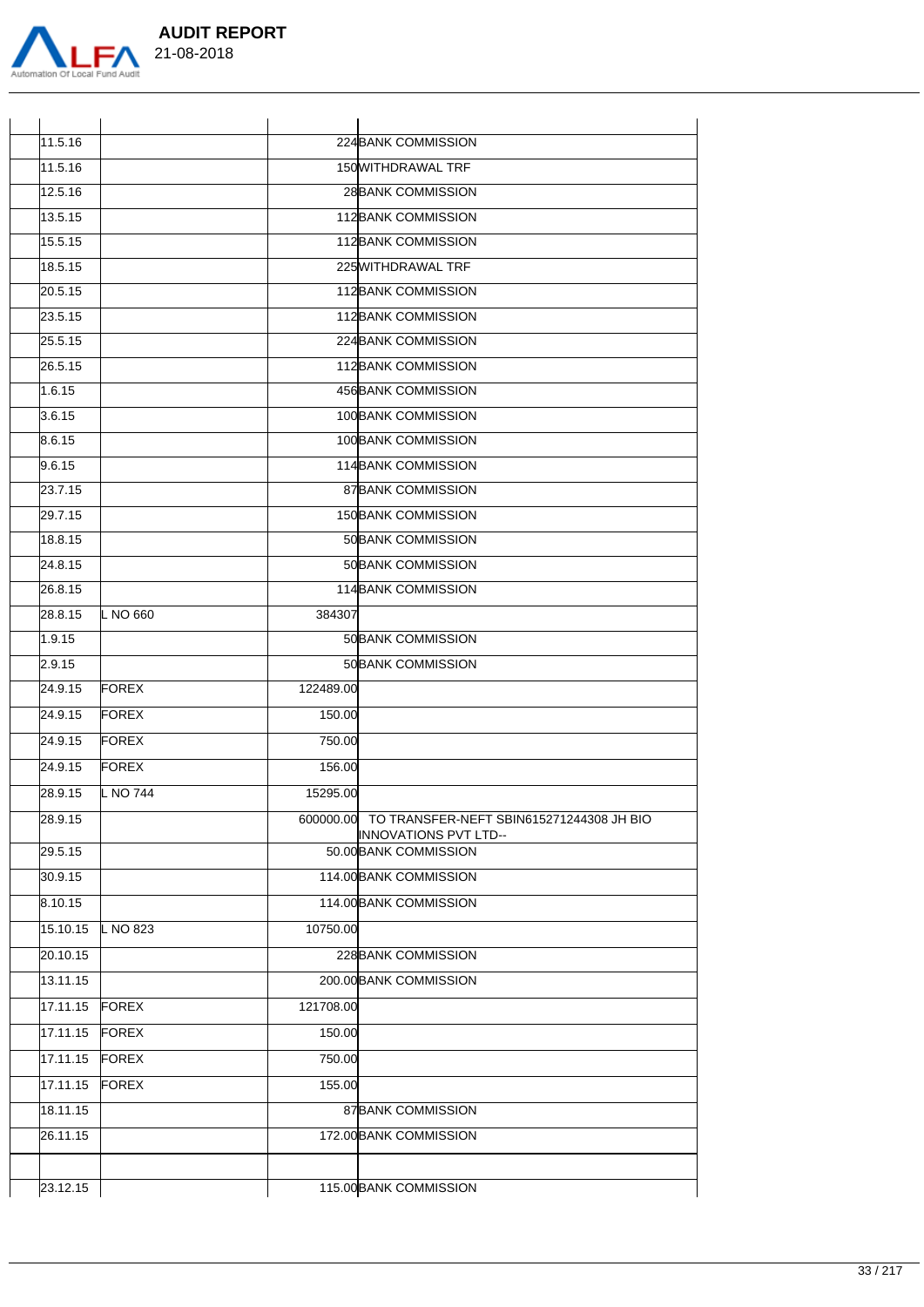

| 28.12.15       |                            |              | 50.00 BANK COMMISSION  |
|----------------|----------------------------|--------------|------------------------|
|                |                            |              |                        |
| 4.1.16         |                            |              | 172 BANK COMMISSION    |
| 12.1.16        |                            |              | 57.00 BANK COMMISSION  |
| 14.1.16        |                            |              | 57.00 BANK COMMISSION  |
| 6              | 16-01-201 DEBIT-LET NO-41  | 68218.00     |                        |
| 18.1.16        |                            |              | 286.00 BANK COMMISSION |
| 22.1.16        |                            |              | 57.00 BANK COMMISSION  |
| 25.1.16        |                            |              | 57.00 BANK COMMISSION  |
| 25.1.16        | L NO 70                    | 45450.00     |                        |
| 27.1.16        |                            |              | 57.00 BANK COMMISSION  |
| 30.1.16        |                            |              | 114.00 BANK COMMISSION |
| 4.2.16         |                            |              | 192.00 BANK COMMISSION |
| 04-02-201      | 11122080316 -              | 5705.00      |                        |
| 6              | 04-02-201 ERR11669384584-- | 6156.00      |                        |
| 8.2.16         |                            |              | 114.00 BANK COMMISSION |
| 15.2.16        |                            |              | 57.00 BANK COMMISSION  |
| 18.2.16        |                            |              | 57.00 BANK COMMISSION  |
| 19.2.16        |                            |              | 57.25 BANK COMMISSION  |
| 25.2.16        |                            |              | 114.25 BANK COMMISSION |
| 29.2.16        |                            |              | 57.25 BANK COMMISSION  |
| 1.3.16         |                            |              | 57.00 BANK COMMISSION  |
| 3.3.16         |                            |              | 57.25 BANK COMMISSION  |
| 8.3.16         |                            |              | 114.00 BANK COMMISSION |
| 9.3.16         |                            |              | 115.00 BANK COMMISSION |
| 14.3.16        |                            |              | 630.00 BANK COMMISSION |
| 14.3.16        | 35586275402                | 185118.00EPF |                        |
| 22.3.16        |                            |              | 57.25 BANK COMMISSION  |
| 28.3.16        | 35586275402-               | 86565.00     |                        |
| 30.3.16        |                            |              | 57.00 BANK COMMISSION  |
|                | TOTAL FOR 2015-16          | 1672511.25   |                        |
| <b>G TOTAL</b> |                            | 5298771.25   |                        |
|                |                            |              |                        |

|           |          | CHEQUES CREDITED BY BANK BUT NOT ENTERED IN CASHBOOK IN A/C 1021 |               |               |
|-----------|----------|------------------------------------------------------------------|---------------|---------------|
| <b>SL</b> | DATE     | L NO /DATE                                                       | <b>AMOUNT</b> | <b>REMARK</b> |
| <b>NO</b> |          |                                                                  |               |               |
|           | 12.4.13  |                                                                  | 6250          |               |
|           | 220.4.13 |                                                                  | 30130         |               |
|           | 322.4.13 |                                                                  | 1776          |               |
|           | 423.4.13 |                                                                  | 2000          |               |
|           | 525.4.13 |                                                                  | 2558053       |               |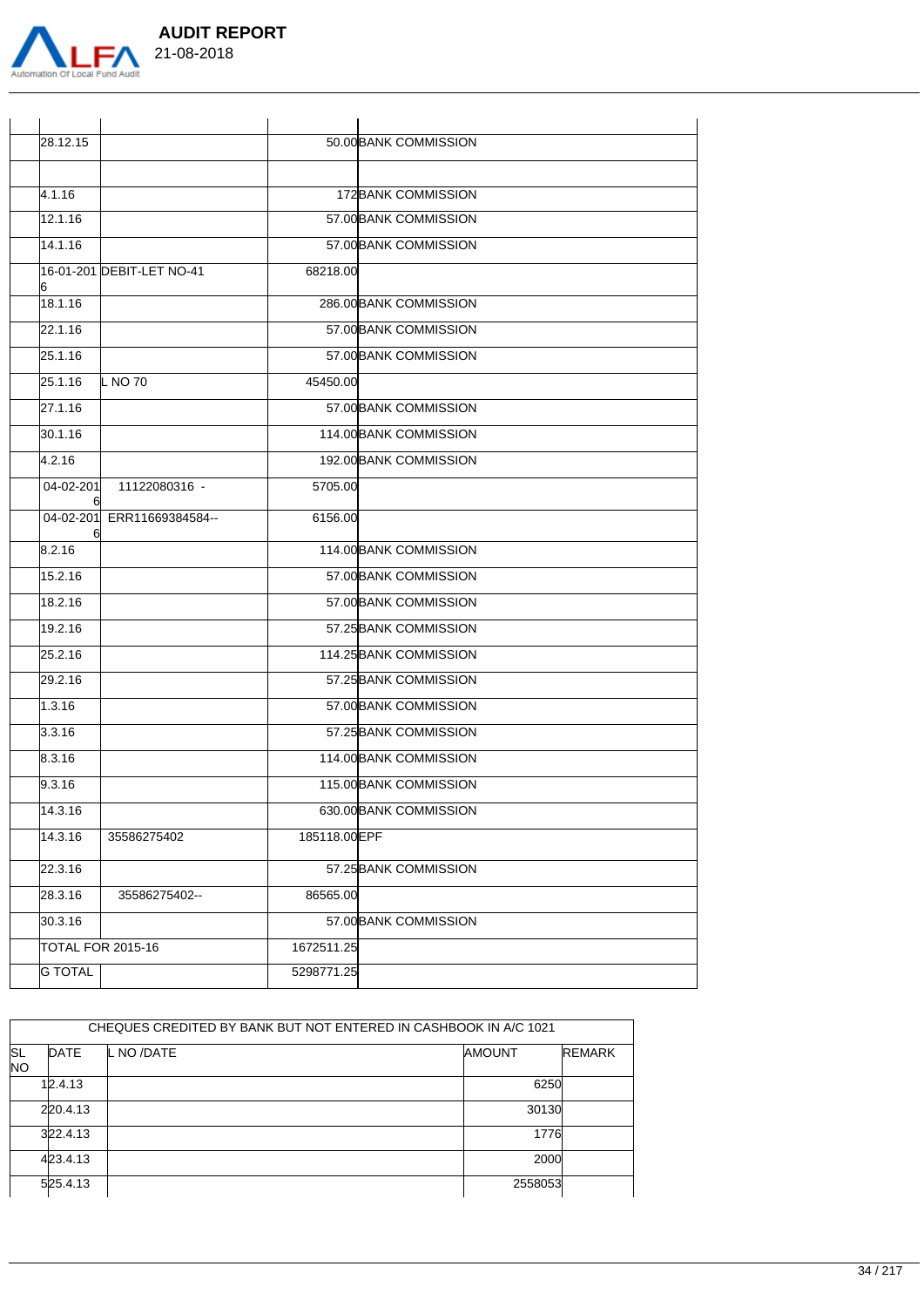

| 63.5.13     | 49            |
|-------------|---------------|
| 712.6.13    | 230           |
| 825.6.13    | 1350          |
| 926.6.13    | 11355         |
| 1030.7.13   | 18083         |
| 1130.7.13   | 25316         |
| 1230.7.13   | 18083         |
| 1330.7.13   | 115069        |
| 1430.7.13   | 18083         |
| 1530.7.13   | 18083         |
| 166.9.13    | 500           |
| 176.9.13    | 500           |
| 1812.9.13   | 331579        |
| 1917.9.13   | 45            |
| 2026.9.13   | 6300          |
| 214.10.13   | 1800          |
| 2215.10.3   | 7035          |
| 23 18.10.13 | 21000         |
| 24 18.10.13 | 5576          |
| 2528.10.13  | 100           |
| 264.11.13   | 485           |
| 274.11.13   | 22005         |
| 286.11.13   | 90            |
| 296.12.13   | 100           |
| 30 12.12.13 | 16119         |
| 31 12.12.13 | 19693         |
| 32 12.12.13 | 12740         |
| 3312.12.13  | 62463         |
| 34 12.12.13 | 13512         |
| 35 12.12.13 | 42157         |
| 36 12.12.13 | 33552         |
| 3712.12.13  | 12740         |
| 38 12.12.13 | 35085         |
| 39 12.12.13 | 50529         |
| 40 12.12.13 | 431925        |
| 4127.12.13  | 500           |
| 427.1.14    | 130           |
| 437.2.14    | 2900          |
| 44 13.2.14  | 5000          |
| 45 19.2.14  | 1000          |
| 463.3.14    |               |
|             |               |
| 473.3.14    | 220<br>292400 |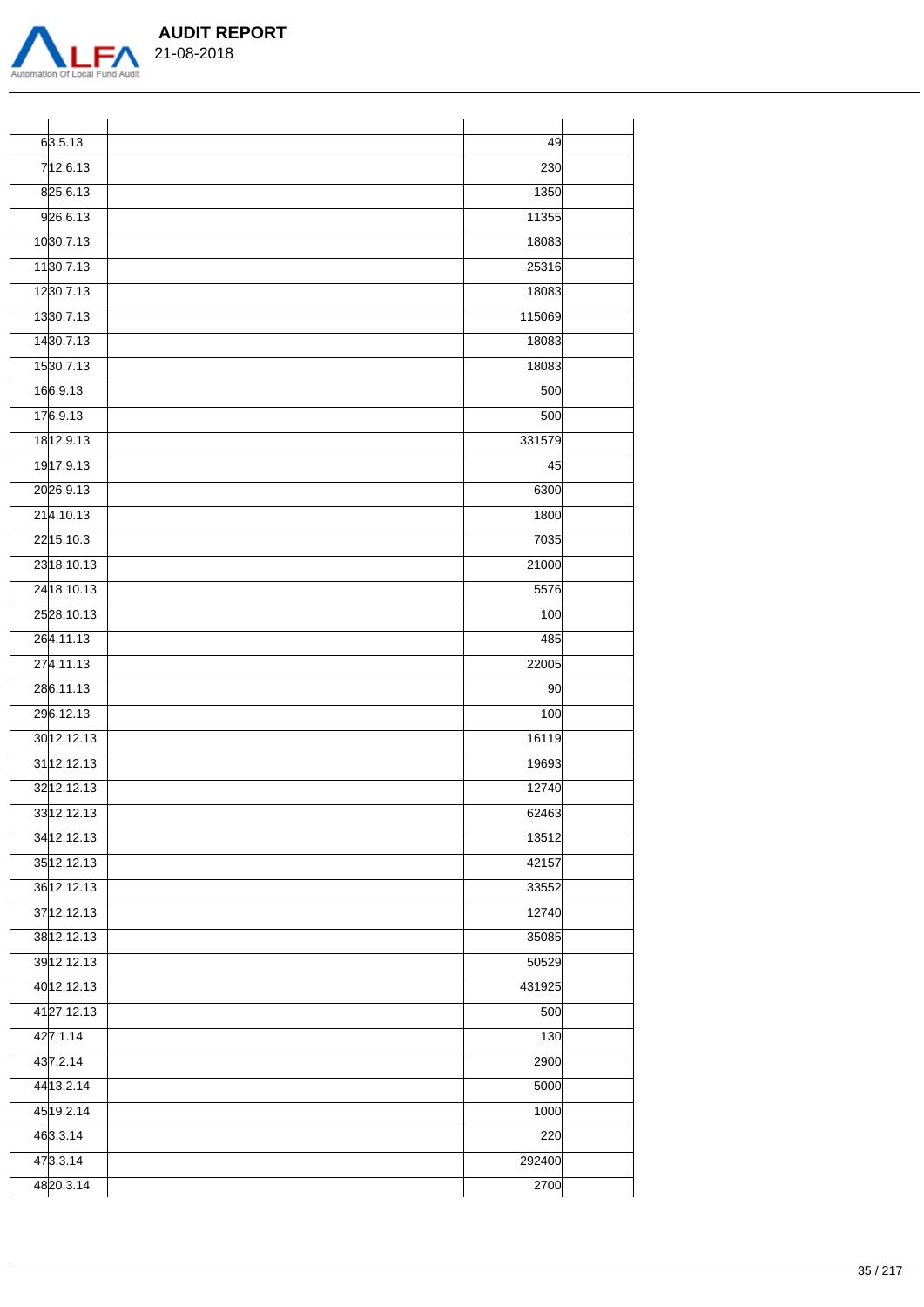

4920.3.14 1250 50**TOTAL** 2013-14 **4257640 2014-15** 111.4.14 CHQ 858942 220 229.4.14 **RCM TA** 133 36.5.14 TDS REFUND 1054 419.5.14 DELAYED INT 20 519.5.14 DELAYED INT 30 629.5.14 SALARY 425 76.6.14 CHQ 136755 214 8| 18.6.14 NEW DELHI MAIN 231200 924.6.14 CHQ 953515 612 1027.6.14 CHQ 444477 220 113.7.14 CASH DEPOSIT NEW DELHI 220 1223.7.14 TRF 220 13<mark>23.7.14 TRF 150 من المركز التي يتم التي تترجم التي تترجم التي تترجم التي تترجم التي تترجم التي تترجم التي ت</mark> 1428.7.14 CASH DEPOSIT ASKA 1500 158.8.14 374 /7.8.14 500 16<sup>14</sup> 8.14 CASH DEPOSIT NEW DELHI 300 1721.8.14 BU/372 (7/8/14) 420 1823.8.14 CASH DEPOSIT BACK DT 22/08/14 30 19 1.9.14 TRANSFER FROM 3199412044307 10000 20 2.9.14 CHQ 692225 40000 213.9.14 CASH DEPOSIT ANANDA CH PANDA 3000 2216.9.14 CASH DEPOSIT RAYAGADA 20 2316.9.14 CASH DEPOSIT NON HOME 2630.9.14 CASH DEPOSIT P KAMARAJU 450 2703-10-201.-TRF-4 .-TRF-- 9900 28 08-10-201. TRF-4 .-TRF-- 9900 29 18-10-201 4 lt no-510//dt 10/10/14-TRANSFER TO 10941791010- 559344 178500 30 20-10-201 . TR BU RESEARCH-- 6000 4 31 31-10-201 CASH DEPOSIT-CASH DEPOSIT HRUSIKESH PANDA-- 1500 4 32 10-12-201 BY TRANSFER--TRANSFER FROM 4 30985898612 1393 33 10-12-201 BY TRANSFER--TRANSFER FROM 4 30986216448 392 34 10-12-201 BY TRANSFER--TRANSFER FROM 4 30986215398 392 35 10-12-201 BY TRANSFER--TRANSFER FROM 4 30986214054 10571 36 10-12-201 BY TRANSFER--TRANSFER FROM 4 30986211676 1989 37 10-12-201 BY TRANSFER--TRANSFER FROM 4 30986200914 1989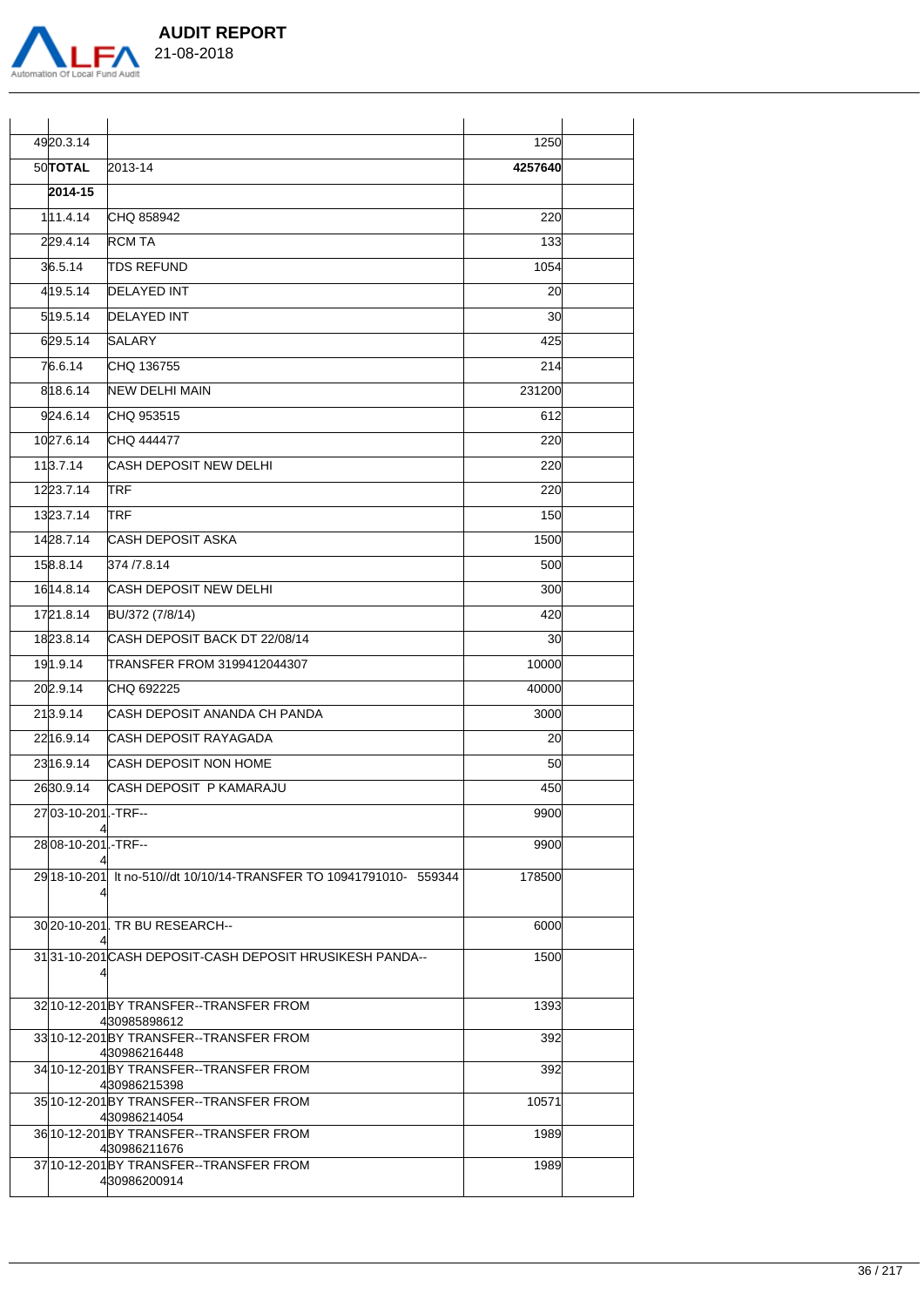

| 38 10-12-201 BY TRANSFER--TRANSFER FROM<br>430986200299  | 1989  |  |
|----------------------------------------------------------|-------|--|
| 39 10-12-201 BY TRANSFER--TRANSFER FROM<br>430986199656  | 1989  |  |
| 40 10-12-201 BY TRANSFER--TRANSFER FROM<br>430986198937  | 392   |  |
| 4110-12-201BY TRANSFER--TRANSFER FROM<br>430986198234    | 592   |  |
| 42 10-12-201 BY TRANSFER--TRANSFER FROM<br>430986197387  | 592   |  |
| 43 10-12-201 BY TRANSFER--TRANSFER FROM 30986194669      | 392   |  |
| 44 10-12-201 BY TRANSFER--TRANSFER FROM<br>430986193337  | 392   |  |
| 45 10-12-201 BY TRANSFER--TRANSFER FROM<br>430986191997  | 392   |  |
| 46 10-12-201 BY TRANSFER--TRANSFER FROM<br>430986186046  | 7974  |  |
| 47 10-12-201 BY TRANSFER--TRANSFER FROM<br>430986184786  | 1989  |  |
| 48 10-12-201 BY TRANSFER--TRANSFER FROM<br>430986183726  | 1989  |  |
| 49 10-12-201 BY TRANSFER--TRANSFER FROM<br>430986181388  | 3986  |  |
| 50 10-12-201 BY TRANSFER--TRANSFER FROM<br>430986180033  | 552   |  |
| 5110-12-201BY TRANSFER--TRANSFER FROM<br>430986178557    | 1749  |  |
| 52 10-12-201 BY TRANSFER--TRANSFER FROM<br>430986177531  | 4784  |  |
| 53 10-12-201 BY TRANSFER--TRANSFER FROM<br>430986170874  | 592   |  |
| 54 10-12-201 BY TRANSFER--TRANSFER FROM<br>430986169767  | 1989  |  |
| 55 10-12-201 BY TRANSFER--TRANSFER FROM<br>430985922534  | 2790  |  |
| 56 10-12-201 BY TRANSFER--TRANSFER FROM<br>430985975291  | 1393  |  |
| 57 10-12-201 BY TRANSFER--TRANSFER FROM 30985976067      | 1194  |  |
| 58 10-12-201BY TRANSFER--TRANSFER FROM<br>430985982458   | 1393  |  |
| 59 10-12-201 BY TRANSFER--TRANSFER FROM<br>430985992068  | 1989  |  |
| 60 10-12-201 BY TRANSFER--TRANSFER FROM<br>430985994430  | 1194  |  |
| 6110-12-201BY TRANSFER--TRANSFER FROM<br>430985995490    | 1194  |  |
| 62 10-12-201 BY TRANSFER--TRANSFER FROM<br>430985997226  | 1989  |  |
| 63 10-12-201 BY TRANSFER--TRANSFER FROM<br>430985998355  | 2390  |  |
| 6410-12-201BY TRANSFER--TRANSFER FROM<br>430985999585    | 1989  |  |
| 65 10-12-201 BY TRANSFER--TRANSFER FROM<br>430986157854  | 792   |  |
| 66 10-12-201 BY TRANSFER--TRANSFER FROM<br>430986156022  | 1194  |  |
| 6710-12-201BY TRANSFER--TRANSFER FROM<br>430986158847    | 792   |  |
| 68 10-12-201 BY TRANSFER-TRANSFER FROM 30986159873<br>41 | 792   |  |
| 69 10-12-201 BY TRANSFER--TRANSFER FROM<br>430986222587  | 392   |  |
| 70 10-12-201 BY TRANSFER--TRANSFER FROM<br>430986223976  | 11966 |  |
| 7110-12-201BY TRANSFER--TRANSFER FROM 30986225260        | 1194  |  |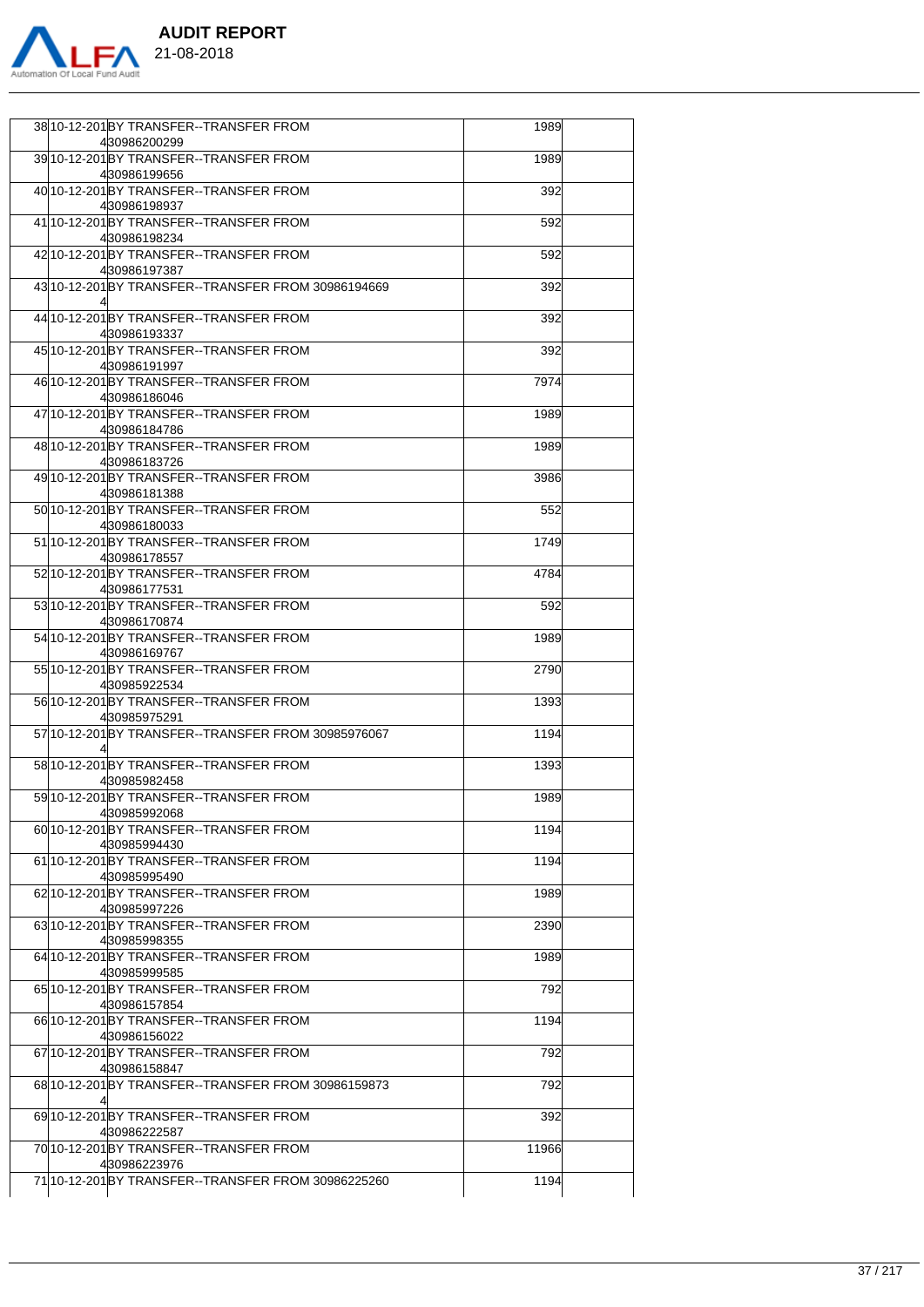

| $\overline{4}$ |                                                                       |        |  |
|----------------|-----------------------------------------------------------------------|--------|--|
|                | 7210-12-201BY TRANSFER--TRANSFER FROM<br>430986228023                 | 792    |  |
|                | 73 10-12-201 BY TRANSFER--TRANSFER FROM<br>430986230122               | 14360  |  |
|                | 7410-12-201BY TRANSFER--TRANSFER FROM<br>430986234966                 | 1989   |  |
|                | 75 10-12-201 BY TRANSFER--TRANSFER FROM<br>430986243813               | 392    |  |
|                | 7610-12-201BY TRANSFER--TRANSFER FROM<br>430986244895                 | 1989   |  |
|                | 7710-12-201BY TRANSFER--TRANSFER FROM<br>432062162939                 | 2424   |  |
|                | 78 10-12-201 BY TRANSFER--TRANSFER FROM<br>430986245991               | 1989   |  |
|                | 79 10-12-201 BY TRANSFER--TRANSFER FROM<br>431887290766               | 5017   |  |
|                | 80 10-12-201 BY TRANSFER--TRANSFER FROM                               | 1194   |  |
|                | 430986251982<br>8110-12-201BY TRANSFER--TRANSFER FROM<br>430986253231 | 1194   |  |
|                | 82 10-12-201 BY TRANSFER--TRANSFER FROM 30986253989                   | 2790   |  |
|                | 83 10-12-201 BY TRANSFER--TRANSFER FROM                               | 440    |  |
|                | 430986254553<br>8410-12-201BY TRANSFER--TRANSFER FROM<br>430986255308 | 1194   |  |
|                | 85 10-12-201 BY TRANSFER--TRANSFER FROM<br>430986259379               | 1194   |  |
|                | 86 10-12-201 BY TRANSFER--TRANSFER FROM<br>430986260500               | 18750  |  |
|                | 8710-12-201BY TRANSFER--TRANSFER FROM<br>430986267062                 | 7974   |  |
|                | 88 10-12-201 BY TRANSFER--TRANSFER FROM<br>430986268533               | 3986   |  |
|                | 89 10-12-201 BY TRANSFER--TRANSFER FROM<br>430986269886               | 3986   |  |
|                | 90 10-12-201 BY TRANSFER--TRANSFER FROM<br>430986270880               | 7974   |  |
|                | 9110-12-201BY TRANSFER--TRANSFER FROM<br>430986271782                 | 1312   |  |
|                | 9210-12-201BY TRANSFER--TRANSFER FROM<br>430986274477                 | 1312   |  |
|                | 9310-12-201BY TRANSFER--TRANSFER FROM<br>430986288844                 | 11966  |  |
|                | 9410-12-201BY TRANSFER--TRANSFER FROM<br>430986290319                 | 7974   |  |
|                | 95 10-12-201 BY TRANSFER--TRANSFER FROM<br>430986290852               | 3986   |  |
|                | 96 10-12-201 BY TRANSFER--TRANSFER FROM 30986302202                   | 39901  |  |
|                | 9710-12-201BY TRANSFER--TRANSFER FROM<br>430986302892                 | 39901  |  |
|                | 98 10-12-201 BY TRANSFER--TRANSFER FROM<br>430986303534               | 39901  |  |
|                | 99 10-12-201 BY TRANSFER--TRANSFER FROM<br>430986304129               | 7974   |  |
|                | 100 10-12-201 BY TRANSFER--TRANSFER FROM<br>430986304516              | 7974   |  |
|                | 101 10-12-201 BY TRANSFER-- TRANSFER FROM<br>430986304968             | 43890  |  |
|                | 102 10-12-201 BY TRANSFER--TRANSFER FROM<br>431695597832              | 26460  |  |
|                | 103 10-12-201 BY TRANSFER--TRANSFER FROM<br>431999867668              | 252000 |  |
|                | 10410-12-201BY TRANSFER--TRANSFER FROM<br>432522514381                | 1084   |  |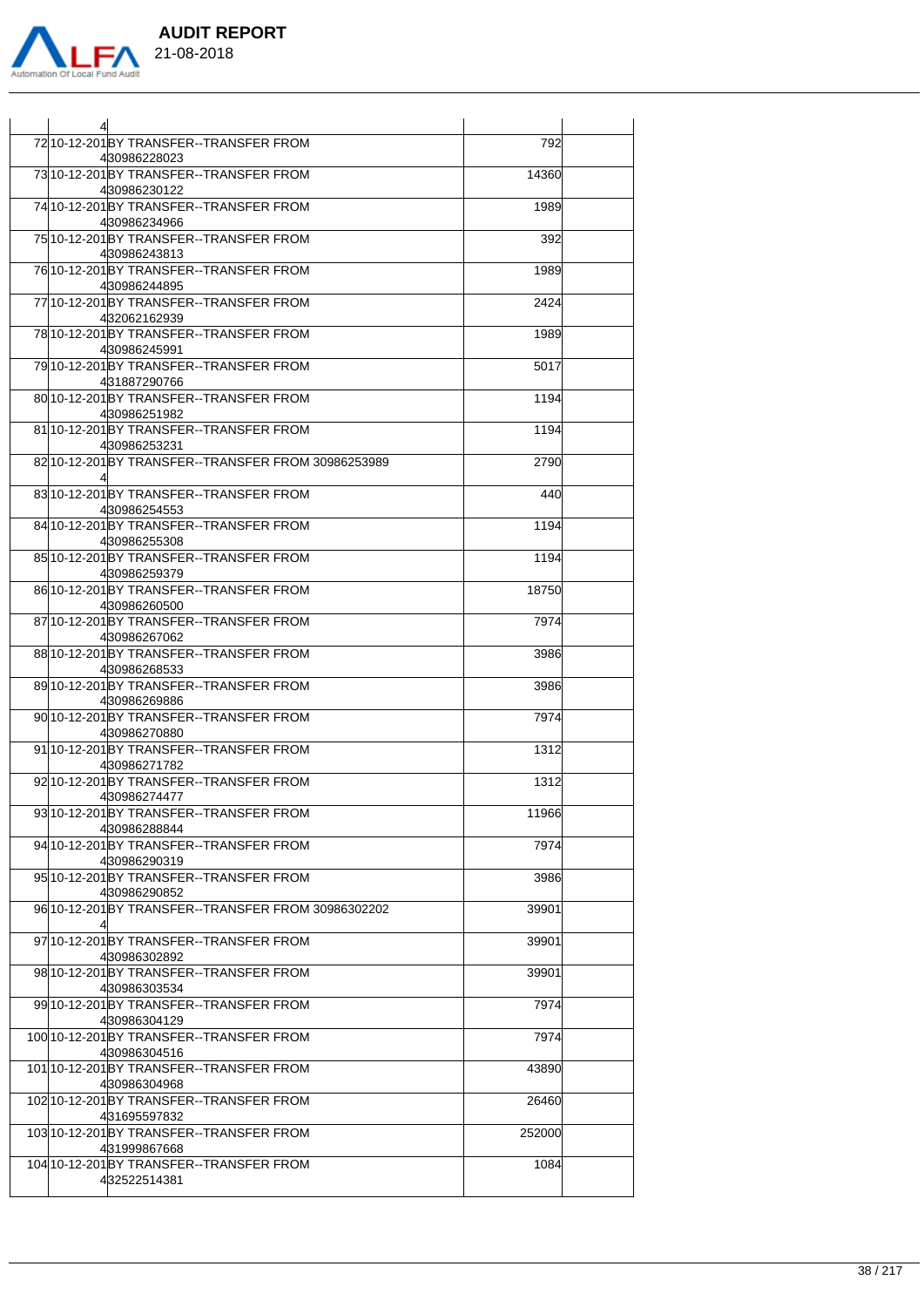

| 106 10-12-201 BY TRANSFER--TRANSFER FROM<br>1591<br>430985996404<br>10710-12-201BY TRANSFER--TRANSFER FROM 30986229151<br>11966<br>108 10-12-201 BY TRANSFER--TRANSFER FROM<br>1312<br>430986273111<br>109 10-12-201 INT OF STDR 30986168708--<br>1990<br>110 10-12-201 - INT. PAID OF 3 STDRS--<br>710<br>111 17-12-201 LNO 574 16.12.14 DFT PAID--<br>19610<br>112 18-12-201 LNO 574 16.12.14 DFT PAID--<br>22390<br>113 18-12-201 LNO 574 16.12.14 DFT PAID--<br>20406<br>11418-12-201-LNO 574 16.12.14 DFT PAID--<br>877001<br>115 19-12-201 BY TRANSFER-ERR LESS INT PAID<br>1798<br>433238666090-TRANSFER FROM 97835021078-<br>116 19-12-201 BY TRANSFER-ERR LESS INT PAID<br>1798<br>433238695827-TRANSFER FROM 97835021078-<br>11724-12-201BY TRANSFER--TRANSFER FROM<br>865<br>434527255799<br>11824-12-201-INT PAID OF STDR 30997624465--<br>47549<br>119 13-01-201 BY -- FROM 31164308484<br>1595<br>120 13-01-201 BY - LES INT AMT OF STDR31164308484 - FROM<br>566<br>597844021077-<br>12122-01-201BULK POSTING-IF10190 2010/78A--<br>231200<br>122 22-01-201 BULK POSTING-IF10576 2010/227--<br>257600<br>123 23-01-201 - STDR--<br>43226<br>12430-01-201BY -- FROM 10859367173<br>STATE GOVT GEN<br>580<br>5 A/C-<br>125 23 - 02 - 201 SC: 930 65703 PAID - C/DDP NO: 00000000930 65703<br>260<br>126 24-02-201 SC: 93090504 PAID-C/DDP NO: 0000000093090504<br>125000<br>12709-03-201 CREDIT-BUL NO 168 DT 09/03/2015--<br>3000<br>128 11-03-201 CREDIT-LET NO.1269 DT-7-2-15--<br>25057<br>129 13-03-201 CHEQUE DEPOSIT-- TRANSFER TO 32216696517- 52654<br>17291<br>130 14-03-201 CREDIT-TRF L/NO--173 DT--11/03/15--<br>91000<br>13114-03-201 CHEQUE DEPOSIT-DD OF SBP PAID-- 3091338<br>500<br>132 25-03-201 BY TRANSFER-INTT OF STDR 31164 292417-TRANSFER<br>7363<br>5FROM 97844021077-<br>TOTAL for 2014-15<br>2963369 | 105 10-12-201 BY TRANSFER--TRANSFER FROM | 4397 |  |
|-----------------------------------------------------------------------------------------------------------------------------------------------------------------------------------------------------------------------------------------------------------------------------------------------------------------------------------------------------------------------------------------------------------------------------------------------------------------------------------------------------------------------------------------------------------------------------------------------------------------------------------------------------------------------------------------------------------------------------------------------------------------------------------------------------------------------------------------------------------------------------------------------------------------------------------------------------------------------------------------------------------------------------------------------------------------------------------------------------------------------------------------------------------------------------------------------------------------------------------------------------------------------------------------------------------------------------------------------------------------------------------------------------------------------------------------------------------------------------------------------------------------------------------------------------------------------------------------------------------------------------------------------------------------------------------------------------------------------------------------------------------------------------------------------------------------------------------------------|------------------------------------------|------|--|
|                                                                                                                                                                                                                                                                                                                                                                                                                                                                                                                                                                                                                                                                                                                                                                                                                                                                                                                                                                                                                                                                                                                                                                                                                                                                                                                                                                                                                                                                                                                                                                                                                                                                                                                                                                                                                                               | 432733563189                             |      |  |
|                                                                                                                                                                                                                                                                                                                                                                                                                                                                                                                                                                                                                                                                                                                                                                                                                                                                                                                                                                                                                                                                                                                                                                                                                                                                                                                                                                                                                                                                                                                                                                                                                                                                                                                                                                                                                                               |                                          |      |  |
|                                                                                                                                                                                                                                                                                                                                                                                                                                                                                                                                                                                                                                                                                                                                                                                                                                                                                                                                                                                                                                                                                                                                                                                                                                                                                                                                                                                                                                                                                                                                                                                                                                                                                                                                                                                                                                               |                                          |      |  |
|                                                                                                                                                                                                                                                                                                                                                                                                                                                                                                                                                                                                                                                                                                                                                                                                                                                                                                                                                                                                                                                                                                                                                                                                                                                                                                                                                                                                                                                                                                                                                                                                                                                                                                                                                                                                                                               |                                          |      |  |
|                                                                                                                                                                                                                                                                                                                                                                                                                                                                                                                                                                                                                                                                                                                                                                                                                                                                                                                                                                                                                                                                                                                                                                                                                                                                                                                                                                                                                                                                                                                                                                                                                                                                                                                                                                                                                                               |                                          |      |  |
|                                                                                                                                                                                                                                                                                                                                                                                                                                                                                                                                                                                                                                                                                                                                                                                                                                                                                                                                                                                                                                                                                                                                                                                                                                                                                                                                                                                                                                                                                                                                                                                                                                                                                                                                                                                                                                               |                                          |      |  |
|                                                                                                                                                                                                                                                                                                                                                                                                                                                                                                                                                                                                                                                                                                                                                                                                                                                                                                                                                                                                                                                                                                                                                                                                                                                                                                                                                                                                                                                                                                                                                                                                                                                                                                                                                                                                                                               |                                          |      |  |
|                                                                                                                                                                                                                                                                                                                                                                                                                                                                                                                                                                                                                                                                                                                                                                                                                                                                                                                                                                                                                                                                                                                                                                                                                                                                                                                                                                                                                                                                                                                                                                                                                                                                                                                                                                                                                                               |                                          |      |  |
|                                                                                                                                                                                                                                                                                                                                                                                                                                                                                                                                                                                                                                                                                                                                                                                                                                                                                                                                                                                                                                                                                                                                                                                                                                                                                                                                                                                                                                                                                                                                                                                                                                                                                                                                                                                                                                               |                                          |      |  |
|                                                                                                                                                                                                                                                                                                                                                                                                                                                                                                                                                                                                                                                                                                                                                                                                                                                                                                                                                                                                                                                                                                                                                                                                                                                                                                                                                                                                                                                                                                                                                                                                                                                                                                                                                                                                                                               |                                          |      |  |
|                                                                                                                                                                                                                                                                                                                                                                                                                                                                                                                                                                                                                                                                                                                                                                                                                                                                                                                                                                                                                                                                                                                                                                                                                                                                                                                                                                                                                                                                                                                                                                                                                                                                                                                                                                                                                                               |                                          |      |  |
|                                                                                                                                                                                                                                                                                                                                                                                                                                                                                                                                                                                                                                                                                                                                                                                                                                                                                                                                                                                                                                                                                                                                                                                                                                                                                                                                                                                                                                                                                                                                                                                                                                                                                                                                                                                                                                               |                                          |      |  |
|                                                                                                                                                                                                                                                                                                                                                                                                                                                                                                                                                                                                                                                                                                                                                                                                                                                                                                                                                                                                                                                                                                                                                                                                                                                                                                                                                                                                                                                                                                                                                                                                                                                                                                                                                                                                                                               |                                          |      |  |
|                                                                                                                                                                                                                                                                                                                                                                                                                                                                                                                                                                                                                                                                                                                                                                                                                                                                                                                                                                                                                                                                                                                                                                                                                                                                                                                                                                                                                                                                                                                                                                                                                                                                                                                                                                                                                                               |                                          |      |  |
|                                                                                                                                                                                                                                                                                                                                                                                                                                                                                                                                                                                                                                                                                                                                                                                                                                                                                                                                                                                                                                                                                                                                                                                                                                                                                                                                                                                                                                                                                                                                                                                                                                                                                                                                                                                                                                               |                                          |      |  |
|                                                                                                                                                                                                                                                                                                                                                                                                                                                                                                                                                                                                                                                                                                                                                                                                                                                                                                                                                                                                                                                                                                                                                                                                                                                                                                                                                                                                                                                                                                                                                                                                                                                                                                                                                                                                                                               |                                          |      |  |
|                                                                                                                                                                                                                                                                                                                                                                                                                                                                                                                                                                                                                                                                                                                                                                                                                                                                                                                                                                                                                                                                                                                                                                                                                                                                                                                                                                                                                                                                                                                                                                                                                                                                                                                                                                                                                                               |                                          |      |  |
|                                                                                                                                                                                                                                                                                                                                                                                                                                                                                                                                                                                                                                                                                                                                                                                                                                                                                                                                                                                                                                                                                                                                                                                                                                                                                                                                                                                                                                                                                                                                                                                                                                                                                                                                                                                                                                               |                                          |      |  |
|                                                                                                                                                                                                                                                                                                                                                                                                                                                                                                                                                                                                                                                                                                                                                                                                                                                                                                                                                                                                                                                                                                                                                                                                                                                                                                                                                                                                                                                                                                                                                                                                                                                                                                                                                                                                                                               |                                          |      |  |
|                                                                                                                                                                                                                                                                                                                                                                                                                                                                                                                                                                                                                                                                                                                                                                                                                                                                                                                                                                                                                                                                                                                                                                                                                                                                                                                                                                                                                                                                                                                                                                                                                                                                                                                                                                                                                                               |                                          |      |  |
|                                                                                                                                                                                                                                                                                                                                                                                                                                                                                                                                                                                                                                                                                                                                                                                                                                                                                                                                                                                                                                                                                                                                                                                                                                                                                                                                                                                                                                                                                                                                                                                                                                                                                                                                                                                                                                               |                                          |      |  |
|                                                                                                                                                                                                                                                                                                                                                                                                                                                                                                                                                                                                                                                                                                                                                                                                                                                                                                                                                                                                                                                                                                                                                                                                                                                                                                                                                                                                                                                                                                                                                                                                                                                                                                                                                                                                                                               |                                          |      |  |
|                                                                                                                                                                                                                                                                                                                                                                                                                                                                                                                                                                                                                                                                                                                                                                                                                                                                                                                                                                                                                                                                                                                                                                                                                                                                                                                                                                                                                                                                                                                                                                                                                                                                                                                                                                                                                                               |                                          |      |  |
|                                                                                                                                                                                                                                                                                                                                                                                                                                                                                                                                                                                                                                                                                                                                                                                                                                                                                                                                                                                                                                                                                                                                                                                                                                                                                                                                                                                                                                                                                                                                                                                                                                                                                                                                                                                                                                               |                                          |      |  |
|                                                                                                                                                                                                                                                                                                                                                                                                                                                                                                                                                                                                                                                                                                                                                                                                                                                                                                                                                                                                                                                                                                                                                                                                                                                                                                                                                                                                                                                                                                                                                                                                                                                                                                                                                                                                                                               |                                          |      |  |
|                                                                                                                                                                                                                                                                                                                                                                                                                                                                                                                                                                                                                                                                                                                                                                                                                                                                                                                                                                                                                                                                                                                                                                                                                                                                                                                                                                                                                                                                                                                                                                                                                                                                                                                                                                                                                                               |                                          |      |  |
|                                                                                                                                                                                                                                                                                                                                                                                                                                                                                                                                                                                                                                                                                                                                                                                                                                                                                                                                                                                                                                                                                                                                                                                                                                                                                                                                                                                                                                                                                                                                                                                                                                                                                                                                                                                                                                               |                                          |      |  |
|                                                                                                                                                                                                                                                                                                                                                                                                                                                                                                                                                                                                                                                                                                                                                                                                                                                                                                                                                                                                                                                                                                                                                                                                                                                                                                                                                                                                                                                                                                                                                                                                                                                                                                                                                                                                                                               |                                          |      |  |
|                                                                                                                                                                                                                                                                                                                                                                                                                                                                                                                                                                                                                                                                                                                                                                                                                                                                                                                                                                                                                                                                                                                                                                                                                                                                                                                                                                                                                                                                                                                                                                                                                                                                                                                                                                                                                                               |                                          |      |  |
| 2015-16                                                                                                                                                                                                                                                                                                                                                                                                                                                                                                                                                                                                                                                                                                                                                                                                                                                                                                                                                                                                                                                                                                                                                                                                                                                                                                                                                                                                                                                                                                                                                                                                                                                                                                                                                                                                                                       |                                          |      |  |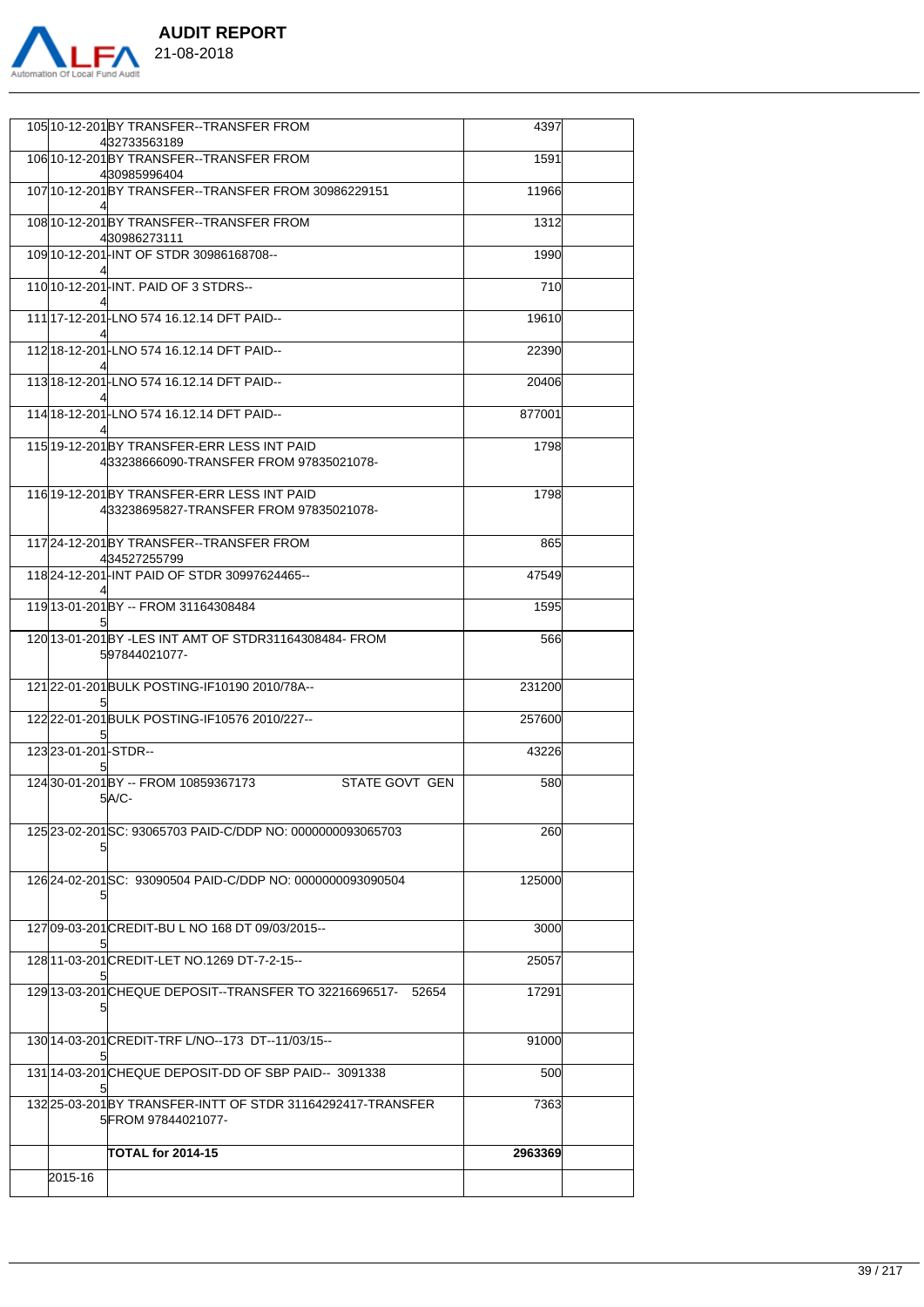

| 17.4.15        | CREDIT                                                                                                                                | 29000     |        |
|----------------|---------------------------------------------------------------------------------------------------------------------------------------|-----------|--------|
| 29.4.15        | <b>CREDIT</b>                                                                                                                         | 6950      |        |
| 39.4.15        | ICASH DEPOSIT-CASH DEPOSIT RAJESH MISHRA--                                                                                            | 450       |        |
| 49.4.15        | CASH DEPOSIT-CASH DEPOSIT RAKESH KUMAR PADHY--                                                                                        | 450       |        |
| 520.4.15       | BY TRANSFER-DFT NO-771646 DTD 28/07/14 PAID (REF<br>DTD 180-TRANSFER FROM 99514000332-                                                | 7000      |        |
| 623.4.15       | CREDIT-INTT OF TDR 31141166578--                                                                                                      | 8645      |        |
| 724.4.15       | ICREDIT-CR FRM DRAFT--                                                                                                                | 805069    |        |
| 827.4.15       | CREDIT-L NO 3473 DT 17/04/2015--                                                                                                      | 14200     |        |
| 927.4.15       | L NO 330                                                                                                                              | 40812     |        |
| 1027.4.15      | CHEQUE DEPOSIT-CANCELLED & CR TO 10941791021--<br>773001                                                                              | 5000      |        |
| 1127.4.15      | CHEQUE DEPOSIT-CANCELLED &10941791021-- 773566                                                                                        | 5234      |        |
| 1227.4.15      | lSC:<br>94389814 PAID-C/DDP NO: 0000000094389814<br>REALISED BY: 00033-- 706246                                                       | 7000      |        |
| 1327.4.15      | 94389839 PAID-C/DDP NO: 0000000094389839<br>lSC:<br>REALISED BY: 00033-- 706247                                                       | 7000      |        |
| 1428.4.15      | CHEQUE DEPOSIT-DD CANCELLED AMT TRAS-- 788912                                                                                         | 2000      |        |
| 1529.4.15      | CHEQUE DEPOSIT-DFT CNCLD AND TRF TO 10941791021<br>PER LN 3325-- 664587                                                               | 16000     | 954810 |
| 161.5.15       | <b>CREDIT</b>                                                                                                                         | 40912     |        |
| 171.5.15       | CHEQUE DEPOSIT-DD AMT CR TO UNIVERSITY GENERAL<br>FUND AC BERHAMPUR-- 270527                                                          | 220       |        |
| 181.5.15       | CHEQUE DEPOSIT-DD NO 637556 CANCELLED-- 637556                                                                                        | 7200      |        |
|                | 1905-05-201 CREDIT-TDS REFUND APR 15 34818305435--                                                                                    | 12.00     |        |
|                | 2006-05-201 BY TRANSFER-TOTAL MISTAKE DT23/3/15 CR-TRANSFER<br>5FROM 98576021073-                                                     | 5.00      |        |
|                | 2106-05-201CREDIT-DFT CEN AND DEPOSITED--                                                                                             | 4660.00   |        |
|                | 2209-05-201 CASH DEPOSIT-CASH DEPOSIT JIRMIYO SABAR--                                                                                 | 450.00    |        |
|                | 23 11-05-201 CHEQUE DEPOSIT-LNO 391/FIN(CASH)/BU/2015<br>508052015-TRANSFER TO 10941793368- 138566                                    | 92000.00  |        |
|                | 24 13-05-201 CREDIT-DD-536969, CANCELLATION CHGS REFUND-                                                                              | 112.00    |        |
|                | 51<br>25 15-05-201 CREDIT-DRAFT DEPOSITED--                                                                                           | 300.00    |        |
|                | 26 15-05-201 CREDIT-DFT CANCELLATION & A/C CREDITED-                                                                                  | 35406.00  |        |
|                |                                                                                                                                       |           |        |
| 2718-05-201SC: | 94827481 PAID-C/DDP NO: 0000000094827481<br>5 REALISED BY: 00033-- 845039                                                             | 465000.00 |        |
|                | 28 21 - 05 - 201 CHEQUE DEPOSIT - DFT 232663 - 232663                                                                                 | 5576.00   |        |
|                | 2922-05-201BY TRANSFER-INB DU20289014 PG DIP ADMSN 2015-16<br>5REGULAR APPL F-DU20289014IU23402103<br> TRANSFER FROM 3199526162092-   | 400.00    |        |
|                | 3022-05-201BY TRANSFER-INB DU20292876 PG DIP ADMSN 2015-16<br>5 REGULAR APPL F-DU20292876 IU 23405666<br>TRANSFER FROM 3199526162092- | 400.00    |        |
|                | 31 22-05-201 BY TRANSFER-INB DU20297648 PG DIP ADMSN 2015-16<br>5REGULAR APPL F-DU20297648IU23407927<br>TRANSFER FROM 3199526162092-  | 400.00    |        |
|                | 32 22 - 05 - 201 CHEQUE DEPOSIT --- 811368                                                                                            | 15200.00  |        |
|                | 3322-05-201 CHEQUE DEPOSIT-CANCELLED AND TRD TO SB AC--<br>5811452                                                                    | 20406.00  |        |
|                | 3422-05-201 CHEQUE DEPOSIT-DD CANCELLED & TR TO A/C-- 166142                                                                          | 500.00    |        |
|                | 3522-05-201 CHEQUE DEPOSIT-DD CANCELLED & TR TO A/C-- 166143                                                                          | 500.00    |        |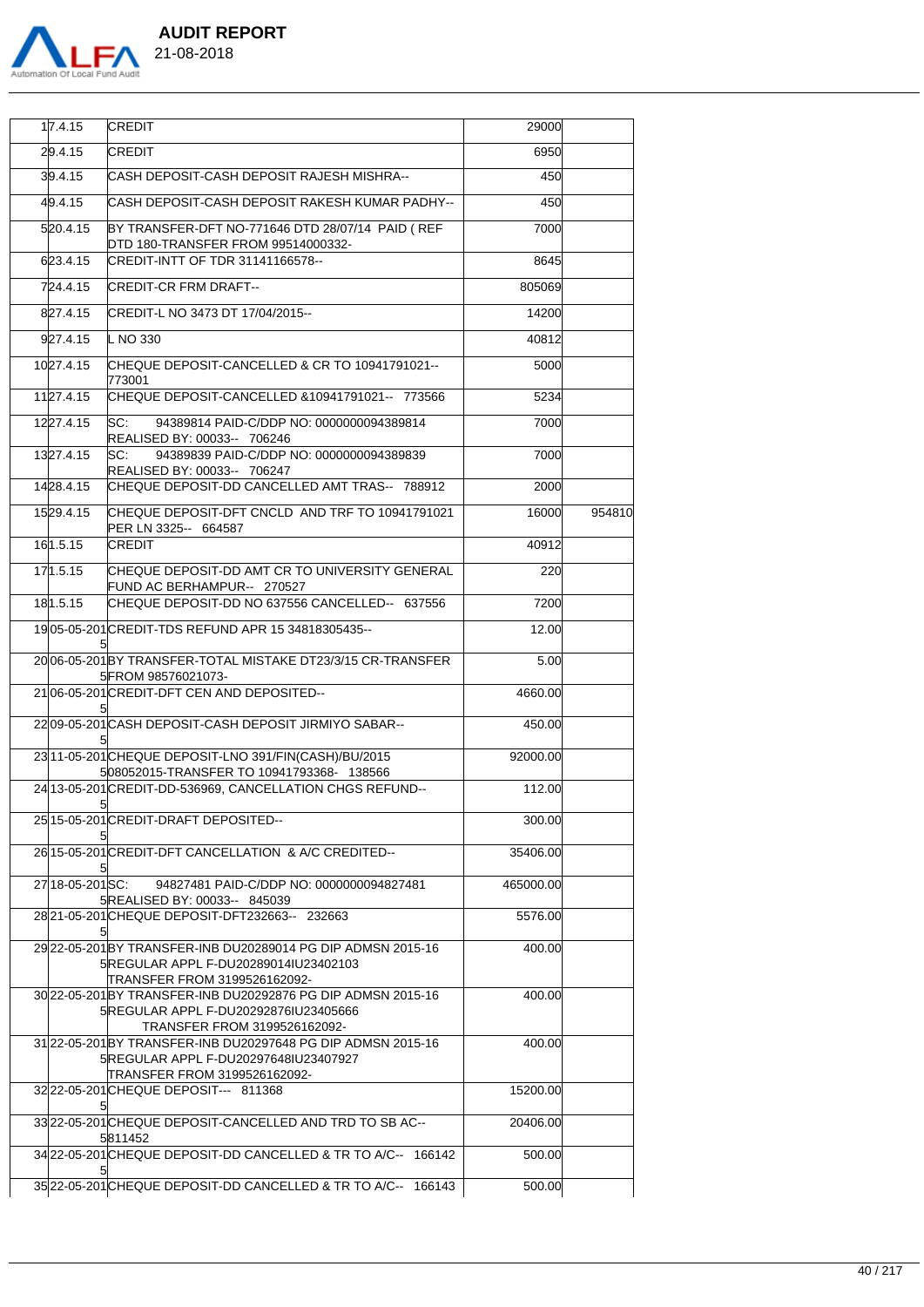

| 51 |                                                                                                                                                    |          |
|----|----------------------------------------------------------------------------------------------------------------------------------------------------|----------|
|    | 3622-05-201 CHEQUE DEPOSIT-DD CANCELLED & TR TO A/C-- 166144                                                                                       | 500.00   |
|    | 3722-05-201CHEQUE DEPOSIT-DD CANCELLED & TR TO A/C-- 166160                                                                                        | 500.00   |
|    | 3822-05-201 CHEQUE DEPOSIT-DD CANCELLED & TR TO A/C-- 166322                                                                                       | 500.00   |
|    | 39 22-05-201 CHEQUE DEPOSIT-DD CANCELLED & TR TO A/C-- 166398                                                                                      | 500.00   |
|    | 40 22-05-201 CHEQUE DEPOSIT-DD CANCELLED & TR TO A/C-- 166399                                                                                      | 500.00   |
|    | 41 22-05-201 CREDIT-DD CANCEL AMNT VIDE LTRNO 4681 MATHILI                                                                                         | 27000.00 |
|    | 5(17536)--<br>4222-05-201 CHEQUE DEPOSIT-DD CANC VIDE LT DT 1405-- 355687                                                                          | 500.00   |
|    | 43 22-05-201 CHEQUE DEPOSIT-DD CANC VIDE LT 1405-- 355686                                                                                          | 500.00   |
|    | 4422-05-201CREDIT-TRF L/NO--426--                                                                                                                  | 16790.00 |
|    | 45 22-05-201 CREDIT-DD CANCEL AMNT VIDE LTRNO 4681                                                                                                 | 440.00   |
|    | 5MATHILI(17536)--<br>46 22-05-201 BY TRANSFER-INB DU 20280622 PG DIP ADMSN 2015-16                                                                 | 400.00   |
|    | 5 REGULAR APPL F-DU20280622 IU 23436440<br>TRANSFER FROM 3199519162091-                                                                            |          |
|    | 47 23 - 05 - 201 BY TRANSFER-INB DU 2034 6143 PG DIP ADMSN 2015 - 16<br>5 REGULAR APPL F-DU20346143 IU 2346 2628<br> TRANSFER FROM 3199528162090-  | 400.00   |
|    | 48 23-05-201 BY TRANSFER-INB DU 20353059 PG DIP ADMSN 2015-16<br>5REGULAR APPL F-DU20353059IU23466270<br> TRANSFER FROM 3199528162090-             | 400.00   |
|    | 4923-05-201CHEQUE DEPOSIT-DD CANCELLED-- 114316                                                                                                    | 11505.00 |
|    | 50 23-05-201 CREDIT-L NO 424 DT 21/05/2015--                                                                                                       | 41125.00 |
|    | 5123-05-201 CHEQUE DEPOSIT-DD CANCEL AND PAID-- 726043                                                                                             | 300.00   |
|    | 52 23 - 05 - 201 CHEQUE DEPOSIT --- 915916                                                                                                         | 7000.00  |
|    | 5323-05-201CHEQUE DEPOSIT--- 915920                                                                                                                | 11205.00 |
|    | 54 23-05-201 CREDIT-17 NOS OF DD PAID KORAPUT BAZAR                                                                                                | 68175.00 |
|    | 5BRANCH--<br>55 23-05-201 BY TRANSFER-INB DU 20306241 PG DIP ADMSN 2015-16<br>5REGULAR APPL F-DU20306241IU23488898<br>TRANSFER FROM 3199519162091- | 400.00   |
|    | 56 23-05-201 BY TRANSFER-INB DU20318811 PG DIP ADMSN 2015-16<br>5REGULAR APPL F-DU20318811IU23491104<br>TRANSFER FROM 3199520162097-               | 400.00   |
|    | 5724-05-201BY TRANSFER-INB DU20402149 PG DIP ADMSN 2015-16<br>5REGULAR APPL F-DU20402149IU23528229<br>TRANSFER FROM 3199523162095-                 | 400.00   |
|    | 5825-05-201BY TRANSFER-INB DU20421954 PG DIP ADMSN 2015-16<br>5 REGULAR APPL F-DU20421954 IU23538752<br>TRANSFER FROM 3199518162092-               | 400.00   |
|    | 5925-05-201 CHEQUE DEPOSIT-DRAFT PAID BY CANCELATION--<br>585094                                                                                   | 21000.00 |
|    | 60 25-05-201 CHEQUE DEPOSIT-DRAFT PAID VBY CANCELATION-<br>585095                                                                                  | 5576.00  |
|    | 61 25-05-201 CREDIT-FRO DERFT 394364455--                                                                                                          | 28636.00 |
|    | 62 25-05-201 CREDIT-FRO DERFT 394364804--                                                                                                          | 11705.00 |
|    | 6325-05-201CREDIT-12 DFT CANCELLED AND PAID--                                                                                                      | 17000.00 |
|    | 6425-05-201 CREDIT-DFT CANCELLED--                                                                                                                 | 20506.00 |
|    |                                                                                                                                                    |          |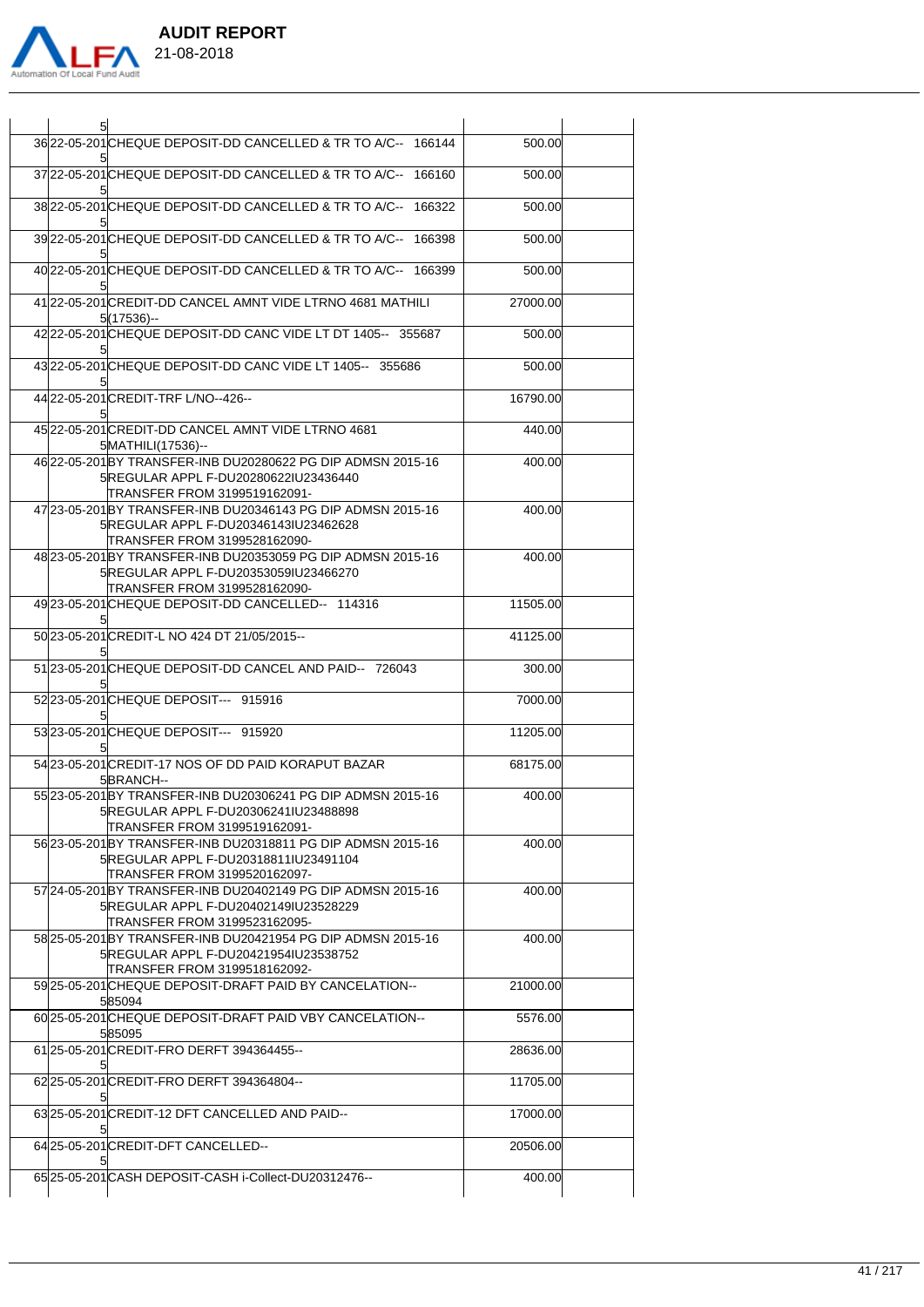

|            | <b>AUDIT REPORT</b> |
|------------|---------------------|
| 21-08-2018 |                     |

| 51                                                                                                                                        |          |  |
|-------------------------------------------------------------------------------------------------------------------------------------------|----------|--|
| 66 25-05-201 CASH DEPOSIT-CASH i-Collect-DU20312803--                                                                                     | 400.00   |  |
| 67 25-05-201 BY TRANSFER-INB DU20404539 PG DIP ADMSN 2015-16<br>5 REGULAR APPL F-DU20404539 IU23562338<br> TRANSFER FROM 3199519162091-   | 400.00   |  |
| 6825-05-201BY TRANSFER-INB DU20405742 PG DIP ADMSN 2015-16<br>5 REGULAR APPL F-DU20405742 1U23568505<br> TRANSFER FROM 3199520162097-     | 400.00   |  |
| 6925-05-201 CREDIT-DFT NO.920026 DT.25/08/2014 PAID--                                                                                     | 20406.00 |  |
| 70 25-05-201 CREDIT-DFT NO 920055 DT.01/09 / 2014 PAID--                                                                                  | 30000.00 |  |
| 71 25-05-201 BY TRANSFER-INB DU20463104 PG DIP ADMSN 2015-16<br>5 REGULAR APPL F-DU20463104 IU 23575102<br> TRANSFER FROM 3199518162092-  | 400.00   |  |
| 7225-05-201BY TRANSFER-INB DU20466045 PG DIP ADMSN 2015-16<br>5REGULAR APPL F-DU20466045IU23576796<br>TRANSFER FROM 3199518162092-        | 400.00   |  |
| 7325-05-201BY TRANSFER-INB DU20467577 PG DIP ADMSN 2015-16<br>5 REGULAR APPL F-DU20467577 IU 23577595<br> TRANSFER FROM 3199518162092-    | 400.00   |  |
| 7425-05-201BY TRANSFER-INB DU20468697 PG DIP ADMSN 2015-16<br>5REGULAR APPL F-DU20468697IU23578208<br> TRANSFER FROM 3199518162092-       | 400.00   |  |
| 75 25-05-201 BY TRANSFER-INB DU 20477951 PG DIP ADMSN 2015-16<br>5 REGULAR APPL F-DU20477951 IU 23583937<br> TRANSFER FROM 3199518162092- | 300.00   |  |
| 76 25-05-201 BY TRANSFER-INB DU20368540 PG DIP ADMSN 2015-16<br>5 REGULAR APPL F-DU20368540 IU23516991<br> TRANSFER FROM 3199520162097-   | 400.00   |  |
| 77 25-05-201 BY TRANSFER-INB DU20478771 PG DIP ADMSN 2015-16<br>5REGULAR APPL F-DU20478771IU23584575<br>TRANSFER FROM 3199518162092-      | 400.00   |  |
| 7825-05-201BY TRANSFER-INB DU20359081 PG DIP ADMSN 2015-16<br>5 REGULAR APPL F-DU20359081 IU 23523951<br> TRANSFER FROM 3199519162091-    | 400.00   |  |
| 79 25-05-201 BY TRANSFER-INB DU20350984 PG DIP ADMSN 2015-16<br>5 REGULAR APPL F-DU20350984 IU 23518738<br> TRANSFER FROM 3199519162091-  | 400.00   |  |
| 8026-05-201BY TRANSFER-INB DU20490891 PG DIP ADMSN 2015-16<br>5REGULAR APPL F-DU20490891IU23591772<br> TRANSFER FROM 3199524162094-       | 400.00   |  |
| 81 26-05-201 CASH DEPOSIT-CASH i-Collect-DU20335527--                                                                                     | 400.00   |  |
| 82 26-05-201 CREDIT-L NO 428 DT 25/05/2015--                                                                                              | 53725.00 |  |
| 8326-05-201 CREDIT-PROCEEDS OF DFT 114718.114719& 114768<br>5PAID--                                                                       | 46838.00 |  |
| 8426-05-201 TO DEBIT THROUGH CHEQUE-SBI CLG-- 849420                                                                                      |          |  |
| 85 26-05-201 CHEQUE DEPOSIT-TRFR- 210837                                                                                                  | 28800.00 |  |
| 86 26-05-201 DEBIT-IOI PAYMENT CHARGES--<br>87 26-05-201 CHEQUE DEPOSIT-TRFR- 210845                                                      | 85.00    |  |
| 90 26-05-201 BY TRANSFER-INB DU20515663 PG DIP ADMSN 2015-16                                                                              |          |  |
| 5 REGULAR APPL F-DU20515663 IU23611534<br>TRANSFER FROM 3199524162094-                                                                    | 400.00   |  |
| 9126-05-201 CREDIT-LT NO4586 DATE-15/05/2015--<br>51                                                                                      | 81030.00 |  |
| 92 26-05-201 BY TRANSFER-INB DU20450933 PG DIP ADMSN 2015-16<br>5JREGULAR APPL F-DU20450933IU23637821<br> TRANSFER FROM 3199520162097-    | 300.00   |  |
| 9326-05-201BY TRANSFER-INB DU20470474 PG DIP ADMSN 2015-16<br>5REGULAR APPL F-DU20470474IU23638448                                        | 300.00   |  |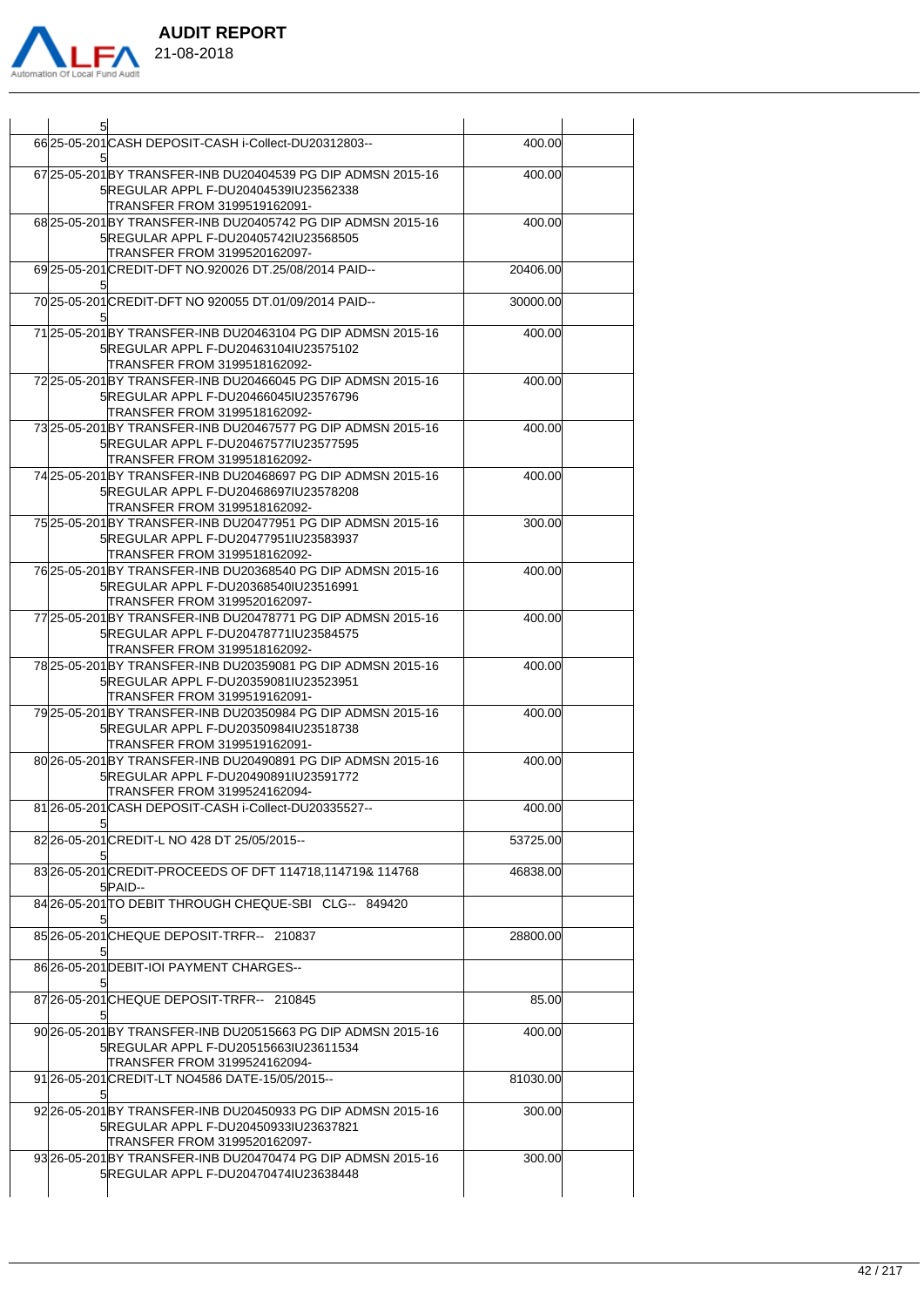

94 26-05-201

5

TRANSFER FROM 3199520162097-

REGULAR APPL F-DU20416669IU23640477

BY TRANSFER-INB DU20416669 PG DIP ADMSN 2015-16

400.00

|  | TRANSFER FROM 3199519162091-                                                                                                              |          |  |
|--|-------------------------------------------------------------------------------------------------------------------------------------------|----------|--|
|  | 9526-05-201BY TRANSFER-INB DU20408938 PG DIP ADMSN 2015-16<br>5 REGULAR APPL F-DU20408938 IU23645340                                      | 400.00   |  |
|  | ITRANSFER FROM 3199519162091-<br>96 26-05-201 BY TRANSFER-INB DU20428306 PG DIP ADMSN 2015-16<br>5REGULAR APPL F-DU20428306IU23647088     | 400.00   |  |
|  | TRANSFER FROM 3199519162091-<br>97 26-05-201 BY TRANSFER-INB DU20486646 PG DIP ADMSN 2015-16                                              | 400.00   |  |
|  | 5 REGULAR APPL F-DU20486646 IU 23648552<br> TRANSFER FROM 3199519162091-                                                                  |          |  |
|  | 98 26-05-201 BY TRANSFER-INB DU20442033 PG DIP ADMSN 2015-16<br>5 REGULAR APPL F-DU20442033 IU 23648885<br> TRANSFER FROM 3199519162091-  | 400.00   |  |
|  | 99 26-05-201 BY TRANSFER-INB DU 20554554 PG DIP ADMSN 2015-16<br>5REGULAR APPL F-DU20554554IU23664513<br>TRANSFER FROM 3199524162094-     | 400.00   |  |
|  | 100 26-05-201 BY TRANSFER-INB DU 20555623 PG DIP ADMSN 2015-16<br>5REGULAR APPL F-DU20555623IU23665019<br> TRANSFER FROM 3199524162094-   | 400.00   |  |
|  | 101 27-05-201 BY TRANSFER-INB DU 20571934 PG DIP ADMSN 2015-16<br>5 REGULAR APPL F-DU20571934 IU 23677072<br>TRANSFER FROM 3199525162093- | 400.00   |  |
|  | 10227-05-201 CREDIT-DD CANCLD & PAID--                                                                                                    | 15000.00 |  |
|  | 103 27-05-201 BY TRANSFER-INB DU20583546 PG DIP ADMSN 2015-16<br>5 REGULAR APPL F-DU20583546 IU23683554<br>TRANSFER FROM 3199525162093-   | 300.00   |  |
|  | 10427-05-201 CREDIT-3 NOS OF DDS PAID BY SBI DHEPAGUDA--                                                                                  | 900.00   |  |
|  | 105 27-05-201 CREDIT---                                                                                                                   | 20607.00 |  |
|  | 106 27-05-201 CREDIT-DFT 371812226--                                                                                                      | 20406.00 |  |
|  | 10727-05-201CREDIT-TRF--                                                                                                                  | 14000.00 |  |
|  | 108 27-05-201 BY TRANSFER-INB DU20497717 PG DIP ADMSN 2015-16<br>5 REGULAR APPL F-DU20497717 IU 23698282<br> TRANSFER FROM 3199520162097- | 400.00   |  |
|  | 109 27-05-201 BY TRANSFER-INB DU20532284 PG DIP ADMSN 2015-16<br>5REGULAR APPL F-DU20532284IU23699966<br>TRANSFER FROM 3199520162097-     | 400.00   |  |
|  | 110 27-05-201 BY TRANSFER-INB DU20558477 PG DIP ADMSN 2015-16<br>5REGULAR APPL F-DU20558477IU23700710<br>TRANSFER FROM 3199520162097-     | 400.00   |  |
|  | 111 27-05-201 BY TRANSFER-INB DU20543640 PG DIP ADMSN 2015-16<br>5REGULAR APPL F-DU20543640IU23700257<br> TRANSFER FROM 3199520162097-    | 400.00   |  |
|  | 11227-05-201BY TRANSFER-INB DU20523947 PG DIP ADMSN 2015-16<br>5REGULAR APPL F-DU20523947IU23699855<br>TRANSFER FROM 3199520162097-       | 400.00   |  |
|  | 113 27-05-201 CREDIT-LSC NO 7879--                                                                                                        | 40611.00 |  |
|  | 11427-05-201 CREDIT-5 NOS DFT PAID BY CANCELLATION-                                                                                       | 48412.00 |  |
|  | 115 27-05-201 BY TRANSFER-INB DU20501401 PG DIP ADMSN 2015-16<br>5 REGULAR APPL F-DU20501401 IU23717212<br> TRANSFER FROM 3199519162091-  | 400.00   |  |
|  | 116 27-05-201 BY TRANSFER-INB DU 20547778 PG DIP ADMSN 2015-16<br>5 REGULAR APPL F-DU20547778 IU 23718737                                 | 400.00   |  |
|  | TRANSFER FROM 3199519162091-                                                                                                              |          |  |
|  | 117 27-05-201 BY TRANSFER-INB DU20613185 PG DIP ADMSN 2015-16<br>5 REGULAR APPL F-DU20613185 IU23728936<br>TRANSFER FROM 3199525162093-   | 400.00   |  |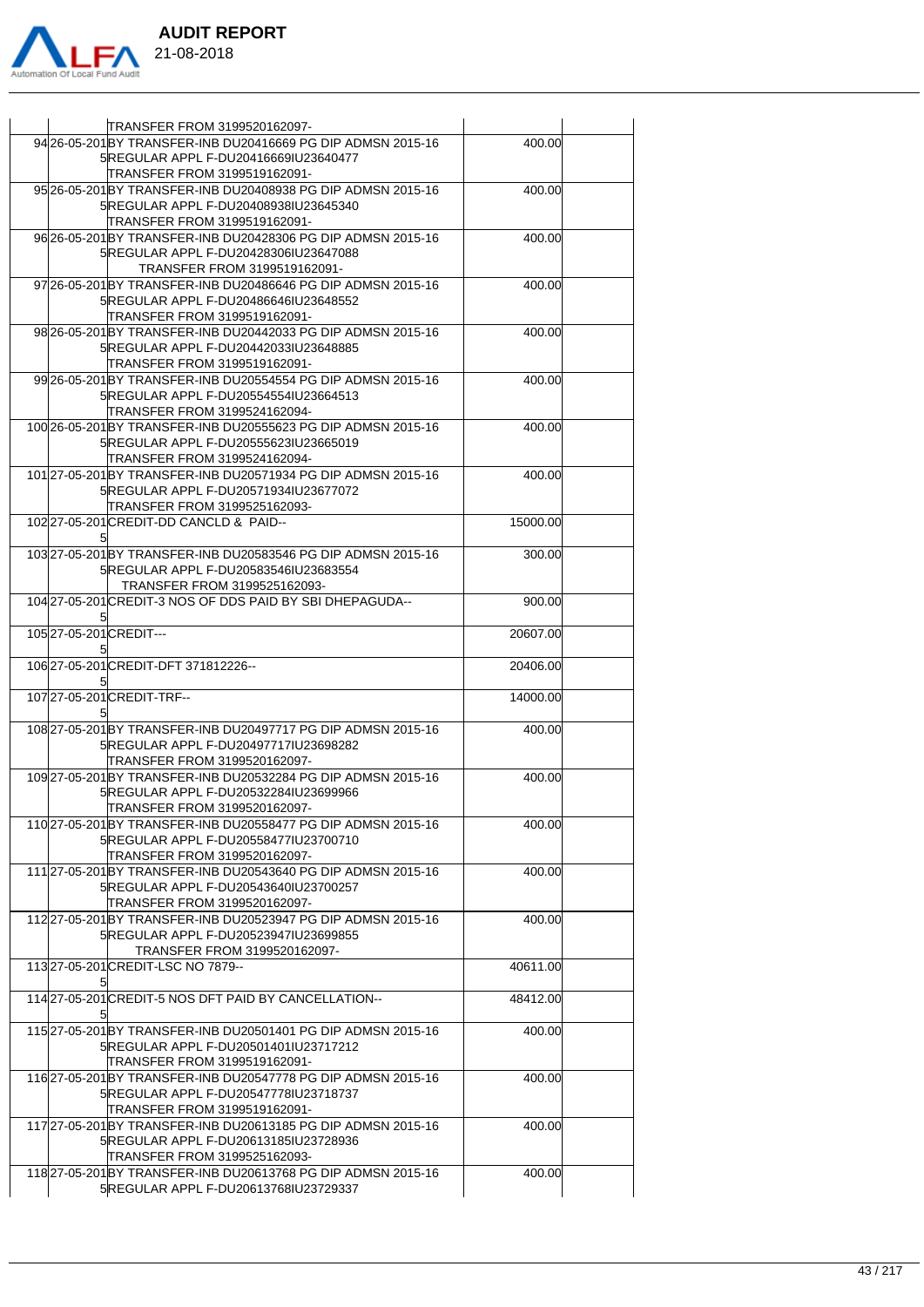

|  | TRANSFER FROM 3199525162093-                                                                                                                                            |           |  |
|--|-------------------------------------------------------------------------------------------------------------------------------------------------------------------------|-----------|--|
|  | 119 27-05-201 BY TRANSFER-INB DU 20491105 PG DIP ADMSN 2015-16<br>5 REGULAR APPL F-DU20491105 IU23724125                                                                | 400.00    |  |
|  | TRANSFER FROM 3199519162091-                                                                                                                                            |           |  |
|  | 120 27-05-201 BY TRANSFER-INB DU 20615878 PG DIP ADMSN 2015-16<br>5 REGULAR APPL F-DU20615878 IU 23730652<br> TRANSFER FROM 3199525162093-                              | 400.00    |  |
|  | 12127-05-201BY TRANSFER-INB DU20556896 PG DIP ADMSN 2015-16                                                                                                             | 400.00    |  |
|  | 5 REGULAR APPL F-DU20556896 1 U23716713<br> TRANSFER FROM 3199519162091-                                                                                                |           |  |
|  | 12227-05-201BY TRANSFER-INB DU20554182 PG DIP ADMSN 2015-16<br>5REGULAR APPL F-DU20554182IU23716654<br> TRANSFER FROM 3199519162091-                                    | 400.00    |  |
|  | 123 27-05-201 BY TRANSFER-INB DU 20557792 PG DIP ADMSN 2015-16<br>5 REGULAR APPL F-DU20557792 IU23718987<br> TRANSFER FROM 3199519162091-                               | 400.00    |  |
|  | 124 28-05-201 BY TRANSFER-INB DU20633057 PG DIP ADMSN 2015-16<br>5 REGULAR APPL F-DU20633057 IU 23743372                                                                | 400.00    |  |
|  | ITRANSFER FROM 3199526162092-<br>125 28-05-201 BY TRANSFER-INB DU 2063 4355 PG DIP ADMSN 2015-16<br>5REGULAR APPL F-DU20634355IU23744142                                | 400.00    |  |
|  | ITRANSFER FROM 3199526162092-<br>126 28-05-201 CASH DEPOSIT-CASH i-Collect-DU20626204--                                                                                 |           |  |
|  |                                                                                                                                                                         | 400.00    |  |
|  | 127 28-05-201 CREDIT-DD 602563/602779/173785--                                                                                                                          | 11308.00  |  |
|  | 128 28-05-201 CASH DEPOSIT-CASH i-Collect-DU20634207--                                                                                                                  | 400.00    |  |
|  | 129 28-05-201 CHEQUE DEPOSIT-DFT CANCELLATION CR AC-- 272370                                                                                                            | 16206.00  |  |
|  | 130 28-05-201 CHEQUE DEPOSIT-DFT CANCELLATION & CR AC-- 272388                                                                                                          | 11705.00  |  |
|  | 131 28-05-201 BY TRANSFER-INB DU 20639144 PG DIP ADMSN 2015-16<br>5REGULAR APPL F-DU20639144IU23747017<br> TRANSFER FROM 3199526162092-                                 | 400.00    |  |
|  | 132 28-05-201 CASH DEPOSIT-CASH i-Collect-DU20606243--                                                                                                                  | 400.00    |  |
|  | 133 28-05-201 BY TRANSFER-INB DU 20640378 PG DIP ADMSN 2015-16<br>5 REGULAR APPL F-DU20640378 IU 23747770<br> TRANSFER FROM 3199526162092-                              | 400.00    |  |
|  | 134 28-05-201 BY TRANSFER-INB DU20640681 PG DIP ADMSN 2015-16<br>5 REGULAR APPL F-DU20640681 IU 23747968<br>TRANSFER FROM 3199526162092-                                | 300.00    |  |
|  | 135 28-05-201 TO DEBIT THROUGH CHEQUE-COB CLG TRF-- 849657                                                                                                              |           |  |
|  | 136 28-05-201 BY TRANSFER-INB DU20641399 PG DIP ADMSN 2015-16<br>5 REGULAR APPL F-DU20641399 IU23748357<br> TRANSFER FROM 3199526162092-                                | 400.00    |  |
|  | 137 28-05-201 BY TRANSFER-INB DU 2064 1944 PG DIP ADMSN 2015-16<br>5 REGULAR APPL F-DU20641944 IU 23748709                                                              | 300.00    |  |
|  | TRANSFER FROM 3199526162092-<br>138 28-05-201 BY TRANSFER-INB DU20642333 PG DIP ADMSN 2015-16<br>5 REGULAR APPL F-DU20642333 1 U23748931                                | 400.00    |  |
|  | TRANSFER FROM 3199526162092-<br>139 28-05-201 BY TRANSFER-INB DU 2064 2663 PG DIP ADMSN 2015-16<br>5 REGULAR APPL F-DU20642663 1 U23749062                              | 300.00    |  |
|  | TRANSFER FROM 3199526162092-<br>140 28-05-201 BY TRANSFER-INB DU 20644426 PG DIP ADMSN 2015-16<br>5REGULAR APPL F-DU20644426IU23750191<br> TRANSFER FROM 3199526162092- | 400.00    |  |
|  | 141 28-05-201 CREDIT-TR BY SB I GURANDI FOR DFT CANCELED--                                                                                                              | 153482.00 |  |
|  | 142 28-05-201 BY TRANSFER-INB DU20617613 PG DIP ADMSN 2015-16<br>5 REGULAR APPL F-DU20617613 IU 23758222<br> TRANSFER FROM 3199520162097-                               | 400.00    |  |
|  | 143 28-05-201 BY TRANSFER-INB DU 20573741 PG DIP ADMSN 2015-16<br>5REGULAR APPL F-DU20573741IU23762462<br> TRANSFER FROM 3199519162091-                                 | 400.00    |  |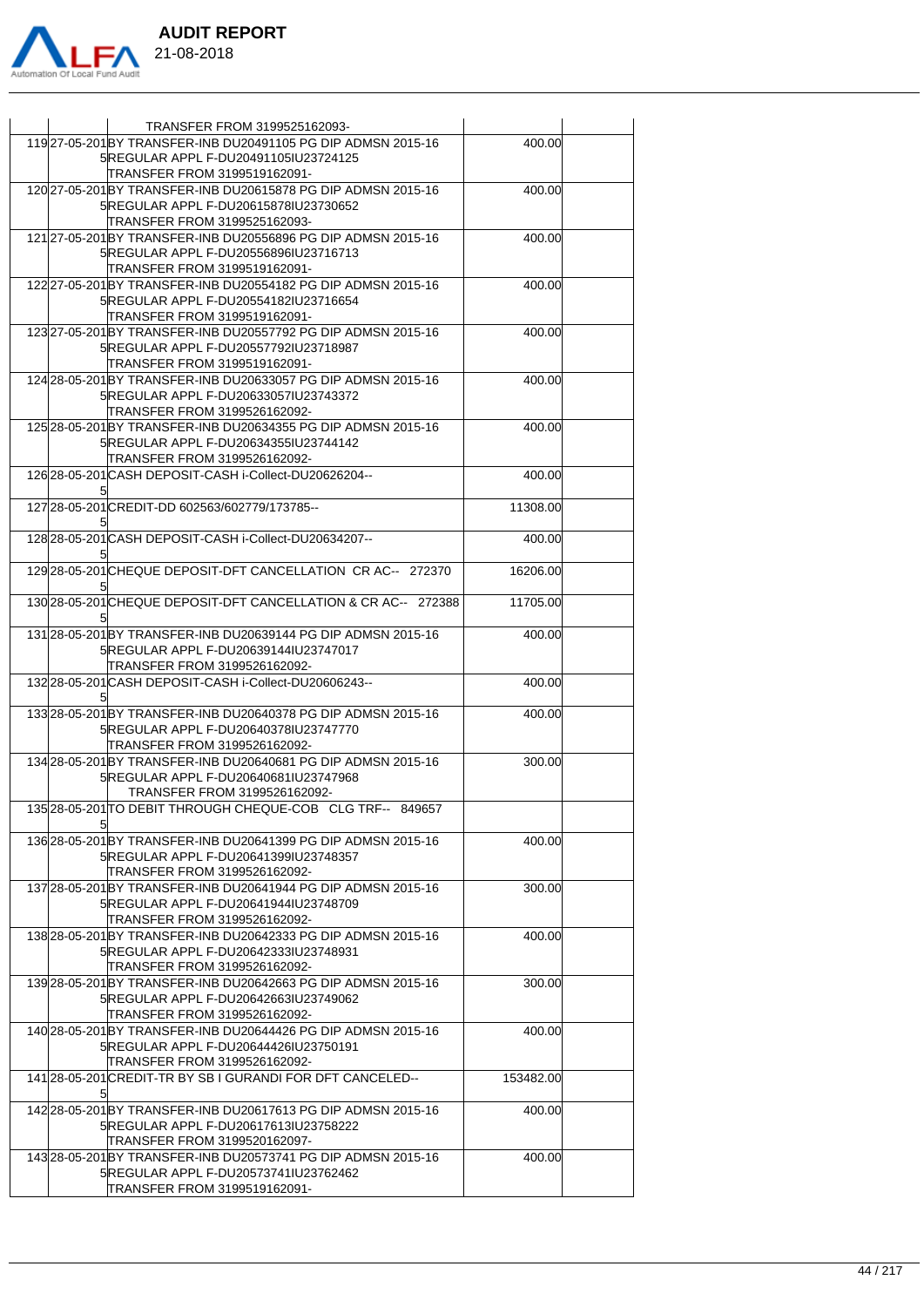

 **AUDIT REPORT** 

144 28-05-201 BY TRANSFER-INB DU20658748 PG DIP ADMSN 2015-16

400.00

| 5 REGULAR APPL F-DU20658748 IU 23784712                                                                |          |  |
|--------------------------------------------------------------------------------------------------------|----------|--|
| TRANSFER FROM 3199526162092-                                                                           |          |  |
| 145 28-05-201 CREDIT-DD CANCELLED AND PAID--                                                           | 45812.00 |  |
| 146 28-05-201 BY TRANSFER-INB DU20662053 PG DIP ADMSN 2015-16                                          | 400.00   |  |
| 5 REGULAR APPL F-DU20662053 IU 23786644                                                                |          |  |
| TRANSFER FROM 3199526162092-                                                                           |          |  |
| 147 28-05-201 BY TRANSFER-INB DU20662739 PG DIP ADMSN 2015-16                                          | 400.00   |  |
| 5REGULAR APPL F-DU20662739IU23786999                                                                   |          |  |
| TRANSFER FROM 3199526162092-                                                                           |          |  |
| 148 29-05-201 BY TRANSFER-INB DU 20667398 PG DIP ADMSN 2015-16                                         | 400.00   |  |
| 5REGULAR APPL F-DU20667398IU23792638                                                                   |          |  |
| TRANSFER FROM 3199527162091-                                                                           |          |  |
| 149 29-05-201 BY TRANSFER-INB DU 20670 246 PG DIP ADMSN 2015-16                                        | 400.00   |  |
| 5 REGULAR APPL F-DU20670246 IU 23794677                                                                |          |  |
| TRANSFER FROM 3199527162091-                                                                           |          |  |
| 150 29-05-201 BY TRANSFER-INB DU 20672641 PG DIP ADMSN 2015-16                                         | 400.00   |  |
| 5REGULAR APPL F-DU20672641IU23796090                                                                   |          |  |
| TRANSFER FROM 3199527162091-                                                                           |          |  |
| 151 29-05-201 BY TRANSFER-INB DU20674133 PG DIP ADMSN 2015-16<br>5REGULAR APPL F-DU20674133IU23797200  | 400.00   |  |
| TRANSFER FROM 3199527162091-                                                                           |          |  |
| 152 29-05-201 BY TRANSFER-INB DU 20677913 PG DIP ADMSN 2015-16                                         |          |  |
| 5 REGULAR APPL F-DU20677913 IU 23799835                                                                | 300.00   |  |
| TRANSFER FROM 3199527162091-                                                                           |          |  |
| 153 29-05-201 BY TRANSFER-INB DU 2063 3217 PG DIP ADMSN 2015-16                                        | 400.00   |  |
| 5REGULAR APPL F-DU20633217IU23805746                                                                   |          |  |
| TRANSFER FROM 3199520162097-                                                                           |          |  |
| 154 29-05-201 BY TRANSFER-INB DU20633245 PG DIP ADMSN 2015-16                                          | 400.00   |  |
| 5 REGULAR APPL F-DU20633245 IU 23806304                                                                |          |  |
| TRANSFER FROM 3199520162097-                                                                           |          |  |
| 155 29-05-201 BY TRANSFER-INB DU20661038 PG DIP ADMSN 2015-16                                          | 400.00   |  |
| 5REGULAR APPL F-DU20661038IU23806718                                                                   |          |  |
| TRANSFER FROM 3199520162097-                                                                           |          |  |
| 156 29-05-201 BY TRANSFER-INB DU20663999 PG DIP ADMSN 2015-16                                          | 400.00   |  |
| 5REGULAR APPL F-DU20663999IU23808877                                                                   |          |  |
| TRANSFER FROM 3199519162091-                                                                           |          |  |
| 157 29-05-201 BY TRANSFER-INB DU20687446 PG DIP ADMSN 2015-16                                          | 400.00   |  |
| 5 REGULAR APPL F-DU20687446 IU 23815882                                                                |          |  |
| TRANSFER FROM 3199527162091-                                                                           |          |  |
| 158 29-05-201 BY TRANSFER-INB DU 2068 8393 PG DIP ADMSN 2015-16                                        | 400.00   |  |
| 5 REGULAR APPL F-DU20688393 IU 23816599                                                                |          |  |
| TRANSFER FROM 3199527162091-                                                                           |          |  |
| 159 29-05-201 BY TRANSFER-INB DU20691830 PG DIP ADMSN 2015-16<br>5 REGULAR APPL F-DU20691830IU23819101 | 400.00   |  |
| TRANSFER FROM 3199527162091-                                                                           |          |  |
| 160 29-05-201 BY TRANSFER-INB DU 20695671 PG DIP ADMSN 2015-16                                         | 400.00   |  |
| 5REGULAR APPL F-DU20695671IU23821933                                                                   |          |  |
| TRANSFER FROM 3199527162091-                                                                           |          |  |
| 161 30-05-201 BY TRANSFER-INB DU 2063 2807 PG DIP ADMSN 2015-16                                        | 400.00   |  |
| 5 REGULAR APPL F-DU20632807 IU 23824778                                                                |          |  |
| TRANSFER FROM 3199552162090-                                                                           |          |  |
| 16230-05-201 CASH DEPOSIT-CASH i-Collect-DU20707087--                                                  | 300.00   |  |
|                                                                                                        |          |  |
| 16330-05-201 CREDIT-DFT 342920035 DT 08/08/2014--                                                      | 300.00   |  |
|                                                                                                        |          |  |
| 164 30-05-201 BY TRANSFER-INB DU20713865 PG DIP ADMSN 2015-16                                          | 400.00   |  |
| 5 REGULAR APPL F-DU20713865 IU23837332                                                                 |          |  |
| TRANSFER FROM 3199528162090-                                                                           |          |  |
| 165 30-05-201 BY TRANSFER-INB DU20713217 PG DIP ADMSN 2015-16                                          | 400.00   |  |
| 5 REGULAR APPL F-DU20713217 IU 23836545                                                                |          |  |
| TRANSFER FROM 3199528162090-                                                                           |          |  |
| 166 30-05-201 BY TRANSFER-INB DU 20724961 PG DIP ADMSN 2015-16                                         | 400.00   |  |
| 5REGULAR APPL F-DU20724961IU23845163                                                                   |          |  |
| TRANSFER FROM 3199528162090-                                                                           |          |  |
| 167 30-05-201 BY TRANSFER-INB DU20697559 PG DIP ADMSN 2015-16                                          | 300.00   |  |
| 5REGULAR APPL F-DU20697559IU23847147                                                                   |          |  |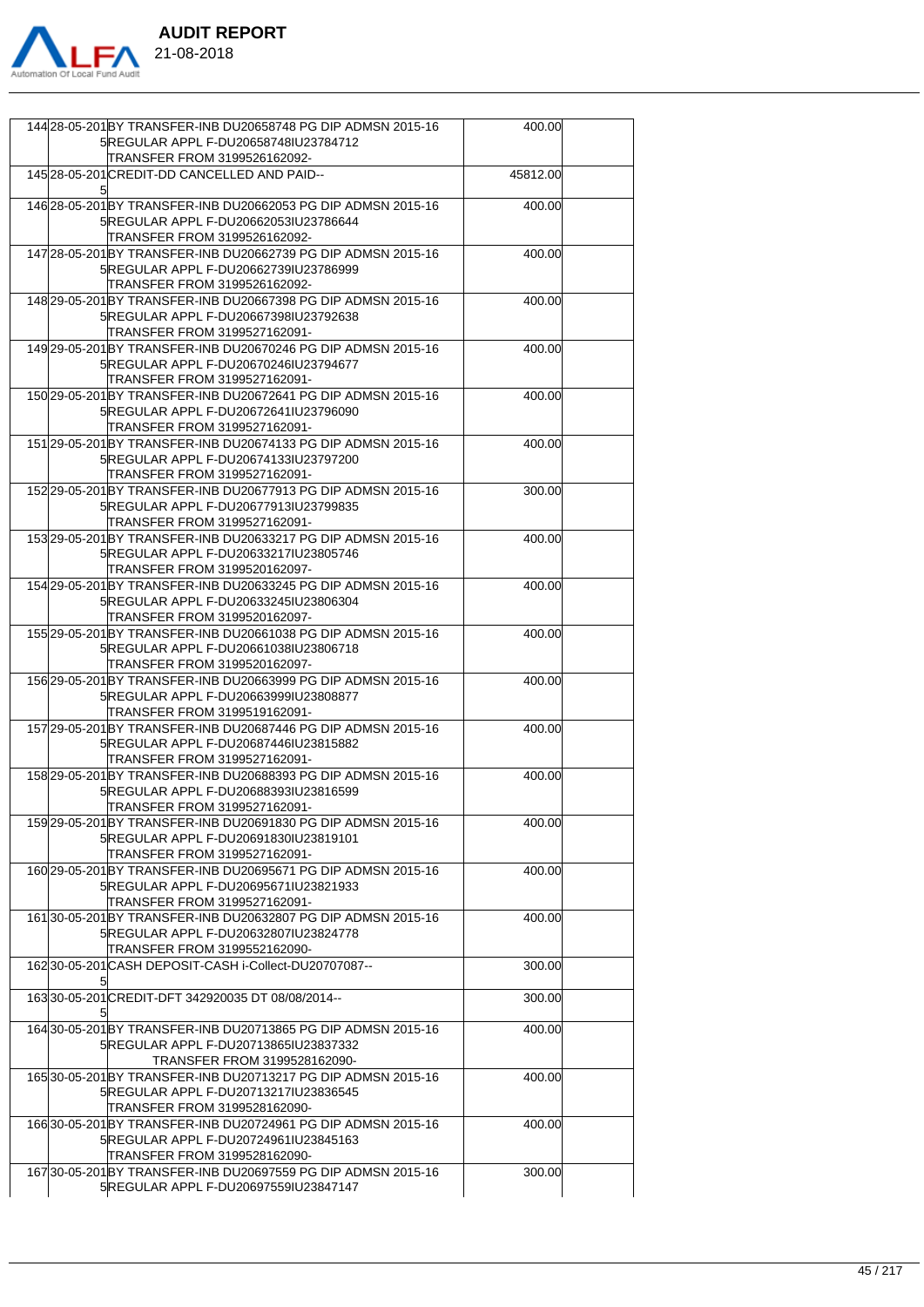

 $\overline{\phantom{a}}$ 

|  | 168 30-05-201 BY TRANSFER-INB DU20696325 PG DIP ADMSN 2015-16                                            | 400.00   |         |
|--|----------------------------------------------------------------------------------------------------------|----------|---------|
|  | 5 REGULAR APPL F-DU20696325 IU23847385                                                                   |          |         |
|  | TRANSFER FROM 3199519162091-<br>169 30-05-201 BY TRANSFER-INB DU20667121 PG DIP ADMSN 2015-16            | 400.00   |         |
|  | 5 REGULAR APPL F-DU20667121 IU23848932                                                                   |          |         |
|  | TRANSFER FROM 3199519162091-                                                                             |          |         |
|  | 170 30-05-201 BY TRANSFER-INB DU20674447 PG DIP ADMSN 2015-16                                            | 300.00   |         |
|  | 5 REGULAR APPL F-DU20674447 1 U23850302                                                                  |          |         |
|  | TRANSFER FROM 3199519162091-                                                                             |          |         |
|  | 171 30-05-201 BY TRANSFER-INB DU 2068 1892 PG DIP ADMSN 2015-16                                          | 400.00   |         |
|  | 5 REGULAR APPL F-DU20681892 IU23851047                                                                   |          |         |
|  | TRANSFER FROM 3199520162097-                                                                             |          |         |
|  | 17230-05-201 BY TRANSFER-INB DU20673052 PG DIP ADMSN 2015-16                                             | 300.00   |         |
|  | 5REGULAR APPL F-DU20673052IU23852614                                                                     |          |         |
|  | TRANSFER FROM 3199520162097-                                                                             |          |         |
|  | 173 30-05-201 BY TRANSFER-INB DU 20668944 PG DIP ADMSN 2015-16                                           | 400.00   |         |
|  | 5REGULAR APPL F-DU20668944IU23853427                                                                     |          |         |
|  | TRANSFER FROM 3199520162097-                                                                             |          |         |
|  | 17430-05-201BY TRANSFER-INB DU20667624 PG DIP ADMSN 2015-16                                              | 400.00   |         |
|  | 5 REGULAR APPL F-DU20667624 1 U23853691                                                                  |          |         |
|  | TRANSFER FROM 3199520162097-                                                                             |          |         |
|  | 175 30-05-201 BY TRANSFER-INB DU20677331 PG DIP ADMSN 2015-16<br>5 REGULAR APPL F-DU20677331 IU 23853589 | 400.00   |         |
|  | TRANSFER FROM 3199520162097-                                                                             |          |         |
|  | 176 30-05-201 BY TRANSFER-INB DU20672385 PG DIP ADMSN 2015-16                                            | 400.00   |         |
|  | 5 REGULAR APPL F-DU20672385 IU 23853778                                                                  |          |         |
|  | TRANSFER FROM 3199520162097-                                                                             |          |         |
|  | 177 30-05-201 BY TRANSFER-INB DU20674201 PG DIP ADMSN 2015-16                                            | 400.00   |         |
|  | 5 REGULAR APPL F-DU20674201 IU 23854318                                                                  |          |         |
|  | TRANSFER FROM 3199520162097-                                                                             |          |         |
|  | 178 30-05-201 BY TRANSFER-INB DU 2073 2571 PG DIP ADMSN 2015-16                                          | 400.00   |         |
|  | 5REGULAR APPL F-DU20732571IU23862283                                                                     |          |         |
|  | TRANSFER FROM 3199528162090-                                                                             |          |         |
|  | 179 30-05-201 BY TRANSFER-INB DU 20733649 PG DIP ADMSN 2015-16                                           | 400.00   |         |
|  | 5 REGULAR APPL F-DU20733649 IU23863207                                                                   |          |         |
|  | TRANSFER FROM 3199528162090-                                                                             |          |         |
|  | 180 30-05-201 BY TRANSFER-INB DU20733913 PG DIP ADMSN 2015-16                                            | 400.00   |         |
|  | 5 REGULAR APPL F-DU20733913 IU 23863396                                                                  |          |         |
|  | TRANSFER FROM 3199528162090-                                                                             |          |         |
|  | 18130-05-201 BY TRANSFER-INB DU20737153 PG DIP ADMSN 2015-16                                             | 400.00   |         |
|  | 5 REGULAR APPL F-DU20737153 IU 23866027                                                                  |          |         |
|  | TRANSFER FROM 3199528162090-                                                                             |          |         |
|  | 18231-05-201BY TRANSFER-INB DU20741932 PG DIP ADMSN 2015-16<br>5REGULAR APPL F-DU20741932IU23868411      | 400.00   |         |
|  | TRANSFER FROM 3199523162095-                                                                             |          |         |
|  | 183 31-05-201 BY TRANSFER-INB DU20753282 PG DIP ADMSN 2015-16                                            | 400.00   |         |
|  | 5REGULAR APPL F-DU20753282IU23876243                                                                     |          |         |
|  | TRANSFER FROM 3199523162095-                                                                             |          |         |
|  | 184 31-05-201 BY TRANSFER-INB DU20753751 PG DIP ADMSN 2015-16                                            | 400.00   |         |
|  | 5REGULAR APPL F-DU20753751IU23876564                                                                     |          |         |
|  | TRANSFER FROM 3199523162095-                                                                             |          |         |
|  | 185 31-05-201 BY TRANSFER-INB DU20754051 PG DIP ADMSN 2015-16                                            | 400.00   | 1680755 |
|  | 5 REGULAR APPL F-DU20754051 IU 23876866                                                                  |          |         |
|  | TRANSFER FROM 3199523162095-                                                                             |          |         |
|  | 18601-06-201 CHEQUE DEPOSIT-DD 842889 CANCL-- 842889                                                     | 20406.00 |         |
|  |                                                                                                          |          |         |
|  | 18701-06-201CHEQUE DEPOSIT-DRFT CANCELLED-- 878403                                                       | 20406.00 |         |
|  |                                                                                                          |          |         |
|  | 18801-06-201CHEQUE DEPOSIT-DRFT CANCELLED-- 878442                                                       | 20406.00 |         |
|  |                                                                                                          |          |         |
|  | 18901-06-201CHEQUE DEPOSIT-DRFT CANCELLED-- 878576                                                       | 21000.00 |         |
|  |                                                                                                          |          |         |
|  | 19001-06-201 CHEQUE DEPOSIT-FUND TRF DFT NO 743305-- 743305                                              | 20406.00 |         |
|  |                                                                                                          |          |         |
|  | 19101-06-201CHEQUE DEPOSIT-DRFT NO 394743317 PAID-- 743317                                               | 20406.00 |         |
|  | 19201-06-201CREDIT-DD 918092--                                                                           | 12206.00 |         |
|  |                                                                                                          |          |         |

TRANSFER FROM 3199519162091-

 $\overline{\phantom{a}}$ 

 $\overline{\phantom{a}}$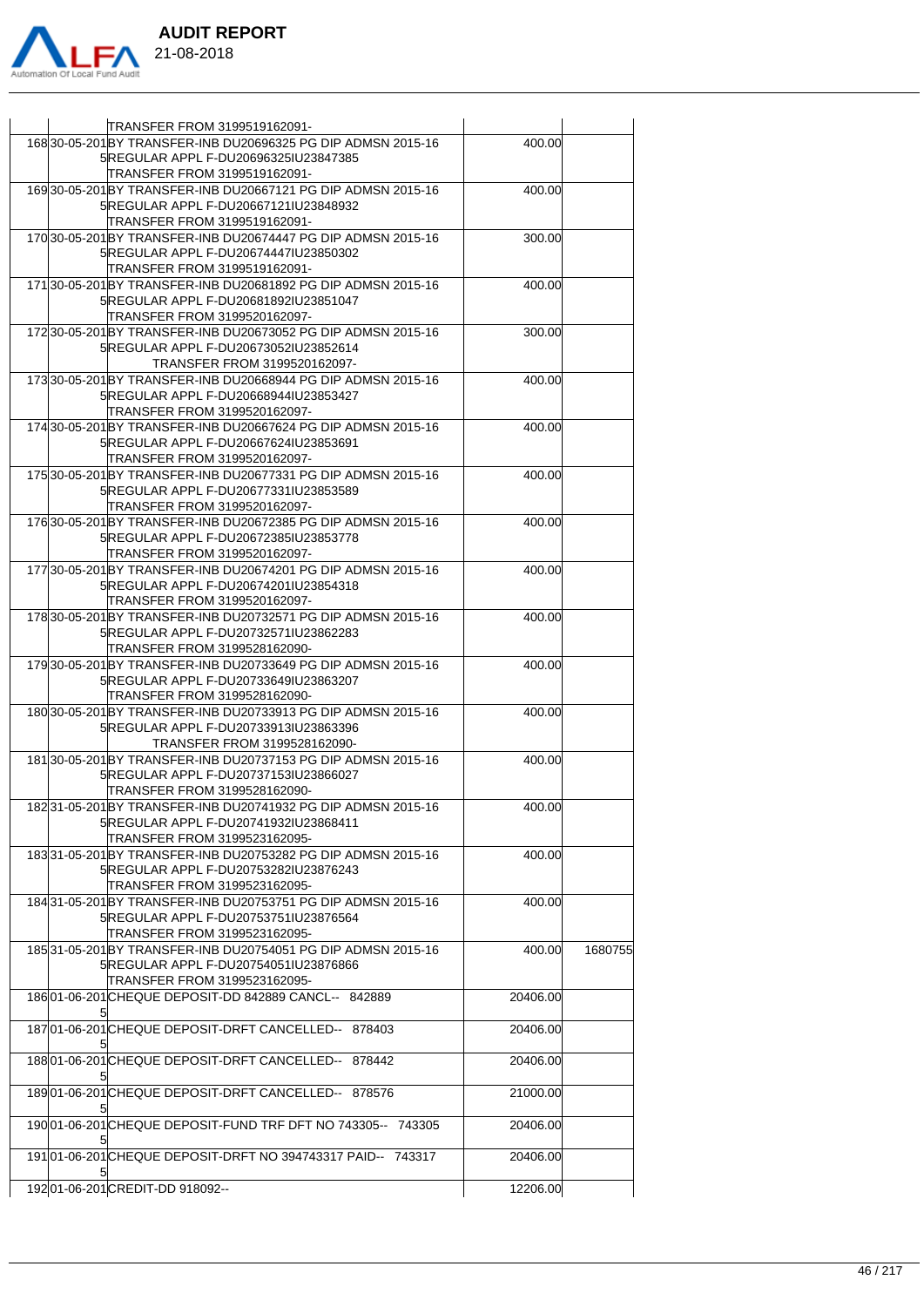

| 51                                                                                        |           |  |
|-------------------------------------------------------------------------------------------|-----------|--|
| 19301-06-201CREDIT-DFT'S CANCELED AS PER LETTER3820 &3826 DT<br>529/4/15--                | 33738.00  |  |
| 19402-06-201CHEQUE DEPOSIT--- 587572                                                      | 20406.00  |  |
| 19502-06-201CREDIT-DD CAN--                                                               | 45310.00  |  |
| 19602-06-201CREDIT-DFT CANCELLATION--                                                     | 3400.00   |  |
| 19702-06-201 CREDIT-LET NO 3866/FINANCE/CASH/2015 DT.<br>$529.04.15 -$                    | 20406.00  |  |
| 19802-06-201CREDIT-DD CAN PAI GANDHINAGAR10129--                                          | 163715.00 |  |
| 19902-06-201CREDIT-DFT CANCEL-15--                                                        | 318525.00 |  |
| 200 03-06-201 CREDIT-DFT NO-403198 PAID--                                                 | 20406.00  |  |
| 20103-06-201CREDIT-DFT NO-993921 PAID--                                                   | 20406.00  |  |
| 20203-06-201CREDIT-DFT CANCELLED--                                                        | 61218.00  |  |
| 20303-06-201CHEQUE DEPOSIT-DD-391592 PAID AT NTPC TTPS<br>5BRANCH(CODE-14781) EN-- 391592 | 20406.00  |  |
| 20403-06-201CREDIT-DFT 508586, 508999 CANCELLED--                                         | 31910.00  |  |
| 20503-06-201CHEQUE DEPOSIT--- 716205                                                      | 20406.00  |  |
| 20603-06-201CHEQUE DEPOSIT-DFT TFD BY CANCELLATION- 392378                                | 7000.00   |  |
| 20703-06-201CREDIT-TFR--                                                                  | 271215.00 |  |
| 20803-06-201CHEQUE DEPOSIT-DFT TFD BY CANCELLATION-- 392419                               | 685.00    |  |
| 20903-06-201CHEQUE DEPOSIT-DFT TFD BY CANCELLATION-- 392420                               | 45000.00  |  |
| 210 03-06-201 CHEQUE DEPOSIT-DFT TFD BY CANCELLATIO N-- 392564                            | 5432.00   |  |
| 21103-06-201CHEQUE DEPOSIT-DFT TFD BY CANCELLATION-- 392567                               | 26000.00  |  |
| 21203-06-201CHEQUE DEPOSIT-DFT AMT TFD BY CANCELLATION--<br>5392579                       | 28885.00  |  |
| 21303-06-201CHEQUE DEPOSIT-DFT AMT TFD BY CANCELLATION--<br>5392640                       | 11505.00  |  |
| 214 03-06-201 CHEQUE DEPOSIT-DFT AMT TFD BY CANCELLATION--<br>5392621                     | 10505.00  |  |
| 21503-06-201 CHEQUE DEPOSIT-DFT AMT TFD BY CANCELLATION-<br>5392620                       | 11505.00  |  |
| 216 03-06-201 CHEQUE DEPOSIT-DFT AMT TFD BY CANCELLATION--<br>5392644                     | 11505.00  |  |
| 21703-06-201CHEQUE DEPOSIT-DFT AMT TFD BY CANCELLATION--<br>5392673                       | 2000.00   |  |
| 21803-06-201CHEQUE DEPOSIT-DFT AMT TFD BY CANCELLATION--<br>5392799                       | 11705.00  |  |
| 21903-06-201CHEQUE DEPOSIT-DFT AMT TFD BY CANCELLATION--<br>5392816                       | 11705.00  |  |
| 220 03-06-201 CHEQUE DEPOSIT-DFT AMT TFD BY CANCELLATION--<br>5392815                     | 11705.00  |  |
| 221 03-06-201 CREDIT-DD 394660529, 394660494 CANCELLATION AMT<br>5TRF--                   | 40812.00  |  |
| 22203-06-201CREDIT-DFT CANCEL--                                                           | 44687.00  |  |
| 223 03-06-201 CASH DEPOSIT-CASH DEPOSIT CHALLAN-91--                                      | 108902.00 |  |
| 22403-06-201CHEQUE DEPOSIT---<br>6322                                                     | 20406.00  |  |
| 22504-06-201CHEQUE DEPOSIT-DD CANC BY TRANSFER-- 747650<br>5                              | 20406.00  |  |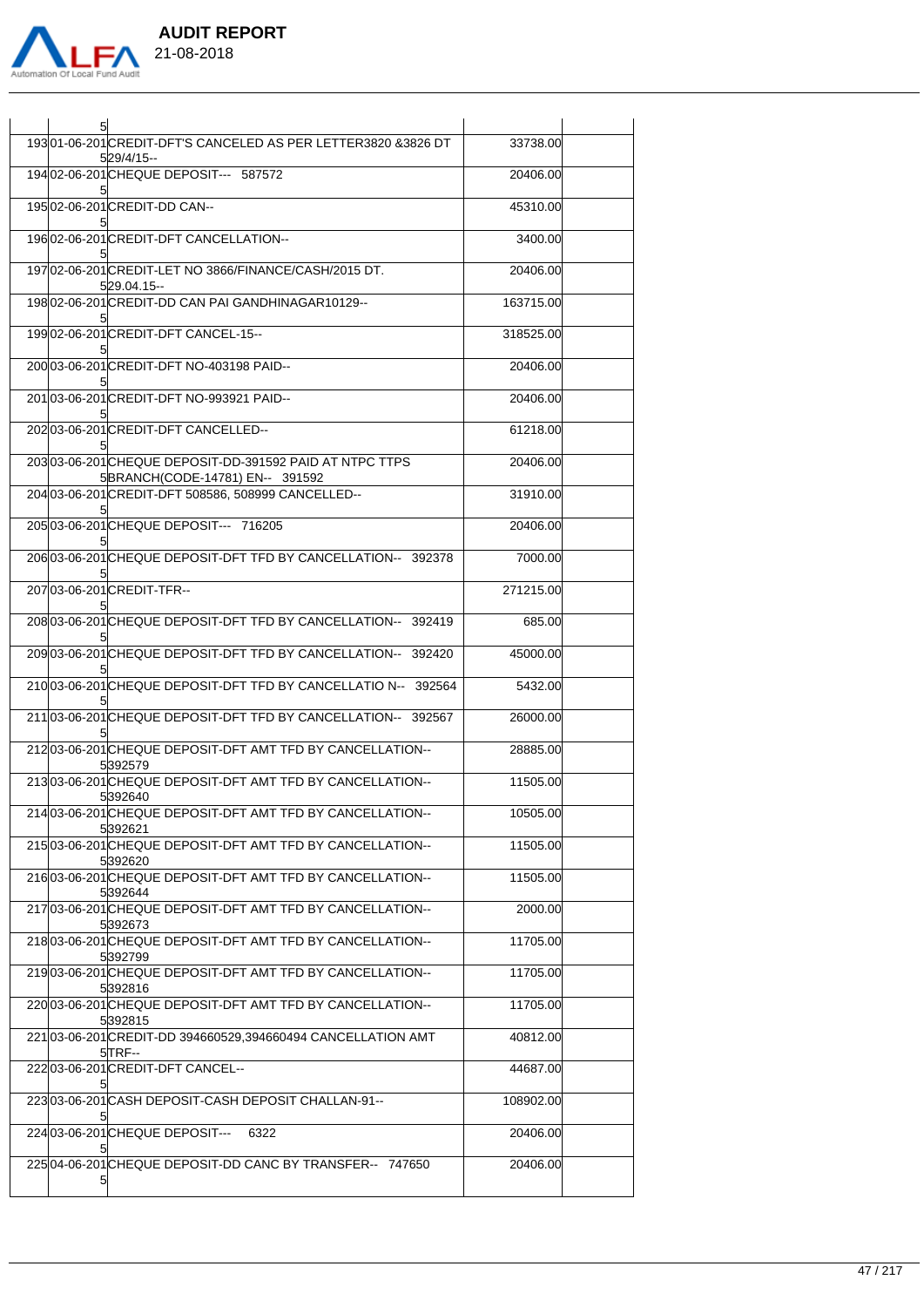

|                 | 226 04-06-201 CREDIT-dd cancelled trf vide In-4584/finance/cash/2015--                                        | 64610.00  |  |
|-----------------|---------------------------------------------------------------------------------------------------------------|-----------|--|
|                 | 227 04-06-201 CHEQUE DEPOSIT-DRAFT NO-201665 PAID-- 201665                                                    | 1500.00   |  |
|                 | 22805-06-201 CHEQUE DEPOSIT-ACTION TAKEN AGAINST LETT<br>5 4936/21.5.15-- 301347                              | 20406.00  |  |
|                 | 229 05-06-201 CREDIT-TRF--                                                                                    | 26720.00  |  |
|                 | 23005-06-201CHEQUE DEPOSIT-BM-- 656956                                                                        | 10505.00  |  |
|                 | 23105-06-201 CREDIT-7 DD CANCLD & CREDITED--                                                                  | 29100.00  |  |
|                 | 23205-06-201CHEQUE DEPOSIT--- 566462                                                                          | 1500.00   |  |
|                 | 23306-06-201 CREDIT-TR DD 316994 REV N DEP--                                                                  | 20406.00  |  |
|                 | 234 08-06-201 CREDIT-DD CANCELLED AND TRANSFER--                                                              | 34615.00  |  |
|                 | 235 08-06-201 CHEQUE DEPOSIT-216687 PAID JNP- 216687                                                          | 7000.00   |  |
|                 | 236 08-06-201 CHEQUE DEPOSIT-DFT CANCELLED-- 840053                                                           | 20406.00  |  |
|                 | 23709-06-201CREDIT-9 DDs--                                                                                    | 119942.00 |  |
|                 | 23809-06-201 CREDIT-DFT CANCEL DEP BR-10911--                                                                 | 503417.00 |  |
|                 | 239 09 - 06 - 201 CREDIT - DFT REVALIDATE DEP BR - 10911 - -                                                  | 52800.00  |  |
|                 | 240 09-06-201 CHEQUE DEPOSIT-CANCEL AND TR-- 977481                                                           | 28885.00  |  |
|                 | 24110-06-201CHEQUE DEPOSIT-DD REVLD NOT ACCCT SO CANCELLED<br>5CR TO A/C-- 869072                             | 10505.00  |  |
|                 | 242 10-06-201 CREDIT-DD NO. 372278965 & 898 PAID--                                                            | 20706.00  |  |
|                 | 243 11-06-201 CHEQUE DEPOSIT-DFT PAID-- 743870                                                                | 20406.00  |  |
|                 | 244 12-06-201 CREDIT-14 DFT CANCELLED AND AMT CR--                                                            | 78011.00  |  |
|                 | 245 13-06-201 CHEQUE DEPOSIT-DFT 3329852 CANCELLED & CR TO<br>5UNIV A/C-- 332952                              | 15500.00  |  |
|                 | 246 13-06-201 CHEQUE DEPOSIT-DFT 332992 CANCELLED & CR TO UNIV<br>5A/C- 332992                                | 20406.00  |  |
|                 | 247 13-06-201 CREDIT-27 NO. OF DD REV. AND PAID REF. LET<br>5NO.4546DT14/5                                    | 233638.00 |  |
|                 | 248 13-06-201 CHEQUE DEPOSIT--- 343471                                                                        | 19905.00  |  |
|                 | 249 15-06-201 CREDIT-L NO 464 DT 09/06/2015--                                                                 | 105900.00 |  |
|                 | 250 16-06-201 CREDIT-7 NOS DD PAID (BR-12099)--                                                               | 62912.00  |  |
|                 | 251 17-06-201 CREDIT-BUS FARE--                                                                               | 4250.00   |  |
|                 | 25217-06-201 CREDIT-DD 366264288--                                                                            | 11505.00  |  |
|                 | 253 17-06-201 CHEQUE DEPOSIT-DD 291622 CANCELLED AND AMT<br>5TRF- 291622                                      | 20406.00  |  |
|                 | 254118-06-201 BY TRANSFER-RTGS BARBR52015061800656038 MILTON<br>5CHARITABLE FOUN-TRANSFER FROM 3199860044304- | 200000.00 |  |
|                 | 255 18-06-201 CREDIT-IOI PAYMENT BY LANGALESWAR BRANCH--                                                      | 145660.00 |  |
| 256 18-06-201BY | 5TRANSFER-NEFTBARB0BERGANBARBH15169162324MILTO<br>N CHARITABL-TRANSFER FROM 3199423044304-                    | 25000.00  |  |
| 257118-06-201BY |                                                                                                               | 2000.00   |  |
|                 | 5TRANSFER-NEFTBARB0BERGANBARBH15169163671MILTO<br>N CHARITABL-TRANSFER FROM 3199419044300-                    |           |  |
|                 | 258 18-06-201 CREDIT-DFT 371458525 DT 20.8.14--                                                               | 20406.00  |  |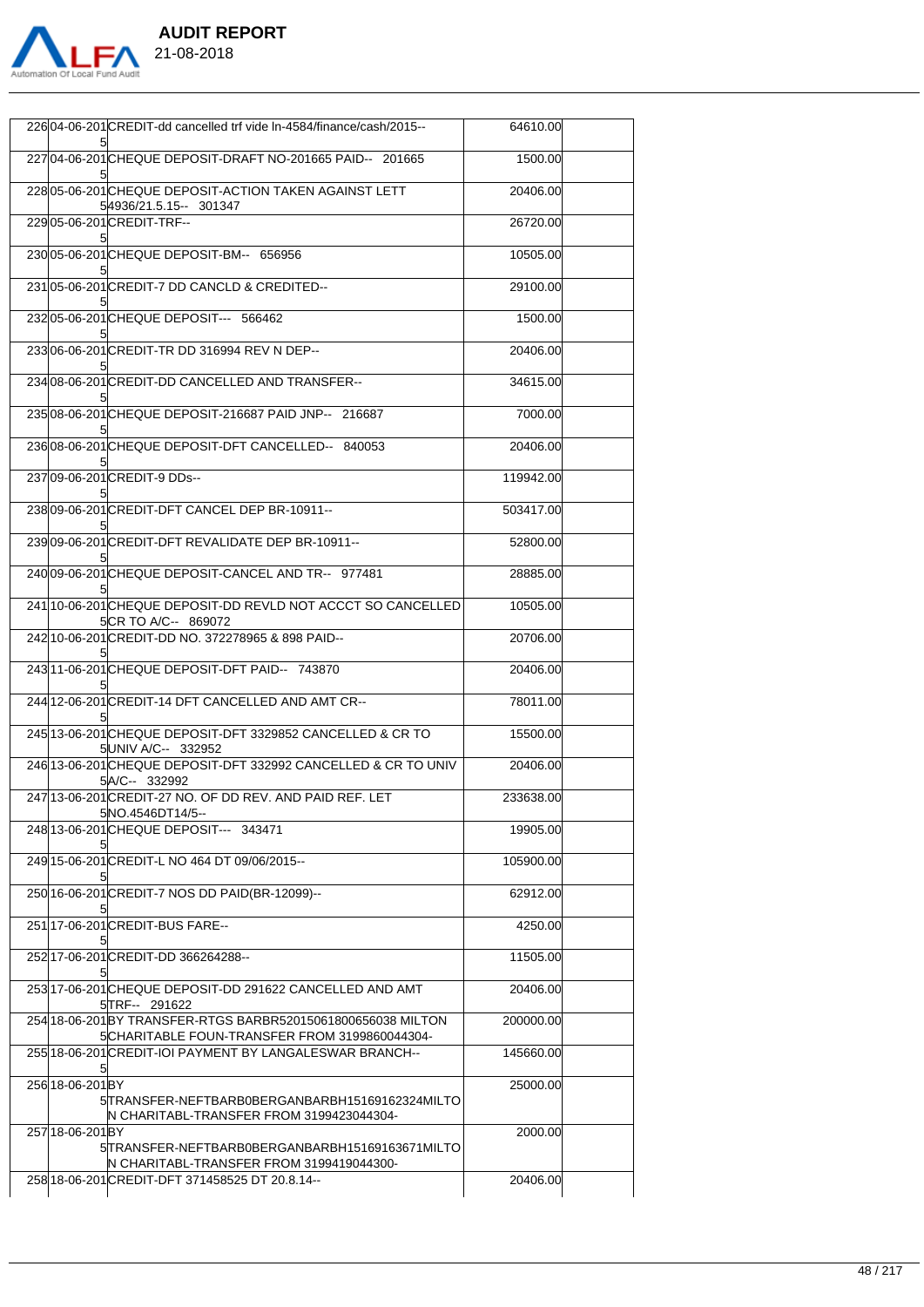

| 259 18-06-201 CREDIT-DFT 371458477 DT 8.8.14--                                                           | 15200.00  |         |
|----------------------------------------------------------------------------------------------------------|-----------|---------|
| 260 18-06-201 CREDIT-DFT 371458533 DT 25.8.14--                                                          | 20406.00  |         |
| 26119-06-201CREDIT-DD PAID--                                                                             | 23510.00  |         |
| 262 19-06-201 CHEQUE DEPOSIT-DD NO 435087 DT 20/08/2014 PAID--<br>5483327                                | 20406.00  |         |
| 263 20-06-201 CREDIT-REF LT NO , 3838/F CA 2015 DT 29/04/2015--                                          | 28226.00  |         |
| 26423-06-201 CREDIT-DD 4 NOS CAN CELLED AS PER BAM UNIV<br>5LETTER 15/05--                               | 10200.00  |         |
| 265 26-06-201 CREDIT-DFT-375002, 374936, 375674, 374603, 375051 CANCEL<br>5ILE--                         | 29256.00  |         |
| 266 29-06-201 CREDIT-                                                                                    | 73531.00  |         |
| 267 30-06-201 BULK POSTING-TA & REMU PAID--                                                              | 2519.00   |         |
| 26830-06-201BULK POSTING-TA & REMU PAID--                                                                | 929.00    |         |
| 26930-06-201CREDIT-L/NO--508 DT--27/06/15--                                                              | 110655.00 | 3910819 |
| 27001-07-201BY TRANSFER-DFT CANCEL-TRANSFER FROM<br>598533101277-                                        | 7000.00   |         |
| 27101-07-201                                                                                             |           |         |
| 27203-07-201CREDIT-TRF--                                                                                 | 26750.00  |         |
| 27304-07-201 CREDIT-LET 512 DT 30/06/15--                                                                | 198283.00 |         |
| 27406-07-201BY TRANSFER-INB                                                                              | 649892.00 |         |
| 530/14367-30/14367-EL00016313CT60605528<br>TRANSFER FROM 10044880013<br><b>NATIONAL</b><br>ALUMINIUM CO- |           |         |
| 275 08-07-201 CREDIT-TRF DD LT 528--                                                                     | 21750.00  |         |
| 276 09-07-201 CREDIT-PROC OF DFTS CAN BY KODALA BR--                                                     | 310086.00 |         |
| 27709-07-201CREDIT-TRF--                                                                                 | 37750.00  |         |
| 278 10-07-201 CREDIT-LNO 523/FIN(CASH) DT 07072015--                                                     | 36750.00  |         |
| 279 10-07-201 CREDIT-LNO 526/FIN(CASH) 07072015--                                                        | 37500.00  |         |
| 280 10-07-201 CREDIT-LNO 522 DT 07072015--                                                               | 37750.00  |         |
| 281 10-07-201 CREDIT-LET 527 DT 07/07/15--                                                               | 40000.00  |         |
| 282 10-07-201 CREDIT-LNO 529/FIN(CASH) DT 07072015--                                                     | 36750.00  |         |
| 283 10-07-201 CHEQUE DEPOSIT-LNO 529 DT 07072015-- 792552                                                | 1000.00   |         |
| 284 10-07-201 CREDIT-TRF L/NO-=-531--                                                                    | 37250.00  |         |
| 285 10-07-201 CREDIT-I no 525 dt 07/07/2015--                                                            | 18750.00  |         |
| 286 10-07-201 CREDIT-Ino 524/fin(cash) 07072015--                                                        | 45250.00  |         |
| 287 10-07-201 CHEQUE DEPOSIT-TRF LT NO 525-- 8321160                                                     | 750.00    |         |
| 288 13-07-201 CREDIT-DFT CANCL 394525453--                                                               | 7000.00   |         |
| 289 13-07-201 CREDIT-BALAMUKUNDA PRADHAN--                                                               | 15500.00  |         |
| 290 14-07-201 CREDIT-DFTS PAID BY CANCL--                                                                | 100035.00 |         |
|                                                                                                          |           |         |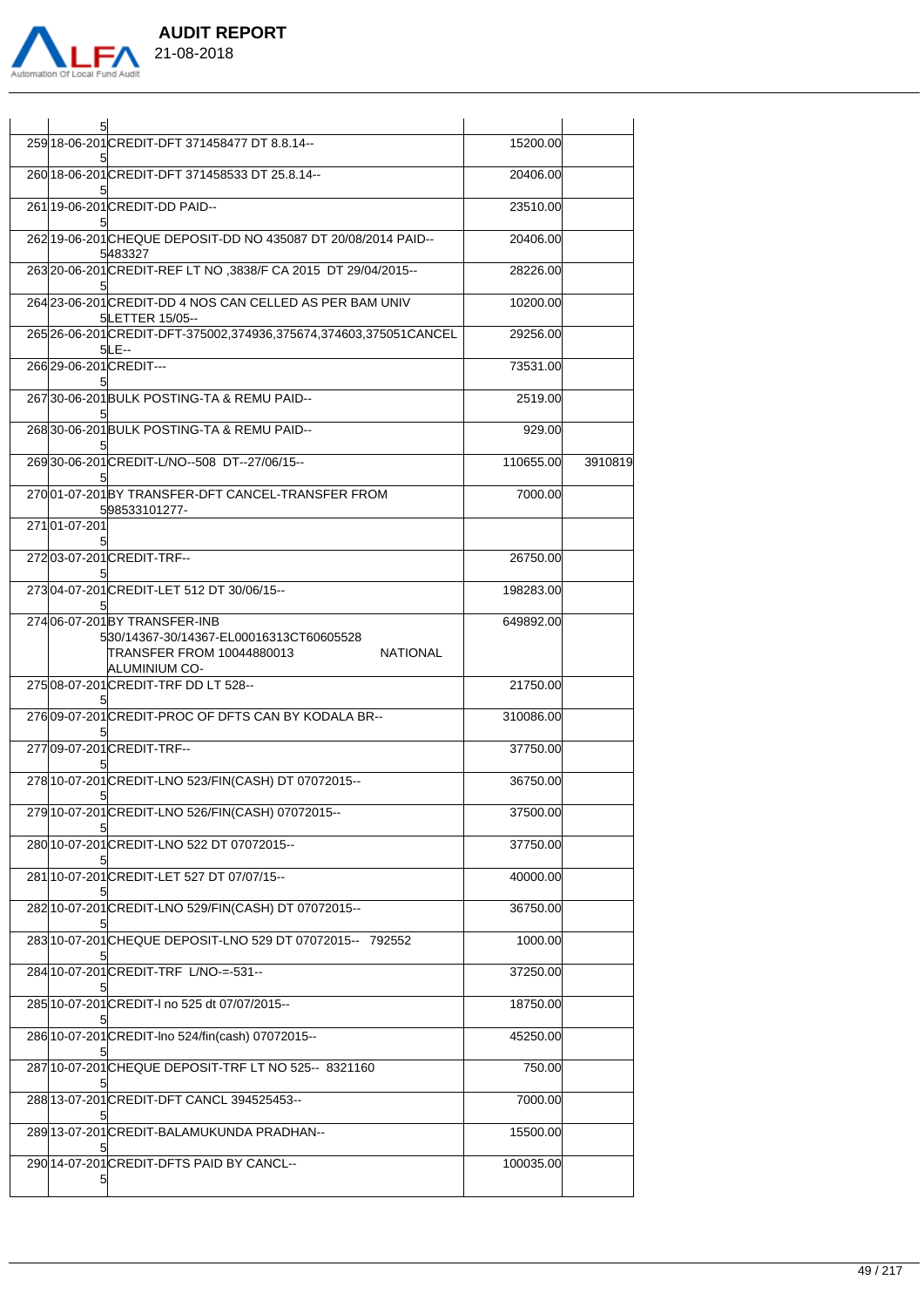

|  | 29115-07-201CHEQUE DEPOSIT--- 525800                                                                                         | 12005.00 |  |
|--|------------------------------------------------------------------------------------------------------------------------------|----------|--|
|  | 292 15-07-201 CHEQUE DEPOSIT-DFT CLOSED BY CANCL- 525643                                                                     | 21000.00 |  |
|  | 293 15-07-201 CHEQUE DEPOSIT--- 525776                                                                                       | 12206.00 |  |
|  | 29415-07-201CHEQUE DEPOSIT--- 525698                                                                                         | 26000.00 |  |
|  | 295 21-07-201 CASH DEPOSIT-CASH i-Collect-DU27400337--                                                                       | 8000.00  |  |
|  | 296 21-07-201 CASH DEPOSIT-CASH i-Collect-DU27407439--                                                                       | 8000.00  |  |
|  | 297 21-07-201 CASH DEPOSIT-CASH i-Collect-DU26771440--                                                                       | 8000.00  |  |
|  | 298 21-07-201 CASH DEPOSIT-CASH i-Collect-DU27782957--                                                                       | 8000.00  |  |
|  | 299 21-07-201 CASH DEPOSIT-CASH i-Collect-DU27624915--                                                                       | 8000.00  |  |
|  | 300 21-07-201 CASH DEPOSIT-CASH i-Collect-DU27521328--                                                                       | 8000.00  |  |
|  | 30121-07-201 CASH DEPOSIT-CASH i-Collect-DU27777493--                                                                        | 8000.00  |  |
|  | 302 21-07-201 BY TRANSFER-INB DU27819676 DEC ADMISSION<br>52015-16--                                                         | 8000.00  |  |
|  | 303 22-07-201 CASH DEPOSIT-CASH i-Collect-DU28045883--                                                                       | 8000.00  |  |
|  | 304 23 - 07 - 201 SC: 959 435 20 PAID - C/DDP NO: 00000000959 435 20<br>5REALISED BY: 00033--895161                          | 1000.00  |  |
|  | 305 23-07-201 SC: 95943552 PAID-C/DDP NO: 0000000095943552<br>5REALISED BY: 00033--1759                                      | 1000.00  |  |
|  | 306 23-07-201 SC: 95943653 PAID-C / DDP NO: 0000000095943653<br>5REALISED BY: 00033--12539                                   | 1000.00  |  |
|  | 307 23-07-201 BY TRANSFER-INB DU28186341 DEC ADMISSION<br>52015-16--                                                         | 8000.00  |  |
|  | 308 27-07-201 CREDIT-DFT CANCL BY BIJIPUR BRVIDE LET DT.4799<br>$5DT.19/5/1 -$                                               | 485.00   |  |
|  | 309 27-07-201 CREDIT-DFT CANCL BY BIJIPUR BRVIDE LET DT.4799<br>5DT.19/5/1--                                                 | 10000.00 |  |
|  | 310 27-07-201 BY TRANSFER-INB DU28354379 DEC ADMISSION<br>52015-16-DU28354379IU30057458 TRANSFER FROM<br>3199519162091-      | 17000.00 |  |
|  | 311 27-07-201 BY TRANSFER-INB DU28341862 DEC ADMISSION<br>52015-16-DU28341862IU30057982 TRANSFER FROM<br> 3199519162091-     | 17000.00 |  |
|  | 312 28-07-201 CHEQUE DEPOSIT-DD CANCELLED-- 466774                                                                           | 750.00   |  |
|  | 313 29-07-201 CREDIT-DFT NO 512411, --319 & 788 PAID--                                                                       | 36206.00 |  |
|  | 31430-07-201 CASH DEPOSIT-CASH i-Collect-DU28469372--                                                                        | 7000.00  |  |
|  | 315 30-07-201 CASH DEPOSIT-CASH i-Collect-DU28472971--                                                                       | 7000.00  |  |
|  | 316 30-07-201 CASH DEPOSIT-CASH i-Collect-DU28457553--                                                                       | 7000.00  |  |
|  | 317 30-07-201 CASH DEPOSIT-CASH i-Collect-DU28473646--                                                                       | 7000.00  |  |
|  | 318 30-07-201 CASH DEPOSIT-CASH i-Collect-DU28477008--                                                                       | 7000.00  |  |
|  | 319 30-07-201 CASH DEPOSIT-CASH i-Collect-DU28478653--                                                                       | 7000.00  |  |
|  | 320 30-07-201 BY TRANSFER-INB DU28439083 DEC ADMISSION<br>52015-16-DU28439083IU30178217<br>TRANSFER FROM<br>3199519162091-   | 7000.00  |  |
|  | 321 30-07-201 BY TRANSFER-INB DU28444383 DEC ADMISSION<br>5 2015-16-DU28444383 U30178990<br>TRANSFER FROM<br> 3199519162091- | 7000.00  |  |
|  | 322 30-07-201 BY TRANSFER-INB DU28443916 DEC ADMISSION                                                                       | 7000.00  |  |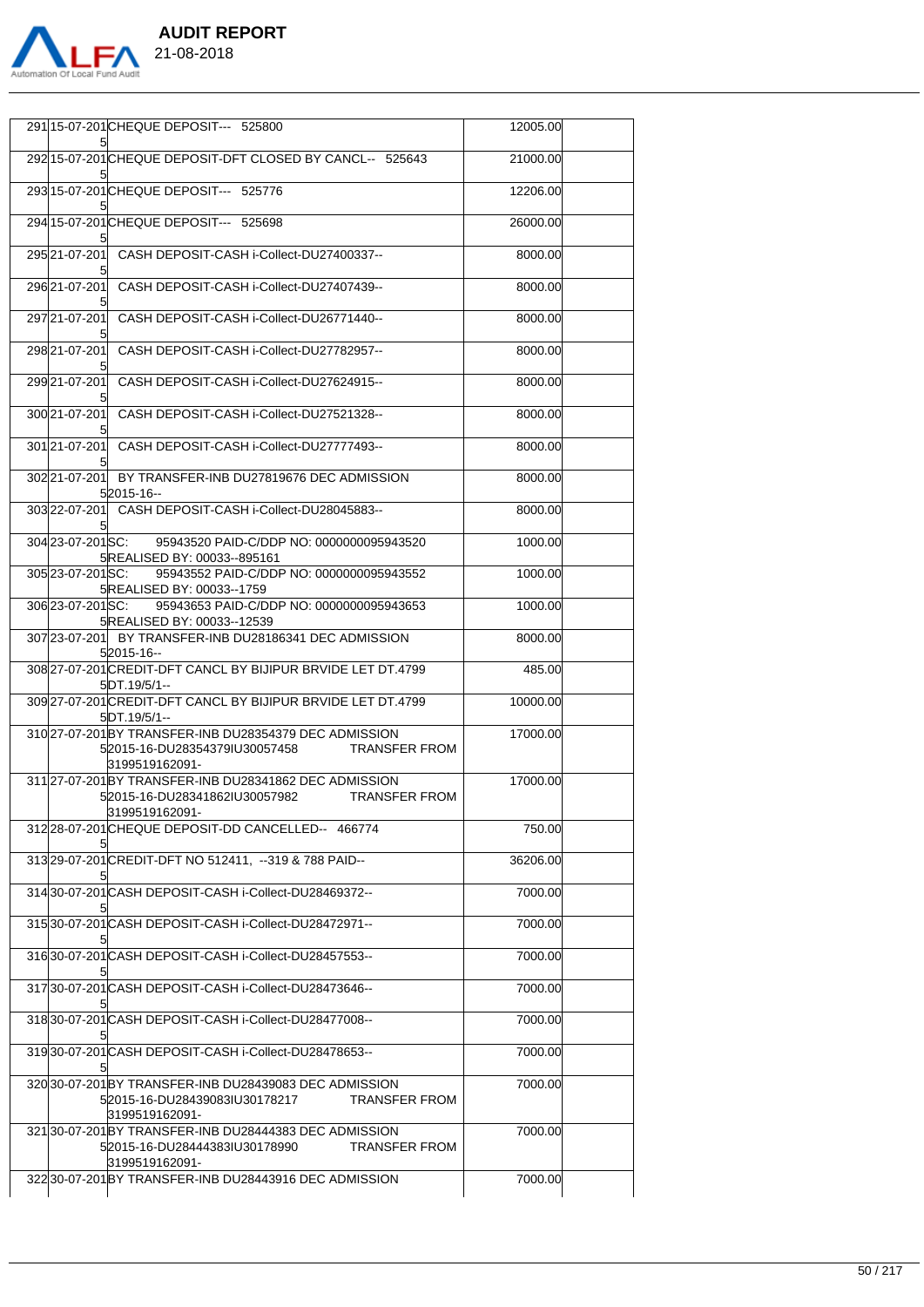

| 52015-16-DU28443916IU30178805 TRANSFER FROM<br>3199519162091-                                                                         |           |
|---------------------------------------------------------------------------------------------------------------------------------------|-----------|
| 32330-07-201 CREDIT-31 DFTS PAID--                                                                                                    | 81840.00  |
| 32430-07-201BY TRANSFER-INB DU28443378 DEC ADMISSION<br>52015-16-DU28443378IU30178717 TRANSFER FROM<br>3199519162091-                 | 7000.00   |
| 325 30-07-201 BY TRANSFER-INB DU28432540 DEC ADMISSION<br>52015-16-DU28432540IU30179740 TRANSFER FROM<br>3199519162091-               | 7000.00   |
| 32630-07-201CREDIT-REVAL DFT LNO 4357--                                                                                               | 10640.00  |
| 327 31-07-201 CASH DEPOSIT-CASH i-Collect-DU28494277--                                                                                | 7000.00   |
| 32831-07-201BY TRANSFER-INB DU28492044 DEC ADMISSION<br>52015-16-DU28492044IU30218370 TRANSFER FROM<br>3199519162091-                 | 7000.00   |
| 329 31-07-201 BY TRANSFER-INB DU28489266 DEC ADMISSION<br>52015-16-DU28489266IU30223379 TRANSFER FROM<br>3199519162091-               | 7000.00   |
| 33031-07-201 BY TRANSFER-INB DU28477767 Facilities, Research and<br>5Other Misc-DU28477767IU30227715 TRANSFER<br>FROM 3199519162091-  | 10000.00  |
| 33131-07-201BY TRANSFER-INB DU28490500 DEC ADMISSION<br>52015-16-DU28490500IU30223329 TRANSFER FROM<br>3199519162091-                 | 7000.00   |
| 332 31-07-201 BY TRANSFER-INB DU28510111 DEC ADMISSION<br>52015-16-DU28510111IU30231329 TRANSFER FROM<br>3199521162097-               | 17000.00  |
| 33331-07-201BY TRANSFER-INB DU28490542 DEC ADMISSION<br>52015-16-DU28490542IU30245953 TRANSFER FROM<br>3199552162090-                 | 7000.00   |
| 334 03-08-201 CREDIT- ch 559382 ltt no 587--                                                                                          | 1950.00   |
| 335 10-08-201 BY TRANSFER-INB DU29272964 DEC Application Processing<br>5and MBA-DU29272964IU31063747 TRANSFER FROM<br>3199523162095-  | 800.00    |
| 336 16-08-201 BY TRANSFER-INB DU30237221 Facilities, Research and<br>5Other Misc-DU30237221IU32118661 TRANSFER<br>FROM 3199528162090- | 10000.00  |
| 337 19-08-201 CASH DEPOSIT-CASH i-Collect-DU30370767--                                                                                | 7500.00   |
| 338                                                                                                                                   |           |
| 339 20-08-201 BY TRANSFER-DD 226026 BTCH DT 190815<br>5CORR-TRANSFER FROM 99514021079-                                                | 5568.00   |
| 340 25-08-201 BY TRANSFER-INB DU30538093 DEC ADMISSION<br>52015-16--                                                                  | 20205.00  |
| 341 25-08-201 BY TRANSFER-INB DU30561053 DEC ADMISSION<br>52015-16--                                                                  | 20205.00  |
| 342 26 - 08 - 201 SC:<br>96734359 PAID-C/DDP NO: 0000000096734359<br>5REALISED BY: 00033--703                                         | 83145.00  |
| 343 27-08-201 CREDIT- BY TR COF, BU--<br>51                                                                                           | 41910.00  |
| 344 01-09-201 BY TRANSFER-INB DU30695702 Facilities, Research and<br>5Other Misc--                                                    | 4000.00   |
| 34503-09-201 CASH DEPOSIT-CASH DEPOSIT PRASANT KANDPAN--                                                                              | 430.00    |
| 346 04-09-201 BY TRANSFER-INB DU30809857 DEC ADMISSION<br>52015-16--                                                                  | 28636.00  |
| 34707-09-201                                                                                                                          | 20406.00  |
| 34807-09-201                                                                                                                          | 15000.00  |
| CREDIT- DD PAYMENT VIDE LTR NO 4618 DT 15/05/2015--<br>349 09-09-201                                                                  | 61415.00  |
| 350 11-09-201<br><b>CREDIT- M.COM DFTS--</b>                                                                                          | 276696.00 |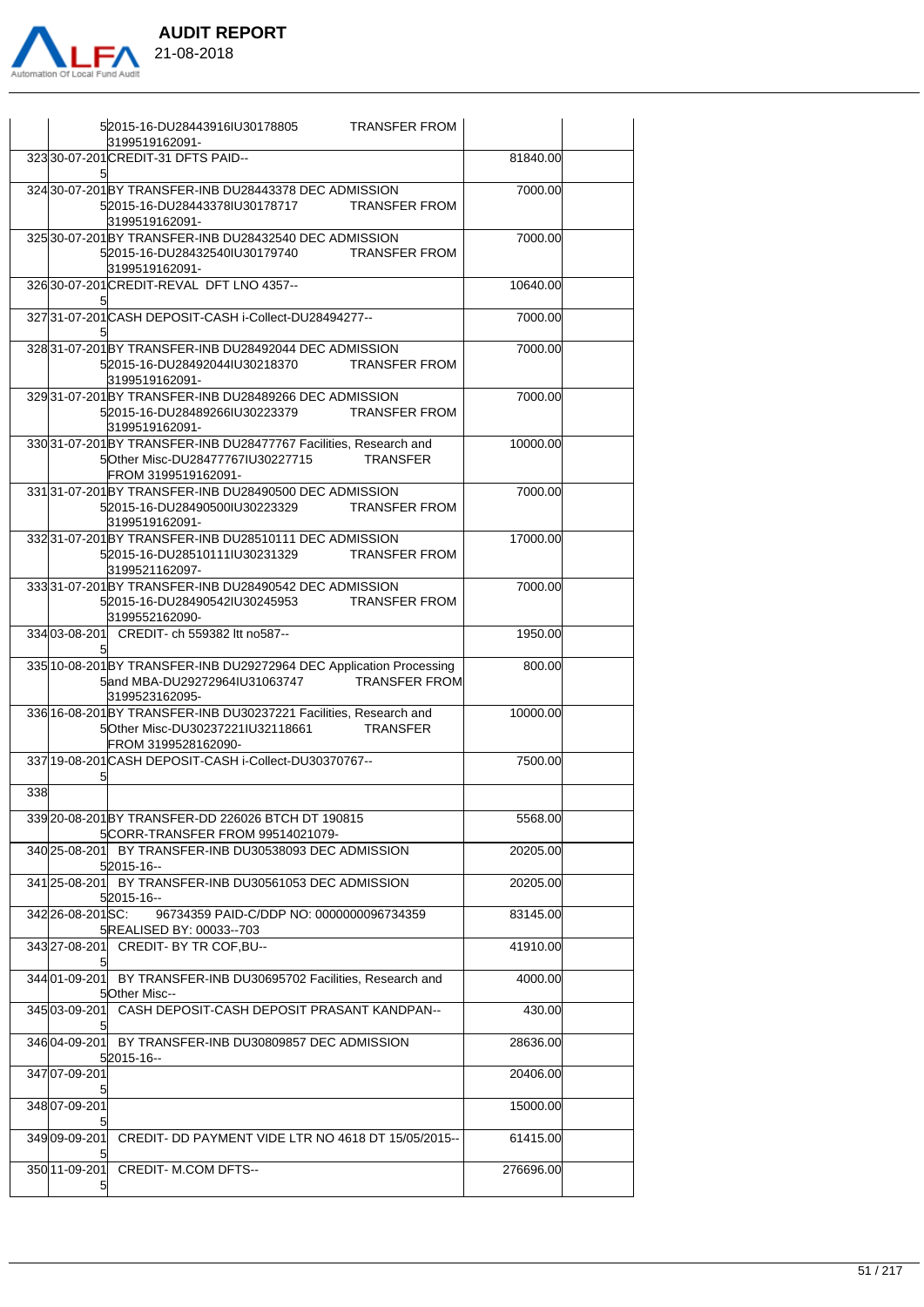

 11-09-201 CASH DEPOSIT-CASH i-Collect-DU31224803-- 20205.00 19-09-201 CREDIT-8 ch cr-715-160915-- 50860.00 21-09-201 CREDIT- 2 DFTS-- 4285.00 23-09-201 CREDIT- 2 DFTS CR-- 7568.00 24-09-201 BY TRANSFER-SADBHAVANA DAS-- 100.00 25-09-201 BY TRANSFER-INB DU32015025 Return of Matriculate Fees by Colle-- 32.00 29-09-201 CHEQUE DEPOSIT-i-Collect-DU32192989--725424 13425.00 30-09-201 CASH DEPOSIT-CASH i-Collect-DU32322141-- 800.00 30-09-201 CASH DEPOSIT-CASH i-Collect-DU32371813-- 12975.00 30-09-201 CASH DEPOSIT-CASH i-Collect-DU32372559-- 13425.00 30-09-201 CHEQUE DEPOSIT---657943 7000.00 30-09-201 CHEQUE DEPOSIT---657964 7000.00 30-09-201 CHEQUE DEPOSIT---658022 7000.00 30-09-201 CHEQUE DEPOSIT---658037 7000.00 30-09-201 CHEQUE DEPOSIT---658038 7000.00 30-09-201 CHEQUE DEPOSIT---658055 7000.00 30-09-201 CHEQUE DEPOSIT---658058 7000.00 30-09-201 CHEQUE DEPOSIT---658112 11505.00 30-09-201 CHEQUE DEPOSIT---658181 15200.00 30-09-201 CHEQUE DEPOSIT---658213 300.00 30-09-201 CHEQUE DEPOSIT---658216 21000.00 30-09-201 CHEQUE DEPOSIT---658217 5432.00 30-09-201 CHEQUE DEPOSIT---658228 685.00 30-09-201 CHEQUE DEPOSIT---658230 45000.00 30-09-201 CHEQUE DEPOSIT---658258 370.00 30-09-201 CHEQUE DEPOSIT---658264 300.00 30-09-201 CHEQUE DEPOSIT---658570 5600.00 30-09-201 CHEQUE DEPOSIT---658631 51600.00 379|30-09-201|CHEQUE DEPOSIT---658647 | 1000.00 30-09-201 CHEQUE DEPOSIT---658653 11705.00 30-09-201 CHEQUE DEPOSIT---658774 68943.00 30-09-201 CHEQUE DEPOSIT---658863 5376.00 30-09-201 CHEQUE DEPOSIT---658864 5232.00 384 30-09-201 CHEQUE DEPOSIT---658890 5232.00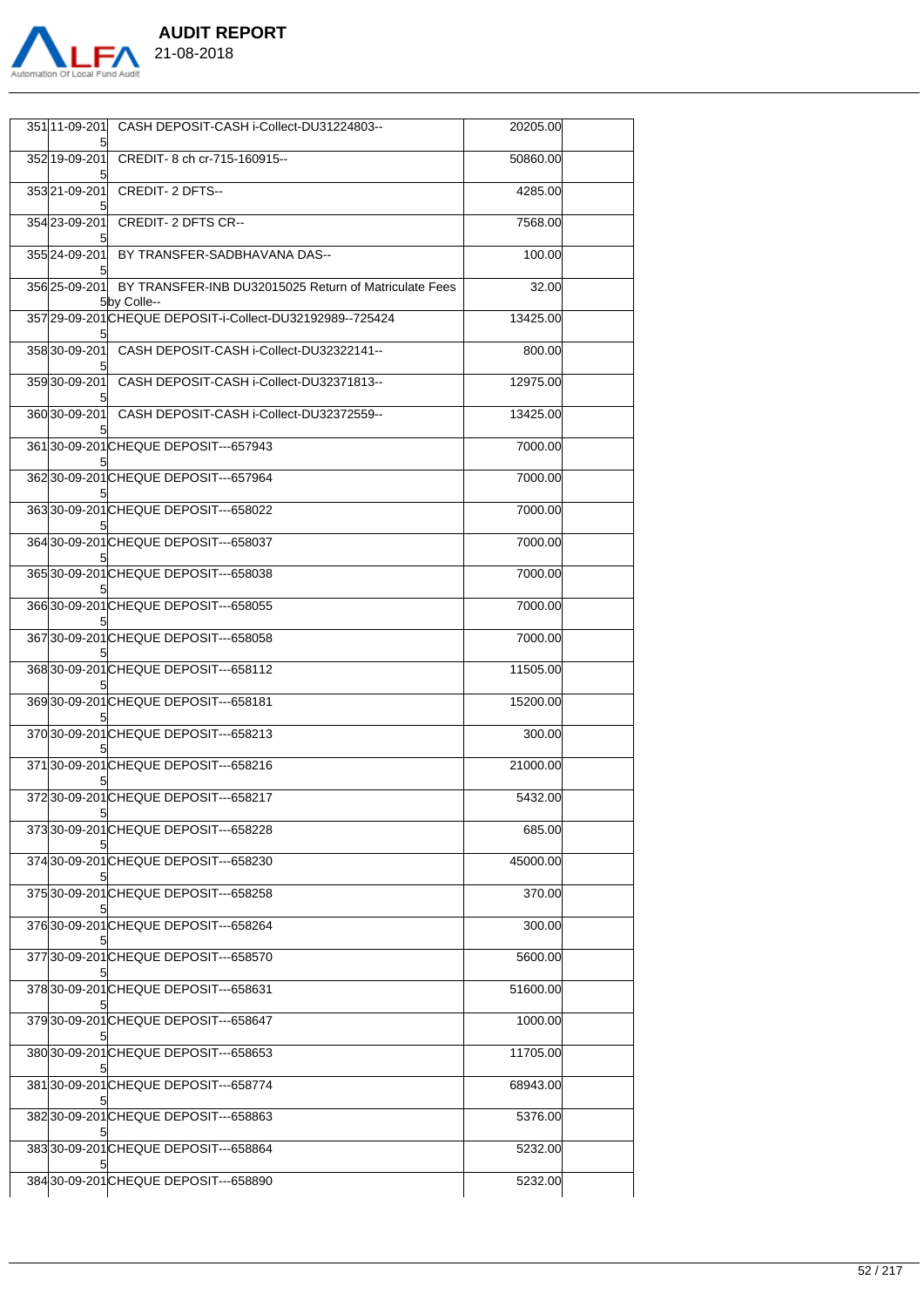

| 5                                                                                                                                              |          |  |
|------------------------------------------------------------------------------------------------------------------------------------------------|----------|--|
| 38530-09-201CHEQUE DEPOSIT---264793                                                                                                            | 20100.00 |  |
| 38630-09-201CHEQUE DEPOSIT---658127                                                                                                            | 28885.00 |  |
| 38730-09-201 CHEQUE DEPOSIT---658392                                                                                                           | 12205.00 |  |
| 38830-09-201 CASH DEPOSIT-CASH i-Collect-DU32379008--                                                                                          | 12975.00 |  |
| 38930-09-201CHEQUE DEPOSIT-i-Collect-DU32372727-TRANSFER TO                                                                                    | 13425.00 |  |
| 511674157352-101098<br>390 30-09-201 CASH DEPOSIT-CASH i-Collect-DU32380212--                                                                  | 13425.00 |  |
| 39130-09-201 CASH DEPOSIT-CASH i-Collect-DU32381424--                                                                                          | 3500.00  |  |
| 39230-09-201CASH DEPOSIT-CASH i-Collect-DU32385041--                                                                                           | 12975.00 |  |
| 39330-09-201 CASH DEPOSIT-CASH i-Collect-DU32385104--                                                                                          | 12975.00 |  |
| 39430-09-201BY TRANSFER-INB DU32368705 Other Fees of Univ including<br><b>TRANSFER FROM</b><br>5 Trans-DU32368705 IU35028084<br>3199525162093- | 26400.00 |  |
| 395 30-09-201 BY TRANSFER-INB DU32375747 Other Fees of Univ including<br>5 Trans-DU32375747 IU35032083 TRANSFER FROM<br>3199525162093-         | 13425.00 |  |
| 396 30-09-201 BY TRANSFER-INB DU32371185 Other Fees of Univ including<br>5 Trans-DU32371185 IU35029504 TRANSFER FROM<br>3199525162093-         | 25950.00 |  |
| 39730-09-201CHEQUE DEPOSIT-i-Collect-DU32296260-TRANSFER TO<br>511190086238-757642                                                             | 420.00   |  |
| 39801-10-201BY TRANSFER-INB DU32247922 Other Fees of Univ including<br>5 Trans-DU322479221 U35113077 TRANSFER FROM<br>3199519162091-           | 13425    |  |
| 399 01-10-201 BY TRANSFER-INB DU32270282 Other Fees of Univ including<br>5 Trans-DU32270282IU35117579 TRANSFER FROM<br>3199519162091-          | 12975    |  |
| 40001-10-201BY TRANSFER-INB DU32271811 Other Fees of Univ including<br>5 Trans-DU32271811 IU35120935 TRANSFER FROM<br>3199519162091-           | 12975    |  |
| 40108-10-201 CREDIT- 8 DFTS AMT CRLR NO4982-310715--                                                                                           | 3700     |  |
| 40208-10-201CHEQUE DEPOSIT-TRF--2618723                                                                                                        | 500      |  |
| 40308-10-201 BY TRANSFER-INB DU32573938 Facilities, Research and<br>5Other Misc--                                                              | 120      |  |
| 404 20-10-201 SC:<br>97573907 PAID-C/DDP NO: 0000000097573907<br>5REALISED BY: 00033--229189                                                   | 25000    |  |
| 405 20-10-201 SC:<br>97573958 PAID-C/DDP NO: 0000000097573958<br>5REALISED BY: 00033--229190                                                   | 25000    |  |
| 406 26-10-201 BY TRANSFER-INB DU32942776 DEC ADMISSION<br>52015-16--                                                                           | 201      |  |
| 407 29-10-201 CASH DEPOSIT-CASH i-Collect-DU32989913--                                                                                         | 45426    |  |
| 408 30-10-201 CASH DEPOSIT-CASH i-Collect-DU33069284--<br>ы                                                                                    | 975      |  |
| 409 30-10-201 BY TRANSFER-INB DU33114511 Examination Fees for<br>5Colleges--                                                                   | 975      |  |
| 41031-10-201CHEQUE DEPOSIT-i-Collect-DU33138878--101109                                                                                        | 875      |  |
| 411 31-10-201 CASH DEPOSIT-CASH i-Collect-DU33129515--                                                                                         | 975      |  |
| 41231-10-201 BY TRANSFER-INB DU33159518 Other Fees of Univ<br>5 including Trans--                                                              | 975      |  |
| 41302-11-201CHEQUE DEPOSIT-i-Collect-DU33214201--938254                                                                                        | 82250.00 |  |
| 414 02 - 11 - 201<br>CASH DEPOSIT-CASH i-Collect-DU33215304--<br>51                                                                            | 220.00   |  |
|                                                                                                                                                |          |  |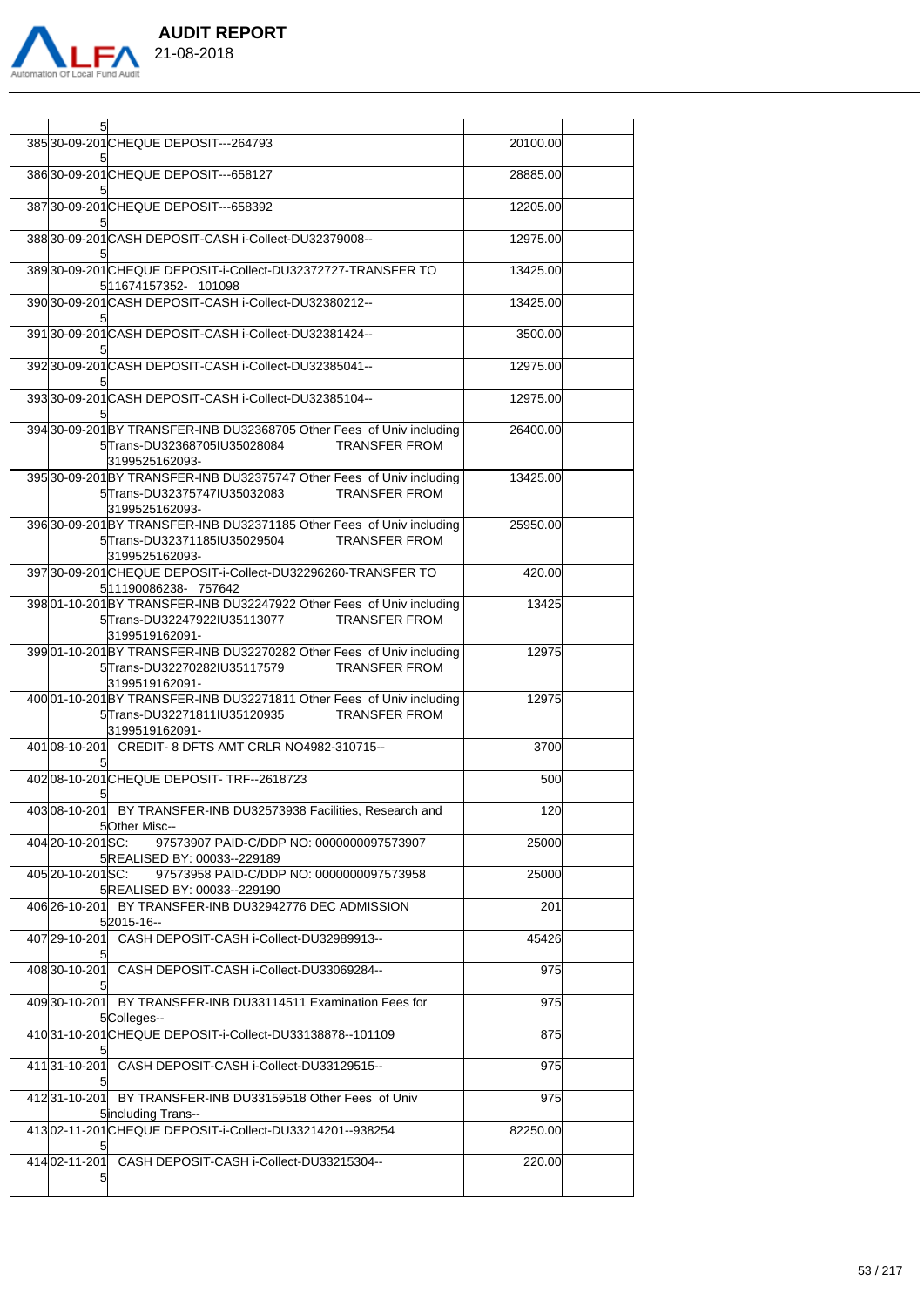

|                    | 41502-11-201 BY TRANSFER-INB DU33223691 Facilities, Research and<br>5Other Misc--                                                       | 50.00    |  |
|--------------------|-----------------------------------------------------------------------------------------------------------------------------------------|----------|--|
|                    | 41602-11-201 BY TRANSFER-INB DU33111142 DEC ADMISSION<br>$52015 - 16 -$                                                                 | 34206.00 |  |
|                    | 41703-11-201 BY TRANSFER-INB DU33131688 Facilities, Research and<br>5Other Misc--                                                       | 220.00   |  |
|                    | 41803-11-201 CREDIT- A/C NO-33074272282-NAME DIFFERS CR TO<br>5CFO A/C--                                                                | 20205.00 |  |
|                    | 41903-11-201 BY TRANSFER-INB DU33166368 Other Fees of Univ<br>5 including Trans--                                                       | 201.00   |  |
|                    | 42003-11-201 CREDIT- DFT NO.464670 464669 531115 733888 168977--                                                                        | 1500.00  |  |
|                    | 42104-11-201CHEQUE DEPOSIT-i-Collect-DU33292408--242541                                                                                 | 50852.00 |  |
| 42205-11-201       |                                                                                                                                         | 14360.00 |  |
|                    | 42306-11-201 CASH DEPOSIT-CASH i-Collect-DU33376616--                                                                                   | 5600.00  |  |
|                    | 424 06-11-201 CASH DEPOSIT-CASH i-Collect-DU33371255--                                                                                  | 6125.00  |  |
|                    | 42506-11-201BY TRANSFER-i-Collect-DU33347795-TRANSFER FROM<br>511010909035<br>PEOPLE'S COLLEGE-                                         | 9850.00  |  |
|                    | 42606-11-201CASH DEPOSIT-CASH i-Collect-DU33390600--                                                                                    | 700.00   |  |
|                    | 42708-11-201BY TRANSFER-INB DU33471618 Examination Fees for<br>5Colleges-DU33471618IU36263710 TRANSFER FROM<br>3199523162095-           | 875.00   |  |
|                    | 42809-11-201CHEQUE DEPOSIT-i-Collect-DU33476467-TRANSFER TO<br>530435398741- 672898                                                     | 100.00   |  |
|                    | 42909-11-201CHEQUE DEPOSIT-i-Collect-DU33465663-TRANSFER TO<br>530435398741- 672897                                                     | 1295.00  |  |
|                    | 43009-11-201CHEQUE DEPOSIT--- 279814                                                                                                    | 220.00   |  |
|                    | 43109-11-201BY TRANSFER-INB DU33489766 Examination Fees for<br><b>TRANSFER FROM</b><br>5Colleges-DU33489766IU36271368<br>3199518162092- | 975.00   |  |
|                    | 43209-11-201BY TRANSFER-INB DU33507434 Examination Fees for<br>5Colleges-DU33507434IU36283086<br><b>TRANSFER FROM</b><br>3199518162092- | 1075.00  |  |
| 433 10-11-201      | CASH DEPOSIT-CASH i-Collect-DU33532556--                                                                                                | 7100.00  |  |
|                    | 434 10-11-201 BY TRANSFER-i-Collect-DU33535888--                                                                                        | 1500.00  |  |
|                    | 435 10-11-201 BY TRANSFER-INB DU33426568 Other Fees of Univ<br>5 Sincluding Trans--                                                     | 975.00   |  |
| 436 10 - 11 - 201  | BY TRANSFER-INB DU33432578 Examination Fees for<br>5Colleges--                                                                          | 1500.00  |  |
| 437 10 - 11 - 201  | BY TRANSFER-INB DU33437207 Examination Fees for<br>5Colleges--                                                                          | 24780.00 |  |
| 438 12-11-201      | CASH DEPOSIT-CASH i-Collect-DU33544399--                                                                                                | 2550.00  |  |
| 439 12-11-201      | CASH DEPOSIT-CASH i-Collect-DU33570008--                                                                                                | 2550.00  |  |
| 440 12-11-201      | BY TRANSFER-INB DU33571831 Examination Fees for<br>5Colleges--                                                                          | 2970.00  |  |
| 441 12-11-201      |                                                                                                                                         | 2400.00  |  |
| 442 12-11-201      |                                                                                                                                         | 2550.00  |  |
| 443 12-11-201      |                                                                                                                                         | 2550.00  |  |
| 444 13-11-201<br>5 | BY TRANSFER-i-Collect-DU33600698--                                                                                                      | 1275.00  |  |
| 445 13-11-201      | CASH DEPOSIT-CASH i-Collect-DU33608869--                                                                                                | 1275.00  |  |
| 5                  | 446 13-11-201 CHEQUE DEPOSIT-i-Collect-DU33612448--725451                                                                               | 1260.00  |  |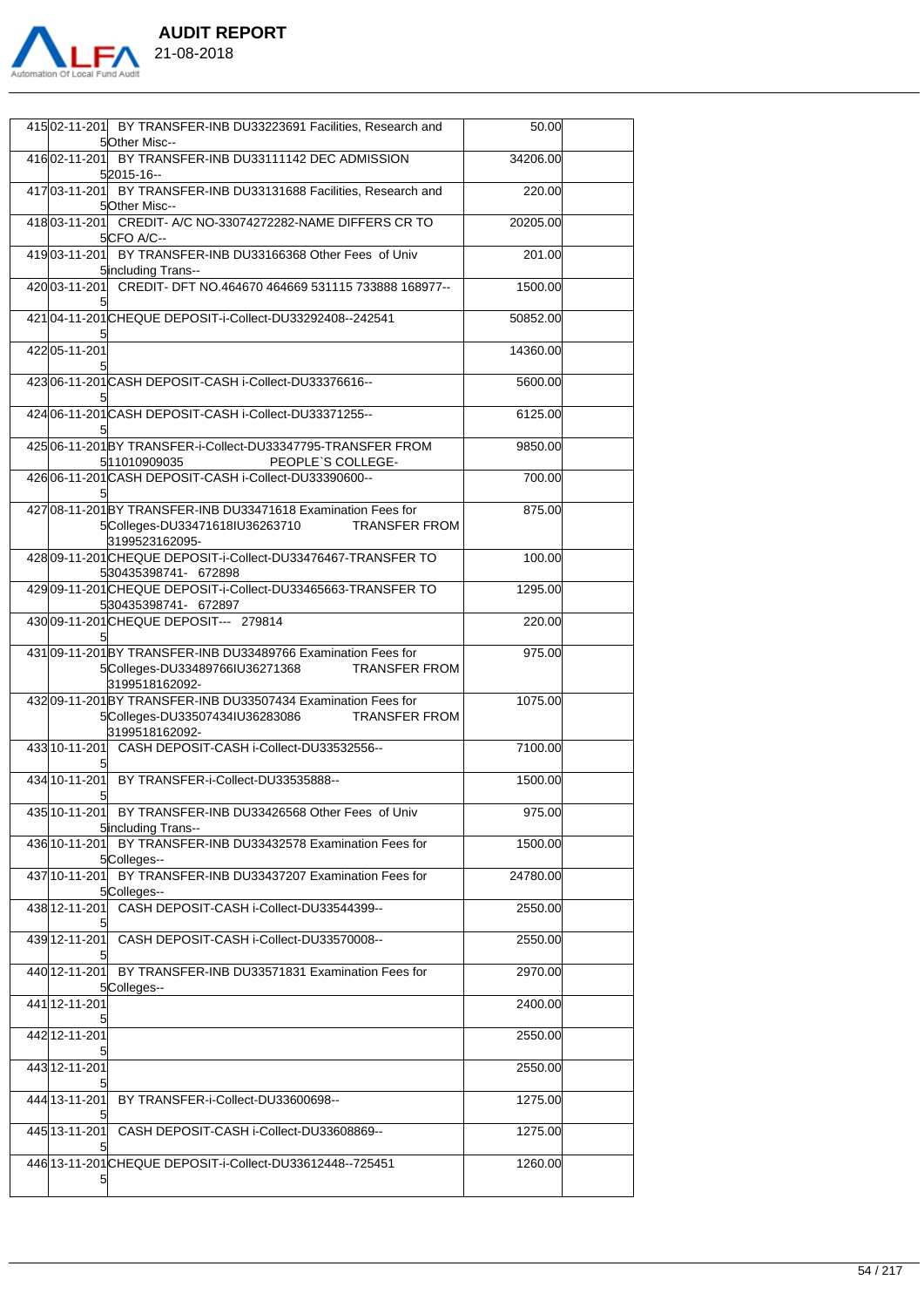

|  |                       | 447 13-11-201 BY TRANSFER-i-Collect-DU33609149--                                                                                                | 1275.00   |  |
|--|-----------------------|-------------------------------------------------------------------------------------------------------------------------------------------------|-----------|--|
|  |                       | 448 13-11-201 INTER CITY CHARGES-CORR---38976288                                                                                                | 50.00     |  |
|  |                       | 449 13-11-201 CASH DEPOSIT-CASH i-Collect-DU33616652--                                                                                          | 1795.00   |  |
|  |                       | 450 13-11-201 BY TRANSFER-i-Collect-DU33612589--                                                                                                | 3050.00   |  |
|  |                       | 45113-11-201 BY TRANSFER-i-Collect-DU33612820--                                                                                                 | 1040.00   |  |
|  |                       | 452 13-11-201 BY TRANSFER-INB DU33611738 Examination Fees for<br>5Colleges--                                                                    | 7750.00   |  |
|  |                       | 453 17-11-201 CREDIT- LN 0745/DT7/11/15 DD CANCEL BY GUNUPUR<br>5BRANCH--                                                                       | 364508.00 |  |
|  |                       | 454 17-11-201 BY TRANSFER-INB DU33650941 Facilities, Research and<br>5Other Misc-DU33650941IU36553883<br><b>TRANSFER</b><br>FROM 3199519162091- | 360.00    |  |
|  |                       | 455 18-11-201 CREDIT-12DFTS-LR585-061115--                                                                                                      | 6830.00   |  |
|  |                       | 456 18-11-201 CHEQUE DEPOSIT--- 355183                                                                                                          | 450.00    |  |
|  |                       | 457 18-11-201 CASH DEPOSIT-CASH DEPOSIT THIOPHIL SABAR--                                                                                        | 450.00    |  |
|  |                       | 458 18-11-201 CREDIT-DFT NOS 475656,475685--                                                                                                    | 1000.00   |  |
|  |                       | 459 18-11-201 CHEQUE DEPOSIT--- 949985                                                                                                          | 370.00    |  |
|  |                       | 460 18-11-201 BY TRANSFER-RTGS CNRBR52015111800537427 DELHI<br>5DEENDAYAL MARG-TRANSFER FROM 3199859044307-                                     | 666500.00 |  |
|  |                       | 461 18-11-201 BY TRANSFER-INB DU33730708 Other Fees of Univ including<br>5 Trans-DU33730708 IU36655262 TRANSFER FROM<br>3199519162091-          | 1375.00   |  |
|  |                       | 462 18-11-201 SC: 97995222 PAID-C/DDP NO: 0000000097995222<br>5REALISED BY: 00033-- 15019                                                       | 1000.00   |  |
|  | 463 18 - 11 - 201 SC: | 97995284 PAID-C/DDP NO: 0000000097995284<br>5REALISED BY: 00033-- 184552                                                                        | 1000.00   |  |
|  | 464 18-11-201 SC:     | 97995328 PAID-C/DDP NO: 0000000097995328<br>5REALISED BY: 00033-- 184553                                                                        | 750.00    |  |
|  |                       | 465 19-11-201 CREDIT-DD 789451, 452, 309, 406 PAID--                                                                                            | 137382.00 |  |
|  |                       | 466 19-11-201 BY TRANSFER-i-Collect-DU33862033-TRANSFER FROM<br>530377761906<br>PRINCIPAL KHEMUNDI C-                                           | 3600.00   |  |
|  |                       | 467 19-11-201 BY TRANSFER-i-Collect-DU33862269-TRANSFER FROM<br>530377761906<br>PRINCIPAL KHEMUNDI C-                                           | 50.00     |  |
|  |                       | 468 19-11-201 BY TRANSFER-INB DU33860136 Facilities, Research and<br>5Other Misc-DU33860136IU36746512<br><b>TRANSFER</b><br>FROM 3199519162091- | 400.00    |  |
|  |                       | 469 20-11-201 BY TRANSFER-INB DU33902741 Other Fees of Univ including<br><b>TRANSFER FROM</b><br>5Trans-DU33902741IU36757449<br>3199527162091-  | 1375.00   |  |
|  |                       | 470 20-11-201 BY TRANSFER-INB DU33907037 Other Fees of Univ including<br><b>TRANSFER FROM</b><br>5Trans-DU33907037IU36760785<br>3199527162091-  | 1200.00   |  |
|  |                       | 471 20-11-201 BY TRANSFER-INB DU33907249 Examination Fees for<br>5Colleges-DU33907249IU36762575<br><b>TRANSFER FROM</b><br>3199527162091-       | 2875.00   |  |
|  |                       | 472 20-11-201 BY TRANSFER-INB DU33907555 Examination Fees for<br>5Colleges-DU33907555IU36762879<br><b>TRANSFER FROM</b><br>3199527162091-       | 420.00    |  |
|  |                       | 473 20-11-201 CHEQUE DEPOSIT--- 49140                                                                                                           | 150.00    |  |
|  |                       | 474 20-11-201 CHEQUE DEPOSIT--- 50286                                                                                                           | 450.00    |  |
|  |                       | 475 20-11-201 CHEQUE DEPOSIT--- 817922                                                                                                          | 7000.00   |  |
|  |                       | 476 20-11-201 CREDIT-PROCDS OF UR DD LT<br>5NO-1047/FINANCE/CASH/2015--                                                                         | 3730.00   |  |
|  |                       |                                                                                                                                                 |           |  |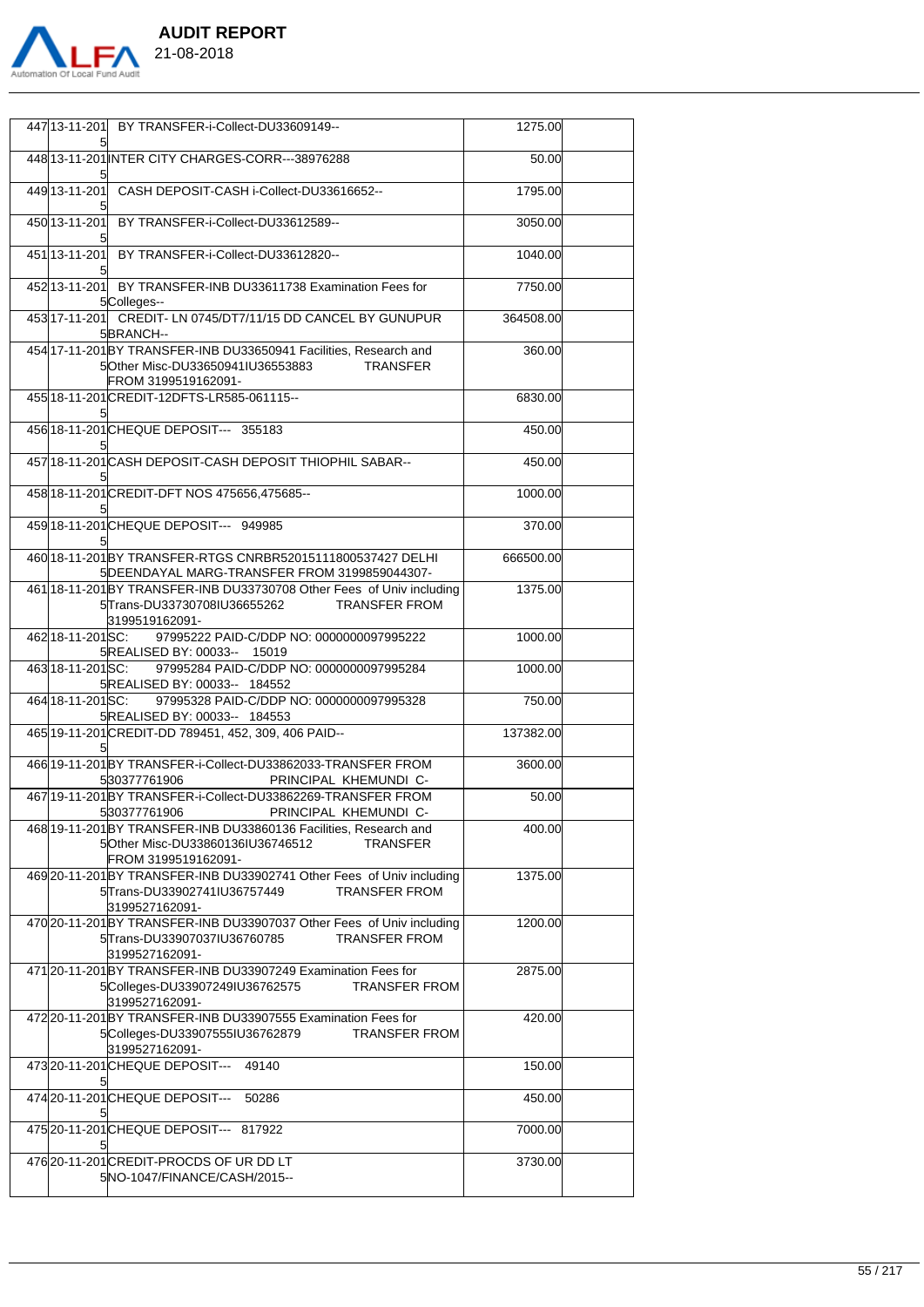

| 477 20-11-201 CREDIT-DFT 208419 CANCELLED--                                                                                                            | 150.00    |  |
|--------------------------------------------------------------------------------------------------------------------------------------------------------|-----------|--|
| 478 20-11-201 CASH DEPOSIT-CASH i-Collect-DU33912092--                                                                                                 | 13869.00  |  |
| 479 21-11-201 CREDIT-DFT--                                                                                                                             | 52300.00  |  |
| 480 21-11-201 CREDIT-TRF DD VALIDATION--                                                                                                               | 25881.00  |  |
| 481 21-11-201 CASH DEPOSIT-CASH i-Collect-DU33928475--                                                                                                 | 9000.00   |  |
| 482 21-11-201 CREDIT-BY LN11045 DT 16112015 DD DEP BY GUNUPUR                                                                                          | 67955.00  |  |
| 5BRANCH--<br>483 21-11-201 CHEQUE DEPOSIT-i-Collect-DU33928254-TRANSFER TO                                                                             | 55074.00  |  |
| 530445930991- 14673<br>48421-11-201BY TRANSFER-INB DU33934793 DEC ADMISSION<br><b>TRANSFER FROM</b><br>52015-16-DU33934793IU36794991<br>3199528162090- | 1375.00   |  |
| 485 21-11-201 CHEQUE DEPOSIT-i-Collect-DU33930001-TRANSFER TO<br>530644620521- 931803                                                                  | 28200.00  |  |
| 486 21-11-201 CHEQUE DEPOSIT-i-Collect-DU33929854-TRANSFER TO<br>530644620521- 931804                                                                  | 18800.00  |  |
| 48721-11-201CHEQUE DEPOSIT-i-Collect-DU33860389-TRANSFER TO                                                                                            | 100000.00 |  |
| 530644620521- 931805<br>488 21-11-201 CHEQUE DEPOSIT-i-Collect-DU33929938-TRANSFER TO                                                                  | 38592.00  |  |
| 511625356593-832910<br>489 21-11-201 CHEQUE DEPOSIT-LETTER RECEIVED FROM BERHAMPUR                                                                     | 450.00    |  |
| 5UNIV DT16/11/15-- 761541<br>490 21-11-201 CHEQUE DEPOSIT--- 81683                                                                                     | 220.00    |  |
| 491 21-11-201 CASH DEPOSIT-CASH i-Collect-DU33932783--                                                                                                 | 450.00    |  |
| 492 21-11-201 CASH DEPOSIT-CASH i-Collect-DU33904564--                                                                                                 | 12500.00  |  |
| 49321-11-201 BY TRANSFER-INB DU33939924 Examination Fees for<br>5Colleges-DU33939924IU36813135 TRANSFER FROM<br>3199528162090-                         | 400.00    |  |
| 494 23-11-201 BY TRANSFER-INB DU33935184 Other Fees of Univ<br>5including Trans--                                                                      | 450.00    |  |
| 495 23-11-201 CHEQUE DEPOSIT---882707                                                                                                                  | 1291.00   |  |
| 496 23-11-201 CHEQUE DEPOSIT - DRFT NO882718 DT 21/03/15<br>5CANCELLED--882718                                                                         | 100.00    |  |
| 497 23-11-201 CHEQUE DEPOSIT- DRFT 882721 PAID--882721                                                                                                 | 100.00    |  |
| 498 23-11-201 CHEQUE DEPOSIT- DRFT NO-882719 CANCELLED--882719                                                                                         | 100.00    |  |
| 499 24-11-201 CHEQUE DEPOSIT- DD NO 3721 48198 PAID BY<br>5CANCELLATION--148198                                                                        | 7000.00   |  |
| 500 24-11-201 CREDIT- BC NO 872281 CR LTR NO 05--                                                                                                      | 100.00    |  |
| 501 24-11-201 BY TRANSFER-INB DU34005665 DEC ADMISSION<br>52015-16--                                                                                   | 20205.00  |  |
| 502 24-11-201 BY TRANSFER-INB DU34008455 Facilities, Research and<br>5Other Misc--                                                                     | 100.00    |  |
| 503 25-11-201 CHEQUE DEPOSIT-i-Collect-DU33976429--273597                                                                                              | 44300.00  |  |
| 504 25-11-201 CREDIT- CRTD BY CAN OF DFT--                                                                                                             | 63030.00  |  |
| 505 25-11-201 CHEQUE DEPOSIT--- 737696                                                                                                                 | 100.00    |  |
| 506 26-11-201<br>CREDIT- ioi 371899422 dt 10092014 paid--                                                                                              | 9000.00   |  |
| 507 26-11-201<br>CREDIT- ioi 371899419 dt 10092014 paid--                                                                                              | 875.00    |  |
|                                                                                                                                                        |           |  |
| 508 26-11-201<br>CREDIT- ioi 371899657 dt 25032015 paid--                                                                                              | 7473.00   |  |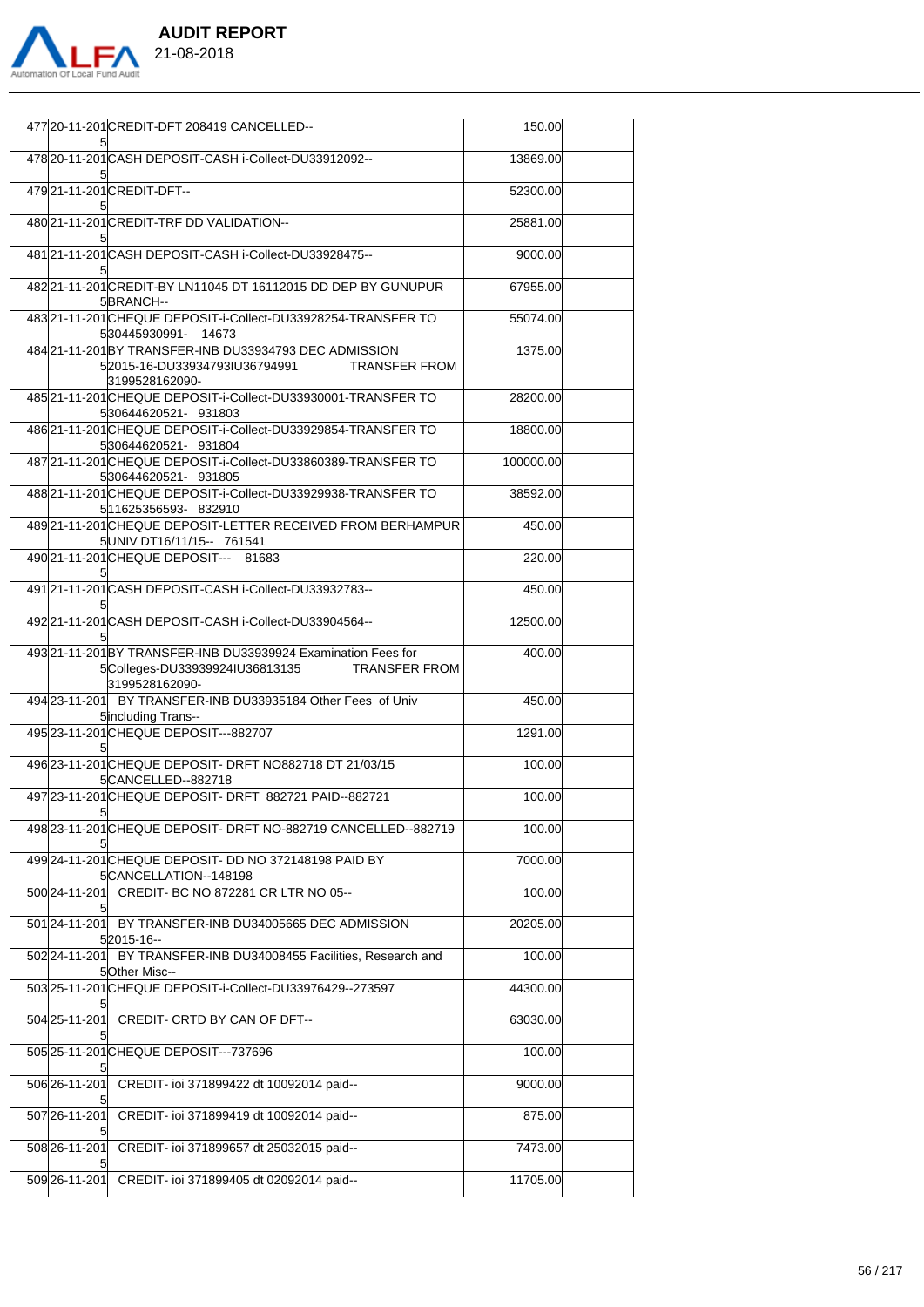

| 5                |                                                                                    |           |  |
|------------------|------------------------------------------------------------------------------------|-----------|--|
| 510 26-11-201    | CREDIT- ioi 371899426 dt 10092014 paid--                                           | 40000.00  |  |
|                  | 511 26-11-201 CREDIT- ioi 371899372 dt 12082014 paid--                             | 300.00    |  |
| 512 26-11-201    | CREDIT- ioi 371899392 dt 23082014 paid--                                           | 20406.00  |  |
| 513 26-11-201    | CREDIT- ioi 371899425 dt 10092014 paid--                                           | 24300.00  |  |
| 514 26-11-201    | CREDIT- ioi 371899427 dt 10092014 paid--                                           | 40000.00  |  |
| $515 26-11-201 $ | CREDIT- ioi 371899377 dt 14082014 paid--                                           | 12660.00  |  |
| 516 26-11-201    | CREDIT- ioi 371899424 dt 10092014 paid--                                           | 29949.00  |  |
| 517 26-11-201    | CREDIT- ioi 371899382 dt 18082014 paid--                                           | 1200.00   |  |
| 518 26-11-201    | CREDIT- ioi 371899394 dt 25082014 paid--                                           | 7000.00   |  |
| 519 26-11-201    | BY TRANSFER-i-Collect-DU33969543--                                                 | 14900.00  |  |
| 520 26-11-201    | BY TRANSFER-i-Collect-DU33969760--                                                 | 115200.00 |  |
| 521 26-11-201    | CASH DEPOSIT-CASH i-Collect-DU34033355--                                           | 450.00    |  |
|                  | 522 26-11-201 CREDIT- DFT 395082607 CANCELLED AND CR--                             | 450.00    |  |
|                  | 523 26-11-201 CHEQUE DEPOSIT-i-Collect-DU34048765--630995                          | 45827.00  |  |
|                  | 524 26-11-201 CHEQUE DEPOSIT-i-Collect-DU34048448--630996                          | 7000.00   |  |
|                  | 525 27-11-201 CHEQUE DEPOSIT-i-Collect-DU34051615--592991                          | 213300.00 |  |
|                  | 526 27-11-201 CHEQUE DEPOSIT-i-Collect-DU34079135--608453                          | 11800.00  |  |
| 527 27-11-201    | BY TRANSFER-INB DU34086835 Facilities, Research and<br>5Other Misc--               | 220.00    |  |
|                  | 528 27-11-201 CHEQUE DEPOSIT-i-Collect-DU34050027--608452                          | 168700.00 |  |
|                  | 529 27-11-201 CHEQUE DEPOSIT-i-Collect-DU34054147--809408                          | 1800.00   |  |
|                  | 530 27-11-201 CHEQUE DEPOSIT-i-Collect-DU34055158--809407                          | 5440.00   |  |
|                  | 531 27-11-201 CHEQUE DEPOSIT-i-Collect-DU34054885--809406                          | 8160.00   |  |
|                  | 532 27-11-201 CHEQUE DEPOSIT-i-Collect-DU34056275--809405                          | 114500.00 |  |
|                  | 533 27-11-201 BY TRANSFER-INB DU34063206 Facilities, Research and<br>5Other Misc-- | 450.00    |  |
|                  | 534 28-11-201 BY TRANSFER-INB DU34121822 Examination Fees for<br>5Colleges--       | 13140.00  |  |
|                  | 535 28-11-201 BY TRANSFER-INB DU34123146 Examination Fees for                      | 12480.00  |  |
|                  | 5Colleges--<br>536 28-11-201 BY TRANSFER-INB DU34139336 Examination Fees for       | 11560.00  |  |
|                  | 5Colleges--<br>537 28-11-201 BY TRANSFER-INB DU34139012 Examination Fees for       | 12480.00  |  |
|                  | 5Colleges--<br>53830-11-201CHEQUE DEPOSIT-i-Collect-DU34182323--741777             | 11200.00  |  |
| 53930-11-201     | BY TRANSFER-i-Collect-DU34120183--                                                 | 603.00    |  |
|                  | 540 30-11-201 BY TRANSFER-i-Collect-DU33938704--                                   | 20000.00  |  |
| 54130-11-201     | BY TRANSFER-i-Collect-DU33938465--                                                 | 230800.00 |  |
| 54230-11-201     | CASH DEPOSIT-CASH i-Collect-DU34186458--                                           | 4000.00   |  |
|                  |                                                                                    |           |  |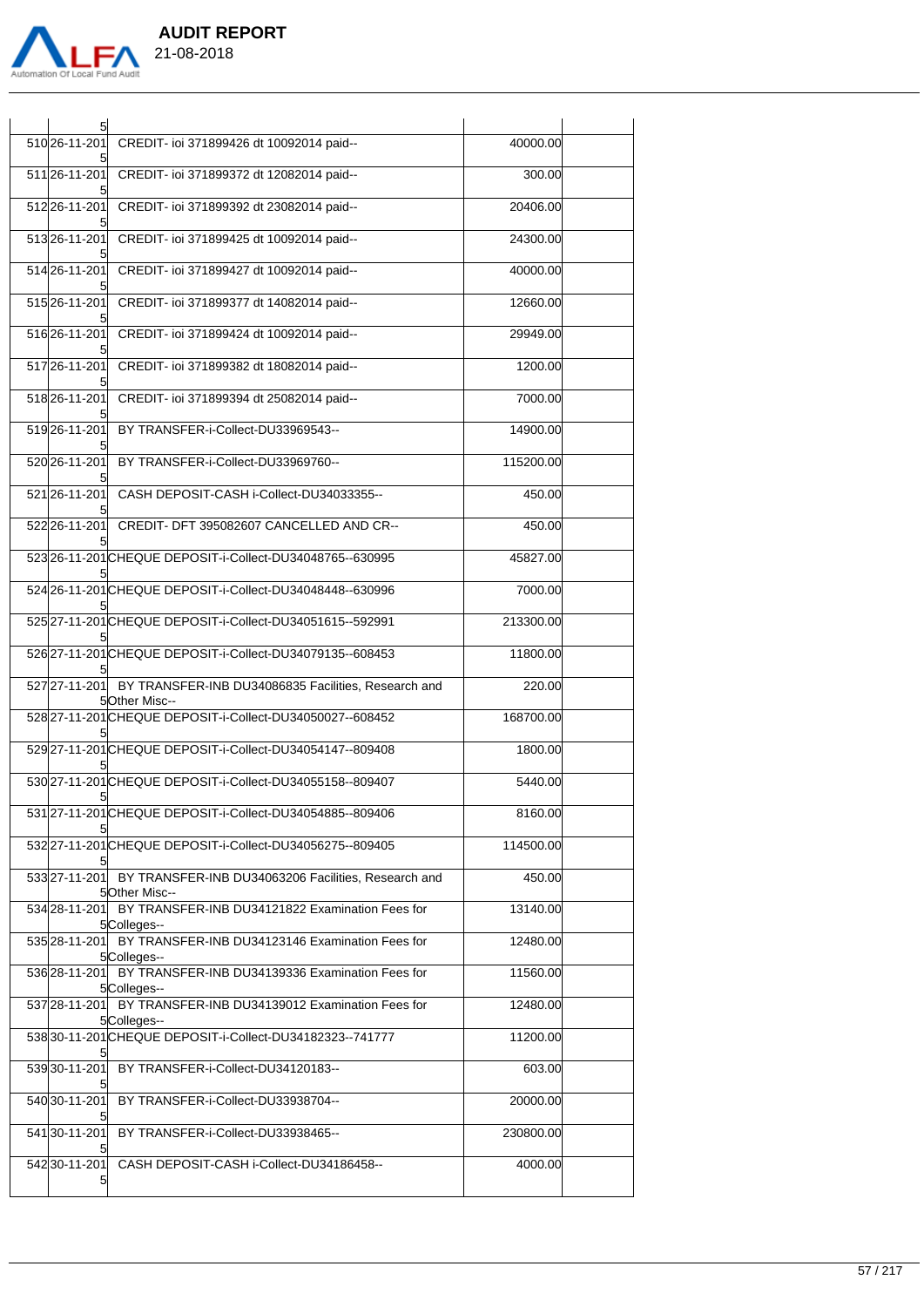

|              | 543 30-11-201 CASH DEPOSIT-CASH i-Collect-DU34088713--                                                                                          | 63500.00  |  |
|--------------|-------------------------------------------------------------------------------------------------------------------------------------------------|-----------|--|
|              | 54430-11-201 CASH DEPOSIT-CASH i-Collect-DU34089886--                                                                                           | 2400.00   |  |
|              | 545 30-11-201 CHEQUE DEPOSIT-i-Collect-DU34125422--725457                                                                                       | 5750.00   |  |
|              | 54630-11-201CHEQUE DEPOSIT-i-Collect-DU34125062--725455                                                                                         | 2175.00   |  |
|              | 547 30-11-201 CHEQUE DEPOSIT-i-Collect-DU34125260--725456                                                                                       | 420.00    |  |
|              | 548 30-11-201 BY TRANSFER-INB DU34193633 Facilities, Research and<br>5Other Misc--                                                              | 120.00    |  |
|              | 54930-11-201CHEQUE DEPOSIT-i-Collect-DU34124662--714309                                                                                         | 14000.00  |  |
|              | 550 30-11-201 BY TRANSFER-INB DU34194426 Facilities, Research and<br>5Other Misc--                                                              | 220.00    |  |
|              | 55130-11-201CHEQUE DEPOSIT-i-Collect-DU34185329--608454                                                                                         | 100.00    |  |
|              | 55230-11-201 BY TRANSFER-i-Collect-DU34188634--                                                                                                 | 1400.00   |  |
|              | 553 30-11-201 CASH DEPOSIT-CASH i-Collect-DU34195350--                                                                                          | 7000.00   |  |
| 55430-11-201 | BY TRANSFER-INB DU34197519 Other Fees of Univ<br>5 including Trans--                                                                            | 500.00    |  |
|              | 555 30-11-201 CASH DEPOSIT-CASH i-Collect-DU34123996--                                                                                          | 9000.00   |  |
|              | 556 30-11-201 BY TRANSFER-i-Collect-DU34094588--                                                                                                | 2875.00   |  |
|              | 557 30-11-201 CHEQUE DEPOSIT-i-Collect-DU34189031--27619                                                                                        | 50220.00  |  |
|              | 55830-11-201CHEQUE DEPOSIT-i-Collect-DU34189296--27620                                                                                          | 33480.00  |  |
|              | 559 30-11-201 CASH DEPOSIT-CASH i-Collect-DU34118234--                                                                                          | 10100.00  |  |
|              | 560 30-11-201 CASH DEPOSIT-CASH i-Collect-DU34141484--                                                                                          | 96400.00  |  |
|              | 56130-11-201CHEQUE DEPOSIT-i-Collect-DU34088922--809264                                                                                         | 83760.00  |  |
|              | 56230-11-201CHEQUE DEPOSIT-i-Collect-DU34088681--809265                                                                                         | 55840.00  |  |
|              | 56330-11-201CHEQUE DEPOSIT-i-Collect-DU34089692--809267                                                                                         | 157785.00 |  |
|              | 56430-11-201CHEQUE DEPOSIT-i-Collect-DU34089414--809266                                                                                         | 267700.00 |  |
|              | 56530-11-201CHEQUE DEPOSIT-i-Collect-DU34181907--741776                                                                                         | 68000.00  |  |
|              | 56602-12-201CHEQUE DEPOSIT---559148                                                                                                             | 500.00    |  |
|              | 56702-12-201 BY TRANSFER-INB DU34295723 Examination Fees for<br>5Colleges--                                                                     | 2100.00   |  |
|              | 56804-12-201 BY TRANSFER-INB DU34366237 Examination Fees for<br>5Colleges--                                                                     | 40000.00  |  |
|              | 56905-12-201CHEQUE DEPOSIT-i-Collect-DU34465278-TRANSFER TO<br>533923835620-310800                                                              | 660.00    |  |
|              | 57005-12-201CHEQUE DEPOSIT-i-Collect-DU34465528-TRANSFER TO<br>533923835620-310801                                                              | 440.00    |  |
|              | 571 05-12-201 BY TRANSFER-INB DU34388091 Facilities, Research and<br>5Other Misc-DU34388091IU37365970<br><b>TRANSFER</b><br>FROM 3199519162091- | 220.00    |  |
|              | 572 05-12-201 BY TRANSFER-INB DU34421691 Other Fees of Univ including<br>5Trans-DU34421691IU37368547<br><b>TRANSFER FROM</b><br>3199519162091-  | 900.00    |  |
|              | 57305-12-201BY TRANSFER-INB DU34463828 Examination Fees for<br>5Colleges-DU34463828IU37379131<br><b>TRANSFER FROM</b><br>3199528162090-         | 14100.00  |  |
|              | 57406-12-201BY TRANSFER-INB DU34481622 Examination Fees for<br>5Colleges-DU34481622IU37409111<br>TRANSFER FROM                                  | 16800.00  |  |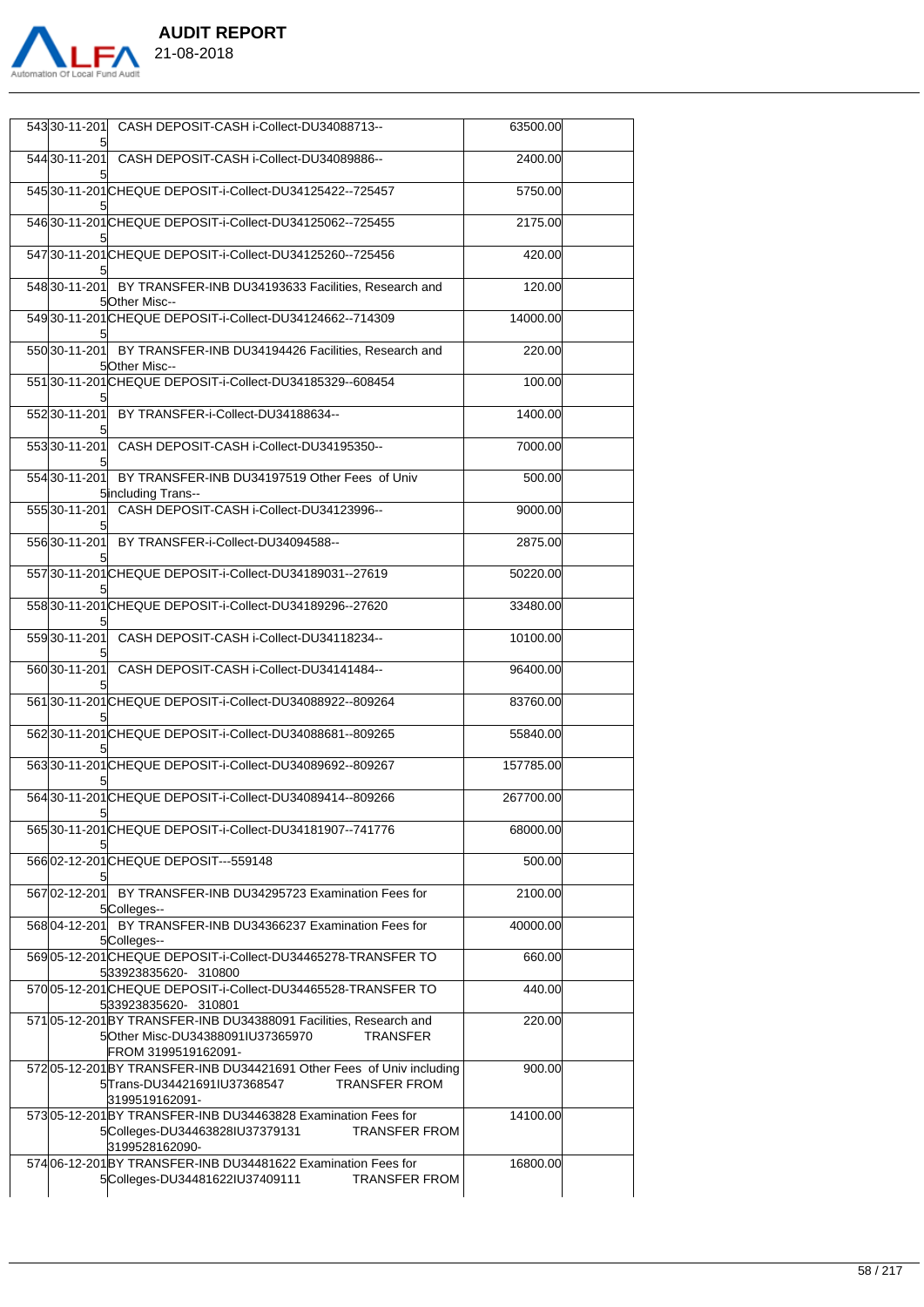

|  | 3199519162091-                                                                                                                                   |           |  |
|--|--------------------------------------------------------------------------------------------------------------------------------------------------|-----------|--|
|  | 57507-12-201CASH DEPOSIT-CASH i-Collect-DU34536904--                                                                                             | 230.00    |  |
|  | 576 07-12-201 BY TRANSFER-INB DU34514513 Other Fees of Univ including<br><b>TRANSFER FROM</b><br>5 Trans-DU34514513 IU37485344<br>3199519162091- | 900.00    |  |
|  | 57707-12-201BY TRANSFER-INB DU34554473 Examination Fees for<br><b>TRANSFER FROM</b><br>5Colleges-DU34554473IU37488595<br>3199518162092-          | 1500.00   |  |
|  | 578 08-12-201 BY TRANSFER-INB DU34605975 Other Fees of Univ including<br>5Trans-DU34605975IU37536532<br><b>TRANSFER FROM</b><br>3199518162092-   | 900.00    |  |
|  | 579 08-12-201 BY TRANSFER-INB DU34633211 Other Fees of Univ including<br>5Trans-DU34633211IU37552231<br><b>TRANSFER FROM</b><br>3199524162094-   | 220.00    |  |
|  | 580 08-12-201 BY TRANSFER-INB DU34557575 Examination Fees for<br>5Colleges-DU345575751U37580509 TRANSFER FROM<br>3199519162091-                  | 500.00    |  |
|  | 58108-12-201CREDIT-CR FRM DD--                                                                                                                   | 27520.00  |  |
|  | 582 09-12-201 CREDIT-DD PAID--                                                                                                                   | 317115.00 |  |
|  | 58309-12-201CHEQUE DEPOSIT-DFT CAN-- 843724                                                                                                      | 500.00    |  |
|  | 584 09-12-201 CHEQUE DEPOSIT-dft can-- 843725                                                                                                    | 500.00    |  |
|  | 585 09-12-201 CHEQUE DEPOSIT-dft can-- 843726                                                                                                    | 500.00    |  |
|  | 58609-12-201CHEQUE DEPOSIT-dft can-- 844222                                                                                                      | 500.00    |  |
|  | 58709-12-201CHEQUE DEPOSIT-DFT CAN-- 841829                                                                                                      | 3035.00   |  |
|  | 58809-12-201CHEQUE DEPOSIT-DFT CAN-- 846783                                                                                                      | 300.00    |  |
|  | 58909-12-201CHEQUE DEPOSIT-DFT CAN-- 846963                                                                                                      | 370.00    |  |
|  | 590 09-12-201 CREDIT-16 NO DD AMNT CR--                                                                                                          | 179860.00 |  |
|  | 59109-12-201CREDIT-CR BY DD--                                                                                                                    | 1350.00   |  |
|  | 59209-12-201CHEQUE DEPOSIT-TR- 730294                                                                                                            | 450.00    |  |
|  | 593 10-12-201 CREDIT-DD REV, TRF FR SBI KHARIAR--                                                                                                | 1545.00   |  |
|  | 594 10-12-201 CHEQUE DEPOSIT---<br>79069                                                                                                         | 220.00    |  |
|  | 595 10-12-201 CHEQUE DEPOSIT---<br>79068                                                                                                         | 220.00    |  |
|  | 596 10-12-201 CHEQUE DEPOSIT---<br>39206                                                                                                         | 100.00    |  |
|  | 59710-12-201CHEQUE DEPOSIT---<br>39232                                                                                                           | 10505.00  |  |
|  | 598 10-12-201 CHEQUE DEPOSIT---<br>39271                                                                                                         | 10505.00  |  |
|  | 599 10-12-201 CHEQUE DEPOSIT---<br>39207                                                                                                         | 100.00    |  |
|  | 600 10-12-201 CREDIT-DFT CANCELL V/D LT NO 11545 DT<br>502/12/2015--                                                                             | 1895.00   |  |
|  | 601 10-12-201 BY TRANSFER-INB DU34690835 Examination Fees for<br>5Colleges-DU34690835IU37772700<br><b>TRANSFER FROM</b><br>3199519162091-        | 1000.00   |  |
|  | 60211-12-201CREDIT-DD PAID SBI KODALA--                                                                                                          | 11705.00  |  |
|  | 603 12-12-201 BY TRANSFER-INB DU34894120 Examination Fees for<br>5Colleges-DU34894120IU37914268<br><b>TRANSFER FROM</b><br>3199528162090-        | 2400.00   |  |
|  | 604 12-12-201 BY TRANSFER-INB DU34952492 Examination Fees for                                                                                    | 4600.00   |  |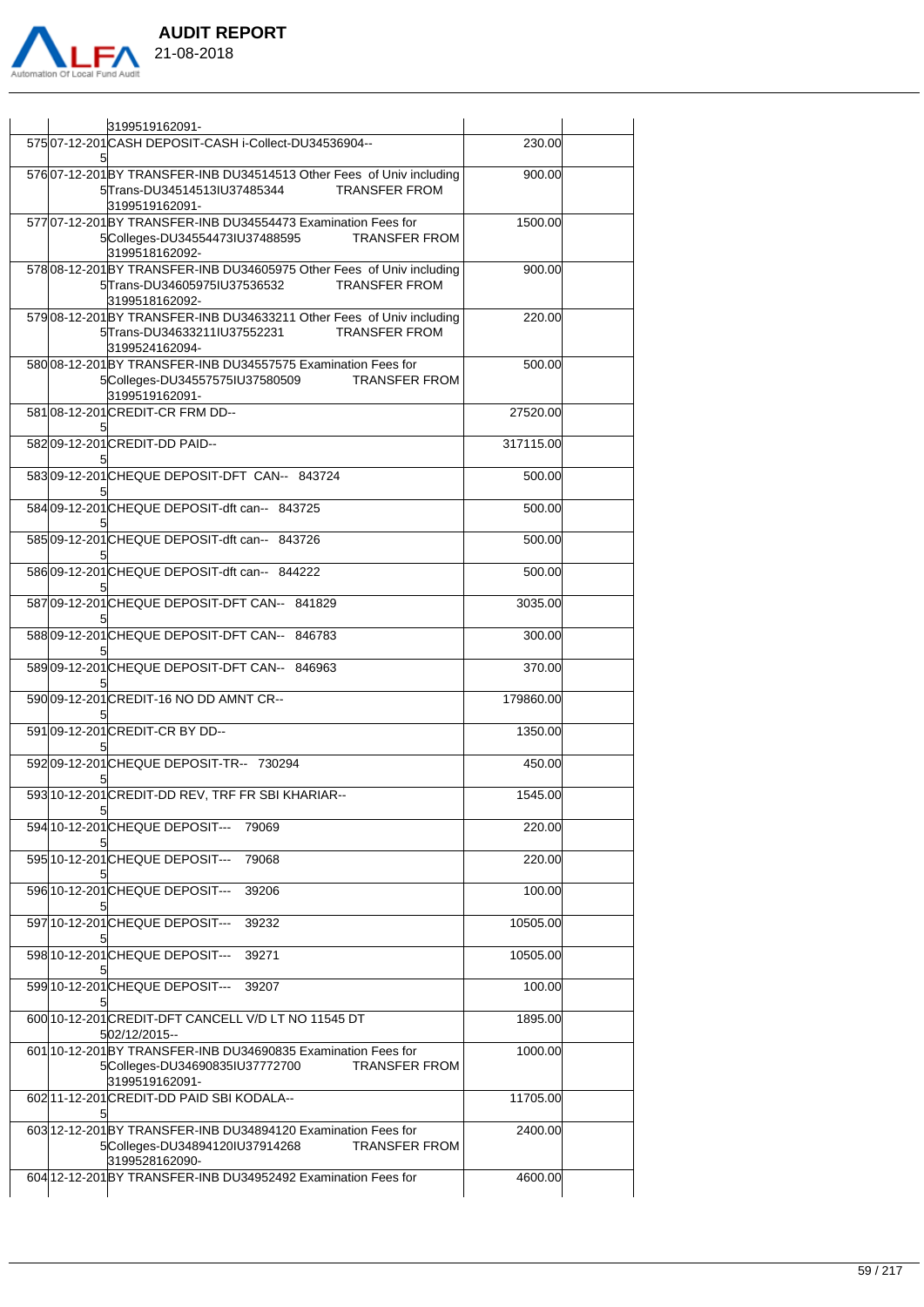

 **AUDIT REPORT** 

|   | 5Colleges-DU34952492IU37960704<br><b>TRANSFER FROM</b><br>3199528162090-                                                                       |          |  |
|---|------------------------------------------------------------------------------------------------------------------------------------------------|----------|--|
|   | 605 12-12-201 BY TRANSFER-INB DU34980412 Other Fees of Univ including<br>5Trans-DU34980412IU37993199<br><b>TRANSFER FROM</b><br>3199528162090- | 1400.00  |  |
|   | 606 13-12-201 BY TRANSFER-INB DU34999913 Examination Fees for<br>5Colleges-DU34999913IU38006633<br><b>TRANSFER FROM</b><br>3199528162090-      | 900.00   |  |
|   | 607 13-12-201 BY TRANSFER-INB DU35000756 Examination Fees for<br>5Colleges-DU35000756IU38007091 TRANSFER FROM<br>3199528162090-                | 1400.00  |  |
|   | 608 13-12-201 BY TRANSFER-INB DU35003517 Examination Fees for<br>5Colleges-DU35003517IU38008583 TRANSFER FROM<br>3199528162090-                | 900.00   |  |
|   | 609 13-12-201 BY TRANSFER-INB DU35008593 Examination Fees for<br>5Colleges-DU35008593IU38012095 TRANSFER FROM<br>3199528162090-                | 900.00   |  |
|   | 610 13-12-201 BY TRANSFER-INB DU35010510 Examination Fees for<br>5Colleges-DU35010510IU38013499 TRANSFER FROM<br>3199528162090-                | 900.00   |  |
|   | 61113-12-201BY TRANSFER-INB DU35014894 Examination Fees for<br>5Colleges-DU35014894IU38017042<br><b>TRANSFER FROM</b><br>3199528162090-        | 900.00   |  |
|   | 61213-12-201BY TRANSFER-INB DU35023422 Examination Fees for<br>5Colleges-DU35023422IU38023294 TRANSFER FROM<br>3199528162090-                  | 900.00   |  |
|   | 613 13-12-201 BY TRANSFER-INB DU35029776 Examination Fees for<br>5Colleges-DU35029776IU38027624 TRANSFER FROM<br>3199528162090-                | 900.00   |  |
|   | 614 13-12-201 BY TRANSFER-INB DU34966258 Examination Fees for<br><b>TRANSFER FROM</b><br>5Colleges-DU34966258IU38043606<br>3199520162097-      | 900.00   |  |
|   | 615 13-12-201 BY TRANSFER-INB DU34995748 Examination Fees for<br><b>TRANSFER FROM</b><br>5Colleges-DU34995748IU38045442<br>3199519162091-      | 900.00   |  |
|   | 616 13-12-201 BY TRANSFER-INB DU34992796 Facilities, Research and<br>5Other Misc-DU34992796IU38049160<br>TRANSFER<br>FROM 3199519162091-       | 120.00   |  |
|   | 617 13-12-201 BY TRANSFER-INB DU34971904 Examination Fees for<br>5Colleges-DU34971904IU38051334 TRANSFER FROM<br>3199519162091-                | 900.00   |  |
|   | 618 13-12-201 BY TRANSFER-INB DU34982964 Examination Fees for<br>5Colleges-DU34982964IU38051362 TRANSFER FROM<br>l3199519162091-               | 900.00   |  |
|   | 619 13-12-201 BY TRANSFER-INB DU34972841 Examination Fees for<br><b>TRANSFER FROM</b><br>5Colleges-DU34972841IU38051194<br>3199519162091-      | 900.00   |  |
|   | 620 13-12-201 BY TRANSFER-INB DU34978972 Examination Fees for<br>5Colleges-DU34978972IU38051632<br><b>TRANSFER FROM</b><br>3199519162091-      | 900.00   |  |
|   | 621 14-12-201 BY TRANSFER-INB DU34964021 Examination Fees for<br><b>TRANSFER FROM</b><br>5Colleges-DU34964021IU38056323<br>3199519162091-      | 900.00   |  |
|   | 622 14-12-201 BY TRANSFER-INB DU34969919 Examination Fees for<br>5Colleges-DU34969919IU38056263<br><b>TRANSFER FROM</b><br>3199519162091-      | 900.00   |  |
|   | 623 14-12-201 BY TRANSFER-INB DU34935180 Examination Fees for<br>5Colleges-DU34935180IU38056955<br><b>TRANSFER FROM</b><br>3199519162091-      | 1200.00  |  |
| 5 | 624 14-12-201 CREDIT-DD PAID--                                                                                                                 | 23895.00 |  |
|   | 625 14-12-201 CHEQUE DEPOSIT-DR PURNA CHNDRA TRIPATHY REF<br>5NO DU34978860-TRANSFER TO 11349731647- 145448                                    | 4800.00  |  |
|   | 626 14-12-201 CHEQUE DEPOSIT--TRANSFER TO 30070189262- 143820                                                                                  | 6817.00  |  |
| 5 | 627 14-12-201 CHEQUE DEPOSIT--TRANSFER TO 31078790043- 655725                                                                                  | 33479.00 |  |
|   | 628 14-12-201 BY TRANSFER-INB DU34978146 Examination Fees for                                                                                  | 1000.00  |  |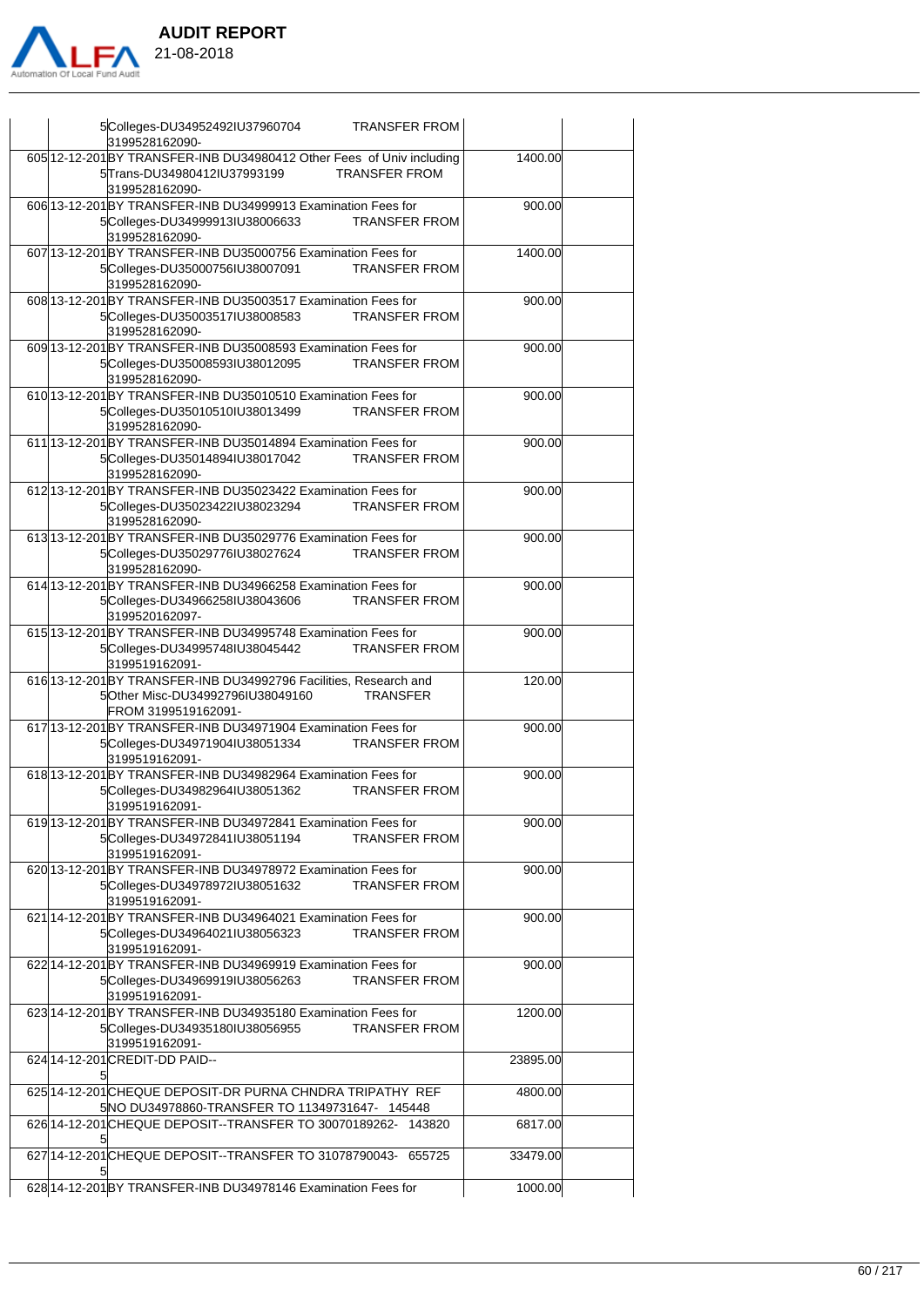

|                   | 5Colleges-DU34978146IU38078852<br><b>TRANSFER FROM</b><br>3199519162091-                                                                  |          |  |
|-------------------|-------------------------------------------------------------------------------------------------------------------------------------------|----------|--|
|                   | 629 14-12-201 BY TRANSFER-INB DU35017806 Examination Fees for<br>5Colleges-DU35017806IU38067214<br><b>TRANSFER FROM</b><br>3199519162091- | 1400.00  |  |
|                   | 630 15-12-201 CHEQUE DEPOSIT- DFT CANCELLATION--589661                                                                                    | 5400.00  |  |
|                   | 631 15-12-201 BY TRANSFER-INB DU34841082 Examination Fees for<br>5Colleges--                                                              | 1200.00  |  |
|                   | 632 16-12-201 BY TRANSFER-INB DU34974208 Examination Fees for<br>5Colleges--                                                              | 1200.00  |  |
|                   | 633 16-12-201 BY TRANSFER-INB DU34978388 Examination Fees for<br>5Colleges--                                                              | 1400.00  |  |
|                   | 634 17-12-201 CREDIT- BY OUR DD 076191 DT 26/07/2014--                                                                                    | 7000.00  |  |
| 5                 | 635 22-12-201 CREDIT- DFT NO 160391/LET NO 11052/16.11.15--                                                                               | 1225.00  |  |
|                   | 636 23-12-201 BY TRANSFER-INB DU35763225 Examination Fees for<br>5Colleges--                                                              | 1400.00  |  |
|                   | 637 23-12-201 BY TRANSFER-INB DU35780126 Examination Fees for<br>5Colleges--                                                              | 2900.00  |  |
|                   | 638 23-12-201 BY TRANSFER-INB DU35875995 Examination Fees for<br>5Colleges--                                                              | 1300.00  |  |
| 639 23-12-201 SC: | 98553328 PAID-C/DDP NO: 0000000098553328<br>5REALISED BY: 00033--121362                                                                   | 11705.00 |  |
|                   | 640 23-12-201 BY TRANSFER-INB DU34969208 Examination Fees for<br>5Colleges--                                                              | 900.00   |  |
|                   | 641 23-12-201 BY TRANSFER-INB DU34963190 Examination Fees for<br>5Colleges--                                                              | 900.00   |  |
|                   | 642 23-12-201 BY TRANSFER-INB DU34982157 Examination Fees for<br>5Colleges--                                                              | 3375.00  |  |
|                   | 643 23-12-201 BY TRANSFER-INB DU36089621 Facilities, Research and<br>5Other Misc--                                                        | 18050.00 |  |
|                   | 644 23-12-201 BY TRANSFER-INB DU35708041 Other Fees of Univ<br>5 including Trans--                                                        | 1400.00  |  |
|                   | 645 24-12-201 BY TRANSFER-INB DU36099499 Facilities, Research and<br>5Other Misc--                                                        | 370.00   |  |
|                   | 646 24-12-201 BY TRANSFER-INB DU35744842 Examination Fees for<br>5Colleges--                                                              | 1800.00  |  |
|                   | 647 24-12-201 BY TRANSFER-INB DU35710528 DEC ADMISSION<br>$52015 - 16 -$                                                                  | 1300.00  |  |
|                   | 648 24-12-201 BY TRANSFER-INB DU35748247 Examination Fees for<br>5Colleges--                                                              | 1800.00  |  |
|                   | 649 27-12-201 BY TRANSFER-INB DU36226747 Other Fees of Univ<br>5 including Trans--                                                        | 75.00    |  |
|                   | 650 27-12-201 BY TRANSFER-INB DU36227804 Facilities, Research and<br>5Other Misc--                                                        | 20.00    |  |
|                   | 651 28-12-201 CASH DEPOSIT-CASH DEPOSIT P GOPAL KRISHNA<br>5DORA--                                                                        | 450.00   |  |
| 652 28-12-201     | BY TRANSFER-INB DU36273642 Other Fees of Univ<br>5 including Trans--                                                                      | 230.00   |  |
| 653 28-12-201     | CREDIT- DFT DT010915-NO652039 CR--                                                                                                        | 800.00   |  |
| 65430-12-201      |                                                                                                                                           | 6250.00  |  |
|                   | 65604-01-201CHEQUE DEPOSIT- DD CANCELLED--114253                                                                                          | 300.00   |  |
| 65706-01-201      | BY TRANSFER-INB DU36559342 Other Fees of Univ<br>6 including Trans--                                                                      | 900.00   |  |
| 65807-01-201      | BY TRANSFER-INB DU36647536 Examination Fees for<br>6Colleges--                                                                            | 4800.00  |  |
| 65908-01-201<br>6 | CASH DEPOSIT-CASH DEPOSIT AKHYA KUMAR RATH--                                                                                              | 450.00   |  |
| 660 12-01-201     | CASH DEPOSIT-CASH DEPOSIT MADAN DAKUA--                                                                                                   | 450.00   |  |
|                   | 661 14-01-201 CASH DEPOSIT-CASH DEPOSIT P SIMANCHAL--                                                                                     | 450.00   |  |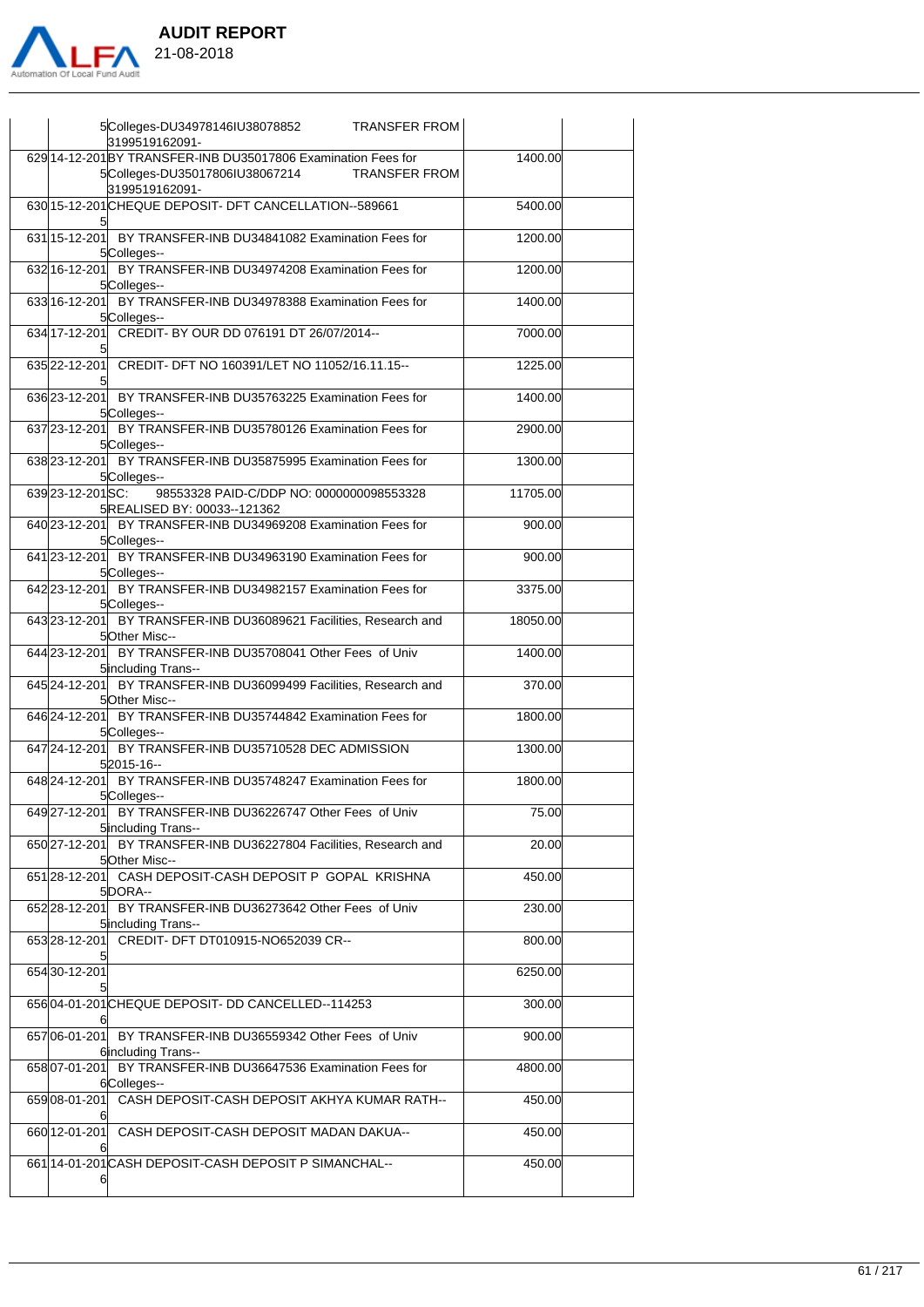

|                       | 662 14-01-201 CREDIT-IOI NO-756190--                                                                                            | 5000.00   |  |
|-----------------------|---------------------------------------------------------------------------------------------------------------------------------|-----------|--|
|                       | 663 14-01-201 CREDIT-IOI NO-756616--                                                                                            | 20205.00  |  |
|                       | 664 14-01-201 CREDIT-IOI NO-759030--                                                                                            | 4000.00   |  |
|                       | 665 15-01-201 CREDIT---                                                                                                         | 7000.00   |  |
|                       | 666 15-01-201 CHEQUE DEPOSIT-DD 219402 TRF TO 10941791021--<br>6219402                                                          | 400.00    |  |
|                       | 66715-01-201CHEQUE DEPOSIT-DD TRF TO 10941791021-- 220044                                                                       | 1225.00   |  |
|                       | 668 15-01-201 BY TRANSFER-INB DU36920151 Examination Fees for<br>6Colleges-DU36920151IU40655502 TRANSFER FROM<br>3199519162091- | 4800.00   |  |
|                       | 669 15-01-201 CREDIT---                                                                                                         | 5600.00   |  |
|                       | 670 15-01-201 CREDIT---                                                                                                         | 5600.00   |  |
|                       | 67115-01-201CHEQUE DEPOSIT-DFT CANCEL FOR GOVT PURPOSE<br>6 CMSN ZERO-- 828889                                                  | 220.00    |  |
|                       | 672 15-01-201 CREDIT-DD#092176 PAID SBI KHAJURIPADA--                                                                           | 925.00    |  |
|                       | 673 16-01-201 CHEQUE DEPOSIT--- 560703                                                                                          | 500.00    |  |
|                       | 67416-01-201CREDIT-DFT DEPOSITED--                                                                                              | 135655.00 |  |
|                       | 675 16-01-201 CASH DEPOSIT-CASH i-Collect-DU36970635--                                                                          | 200.00    |  |
|                       | 676 16-01-201 BY TRANSFER-TOTAL MISTAKE INPAGE<br>64OF10-12--TRANSFER FROM 98746021071-                                         | 100.00    |  |
|                       | 677116-01-201BY TRANSFER-INB DU36709104 DEC ADMISSION<br>62015-16-DU36709104IU40424777<br>TRANSFER FROM<br>3199520162097-       | 500.00    |  |
|                       | 678 18-01-201 CREDIT-PAID BY DD--                                                                                               | 44070.00  |  |
|                       | 67918-01-201CHEQUE DEPOSIT-DRAFT CANCELLATION-- 267268                                                                          | 12206.00  |  |
|                       | 680 18-01-201 CHEQUE DEPOSIT-DD CANCEL-- 912613                                                                                 | 925.00    |  |
|                       | 681 18-01-201 CREDIT-DD 372463323 CANCELLED & PAID--                                                                            | 7620.00   |  |
| 682 18-01-201 SC:     | 98921947 PAID-C/DDP NO: 0000000098921947<br>6REALISED BY: 00033-- 728721                                                        | 7095.00   |  |
| 683 18 - 01 - 201 SC: | 98922332 PAID-C/DDP NO: 0000000098922332<br>6 REALISED BY: 00033-- 297839                                                       | 8895.00   |  |
|                       | 68420-01-201CREDIT-4 DFTS-LR50-+200116--                                                                                        | 850.00    |  |
|                       | 685 20-01-201 CHEQUE DEPOSIT-IOI 394581125 CANCELLED BY TR--<br>6581125                                                         | 220.00    |  |
|                       | 686 20-01-201 CHEQUE DEPOSIT--- 455416                                                                                          | 300.00    |  |
|                       | 68721-01-201CREDIT-7 DFTLR11541-021215--                                                                                        | 6150.00   |  |
|                       | 688 22-01-201 CASH DEPOSIT-CASH DEPOSIT DEBASISH NAYAK--                                                                        | 450.00    |  |
|                       | 689 25-01-201 CASH DEPOSIT-CASH DEPOSIT BHAGABAN MALLICK--                                                                      | 450.00    |  |
|                       | 690 27-01-201 CASH DEPOSIT-CASH DEPOSIT kumudini nayak--                                                                        | 450.00    |  |
|                       | 691 27-01-201 CASH DEPOSIT-CASH i-Collect-DU37886533--                                                                          | 400.00    |  |
|                       | 692 28-01-201 CREDIT-DD 360803 PAID VIDE LTR 341 / FIN / 2015--                                                                 | 9528.00   |  |
|                       | 693 29-01-201 CHEQUE DEPOSIT--- 123061                                                                                          | 450.00    |  |
|                       | 694 29-01-201 CREDIT-4 NO DFT CANCELLED--                                                                                       | 3600.00   |  |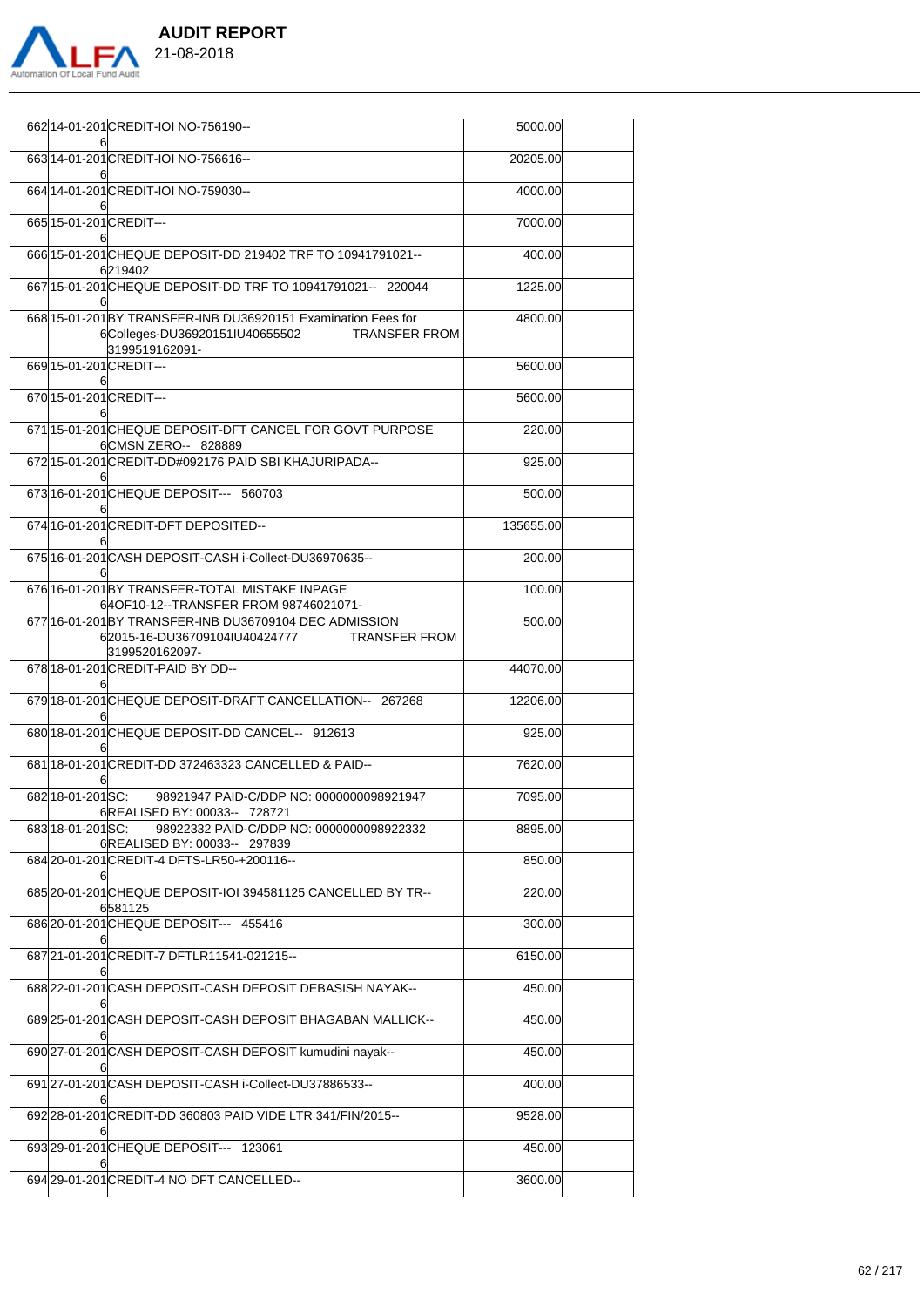

723 18-02-201 SC:

6

724 20-02-201

6 REALISED BY: 00033-- 856324

SC: 99400315 PAID-C/DDP NO: 0000000099400315

725 20-02-201 CREDIT- LET 156 DT 19/02/16-- 35045.00

CREDIT- BERHAMPUR UNIVERSITY RESEARCH-- 29000.00

7000.00

6

695|30-01-201|CASH DEPOSIT-CASH DEPOSIT BIJAYA KUMAR 6 SABAR-- 450.00 696 30-01-201 6 CREDIT-3 NOS DD PAID-- 440.00 697 30-01-201 CHEQUE DEPOSIT-DFT 12308 CNCLD AND CRDT-- 12308 450.00 6 698 30-01-201 CREDIT-DD 420441706 DTD 25.5.15 PAID TR-- 925.00 6 699 01-02-201 CREDIT-4 DD PAID NO 880769,880650,880787,880786-- 880.00 6 700 02-02-201 CREDIT-drafts-- 4680.00 6 701|02-02-201**|CHEQUE DEPOSIT---** 561583 500.00 6 702 02-02-201 CHEQUE DEPOSIT--- 561584 500.00 6 703 04-02-201 6 CREDIT-9 DFTS-LR-- 55410.00 704 04-02-201 6 BULK POSTING-BY SALARY-- 5705.00 705 04-02-201 6 BULK POSTING-BY SALARY-- 6156.00 706 04-02-201 CHEQUE DEPOSIT---453293 120.00 6 707|04-02-201**|CHEQUE DEPOSIT---453291 1**00.00 6 708 06-02-201 6 BY TRANSFER-INB DU39176864 Facilities, Research and Other Misc--  $450.00$ 709 08-02-201 SC: 6 REALISED BY: 00033--355212 SC: 99259501 PAID-C/DDP NO: 0000000099259501 7095.00 710 08-02-201 SC: 6 REALISED BY: 00033--58940 SC: 99259629 PAID-C/DDP NO: 0000000099259629 7000.00 711 10-02-201 6 BY TRANSFER-INB DU39567345 Examination Fees for Colleges-- 2875.00 712|10-02-201**|CHEQUE DEPOSIT---532835 100**.00 6 713 10-02-201 CHEQUE DEPOSIT- BAM UNIVERSITY 1030--706973 7000.00 6 714 10-02-201 6 CREDIT- DFT CR-- 750.00 715 10-02-201 6 CREDIT- DFT 369431 369434 369423 PAID BY CANCEL-- 1040.00 716 11-02-201 BY TRANSFER-INB DU40312219 Examination Fees for 6 Colleges-DU40312219IU44219698 TRANSFER FROM 3199526162092-1600.00 717 15-02-201 BY TRANSFER-INB DU40799713 Examination Fees for 6 Colleges-DU40799713IU44622216 TRANSFER FROM 3199523162095- 2800.00 718 15-02-201 BY TRANSFER-INB DU40880176 Examination Fees for 6 Colleges-DU40880176IU44666051 TRANSFER FROM 3199518162092- 420.00 719 15-02-201 BY TRANSFER-i-Collect-DU40859178-TRANSFER FROM 6 32297713254 PRINCIPAL SRIJAGANNATH- $840.00$ 720 15-02-201 SC: 6 REALISED BY: 00033-- 568864 SC: 99337026 PAID-C/DDP NO: 0000000099337026 7000.00 721 16-02-201 BY TRANSFER-INB DU40591031 DEC ADMISSION 6 2015-16-DU40591031IU44597495 TRANSFER FROM 3199519162091- 500.00 722 17-02-201 CREDIT-BUS FARE DED DBT-750 DRDO-250-- 1000.00 6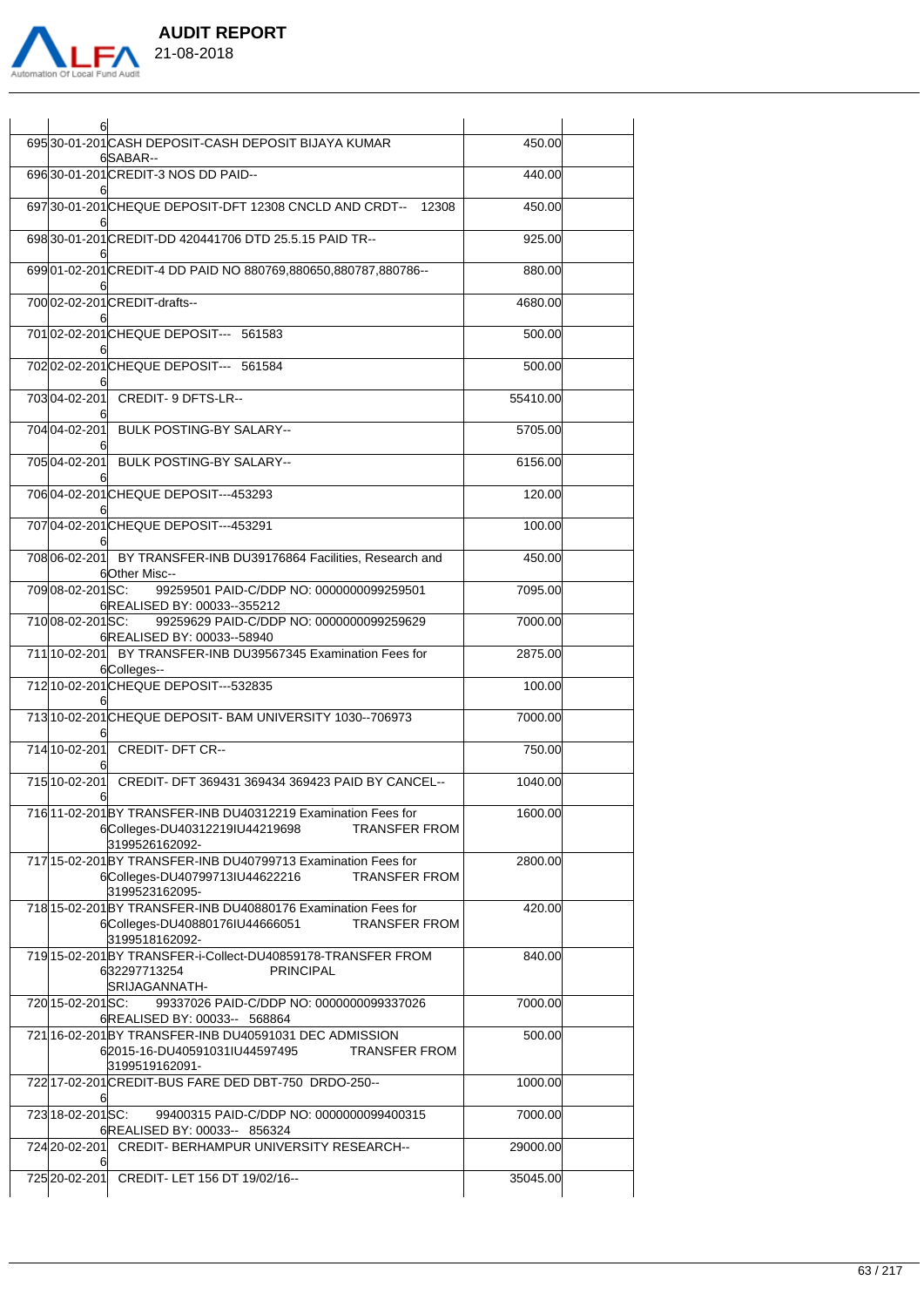

|            | <b>AUDIT REPORT</b> |
|------------|---------------------|
| 21-08-2018 |                     |

| 61                |                                                                                                                              |                    |           |
|-------------------|------------------------------------------------------------------------------------------------------------------------------|--------------------|-----------|
| 726 23-02-201     | BY TRANSFER-INB DU41761106 Facilities, Research and<br>6Other Misc--                                                         | 450.00             |           |
|                   | 727 23-02-201 CREDIT- LET No.168/FIN/CASH/BU DT-23/02/16--                                                                   | 168056.00          |           |
|                   | 728 25-02-201 CASH DEPOSIT-CASH DEPOSIT SARBESWAR SABAR--                                                                    | 450.00             |           |
| 729 25-02-201 SC: | 99547474 PAID-C/DDP NO: 0000000099547474<br>6REALISED BY: 00033--380491                                                      | 7000.00            |           |
|                   | 730 26-02-201 BY TRANSFER-NEFTUBIN0566420SAA183489677INWARD<br>6RTGS--                                                       | 429200.00 taken to | cashbook  |
|                   | 731 26-02-201 CASH DEPOSIT-CASH i-Collect-DU42198474--                                                                       | 1200.00            | on 8.7.16 |
|                   |                                                                                                                              |                    |           |
|                   | 732 27-02-201 BY TRANSFER-INB DU42257995 Facilities, Research and<br>6Other Misc--                                           | 450.00             |           |
|                   | 733 29-02-201 CASH DEPOSIT-CASH DEPOSIT A PRADHAN--                                                                          | 450.00             |           |
|                   | 734 29-02-201 CREDIT- BUS FARE KC SAHU JAN-2016--                                                                            | 400.00             |           |
|                   | 735 01-03-201 CREDIT- ch no947598 wrong acct 52198290548 let 186<br>6dt29.0--                                                | 4282.00            |           |
| 73601-03-201SC:   | 99601862 PAID-C/DDP NO: 0000000099601862<br>6REALISED BY: 00033-- 123223                                                     | 7000.00            |           |
|                   | 73702-03-201CREDIT-LETTER NO 183 DT.29.02.2016--                                                                             | 9600.00            |           |
|                   | 73802-03-201CHEQUE DEPOSIT-DFT279185 CR-- 279185                                                                             | 220.00             |           |
|                   | 73904-03-201CREDIT-BUSFARE DEDUCTION--                                                                                       | 4500.00            |           |
| 740 08-03-201 SC: | 99710130 PAID-C/DDP NO: 0000000099710130                                                                                     | 8895.00            |           |
| 74108-03-201SC:   | 6REALISED BY: 00033-- 297840<br>99710170 PAID-C/DDP NO: 0000000099710170                                                     | 9095.00            |           |
|                   | 6REALISED BY: 00033-- 487976<br>74209-03-201CHEQUE DEPOSIT-DD paid after cancellation at par-- 497803                        | 925.00             |           |
|                   | 74309-03-201CHEQUE DEPOSIT-DD paid after cancellation at par-- 499107                                                        | 925.00             |           |
|                   | 74409-03-201CHEQUE DEPOSIT-DD paid after cancellation at par-- 188008                                                        | 5000.00            |           |
|                   | 74509-03-201CHEQUE DEPOSIT-DD CAN-- 468629                                                                                   | 11705.00           |           |
|                   | 746 15-03-201 CHEQUE DEPOSIT--TRANSFER TO 10859097670- 763501                                                                | 17520.00           |           |
|                   | 747 15-03-201 CHEQUE DEPOSIT--- 122606                                                                                       | 7000.00            |           |
|                   | 748 15-03-201 CHEQUE DEPOSIT--- 938423                                                                                       | 7000.00            |           |
|                   |                                                                                                                              |                    |           |
|                   | 749 17-03-201 BY TRANSFER-5 DFT REVALIDATION AMT TR BY SBI<br>6GANGAPUR-TRANSFER FROM 31752070266<br>PARKING ACCOUNT SBI GA- | 46085.00           |           |
|                   | 750 21-03-201 CHEQUE DEPOSIT-DFT PAID-- 227644                                                                               | 500.00             |           |
|                   | 75121-03-201BY TRANSFER-INB DU43180830 Other Fees of Univ including                                                          | 12975.00           |           |
|                   | <b>TRANSFER FROM</b><br>6Trans-DU43180830IU47257560<br>3199519162091-                                                        |                    |           |
|                   | 752 22-03-201 CREDIT-BUS FARE INCOIS-400 DBT-750 DRDO-250--                                                                  | 1400.00            |           |
| 753 29-03-201     | CASH DEPOSIT-CASH i-Collect-DU43456187--                                                                                     | 13475.00           |           |
| 754 29-03-201     | CASH DEPOSIT-CASH i-Collect-DU43460488--                                                                                     | 25750.00           |           |
|                   | 755 29-03-201 BY TRANSFER-INB DU43439318 Examination Fees for<br>6Colleges--                                                 | 4800.00            |           |
|                   | 75730-03-201CREDIT---                                                                                                        | 26280.00           |           |
| 61                |                                                                                                                              |                    |           |

758 30-03-201CREDIT--- 3004.00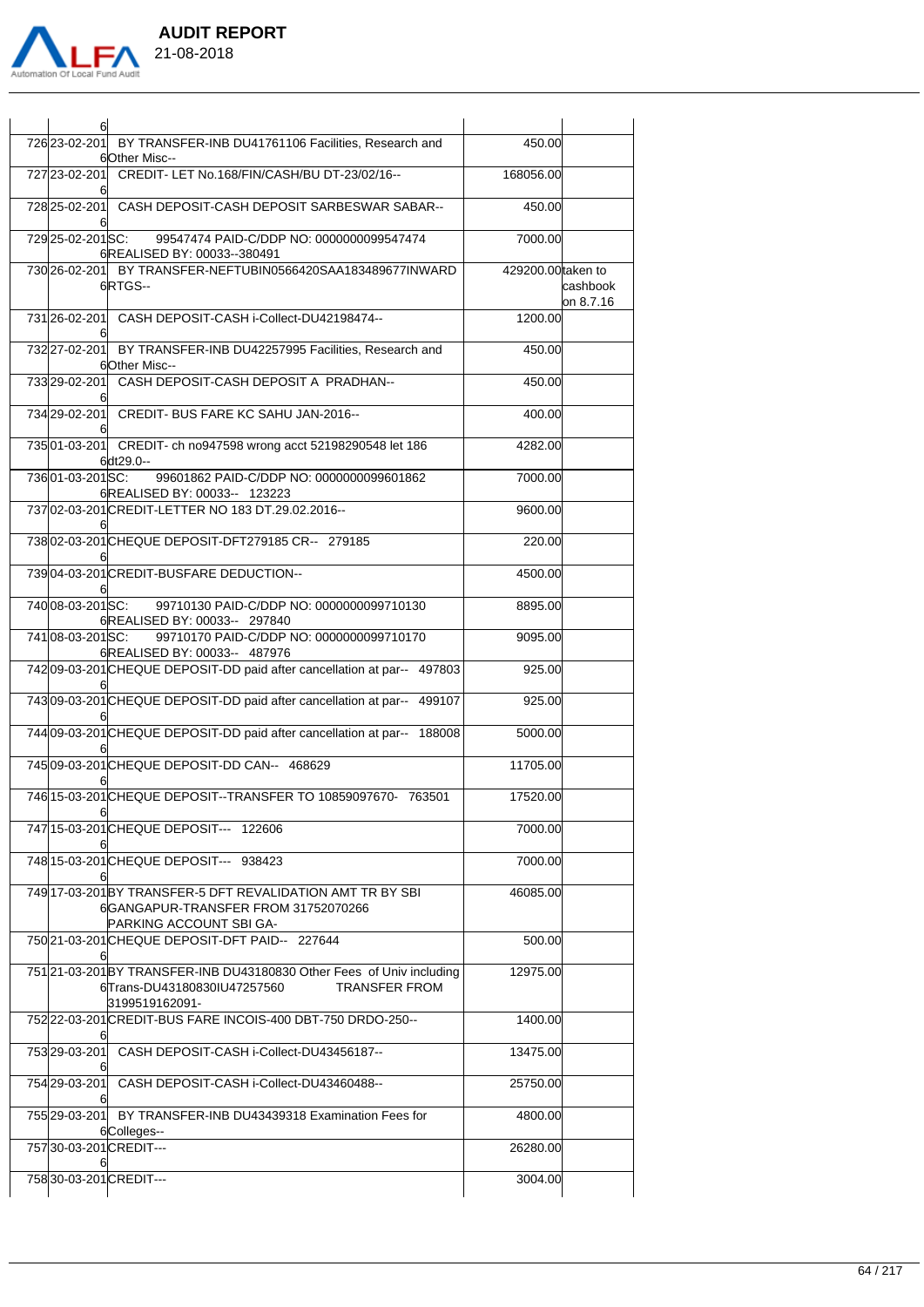

| 61 |                                                                                                                                                 |                    |                        |
|----|-------------------------------------------------------------------------------------------------------------------------------------------------|--------------------|------------------------|
|    | 75930-03-201CREDIT---                                                                                                                           | 102000.00          |                        |
|    | 76030-03-201CREDIT---                                                                                                                           | 18500.00           |                        |
|    | 76130-03-201CREDIT---                                                                                                                           | 153000.00          |                        |
|    | 76230-03-201CREDIT---                                                                                                                           | 2590.00            |                        |
|    | 76330-03-201CREDIT---                                                                                                                           | 1040.00            |                        |
|    | 76430-03-201CREDIT---                                                                                                                           | 3750.00            |                        |
|    | 76530-03-201CHEQUE DEPOSIT-i-Collect-DU43504122-TRANSFER TO                                                                                     | 14457.00           |                        |
|    | 635291300422-915127<br>76630-03-201CREDIT---                                                                                                    | 131710.00          |                        |
|    | 76730-03-201 CASH DEPOSIT-CASH i-Collect-DU43512632--                                                                                           | 12875.00           |                        |
|    | 76830-03-201CHEQUE DEPOSIT-i-Collect-DU43507027-TRANSFER TO<br>635400315949-36148                                                               | 12975.00           |                        |
|    | 769 30-03-201 CREDIT-LETNo. 263 / FIN / CASH / BUDT-28-3-16--                                                                                   | 63000.00           |                        |
|    | 770 30-03-201 BY TRANSFER-INB DU43482320 Other Fees of Univ including<br><b>TRANSFER FROM</b><br>6Trans-DU43482320IU47656425<br>l3199519162091- | 12975.00           |                        |
|    | 77130-03-201BY TRANSFER-INB DU43455298 Examination Fees for<br>6Colleges-DU43455298IU47666142<br><b>TRANSFER FROM</b><br>3199552162090-         | 24000.00           |                        |
|    | 77231-03-201CREDIT---                                                                                                                           | 4400.00            |                        |
|    | 77331-03-201CREDIT---                                                                                                                           | 140100.00          |                        |
|    | 77431-03-201CREDIT---                                                                                                                           | 210000.00          |                        |
|    | 775 31-03-201 BY TRANSFER-NEFTUBIN 0566420 SAA189909650 IN WARD<br>6 RTGS-TRANSFER FROM 3199681044308-                                          | 361736.00 taken to | cashbook<br>on 12.5.16 |
|    | 77631-03-201CREDIT---                                                                                                                           | 14500.00           |                        |
|    | 77731-03-201BY TRANSFER-INB DU43525665 Examination Fees for<br><b>TRANSFER FROM</b><br>6Colleges-DU43525665IU47725683<br>3199552162090-         | 13600.00           |                        |
|    | ТОТАL FOR 2015-16                                                                                                                               | 17715350           |                        |
|    | <b>G TOTAL</b>                                                                                                                                  | 24936359           |                        |

|              | CHQ DEPOSITED NOT CREDITED BY BANK OF 1021 (Excess amount taken in cash book raising the<br>bank amount) |               |                   |       |  |  |
|--------------|----------------------------------------------------------------------------------------------------------|---------------|-------------------|-------|--|--|
|              |                                                                                                          |               |                   |       |  |  |
| <b>SL NO</b> | <b>DATE</b>                                                                                              | <b>AMOUNT</b> | <b>REMARK</b>     |       |  |  |
|              | 24.4.13                                                                                                  |               | 25000 56/18.4.13  | 52930 |  |  |
|              | 30.4.13                                                                                                  | 5130          | 52936             |       |  |  |
|              | 13.6.13                                                                                                  | 4000          | 53028             |       |  |  |
|              | 11.9.13                                                                                                  | 146647        | 53213             |       |  |  |
|              | 28.10.13                                                                                                 |               | 52000 645/21.9.13 | 53338 |  |  |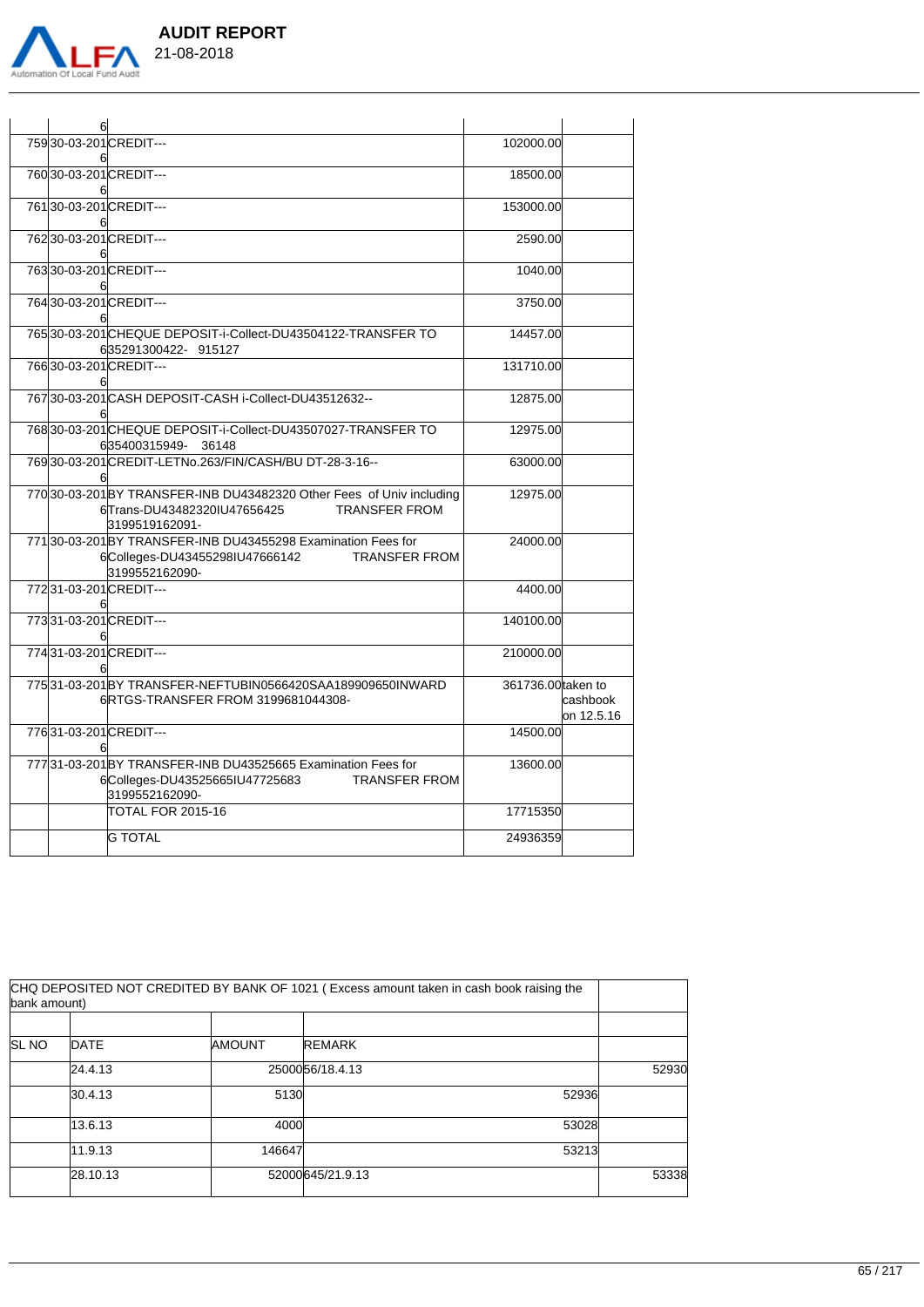

| 29.10.13 |              | 1200770/27.9.13                              | 53344 |
|----------|--------------|----------------------------------------------|-------|
| 29.10.13 |              | 7500456/29.8.13                              | 53347 |
| 30.10.13 |              | 6000500/20.9.13                              | 53351 |
| 23.11.13 |              | 22985911/8.10.13                             | 53443 |
| 25.11.13 | 2085552.8.13 |                                              | 53445 |
| 13.12.13 |              | 4541821.1.014                                | 53497 |
| 25.2.13  | 13517        | 53633                                        |       |
| 30.5.14  | 425          | 53809                                        |       |
| 8.8.14   |              | 1014836 AUDIT OBJECTION ON 2012-13 RECTIFIED |       |
| 19.12.14 |              | 3596 INT TDR                                 |       |
| 3.3.15   |              | 1187200 INSPIRE FELLOWSHIP                   |       |
| 31.3.15  |              | 28500 BUS FARE                               |       |
| 14.5.15  | 1447490      | 54184                                        |       |
| 15.7.15  | 150000       | 54212                                        |       |
| 25.8.15  | 41160        | 54241                                        |       |
| 30.10.15 | 350000       | 54289                                        |       |
| 13.1.16  | 96650        | 54370                                        |       |
| 3.2.16   | 6000         | 54383                                        |       |
| 24.2.16  |              | 16056618 CANCEL CHQ OF 947472/3.2.16         |       |
| G total  | 20920427     |                                              |       |
|          |              |                                              |       |

| RECONCILIATION FOR 2015-16 FOR A/C NO 1010                                                                      |  |              |                                     |             |  |
|-----------------------------------------------------------------------------------------------------------------|--|--------------|-------------------------------------|-------------|--|
| BALANCE AS PER CASHBOOK ACTUAL AS ON 31.3.16                                                                    |  |              |                                     | -4224728.27 |  |
| <b>ADD</b>                                                                                                      |  |              |                                     |             |  |
| CHQ ISSUED NOT DEBITED BY BANK                                                                                  |  |              |                                     | 5608710.00  |  |
| CHQ CREDITED BY BANK NOT TAKEN INTO CASHBOOK                                                                    |  |              |                                     |             |  |
| <b>CALCULATION ERROR 27.8.14</b>                                                                                |  |              |                                     |             |  |
| calculation error on 15.7.15 of Rs 7100 taken as Rs 7600 in cashbook as payment                                 |  |              |                                     | 500         |  |
|                                                                                                                 |  |              |                                     |             |  |
|                                                                                                                 |  | <b>TOTAL</b> |                                     | 2092624.46  |  |
| <b>LESS</b>                                                                                                     |  |              |                                     |             |  |
| CHQ DEBITED BY BANK NOT TKAEN INTO CASHBOOK                                                                     |  |              |                                     | 68464.00    |  |
| CHQ DEPOSITED NOT CREDITED BY BANK                                                                              |  |              |                                     | 34000.00    |  |
| CALUCLATION ERROR ON 7.8.14 AS EXPENDITURE SHOWN NOT DEDUCTED Rs 208277 and rectifed on 24.9.15 for Rs101649.00 |  |              |                                     | 309926      |  |
| BALANCE AS PER PASSBOOK AS ON 31.3.16                                                                           |  |              |                                     | 1680234.46  |  |
| ACTUAL PASSBOOK BALANCE                                                                                         |  |              |                                     | 2130924.73  |  |
|                                                                                                                 |  |              | DIFF                                | -450690.27  |  |
|                                                                                                                 |  |              | opening balance diff prior to 13-14 |             |  |

| CHEQUE ISSUED BUT NOT PRESENTED FOR PAYMENT/ NOT DEBITED BY BANK for 1010 |  |  |  |  |  |
|---------------------------------------------------------------------------|--|--|--|--|--|
| ADD                                                                       |  |  |  |  |  |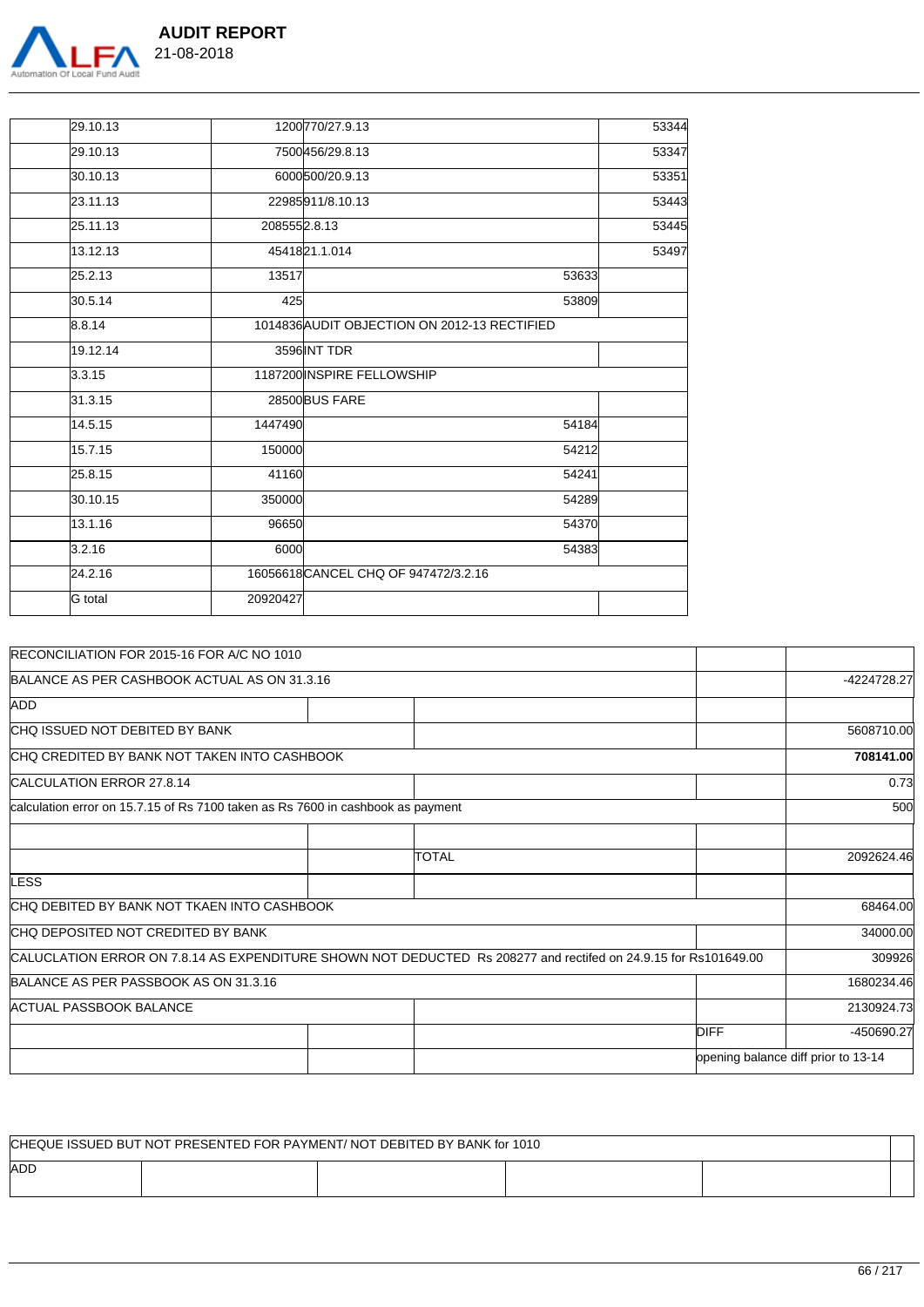

|                  | STATE BANK OF INDIA A/C NO 10941791010     |                                                                  |                  |                   |  |
|------------------|--------------------------------------------|------------------------------------------------------------------|------------------|-------------------|--|
| SL <sub>NO</sub> | <b>DATE</b>                                | CHQ NO                                                           | AMOUNT           | <b>REMARK</b>     |  |
|                  | 124.9.14                                   | 559341                                                           |                  | 1020 advertisment |  |
|                  | 224.9.15                                   |                                                                  | 380513           |                   |  |
|                  | 323.2.14                                   |                                                                  | 2524000          |                   |  |
|                  | 416.12.15                                  |                                                                  | 2703177          |                   |  |
|                  |                                            |                                                                  |                  |                   |  |
|                  |                                            |                                                                  |                  |                   |  |
|                  |                                            | <b>TOTAL</b>                                                     | 5608710          |                   |  |
|                  |                                            |                                                                  |                  |                   |  |
|                  |                                            | CHEQUE DEBITED BY BANK BUT NOT ENTERED IN THE CASHBOOK           |                  |                   |  |
|                  |                                            |                                                                  |                  |                   |  |
|                  | STATE BANK OF INDIA A/C NO 10941791021     |                                                                  |                  |                   |  |
| SL <sub>NO</sub> | <b>DATE</b>                                | CHQ NO                                                           | AMOUNT           | <b>REMARK</b>     |  |
|                  | 116.5.13                                   |                                                                  |                  | 900 BANK CHGS     |  |
|                  | 3.10.13                                    |                                                                  |                  | 253 BANK CHGS     |  |
|                  | 23.12.13                                   |                                                                  |                  | 224 BANK CHGS     |  |
|                  | 1.12.14                                    |                                                                  |                  | 225 BANK CHGS     |  |
|                  | 12.3.14                                    |                                                                  |                  | 618 BANK CHGS     |  |
|                  | 12.3.16                                    |                                                                  |                  | 630 BANK CHGS     |  |
|                  | 17.2.16                                    |                                                                  | 65500            |                   |  |
|                  | 9.9.15                                     |                                                                  | 114              |                   |  |
|                  |                                            | <b>TOTAL</b>                                                     | 68464            |                   |  |
|                  |                                            |                                                                  |                  |                   |  |
|                  |                                            |                                                                  |                  |                   |  |
|                  |                                            | CHEQUES CREDITED BY BANK BUT NOT ENTERED IN CASHBOOK IN A/C 1010 |                  |                   |  |
| SL <sub>NO</sub> | DATE                                       | AMOUNT                                                           | <b>REMARK</b>    |                   |  |
|                  | 19.5.13                                    |                                                                  | 58241 TDS REFUND |                   |  |
|                  | 26.2.16                                    | 634900                                                           |                  |                   |  |
|                  | 9.9.15                                     | 15000                                                            |                  |                   |  |
|                  |                                            | $\overline{0}$                                                   |                  |                   |  |
|                  | total                                      | 708141                                                           |                  |                   |  |
|                  |                                            |                                                                  |                  |                   |  |
|                  |                                            |                                                                  |                  |                   |  |
|                  | CHQ DEPOSITED NOT CREDITED BY BANK OF 1010 |                                                                  |                  |                   |  |
|                  |                                            |                                                                  |                  |                   |  |
| SL <sub>NO</sub> | DATE                                       | <b>AMOUNT</b>                                                    | <b>REMARK</b>    |                   |  |
|                  | 113.12.13                                  |                                                                  | 34000 DAE MUMBAI |                   |  |
|                  | <b>TOTAL</b>                               | 34000                                                            |                  |                   |  |
|                  |                                            |                                                                  |                  |                   |  |

 $\overline{\phantom{a}}$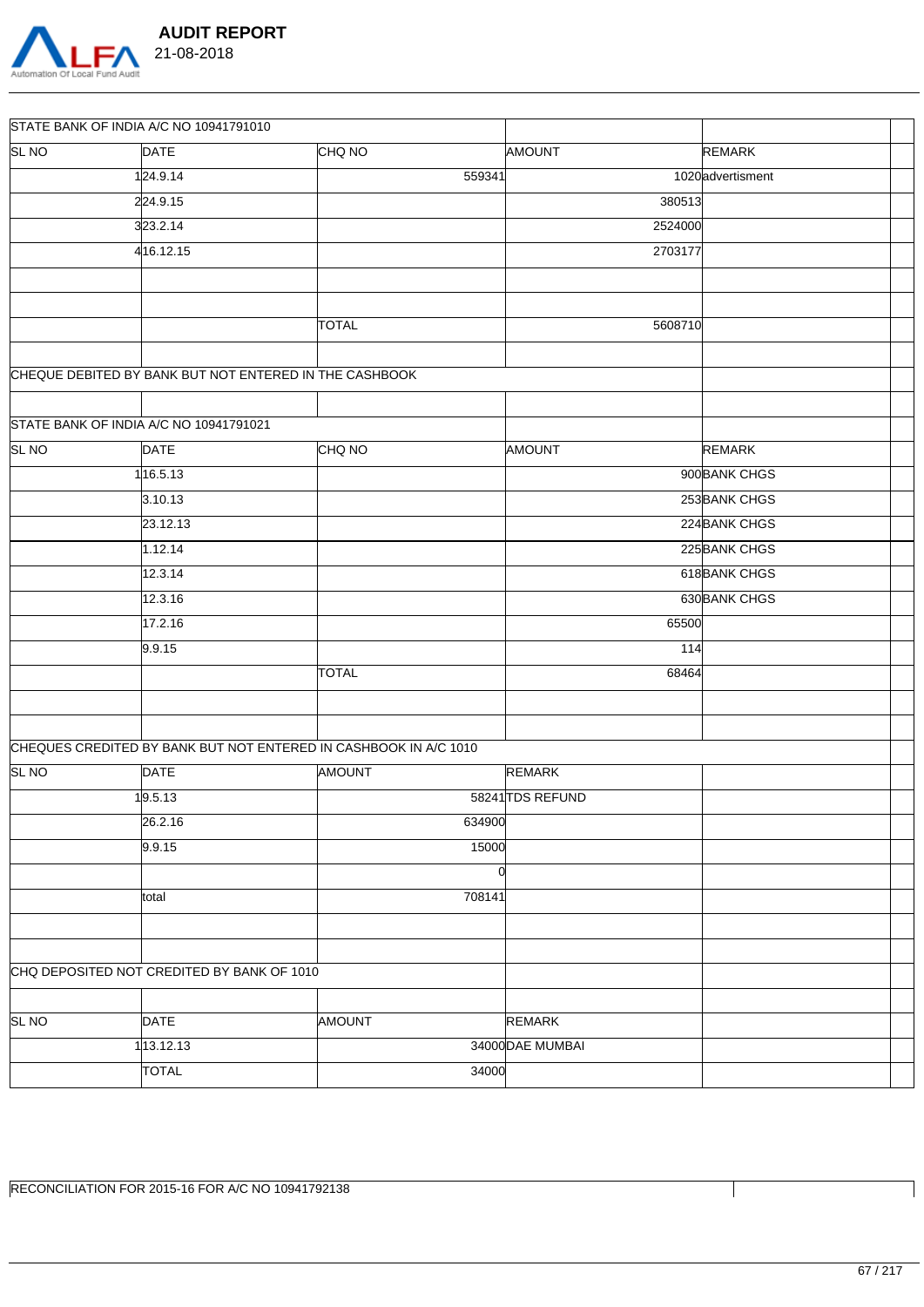

| BALANCE AS PER CASHBOOK ACTUAL AS ON 31.3.14 |              |                                     | 31122.42    |
|----------------------------------------------|--------------|-------------------------------------|-------------|
| ADD                                          |              |                                     |             |
| CHQ ISSUED NOT DEBITED BY BANK               |              |                                     | 0.00        |
| CHQ CREDITED BY BANK NOT TAKEN INTO CASHBOOK |              |                                     | 6747.00     |
|                                              |              |                                     |             |
|                                              | <b>TOTAL</b> |                                     | 37869.42    |
| <b>LESS</b>                                  |              |                                     |             |
| CHQ DEBITED BY BANK NOT TKAEN INTO CASHBOOK  |              |                                     | 0.00        |
| CHQ DEPOSITED NOT CREDITED BY BANK           |              |                                     | 0.00        |
| UN RECONCILED AMOUNT PRIOR TO 2013-14        |              |                                     |             |
| BALANCE AS PER PASSBOOK AS ON 31.3.14        |              |                                     | 37869.42    |
| <b>ACTUAL PASSBOOK</b>                       |              |                                     | 60540.42    |
|                                              |              | <b>DIFF</b>                         | $-22671.00$ |
|                                              |              | opening balance diff prior to 13-14 |             |

|                  |                                                        | CHEQUE ISSUED BUT NOT PRESENTED FOR PAYMENT/ NOT DEBITED BY BANK 10941792138 |          |               |    |               |
|------------------|--------------------------------------------------------|------------------------------------------------------------------------------|----------|---------------|----|---------------|
| <b>ADD</b>       |                                                        |                                                                              |          |               |    |               |
|                  | STATE BANK OF INDIA A/C NO 10941792138                 |                                                                              |          |               |    |               |
| SL <sub>NO</sub> | <b>DATE</b>                                            | CHQ NO                                                                       |          | <b>AMOUNT</b> |    | <b>REMARK</b> |
|                  |                                                        |                                                                              |          |               |    |               |
|                  |                                                        | <b>TOTAL</b>                                                                 |          |               | 0l |               |
|                  | CHEQUE DEBITED BY BANK BUT NOT ENTERED IN THE CASHBOOK |                                                                              |          |               |    |               |
|                  |                                                        |                                                                              |          |               |    |               |
|                  | STATE BANK OF INDIA A/C NO 10941792138                 |                                                                              |          |               |    |               |
| SL <sub>NO</sub> | DATE                                                   | <b>CHQ NO</b>                                                                |          | <b>AMOUNT</b> |    | <b>REMARK</b> |
|                  |                                                        | <b>TOTAL</b>                                                                 |          |               | 0l |               |
|                  |                                                        |                                                                              |          |               |    |               |
|                  |                                                        |                                                                              |          |               |    |               |
|                  |                                                        | CHEQUES CREDITED BY BANK BUT NOT ENTERED IN CASHBOOK IN A/C 2138             |          |               |    |               |
| SL <sub>NO</sub> | <b>DATE</b>                                            | AMOUNT                                                                       |          | <b>REMARK</b> |    |               |
|                  | 130.6.13                                               |                                                                              | 1067int  |               |    |               |
|                  | 31.12.13                                               |                                                                              | 1106 int |               |    |               |
|                  | 30.6.14                                                |                                                                              | 1110 int |               |    |               |
|                  | 25.12.14                                               |                                                                              | 1113int  |               |    |               |
|                  | 25.6.15                                                |                                                                              | 1161 int |               |    |               |
|                  | 25.12.15                                               |                                                                              | 1190 int |               |    |               |
|                  | total                                                  |                                                                              | 6747     |               |    |               |
|                  |                                                        |                                                                              |          |               |    |               |
|                  | CHQ DEPOSITED NOT CREDITED BY BANK OF 2138             |                                                                              |          |               |    |               |
|                  |                                                        |                                                                              |          |               |    |               |
| SL <sub>NO</sub> | <b>DATE</b>                                            | <b>AMOUNT</b>                                                                |          | <b>REMARK</b> |    |               |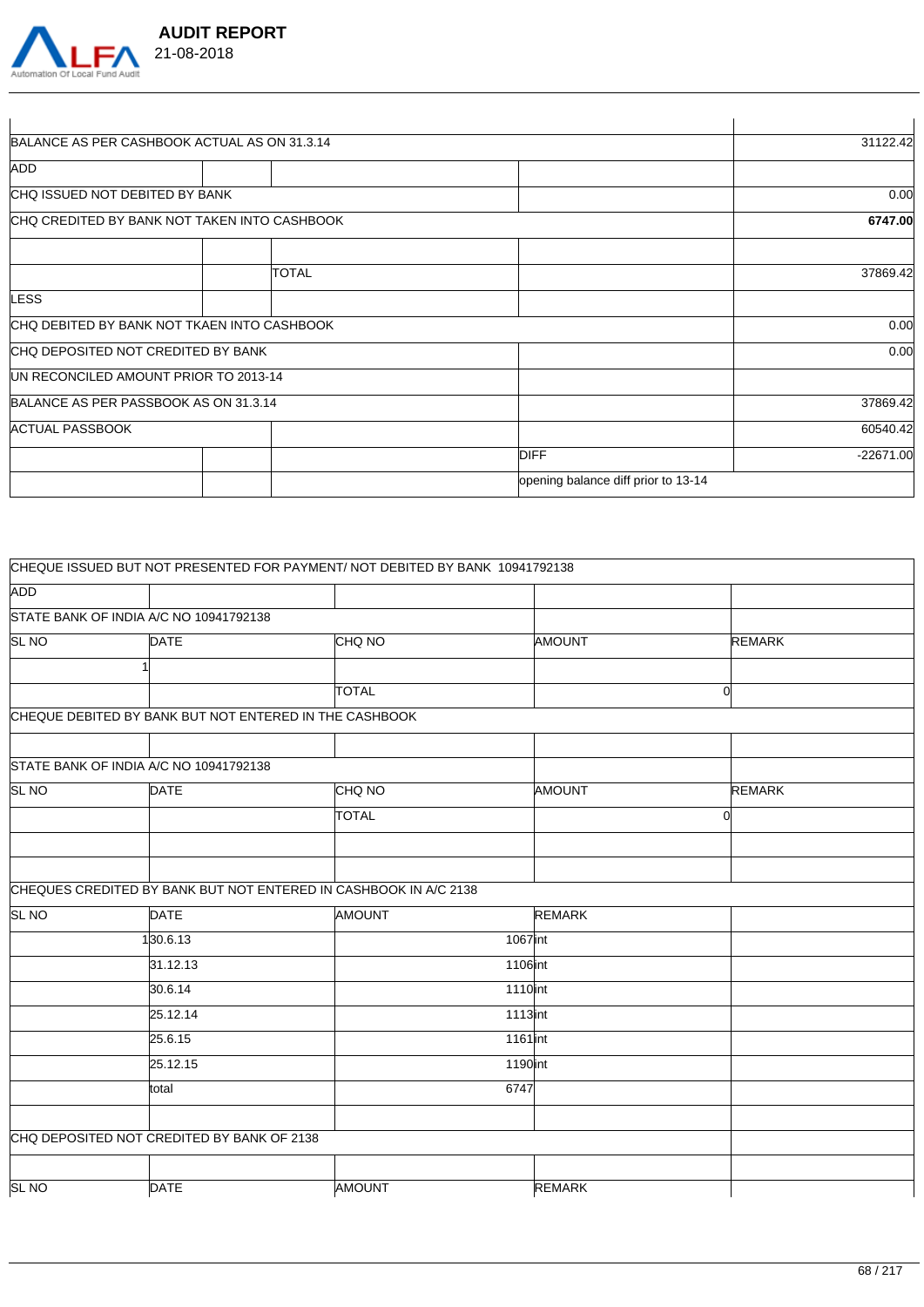

| <b>TOTAL</b> |  |  |
|--------------|--|--|
|              |  |  |

| <b>RECONCILIATION FOR 2015-16 FOR A/C NO 10859098233</b> |              |                                     |            |
|----------------------------------------------------------|--------------|-------------------------------------|------------|
| BALANCE AS PER CASHBOOK ACTUAL AS ON 31.3.14             |              |                                     | 11659      |
| <b>ADD</b>                                               |              |                                     |            |
| CHQ ISSUED NOT DEBITED BY BANK                           |              |                                     | 0.00       |
| CHQ CREDITED BY BANK NOT TAKEN INTO CASHBOOK             |              |                                     | 2096.00    |
|                                                          | <b>TOTAL</b> |                                     | 13755.00   |
| LESS                                                     |              |                                     |            |
| CHQ DEBITED BY BANK NOT TKAEN INTO CASHBOOK              |              |                                     | 0.00       |
| CHQ DEPOSITED NOT CREDITED BY BANK                       |              |                                     | 0.00       |
| UN RECONCILED AMOUNT PRIOR TO 2013-14                    |              |                                     |            |
| BALANCE AS PER PASSBOOK AS ON 31.3.14                    |              |                                     | 13755.00   |
| <b>ACTUAL PASSBOOK</b>                                   |              |                                     | 18801.31   |
|                                                          |              | <b>DIFF</b>                         | $-5046.31$ |
|                                                          |              | opening balance diff prior to 13-14 |            |

|                  |                                        | CHEQUE ISSUED BUT NOT PRESENTED FOR PAYMENT/ NOT DEBITED BY BANK        |               |               |
|------------------|----------------------------------------|-------------------------------------------------------------------------|---------------|---------------|
| <b>ADD</b>       |                                        |                                                                         |               |               |
|                  | STATE BANK OF INDIA A/C NO 10859098233 |                                                                         |               |               |
| SL <sub>NO</sub> | <b>DATE</b>                            | CHQ NO                                                                  | AMOUNT        | <b>REMARK</b> |
|                  |                                        |                                                                         |               |               |
|                  |                                        | <b>TOTAL</b>                                                            |               |               |
|                  |                                        |                                                                         |               |               |
|                  |                                        | CHEQUE DEBITED BY BANK BUT NOT ENTERED IN THE CASHBOOK                  |               |               |
|                  |                                        |                                                                         |               |               |
|                  | STATE BANK OF INDIA A/C NO 10859098233 |                                                                         |               |               |
| SL <sub>NO</sub> | DATE                                   | CHQ NO                                                                  | <b>AMOUNT</b> | <b>REMARK</b> |
|                  |                                        |                                                                         |               |               |
|                  |                                        | <b>TOTAL</b>                                                            |               | ∩             |
|                  |                                        |                                                                         |               |               |
|                  |                                        | CHEQUES CREDITED BY BANK BUT NOT ENTERED IN CASHBOOK IN A/C 10859098233 |               |               |
| SL <sub>NO</sub> | DATE                                   | AMOUNT                                                                  | <b>REMARK</b> |               |
|                  | 130.6.13                               |                                                                         | $331$ int     |               |
|                  | 31.12.13                               |                                                                         | 344 int       |               |
|                  | 30.6.14                                |                                                                         | 345 int       |               |
|                  | 25.12.14                               |                                                                         | 346 int       |               |
|                  | 25.6.15                                |                                                                         | 360int        |               |
|                  |                                        |                                                                         |               |               |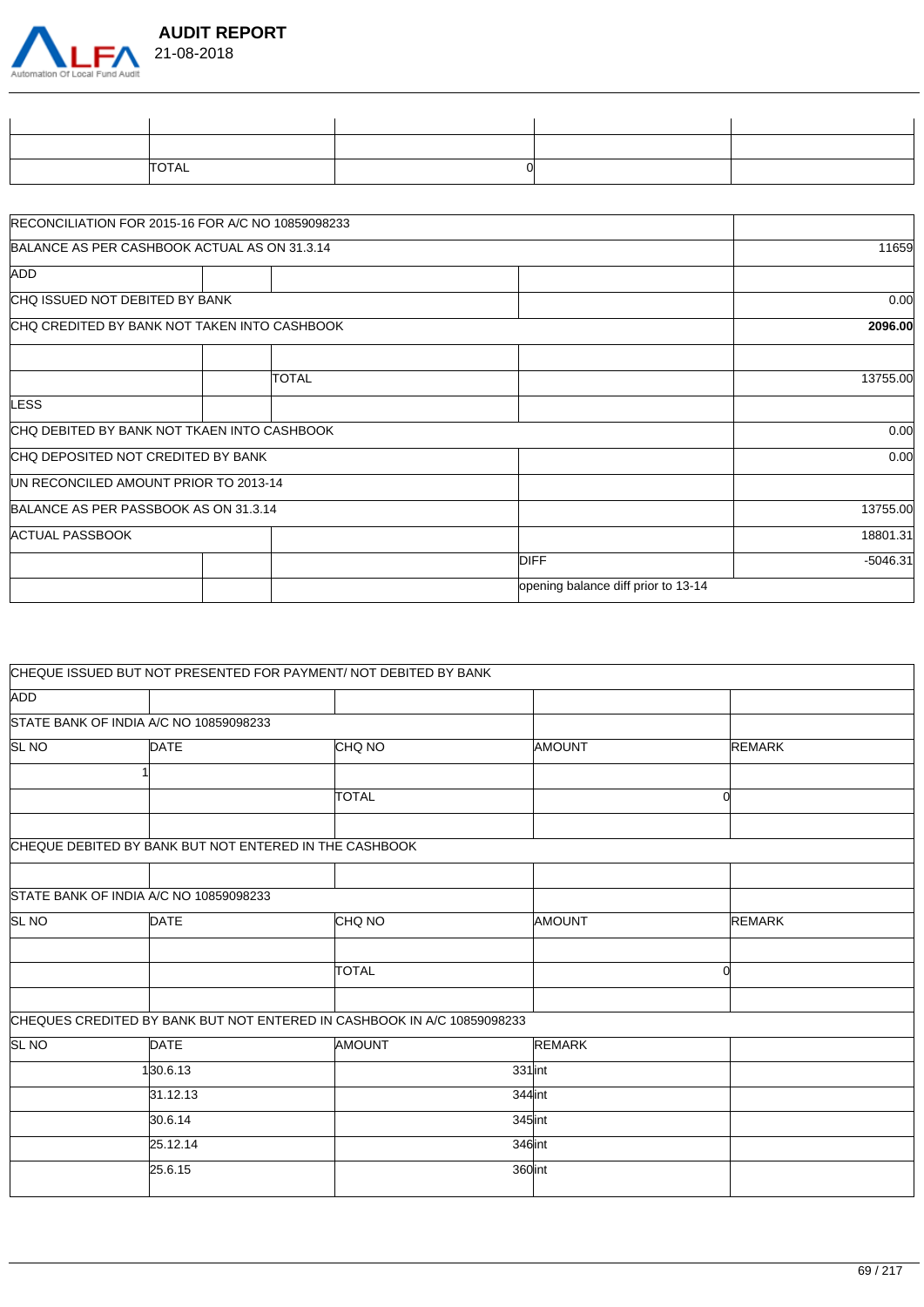

|       | 25.12.15                                          | 370 int       |               |  |
|-------|---------------------------------------------------|---------------|---------------|--|
|       | ttotal                                            | 2096          |               |  |
|       |                                                   |               |               |  |
|       |                                                   |               |               |  |
|       | CHQ DEPOSITED NOT CREDITED BY BANK OF 10859098233 |               |               |  |
|       |                                                   |               |               |  |
| SL NO | DATE                                              | <b>AMOUNT</b> | <b>REMARK</b> |  |
|       | <b>TOTAL</b>                                      |               |               |  |

|                                              | RECONCILIATION FOR 2015-16 FOR A/C NO 10941792604 |                                     |            |
|----------------------------------------------|---------------------------------------------------|-------------------------------------|------------|
| BALANCE AS PER CASHBOOK ACTUAL AS ON 31.3.14 | 1465174.32                                        |                                     |            |
| <b>ADD</b>                                   |                                                   |                                     |            |
| CHQ ISSUED NOT DEBITED BY BANK               |                                                   |                                     | 0.00       |
|                                              | CHQ CREDITED BY BANK NOT TAKEN INTO CASHBOOK      |                                     | 657304.00  |
|                                              | <b>TOTAL</b>                                      |                                     | 2122478.32 |
| <b>LESS</b>                                  |                                                   |                                     |            |
| CHQ DEBITED BY BANK NOT TKAEN INTO CASHBOOK  |                                                   |                                     | 319980.00  |
| CHQ DEPOSITED NOT CREDITED BY BANK           |                                                   |                                     | 110000.00  |
| UN RECONCILED AMOUNT PRIOR TO 2013-14        |                                                   |                                     |            |
| BALANCE AS PER PASSBOOK AS ON 31.3.14        |                                                   |                                     | 1692498.32 |
| ACTUAL PASSBOOK                              |                                                   |                                     | 2059406.32 |
|                                              |                                                   | <b>DIFF</b>                         | -366908.00 |
|                                              |                                                   | opening balance diff prior to 13-14 |            |

|                                        |                                                        | CHEQUE ISSUED BUT NOT PRESENTED FOR PAYMENT/ NOT DEBITED BY BANK |               |               |
|----------------------------------------|--------------------------------------------------------|------------------------------------------------------------------|---------------|---------------|
| ADD                                    |                                                        |                                                                  |               |               |
|                                        | STATE BANK OF INDIA A/C NO 10941792604                 |                                                                  |               |               |
| <b>SL NO</b>                           | <b>DATE</b>                                            | <b>CHQ NO</b>                                                    | <b>AMOUNT</b> | <b>REMARK</b> |
|                                        |                                                        |                                                                  |               |               |
|                                        |                                                        | <b>TOTAL</b>                                                     |               |               |
|                                        | CHEQUE DEBITED BY BANK BUT NOT ENTERED IN THE CASHBOOK |                                                                  |               |               |
|                                        |                                                        |                                                                  |               |               |
| STATE BANK OF INDIA A/C NO 10941792604 |                                                        |                                                                  |               |               |
| <b>SL NO</b>                           | <b>DATE</b>                                            | CHQ NO                                                           | <b>AMOUNT</b> | <b>REMARK</b> |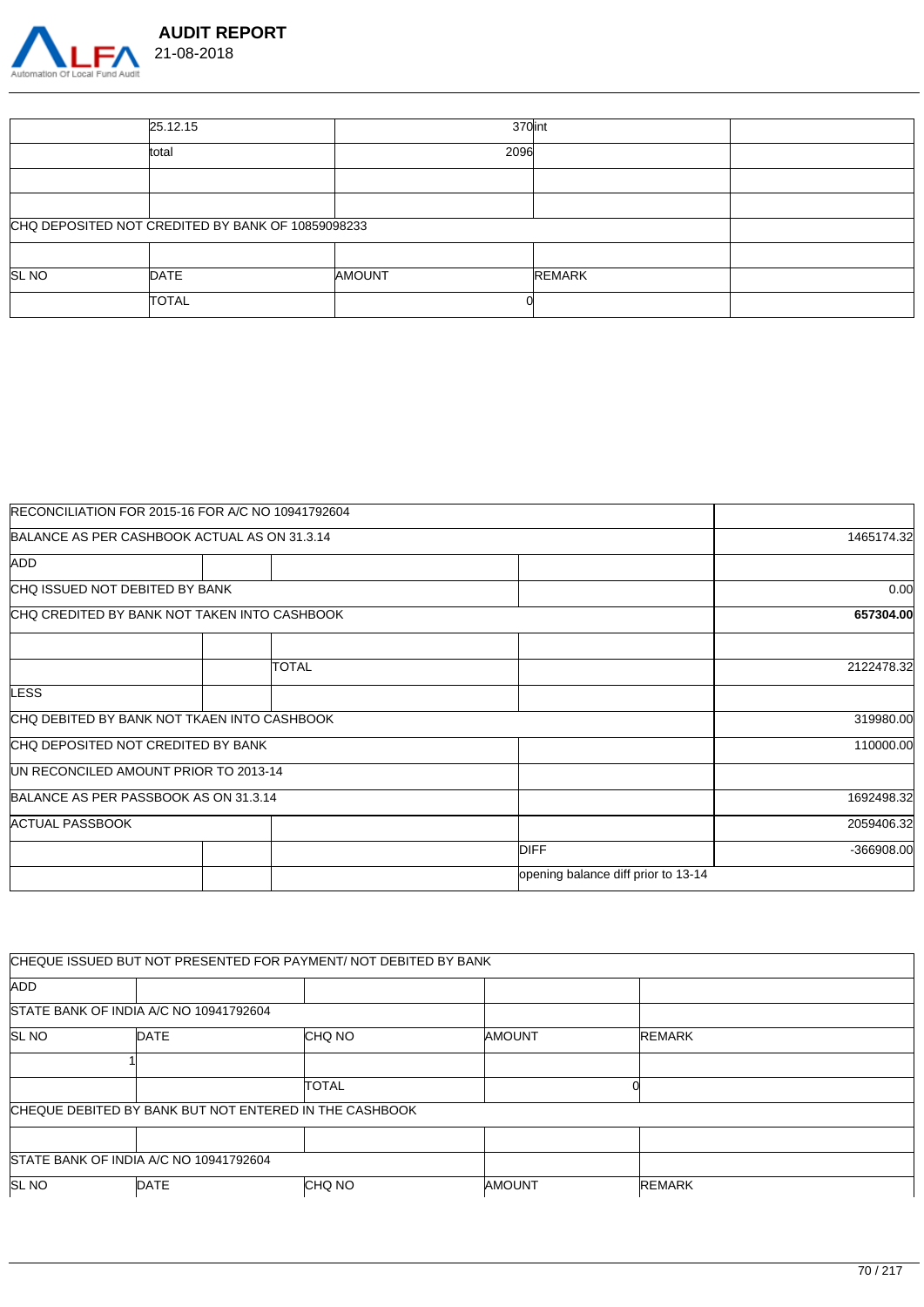

|              | 5.9.13                                            |                                                                         |                        | 225 BANK COMMISSION |
|--------------|---------------------------------------------------|-------------------------------------------------------------------------|------------------------|---------------------|
|              | 12.12.13                                          |                                                                         |                        | 29285 TDS REFUND    |
|              | 11.10.14                                          |                                                                         |                        | 128153TDS REFUND    |
|              | 11.10.14                                          |                                                                         |                        | 4545 TDS REFUND     |
|              | 10.10.14                                          |                                                                         |                        | 157772 TDS REFUND   |
|              |                                                   | <b>TOTAL</b>                                                            | 319980                 |                     |
|              |                                                   | CHEQUES CREDITED BY BANK BUT NOT ENTERED IN CASHBOOK IN A/C 10941792604 |                        |                     |
| <b>SL NO</b> | <b>DATE</b>                                       | <b>AMOUNT</b>                                                           | <b>REMARK</b>          |                     |
|              | 130.6.13                                          | 28612int                                                                |                        |                     |
|              | 31.12.13                                          | 27507int                                                                |                        |                     |
|              | 16.4.14                                           | 35000                                                                   |                        |                     |
|              | 30.4.14                                           |                                                                         | 50000 no 70/25.4.14    |                     |
|              | 30.4.14                                           |                                                                         | 35000 no 72/24.4.14    |                     |
|              | 30.6.14                                           | 40816int                                                                |                        |                     |
|              | 25.12.14                                          | 40645int                                                                |                        |                     |
|              | 4.5.13                                            |                                                                         | 319755 tds refund      |                     |
|              | 25.6.15                                           | 39480 int                                                               |                        |                     |
|              | 25.12.16                                          | 40489int                                                                |                        |                     |
|              | total                                             | 657304                                                                  |                        |                     |
|              | CHQ DEPOSITED NOT CREDITED BY BANK OF 10941792604 |                                                                         |                        |                     |
|              |                                                   |                                                                         |                        |                     |
| <b>SL NO</b> | <b>DATE</b>                                       | <b>AMOUNT</b>                                                           | <b>REMARK</b>          |                     |
|              | 122.3.14                                          |                                                                         | 110000L NO1532/13.3.14 |                     |
|              | <b>TOTAL</b>                                      | 110000                                                                  |                        |                     |

| RECONCILIATION FOR 2015-16 FOR A/C NO 10859084082 |              |            |             |
|---------------------------------------------------|--------------|------------|-------------|
| BALANCE AS PER CASHBOOK ACTUAL AS ON 31.3.14      |              | 1008245.51 |             |
| <b>ADD</b>                                        |              |            |             |
| CHQ ISSUED NOT DEBITED BY BANK                    |              | 0.00       |             |
| CHQ CREDITED BY BANK NOT TAKEN INTO CASHBOOK      |              | 908564.00  |             |
|                                                   | <b>TOTAL</b> | 1916809.51 |             |
| <b>LESS</b>                                       |              |            |             |
| CHQ DEBITED BY BANK NOT TKAEN INTO CASHBOOK       |              | 785.00     |             |
| CHQ DEPOSITED NOT CREDITED BY BANK                |              | 0.00       |             |
| UN RECONCILED AMOUNT PRIOR TO 2013-14             |              |            |             |
| BALANCE AS PER PASSBOOK AS ON 31.3.14             |              | 1916024.51 |             |
| <b>ACTUAL PASSBOOK</b>                            |              | 2612881.51 |             |
|                                                   |              | -696857.00 | <b>DIFF</b> |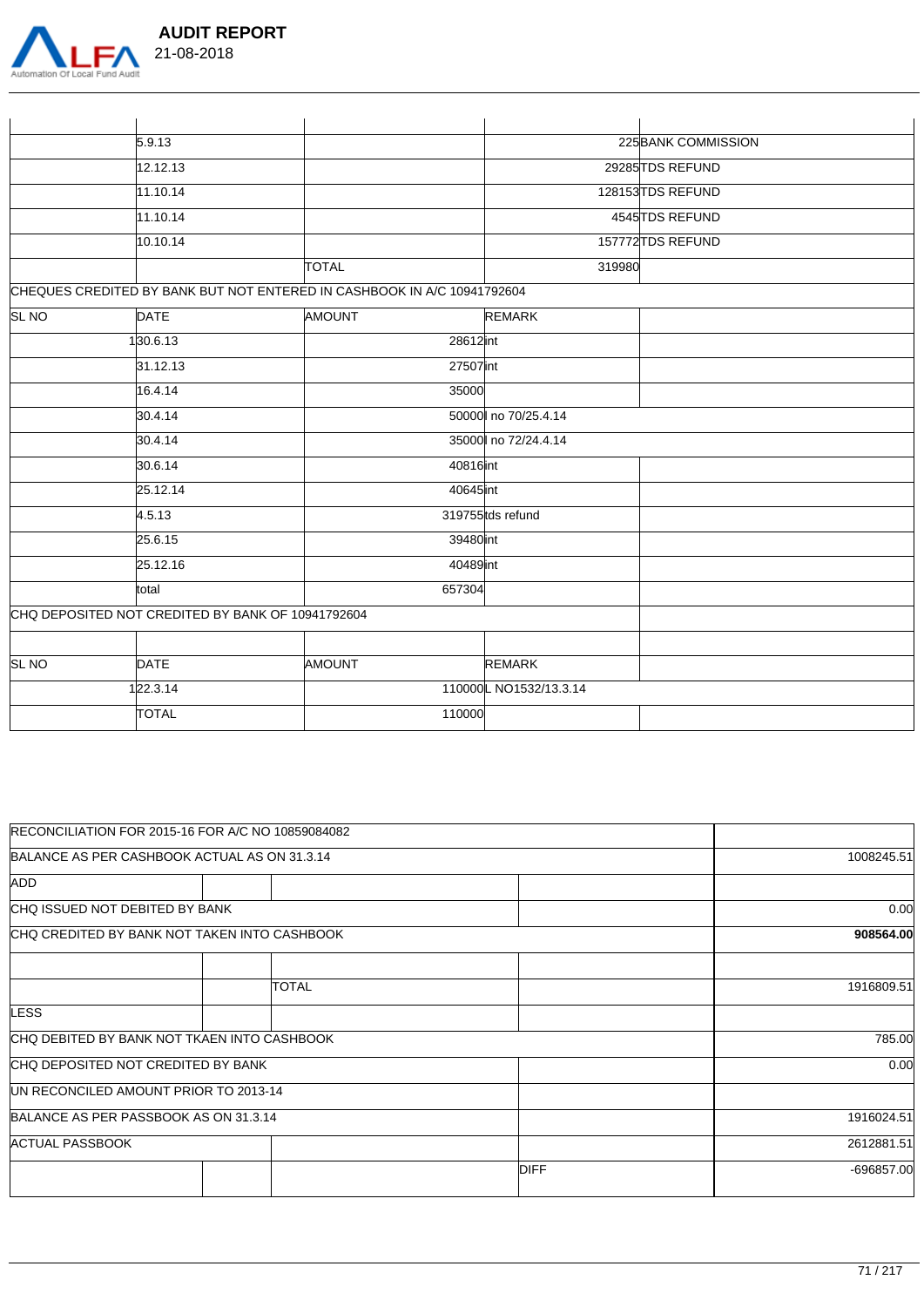

|  | <br>13-14<br>i balance<br>openina<br>: dit<br>prior to |
|--|--------------------------------------------------------|

|                  |                                                        | CHEQUE ISSUED BUT NOT PRESENTED FOR PAYMENT/ NOT DEBITED BY BANK        |                     |              |               |  |
|------------------|--------------------------------------------------------|-------------------------------------------------------------------------|---------------------|--------------|---------------|--|
| <b>ADD</b>       |                                                        |                                                                         |                     |              |               |  |
|                  | STATE BANK OF INDIA A/C NO 10859084082                 |                                                                         |                     |              |               |  |
| <b>SL NO</b>     | <b>DATE</b>                                            | CHQ NO                                                                  | AMOUNT              |              | <b>REMARK</b> |  |
|                  |                                                        |                                                                         |                     |              |               |  |
|                  |                                                        | TOTAL                                                                   |                     | <sub>0</sub> |               |  |
|                  | CHEQUE DEBITED BY BANK BUT NOT ENTERED IN THE CASHBOOK |                                                                         |                     |              |               |  |
|                  |                                                        |                                                                         |                     |              |               |  |
|                  | STATE BANK OF INDIA A/C NO 10859084082                 |                                                                         |                     |              |               |  |
| <b>SL NO</b>     | <b>DATE</b>                                            | CHQ NO                                                                  | AMOUNT              |              | <b>REMARK</b> |  |
|                  | 112.3.15                                               |                                                                         |                     |              | 155 bank chgs |  |
|                  | 12.3.16                                                |                                                                         |                     |              | 630 bank chgs |  |
|                  |                                                        | <b>TOTAL</b>                                                            |                     | 785          |               |  |
|                  |                                                        | CHEQUES CREDITED BY BANK BUT NOT ENTERED IN CASHBOOK IN A/C 10859084082 |                     |              |               |  |
| SL <sub>NO</sub> | DATE                                                   | AMOUNT                                                                  | <b>REMARK</b>       |              |               |  |
|                  | 130.5.13                                               |                                                                         | 7160CASH DEPOSIT    |              |               |  |
|                  | 230.5.13                                               |                                                                         | 7160 CASH DEPOSIT   |              |               |  |
|                  | $\sqrt{23.7.13}$                                       |                                                                         | 21200 CASH DEPOSIT  |              |               |  |
|                  | 25.7.13                                                |                                                                         | 7235 CASH DEPOSIT   |              |               |  |
|                  | 26.7.13                                                |                                                                         | 4705 CASH DEPOSIT   |              |               |  |
|                  | 29.7.13                                                |                                                                         | 600CASH DEPOSIT     |              |               |  |
|                  | 30.7.13                                                |                                                                         | 1400 CASH DEPOSIT   |              |               |  |
|                  | 20.9.13                                                |                                                                         | 80 CASH DEPOSIT     |              |               |  |
|                  | 24.9.13                                                |                                                                         | 81 CASH DEPOSIT     |              |               |  |
|                  | 26.9.13                                                |                                                                         | 88CASH DEPOSIT      |              |               |  |
|                  | 26.913                                                 |                                                                         | 60CASH DEPOSIT      |              |               |  |
|                  | 7.10.13                                                |                                                                         | 41 CASH DEPOSIT     |              |               |  |
|                  | 8.10.13                                                |                                                                         | 236061 CASH DEPOSIT |              |               |  |
|                  | 1.11.13                                                |                                                                         | 55684 CASH DEPOSIT  |              |               |  |
|                  | 6.11.13                                                |                                                                         | 36 CASH DEPOSIT     |              |               |  |
|                  | 7.11.13                                                |                                                                         | 24 CASH DEPOSIT     |              |               |  |
|                  | 13.11.13                                               |                                                                         | 536 CASH DEPOSIT    |              |               |  |
|                  | 15.11.13                                               |                                                                         | 12CASH DEPOSIT      |              |               |  |
|                  | 22.11.13                                               |                                                                         | 200CASH DEPOSIT     |              |               |  |
|                  | 27.11.13                                               |                                                                         | 200CASH DEPOSIT     |              |               |  |
|                  | 2.12.13                                                |                                                                         | 11 CASH DEPOSIT     |              |               |  |
|                  | 19.12.13                                               |                                                                         | 9000CASH DEPOSIT    |              |               |  |
|                  | 3.1.14                                                 |                                                                         | 99CASH DEPOSIT      |              |               |  |
|                  | 6.1.14                                                 |                                                                         | 25 CASH DEPOSIT     |              |               |  |
|                  | 8.1.14                                                 |                                                                         | 28 CASH DEPOSIT     |              |               |  |
|                  |                                                        |                                                                         |                     |              |               |  |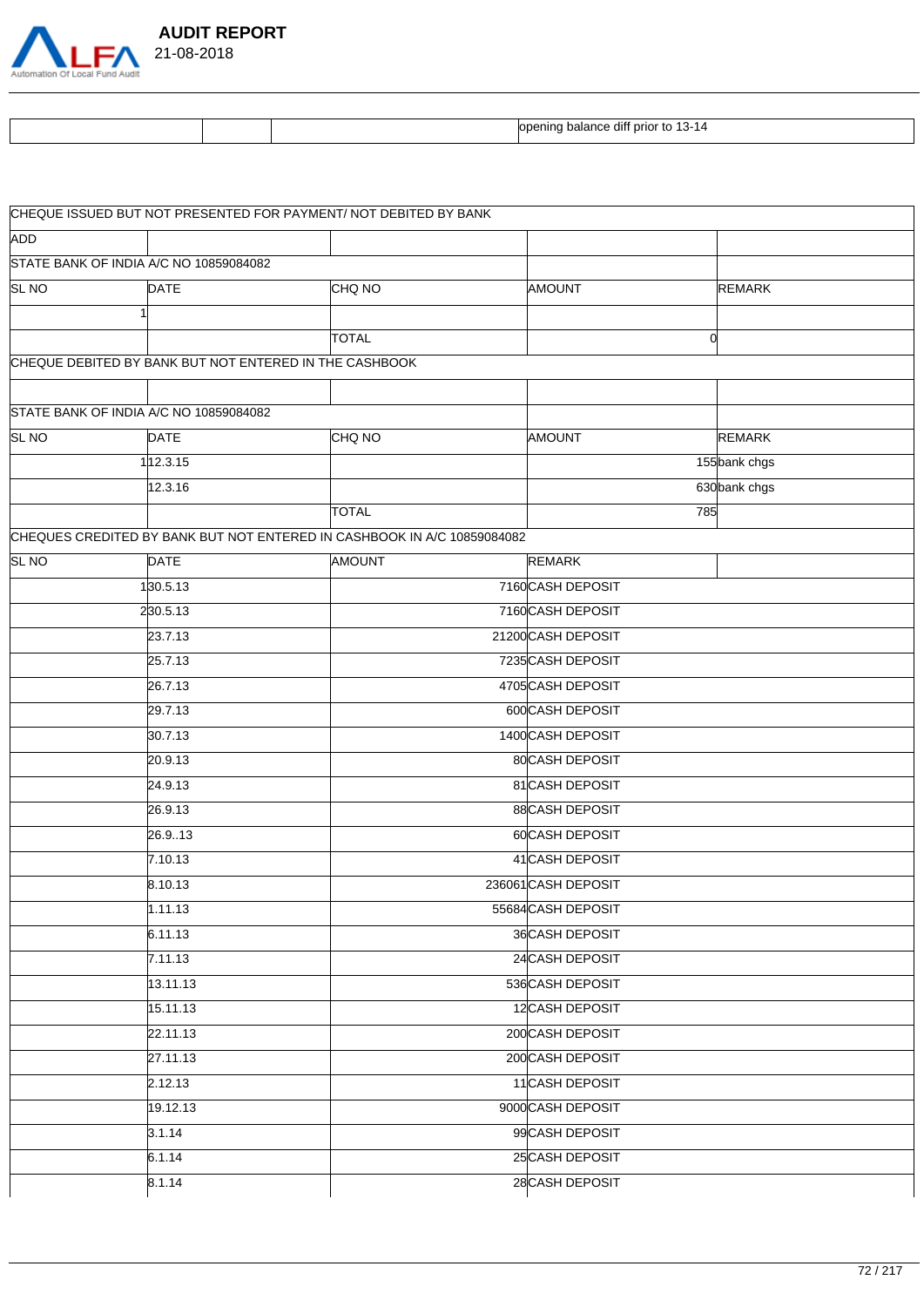

|              | 9.1.14                                            |               |              | 11 CASH DEPOSIT     |  |
|--------------|---------------------------------------------------|---------------|--------------|---------------------|--|
|              | 16.1.14                                           |               |              | 21 CASH DEPOSIT     |  |
|              | 17.1.14                                           |               |              | 14 CASH DEPOSIT     |  |
|              | 12.2.14                                           |               |              | 10CASH DEPOSIT      |  |
|              | 24.2.14                                           |               |              | 9000CASH DEPOSIT    |  |
|              | 4.3.14                                            |               |              | 2400 CASH DEPOSIT   |  |
|              | 12.3.14                                           |               |              | 10 CASH DEPOSIT     |  |
|              | 30.4.14                                           |               |              | 1705CASH DEPOSIT    |  |
|              | 12.8.14                                           |               |              | 5628 CASH DEPOSIT   |  |
|              | 13.8.14                                           |               |              | 11400 CASH DEPOSIT  |  |
|              | 4.2.15                                            |               | 374315credit |                     |  |
|              | 17.3.15                                           |               |              | 2814 CASH DEPOSIT   |  |
|              | 9.5.15                                            |               |              | 146400 CASH DEPOSIT |  |
|              | 7.11.15                                           |               |              | 1110credit          |  |
|              | 5.1.16                                            |               | 2000trf      |                     |  |
|              | total                                             |               | 908564       |                     |  |
|              | CHQ DEPOSITED NOT CREDITED BY BANK OF 10859084082 |               |              |                     |  |
|              |                                                   |               |              |                     |  |
| <b>SL NO</b> | <b>DATE</b>                                       | <b>AMOUNT</b> |              | <b>REMARK</b>       |  |
|              | ltotal                                            |               | ∩            |                     |  |

| RECONCILIATION FOR 2013-14 FOR A/C NO10941791269 |  |              |                                     |             |
|--------------------------------------------------|--|--------------|-------------------------------------|-------------|
| BALANCE AS PER CASHBOOK ACTUAL AS ON 31.3.14     |  |              |                                     | 120000      |
| <b>ADD</b>                                       |  |              |                                     |             |
| CHQ ISSUED NOT DEBITED BY BANK                   |  |              |                                     | 0.00        |
| CHQ CREDITED BY BANK NOT TAKEN INTO CASHBOOK     |  |              |                                     | 0.00        |
|                                                  |  | <b>TOTAL</b> |                                     | 120000.00   |
| <b>LESS</b>                                      |  |              |                                     |             |
| CHQ DEBITED BY BANK NOT TKAEN INTO CASHBOOK      |  |              |                                     | 1798.00     |
| CHQ DEPOSITED NOT CREDITED BY BANK               |  |              |                                     | 120000.00   |
| UN RECONCILED AMOUNT PRIOR TO 2013-14            |  |              |                                     |             |
| BALANCE AS PER PASSBOOK AS ON 31.3.14            |  |              |                                     | $-1798.00$  |
| <b>ACTUAL PASSBOOK</b>                           |  |              |                                     | 28455.00    |
|                                                  |  |              | <b>DIFF</b>                         | $-30253.00$ |
|                                                  |  |              | opening balance diff prior to 13-14 |             |

CHEQUE ISSUED BUT NOT PRESENTED FOR PAYMENT/ NOT DEBITED BY BANK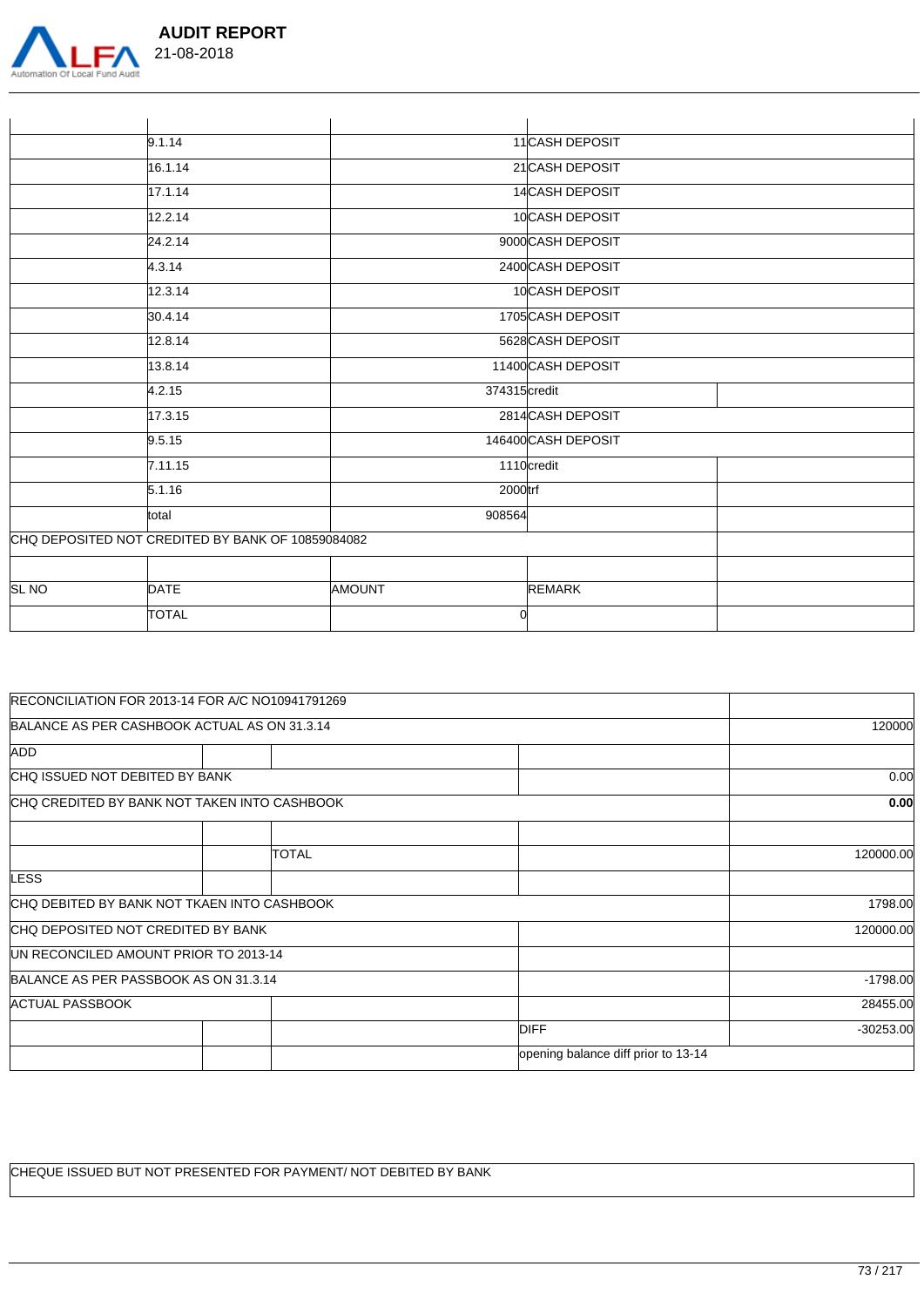

| ADD              |                                                  |                                                                         |                                                     |               |  |
|------------------|--------------------------------------------------|-------------------------------------------------------------------------|-----------------------------------------------------|---------------|--|
|                  | STATE BANK OF INDIA A/C NO 10941791269           |                                                                         |                                                     |               |  |
| SL <sub>NO</sub> | <b>DATE</b>                                      | CHQ NO                                                                  | <b>AMOUNT</b>                                       | <b>REMARK</b> |  |
|                  |                                                  |                                                                         |                                                     |               |  |
|                  |                                                  | <b>TOTAL</b>                                                            |                                                     | $\Omega$      |  |
|                  |                                                  | CHEQUE DEBITED BY BANK BUT NOT ENTERED IN THE CASHBOOK                  |                                                     |               |  |
|                  |                                                  |                                                                         |                                                     |               |  |
|                  | STATE BANK OF INDIA A/C NO 10941791269           |                                                                         |                                                     |               |  |
| SL <sub>NO</sub> | <b>DATE</b>                                      | CHQ NO                                                                  | <b>AMOUNT</b>                                       | <b>REMARK</b> |  |
|                  | 112.3.14                                         |                                                                         |                                                     | 550 BANK CHGS |  |
|                  | 12.3.15                                          |                                                                         |                                                     | 618BANK CHGS  |  |
|                  | 12.3.16                                          |                                                                         |                                                     | 630 BANK CHGS |  |
|                  |                                                  | TOTAL                                                                   |                                                     | 1798          |  |
|                  |                                                  | CHEQUES CREDITED BY BANK BUT NOT ENTERED IN CASHBOOK IN A/C 10941791269 |                                                     |               |  |
| SL <sub>NO</sub> | <b>DATE</b>                                      | AMOUNT                                                                  | <b>REMARK</b>                                       |               |  |
|                  |                                                  |                                                                         | lint                                                |               |  |
|                  | total                                            |                                                                         |                                                     |               |  |
|                  | CHQ DEPOSITED NOT CREDITED BY BANK OF10941791269 |                                                                         |                                                     |               |  |
|                  |                                                  |                                                                         |                                                     |               |  |
| SL <sub>NO</sub> | <b>DATE</b>                                      | <b>AMOUNT</b>                                                           | <b>REMARK</b>                                       |               |  |
| 29.9.14          |                                                  |                                                                         | 120000chq deposited in a/c 2604 taken into 1269 a/c |               |  |
|                  | <b>TOTAL</b>                                     |                                                                         | 120000                                              |               |  |
|                  |                                                  |                                                                         |                                                     |               |  |

| RECONCILIATION FOR 2015-16 FOR A/C NO 10941792570 |              |                                     |              |
|---------------------------------------------------|--------------|-------------------------------------|--------------|
| BALANCE AS PER CASHBOOK ACTUAL AS ON 31.3.14      |              |                                     | 54889.03     |
| ADD                                               |              |                                     |              |
| CHQ ISSUED NOT DEBITED BY BANK                    |              |                                     | 0.00         |
| CHQ CREDITED BY BANK NOT TAKEN INTO CASHBOOK      |              |                                     | 55632.00     |
|                                                   | <b>TOTAL</b> |                                     | 110521.03    |
| <b>LESS</b>                                       |              |                                     |              |
| ICHO DEBITED BY BANK NOT TKAEN INTO CASHBOOK      |              |                                     | 8631.00      |
| CHQ DEPOSITED NOT CREDITED BY BANK                |              |                                     | 0.00         |
| UN RECONCILED AMOUNT PRIOR TO 2013-14             |              |                                     |              |
| BALANCE AS PER PASSBOOK AS ON 31.3.14             |              |                                     | 101890.03    |
| <b>ACTUAL PASSBOOK</b>                            |              |                                     | 354761.03    |
|                                                   |              | <b>DIFF</b>                         | $-252871.00$ |
|                                                   |              | opening balance diff prior to 13-14 |              |

|     | CHEQUE ISSUED BUT NOT PRESENTED FOR PAYMENT/ NOT DEBITED BY BANK |  |  |
|-----|------------------------------------------------------------------|--|--|
| ADD |                                                                  |  |  |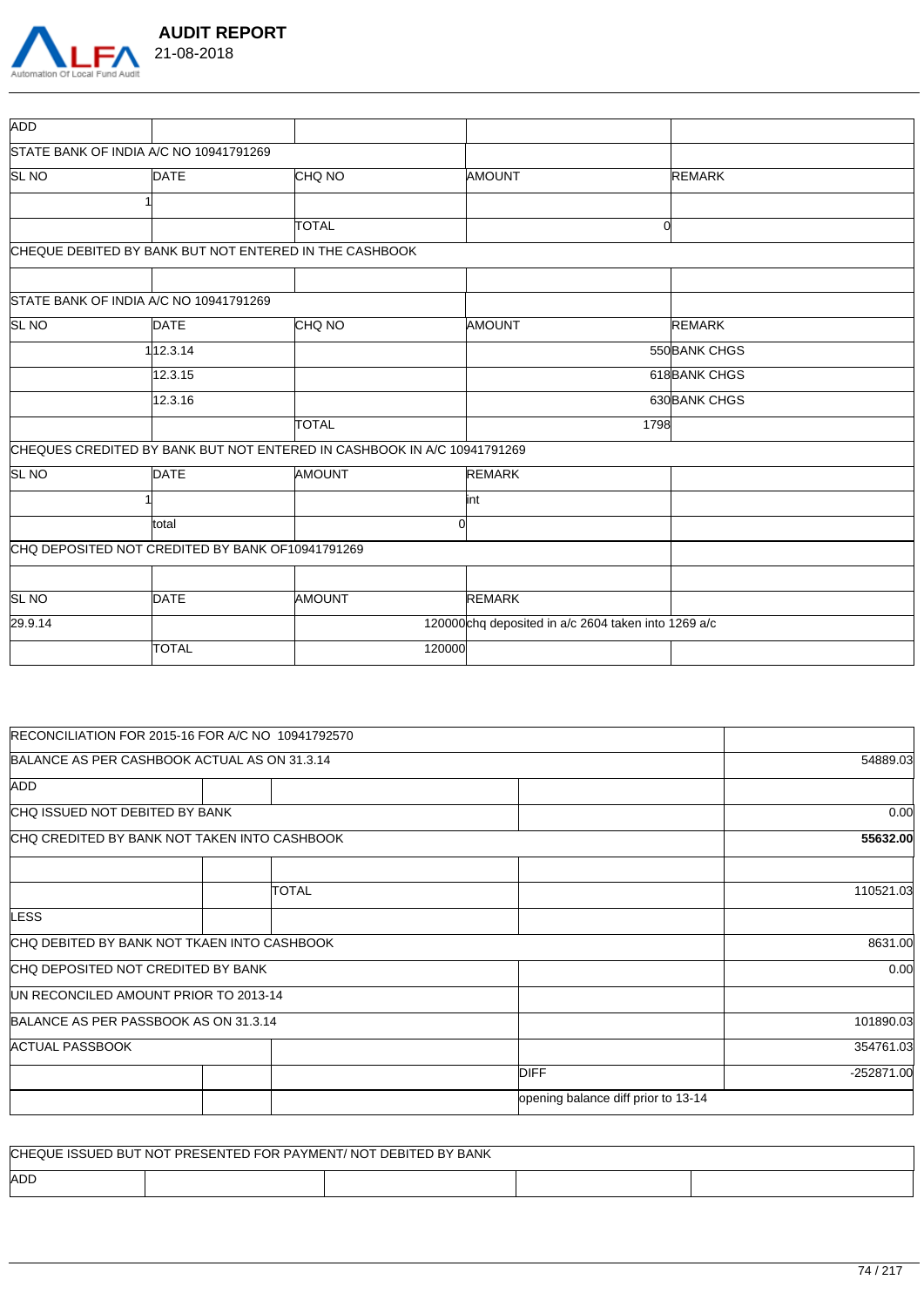

|                  | STATE BANK OF INDIA A/C NO 10941792570 |                                                                         |          |                  |                 |
|------------------|----------------------------------------|-------------------------------------------------------------------------|----------|------------------|-----------------|
| SL <sub>NO</sub> | <b>DATE</b>                            | <b>CHQ NO</b>                                                           |          | AMOUNT           | <b>REMARK</b>   |
|                  |                                        |                                                                         |          |                  |                 |
|                  |                                        | <b>TOTAL</b>                                                            |          |                  | $\overline{0}$  |
|                  |                                        | CHEQUE DEBITED BY BANK BUT NOT ENTERED IN THE CASHBOOK                  |          |                  |                 |
|                  |                                        |                                                                         |          |                  |                 |
|                  | STATE BANK OF INDIA A/C NO 10941792570 |                                                                         |          |                  |                 |
| SL <sub>NO</sub> | <b>DATE</b>                            | CHQ NO                                                                  |          | AMOUNT           | <b>REMARK</b>   |
|                  | 115.4.13                               |                                                                         |          |                  | 70 BANK CHGS    |
|                  | 25.4.14                                |                                                                         |          |                  | 50 BANK CHGS    |
|                  | 7.5.14                                 |                                                                         |          |                  | 50 BANK CHGS    |
|                  | 15.5.14                                |                                                                         |          |                  | 50 BANK CHGS    |
|                  | 11.10.14                               |                                                                         |          |                  | 8411 TDS REFUND |
|                  |                                        |                                                                         |          |                  |                 |
|                  |                                        | <b>TOTAL</b>                                                            |          | 8631             |                 |
|                  |                                        | CHEQUES CREDITED BY BANK BUT NOT ENTERED IN CASHBOOK IN A/C 10941792570 |          |                  |                 |
| SL <sub>NO</sub> | <b>DATE</b>                            | AMOUNT                                                                  |          | <b>REMARK</b>    |                 |
|                  | 1,3.4.13                               |                                                                         |          | 400 CASH DEPOSIT |                 |
|                  | 15.4.13                                |                                                                         | 400      |                  |                 |
|                  | 9.5.13                                 |                                                                         | 8411     |                  |                 |
|                  | 30.6.13                                |                                                                         | 6150     |                  |                 |
|                  | 18.7.13                                |                                                                         | 400      |                  |                 |
|                  | 19.7.13                                |                                                                         | 400      |                  |                 |
|                  | 15.11.13                               |                                                                         | 450int   |                  |                 |
|                  | 31.12.13                               |                                                                         | 6532     |                  |                 |
|                  | 20.1.14                                |                                                                         | 450      |                  |                 |
|                  | $\overline{2}$ 2.1.14                  |                                                                         | 450      |                  |                 |
|                  | 24.1.14                                |                                                                         | 450      |                  |                 |
|                  | 24.1.14                                |                                                                         | 450      |                  |                 |
|                  | 4.3.14                                 |                                                                         | 450      |                  |                 |
|                  | 25.4.14                                |                                                                         |          | 450 CASH DEPOSIT |                 |
|                  | $\sqrt{7.5.14}$                        |                                                                         |          | 500CASH DEPOSIT  |                 |
|                  | 15.5.14                                |                                                                         |          | 500 CASH DEPOSIT |                 |
|                  | 3.6.14                                 |                                                                         |          | 450 CASH DEPOSIT |                 |
|                  | 30.6.14                                |                                                                         | 6609int  |                  |                 |
|                  | 23.7.14                                |                                                                         |          | 450 CASH DEPOSIT |                 |
|                  | 10.10.14                               |                                                                         |          | 450 CASH DEPOSIT |                 |
|                  | 17.11.14                               |                                                                         |          | 450 CASH DEPOSIT |                 |
|                  | 25.12.14                               |                                                                         | 6604int  |                  |                 |
|                  | 25.6.15                                |                                                                         | 6801 int |                  |                 |
|                  | 25.12.15                               |                                                                         | 6975int  |                  |                 |
|                  |                                        |                                                                         |          |                  |                 |
|                  |                                        |                                                                         |          |                  |                 |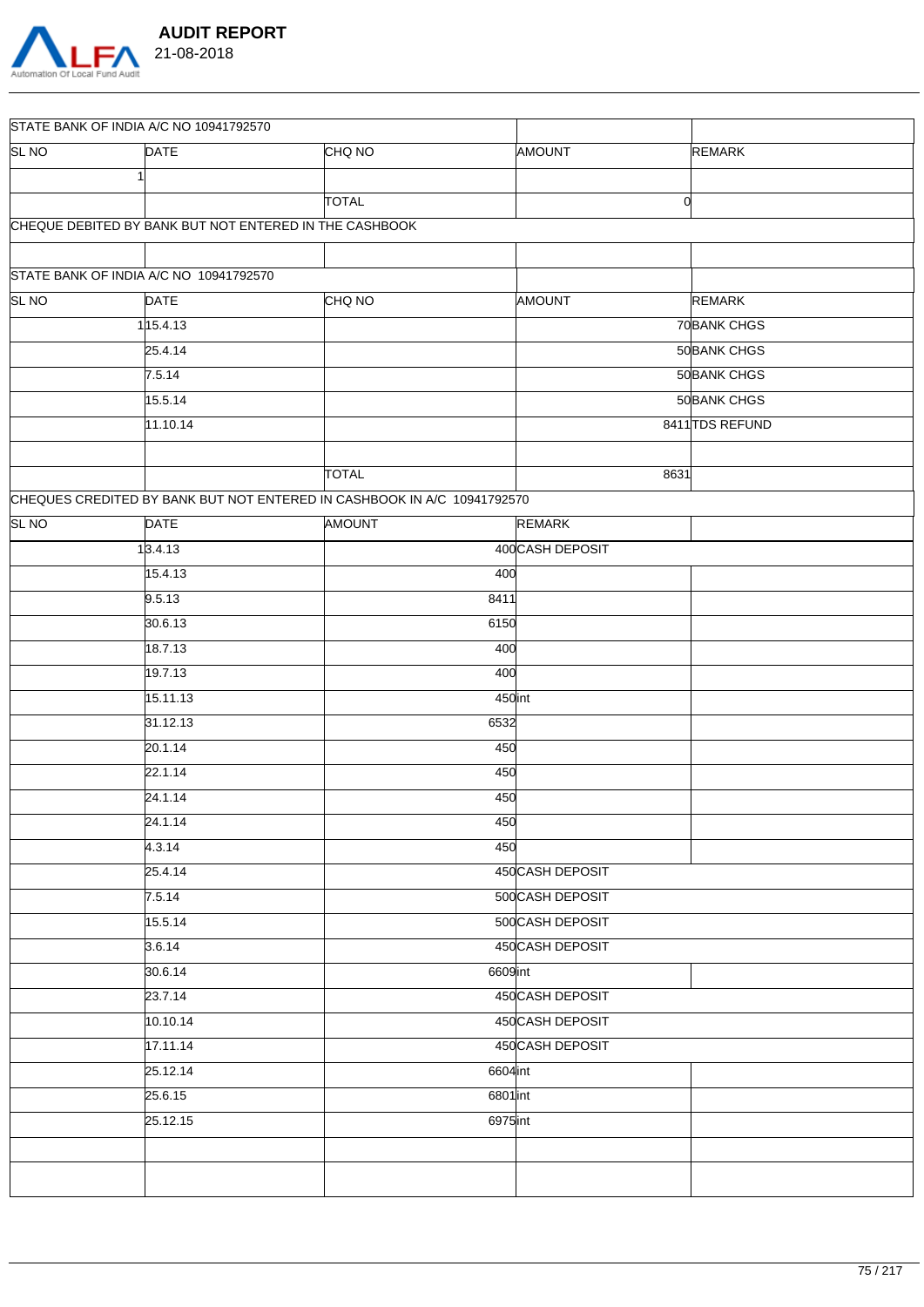

|       | total                                             | 55632         |               |  |
|-------|---------------------------------------------------|---------------|---------------|--|
|       | CHQ DEPOSITED NOT CREDITED BY BANK OF 10941792570 |               |               |  |
|       |                                                   |               |               |  |
| SL NO | DATE                                              | <b>AMOUNT</b> | <b>REMARK</b> |  |
|       |                                                   |               |               |  |
|       | TOTAL                                             |               |               |  |

| <b>IRECONCILIATION FOR 2015-16 FOR A/C NO 10941791292</b> |       |                                     |              |
|-----------------------------------------------------------|-------|-------------------------------------|--------------|
| BALANCE AS PER CASHBOOK ACTUAL AS ON 31.3.16              |       |                                     | 3202165.22   |
| ADD                                                       |       |                                     |              |
| CHQ ISSUED NOT DEBITED BY BANK                            |       |                                     | 0.00         |
| CHQ CREDITED BY BANK NOT TAKEN INTO CASHBOOK              |       |                                     | 97500.00     |
|                                                           | TOTAL |                                     | 3299665.22   |
| <b>LESS</b>                                               |       |                                     |              |
| CHQ DEBITED BY BANK NOT TKAEN INTO CASHBOOK               |       |                                     | 785.00       |
| CHQ DEPOSITED NOT CREDITED BY BANK                        |       |                                     | 0.00         |
| UN RECONCILED AMOUNT PRIOR TO 2013-14                     |       |                                     |              |
| BALANCE AS PER PASSBOOK AS ON 31.3.14                     |       |                                     | 3298880.22   |
| <b>ACTUAL PASSBOOK</b>                                    |       |                                     | 3593497.22   |
|                                                           |       | <b>DIFF</b>                         | $-294617.00$ |
|                                                           |       | opening balance diff prior to 13-14 |              |

|              |          |                                                        | CHEQUE ISSUED BUT NOT PRESENTED FOR PAYMENT/ NOT DEBITED BY BANK        |     |
|--------------|----------|--------------------------------------------------------|-------------------------------------------------------------------------|-----|
| <b>ADD</b>   |          |                                                        |                                                                         |     |
|              |          | STATE BANK OF INDIA A/C NO 10941791292                 |                                                                         |     |
| <b>SL NO</b> | DATE     | CHQ NO                                                 | <b>AMOUNT</b>                                                           |     |
|              | 131.3.13 | 160A/31.3.14                                           |                                                                         |     |
|              |          | <b>TOTAL</b>                                           |                                                                         | 0l  |
|              |          | CHEQUE DEBITED BY BANK BUT NOT ENTERED IN THE CASHBOOK |                                                                         |     |
|              |          |                                                        |                                                                         |     |
|              |          | STATE BANK OF INDIA A/C NO 10941791292                 |                                                                         |     |
| <b>SL NO</b> | DATE     | CHQ NO                                                 | <b>AMOUNT</b>                                                           |     |
|              | 4.3.14   |                                                        |                                                                         | 155 |
|              | 12.3.16  |                                                        |                                                                         | 630 |
|              |          | <b>TOTAL</b>                                           |                                                                         | 785 |
|              |          |                                                        | CHEQUES CREDITED BY BANK BUT NOT ENTERED IN CASHBOOK IN A/C 10941791292 |     |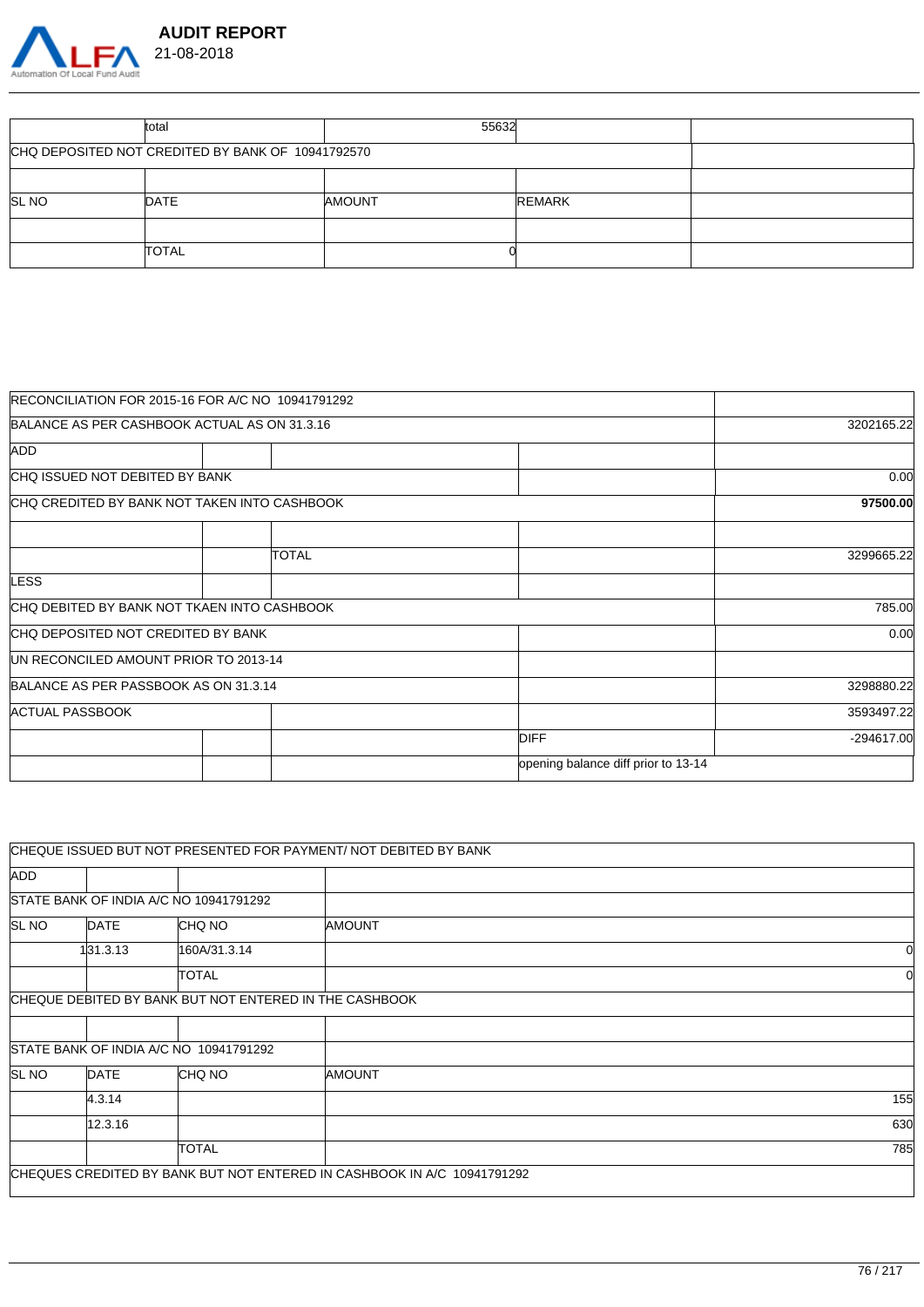

| <b>SL NO</b> | DATE     | <b>AMOUNT</b>                                     | <b>REMARK</b>                                                                        |
|--------------|----------|---------------------------------------------------|--------------------------------------------------------------------------------------|
|              | 120.5.13 |                                                   | 87500 AFFILIATION MONEY RECVDS NOT ADDED TO CASHBOOK                                 |
|              | 26.4.14  |                                                   | 10000 RCPT NO 53961 CASHBOOK ENTRY OF Rs 351300 is credited in cashbook as Rs 361300 |
|              | total    | 97500                                             |                                                                                      |
|              |          | CHQ DEPOSITED NOT CREDITED BY BANK OF 10941791292 |                                                                                      |
|              |          |                                                   |                                                                                      |
| <b>SL NO</b> | DATE     | <b>AMOUNT</b>                                     | <b>REMARK</b>                                                                        |
|              | ITOTAL   |                                                   |                                                                                      |

| <b>RECONCILIATION FOR 2015-16 FOR A/C NO 34820182734</b> |       |                                     |             |
|----------------------------------------------------------|-------|-------------------------------------|-------------|
| BALANCE AS PER CASHBOOK ACTUAL AS ON 31.3.16             |       |                                     | 86216475    |
| <b>ADD</b>                                               |       |                                     |             |
| CHQ ISSUED NOT DEBITED BY BANK                           |       |                                     | 56.00       |
| CHQ CREDITED BY BANK NOT TAKEN INTO CASHBOOK             |       |                                     | 0.00        |
|                                                          | TOTAL |                                     | 86216531.00 |
| <b>LESS</b>                                              |       |                                     |             |
| CHQ DEBITED BY BANK NOT TKAEN INTO CASHBOOK              |       |                                     | 8568656.00  |
| CHQ DEPOSITED NOT CREDITED BY BANK                       |       |                                     | 0.00        |
| UN RECONCILED AMOUNT PRIOR TO 2013-14                    |       |                                     |             |
| BALANCE AS PER PASSBOOK AS ON 31.3.14                    |       |                                     | 77647875.00 |
| <b>ACTUAL PASSBOOK</b>                                   |       |                                     | 77647875.00 |
|                                                          |       | <b>DIFF</b>                         | 0.00        |
|                                                          |       | opening balance diff prior to 13-14 |             |

| <b>RUSA A/C NO 34820182734</b> |                                        |                                                                  |               |                                                               |  |
|--------------------------------|----------------------------------------|------------------------------------------------------------------|---------------|---------------------------------------------------------------|--|
|                                |                                        | CHEQUE ISSUED BUT NOT PRESENTED FOR PAYMENT/ NOT DEBITED BY BANK |               |                                                               |  |
| <b>ADD</b>                     |                                        |                                                                  |               |                                                               |  |
|                                | STATE BANK OF INDIA A/C NO 34820182734 |                                                                  |               |                                                               |  |
| <b>SL NO</b>                   | DATE                                   | CHQ NO                                                           | <b>AMOUNT</b> | <b>REMARK</b>                                                 |  |
|                                | 131.3.16                               |                                                                  |               | 56shown in main cashbook but not in subsidiary cashbook       |  |
|                                |                                        | 399540                                                           |               |                                                               |  |
|                                |                                        | 399541                                                           |               |                                                               |  |
|                                |                                        | TOTAL                                                            |               | 56                                                            |  |
|                                |                                        | CHEQUE DEBITED BY BANK BUT NOT ENTERED IN THE CASHBOOK           |               |                                                               |  |
|                                |                                        |                                                                  |               |                                                               |  |
|                                | STATE BANK OF INDIA A/C NO 34820182734 |                                                                  |               |                                                               |  |
| <b>SL NO</b>                   | <b>DATE</b>                            | CHQ NO                                                           | AMOUNT        | <b>REMARK</b>                                                 |  |
|                                | 14.12.15                               |                                                                  |               | 56BANK CHGS                                                   |  |
|                                | 30.3.16                                | 399539                                                           |               | 8568600 shown in subsidiary cashbook but not in main cashbook |  |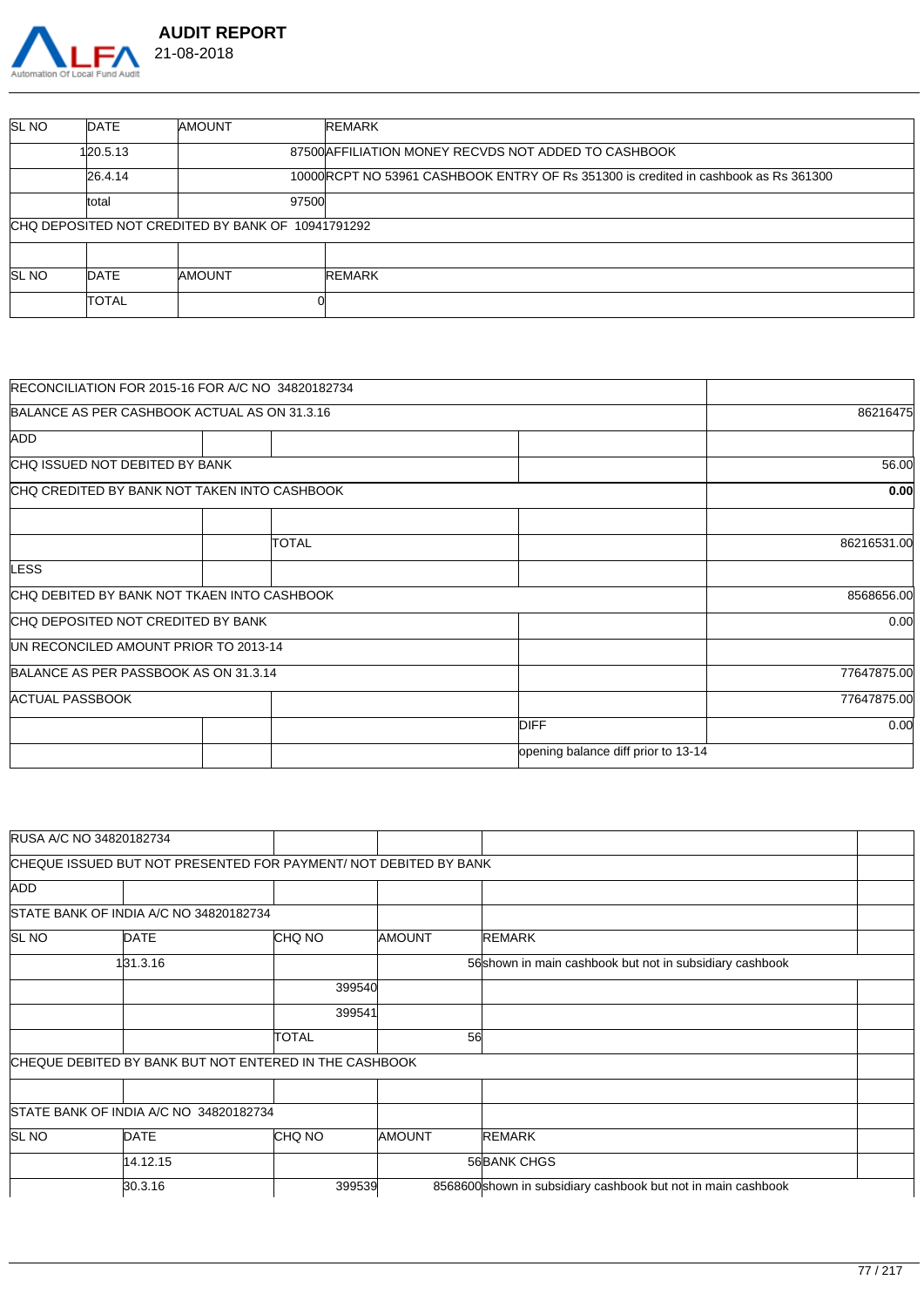

|                  | 31.3.16  | 399540                                                                  |               | 70402shown in subsidiary cashbook but not in main cashbook |  |
|------------------|----------|-------------------------------------------------------------------------|---------------|------------------------------------------------------------|--|
|                  | 31.3.16  | 399541                                                                  |               | 45000shown in subsidiary cashbook but not in main cashbook |  |
|                  |          | TOTAL                                                                   | 8568656       |                                                            |  |
|                  |          | CHEQUES CREDITED BY BANK BUT NOT ENTERED IN CASHBOOK IN A/C 34820182734 |               |                                                            |  |
| SL NO            | DATE     | <b>AMOUNT</b>                                                           | <b>REMARK</b> |                                                            |  |
|                  | 131.3.16 |                                                                         |               |                                                            |  |
|                  |          |                                                                         |               |                                                            |  |
|                  |          |                                                                         |               |                                                            |  |
|                  | total    |                                                                         |               |                                                            |  |
|                  |          | CHQ DEPOSITED NOT CREDITED BY BANK OF 34820182734                       |               |                                                            |  |
|                  |          |                                                                         |               |                                                            |  |
| SL <sub>NO</sub> | DATE     | <b>AMOUNT</b>                                                           | <b>REMARK</b> | 00                                                         |  |
|                  |          | Chesus denocited not credited by houle of CDI Dhonichihor Ale Ne. 4004  |               |                                                            |  |

**Cheque deposited not credited by bank of SBI, Bhanjabihar A/c No. 1021**

As regards cheque deposited not credited by bank of Rs.2092047.00 it is mentioned as refund amount or cheque has been taken to receipt side of cash book raising the bank amount of a/c no. 1021 but the same amount in the cash book has not been shown expenditure previously. So excess amount which was shown in bank position of this account has been deducted from the bank amount of SBI, Bhanjabihar A/c No. 1021.. It may be referred in the special report of Berhampur University.

1.As per Rule 17 of Orissa Universities Accounts Manual, 1987 at the end of every week, the statement of accounts received from the Bank(s) shall be checked with the Cash Book and the Cheque Issue Register in order to ensure that the balance as shown in the Cash Book agrees with the Bank balance as stated by the Bank in the statement of account

As per procedure 20(ii) of Orissa Universities Accounts Manual, 1987 a statement shall be prepared by the Local Authority to explain the difference between the cash balance in the Bank and the cash balance in the University Cash Book

Nothing was maintained till date.

2. Irregularities observed in management of Books of Account, Cash books & Regulation of transactions (In Contravention to Rules contained in OUAM Rules-1987/ ) During this audit, It was observed that, in contravention to the statuary stipulations prescribed through different Rules under OUAM Rules-1987, the following Irregularities are regularly invariably committed in maintenance of books of accounts, cash books as well as regulation of transactions throughout the year.

### **Types of Irregularities observed**

i. Non-working out of Closing Balance analysis & Non-reconciliation of bank position w.r.t. Pass Book balance at the end of each month or at the end of the financial year.

ii. Except General Cash Book, in all other Cash Books which are being maintained in different sections of the University, no reconciliation of Pass Books w.r.t. entries in Cash Books hav been worked out to ensure proper remittance on monthly basis.

iii. Non-attestation of each entry in Receipt & Payment side by the Registar/appropriate authority for ensuring its correctness.

iv. Non-verification of the Physical cash balance by the COF at the end of each month w.r.t. cash balance shown in the Cash Book & record a certificate thereof in the Cash Book.

v. Non-refund of unused cheques by the Cashier to the custody of the COF on the closure of each day.

vi. Non collection of details of amount credited in the bank regularly.

vii. Non maintenance of MOD(multi option deposit) Account Register to correctly account the amount there to reconcile the difference in closing balance

viii. Inordinate delay in recording of transactions into Cash Book. The audit found that some transactions were recorded after more than one year of its actual incurring.

ix. Cash Book entry were made in bulk instead of daily basis.

All these shortcomings including very casual approach in Cash Book maintenance has resulted in huge difference in bank balance and actual Cash Book balance. This shall have a very negative impact on the overall financial management of the University as a whole. Therefore, the local authority is hereby suggested to maintain the correctness of account and fact reported to the audit.

A detail discussion was made in the Exit Conference on reconciliation of Pass Book figure and Cash Book figure difference of Rs.2,85,00,943.60. The Local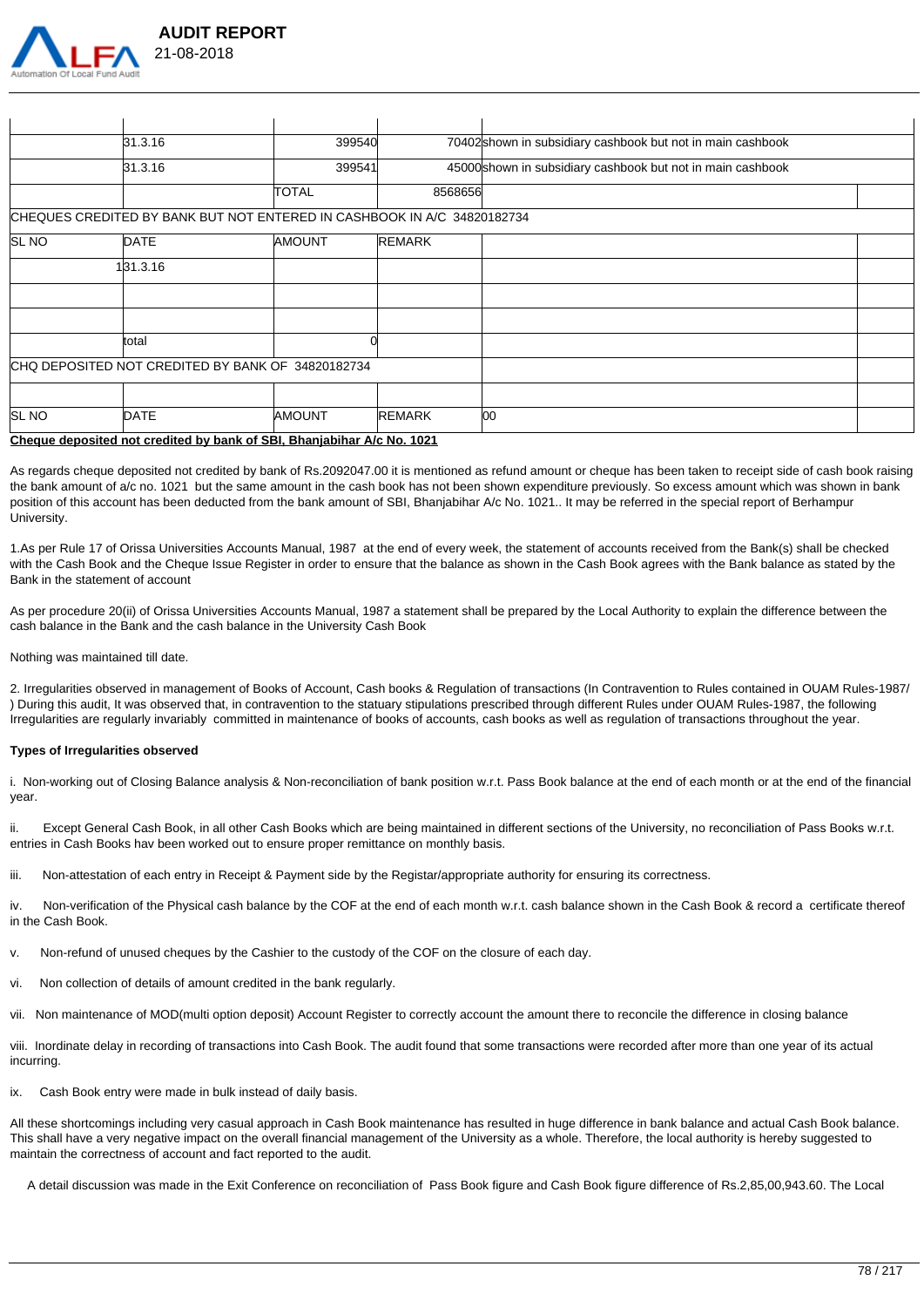

Auditority agreed to reconcile the difference between Cash Book and Pass Book figure on special drive basis.

Hence the local authority is suggested to reconcile the said difference and compliance may be submitted to audit.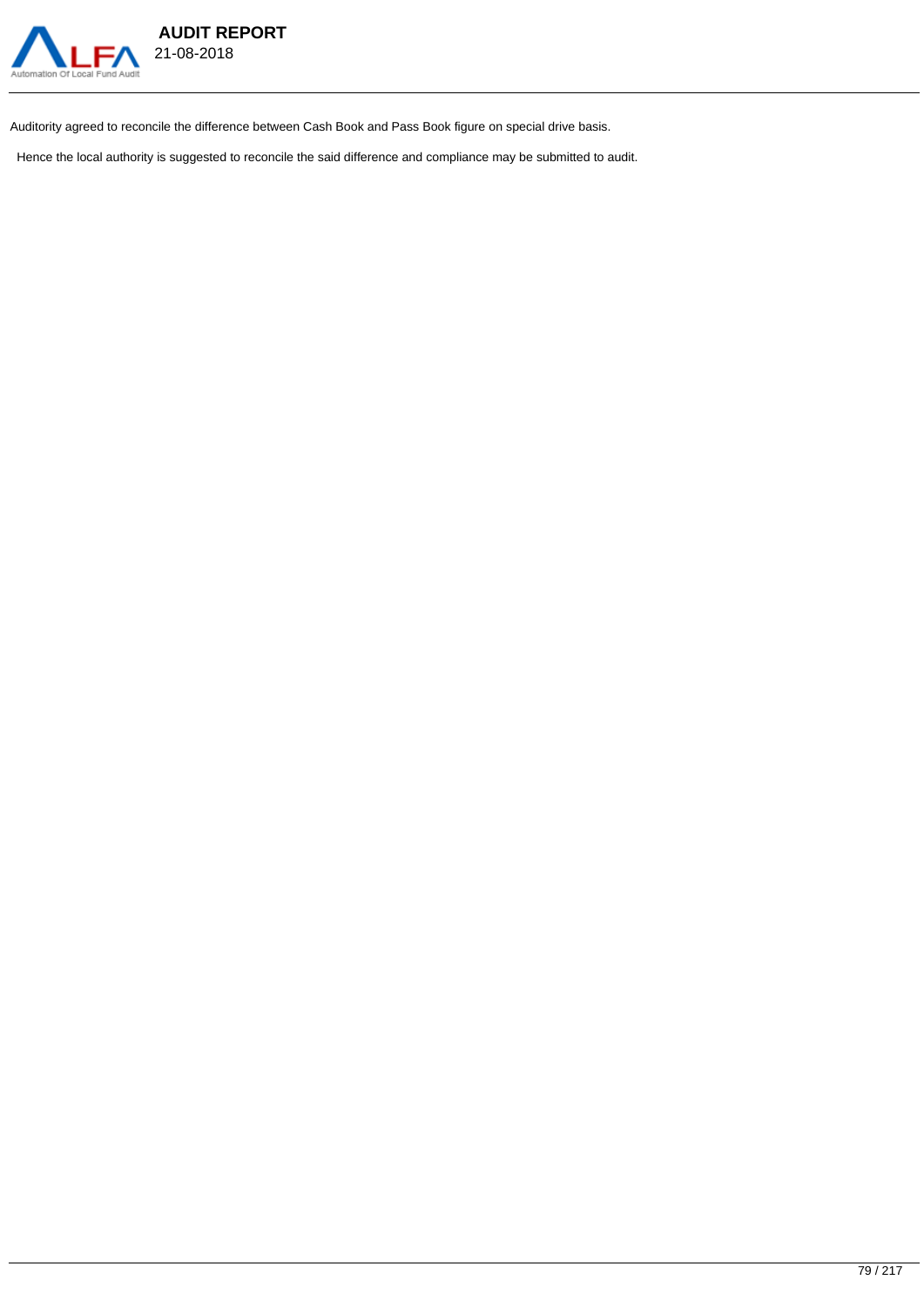

### PARA: 6 **STOCK POSITION**

Berhampur University - 2015-2016

| <b>S</b> Ino | Material/ Item                                   | Opening<br>Balance | Receipt    | <b>Ilssued</b> | Closing<br>Balance As per<br>lAudit | As per stock<br>register | <b>IRemarks</b>             |
|--------------|--------------------------------------------------|--------------------|------------|----------------|-------------------------------------|--------------------------|-----------------------------|
|              | Service postage stamp<br><b>IGeneral Account</b> | 3099.00            | 1400000.00 | 1280500.00     |                                     | 122599.00 122599.00      | Stock register page no.-125 |
| l2           | Service postage stamp<br>Exam. Confidential      | 90297.00           | 201035.00  | 248799.00      |                                     | 42533.00 42533.00        | Stock Register page no.-93  |

#### **Comments**

#### **Irregularities in maintenance of Stock & Stores of the University.(POM - 47 & 48)**

In spite of objections and suggestions made by last and previous audit no suitable actions have been taken by the stock & stores section of the University to maintain the stock registers of every material properly.It is pertinent to mention here that in Chapter-VII of the Odisha University Accounting Rules-1987 the detailed methods of purchase, accounting and verification of stock & stores have been elucidated. Due to non mainteinance of stock register properly, some irregularities have been found in audit. That has been mention in para 12.

The Dead Stock register of unused and damaged plants, machinery, furniture, fixtures etc. has not been maintained at all. Due to non-working out of position of balance of each stock in registers it is not possible on part of audit to ascertain the exact position of each material purchased since inception and work out the exact balance available in the stores of the University.

As per Rule-57 of O.U.A.Rules-1987 physical verification of stock & stores should be conducted by an Officer authorized by the Vice-chancellor of the University at least once in a year. It was observed that no physical verification of the stock & stores of the University has been conducted since long. Due to such irregular maintenance of the stock & stores accounts there is every possibility of mis-utilization of stores. No reply has been received from University Authority on the above matter on issue of POM . Hence attention of University Authorities is invited in this regard and suggested to take appropriate steps at the earliest.

|       | Stock position of computers/ Air conditioners / printer etc are furnished below |                |
|-------|---------------------------------------------------------------------------------|----------------|
| SI.No | Type of Gadget                                                                  | No of Articles |
|       | 1Computer                                                                       | 265            |
|       | 2Laptop                                                                         | 47             |
|       | 3UPS                                                                            | 185            |
|       | 4 Air Conditioner                                                               | 60             |
|       | 5Printers                                                                       | 75             |
|       | 6 Water Punifiers                                                               | 9              |
|       | 7Invertors                                                                      | 40             |
|       | 8 Photo Copies                                                                  | 8              |
|       | 9C.C.T.V                                                                        | 35             |
|       | 10 Projectctor                                                                  | 44             |
|       | 11 Fire Extinguisher                                                            | 40             |

|        |                     |      | Vehicle list and status of Berhampur University given below |                         |          |                   |
|--------|---------------------|------|-------------------------------------------------------------|-------------------------|----------|-------------------|
| SI.No. | Type with Regn. No. | Make | Model                                                       | <b>Near of Purchase</b> | Used for | Remarks / Fitness |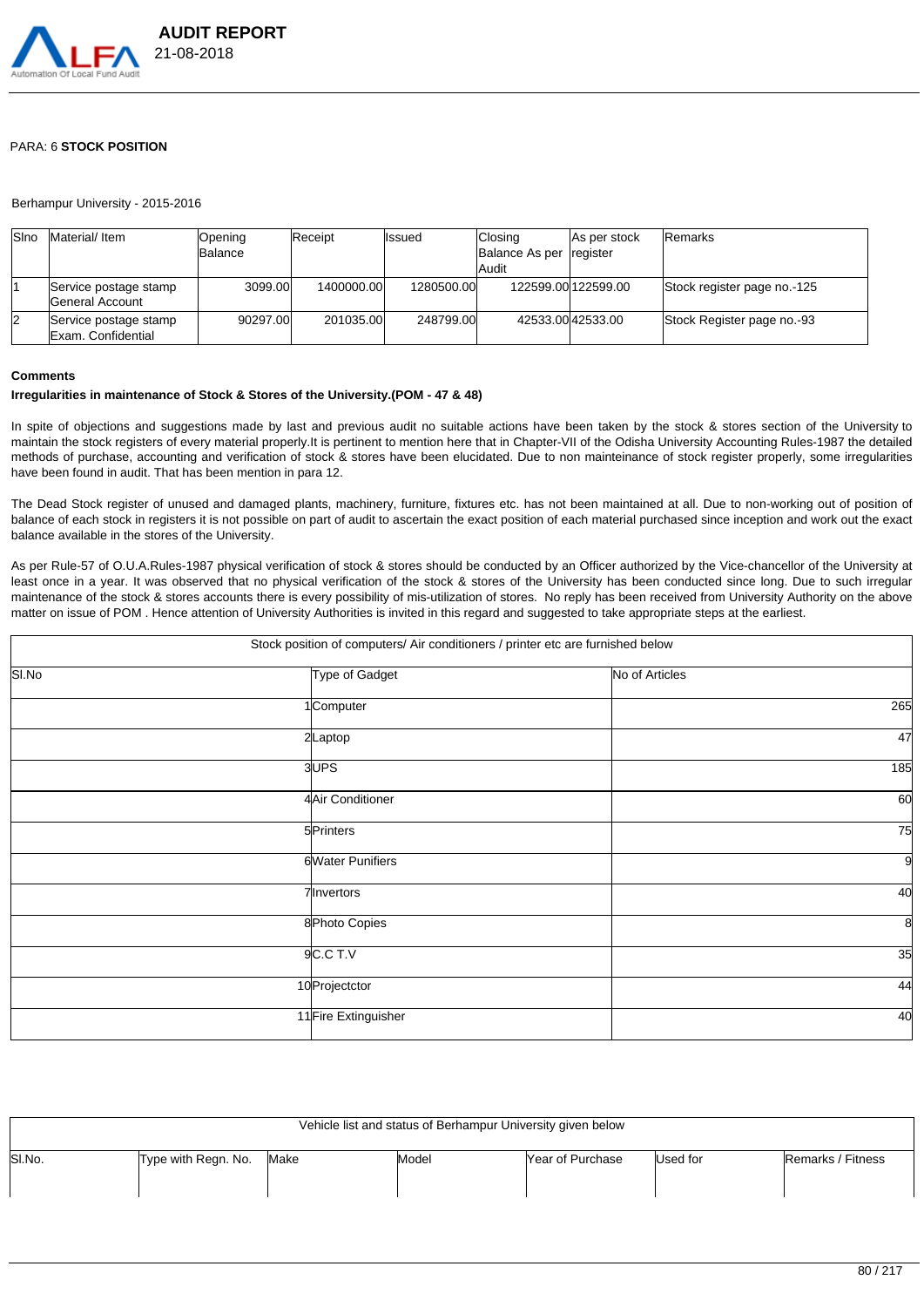

| $\mathbf{1}$    | HMV, Bus No.<br>OSG-9193    | <b>TATA</b>             | 1210                            |                                     | 1986 Ferrying staff                          | Process for obtaining<br>fitness is On                                           |
|-----------------|-----------------------------|-------------------------|---------------------------------|-------------------------------------|----------------------------------------------|----------------------------------------------------------------------------------|
| $\overline{2}$  | HMV, Bus No.<br>OR07A-5947  | <b>TATA</b>             | 1510                            |                                     | 1994 Ferrying staff                          | Fitness certificate for<br>the period 24.5.18 to<br>23.5.19 has been<br>obtained |
| $\mathbf{3}$    | HMV, Bus No.<br>OR07-C-4311 | <b>TATA</b>             | 1510                            |                                     | 1997 Ferrying staff                          | <b>Under Repair and</b><br>would be produced for<br>fitness                      |
| 4               | LMV OR07-Q-0617             | Mahindra                | Bolero                          |                                     | 2007 Allotted to the<br>controller of Exam   | Ξ.                                                                               |
| $\overline{5}$  | LMV OR07-Q-0770             | <b>Hindustan Motors</b> | Ambassador<br><b>ISUZU-2000</b> |                                     | 2007 Allotted to the COF,<br>B.U             | --                                                                               |
| $\,6$           | LMV OR07-Y-9009             | Mahindra                | Scorpio VLX                     |                                     | 2012 Allotted to the<br>Registrar, BU        | u.                                                                               |
| $\overline{7}$  | LMV OD07-G-5262             | Mahindra                | Bolero, Ambulance               | Donated by NALCO,<br>2015           | Staff and students                           | Ξ.                                                                               |
| $\overline{8}$  | LMV - OD07-Q-5959           | Toyota                  | Innova, Crysta 2.4L             |                                     | 2017 Allotted to the<br>Vice-Chancellor, B.U | $\overline{\phantom{a}}$                                                         |
| 9               | HMV-OAG-3606                | <b>TATA</b>             | 407, Mini Truck                 | 1988 Idle                           |                                              | Condemned                                                                        |
| 10              | <b>HMV - 6755</b>           | <b>TATA</b>             | 807 Mini Bus (Ruby)             | 1989 Idle                           |                                              | Condemned                                                                        |
| $\overline{11}$ | LMV, OAG-7499               | Mahindra                | $\overline{\mathsf{J}}$ eep     | Donated by NSS,<br><b>BBSR-1989</b> | Idle                                         | Condemned                                                                        |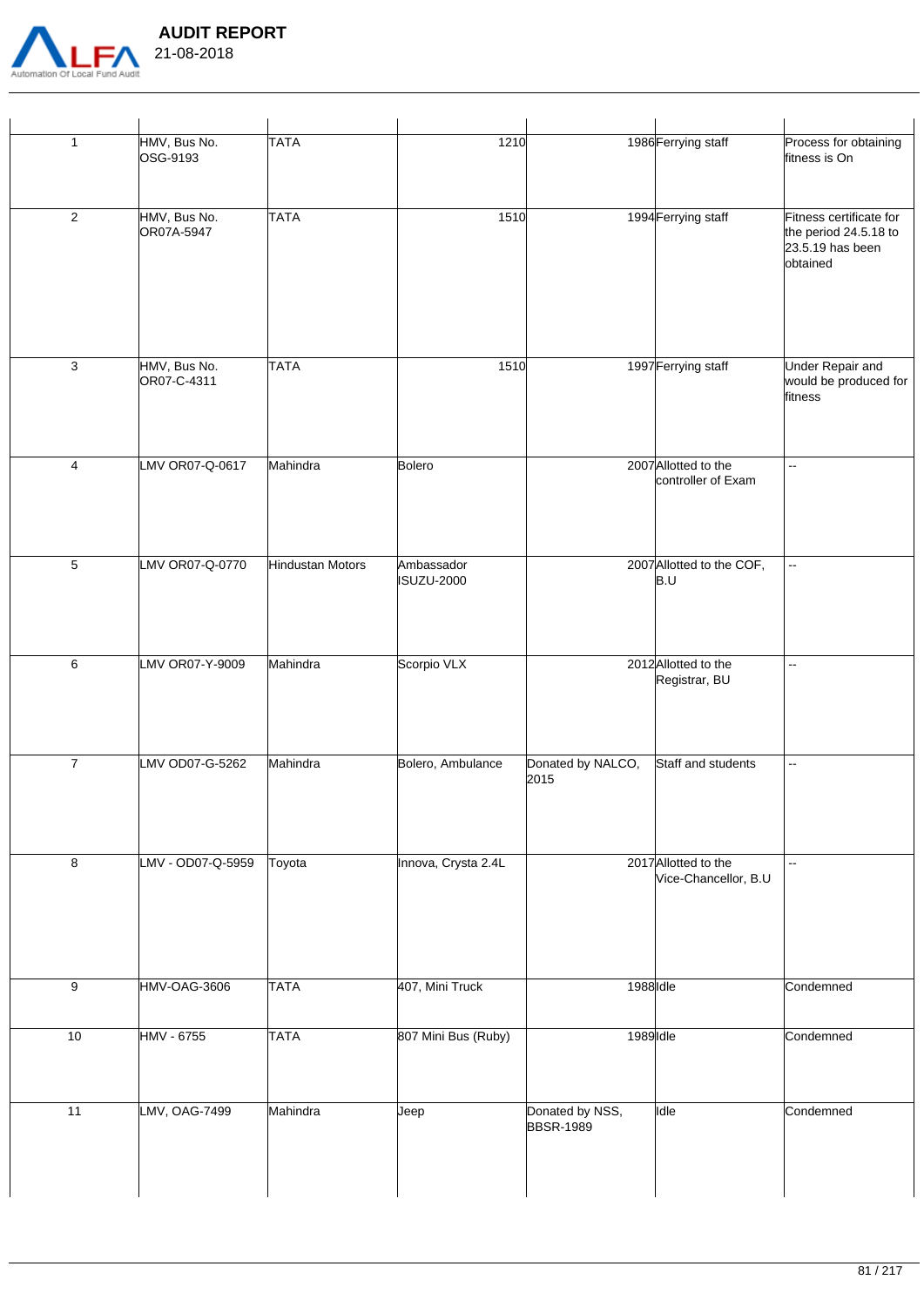

| 12 | LMV, OAG-OIG-1006 Mahindra |            | Trolley        | Donated by NSS,<br><b>BBSR-1989</b>   | Idle | Condemned |
|----|----------------------------|------------|----------------|---------------------------------------|------|-----------|
| 13 | HMV-R07-E-2172             | <b>HMT</b> | Tractor        | 2000 Idle                             |      | Condemned |
| 14 | HMV-R07-E-2173             | <b>HMT</b> | Water tanker   | 2000 Idle                             |      | Condemned |
| 15 | LMV-OR07-D-6784            | Maruti     | Omin Ambulance | Donated by Mrs.<br>J.Patnaik, MB-1999 | Idle | Condemned |

The local authority is requested to take necessary steps for the auction of condemned vehicles after due permission from the MVI.

A discussion was made on the physical verification of stock and store In the Exit Conference. The University Authority agreed to conduct physical verification of stock as per University guideline.

So the local authority is suggested to conduct the physical verification of stock and store by an authorised officer of university as per Rule 57 of OUA Rules 1987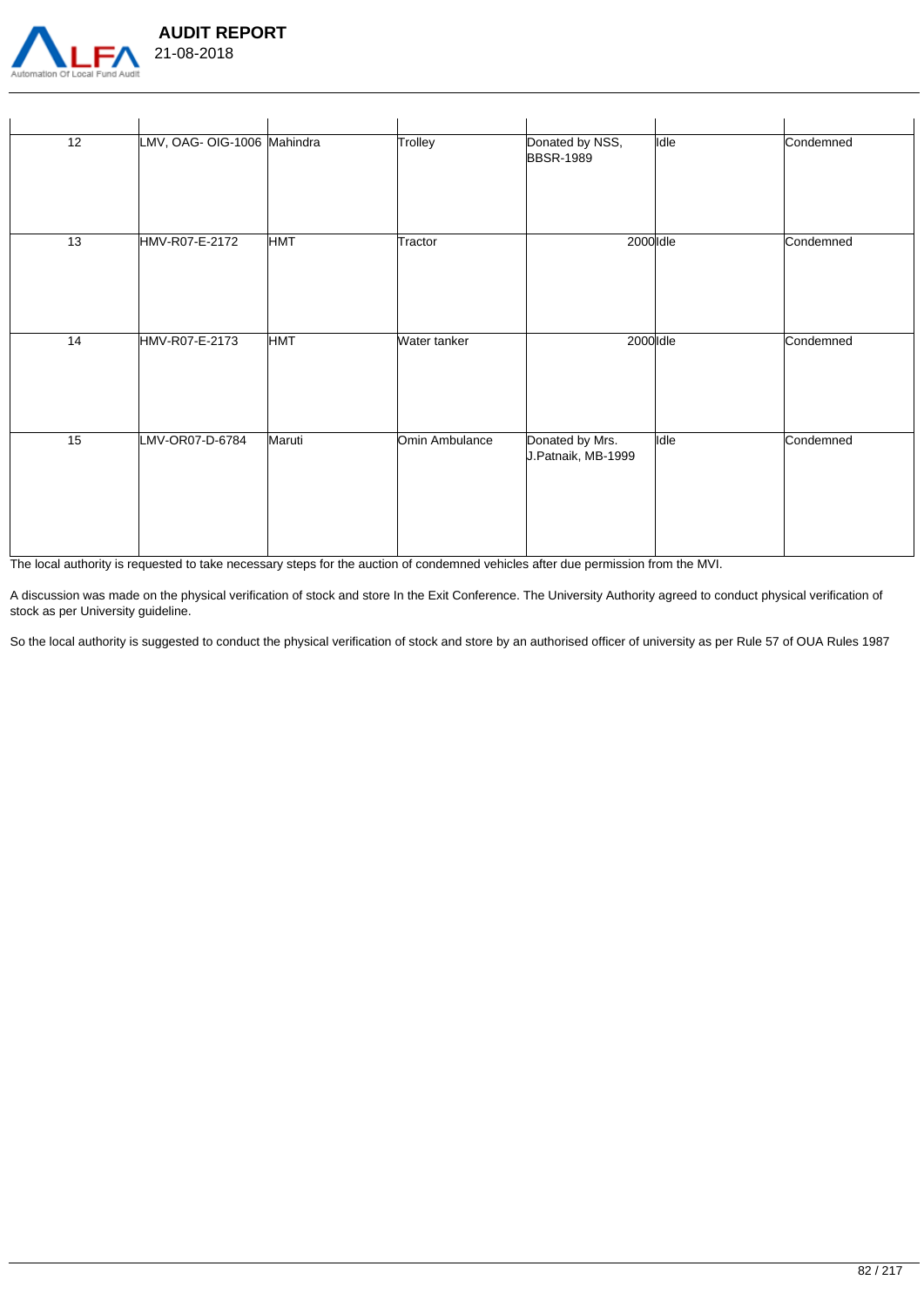

# PARA: 7 **INVESTMENT**

### Berhampur University - 2015-2016

| Sino | Opening      | Opening             | Amount           | Total(In Rs:) Amount |                  | Closing                                            | Closing   | Closing              | Closing           | Difference(I Remarks |                         |
|------|--------------|---------------------|------------------|----------------------|------------------|----------------------------------------------------|-----------|----------------------|-------------------|----------------------|-------------------------|
|      | lBalance of  | Balance(In Encashed |                  |                      | Invested         | Balance as                                         | Balance   | Balance as Balance   |                   | $n$ Rs:)             |                         |
|      | Ilnvestment  | Rs:)                | during the       |                      | during the       | per (DD                                            | Audit(In  | per (DD              | <b>Investment</b> |                      |                         |
|      | as on (DD    |                     | Year under       |                      | Year under       | <b>IMM</b>                                         | Rs.       | MМ                   | Ledger(In         |                      |                         |
|      | MM YYYY)     |                     | Audit(In         |                      | Audit(In         | lYYYY)                                             |           | YYYY)                | Rs.               |                      |                         |
|      |              |                     | (Rs:)            |                      | $Rs$ :)          | Audit                                              |           | Investment           |                   |                      |                         |
|      |              |                     |                  |                      |                  |                                                    |           | Ledger               |                   |                      |                         |
|      | 01-04-2015   | 612300084           | 0.00             | 612300084.           |                  | 55804144.131-03-2016                               |           | 668104228l31-03-2016 | 668104028         |                      | 200.00 Less interest of |
|      |              | .00                 |                  | 00                   | 00               |                                                    | .001      |                      | .00               |                      | IRs.200 is not taken    |
|      |              |                     |                  |                      |                  |                                                    |           |                      |                   |                      | linto the cash book     |
|      |              |                     |                  |                      |                  |                                                    |           |                      |                   |                      | during the year         |
|      |              |                     |                  |                      |                  |                                                    |           |                      |                   |                      | 2015-16 as              |
|      |              |                     |                  |                      |                  |                                                    |           |                      |                   |                      | Inarrated in the        |
|      |              |                     |                  |                      |                  |                                                    |           |                      |                   |                      | comments para.          |
| l2   | 01-04-2015   | 2292148.0           | 195366.00        | 2096782.00           |                  | 256896.00 31-03-2016                               |           | 2353678.031-03-2016  | 2353678.0         | 0.00                 |                         |
|      |              |                     |                  |                      |                  |                                                    |           |                      |                   |                      |                         |
| IЗ   | 01-04-2015   | 506623627           | 180000000        | 326623627            |                  | 28249864831-03-2016 609122275 31-03-2016 609122275 |           |                      |                   | 0.00                 |                         |
|      |              | .00                 | .00              | 00                   | .00              |                                                    | .00       |                      | .00               |                      |                         |
|      | <b>GRAND</b> | 112121585           | 180195366        | 941020493.           | 338559688        |                                                    | 127958018 |                      | 127957998         | 200.00               |                         |
|      | TOTAL        | 9.00                | .00 <sub>l</sub> | 00                   | .00 <sub>l</sub> |                                                    | 1.00      |                      | 1.00              |                      |                         |

### **DETAILS OF CB ON INVESTMENT & Comments :**

The unspent balance of the University is being invested in shape of TDRs which is a best method. The details of investment during the year 2015-16 is furnished below:-

### **TDR position of General account:-**

| O.B.                          | Receipt              | Audit <sup>'</sup><br>Total (As per | <b>Cash book</b><br>As per | <b>Difference</b> |
|-------------------------------|----------------------|-------------------------------------|----------------------------|-------------------|
| 612300084.00                  | 55804144.00          | 104228.00<br>6681                   | 04028.00<br>66810          | 200.00            |
| <br>Reason of<br>difference : | (POM No-41/24.11.17) |                                     |                            |                   |

The following TDRs which was matured on dt.07.08.15, the interest of which comes to Rs.6813199.00.But interest of Rs.6812999.00 has been taken as receipt in the No.2 cash book against the following TDRs on dt.07.08.15 leaving a balance of Rs.200/-.Regarding less taken of interest of Rs.200/- half margin memo. was issued but local authority has not replied till date. Hence the local authority is requested to take receipt side of Rs.200/- as interest & compliance reported to audit.

| TDR No. & date      | Amount      | Date of maturity | <b>Matured Value</b> | Interest amount | <b>But taken into cash</b> | Less taken in the | <b>TDR Register</b> |
|---------------------|-------------|------------------|----------------------|-----------------|----------------------------|-------------------|---------------------|
|                     |             |                  |                      |                 | book on dtd.7.08.15        | Cash book         | page no.            |
| 33501603619/5.12.13 | 9000000.00  | 7.08.15          | 10440133.00          | 1440133.00      |                            |                   | 253                 |
| 33501694783/5.12.13 | 9000000.00  | 7.08.15          | 10440133.00          | 1440133.00      |                            |                   | 253                 |
| 33501669922/5.12.13 | 4336034.00  | 7.08.15          | 5029864.00           | 693830.00       |                            |                   | 253                 |
| 33643379672/1.02.14 | 9000000.00  | 7.08.15          | 10285429.00          | 1285429.00      |                            |                   | 255                 |
| 33643381241/1.02.14 | 9000000.00  | 7.08.15          | 10285429.00          | 1285429.00      |                            |                   | 255                 |
| 33643382507/1.02.14 | 4678752.00  | 7.08.15          | 5346997.00           | 668245.00       |                            |                   | 255                 |
| Total:-             | 45014786.00 |                  | 51827985.00          | 6813199.00      | 6812999.00                 | 200.00            |                     |

# **TDR POSITION OF GENERAL ACCOUNT OF B.U. FOR THE YEAR 2015-16 MENTIONED DETAIL BELOW:-**

| ISI No. | Name of the Bank | ITDR A/C No. | <b>TDR Date</b> | <b>ITDR Amount</b> | Rate of Interest | Mature Value |  |
|---------|------------------|--------------|-----------------|--------------------|------------------|--------------|--|
|         |                  |              |                 |                    |                  |              |  |
|         | SBI, Bhanjabihar | 32309134585  | 25.5.15         | 3732989.00         | 8.5              | 4804426.00   |  |
|         | SBI, Bhanjabihar | 32987017775  | 9.5.13          | 2031624.00         | 8.75             | 2634005.00   |  |
|         | SBI, Bhanjabihar | 33340667483  | 2.2.16          | 1665429.00         | 7.5              | 1896704.00   |  |
|         | SBI, Bhanjabihar | 33340585340  | 2.2.16          | 1122421.00         | 7.5              | 1294312.00   |  |
|         | SBI, Bhanjabihar | 33340588498  | 2.2.16          | 960249.00          | 7.5              | 1107304.00   |  |
|         | SBI, Bhanjabihar | 33349367130  | 2.2.16          | 6955271.00         | 7.5              | 8020420.00   |  |
|         | SBI, Bhanjabihar | 34868718137  | 15.4.15         | 5195517.00         |                  | 6147313.00   |  |
|         |                  |              |                 |                    |                  |              |  |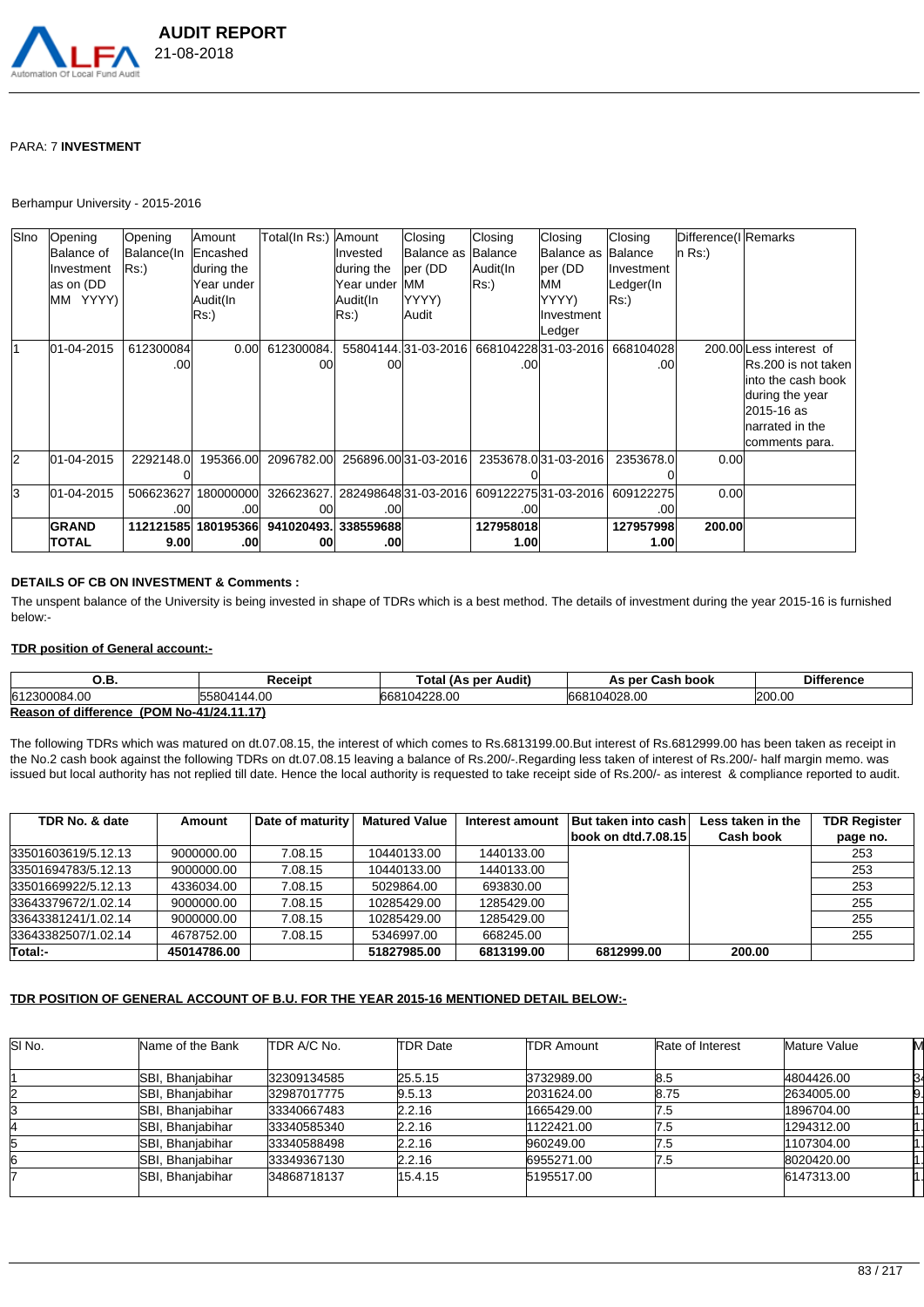

| 8               | SBI, Bhanjabihar | 34868716480 | 15.4.15  | 5000000.00 |     | 5915978.00                              |
|-----------------|------------------|-------------|----------|------------|-----|-----------------------------------------|
| l9              | SBI, Bhanjabihar | 34861422158 | 10.4.15  | 5195517.00 |     | 1.<br>6147313.00                        |
| $\overline{10}$ | SBI, Bhanjabihar | 34861407082 | 10.4.15  | 5000000.00 |     | 1.<br>5915978.00                        |
| 11              | SBI, Bhanjabihar | 34861428604 | 10.4.15  | 5195517.00 |     | 6147313.00                              |
| 12              | SBI, Bhanjabihar | 34861426129 | 10.4.15  | 5000000.00 |     | 5915978.00                              |
| 13              | SBI, Bhanjabihar | 34904429827 | 25.5.15  | 5269927.00 |     | 5937326.00                              |
| 14              | SBI, Bhanjabihar | 34904421771 | 25.5.15  | 5000000.00 |     | 5633215.00                              |
| $\overline{15}$ | SBI, Bhanjabihar | 34966338381 | 1.6.15   | 5353905.00 |     | 6303769.00                              |
| 16              | SBI, Bhanjabihar | 34966329069 | 1.16.15  | 5000000.00 |     | 5887076.00                              |
| 17              | SBI, Bhanjabihar | 34966337092 | 1.6.15   | 5353905.00 |     | 6303769.00                              |
| 18              | SBI, Bhanjabihar | 34966325292 | 1.6.15   | 5000000.00 |     | h.<br>5887076.00                        |
| 19              | SBI, Bhanjabihar | 35061379178 | 10.7.15  | 2317775.00 |     | 1.<br>2619802.00                        |
| 20              | SBI, Bhanjabihar | 35061421677 | 10.7.15  | 5429989.00 |     | 1.<br>6137566.00                        |
| 21              | SBI, Bhanjabihar | 35061414127 | 10.7.15  | 5000000.00 |     | 5651545.00                              |
| 22              | SBI, Bhanjabihar | 35061539815 | 10.7.15  | 5429989.00 |     | 1.<br>6180571.00                        |
| 23              | SBI, Bhanjabihar | 35061426358 | 10.7.15  | 5000000.00 |     | T.<br>5691145.00                        |
| 24              | SBI, Bhanjabihar | 35061449558 | 10.7.15  | 5419844.00 |     | 1.<br>6169023.00                        |
| 25              | SBI, Bhanjabihar | 35061444265 | 10.7.15  | 5000000.00 |     | 1.<br>5691145.00                        |
| 26              | SBI, Bhanjabihar | 35061456815 | 10.7.15  | 5419844.00 |     | 1.<br>6169023.00                        |
| 27              |                  | 35061454488 | 10.7.15  | 5000000.00 |     | T.<br>5991145.00                        |
|                 | SBI, Bhanjabihar |             | 10.7.15  | 5419844.00 |     | 1.                                      |
| 28              | SBI, Bhanjabihar | 35061462921 |          |            |     | 6169023.00<br>1.                        |
| 29              | SBI, Bhanjabihar | 35061459419 | 10.7.15  | 5000000.00 |     | 5691145.00                              |
| 30              | SBI, Bhanjabihar | 35125669437 | 5.8.15   | 5440133.00 |     | 6126473.00                              |
| 31              | SBI, Bhanjabihar | 35125660648 | 5.8.15   | 5000000.00 |     | 1.<br>5630812.00                        |
| 32              | SBI, Bhanjabihar | 35125678941 | 5.8.15   | 5440133.00 |     | 6126473.00                              |
| 33              | SBI, Bhanjabihar | 35125671967 | 5.8.15   | 5000000.00 |     | 5630812.00                              |
| 34              | SBI, Bhanjabihar | 35127990299 | 5.8.15   | 5029864.00 |     | 5664444.00                              |
| 35              | SBI, Bhanjabihar | 33194200253 | 12.8.13  | 7043112.00 |     | 9131411.00                              |
| 36              | SBI, Bhanjabihar | 33510733896 | 10.12.13 | 9000000.00 |     | 11472924.00                             |
| 37              | SBI, Bhanjabihar | 33510736207 | 10.12.13 | 8000000.00 |     | 1.<br>10198155.00                       |
| 38              | SBI, Bhanjabihar | 35125691826 | 5.8.15   | 5285429.00 |     | 5952252.00                              |
| 39              | SBI, Bhanjabihar | 35125681193 | 5.8.15   | 5000000.00 |     | 1.<br>5630812.00                        |
| 40              | SBI, Bhanjabihar | 35125701143 | 5.8.15   | 5285429.00 |     | 1.<br>5952252.00                        |
| 41              | SBI, Bhanjabihar | 35125699155 | 5.8.15   | 5000000.00 |     | 1.<br>5630812.00                        |
| 42              | SBI, Bhanjabihar | 33643382507 | 5.8.15   | 5346997.00 |     | 6017382.00                              |
| 43              | SBI, Bhanjabihar | 35213121492 | 10.9.15  | 5265429.00 |     | ī.<br>5706544.00                        |
| 44              | SBI, Bhanjabihar | 35213100889 | 10.9.15  | 5000000.00 |     | ī.<br>5418879.00                        |
| 45              | SBI, Bhanjabihar | 35214619258 | 10.9.15  | 2784406.00 |     | 1.<br>3031846.00                        |
| 46              | SBI, Bhanjabihar | 35213125714 | 10.9.15  | 5257527.00 |     | 1.<br>5734053.00                        |
| 47              | SBI, Bhanjabihar | 35213124175 | 10.9.15  | 5000000.00 |     | 1.<br>5453185.00                        |
| 48              | SBI, Bhanjabihar | 35213147320 | 10.9.15  | 5257527.00 |     | T.<br>5786972.00                        |
| 49              | SBI, Bhanjabihar | 35213146348 | 10.9.15  | 5000000.00 |     | 1.<br>5503512.00                        |
| 50              | SBI, Bhanjabihar | 33723036774 | 13.3.14  | 9000000.00 |     | 10257525.00                             |
| 51              | SBI, Bhanjabihar | 35284560071 | 13.10.15 | 5331079.00 |     | T1.<br>6019724.00                       |
| 52              | SBI, Bhanjabihar | 35284540306 | 13.10.15 | 5000000.00 |     | 1.<br>5645878.00                        |
| 53              | SBI, Bhanjabihar | 35284562240 | 13.10.15 | 5331079.00 |     | $\overline{1}$ .<br>6019724.00          |
| 54              | SBI, Bhanjabihar | 35284561268 | 13.10.15 | 5000000.00 |     | 5645878.00                              |
| 55              | SBI, Bhanjabihar | 35284624505 | 13.10.15 | 5331079.00 |     | 6097516.00                              |
| 56              | SBI, Bhanjabihar | 35284602434 | 13.10.15 | 5000000.00 |     | 1.<br>5718839.00                        |
| 57              | SBI, Bhanjabihar | 35322225158 | 3.11.15  | 5409700.00 |     | 6086064.00                              |
|                 | SBI, Bhanjabihar |             | 3.11.15  |            |     | 1.                                      |
| 58              |                  | 35322223886 |          | 5000000.00 |     | 5625140.00<br>1.<br>6086064.00          |
| 59              | SBI, Bhanjabihar | 35322231105 | 3.11.15  | 5409700.00 |     | 1.                                      |
| 60              | SBI, Bhanjabihar | 35322221299 | 3.11.15  | 5000000.00 |     | 5625140.00<br>ī.                        |
| 61              | SBI, Bhanjabihar | 35370076909 | 1.12.15  | 5285429.00 |     | 5982679.00                              |
| 62              | SBI, Bhanjabihar | 35370074888 | 1.12.15  | 5000000.00 |     | $\overline{\mathbf{1}}$ .<br>5659596.00 |
| 63              | SBI, Bhanjabihar | 35370052184 | 1.12.15  | 3725867.00 |     | ī.<br>4217381.00                        |
| 64              | SBI, Bhanjabihar | 35370060274 | 1.12.15  | 8325804.00 |     | $\overline{1}$ .<br>9481991.00          |
| 65              | SBI, Bhanjabihar | 35370079955 | 1.12.15  | 8325804.00 |     | 1.<br>9481991.00                        |
| 66              | SBI, Bhanjabihar | 35370082834 | 1.12.15  | 8325804.00 |     | 1.<br>9481991.00                        |
| 67              | SBI, Bhanjabihar | 35439716867 | 1.1.16   | 5133509.00 |     | 1.<br>5846389.00                        |
| 68              | SBI, Bhanjabihar | 35439713538 | 1.1.16   | 5000000.00 |     | 1.<br>5694340.00                        |
| 69              | SBI, Bhanjabihar | 35439717179 | 1.1.16   | 5133509.00 |     | T.<br>5846389.00                        |
| 70              | SBI, Bhanjabihar | 35439716539 | 1.1.16   | 5000000.00 |     | 1.<br>5694340.00                        |
| 71              | SBI, Bhanjabihar | 35439732459 | 1.1.16   | 5374475.00 | 7.5 | 1.<br>6159806.00                        |
| 72              | SBI, Bhanjabihar | 35606112073 | 13.16    | 5260006.00 | 7.5 | 5990452.00                              |
|                 |                  |             |          |            |     |                                         |
|                 |                  |             |          |            |     |                                         |

—<br>—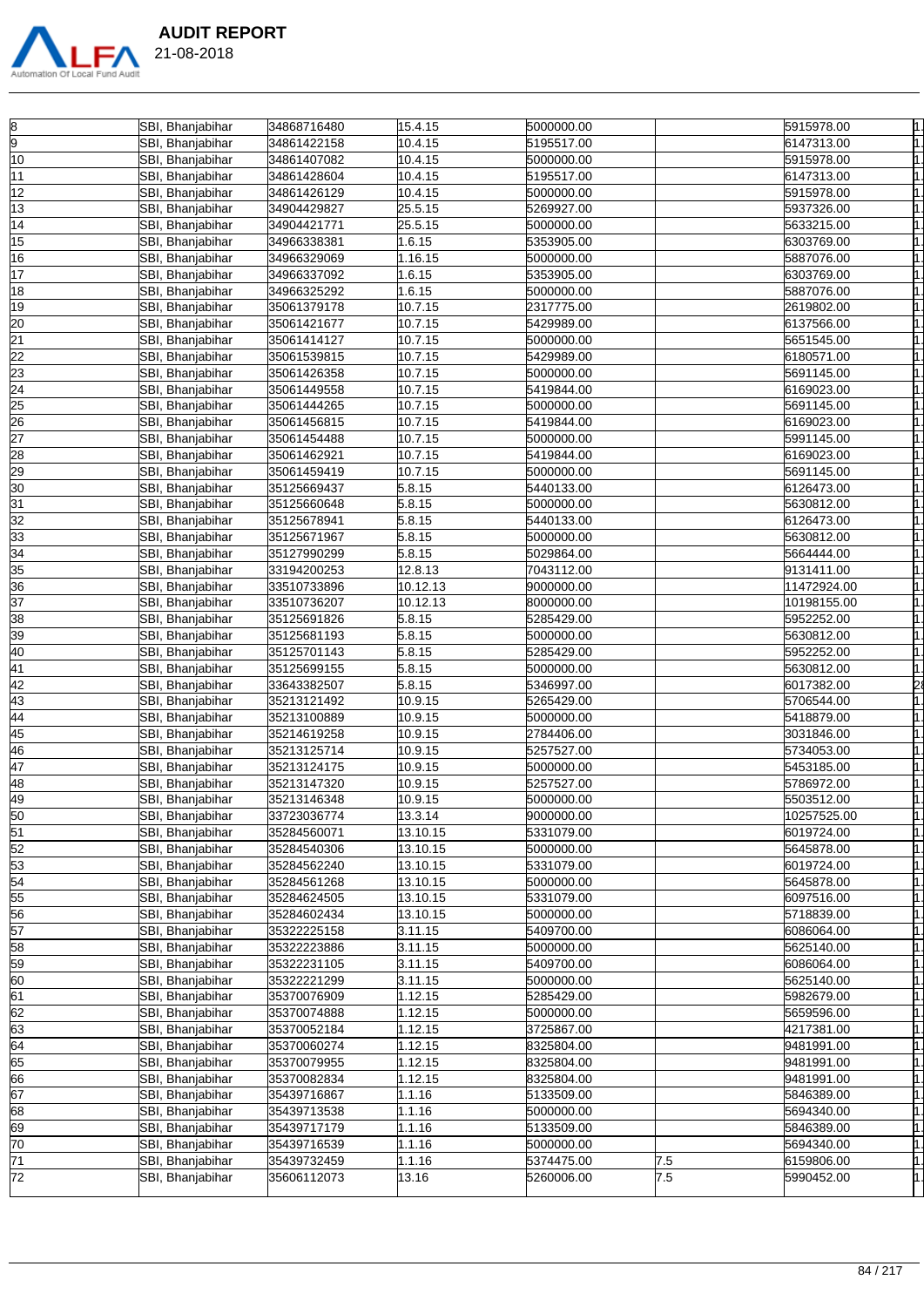

21-08-2018

| 73                     | SBI, Bhanjabihar | 35605970575                | 1.3.16           | 5000000.00               | 7.5  | 5694340.00               |                |
|------------------------|------------------|----------------------------|------------------|--------------------------|------|--------------------------|----------------|
| 74                     | SBI, Bhanjabihar | 35606138658                | .3.16            | 6181741.00               | 7.5  | 7129876.00               | h.             |
| 75                     | SBI, Bhanjabihar | 35606156600                | .3.16            | 5172638.00               | 7.5  | 5966000.00               |                |
| 76                     | SBI, Bhanjabihar | 35606140395                | .3.16            | 5000000.00               | 7.5  | 5766884.00               |                |
| 77                     | SBI, Bhanjabihar | 35606168151                | 1.3.16           | 8242892.00               | 7.5  | 9507160.00               |                |
| 78                     | SBI, Bhanjabihar | 35284664763                | 13.10.15         | 4663899.00               |      | 5331917.00               |                |
| 79                     | SBI, Bhanjabihar | 35284666523                | 13.10.15         | 1355619.00               |      | 1542548.00               |                |
| 80                     | SBI, Bhanjabihar | 35284667720                | 13.10.15         | 1203930.00               |      | 1369665.00               |                |
| 81                     | Indian Bank,     | 0745702                    | 30.9.15          | 43791791.00              |      | 48656463.00              |                |
|                        | Bhanjabihar      |                            |                  |                          |      |                          |                |
| 82                     | SBI, Bhanjabihar | 32952204992                | 7.11.14          | 5709580.00               |      | 6521420.00               |                |
| 83                     | SBI, Bhanjabihar | 32952206637                | 7.11.14          | 5709580.00               |      | 6521420.00               |                |
| 84                     | SBI, Bhanjabihar | 32952207074                | 7.11.14          | 5709580.00               |      | 6521420.00               |                |
| 85                     | SBI, Bhanjabihar | 32952207494                | 7.11.14          | 5709580.00               |      | 6521420.00               |                |
| 86                     | SBI, Bhanjabihar | 32952207824                | 7.11.14          | 5709580.00               |      | 6521420.00               |                |
| 87                     | SBI, Bhanjabihar | 33004917224                | 2.12.14          | 9139696.00               |      | 10444250.00              |                |
| 88                     | SBI, Bhanjabihar | 33068152882                | 2.12.14          | 555545.00                |      | 630006.00                |                |
| 89                     | SBI, Bhanjabihar | 33194000832                | 2.12.14          | 7066076.00               |      | 7932000.00               |                |
| 90                     | SBI, Bhanjabihar | 33193998295                | 2.12.14          | 7066076.00               |      | 7932000.00               |                |
| 91                     | SBI, Bhanjabihar | 33194201803                | 31.3.16          | 6882117.00               | 7.5  | 7986422.00               |                |
| 92                     | SBI, Bhanjabihar | 33194200763                | 31.3.16          | 6882117.00               | 7.5  | 7986422.00               |                |
| 93                     | SBI, Bhanjabihar | 35621910244                | 8.3.16           | 5042818.00               | 7.5  | 5842231.00               |                |
| 94                     | SBI, Bhanjabihar | 35621967491                | 8.3.16           | 5000000.00               | 7.5  | 5792625.00               |                |
| 95                     | SBI, Bhanjabihar | 35621911522                | 8.3.16           | 5042818.00               | 7.5  | 5842231.00               |                |
| 96                     | SBI, Bhanjabihar | 35621910969                | 8.3.16           | 5000000.00               | 7.5  | 5792625.00               | h.             |
| 97                     | SBI, Bhanjabihar | 35621937346                | 8.3.16           | 4699450.00               | 7.5  | 5480413.00               |                |
| 98                     | SBI, Bhanjabihar | 32952200023                | 23.4.13          | 1725000.00               | 8.75 | 2236466.00               | 2              |
| 99                     | SBI, Bhanjabihar | 34571320314                | 6.1.15           | 9000000.00               |      | 10067611.00              |                |
| 100                    | SBI, Bhanjabihar | 34571325222                | 6.1.15           | 9000000.00               |      | 10067611.00              |                |
| 101                    | SBI, Bhanjabihar | 34571339563                | 6.1.15           | 4363698.00               |      | 4881335.00               |                |
| 102                    | SBI, Bhanjabihar | 34564552323                | 3.1.15           | 2539604.00               |      | 2861227.00               |                |
| 103                    |                  | 34564554591                | 3.1.15           | 7121717.00               |      | 8023632.00               |                |
|                        | SBI, Bhanjabihar |                            |                  |                          |      |                          |                |
| 104                    | SBI, Bhanjabihar | 34564556418<br>34564558722 | 3.1.15<br>3.1.15 | 4462429.00<br>2514097.00 |      | 5027564.00<br>2852164.00 |                |
| 105                    | SBI, Bhanjabihar |                            |                  |                          |      |                          |                |
| 106<br>107             | SBI, Bhanjabihar | 34580300769                | 8.1.15           | 9000000.00               |      | 10210216.00              |                |
|                        | SBI, Bhanjabihar | 34580124590                | 8.1.15<br>2.2.15 | 4030293.00               |      | 4572240.00<br>8282369.00 |                |
| 108                    | SBI, Bhanjabihar | 34663171527                |                  | 7000000.00               |      |                          |                |
| 109                    | SBI, Bhanjabihar | 34663207307                | 2.2.15           | 5251157.00               |      | 6213146.00               |                |
| 110                    | SBI, Bhanjabihar | 34663209428                | 2.2.15           | 7000000.00               |      | 8282369.00               | h.             |
| 111                    | SBI, Bhanjabihar | 34663211212                | 2.2.15           | 5251157.00               |      | 6213146.00               |                |
| 112                    | SBI, Bhanjabihar | 33323478034                | 2.2.15           | 5359881.00               |      | 6017874.00               |                |
| 113                    | SBI, Bhanjabihar | 34663212931                | 2.2.15           | 7000000.00               |      | 8282369.00               | l1.            |
| 114                    | SBI, Bhanjabihar | 34663213774                | 2.2.15           | 3051216.00               |      | 3610185.00               |                |
| 115                    | SBI, Bhanjabihar | 34663214858                | 2.2.15           | 7000000.00               |      | 8282369.00               | 1.             |
| 116                    | SBI, Bhanjabihar | 34663215932                | 2.2.15           | 3051216.00               |      | 3610185.00               | $\overline{1}$ |
| 117                    | SBI, Bhanjabihar | 34779388754                | 11.3.15          | 5118627.00               |      | 5766865.00               | h.             |
| 118                    | SBI, Bhanjabihar | 34779386280                | 11.3.15          | 5000000.00               |      | 5633215.00               |                |
| 119                    | SBI, Bhanjabihar | 34779391449                | 11.3.15          | 5118627.00               |      | 5766865.00               |                |
| 120                    | SBI, Bhanjabihar | 34779372970                | 11.3.15          | 5000000.00               |      | 5633215.00               |                |
|                        |                  |                            | Total            | 668104228.00             |      |                          |                |
| <b>The Association</b> |                  |                            |                  |                          |      |                          |                |

# **Endowments**

The position of fixed deposit made under different endowment/prize funds of the university as on 31.03.16 is furnished below.

| SI. Ref<br>$ no $ page<br>no. | Name of the endowment         | <b>TDR No</b>            | Date of   Invest  <br>investm<br>ent | ed   | Rate<br>οf<br>value linteres | maturity            | lamounl |      | during<br>2015-16 | Date of Interes Maturit Interest   Amount  <br>ly value accured disburs<br>ed<br>during<br>2015-16 | To whom paid | Remarks                                                                             |
|-------------------------------|-------------------------------|--------------------------|--------------------------------------|------|------------------------------|---------------------|---------|------|-------------------|----------------------------------------------------------------------------------------------------|--------------|-------------------------------------------------------------------------------------|
|                               | 174 Santha patnaik Gold medal | 309858986 10.12.14<br>12 |                                      | 3500 |                              | $ 8.50\% 10.11.19 $ | 1793    | 5293 | 358.6             | 302                                                                                                | Seetam Kumar | For securing highest<br>number of mark in<br>MBBS in surgery at<br>final exam, 2014 |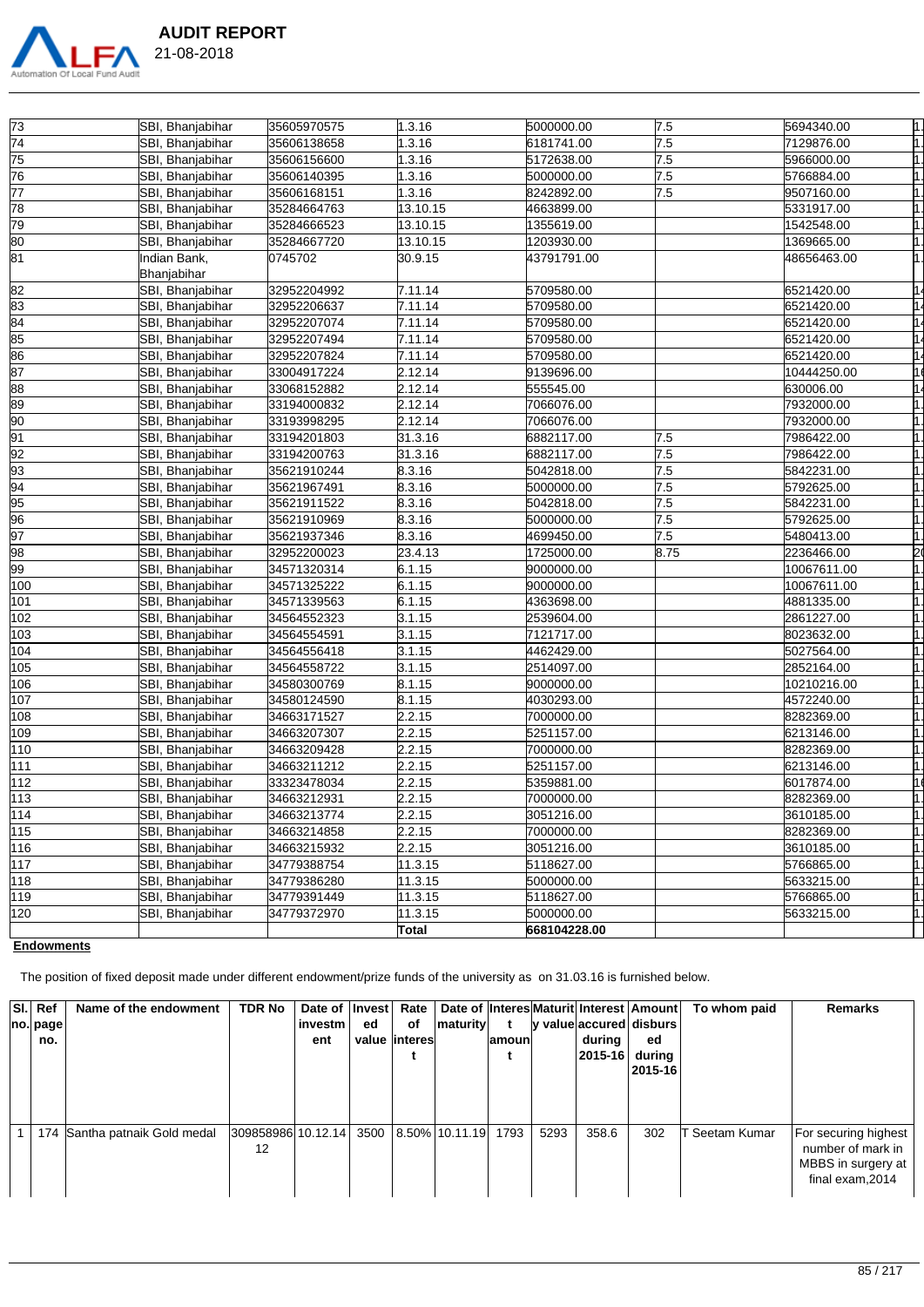

| <b>AUDIT REPORT</b> |
|---------------------|
| 21-08-2018          |

| $\overline{\mathbf{c}}$ |     | 176 Ballabha Narayan Panigrahy 309859225 10.12.14<br>memorial Gold medal | 34                       | 7000 | 8.50% 10.11.19      | 3586 | 10586 | 717.2 | 605 | Prajna Subha<br>Darsini   | For securing highest<br>number of mark in<br>final BHMS<br>(Homoeopathy)<br>examination, 2015                                                                          |
|-------------------------|-----|--------------------------------------------------------------------------|--------------------------|------|---------------------|------|-------|-------|-----|---------------------------|------------------------------------------------------------------------------------------------------------------------------------------------------------------------|
| 3                       |     | 178 Chinari Raghabalu Subudhi<br>Gold Medal                              | 309859752 10.12.14<br>91 | 3500 | 8.50% 10.11.19      | 1793 | 5293  | 358.6 | 302 | Sankeet Das               | For securing highest<br>number of mark in<br>Pharmacology at the<br>MBBS Exam, 2014                                                                                    |
| 4                       | 180 | Ramanath Gold Medal                                                      | 309859760 10.12.14<br>67 | 3000 | 8.50% 10.11.19      | 1537 | 4537  | 307.4 |     |                           | For securing highest<br>marks in Math in BA<br>(Hons) & BSc (Hons)                                                                                                     |
| 5                       | 182 | Sadananda Pani Gold<br>Medal                                             | 309859824 10.12.14<br>58 | 3500 | 8.50% 10.11.19      | 1793 | 5293  | 358.6 | 302 | Minakhi Mahapatro         | For securing highest<br>percentage of marks<br>among girl students<br>at the Annual<br>BA/B.Sc./B.com.Exa<br>m, 2015 (pass &<br>hons) (subject to a<br>minimum of 50%) |
| 6                       | 184 | Utkal Gourab Madhusudan<br>Das Gold Medal                                | 344817293 10.12.14<br>06 | 825  | 8.50% 10.11.19      | 422  | 1247  | 84.4  | 71  | Sangita Tripathy          | for securing highest<br>marks in 1st Class in<br>L.L.M.,2014                                                                                                           |
| 7                       |     | 186 S.N. Gantayat &<br>Chandramani Gantayat Gold<br>Medal                | 309861697 10.12.14<br>67 | 5000 | 8.50% 10.11.19 2561 |      | 7561  | 512.2 | 432 | Manaswinee Sahool         | A lady student<br>securing highest<br>number of mark in<br>MBBS exam, 2014                                                                                             |
| 8                       | 188 | Simadri Gantayat Gold<br>lmedal                                          | 309859944 10.12.14<br>30 | 3000 | 8.50% 10.11.19 1537 |      | 4537  | 307.4 | 259 | Soumya Sucharita<br>Barik | For securing highest<br>number of mark in<br>Bachelor of<br>Education exam, Dec<br>2014                                                                                |
| 9                       | 190 | Uday Chandra Mishra Gold<br>Medal                                        | 309859954 10.12.14<br>90 | 3000 | 8.50% 10.11.19      | 1537 | 4537  | 307.4 | 129 | Lipipuspa<br>Mohapatra    | For securing highest<br>marks in Physiology<br>and biochemistry at<br>the 1st attempt,<br>MBBS (2nd Sem),<br>2014                                                      |
|                         |     |                                                                          |                          |      |                     |      |       |       | 129 | Priyanka Panigrahy        |                                                                                                                                                                        |
| 10                      | 192 | Niranjan patnaik Gold Medal 309859964 10.12.14                           | 04                       | 4000 | 8.50% 10.11.19      | 2049 | 6049  | 409.8 |     |                           |                                                                                                                                                                        |
| 11                      |     | 194 Binayak Sabat Gold Medal                                             | 309859920 10.12.14<br>68 | 5000 | 8.50% 10.11.19      | 2561 | 7561  | 512.2 | 432 | Durga Prasad Sahu         | For securing first<br>class first in B.Com                                                                                                                             |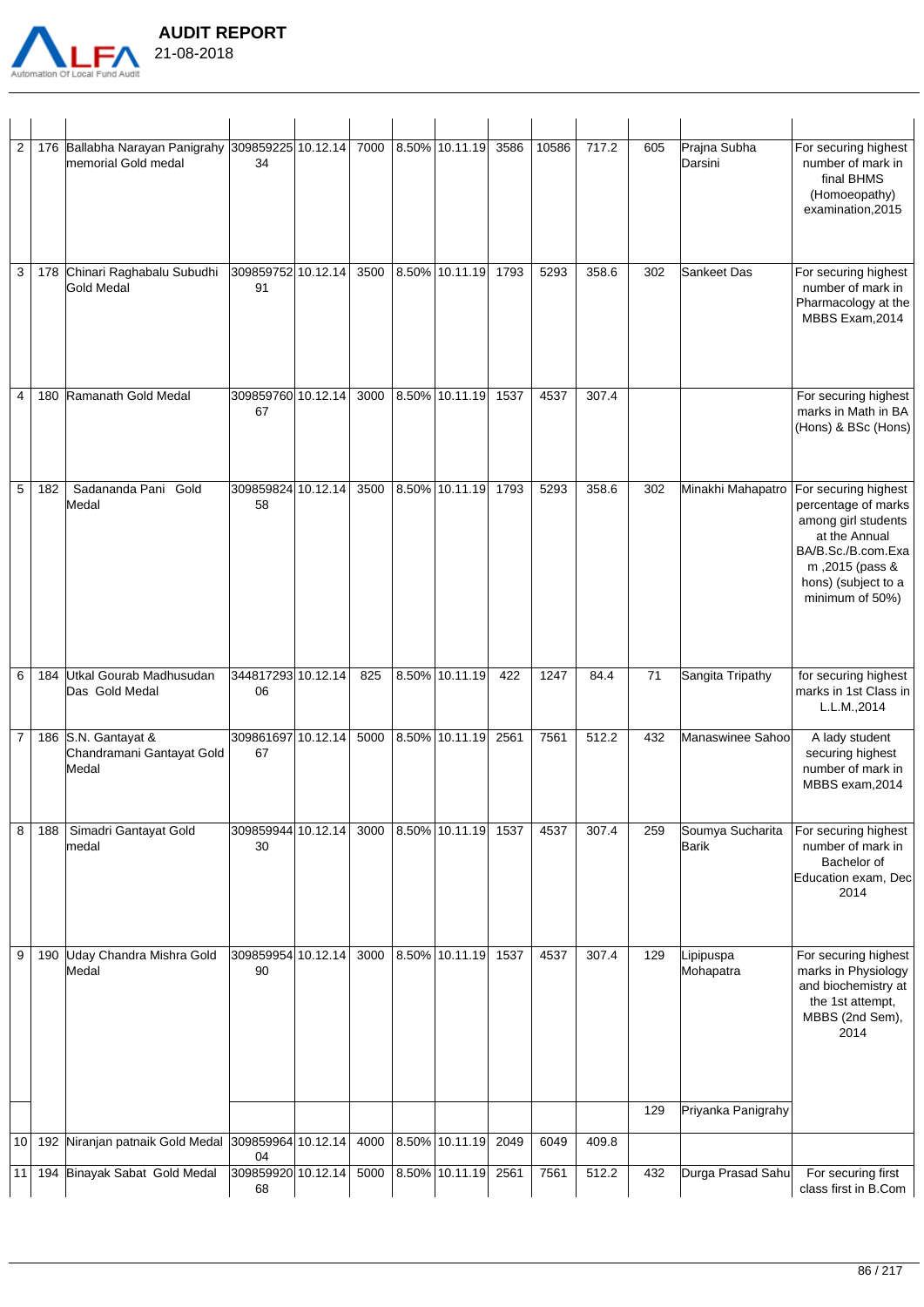

|                   |     |                                                     |                          |      |                     |      |      |       |     |                            | hons. In first attempt,<br>2015                                                                     |
|-------------------|-----|-----------------------------------------------------|--------------------------|------|---------------------|------|------|-------|-----|----------------------------|-----------------------------------------------------------------------------------------------------|
| $12 \overline{ }$ |     | 196 Late Laxman Panda &<br>Radhika Panda Gold Medal | 309859983 10.12.14<br>55 |      | 6000 8.50% 10.11.19 | 3074 | 9074 | 614.8 | 259 | Anil Ku Swain              | for securing highest<br>mark in M.Sc.<br>(Physics) Exam, 2014                                       |
| 12                |     |                                                     |                          |      |                     |      |      |       | 259 | Prashna Ku Panda           | for securing highest<br>mark in M.Sc.<br>(Chemistry)<br>Exam, 2014                                  |
| 13                |     | 198 Bhaigo Mohanty<br>Gold<br>Medal                 | 309859995 10.12.14<br>85 | 5000 | 8.50% 10.11.19      | 2561 | 7561 | 512.2 |     | Not to be paid             | For securing highest<br>marks in final B.<br>Pharma Exam in first<br>chance as a regular<br>student |
| 14 <sub>1</sub>   | 200 | Kumari Ananda Nayak<br>Memorial prize               | 309861578 10.12.14<br>54 |      | 2000 8.50% 10.11.19 | 1025 | 3025 | 205   | 173 | Rohit Ku Panda             | for securing highest<br>marks at the<br>BA/BSc/B.Com. (in<br>first chance), 2015                    |
| 15 <sup>1</sup>   |     | 202 Gopinath Baxi Patro<br>Imemorial Gold Medal     | 309861560 10.12.14<br>22 |      | 3000 8.50% 10.11.19 | 1537 | 4537 | 307.4 | 259 | Swarnamayee<br>Maharana    | For securing highest<br>number of mark in<br>M.A. (Odia), 2014.                                     |
| 16 <sup>1</sup>   |     | 204 S.N.Gantayat Gold Medal                         | 309861588 10.12.14<br>47 |      | 2000 8.50% 10.11.19 | 1025 | 3025 | 205   | 86  | Lavina Patnaik             | For securing highest<br>number of mark in<br>Eye at final MBBS<br>exam, 2014                        |
|                   |     |                                                     |                          |      |                     |      |      |       | 86  | Archana Ku<br>Acharya      | For securing highest<br>number of mark in<br><b>ENT at final MBBS</b><br>exam, 2014                 |
| 17                |     | 206 Jayashree Memorial Gold<br>Medal                | 309861598 10.12.14<br>73 |      | 2000 8.50% 10.11.19 | 1025 | 3025 | 205   | 86  | Asharam Panda              | For securing highest<br>number of mark in<br>medicine at MBBS<br>2014                               |
|                   |     |                                                     |                          |      |                     |      |      |       | 86  | Ashis Ku<br>Choudhury      |                                                                                                     |
| 18                |     | 208 Basu Mallick Memorial Prize                     | 344817293 10.12.14<br>06 | 500  | 8.50% 10.11.19      | 256  | 756  | 51.2  | 43  | Sankeet Das                | securing highest<br>mark in pathology in<br>5th sem, MBBS, 2014                                     |
| 19 <sup>1</sup>   |     | 210 Defence Minister's Gold<br>Medal                | 344815682 10.12.14<br>12 | 5001 | $ 8.50\% 10.11.19 $ | 2562 | 7563 | 512.4 | 432 | Pandava Gauda              | Outstanding<br>performance as the<br>Best NCC cadet of<br>the university, 2015                      |
| 20                |     | 212 Narasingha Nayak Gold<br>Medal                  | 309859972 10.12.14<br>26 | 5000 | $ 8.50\% 10.11.19 $ | 2561 | 7561 | 512.2 | 432 | Prajna Paramita<br>Mohanty | For securing highest<br>number of marks in<br>MA (English) 2014                                     |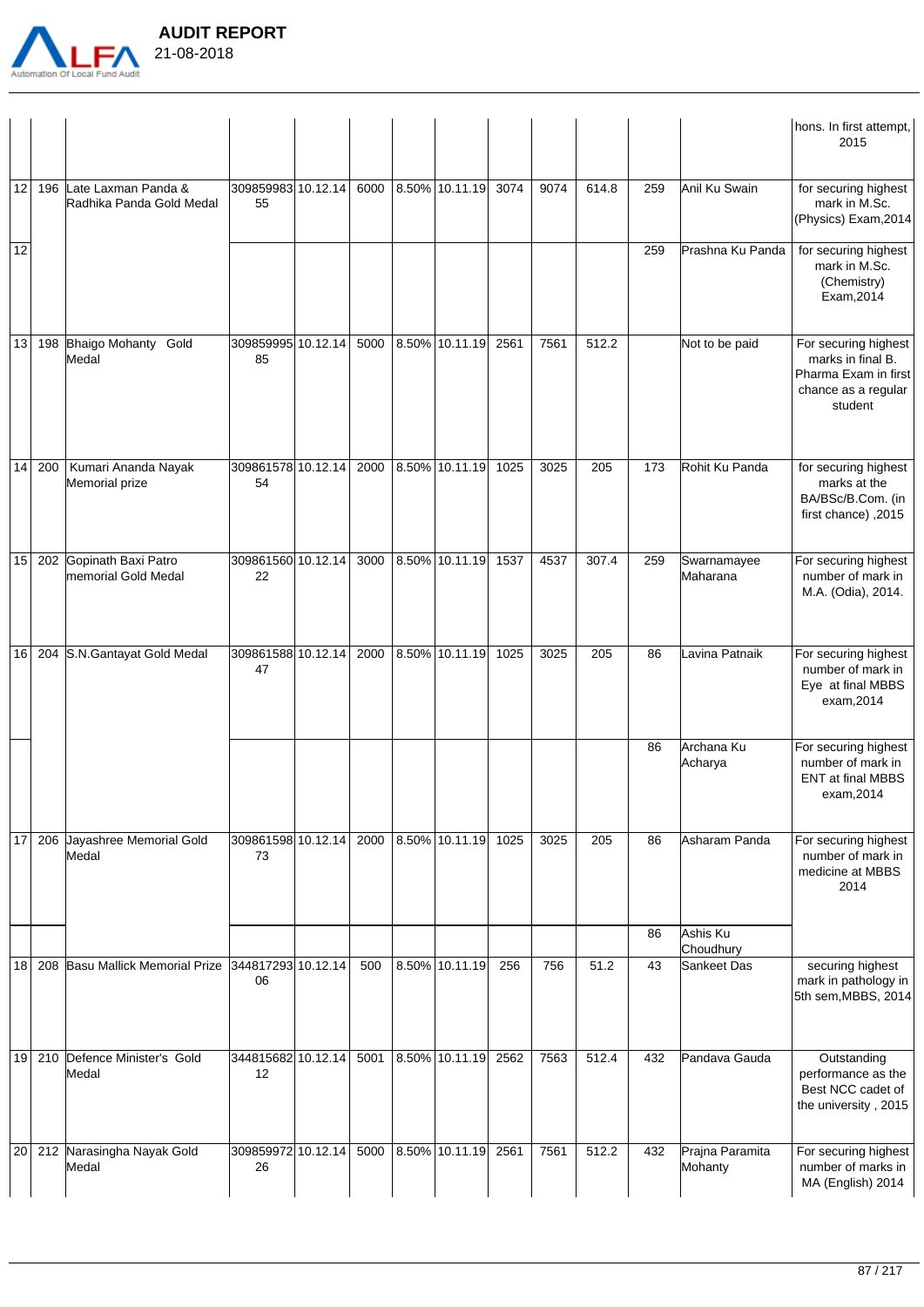

| 21 |     | 214 Akula Dash Prize                                                                  | 309861708 10.12.14<br>74                            | 1500 | 8.50% 10.11.19 | 768  | 2268           | 153.6  | 129 | K Jaya Kumari<br>Achary   | for securing first class<br>first in political<br>science BA (hons),<br>2015.                                                                     |
|----|-----|---------------------------------------------------------------------------------------|-----------------------------------------------------|------|----------------|------|----------------|--------|-----|---------------------------|---------------------------------------------------------------------------------------------------------------------------------------------------|
| 22 |     | 216 Subash Ch. Choudhury<br>Scholarship                                               | 309861775 10.12.14 12000 8.50% 10.11.19<br>31       |      |                | 6147 | 18147          | 1229.4 |     |                           |                                                                                                                                                   |
| 23 |     | 218 B.Prakash Rao Gold Medal                                                          | 309861785 10.12.14<br>57                            | 4400 | 8.50% 10.11.19 | 2254 | 6654           | 450.8  |     |                           | Highest marks in<br>OBST & GN at final<br><b>MBBS</b>                                                                                             |
| 24 | 220 | Patta Dei & Pandit<br>Raghunath Panigrahy Prize                                       | 309861800 10.12.14<br>33                            | 1400 | 8.50% 10.11.19 | 717  | 2117           | 143.4  | 121 | B Pabitra Kumari<br>Patro | for securing highest<br>marks in MIL (Odia)<br>in Degree Exam<br>(Pass & hons) in first<br>attempt, 2015                                          |
| 25 | 222 | Old TDR                                                                               | 309861813 10.12.14 10000 8.50% 10.11.19<br>88       |      |                | 5123 | 15123          | 1024.6 |     |                           |                                                                                                                                                   |
| 26 | 224 | Bishnu Priya Devi Gold<br>Medal                                                       | 309861837 10.12.14 5000<br>26                       |      | 8.50% 10.11.19 | 2561 | 7561           | 512.2  | 432 | Ipshita Panditray         | for securing highest<br>mark in final in<br>aggregate at<br><b>B.A.M.S.</b><br>examination, 2015                                                  |
| 27 |     | 226 A.P. Patnaik Prize                                                                | 309861847 10.12.14<br>86                            | 5000 | 8.50% 10.11.19 | 2561 | 7561           | 512.2  |     |                           | Inter college essay<br>competition on Kabi<br>Samrat Upendra<br>Bhanja                                                                            |
| 28 | 228 | P.K. Parichha                                                                         | 309861860 10.12.14 20000 8.50% 10.11.19 10246<br>46 |      |                |      | 30246          | 2049.2 |     |                           |                                                                                                                                                   |
| 29 | 230 | Late Dibakar Patnaik<br><b>Memorial Prize</b>                                         | 309861919 10.12.14<br>97                            | 1000 | 8.50% 10.11.19 | 512  | 1512           | 102.4  | 86  | Soumya Sucharita<br>Barik | for securing highest<br>marks in the<br>aggregate in B,Ed<br>exam, Dec , 2014 in<br>first chance (not less<br>than 60%)                           |
|    |     | 30 232 Abdul Sobhar Khan Memorial 309861933 10.12.14 1000 8.50% 10.11.19 512<br>Prize | 37                                                  |      |                |      | $\boxed{1512}$ | 102.4  | 86  | Asharam Panda             | For securing highest<br>marks in aggregate in<br>all subjects at the<br>final MBBS<br>Exam, 2014 without<br>break (total of all<br>semester exam) |
| 31 | 234 | Narayan Behera Prize                                                                  | 309861946 10.12.14<br>69                            | 1000 | 8.50% 10.11.19 | 512  | 1512           | 102.4  | 86  |                           | Manoj Ku Panigrahi for securing highest<br>marks in aggregate in<br>all the subjects in<br>Final LLB exam<br>without any<br>break, 2015           |
| 32 |     | 236 Sarojini Padhi Memorial<br>Prize                                                  | 309861973 10.12.14<br>87                            | 1500 | 8.50% 10.11.19 | 768  | 2268           | 153.6  | 129 | B Pabitra Kumari<br>Patro | women candidate<br>securing highest<br>marks in compulsory<br>Odia at BA final                                                                    |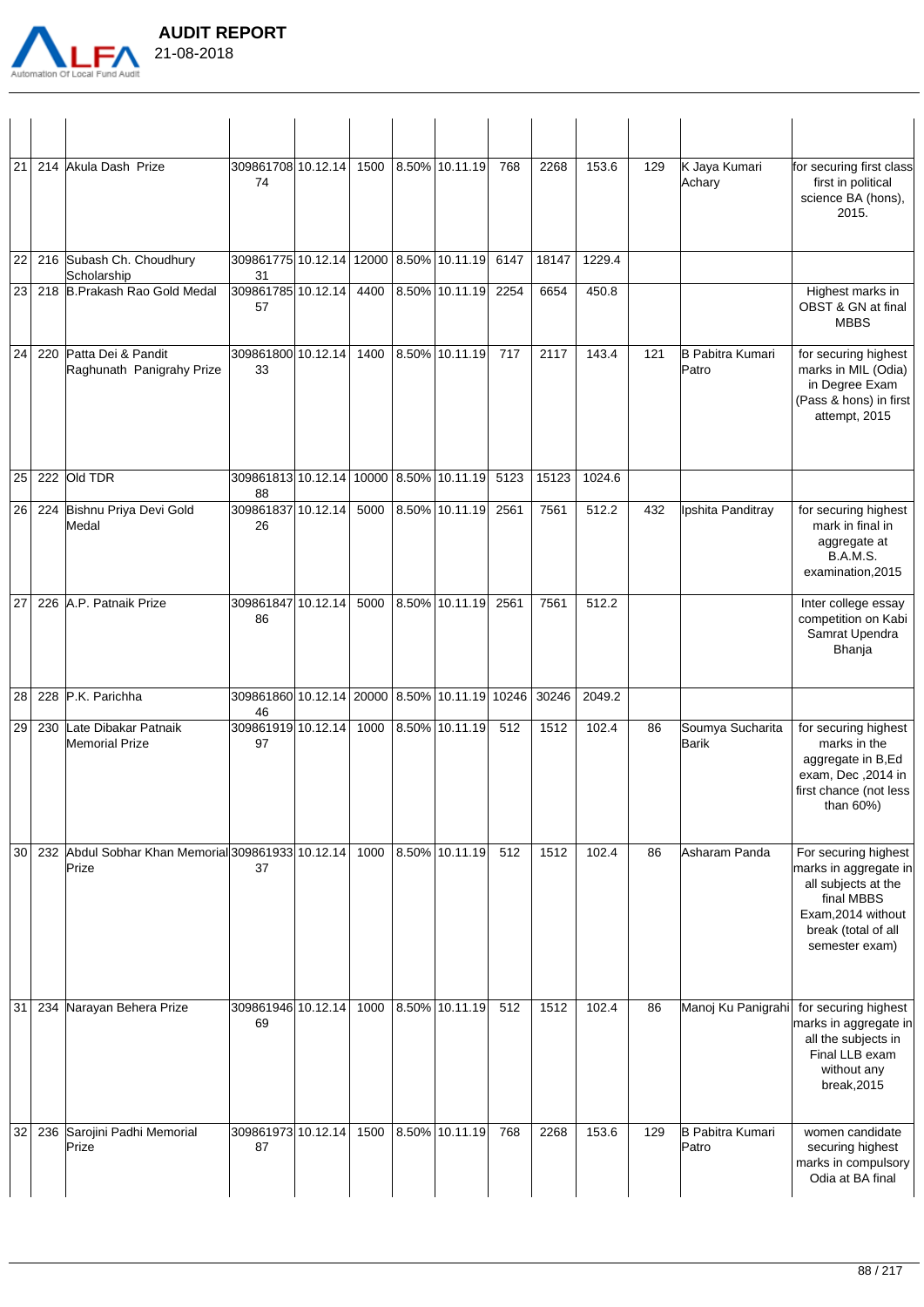

|                 |     |                                                                                                            |                                                   |      |                     |      |      |        |     |                         | exam, 2015 (subject<br>to minimum of 50%<br>marks)                                                                      |
|-----------------|-----|------------------------------------------------------------------------------------------------------------|---------------------------------------------------|------|---------------------|------|------|--------|-----|-------------------------|-------------------------------------------------------------------------------------------------------------------------|
| 33              |     | 238 Binayak Padhi Memorial<br>prize                                                                        | 309861982 10.12.14<br>34                          | 1500 | 8.50% 10.11.19      | 768  | 2268 | 153.6  | 129 | Uyotirmayee<br>Behera   | for securing highest<br>mark in compulsory<br>English at BA degree<br>exam (subject to<br>minimum of 50%<br>marks) 2015 |
| 34              | 240 | Srinivas Panda Memorial<br>Prize                                                                           | 309861989 10.12.14<br>37                          | 1001 | 8.50% 10.11.19      | 513  | 1514 | 102.6  | 86  | Gupteswar Sabat         | for securing first<br>position in first class<br>at the B.Sc.(Hons.)<br>exam, 2015 from V<br>Deb College, Jeypore       |
| 35              | 242 | Utkal Gourab Madhusudan<br>Das                                                                             | 309861996 10.12.14<br>56                          | 5000 | 8.50% 10.11.19      | 2561 | 7561 | 512.2  |     |                         |                                                                                                                         |
| 36              | 244 | Neelakantha Das Memorial                                                                                   | 309862002 10.12.14<br>99                          |      | 5000 8.50% 10.11.19 | 2561 | 7561 | 512.2  | 432 | Anil Ku Kar             | for securing highest<br>marks in<br>mathematics in<br>MA/MSC exam of<br>BU,2014 (in both the<br>parts in first attempt) |
| 37              |     | 246 Annapurna Das Gold Medal                                                                               | 309862009 10.12.14<br>14                          |      | 5000 8.50% 10.11.19 | 2561 | 7561 | 512.2  | 432 | Swarnamayee<br>Maharana | For securing highest<br>mark in MA (Oriya) in<br>both the parts in the<br>first attempt, 2014                           |
| 38 <sub>1</sub> |     | 248 Joqulamaa Sivasankar<br>Scholarship                                                                    | 309862116 10.12.14 5000 8.50% 10.11.19 2561<br>76 |      |                     |      | 7561 | 512.2  | 432 | Anil Ku Kar             | Best post graduate<br>student of BU,2014                                                                                |
| 39              |     | 250 Kabi Samrat Upendra Bhanja 309862140 10.12.14 26500 8.50% 10.11.19 13576 40076<br>College, Bhanjanagar | 54                                                |      |                     |      |      | 2715.2 |     |                         | Seminar on KSUB to<br>be conducted by<br>Principal, KSUB,<br>Bhanjanagar                                                |
| 40              |     | 252 Lingaraj Sahu prize                                                                                    | 309862153 10.12.14<br>98                          |      | 1000 8.50% 10.11.19 | 512  | 1512 | 102.4  | 86  | Sangita Tripathy        | for securing first<br>positon in LLM,2014<br>(more than 60%)<br>(book prize)                                            |
| 41              |     | 254 Parvati Sahu prize                                                                                     | 309862164 10.12.14<br>48                          |      | 1000 8.50% 10.11.19 | 512  | 1512 | 102.4  | 86  | Saspati Bhuyan          | for securing first<br>position in MA/MSc<br>(Home Sc), 2014<br>(more than 60%)                                          |
| 42              |     | 256 Sakuntala Panda prize                                                                                  | 309862225 10.12.14<br>87                          |      | 1000 8.50% 10.11.19 | 512  | 1512 | 102.4  | 86  | Ananya Das              | securing highest<br>mark in MA<br>(Linguistics), 2015                                                                   |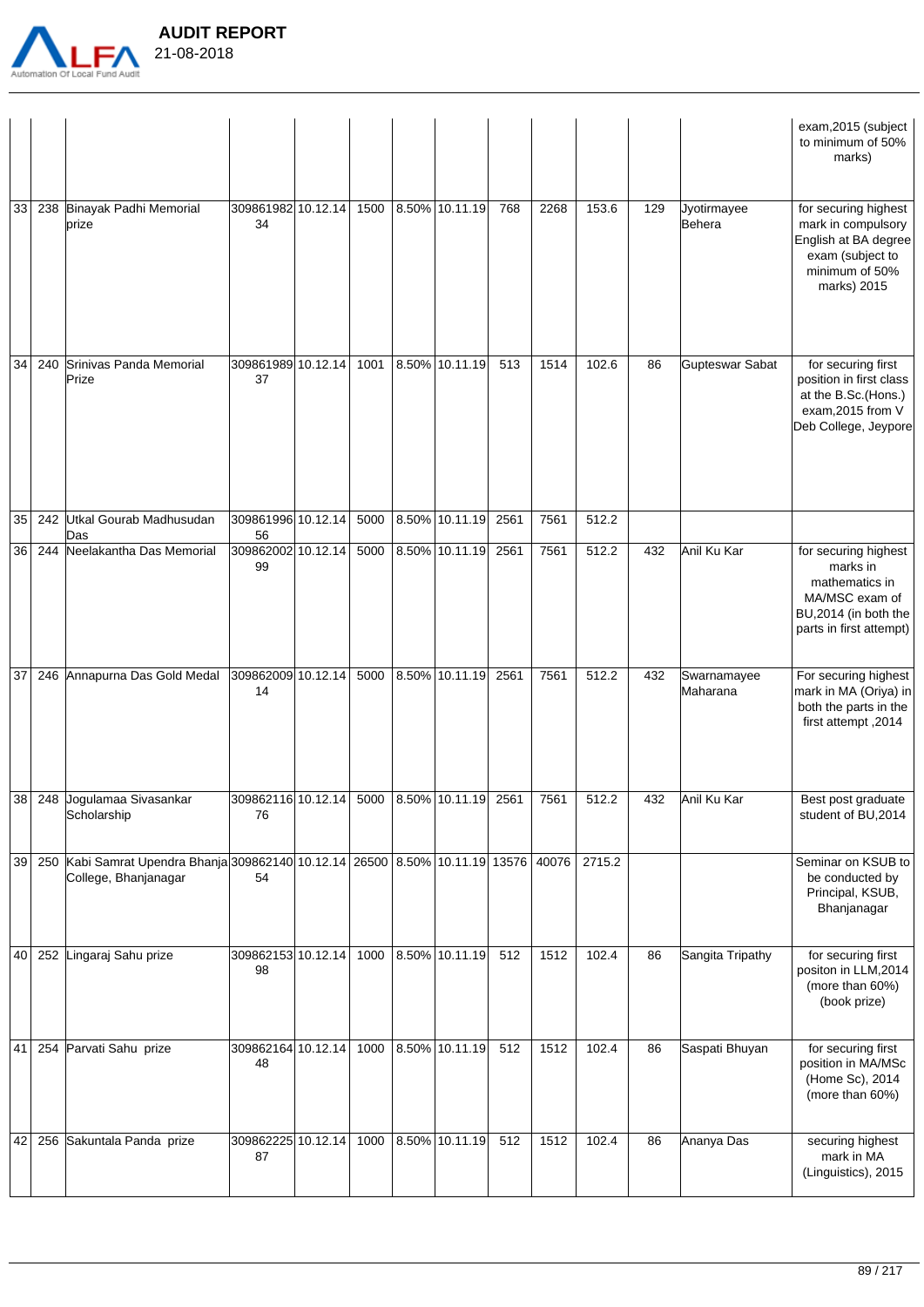

| <b>AUDIT REPORT</b> |
|---------------------|
| 21-08-2018          |

| 43              | 258 | Harihara Divya Singh<br><b>Memorial Prize</b>                       | 309862239 10.12.14 30000 8.50% 10.11.19 15369<br>76       |      |                     |      | 45369 | 3073.8 | 2593 | Chinmayee Apata         | Best student securing<br>highest marks in<br>Anatomy, MBBS (2nd<br>sem) exam, 2014                  |
|-----------------|-----|---------------------------------------------------------------------|-----------------------------------------------------------|------|---------------------|------|-------|--------|------|-------------------------|-----------------------------------------------------------------------------------------------------|
| 44              | 260 | Kesab Chandra Sahu<br>memorial prize                                | 309862252 10.12.14<br>60                                  | 3000 | 8.50% 10.11.19      | 1537 | 4537  | 307.4  | 259  | Asharam Panda           | for securing highest<br>position in MBBS (9th<br>sem) Examination,<br>2014                          |
| 45              | 262 | Rama Chandra Patnaik gold<br>medal                                  | 309862280 10.12.14<br>23                                  | 2000 | 8.50% 10.11.19      | 1025 | 3025  | 205    | 173  | Rohit Ku Panda          | best graduate of<br>university, 2015 (Cash<br>prize)                                                |
| 46              | 264 | Late Pandit WVVB<br>Ramalingam Gold Medal                           | 309862291 10.12.14 30000 8.50% 10.11.19 15369<br>51       |      |                     |      | 45369 | 3073.8 | 2593 | Anil Ku Kar             | for securing highest<br>marks in MA/M.Sc.<br>Mathematics without<br>improvement, 2014               |
| 47              | 266 | Odisha Society of Americas<br>Newyork chapter (OSANY)<br>Gold medal | 309862301 10.12.14 36000 8.50% 10.11.19 18442 54442<br>22 |      |                     |      |       | 3688.4 | 3112 | Rohit Ku Panda          | for securing highest<br>mark In<br>BA/BSc./B.com exam<br>(pass & hons), 2015<br>in first attempt    |
| 48              | 268 | <b>Basu Mallick Prize</b>                                           | 344817293 10.12.14<br>06                                  | 505  | 8.50% 10.11.19      | 259  | 764   | 51.8   |      |                         | For securing highest<br>marks in pathology                                                          |
| 49              | 270 | Brundaban Nayak Gold<br>Medal                                       | 309862349 10.12.14<br>66                                  | 5000 | 8.50% 10.11.19      | 2561 | 7561  | 512.2  | 432  | Sudhakar Das            | For securing first<br>class first in MA<br>(Mass<br>Communication)<br>Exam in first<br>attemp, 2014 |
| 50 <sub>1</sub> | 272 | Anusuya Mishra Memorial<br>Prize                                    | 309862438 10.12.14<br>13                                  | 1000 | 8.50% 10.11.19      | 512  | 1512  | 102.4  | 86   | Swarnamayee<br>Maharana | for securing first<br>place in first class in<br>P.G. Odia , 2014<br>(cash prize)                   |
| 51              | 274 | <b>Justice Bala Krishna Patro</b><br>Gold Medal                     | 309862448 10.12.14<br>95                                  |      | 5000 8.50% 10.11.19 | 2561 | 7561  | 512.2  | 1282 | Anil Ku Kar             | Best post graduate of<br>the year, 2014<br>(Arts/Sc/Comm.)<br>taken together                        |
| 52              | 276 | Uustice Bala Krishna Patro<br>Gold Medal                            | 320621629 10.12.14<br>39                                  | 8000 | 8.50% 10.11.19      | 4098 | 12098 | 819.6  |      |                         | conducted by BU                                                                                     |
| 53              | 278 | Pandit Godabarisha<br>Memorial Gold Medal                           | 309862459 10.12.14<br>91                                  | 5000 | 8.50% 10.11.19      | 2561 | 7561  | 512.2  | 2028 | Anil Ku Swain           | for securing highest<br>number of marks in<br>MSc physics, 2014                                     |
| 54              | 280 | Pandit Godabarisha<br>Memorial Gold Medal                           | 318872907 10.12.14 15000 8.50% 10.11.19<br>66             |      |                     | 7684 | 22684 | 1536.8 |      |                         |                                                                                                     |
| 55              |     | 282 E. Marick (India) pvt.ltd.<br>Bombay                            | 309862519 10.12.14<br>82                                  | 3000 | 8.50% 10.11.19      | 1537 | 4537  | 307.4  | 259  | Asharam Panda           | for securing the first<br>position at the MBBS<br>exam, 2014                                        |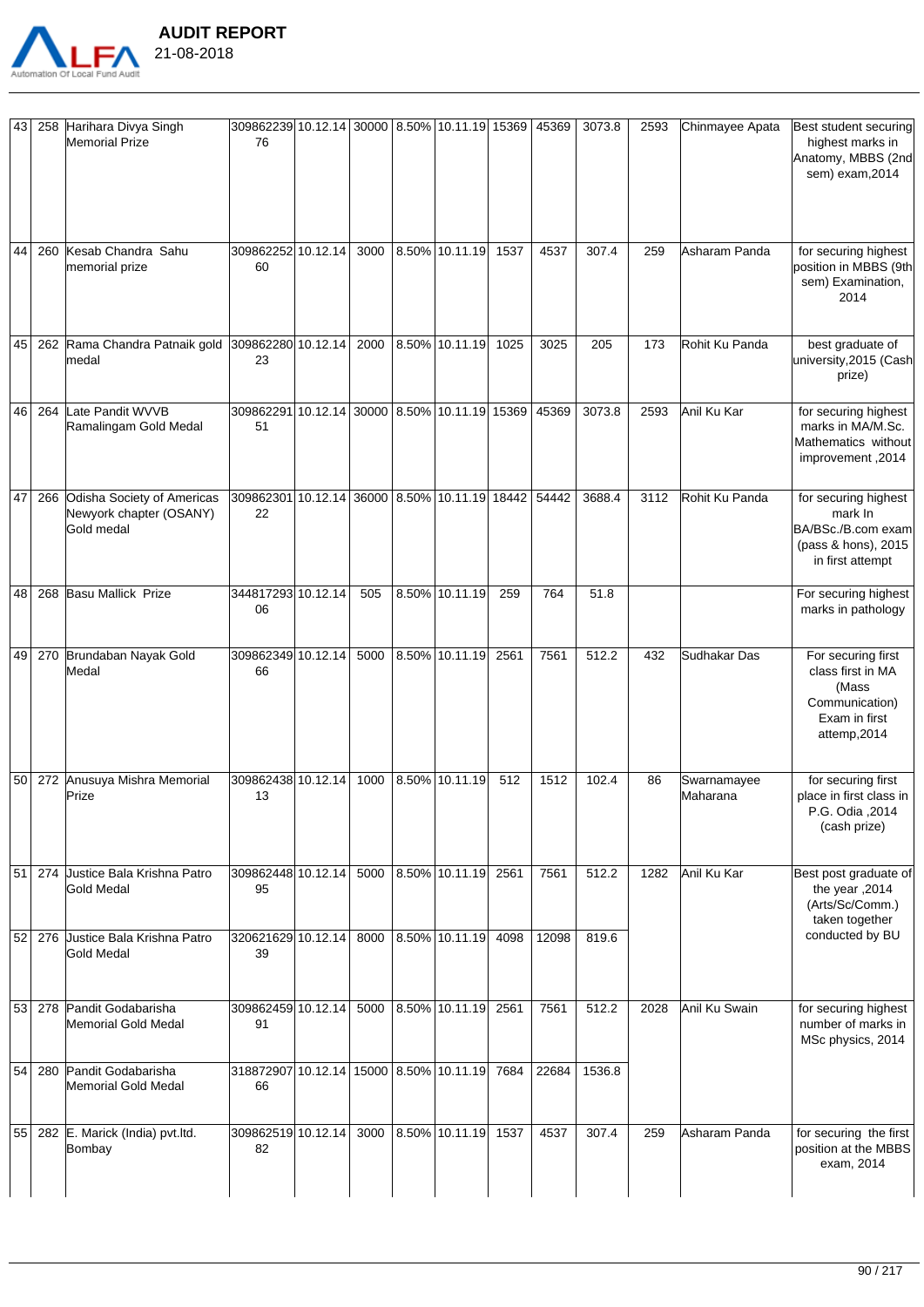

|            | <b>AUDIT REPORT</b> |
|------------|---------------------|
| 21-08-2018 |                     |

| 56 | 284 | R.P. Padhi Memorial Gold<br>Medal                                                                 | 309862532 10.12.14<br>31                                  | 3000 | 8.50% 10.11.19      | 1537 | 4537  | 307.4  |      |                      |                                                                                                                                               |
|----|-----|---------------------------------------------------------------------------------------------------|-----------------------------------------------------------|------|---------------------|------|-------|--------|------|----------------------|-----------------------------------------------------------------------------------------------------------------------------------------------|
| 57 | 286 | Rani Ananga Manjari Devi<br><b>Memorial Prize</b>                                                 | 309862539 10.12.14<br>89                                  | 7000 | 8.50% 10.11.19      | 3586 | 10586 | 717.2  | 605  | Subha Smita Das      | For securing 1st<br>position in inter<br>college essay<br>competition in Odia<br>on Kabi Surya<br>Baladev Rath, 2015                          |
| 58 | 288 | Divakar Patnaik Prize                                                                             | 309862545 10.12.14 1116 8.50% 10.11.19<br>53              |      |                     | 572  | 1688  | 114.4  | 96   | Pradipta Ku Rath     | for securing first class<br>first in MA( Political<br>science), 2014 of BU<br>without failing or<br>dropping or<br>repetation at any<br>stage |
| 59 | 290 | K.K. College Union Prize                                                                          | 309862553 10.12.14<br>08                                  | 3000 | 8.50% 10.11.19      | 1537 | 4537  | 307.4  | 259  | Asutosh Satapathy    | For securing highest<br>number of mark at<br>Hons. Among the<br>candidates of<br>K.K.(Auto) College<br>,Berhampur, 2015                       |
| 60 |     | 292 Dr. Balabhadra Mishra Gold<br>Medal                                                           | 309862593 10.12.14<br>79                                  | 3000 | 8.50% 10.11.19      | 1537 | 4537  | 307.4  |      |                      |                                                                                                                                               |
| 61 | 294 | R.P. Padhi Memorial Gold<br>Medal                                                                 | 309862605 10.12.14 47000 8.50% 10.11.19 24078 71078<br>00 |      |                     |      |       | 4815.6 | 4063 | Anil Ku Kar          | For securing highest<br>percentage of marks<br>amongest all the<br>candidates of PG<br>exam in<br>Arts/Sc/Comm.<br>Exam, 2014                 |
| 62 |     | 296 Labanyabati Memorial Gold 309862670 10.12.14 20000 8.50% 10.11.19 10246 30246 2049.2<br>Medal | 62                                                        |      |                     |      |       |        | 1729 | Anisha Panda         | most meritorious<br>outgoing lady medical<br>graduate of MKCG<br>medical college (<br>Total of whole sem),<br>2014                            |
| 63 | 298 | Bijaya Kumar Bahinipati<br>Memorial prize                                                         | 309862685 10.12.14 10000 8.50% 10.11.19 5123<br>33        |      |                     |      | 15123 | 1024.6 | 864  | Jagannath Biswal     | securing highest<br>mark in MA<br>(Economics) 2014 at<br>first attempt (cash<br>prize)                                                        |
| 64 | 300 | Harborium Library, Botany<br>Deptt.                                                               | 309862698 10.12.14 10000 8.50% 10.11.19 5123<br>86        |      |                     |      | 15123 | 1024.6 |      |                      |                                                                                                                                               |
| 65 | 302 | Harihara Divya Singh<br><b>Memorial Prize</b>                                                     | 309862708 10.12.14 20000 8.50% 10.11.19 10246 30246<br>80 |      |                     |      |       | 2049.2 |      |                      |                                                                                                                                               |
| 66 | 304 | Narayan Rath Memorial prize 309862717 10.12.14                                                    | 82                                                        | 3300 | 8.50% 10.11.19 1691 |      | 4991  | 338.2  | 285  | Durgamadhab<br>Lenka | securing highest<br>marks in MA in<br>Sanskrit, June 2014                                                                                     |
| 67 | 306 | Kamala Rath Memorial Prize                                                                        | 309862731 10.12.14<br>11                                  | 3300 | 8.50% 10.11.19 1691 |      | 4991  | 338.2  | 285  | Gayatri Samantra     | for seuring highest<br>mark in MA (Odia)<br>as a regular                                                                                      |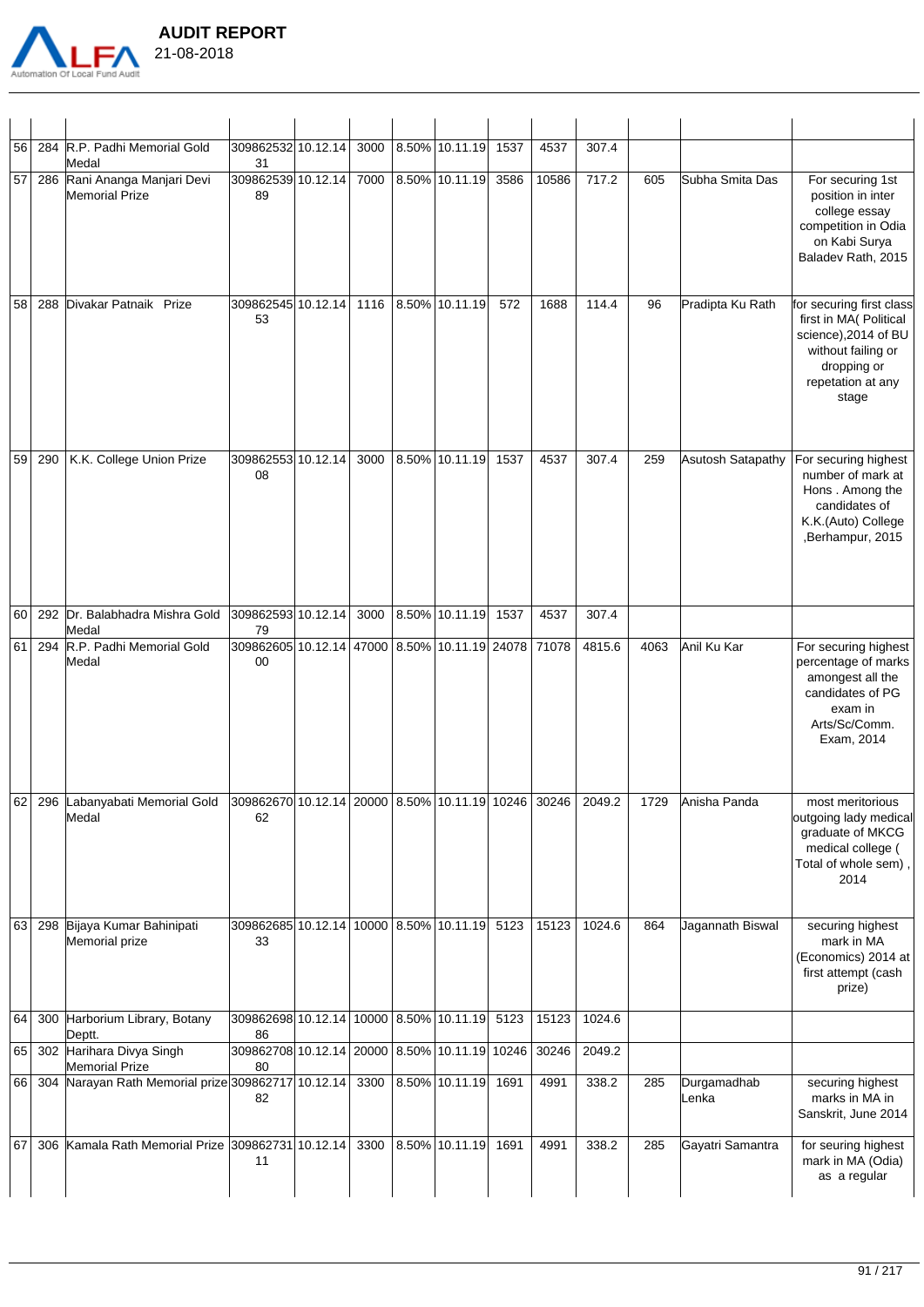

|    |                                                          |                                                                     |      |                     |       |        |      |                             | candidate, 2015<br>(cash prize)                                                                                                                                                                                                             |
|----|----------------------------------------------------------|---------------------------------------------------------------------|------|---------------------|-------|--------|------|-----------------------------|---------------------------------------------------------------------------------------------------------------------------------------------------------------------------------------------------------------------------------------------|
| 68 | 308 Hari Har Tyadi Memorial<br>prize                     | 309862744 10.12.14<br>77                                            | 3300 | 8.50% 10.11.19 1691 | 4991  | 338.2  | 285  | Rupasri Pattnayak           | for securing highest<br>mark in MA (English)<br>as a regular<br>candidate, 2015<br>(cash prize)                                                                                                                                             |
| 69 | 310 Labanyabati Memorial Gold<br>Medal                   | 309862888 10.12.14 30000 8.50% 10.11.19 15369 45369<br>44           |      |                     |       | 3073.8 |      |                             |                                                                                                                                                                                                                                             |
| 70 | 312 Chetana Puraskar                                     | 309862903 10.12.14 20000 8.50% 10.11.19 10246 30246<br>19           |      |                     |       | 2049.2 |      | No candidate<br>during 2015 | Best creative writer of<br><b>BU</b>                                                                                                                                                                                                        |
| 71 | 314 Dr.Bimala Krushna Panda<br>Memorial Gold Medal       | 309862908 10.12.14 10000 8.50% 10.11.19 5123<br>52                  |      |                     | 15123 | 1024.6 | 432  | Asharam Panda               | For securing highest<br>number of mark in                                                                                                                                                                                                   |
|    |                                                          |                                                                     |      |                     |       |        | 432  | Ashis Ku<br>Choudhury       | medicine at MBBS<br>(9th sem) 2014                                                                                                                                                                                                          |
| 72 | 316 Late Dinabandhu Behera<br>Memorial Award Scholarship | 309863022 10.12.14 100000 8.50% 10.11.19 51229 151229 10245.8<br>02 |      |                     |       |        | 4322 | Nilamadhab Sahu             | for meritorious<br>student of IR&PM(PG<br>students belonging to<br>OBC or girl students<br>belonging to any<br>religion, community<br>or caste [1st year<br>student on the basis<br>of entrace test] 2015                                   |
| 72 |                                                          |                                                                     |      |                     |       |        | 4322 | Sangita Jana                | for meritorious<br>student of IR&PM(PG<br>students belonging to<br>OBC or girl students<br>belonging to any<br>religion, community<br>or caste [2nd year<br>student on the basis<br>of his/her merit at the<br>end of 2nd semester]<br>2015 |
| 73 | 318 Late Kiranmayee Behera<br>Scholarship                | 309863028 10.12.14 100000 8.50% 10.11.19 51229 151229 10245.8<br>92 |      |                     |       |        | 4322 | Raj Kishore<br>Mahapatra    | for meritorious<br>student of Math(PG<br>students belonging to<br>OBC or girl students<br>belonging to any<br>religion, community<br>or caste) [1st year<br>student on the basis<br>of merit] 2015                                          |
| 73 |                                                          |                                                                     |      |                     |       |        | 4322 | Rutupurna Paikray           | for meritorious                                                                                                                                                                                                                             |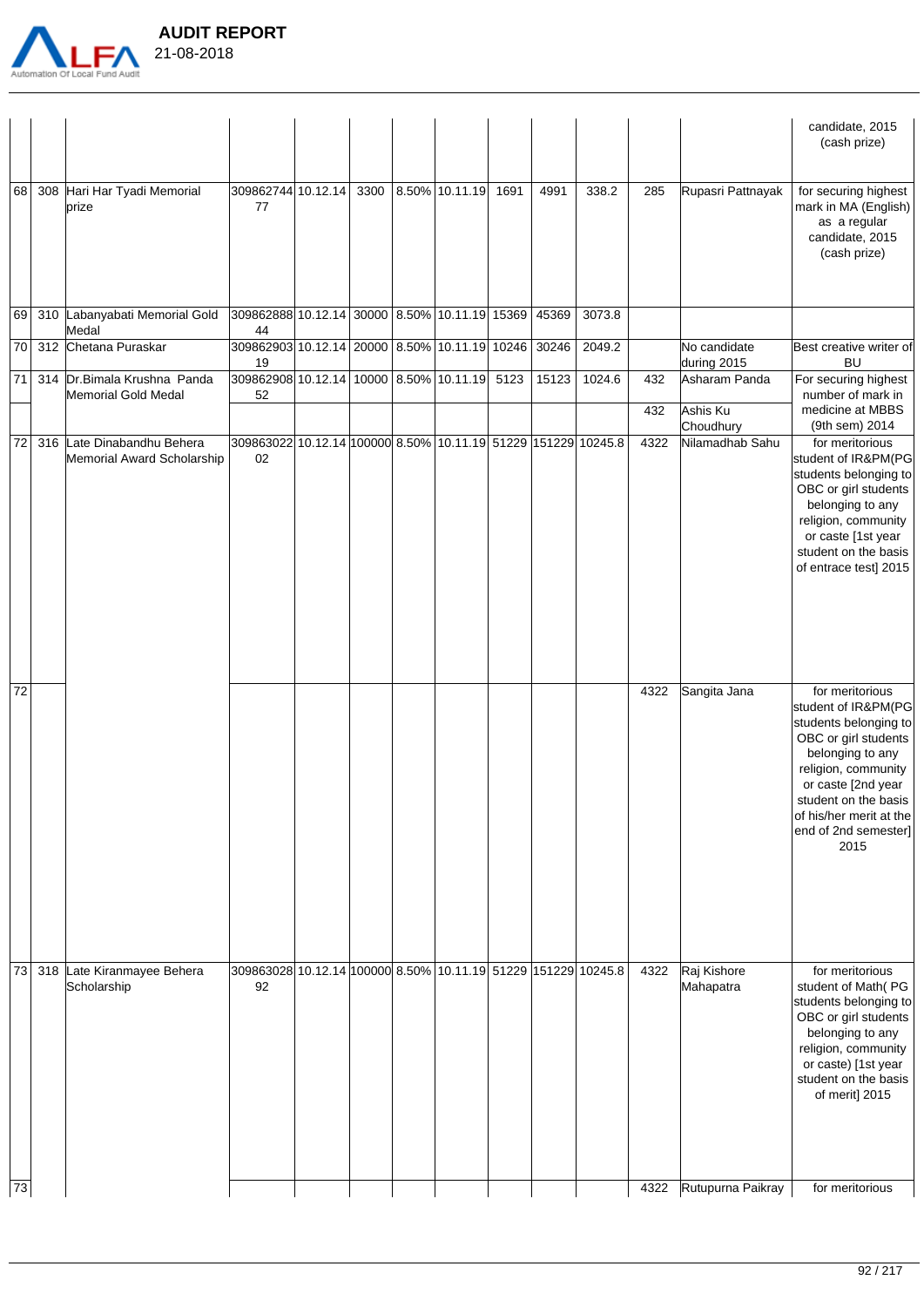

|    |           |                                                                  |                                                                      |  |  |   |        |      |                                  | student of Math(PG<br>students belonging to<br>OBC or girl students<br>belonging to any<br>religion, community<br>or caste) [2nd year<br>student on the basis<br>of his/her merit at the<br>end of 2nd semester]<br>2015           |
|----|-----------|------------------------------------------------------------------|----------------------------------------------------------------------|--|--|---|--------|------|----------------------------------|------------------------------------------------------------------------------------------------------------------------------------------------------------------------------------------------------------------------------------|
| 74 | 320       | Raja Bahadur Ramachandra<br>Mardaraj Deo Memorial Gold<br>Medal  | 309863035 10.12.14 100000 8.50% 10.11.19 51229 151229 10245.8<br>34  |  |  |   |        | 8645 | Lavina Patnaik                   | <b>Best Medical</b><br>graduate of BU, 2015<br>(Aggregate marks<br>secured in all<br>semesters taken<br>together)                                                                                                                  |
|    | 75<br>322 | Govinda panda & Tulasi<br>Panda Memorial Prize                   | 309863041 10.12.14 20000 8.50% 10.11.19 10246 30246<br>29            |  |  |   | 2049.2 | 864  | Chinari Sumedha                  | For securing highest<br>marks in MSc (Mar<br>Sc), 2015 [ Marine<br>biology]                                                                                                                                                        |
| 75 |           |                                                                  |                                                                      |  |  |   |        | 864  | Rajesh Ku Sahu                   | For securing highest<br>marks in MSc (Mar<br>Sc), 2015<br>[Oceanography]                                                                                                                                                           |
|    | 76<br>324 | Prof. Devaraj Pathi &<br>Saraswati pathi memorial<br>lcash Prize | 309863045 10.12.14 20000 8.50% 10.11.19 10246 30246<br>16            |  |  |   | 2049.2 | 1729 | Gayatri Samantra                 | securing first class<br>first position in MA in<br>Odia, 2015 in firsrt<br>chance without break                                                                                                                                    |
| 77 |           | 326 Acharya Singapuram<br>Chandraya Memorial Gold<br>Medal       | 309863049 10.12.14 110000 8.50% 10.11.19 56352 166352 11270.4<br>68  |  |  |   |        |      | No candidate<br>during 2015      | D.Litt in Telugu<br>awarded in 2012                                                                                                                                                                                                |
|    | 78<br>328 | Dr. panchanan Maharana<br>memorial Cash Prize                    | 316955978 10.12.14 80000 8.50% 10.11.19 40983 120983 8196.6<br>32    |  |  |   |        | 7044 | Swasthi Kabi<br>Satapathy        | for securing highest<br>mark in SPM<br>community medicine<br>of MKCG medical<br>college by a 3rd<br>MBBS student (7th<br>sem), 2015                                                                                                |
| 79 | 330       | Swami Sivananda Memorial<br>Scholar Endowment                    | 319998676 10.12.14 800000 8.50% 10.11.19 409833 120983 81966.6<br>68 |  |  | 3 |        | 8862 | Itishree Nayak<br>(Math/ Part-I) | Scholarship award to<br>one part -I and one<br>part -Il students of<br>each of following<br>departments of<br><b>Berhampur University</b><br>in Physics, Math.,<br>Home science, IR &<br>PM and J&MC of the<br>year, 2015 basis of |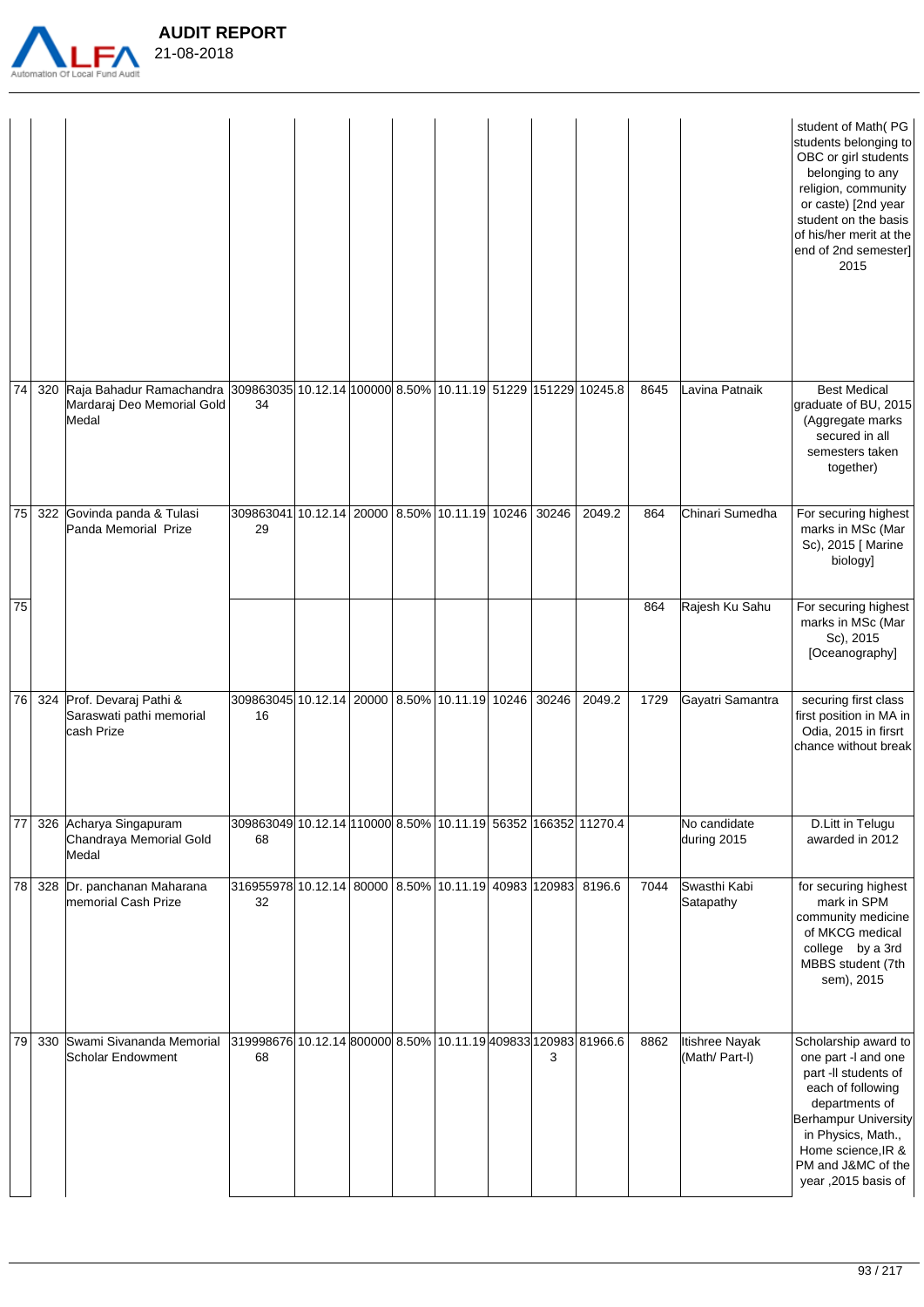

| $\overline{79}$ |     |                                       |                                                           |      |                     |      |        | 8862             | Manoj Ku Sahu<br>(Math/ Part-II)                                                                                                                                                                          | academic merit and<br>financial background<br>as per rule of SSA                                    |
|-----------------|-----|---------------------------------------|-----------------------------------------------------------|------|---------------------|------|--------|------------------|-----------------------------------------------------------------------------------------------------------------------------------------------------------------------------------------------------------|-----------------------------------------------------------------------------------------------------|
| 79              |     |                                       |                                                           |      |                     |      |        | 8862             | Subhasmita Ray<br>(Phy/ Part-I)                                                                                                                                                                           |                                                                                                     |
| $\overline{79}$ |     |                                       |                                                           |      |                     |      |        | 8862             | Sudeshna Madhual<br>(Phy/ Part-II)                                                                                                                                                                        |                                                                                                     |
| 79              |     |                                       |                                                           |      |                     |      |        | 8862             | Annapurna<br>Mohanty (Home Sc/<br>Part-I)                                                                                                                                                                 |                                                                                                     |
| 79              |     |                                       |                                                           |      |                     |      |        | 8862             | Noorjahan Khatiza<br>(Home Sc/ Part-II)                                                                                                                                                                   |                                                                                                     |
| 79              |     |                                       |                                                           |      |                     |      |        | 8862             | Monika Palai<br>(J&MC/ Part-I)                                                                                                                                                                            |                                                                                                     |
| $\overline{79}$ |     |                                       |                                                           |      |                     |      |        | 8862             | Sunita Mahapatro<br>(J&MC/ Part-II)                                                                                                                                                                       |                                                                                                     |
| 79              |     |                                       |                                                           |      |                     |      |        | 8862             | Manas Ku Panda<br>(IR&PM/ Part-I)                                                                                                                                                                         |                                                                                                     |
| 79              |     |                                       |                                                           |      |                     |      |        | 8862             | Aurobinda Nayak<br>(IR&PM / Part-II)                                                                                                                                                                      |                                                                                                     |
| 80              |     | 332 Basanta Biswal memorial<br>Award  | 325225143 10.12.14<br>81                                  | 5000 | 8.50% 10.11.19 2561 | 7561 | 512.2  | 372              | (i) Sanjaya Tigga,<br>Part-I, PG Deptt.,<br>Pol Sc (Men) (ii)<br>Giribala Behera,<br>Part-II, PG Deptt.,<br>Comm. (Women)<br>@ Rs. 186.00                                                                 | For 2014-15                                                                                         |
|                 |     |                                       |                                                           |      |                     |      |        | $\overline{37}2$ | (i) Sanjaya Tigga,<br>Part-II, PG Deptt.,<br>Pol Sc (Men) (ii)<br>Rasmi Ranjan<br>Bhuyan, Part-I,<br>Deptt. Of MCA<br>(Men) (iii) Sangita<br>Sethy, Part-I, PG<br>Deptt., J&MC<br>(Women) @ Rs.<br>124.00 | For 2015-16                                                                                         |
| $\boxed{81}$    | 334 | Late Arundhati memorial<br>Cash Prize | 327335631 10.12.14 25000 8.50% 10.11.19 12807 37807<br>89 |      |                     |      | 2561.4 | 2232             | Poonam Mangaraj                                                                                                                                                                                           | for securing highest<br>marks by a girl<br>student in M.Sc., PG<br>department of<br>Botany, BU,2015 |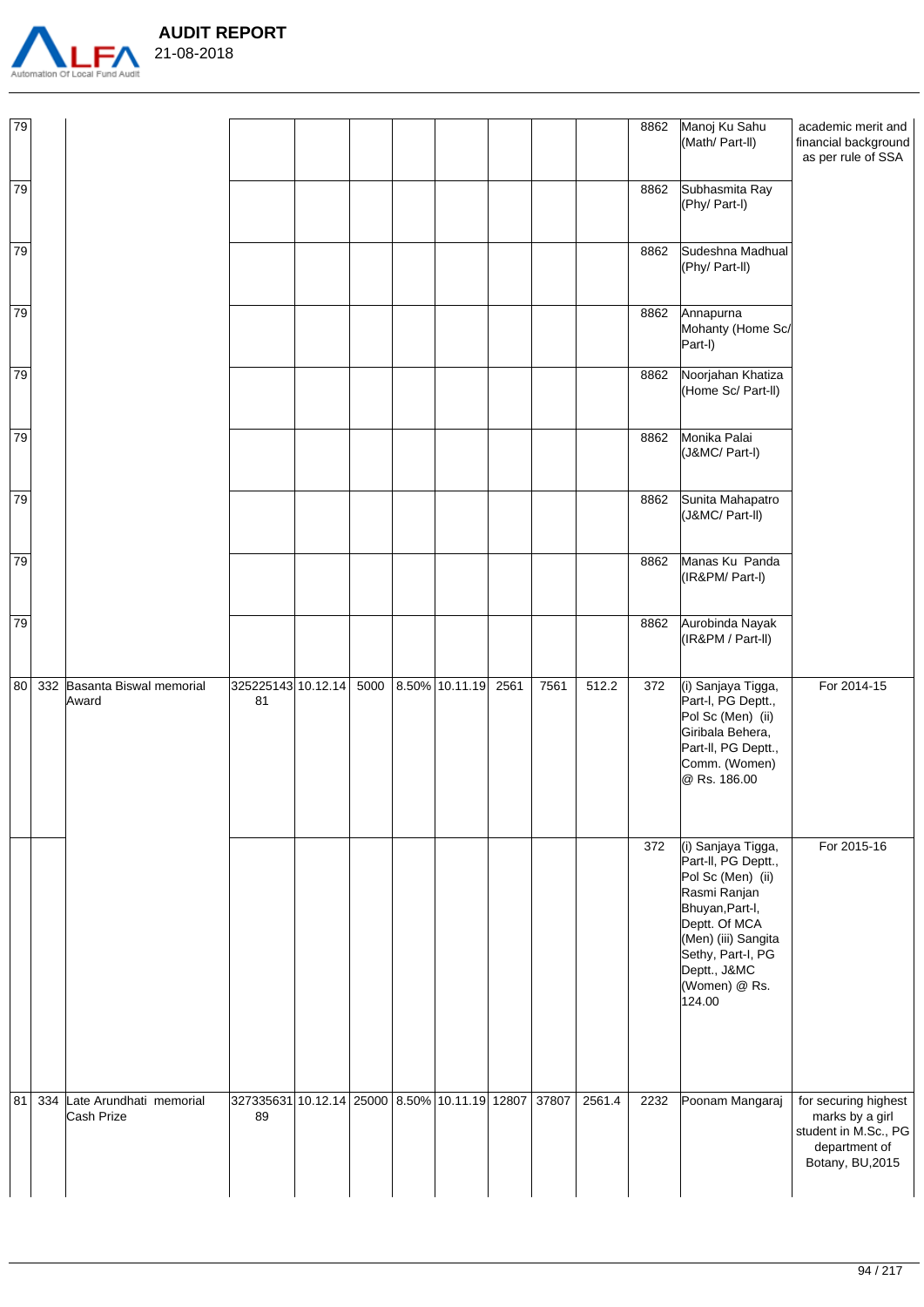

| 82 | 336 | Prof.Suroraj Patnaik<br>Memorial Gold Medal                                                           | 345278687 19.12.14 110000 8.50% 19.11.19 56352 166352 11270.4<br>72 |             |                        |      |                    |        | 9508 | Lavina Patnaik        | for securing highest<br>marks in medicine in<br>the final MBBS<br>examination, 2015                               |
|----|-----|-------------------------------------------------------------------------------------------------------|---------------------------------------------------------------------|-------------|------------------------|------|--------------------|--------|------|-----------------------|-------------------------------------------------------------------------------------------------------------------|
| 83 | 338 | Divakar Patnaik Memorial<br>Prize                                                                     | 345272557 24.12.14<br>99                                            | 2000        | $8.50\%$ 24.11.19 1025 |      | 3025               | 205    | 173  | Manas Ranjan<br>Nayak | for securing first class<br>first position in MA<br>(IR&PM), 2015 (cash<br>prize)                                 |
| 84 | 340 | Chitrakala Bauribandu<br>Memorial Gold Medal                                                          | 346302710 29.12.14 100000 8.50% 29.11.19 51229 151229 10245.8<br>85 |             |                        |      |                    |        | 8645 | Gayatri Samantra      | for best PG student in<br>Odia who is first<br>among all Odia PG<br>students, 2015                                |
| 85 | 342 | Prof. Kunja Bihari Tripathy<br>Prize                                                                  | 311643084 13.01.15<br>84                                            | 5000        | $8.50\%$ 13.12.19      | 2561 | 7561               | 512.2  | 432  | Rasmita Behera        | for securing highest<br>mark in Odia (Hons.),<br>2015 in 1st attempt<br>(cash prize)                              |
| 86 | 344 | Late Madhusudan Mahapatro 347788889 10.02.15 75000 8.50% 10.01.20 38422 113422<br>Memorial Gold Medal | 30                                                                  |             | 20                     |      |                    | 7684.4 | 8645 | Poonam Mangaraj       | for securing highest<br>mark n M.sc. In<br>Botany, BU, 2014-15                                                    |
| 87 | 346 | Gourahari Panda & Late<br>Saudamini Panda memorial<br>cash prize                                      | 348874747 21.4.15 20000 8.50% 21.3.20 10239<br>63                   |             |                        |      | 30239              | 2047.8 | 1729 | Bijaya Ku Sahu        | For securing 1st<br>class 1st in one<br>chance (highest<br>marks in total) in<br>MBA final (Part-I & II)<br>,2014 |
| 88 | 348 | Prof. Laxmi Narayan Rout<br>lcash Prize                                                               | 345120569 19.12.14 15000 8.50% 19.11.19 58913 173913 11782.6<br>04  |             |                        |      |                    |        | 8050 | Priya Darsini Sahu    | For securing 1st<br>class 1st position in<br>M.A. in History, 2015                                                |
|    |     | <b>Total</b>                                                                                          |                                                                     | 231214<br>8 |                        | Ωl   | 118448 349662<br>8 |        |      |                       |                                                                                                                   |

The above investments are dealt in the investment Register but the same has not been maintained as per proforma prescribed in OUAM .On issue of POM ,no reply has been furnished by the local authority .Therefore, local authority is suggested to maintain the above Register as per OUAM with rate of interest of investment.

In the Exit Conference the local authority agreed to reconcile the difference of Rs.200.00 very soon.

The local authority is suggested to reconcile the said difference and compliance may be submitted to audit.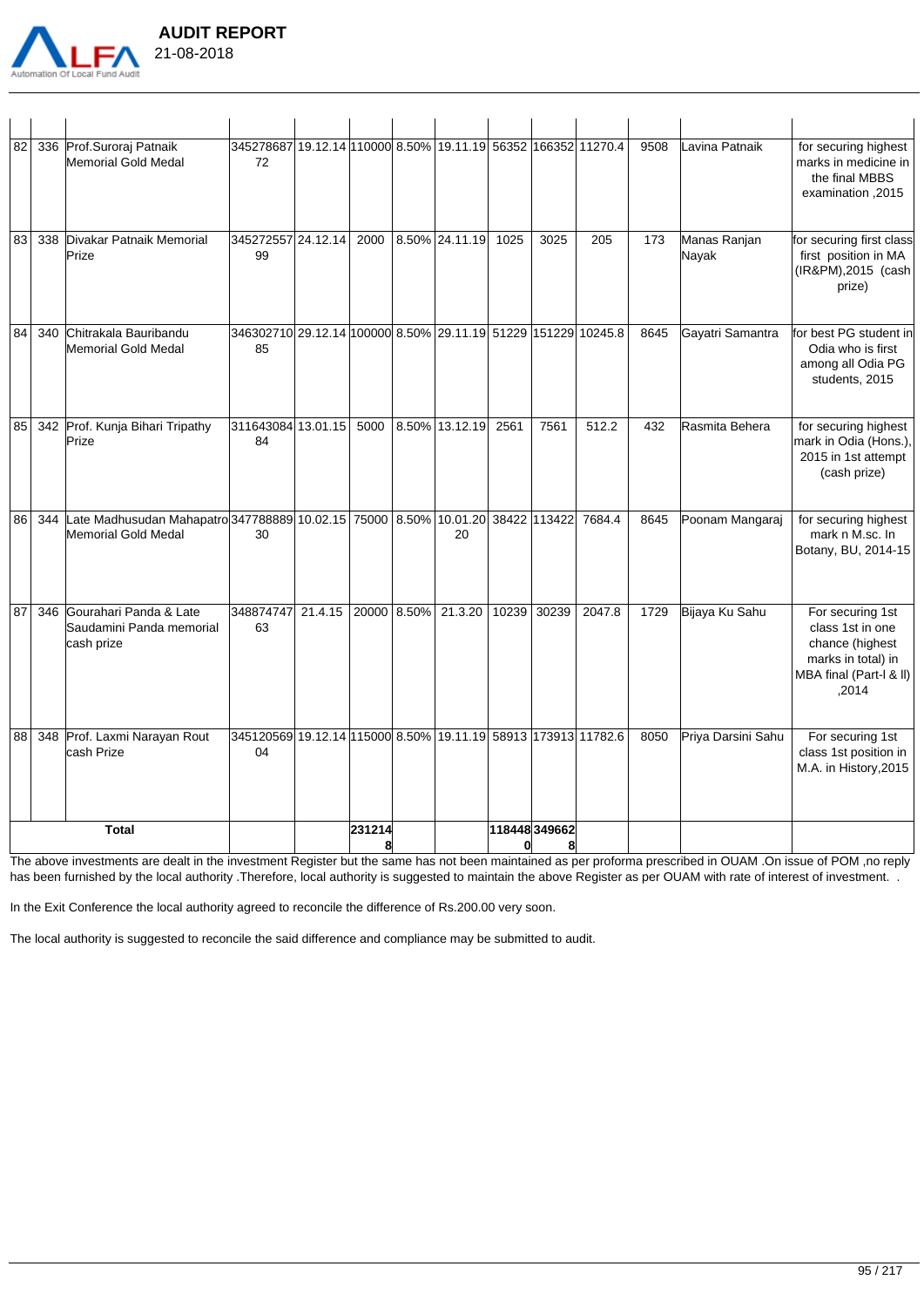

# PARA: 8 **ADVANCE**

#### Berhampur University - 2015-2016

| lSino | Advance            | Cashbook Advance |                        | lAdvance         | Total(In Rs:)  Advance |            | Advance           | Advance            | <b>Advance</b>    | Advance   | Difference Remarks |                          |
|-------|--------------------|------------------|------------------------|------------------|------------------------|------------|-------------------|--------------------|-------------------|-----------|--------------------|--------------------------|
|       | Outstanding Name   |                  | Outstandi              | <b>Paid</b>      |                        | adjusted   | Outstandi         | Outstandi          | Outstandi         | Outstandi | (ln Rs.)           |                          |
|       | as on (DD          |                  | ng (In Rs:) during the |                  |                        | during the | ng as per         | ng Audit           | Ing as per        | ng Cash   |                    |                          |
|       | MM YYYY)           |                  |                        | lYear            |                        | Year       | (DD MM            | $(\ln \text{Rs.})$ | (DD MM            | Book(In   |                    |                          |
|       |                    |                  |                        | lunder           |                        | lunder     | YYYY)             |                    | YYYY)             | $Rs.$ )   |                    |                          |
|       |                    |                  |                        | Audit(In         |                        | Audit(In   | Audit             |                    | lCash             |           |                    |                          |
|       |                    |                  |                        | Rs:)             |                        | Rs:)       |                   |                    | lBook             |           |                    |                          |
| 1     | 01-04-2015         | <b>GENERA</b>    | 24513939               | 14895177         | 39409116.9             |            | 7536319.31-03-201 |                    | 3187279731-03-201 | 30928452  |                    | 944345.91. Previous      |
|       |                    |                  | .96                    | .00 <sub>1</sub> | 6                      | 006        |                   | .9616              |                   | .00       |                    | $6$ difference= $(+)$    |
|       |                    | <b>ACCOUN</b>    |                        |                  |                        |            |                   |                    |                   |           |                    | 1322795.96               |
|       |                    |                  |                        |                  |                        |            |                   |                    |                   |           |                    | 2.Current year           |
|       |                    |                  |                        |                  |                        |            |                   |                    |                   |           |                    | ldifference=             |
|       |                    |                  |                        |                  |                        |            |                   |                    |                   |           |                    | $(-)378450.00$           |
| l2    | 01-04-2015         | Research         | 2996850                | 1000000          | 3996850.00             |            | 0.0031-03-201     |                    | 3996850.31-03-201 | 3451348   |                    | 545502.0 As per last A/R |
|       |                    | Account          | 00                     | 00               |                        |            |                   | 00 6               |                   | 00        |                    | 0upto 2013-14            |
|       |                    |                  |                        |                  |                        |            |                   |                    |                   |           |                    | discrepancies            |
|       |                    |                  |                        |                  |                        |            |                   |                    |                   |           |                    | lwas                     |
|       |                    |                  |                        |                  |                        |            |                   |                    |                   |           |                    | Rs.605502.00.            |
|       |                    |                  |                        |                  |                        |            |                   |                    |                   |           |                    | During 2014-15           |
|       |                    |                  |                        |                  |                        |            |                   |                    |                   |           |                    | lvide                    |
|       |                    |                  |                        |                  |                        |            |                   |                    |                   |           |                    | lvr-51/02.02.15          |
|       |                    |                  |                        |                  |                        |            |                   |                    |                   |           |                    | ladvance                 |
|       |                    |                  |                        |                  |                        |            |                   |                    |                   |           |                    | adjusted in              |
|       |                    |                  |                        |                  |                        |            |                   |                    |                   |           |                    | lReseach cash            |
|       |                    |                  |                        |                  |                        |            |                   |                    |                   |           |                    | book but not             |
|       |                    |                  |                        |                  |                        |            |                   |                    |                   |           |                    | Ishown in Main           |
|       |                    |                  |                        |                  |                        |            |                   |                    |                   |           |                    | $\mathsf{lcash}$ book =  |
|       |                    |                  |                        |                  |                        |            |                   |                    |                   |           |                    | Rs.60000.00              |
| 3     | 01-04-2015         | Lingaraj         | 224841.0               | 92643.00         | 317484.00              |            | 94903.0031-03-201 |                    | 222581.031-03-201 | 222581.0  | 0.00               |                          |
|       |                    | Law              |                        |                  |                        |            |                   |                    | 016               |           |                    |                          |
|       |                    | College (        |                        |                  |                        |            |                   |                    |                   |           |                    |                          |
|       |                    | ILLB)            |                        |                  |                        |            |                   |                    |                   |           |                    |                          |
|       | <b>GRAND TOTAL</b> |                  | 27735630               | 15987820         | 43723450.9             | 7631222.   |                   | 36092228           |                   | 34602381  | 1489847.           |                          |
|       |                    |                  | .96                    | .00              | 6                      | 00         |                   | .96                |                   | .00       | 96                 |                          |

### **Comments :**

#### **Non adjustment of Huge Outstanding Adavance**

From the above table it is seen that a sum of Rs 3,58,69,647.96 remained unadjusted towards outstanding advances as on 31.03.2016. The advances are granted for a specific purpose to fulfil the urgent nature of works . But non-adjustment of advances for an indefinite period defeats the very purpose of sanction of advances **. On issue of POM No 30 dated 24.11.2017, 31 dated 24.11.2017, 62 dated 23.02.2018 and 76 dated 21.03.2018,** no reply has been furnished by the local authority.Therefore the local authority is suggested to take special drive to adjust long outstanding advances as soon as possible. Further, it is hightime that the University Authority takes immediate steps to ensure proper maintenance of outstanding advance ledger to keep proper track on advances.

# **Difference between Cash Book Position and Audit position of advance position of General No-2 Cash Book are narrated below.**

| As per No-2 General Cash Book as on 31.3.16 advance was                                                                                                                                                                                          | 30928452.00     |
|--------------------------------------------------------------------------------------------------------------------------------------------------------------------------------------------------------------------------------------------------|-----------------|
| ADD-                                                                                                                                                                                                                                             |                 |
| Previous advance=1326345.96                                                                                                                                                                                                                      | $(+)1322795.96$ |
| 1/16<br> Adj<br>2500.00<br>$(\cdot)$                                                                                                                                                                                                             |                 |
| Adj.<br>3/16<br>1050.00<br>$(-)$                                                                                                                                                                                                                 |                 |
| 1322795.96<br>Total                                                                                                                                                                                                                              |                 |
|                                                                                                                                                                                                                                                  |                 |
| Deduct-                                                                                                                                                                                                                                          |                 |
| Vide Vr. No. 150/8.5.15 Rs. 18000.00 shown adjusted in General payment cash (-)18000.00<br>Book against SKCG Collge, PKD & K.K.College, Berhampur. But actually not<br>deducted advance position in payment cash as well as in No-2 general cash |                 |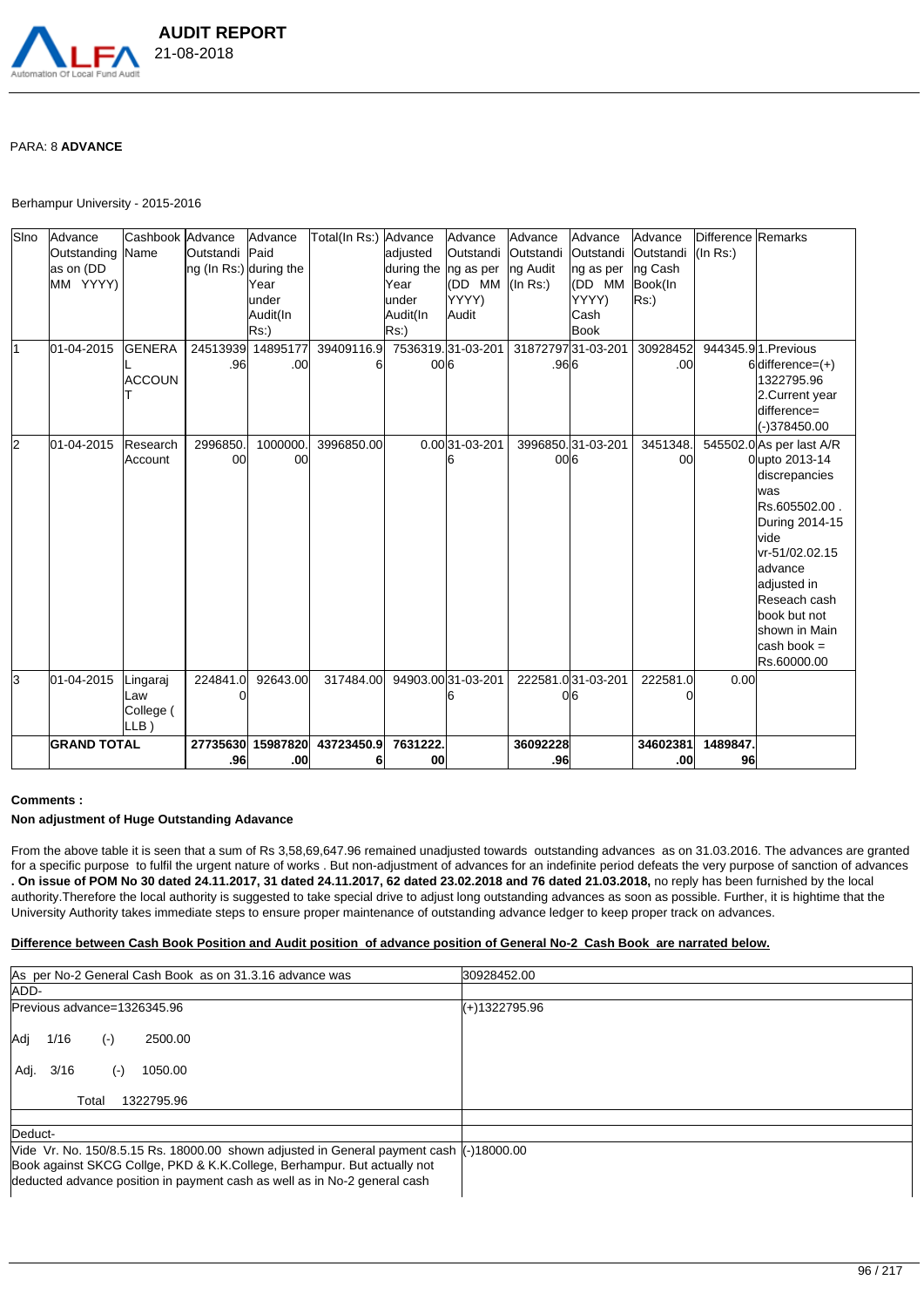

|            | <b>AUDIT REPORT</b> |
|------------|---------------------|
| 21-08-2018 |                     |

| Book.                                                                          |              |
|--------------------------------------------------------------------------------|--------------|
| Vide Vr. No. 477/14.7.15 10000.00 shown adjusted in General payment cash       | (-)10000.00  |
| Book against Science college Hinjilicut. But actually not deducted advance     |              |
| position in payment cash as well as in No-2 general cash Book.                 |              |
| Vide Vr. No. 883/1.10.15 50000.00 shown adjusted in General payment cash       | (-)50000.00  |
| Book against field study. But actually not deducted advance position in No-2   |              |
| general cash Book.                                                             |              |
| On 13.1.16 Advance shown in payment cash Book                                  | (-)2000.00   |
|                                                                                |              |
| 168994.00. But on the same date advance<br>Rs. 170994.00 shown in No.2         |              |
| lcash Book. So excess shown Rs.2000.00                                         |              |
| On 22.2.16 an amount of Rs. 144500.00 has been shown expenditure towards       | (-)144500.00 |
| advertisement in payment cash Book. But in No.2 consolidated cash, it is shown |              |
| advance instead of expenditure. So excess advance shown in No.2 cash Book Rs   |              |
| 144500.00                                                                      |              |
| On 21.3.16 Rs 1050.00 has not shown adjusted towards advance in payment        | $(+)1050.00$ |
| cash Book. But it is shown adjusted in No.2 cash Book towards advance. Hence   |              |
| advance position will raised in No.2 cash Book                                 |              |
| On dtd.9.10.15 advance adjusted but not shown in Consolidated cash book.       | (-)155000.00 |
| C.B. of Advance as per Audit as on 31.3.16                                     | 31872797.96  |

There is difference of advance position between General No-2 Payment cash Book and No-2 consolidated cash Book. The advance position of payment cash Book must be equal with advance position of General No-2 consolidated cash Book. Due to wrong maintenance, there is differences of advance position.The difference are given below.

### **General No-2 consolidated cash Book:-**

| As per consolidated No-2 General Cash Book the advance was as on 31.3.16       | 30928452.00   |
|--------------------------------------------------------------------------------|---------------|
| On 8.5.15 advance shown adjusted, but not actually deducted the advance        | (-)18000.00   |
| position. Hence the advance deducted from the C.B                              |               |
| On 14.7.15 advance shown adjusted, but not actually deducted the advance       | (-)10000.00   |
| position. Hence the advance deducted from the C.B                              |               |
| On 1.10.15 advance shown adjusted in payment cash, but not actually deducted   | $(-)50000.00$ |
| the advance position. Hence the advance amount deducted from the C.B           |               |
| On 13.1.16 the advance amount shown in payment cash Book Rs 168994.00.         | (-)2000.00    |
| but in Consolidated cash Book shown Rs 170994.00. Hence excess shown Rs        |               |
| 2000.00                                                                        |               |
| On 22.2.16 an amount of Rs. 144500.00 has been shown expenditure towards       | (-)144500.00  |
| advertisement in payment cash Book. But in No.2 consolidated cash, it is shown |               |
| advance instead of expenditure. So excess advance shown in No.2 cash Book Rs   |               |
| 144500.00.                                                                     |               |
| On 21.3.16 Rs 1050.00 has not shown adjusted towards advance in payment        | $(+)1050.00$  |
| cash Book. But it is shown adjusted in No.2 cash Book towards advance. Hence   |               |
| advance position will raised in No.2 cash Book                                 |               |
| On dtd.9.10.15 advance adjusted but not shown in Consolidated cash book.       | $-155000.00$  |
| The advance position as per payment cash Book as on 31.3.16                    | 30550002.00   |
| <b>General No-2 Payment Cash Book:-</b>                                        |               |

| As per General No-2 Payment Cash Book the advance was as on 31.3.16                       | 30323002.00    |
|-------------------------------------------------------------------------------------------|----------------|
| On 8.5.15 advance shown adjusted, but not actually deducted the advance                   | $(-)18000.00$  |
| position. Hence the advance deducted from the C.B                                         |                |
| [16.6.15 O.B of advance has been taken 23331403.00 instead of Rs 23321403.00.](-)10000.00 |                |
| Hence excess advance shown in payment cash book of Rs 10000.00                            |                |
| On 14.7.15 advance shown adjusted, but not actually deducted the advance                  | $(-10000.00)$  |
| position. Hence the advance deducted from the C.B                                         |                |
| On 25.8.15 the advance position comes to Rs 22353164.00 in stead of Rs                    | $(+)147000.00$ |
| 22206164.00. Hence the advance position will be increased of Rs 147000.00.                |                |
| On 24.2.16 advance for centre contingency shown, but advance position not                 | $(+)118000.00$ |
| raised.                                                                                   |                |
| As per consolidated cash book as on 31.3.16                                               | 30550002.00    |

break up of both General Account Cash Book & Research Cash Book.

The university has maintained the advance ledger properly .But old advance has not been reflected in the cash book and that is the reason for which always a discrepancy of closing balance between audit figure and cash book The details of outstanding advance as on 31.3.16 is furnished below with year wise

## **YEAR WISE BREAK UP OF ADVANCE POSITION OF GENERAL FUND OF B.U. OF GENERAL ACCOUNT CASH BOOK (POM -30 & 31 /24.1.15 & 62 / 23.2.18):-**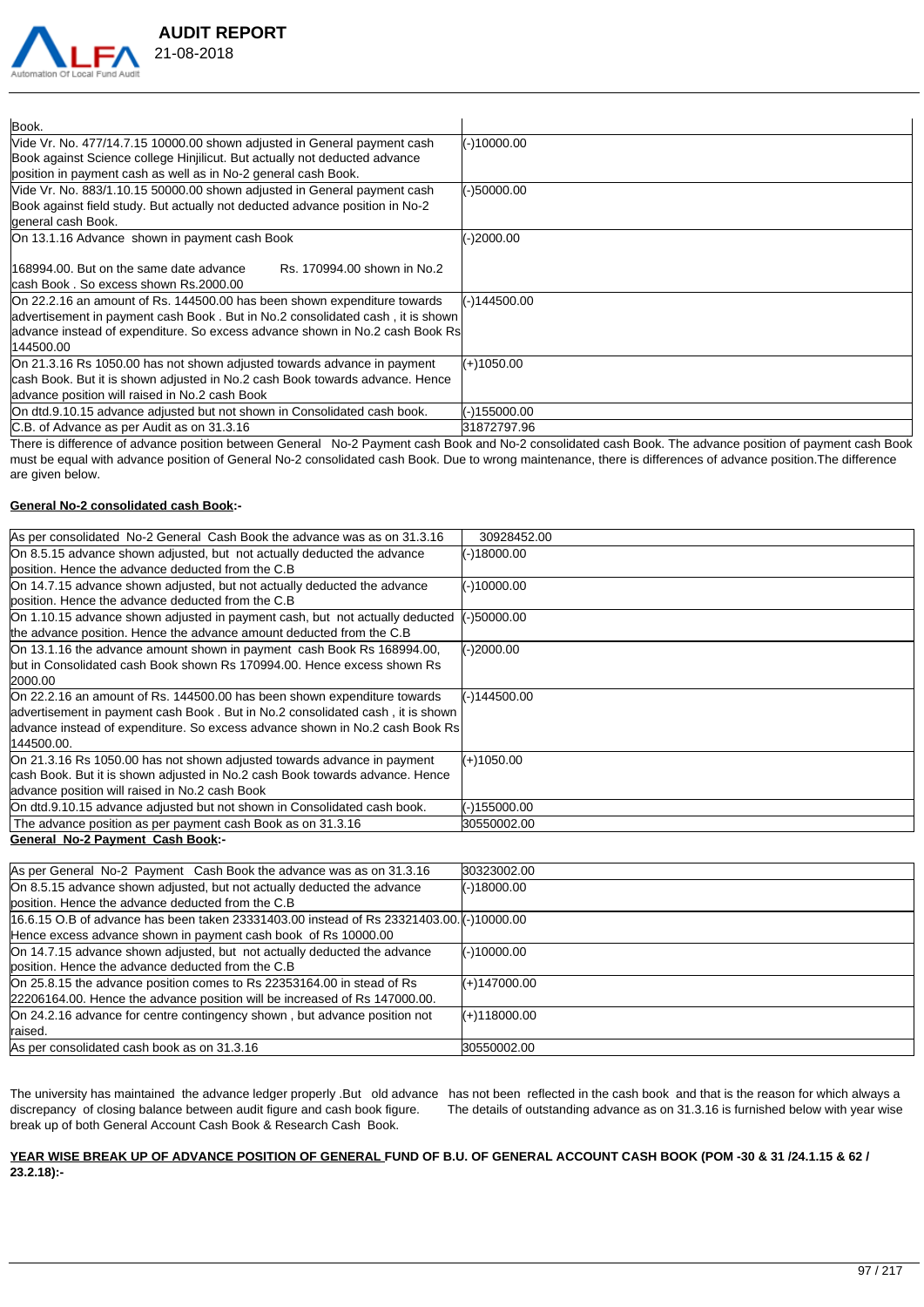

| <b>AUDIT REPORT</b> |  |
|---------------------|--|
| 21-08-2018          |  |

| $\overline{\mathsf{SI}}$ | Year                   | Advance                  | Adjusted during 2015-16 | Outstanding advance     | Remarks. |
|--------------------------|------------------------|--------------------------|-------------------------|-------------------------|----------|
| 1                        | 1971-72                | 1794.35                  |                         | 1794.35                 |          |
|                          | 1972 - 73              | 3296.64                  | ------                  | 3296.64                 |          |
| $\frac{2}{3}$            | 1973-74                | 5001.00                  | ----                    | 5001.00                 |          |
|                          | 1974-75                | 5840.27                  |                         | 5840.27                 |          |
| $\frac{4}{5}$            | 1975-76                | 13429.10                 |                         | 13429.10                |          |
| $\overline{6}$           | 1976-77                | 23228.06                 | --                      | 23228.06                |          |
| 7                        | 1977-78                | 27052.93                 |                         | 27052.93                |          |
| $\frac{8}{9}$            | 1978-79                | 19971.00                 |                         | 19971.00                |          |
|                          | 1979-80                | 10955.42                 |                         | 10955.42                |          |
| 10                       | 1980-81                | 6403.22                  |                         | 6403.22                 |          |
| 11                       | 1981-82                | 13320.00                 |                         | 13320.00                |          |
| 12                       | 1982-83                | 66480.00                 |                         | 66480.00                |          |
| 13                       | 1983-84                | 25553.10                 |                         | 25553.10                |          |
| 14                       | 1984-85                | 27014.30                 |                         | 27014.30                |          |
| 15                       | 1985-86                | 7960.05                  |                         | 7960.05                 |          |
| 16                       | 1986-87                | 41977.92                 |                         | 41977.92                |          |
| 17                       | 1987-88                | 30321.60                 | 2300                    | 28021.60                |          |
| 18                       | 1988-89                | 20382.00                 |                         | 20382.00                |          |
| 19                       | 1989-90                | 27282.00                 |                         | 27282.00                |          |
| 20                       | 19990-91               | 8725.00                  |                         | 8725.00                 |          |
| 21                       | 1991-92                | 1400.00                  | 500.00                  | 900.00                  |          |
| $\overline{22}$          | 1992-93                | 106831.00                |                         | 106831.00               |          |
| 23                       | 1993-94                | 410435.00                |                         | 410435.00               |          |
| $\overline{24}$          | 1994-95                | 95978.00                 |                         | 95978.00                |          |
| 25                       | 1995-96                | 89175.00                 | 20950.00                | 68225.00                |          |
| $\overline{26}$          | 1996-97                | 61939.00                 | Щ,                      | 61939.00                |          |
| 27                       | 1997-98                | 71350.00                 | 3100.00                 | 68250.00                |          |
| 28                       | 1998-99                | 229250.00                | 200.00                  | 229050.00               |          |
| 29                       | 1999-2000              | 29025.00                 |                         | 29025.00                |          |
| 30                       | 2000-2001              | 42950.00                 |                         | 42950.00                |          |
| 31                       | 2001-2002              | 55359.00                 | 2000.00                 | 53359.00                |          |
| 32                       | 2002-2003              | 74452.00                 | 15000.00                | 59452.00                |          |
| 33                       | 2003-2004              | 22965.00                 | 300.00<br>Щ.            | 22665.00                |          |
| 34                       | 2004-2005              | 4200.00                  |                         | 4200.00                 |          |
| 35                       | 2005-2006              | 8550.00                  |                         | 8550.00                 |          |
| 36                       | 2006-2007              | 141994.00                | 2000.00<br>--           | 139994.00               |          |
| 37<br>38                 | 2007-2008<br>2008-2009 | 123733.00<br>0.00        | 0.00                    | 123733.00<br>0.00       |          |
| 39                       |                        | 155848.00                | 2000.00                 |                         |          |
| 40                       | 2009-2010              |                          |                         | 153848.00               |          |
| 41                       | 2010-2011<br>2011-2012 | 1218038.00<br>1269999.00 | 30600.00<br>1048870.00  | 1187438.00<br>221129.00 |          |
| 42                       | 2012-2013              | 842000.00                | 75800.00                | 766200.00               |          |
| 43                       | 2013-2014              | 2921336.00               | 506575.00               | 2414761.00              |          |
| 44                       | 2014-15                | 16151145.00              | 2645950.00              | 13505195.00             |          |
| 45                       | 2015-16                | 14895177.00              | 3180174.00              | 11715003.00             |          |
|                          |                        | 39409116.96              | 7536319.00              | 31872797.96             |          |
|                          | Total                  |                          |                         |                         |          |

# DETAILS OF THE **ADVANCE POSITION FOR THE YEAR 2014-15 OF B.U GENERAL FUND**

| SI<br>lno. | Voucher/Date | Advance<br>amount | To whom paid                                             | Purpose of advance                                          | Advance<br>sanctioning<br>authority | Advance<br>ledger No | Adjusted during 2016-17<br>and up to date. Vide Vr<br>No/date |
|------------|--------------|-------------------|----------------------------------------------------------|-------------------------------------------------------------|-------------------------------------|----------------------|---------------------------------------------------------------|
|            | 97/6.5.14    | 8000.00           | PrincipaL, K.K.College,<br>Berhampur.                    | Centre contingency for<br>$+3TDC 1st$ semester.             | Prof. Deepak Ku.<br>Behera, V.C.    | 458                  |                                                               |
| 2          | 97/6.5.14    | 7000.00           | PrincipaL, Aska ScienceCollege,<br>Aska                  | Centre contingency for<br>+3TDC 1 <sup>st</sup> semester.   | $-DO-$                              | 486                  |                                                               |
| 3          | 97/6.5.14    | 7000.00           | PrincipaL, KSUB College,<br>Bhanjanagar                  | Centre contingency for<br>$+3TDC$ 1 <sup>st</sup> semester. | $-DO-$                              | 480                  |                                                               |
| 4          | 97/6.5.14    | 7000.00           | PrincipaL, Science college,<br>Hiniilicut                | Centre contingency for<br>+3TDC 1 <sup>st</sup> semester.   | $-DO-$                              | 80                   | 1159/31.10.16                                                 |
| 5          | 97/6.5.14    | 6000.00           | PrincipaL, Rayagada(Auto)College, Centre contingency for |                                                             | $-DO-$                              | 482                  |                                                               |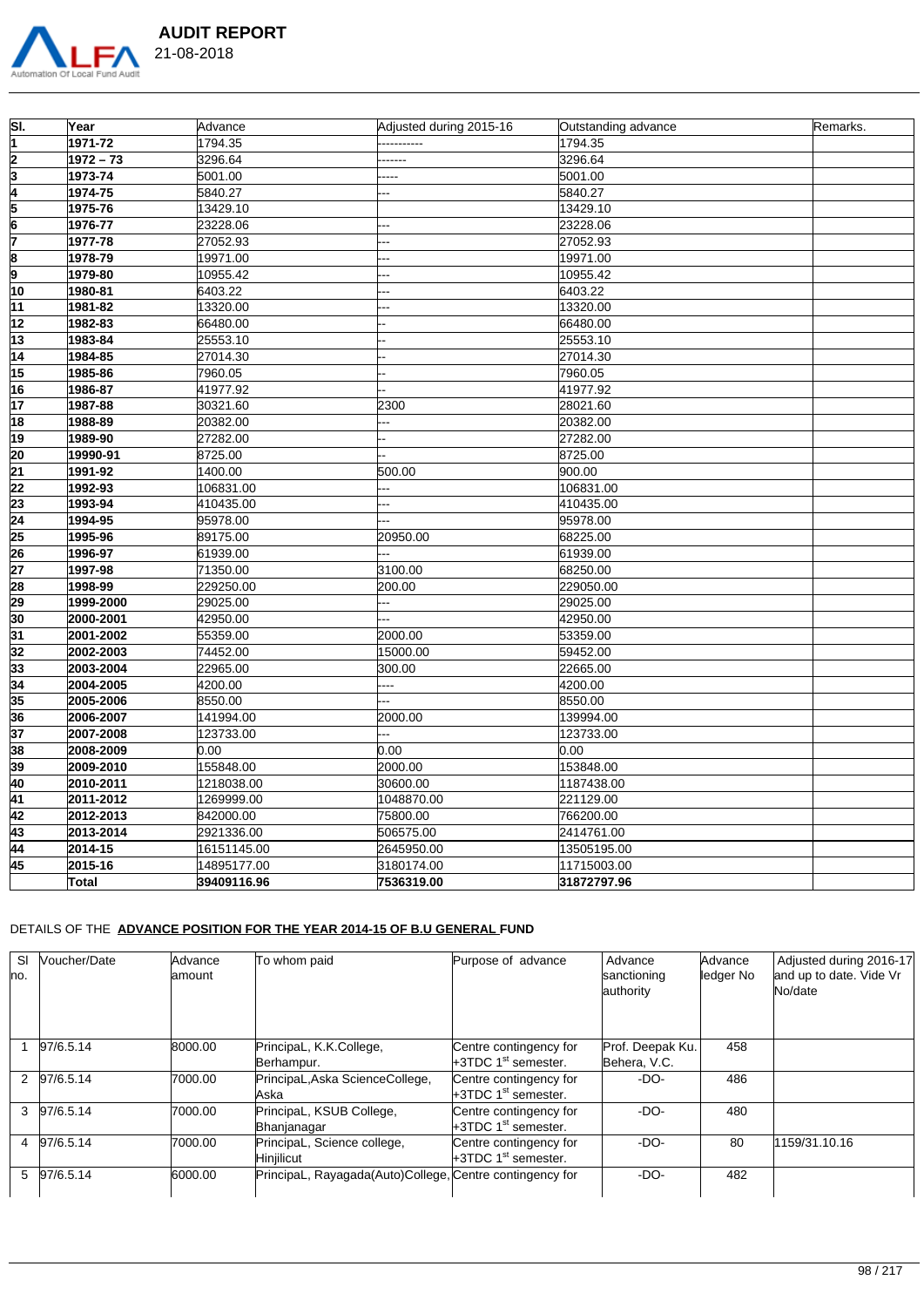

|                |                    |          | Rayagada.                                                                    | $+3TDC$ 1 <sup>st</sup> semester.                                            |        |     |               |
|----------------|--------------------|----------|------------------------------------------------------------------------------|------------------------------------------------------------------------------|--------|-----|---------------|
| 6              | 97/6.5.14          | 6000.00  | PrincipaL Nowrangapur college,<br>Nowrangapur                                | Centre contingency for<br>+3TDC 1 <sup>st</sup> semester.                    | $-DO-$ | 202 |               |
| $\overline{7}$ | 97/6.5.14          | 8000.00  | Principal Aeronautic college,<br>Sunabeda                                    | Centre contingency for<br>+3TDC 1 <sup>st</sup> semester.                    | $-DO-$ | 182 |               |
| 8              | 186/17.5.14        | 40000.00 | S. Vijaya kumar. Lectr. IRPM Dept. Field study of                            | M.S.W.(SFC)Dept student                                                      | $-DO-$ | 342 | 1406/23.12.16 |
| 9              | 250/27.5.14        | 12700.00 | Sri Dutikrushna Behera, C.S.                                                 | To meet the expenses for<br>funtion of Dr.<br>P.K.Mohanty/                   | $-DO-$ | 294 | 1421/27.12.16 |
|                | 10 369/26.6.14     | 10000.00 | Dr. Prafulla Ku. Dalei, SWO                                                  | Imprest expenditure                                                          | $-DO-$ | 394 | 859/09.09.16  |
| 11             | 471/18.7.14        | 70000.00 | Sri Jaya Krushna Sethy, COF                                                  | To attent the UGC<br>interface meeting.                                      | $-DO-$ | 254 | 1169/12.3.18  |
|                | 12 495/25.7.14     | 40000.00 | Sri Bhagaban Sahu, Secy. Sports<br>council                                   | Conduct Annual General<br>Body meeting.                                      | $-DO-$ | 536 | 1247/18.11.16 |
|                | 13 549/7.8.14      | 38850.00 | Chairman, P.G.Council                                                        | Centre Contingency for<br>P.G. Part-II Exam-2014                             | $-DO-$ | 114 | 238/13.06.17  |
|                | 14 550/7.8.14      | 5550.00  | Principal Mahamayee mahila<br>mahavidyalaya                                  | Centre Contingency for<br>P.G. Part-II Exam-2014                             | $-DO-$ | 492 |               |
|                | 15 551/7.8.14      | 17850.00 | Principal L.R.Law college,<br>Berhampur                                      | Centre Contingency for<br>P.G. Part-II Exam-2014                             | $-DO-$ | 500 |               |
|                | 16 552/7.8.14      | 6600.00  | Principal City college, Berhampur                                            | Centre Contingency for<br>P.G. Part-II Exam-2014                             | $-DO-$ | 394 | 1520/18.01.17 |
|                | 17 587/14.8.14     | 11250.00 | Sri Dutikrushna Behera, Sr.<br>Asst.C.S.                                     | Misc. Contigency                                                             | $-DO-$ | 295 | 1701/27.02.17 |
|                | 18 595/16.8.14     | 71700.00 | Principal, Gayatri Institute of<br>Science and Technology,                   | PG(DEC)Part-1 Exam<br>2014                                                   | $-DO-$ | 490 |               |
|                | 17 596/16.8.14     | 22050.00 | Principal Mahamayee mahila<br>mahavidyalaya                                  | PG(DEC)Part-1 Exam<br>2014                                                   | $-DO-$ | 492 |               |
|                | 18 597/16.8.14     | 22200.00 | Principal L.R.Law college,<br>Berhampur                                      | PG(DEC)Part-1 Exam<br>2014                                                   | $-DO-$ | 494 |               |
|                | 19 598/16.8.14     | 15000.00 | Principal City college, Berhampur                                            | PG(DEC)Part-1 Exam<br>2014                                                   | $-DO-$ | 394 | 1520/18.01.17 |
|                | 20 625/20.8.14     | 3000.00  | Sri Dutikrushna Behera, Sr. Asst.<br>C.S.                                    | Expenditure for<br>independence Day<br>Celebration 2014                      | $-DO-$ | 294 | 357/18.06.16  |
|                | 21 645/25.8.14     | 195000   | Prof. Bhagaban Sahu, Secy<br>Sports council.                                 | Expenditure for<br>conducting Chess (M &<br>W) & Foot ball                   | $-DO-$ | 536 | 1254/19.11.16 |
|                | 22 700/9.9.14      | 19725.00 | Principal, Gayatri Institute of<br>Science and Technology,                   | PG(DEC) Part-II Exam<br>2014                                                 | $-DO-$ | 490 |               |
|                | 23 701/9.9.14      | 10950.00 | Principal L.R.Law college,<br>Berhampur                                      | PG(DEC) Part-II Exam<br>2014                                                 | $-DO-$ | 494 |               |
|                | 25 723/11.9.14     | 32000.00 | Sri Gopal Rao, S.O.                                                          | Reception and hospitality<br>of the guest.                                   | $-DO-$ | 262 |               |
|                | 26 724/11.9.14     | 7000.00  | Sri Mahesh Ranjan Mishra, S.A.                                               | Photography & Press                                                          | $-DO-$ | 474 | 1856/30.03.17 |
|                | 27 771/24.9.14     | 350000   | Prof. Bhagaban Sahoo, Secy.<br>Sports Council                                | Expenditure for conducting<br>different games.                               | $-DO-$ | 536 | 1254/19.11.16 |
|                | 28 822/29.9.14     | 5000000  | Executive Engineer, PWD(R & B),<br>Berhampur, Div-II                         | Repair of works of the<br>hostel & P.G. Dept.                                | $-DO-$ | 550 | 1217/12.11.16 |
|                | 29 879/17.10.14    | 200000   | Dr. Nihar Ranjan Mishra, Reader<br>M.B.A.                                    | Conducting of 30 <sup>th</sup> Youth<br>festival                             | $-DO-$ | 270 |               |
|                | 30 901/21.10.14    | 572000   | Prof. Bhagaban Sahoo, Prof. Of<br>History cum Secy. of Sports council Games. | Inter college sports/                                                        | $-DO-$ | 536 | 1248/18.11.16 |
|                | 31 920(b)/22.10.14 | 2000.00  | Sri Devi Prasad Das, S.A.                                                    | Central valuation of +31st<br>TDC exam. 2014 &<br>shifting of valued papers. | $-DO-$ | 496 | 557/08.09.17  |
|                | 32 1009/14.11.14   | 70000.00 | Dr. Nihar Ranjan Mishra, Reader,<br>P.G. Dept of Business<br>Administration. | Inter college cultural<br>competition                                        | $-DO-$ | 270 |               |
|                | 33 1012/14.11.14   | 25000.00 | Sri Jayakrushna Sethi. COF                                                   | T.C.                                                                         | $-DO-$ | 254 | 992/27.1.18   |
| 34             | 1023/24.11.14      | 1683250  | Dr. Nihar Ranjan Mishra, Reader,                                             | Towards Youth festival                                                       | $-DO-$ | 270 |               |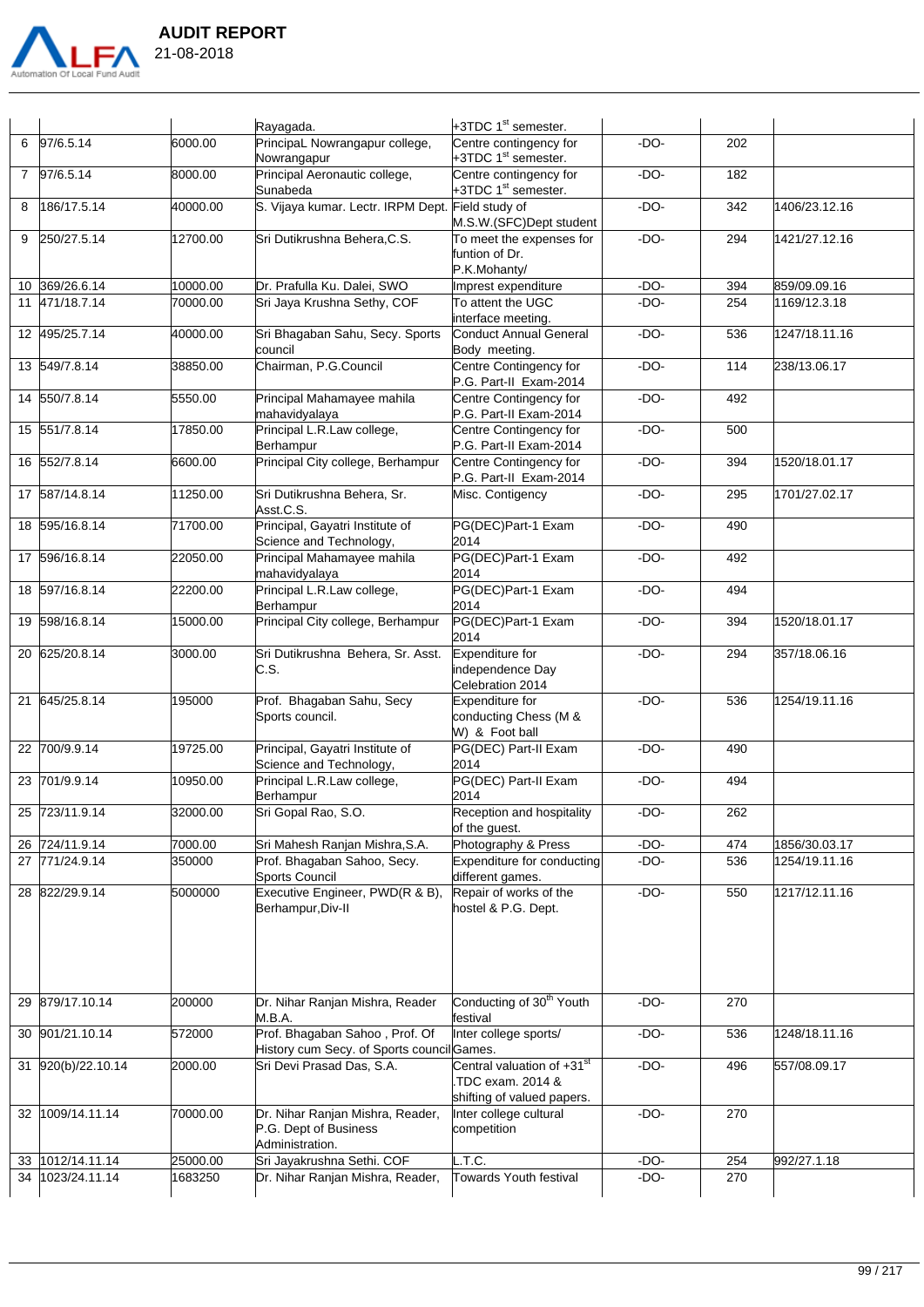

|    |                    |          | MBA Cum cultural co-ordinator.                                              |                                                                              |        |     |                  |
|----|--------------------|----------|-----------------------------------------------------------------------------|------------------------------------------------------------------------------|--------|-----|------------------|
|    | 35 1071/26.11.14   | 15000.00 | Sri Simanchal Panda, S.A.                                                   | Payment of labour charges<br>for shifting of damaged<br>furnitures.          | $-DO-$ | 414 | 1431/29.12.16    |
| 36 | 1092/28.11.14      | 1879800  | Dr. Nihar Ranjan Mishra, Reader,<br>MBA Cum cultural co-ordinator.          | Towards Youth festival                                                       | $-DO-$ | 270 |                  |
| 37 | 1149/10.12.14      | 150000   | Principal, M.K.C.G Medical college Inter college athletic meet              | 2014-15                                                                      | $-DO-$ | 34  |                  |
| 38 | 1201/20.12.14      | 161000   | Sri Pratap Ku. Padhy, Co-ordinator, Towards UGC NET Exam.<br><b>UGC NET</b> |                                                                              | $-DO-$ | 270 | 1841/29.03.17    |
| 39 | 1208/23.12.14      | 5000.00  | Sri Radha Raman Pattanaik, S.O.                                             | MEET EXPENSES OF<br>Misc. Contingency                                        | $-DO-$ | 438 | 1382/20.12.16    |
| 40 | 1226/26.12.14      | 45000.00 | Sri Prafulla Ku. Dalei, SWO                                                 | 49 <sup>th</sup> Foundation Day                                              | $-DO-$ | 394 | 694/13.08.16     |
| 41 | 1227/26.12.14      | 15000.00 | Uptal Acharya, J.E., Elect.                                                 | 49 <sup>th</sup> Foundation Day                                              | $-DO-$ | 452 | 1697/27.02.17    |
| 42 | 1230/26.12.14      | 24000.00 | Sri M. Gopal Rao, S.O.                                                      | 49 <sup>th</sup> Foundation Day                                              | $-DO-$ | 590 | 558/08.09.17     |
| 43 | 1231/26.12.14      | 18000.00 | Rama Narayan Sahu, S.A.                                                     | 49 <sup>th</sup> Foundation Day                                              | $-DO-$ | 432 | 1198/16.3.18     |
| 44 | 1242/30.12.14      | 100000   | Sri M. Gopal Rao, S.O.                                                      | Meet the expenses of for<br>the recepient of wards.                          | $-DO-$ | 590 |                  |
| 45 | 1223/26.12.14      | 469950   | Dr. Nihar Ranjan Mishra, Reader,<br><b>MBA</b>                              | Towards youth festival                                                       | $-DO-$ |     |                  |
| 46 | 1253/6.1.15        | 250000   | Head P.G. Dept of chemistry                                                 | To organise international<br>seminar.                                        | $-DO-$ | 320 | 746/25.08.16     |
| 47 | 1254/6.1.15        | 75000.00 | Head, Dept. of IRPM                                                         | To organise international<br>seminar.                                        | $-DO-$ | 136 | 745/25.08.16     |
| 48 | 1255/6.1.15        | 79800.00 | Dr. Nihar Ranjan Mishra, Reader,<br><b>MBA</b>                              | Towards Central zone<br>vouth festival                                       | $-DO-$ | 270 |                  |
| 49 | 1295/12.1.15       | 623500   | Prof. Bhagban Sahoo, History                                                | Conducting different<br>games.                                               | $-DO-$ | 386 | 1254/19.11.16    |
| 50 | 1460/19.2.15       | 15000.00 | Sri Sankar Behera, S.O. Store                                               | Expenditure for ISTDC<br>2015                                                | $-DO-$ | 352 | 1280/29.11.16    |
| 51 | 1465/20.2.15       | 5000.00  | Sri M. Gopal Rao, S.O. Exam,<br>General                                     | Contingency expenditure<br>for +3TDC Exam.                                   | $-DO-$ | 590 | 456/10.08.17     |
| 52 | 1483/21.2.15       | 500000   | Principal, M.K.C.G Medical college Conduct of P.G & M.B.B.S                 | Exam. 2015                                                                   | $-DO-$ | 34  | 739/23.08.16     |
|    | 53 1507(8)/24.2.15 | 10000.00 | Principal, Aska science college,<br>Aska                                    | Towards meeting of<br>squad/observer<br>expenditure for +3 TDC<br>exam. 2015 | $-DO-$ | 486 | 793/22.11.17     |
| 54 | 1507(8)/24.2.15    | 10000.00 | Principal, science college,<br>Hinjilicut                                   | Towards meeting of<br>squad/observer<br>expenditure for +3 TDC<br>exam. 2015 | $-DO-$ | 80  | 1159(6)/31.10.16 |
| 55 | 1507(8)/24.2.15    | 8000.00  | Principal Nowrangapur college,<br>Nowrangapur                               | Towards meeting of<br>squad/observer<br>expenditure for +3 TDC<br>exam. 2015 | $-DO-$ | 202 |                  |
| 56 | 1507(8)/24.2.15    | 10000.00 | Principal Govt. College, Koraput.                                           | Towards meeting of<br>squad/observer<br>expenditure for +3 TDC<br>exam. 2015 | $-DO-$ | 472 |                  |
| 57 | 1580/12.3.15       | 3000.00  | Sri Mahesh Ranjan Mishra, S.A.                                              | Procurement of cell phone<br>for P.F. Section.                               | $-DO-$ | 474 | 1337/13.12.16    |
| 58 | 1631/24.3.15       | 110000   | Prof Pratap Ku. Mohanty,<br>Co-ordinator, SAP                               | Towards conducting<br>Workshop                                               | $-DO-$ | 486 | 1301/03.12.16    |
| 59 | 1662/30.3.15       | 296470   | Dr. Nihar Ranjan Mishra, Reader,<br>MBA                                     | Central zone youth festival                                                  | $-DO-$ | 270 |                  |
| 60 | 1768/31.3.15       | 24000.00 | Dr. Mrutyunjaya Jena Lectr. In<br>Botany                                    | Payment to Accounts<br>officer BRIT, Mumbai                                  | $-DO-$ | 336 | 979/22.09.16     |
|    | <b>Total</b>       | 13505195 |                                                                             |                                                                              |        |     |                  |
|    |                    |          |                                                                             |                                                                              |        |     |                  |

Out of the above outstanding advance of Rs.13505195.00 for the year ,2014-15, the following amount of Rs.8313900.00 has been adjusted during the year 16-17 and 17-18 as detail mentioned in the above statement leaving the balance unadjusted advance of Rs.5191295.00 which to be surcharged in present audit report as abstractly mentioned below.

1. Advance adjusted during 16-17 = Rs.8121050.00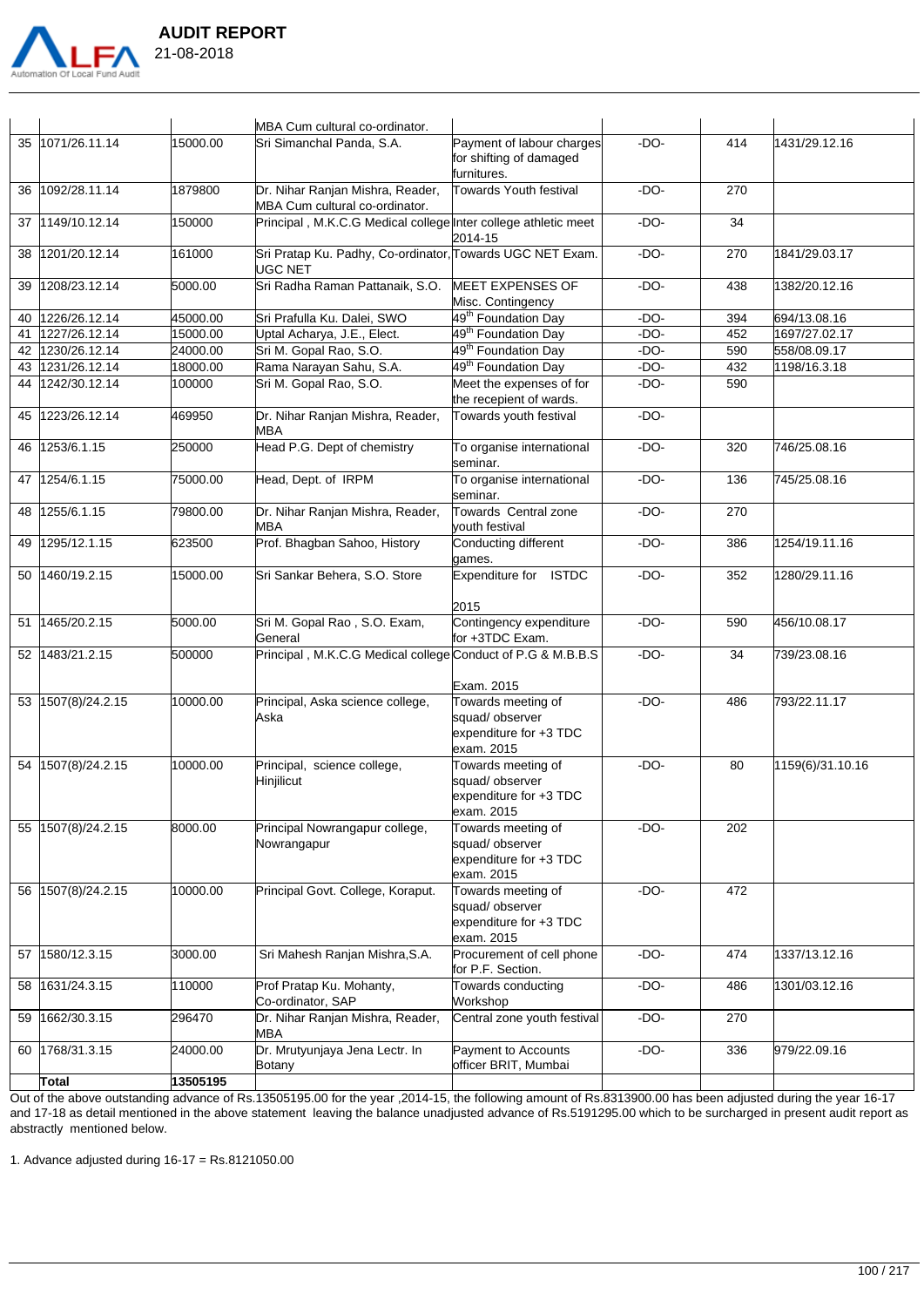

2. Adjusted during 17-18 = Rs.192850.00

3. Advance to be surcharged =  $Rs.5191295.00$ 

Total = Rs.13505195.00

As per Govt. of Odisha Finance Deptt. G.O. No.2221/dtd.08.03.2002 & DLFA Ltr. No.15179/dtd.28.09.13,the outstanding advance for more than one year are to be surchargeable. Hence the balance outstanding advance of Rs.5191295.00 for the year 14-15 is to be surcharged as per the quideline. The University authority has not taken adequate steps for the adjustment of above advance for which the above huge amount of advance is rolling and purpose of the Govt. is defeated. No reply has been received on issue on half margin memo. Hence the following persons are held responsible for the outstanding advance.

1. Dr Arun Kumar Panda, Controller of Examination = Rs.115012.00

| 2. Dr. Manmath Padhi, Registra =          | Rs.2595648.00 |
|-------------------------------------------|---------------|
| 3. Sri Nihar Ranjan Mishra, Reader MBA =  | Rs.2339635.00 |
| 4. Sri Bhagaban Sahu, Professor History = | Rs.75000.00   |
| 5. M.Gopal Rao, S.O=                      | Rs.66000.00   |
|                                           |               |

Rs.5191295.00

# **STATEMENT SHOWING THE DETAILS OF OUTSTANDING ADVANCE FOR THE YEAR, 2015-16 OF GENERAL FUND**

| SI.<br>No.      | Voucher No / Date | Amount of<br>advance | To whom paid                                | Purpose of advance                                                | Advance<br>sanctioning<br>Authority. | Advance<br>ledger No. | Remarks. |
|-----------------|-------------------|----------------------|---------------------------------------------|-------------------------------------------------------------------|--------------------------------------|-----------------------|----------|
| 1.              | 70/22.04.2015     | 11000.00             | Principal city college, Berhampur.          | Deployment of<br>Suad/observer                                    |                                      | 394                   |          |
| Z               | 71/22.04.2015     | 10000.00             | Principal Aska Science college, Aska.       | Deployment of<br>Suad/observer                                    |                                      | 486                   |          |
| $\overline{3}$  | 72/22.04.2015     | 10000.00             | Principal KSUB college, Bhanjanagar.        | Deployment of<br>Suad/observer                                    |                                      | 480                   |          |
| Ā               | 73/22.04.2015     | 10000.00             | Principal Science college, Hinjilicut.      | Deployment of<br>Suad/observer                                    |                                      | 80                    |          |
| $\overline{5}$  | 74/22.04.2015     | 8000.00              | Principal Rayaga(Auto) college, Rayagada    | Deployment of<br>Suad/observer                                    |                                      | 484                   |          |
| 6.              | 75/22.04.2015     | 8000.00              | Principal Gunupur college, Gunupur          | Deployment of<br>Suad/observer                                    |                                      | 164                   |          |
| 7               | 76/22.04.2015     | 8000.00              | Principal Nowrangapur college, Nowranghapur | Deployment of<br>Suad/observer                                    |                                      | 202                   |          |
| $\overline{8}$  | 77/22.04.2015     | 11000.00             | Principal Govt. college, Koraput            | Deployment of<br>Suad/observer                                    |                                      | 472                   |          |
| 9               | 117/1.5.15        | 10000.00             | Principal city college, Berhampur           | Deployment of<br>Suad/observer                                    |                                      | 394                   |          |
| 10              | 118/1.5.15        | 10000.00             | Principal Aska Science college, Aska.       | Deployment of<br>Suad/observer                                    |                                      | 486                   |          |
| $\overline{11}$ | 119/1.5.15        | 10000.00             | Principal KSUB college, Bhanjanagar         | Deployment of<br>Suad/observer                                    |                                      | 480                   |          |
| $\overline{12}$ | 121/1.5.15        | 8000.00              | Principal Rayaga(Auto) college, Rayagada    | Deployment of<br>Suad/observer                                    |                                      | 484                   |          |
| $\overline{13}$ | 122/1.5.15        | 8000.00              | Principal Gunupurcollege, Gunupur           | Deployment of<br>Suad/observer                                    |                                      | 164                   |          |
| $\overline{14}$ | 123/1.5.15        | 8000.00              | Principal Nowrangapur college, Nowranghapur | Deployment of<br>Suad/observer                                    |                                      | 202                   |          |
| $\overline{15}$ | 124/1.5.15        | 10000.00             | Principal Govt. college, Koraput            | Deployment of<br>Suad/observer                                    |                                      | 472                   |          |
| 16              | 134/1.5.15        | 2850.00              | Mahesh Ranjan Mishra, S.A.                  | Arrangement of<br>refreshment for<br>Academic council<br>meeting. |                                      | 474                   |          |
| $\overline{17}$ | 140/6.5.15        | 12000.00             | Principal Lingaraj Law college, Bam         | Sports and cultural<br>activities.                                |                                      | 494                   |          |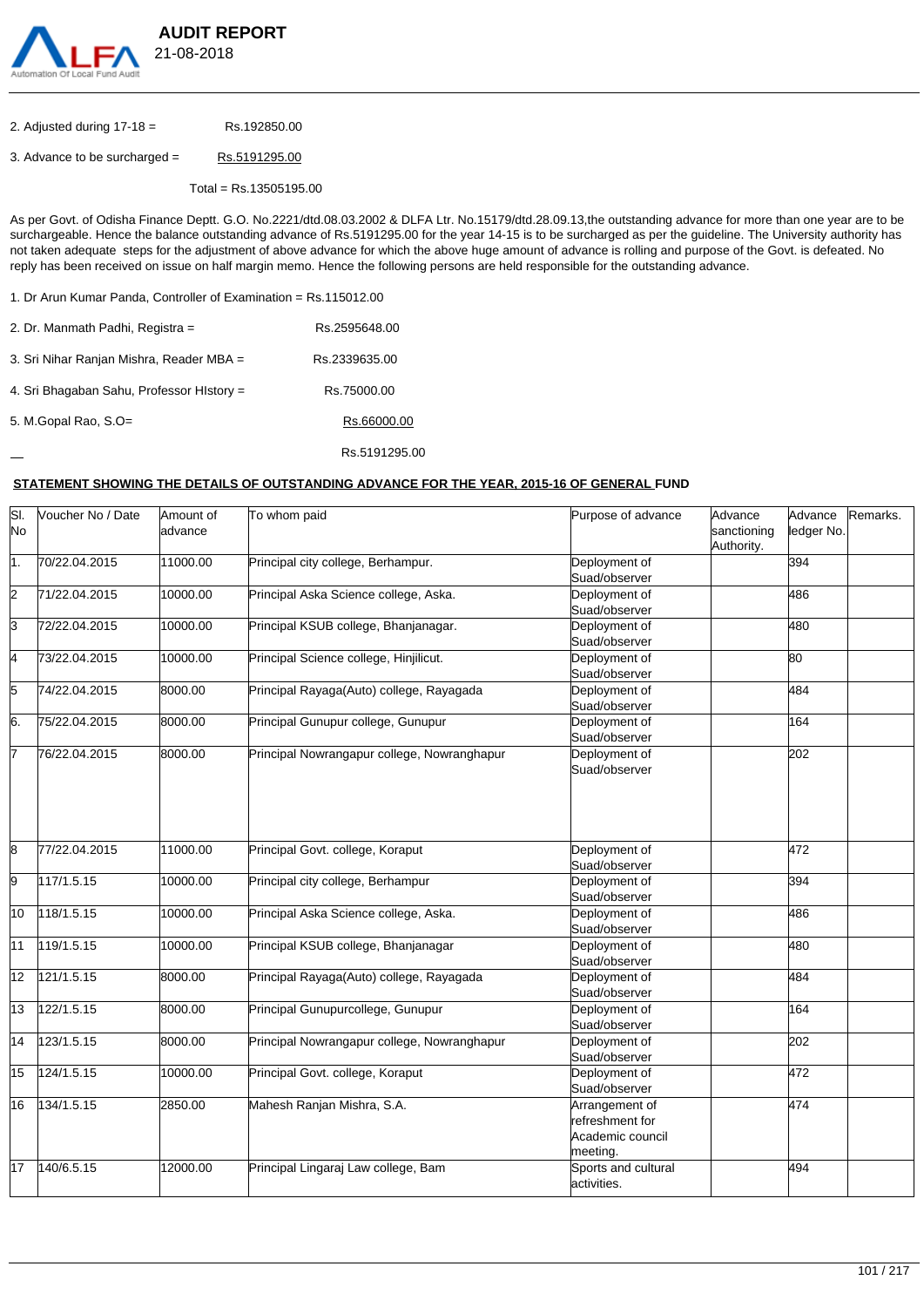

18 206/18.5.15 60000.00 S. Vijayakumar, Lect. In IR & PM Study tour of 4<sup>th</sup>Semistar

|    |                         |           |                                                     | students.                                                                          |     |  |
|----|-------------------------|-----------|-----------------------------------------------------|------------------------------------------------------------------------------------|-----|--|
| 19 | 259/30.5.15             | 100000.00 | BhagabanSahu, Prof of Histroy                       | Conduct of National<br>Seminar                                                     | 536 |  |
| 20 | 267/3.6.15              | 170000    | Dr. N.R. Mishra, Reader in MBA & Culture            | Payment towards open<br>air stage bill                                             | 272 |  |
| 21 | $\overline{276/8.6.15}$ | 3000.00   | N.P.Patra, S.O.                                     | Purchase of office use<br>larticles                                                | 486 |  |
| 22 | 403/29.6.15             | 5000.00   | P. Samal, S.O                                       | Office Contigency                                                                  | 288 |  |
| 23 | 408/30.06.15            | 10000.00  | Dr.MahaswinPatra, Assist. Librariyan                | Towards                                                                            | 470 |  |
|    |                         |           |                                                     | Miscontingerncy                                                                    |     |  |
| 24 | 509/17.7.15             | 150000.00 | DR. Sunakar Panda, HOD Chemistry                    | Conduct of international<br>conference on<br>innovativeapplication of<br>chemistry | 320 |  |
| 25 | 604/7.8.15              | 10000.00  | Smt. S. Kar, J.E, P.H.                              | Imprest expenditure                                                                | 460 |  |
| 26 | 605(5)/7.8.15           | 42825.00  | ProncipalGayatri Institute of Science & technology  | Centre expenses                                                                    | 490 |  |
| 27 | 605(5)/7.8.15           | 26850.00  | Principal Presidensy college Shialaroad, Bam        | Centre expenses                                                                    | 498 |  |
| 28 | 605(5)/7.8.15           | 14925.00  | Principal, MahamayeeMahilaMahavidyalaya, Bam.       | Centre expenses                                                                    | 492 |  |
| 29 | 605(5)/7.8.15           | 15750.00  | Principal L.R.L.C                                   | Centre expenses                                                                    | 494 |  |
| 30 | 605(5)/7.8.15           | 17850.00  | Chairman P.G. Council, B.U.                         | Centre expenses                                                                    | 496 |  |
| 31 | 624/10.8.15             | 40000.00  | Dr.Sidhartha Sanker Panda, Secy. Sports council     | Towards conduct of<br>annual G.B. Meeting                                          | 386 |  |
| 32 | 627/10.8.15             | 3530.00   | Dr.BabujiSamal, Deputy register                     | Towards contingency                                                                | 500 |  |
| 33 | 691/21.8.15             | 65000.00  | Prof P.Ch. Mishra, Dept. Of commerce.               | Towards work shop on<br>spiritualism in Higher<br>Education.                       | 254 |  |
| 34 | 706(7)/25.8.15          | 17325.00  | Chairman, Centre supdt., P.G.Council                | Centre contingency                                                                 | 496 |  |
| 35 | 706(7)/25.8.15          | 55950.00  | Principal Gayatri Institute of Science & technology | Centre contingency                                                                 | 490 |  |
| 36 | 706(7)/25.8.15          | 31050.00  | Presidensy college Shialaroad, Bam                  | Centre contingency                                                                 | 498 |  |
| 37 | 706(7)/25.8.15          | 13200.00  | MahamayeeMahilaMahavidyalaya                        | Centre contingency                                                                 | 492 |  |
| 38 | 706(7)/25.8.15          | 15975.00  | Principal Lingaraj Law college, Bam                 | Centre contingency                                                                 | 494 |  |
| 39 | 706(7)/25.8.15          | 17625.00  | Principal R.N. Degree college, Dura.                | Centre contingency                                                                 | 208 |  |
| 40 | 706(7)/25.8.15          | 12600.00  | Principal K.M. science college, Narendrapur.        | Centre contingency                                                                 | 224 |  |
| 41 | 707/25.8.15             | 3500.00   | SankerBehera, S.o                                   | Meeting expenses                                                                   | 352 |  |
| 42 | 738/26.8.15             | 5000.00   | Surya Narayan Sahu, COE                             | Imprest expenditure                                                                | 424 |  |
| 43 | 744/28.8.15             | 6100.00   | SankerBehera, S.o                                   | Meeting expenses                                                                   | 352 |  |
| 44 | 780/7.9.15              | 537500.00 | Dr.SidharthaSankerPanda, Reader in Physics          | Towards conduct of                                                                 | 386 |  |
|    |                         |           |                                                     | different games.<br>Towards unforseen day                                          |     |  |
| 45 | 846/19.9.15             | 10000.00  | SaratchandraSahu, AE, Civil                         | to day expenditure for<br>civil work                                               | 456 |  |
| 46 | 887/3.10.15             | 23000.00  | MihirkumarTripathy, C.S.                            | Towards maintenance of<br>Garden                                                   | 446 |  |
|    | 47 955/16.10.15         | 5000.00   | MihirkumarTripathy, C.S.                            | Towards cleaning of<br>central Library                                             | 446 |  |
| 48 | 966/29.10.15            | 300000.00 | SuryaNarayanSahu, COE                               | Towards remuneratrion<br>to paper setter.                                          | 424 |  |
| 49 | 1030/31.10.15           | 2500.00   | SankerBehera, S.O                                   | Towards refreshment<br>and tea for academic<br>central meeting.                    | 352 |  |
| 50 | 1058/6.11.15            | 50000.00  | Sri Somanath Mishra, Advocate, OHC                  | For legal expenses.                                                                | 502 |  |
| 51 | 1098/13.11.15           | 54000.00  | Prof. A. Choudhury, NAAC Co-ordinator.              | Towards meeting<br>contigencyexpensers to<br>NAAC officials                        | 548 |  |
| 52 | 1130/14.11.15           | 55200.00  | Prof D.P. Pattanaik, Dept of Odia                   | Towards conduct of<br>National Seminar                                             | 172 |  |
| 53 | 1138/16.11.15           | 553000.00 | Dr.SidharthaSankerPanda, Reader in Physics          | Towards conduct of<br>different games.                                             | 386 |  |
| 54 | 1140/16.11.15           | 74500.00  | Dr.Niranjan Mishra Cultural Co-ordinator            | Towards expr. for<br>deputation of<br>B.U(Cultural)to<br>Bundalkhand               | 272 |  |
| 55 | 1144/17.11.15           | 150000.00 | Dr.N.R.Mishra, Reader in MBA                        | Towards expr. Of<br>organising of inter<br>college cultural<br>competition         | 272 |  |

 $\mathbb{R}$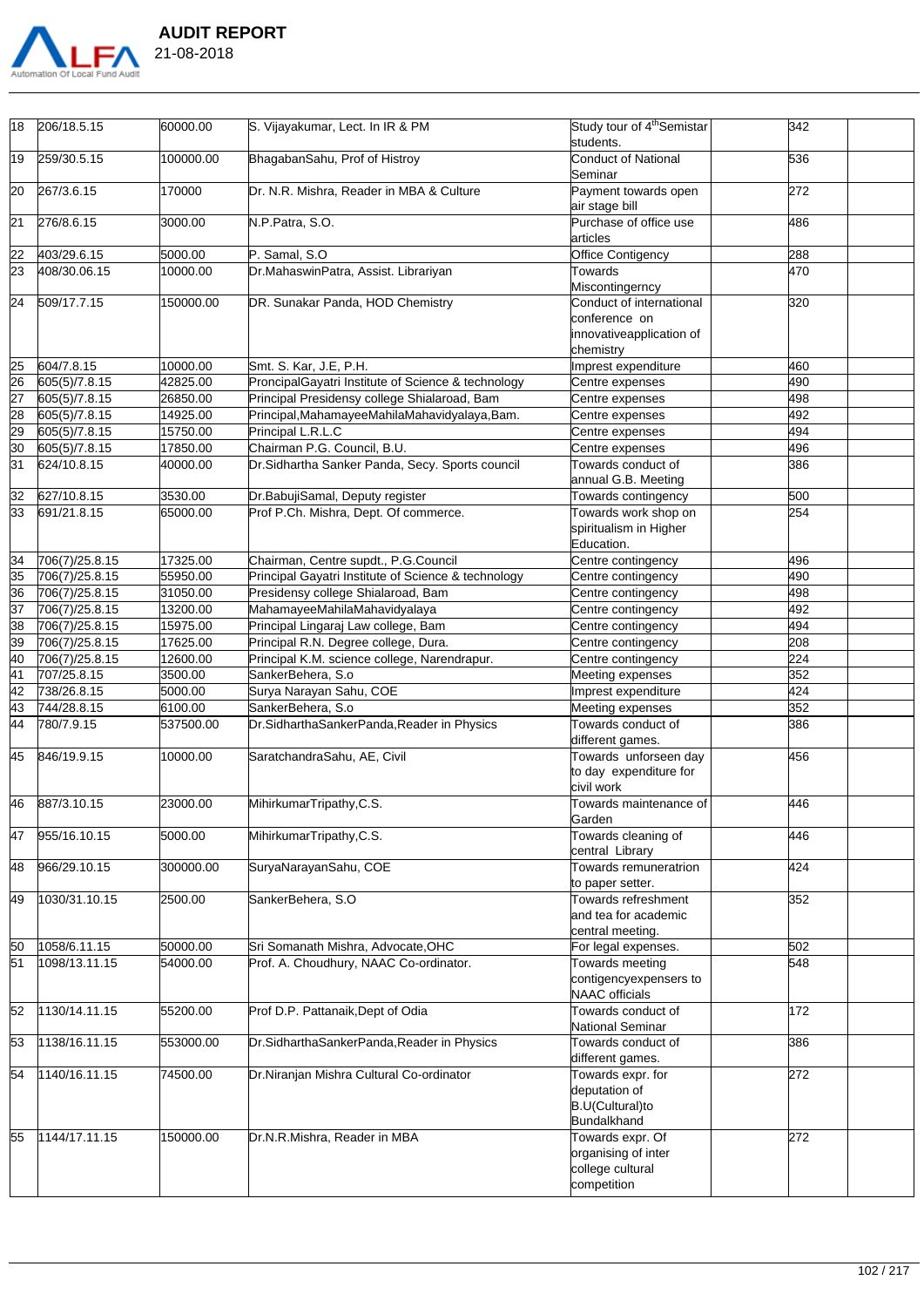

56 1169(10)/21.11.15 75000.00 Dr.N.R.Mishra, Reader in MBA Towards expr. for convocation 272 57 1169(10)/21.11.15 18000.00 U. Acharya, J.E. Electrical Towards expr. for convocation 452 58 1169(10)/21.11.15 12500.00 Mihir Kumar Tripathy, C.S. Towards expr. for convocation 600 59 1169(10)/21.11.15 2500.00 P.K.Nayak, KPO Towards expr. for convocation 464 60 1169(10)/21.11.15 18000.00 M.GopalRao, S.O Towards expr. for convocation 590 61 1169(10)/21.11.15 5000.00 SarojiniKar, J.E. PHD Towards expr. for convocation 460 62 1169(10)/21.11.15 63000.00 Mihir Kumar Tripathy, C.S. Towards expr. for convocation 600 63 1169(10)/21.11.15 95000.00 M.R. Mishra,S.A. Towards expr. for convocation 474 64 1169(10)/21.11.15 5000.00 NiranjanBehera Towards expr. for convocation 494 65 1169(10)/21.11.15 10000.00 G.P.Choudhury.A.O,PGC Towards expr. for convocation 364 66 1238/10.12.15 25000.00 Sri Jaya Krushnasethy, COF Towards expr. Of interface meeting. 492 67 |1246/12.12.15 3000000.00 Executive Engineer,CPWD, BBSR Const. Of Goldenjublee gate ---- 68 1255/14.12.15 10000.00 D.P.Das Imprest advance 436 69 1256/14.12.15 20000.00 P.N.Samal Preparatrion of Budget 288 70 1276/22.12.15 55500.00 S. N. Achary,Mechanic Towards repair of seat of vehicle. 440 71 1294/28.12.15 40000.00 Mihir Kumar Tripathy,C.S. Towards contingency 600 72 1302/30.12.15 10000.00 Mihir Kumar Tripathy,C.S. Towards Goldenjublee celebration 600 73 1303/30.12.15 571500.00 Dr.SidharthaSankerPanda,Reader in Physics Towards conduct of different games. 386 74 1319(6)/31.12.15 50000.00 P.K.Dalai Towards Goldenjublee celebration 394 75 1319(6)/31.12.15 200000.00 P.N.Samal, S.O. Towards Goldenjublee celebration 288 76 1319(6)/31.12.15 10000.00 M.R.Mishra Towards Goldenjublee celebration 474 77 1364/13.1.16 130994.00 Surya Narayan Sahu,COE Toward payment of confidential Papers 424 78 1365/13.1.16 18000.00 Dr.SidharthaSankerPanda,Reader in Physics Towards conduct of different games. 386 79 1367/13.1.16 20000.00 M.GopalRao, S.O. Purchase of medicine for university Health centre<mark>.</mark><br>Towards payment of T.A. 590 80 1386/14.1.16 200000.00 Sri ParamanandaSamal,S.O. & D.A. of selection committee<br>Towards purchase of 288 81 1387/16.1.16 50000.00 Sri Devi Prasad Das, S.O contingency of Guest House. 436 82 1403/21.1.16 200000.00 Sri ParamanandaSamal,S.O. Towards payment of T.A. D.A. & Hiring expenses of selection committee 288 83 1406/22.1.16 60000.00 Mihimr Kumar Tripathy, C.S. Towards cleaning of campus.<br>Towards Printing of mark 600 84 1408/22.1.16 667200.00 SuryaNarayanSahu, COE sheets cum provisional **certificate** 424 85 1414/25.1.16 200000.00 Sri ParamanandaSamal,S.O. Towards payment of T.A. , D.A. & Hiring expenses of selection committee 288 86 1434/29.1.16 2500.00 Mihimr Kumar Tripathy,C.S. Towards celebration of Republicday<br>Towards payment of T.A. 600 87 1453/29.1.16 600000.00 Sri ParamanandaSamal,S.O. D.A. & sitting allowance of selection committee 288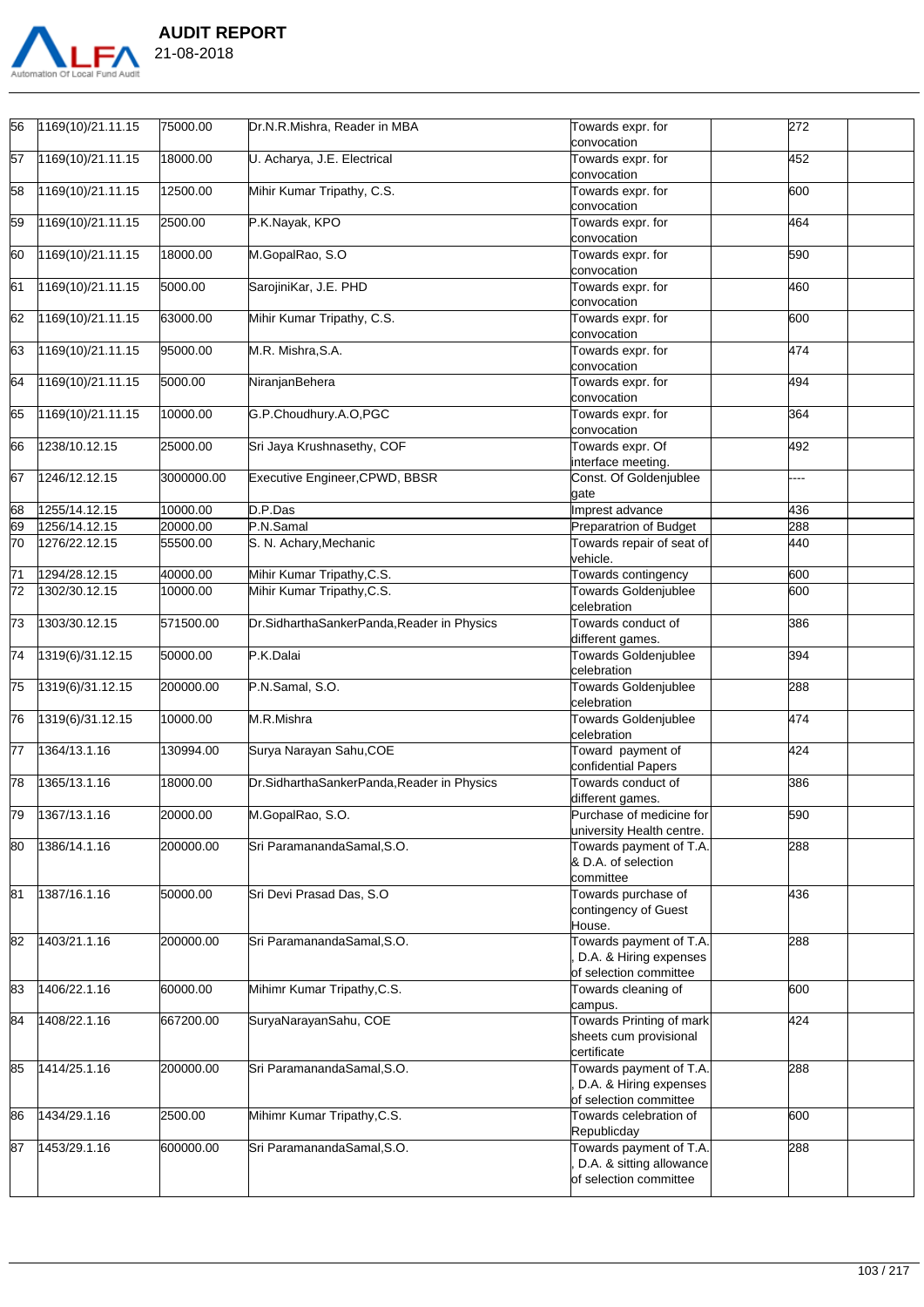

88 1467/3.2.16 19500.00 Head mistress UHSS Towards expr. Of annual

function 89 1468/3.2.16 2100.00 Head mistress UHSS Printing of identicardof students of UHSS 478 90 1494/6.2.16 30000.00 Dr.ManaswiniPatra, Asst. Librariyan Shifing of Almirah and Book shelves for renovatioon of office 470 91 1533/15.2.16 6000.00 Prof BhagabanSahu,HOD History Towards field study of students 536 92 1550/20.2.16 550000.00 Principal MKCG,Medical College, Bam Towards different expenses<br>Intensive expr. of the 4<sup>th</sup> 34 93 1553/20.2.16 15000.00 Manoj Deori, Asst. Prof ,J & M.C. semistar students. 546 94 1554/20.2.16 3000.00 Surya Narayan Sahu, COE Conduct of meeting of Principals of colleges. 424 95 1569/22.2.16 6000.00 Prof BhagabanSahu,HOD History Study programme of DTIM students. 536 96 1574(17)/24.2.16 7000.00 Principal City college, Berhampur Examination centre contigency 394 97 1574(17)/24.2.16 6000.00 Principal Aska science college, Aska Examination centre contigency 486 98 1574(17)/24.2.16 5000.00 Principal Gopalpur college, Gopalpur Examination centre contigency 152 99 1574(17)/24.2.16 7000.00 Principal People's college, Buguda Examination centre contigency 146 100 1574(17)/24.2.16 6000.00 Principal Adivasi College, Balliguda Examination centre contigency  $242$ 101 1574(17)/24.2.16 5000.00 Principal , KalingaMahavidyalaya, G. Udayagiri Examination centre contigency 250 102 1574(17)/24.2.16 7000.00 Principal BinayakAchrya college, Bam Examination centre contigency<br>Examination centre 40 103 1574(17)/24.2.16 7000.00 Principal ChikitiMahavidyalaya contigency 120 104 1574(17)/24.2.16 9000.00 Principal KSUB College, Bhanjanagar Examination centre contigency 480 105 1574(17)/24.2.16 9000.00 Principal, R.C.M science college , Khalikote Examination centre contigency 56 106 1574(17)/24.2.16 6000.00 Principal,Rayagada (Auto) College , Rayagada Examination centre contigency 484 107 1574(17)/24.2.16 9000.00 Principal, Gunupur Degree college, Gunupur Examination centre contigency 164 108 1574(17)/24.2.16 6000.00 Principal, Hill Top college, Mohana Examination centre contigency 444 109 1574(17)/24.2.16 6000.00 Principal, Nowrangapur college, Nowrangapur Examination centre contigency 202 110 1574(17)/24.2.16 6000.00 Principal,Kotpad college, Kotpad Examination centre contigency 206 111 1574(17)/24.2.16 8000.00 Principal,Govt. College Koraput Examination centre contigency 472 112 1574(17)/24.2.16 9000.00 Principal,Malkangiri college, Malkangiri Examination centre contigency 222 113 1583/25.2.16 400000.00 Controller of examination Remuneration Remuneration of Paper setter 424 114 1584/25.2.16 15000.00 SankerBehera,S.O Transportation of Blank Answer Books. 352 115 1590/26.2.16 1000.00 Prof. SubasiniPattanaik, HOD ,Zoology Towards office contingency 358 116 1592/26.2.16 50000.00 Mihir Kumar Tripathy,C.S. Towards cleaning of Campus 600 117 1613/1.3.16 57000.00 Sri BasantakumarDas,S.O. Deposite of Annual road tax/fitness /polution charges of vehicles 350 118 1624/2.3.16 12000.00 Prof K.C.Sahu Study Tour of students of Marine science Dept. 294 119 1639/4.3.16 11700.00 Mrs.SusamaKumari Towards cultural expenses of republic day 478

478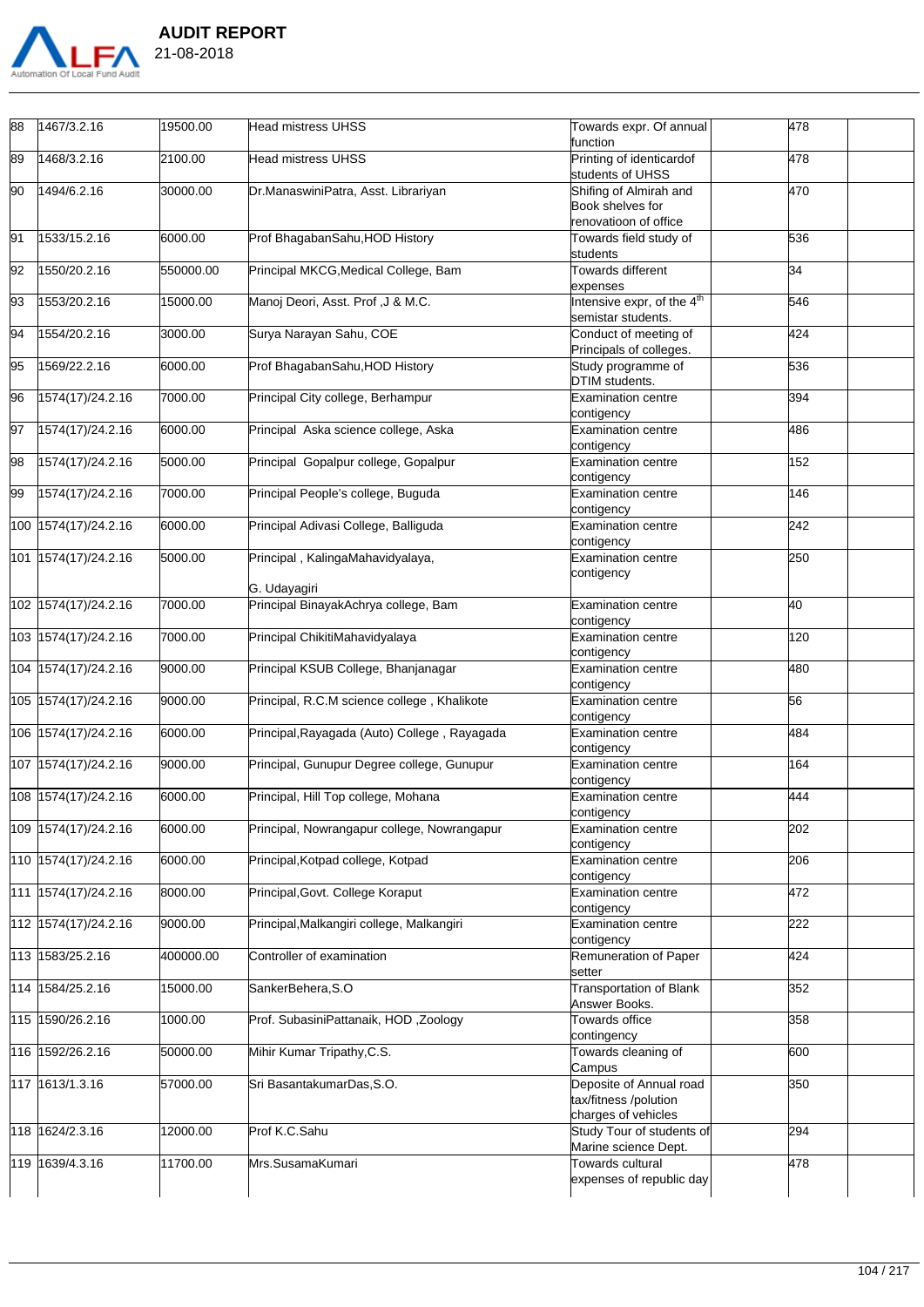

|                      |             |                                               | and saraswatipuja                      |     |  |
|----------------------|-------------|-----------------------------------------------|----------------------------------------|-----|--|
| 120 1665/14.3.16     | 40000.00    | Dr.Urmila Das, Director, WSRC                 | Work shop out of xiith                 | 480 |  |
|                      |             |                                               | plan UGC grant                         |     |  |
| 121 1691/17.3.16     | 86404.00    | Surfya Narayan Sahu, COE                      | Printing of confidential               | 424 |  |
|                      |             |                                               | papers.                                |     |  |
| 122 1692/17.3.16     | 290000.00   | Surfya Narayan Sahu, COE                      | Towards purchase of                    | 424 |  |
|                      |             |                                               | computer stationeries.                 |     |  |
| 123 1710/19.3.16     | 5000.00     | N.C.Pattanaik, Principal, LRLC                | Conduct of Justice                     | 502 |  |
|                      |             |                                               | Lingaraj Panigrahy                     |     |  |
|                      |             |                                               | memorial lecturer                      |     |  |
| 124 1711/19.3.16     | 6000.00     | Sri Murtyunjaya Jena, Co-ordinator            | Towards field study of                 | 336 |  |
|                      |             |                                               | P.G. Deptt., Botany.                   |     |  |
| 125 1723(17)/21.3.16 | 7000.00     | Principal City college, Berhampur             | Towards expenses of                    | 394 |  |
|                      |             |                                               | centre charges.                        |     |  |
| 126 1723(17)/21.3.16 | 6000.00     | Principal Aska science college, Aska          | Towards expenses of                    | 486 |  |
|                      |             |                                               | centre charges.                        |     |  |
| 127 1723(17)/21.3.16 | 5000.00     | Principal Gopalpur college, Gopalpur          | Towards expenses of                    | 152 |  |
|                      |             |                                               | centre charges.                        |     |  |
| 128 1723(17)/21.3.16 | 7000.00     | Principal, People's college, Buguda           | Towards expenses of                    | 146 |  |
|                      |             |                                               | centre charges.                        |     |  |
| 129 1723(17)/21.3.16 | 6000.00     | Principal Adivasi College, Balliguda          | Towards expenses of                    | 242 |  |
|                      |             |                                               | centre charges.                        |     |  |
| 130 1723(17)/21.3.16 | 5000.00     | Principal, KalingaMahavidyalaya,              | Towards expenses of                    | 250 |  |
|                      |             | G. Udayagiri                                  | centre charges.                        |     |  |
| 131 1723(17)/21.3.16 | 7000.00     | Principal, MahamayeeMahilaMahavidyalaya, Bam. |                                        | 492 |  |
| 132 1723(17)/21.3.16 | 7000.00     | Principal, ChilikaMahavidyalaya.              | Centre expenses<br>Towards expenses of | 120 |  |
|                      |             |                                               | centre charges.                        |     |  |
| 133 1723(17)/21.3.16 | 9000.00     | Principal, KSUB, College, Bhanjanagar.        | Towards expenses of                    | 480 |  |
|                      |             |                                               | centre charges.                        |     |  |
| 134 1723(17)/21.3.16 | 9000.00     | Principal, R.C.M science college, Khalikote   | Towards expenses of                    | 56  |  |
|                      |             |                                               | centre charges.                        |     |  |
| 135 1723(17)/21.3.16 | 6000.00     | Principal, Rayagada (Auto) College, Rayagada  | Towards expenses of                    | 484 |  |
|                      |             |                                               | centre charges.                        |     |  |
| 136 1723(17)/21.3.16 | 9000.00     | Principal, Gunupur Degree college, Gunupur    | Towards expenses of                    | 164 |  |
|                      |             |                                               | centre charges.                        |     |  |
| 137 1723(17)/21.3.16 | 6000.00     | Indira Gandhi, Memorial college, Chandiput    | Towards expenses of                    | 210 |  |
|                      |             |                                               | centre charges.                        |     |  |
| 138 1723(17)/21.3.16 | 7000.00     | Principal, Nowrangapur college, Nowrangapur   | Towards expenses of                    | 202 |  |
|                      |             |                                               | centre charges.                        |     |  |
| 139 1723(17)/21.3.16 | 6000.00     | Principal, Kotpad college, Kotpad             | Towards expenses of                    | 206 |  |
|                      |             |                                               | centre charges.                        |     |  |
| 140 1723(17)/21.3.16 | 8000.00     | Principal, Govt. College Koraput              | Towards expenses of                    | 472 |  |
|                      |             |                                               | centre charges.                        |     |  |
| 141 1723(17)/21.3.16 | 9000.00     | Principal, Malkangiri college, Malkangiri     | Towards expenses of                    | 222 |  |
|                      |             |                                               | centre charges.                        |     |  |
| 142 1765/29.3.16     | 425000.00   | Dr.SidharthaSankerPanda, Reader in Physics    | Towards conducting of                  | 386 |  |
|                      |             |                                               | different games                        |     |  |
| 143 1787/31.3.16     | 10000.00    | Mihir Kumar Tripathy, C.S.                    | Towards shiftin g of                   | 600 |  |
|                      |             |                                               | unused materials of                    |     |  |
|                      |             |                                               | different Dept.                        |     |  |
| 144 1801/31.3.16     | 10000.00    | Sri Manoj Deori, Lect. In J & M.C.            | Towards media study of                 | 244 |  |
|                      |             |                                               | 4 <sup>th</sup> semistar.              |     |  |
| Total                | 11715003.00 |                                               |                                        |     |  |

The necessary steps may be taken for adjustment of outstanding advance for the year 2015-16 and compliance may be reported to audit.

# **ADJUSTMENT OF ADVANCE DURING 2015-16 OF B.U OF GENERAL ACCOUNT:-**

|    | SI No. Nr. No. /Date | Amount   | Year of   | Vr No/Date   | Name of advance Holder | Purpose                 | Adv. Ledger |
|----|----------------------|----------|-----------|--------------|------------------------|-------------------------|-------------|
|    |                      |          | ladvance  |              |                        |                         | No          |
|    | 57/16.4.15           | 15000.00 | $11 - 12$ | 74/11.4.11   | Prof M. Padhy          | Deployment of squad and | 420         |
|    |                      |          |           |              |                        | lobserver.              |             |
| I2 | 58/16.4.15           | 15000.00 | $10 - 11$ | 6253/8.3.11  | Prof M. Padhy          | Deployment of squad and | 420         |
|    |                      |          |           |              |                        | lobserver.              |             |
|    | 59/16.4.15           | 6000.00  | 14-15     | 726/11.9.14  | N. Behera, C.S.        | Convocation work        | 494         |
|    | 60/16.4.15           | 15000.00 | 12-13     | 97/25.4.12   | B. Deenath. C.S.       | Convocation work        | 448         |
| 15 | 61/16.4.15           | 59000.00 | 14-15     | 1313/19.1.15 | Dr. S.k. Choudhury     | Industrial Tour         | 542         |
|    |                      |          |           |              |                        |                         |             |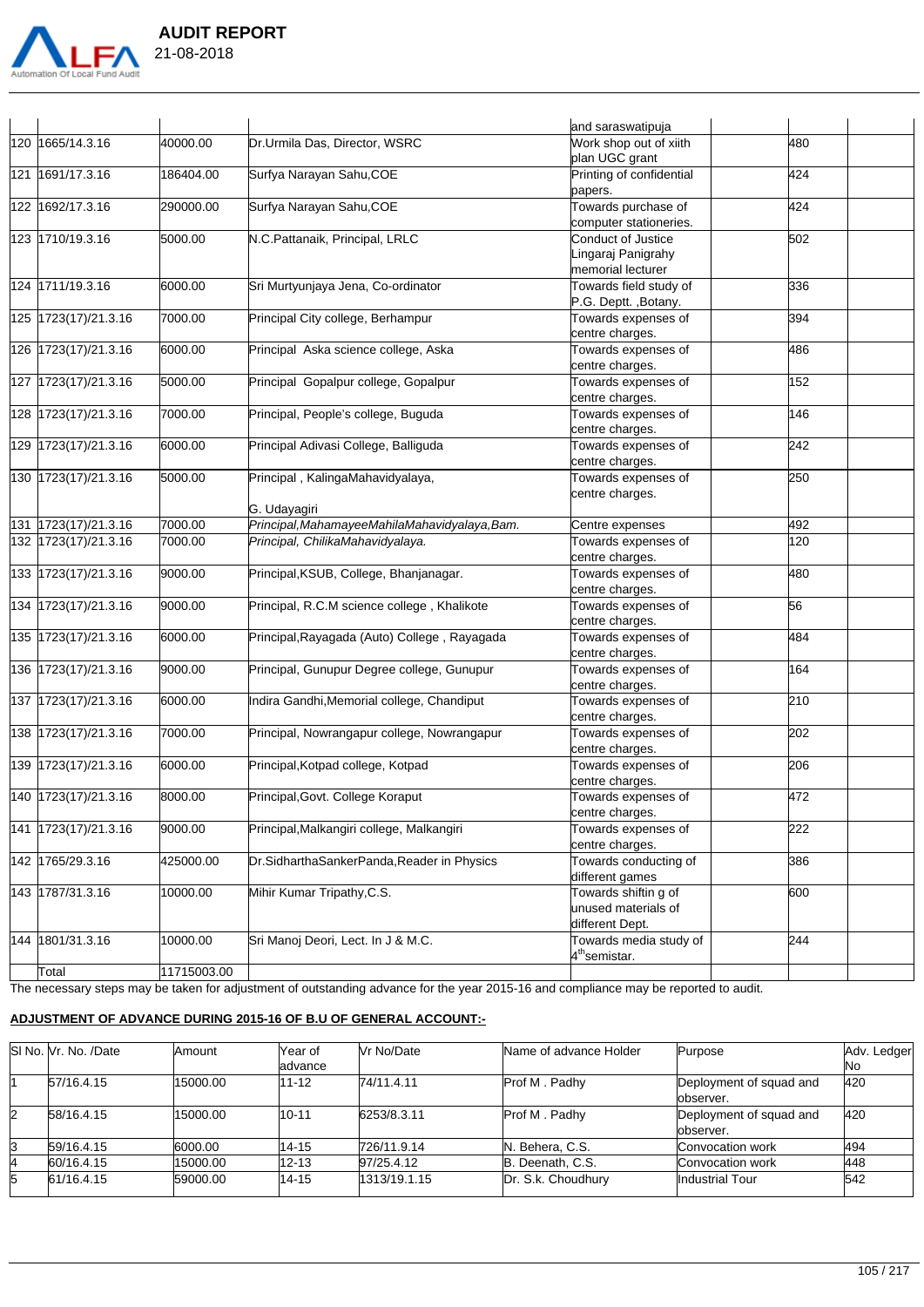

| 6               | 83/22.4.15  | 55000.00  | $14 - 15$ | 1229/26.12.14   | Dr. M.K. Tripathy, Sr. Asst.                                   | Towards 49 <sup>th</sup> foundation Day. 446                                      |     |
|-----------------|-------------|-----------|-----------|-----------------|----------------------------------------------------------------|-----------------------------------------------------------------------------------|-----|
|                 | 84/22.4.15  | 35000.00  | $14 - 15$ | 1232/26.12.14   | Sri G.ahu, Typist                                              | Towards 49 <sup>th</sup> foundation Day 592                                       |     |
| 8               | 91/24.4.15  | 100000.00 | $14 - 15$ | 95/5.5.14       | Smt. Chapala Das, HOD,<br>Physics.                             |                                                                                   | 310 |
| l9              | 92/24.4.15  | 21000.00  | 13-14     | 2106/12.3.14    | Smt. Urmila Das Ex. Director<br><b>WSRR</b>                    | Celebration of Woman's Day                                                        | 480 |
| 10              | 93/24.4.15  | 10000.00  | $14 - 15$ | 1233/26.12.14   | N. Behera, C.S.                                                | Foundation Day celebration                                                        | 494 |
| 11              | 105/27.4.15 | 10000.00  | $14 - 15$ | 327/16.6.14     | B.K.Pattanaik, A.E.                                            | Imprerset advasnce                                                                | 460 |
| 12              | 106/27.4.15 | 150000.00 | $14 - 15$ | 1528/28.2.15    | Dr. M.K. Tripathy, Sr. Asst.                                   | V.Cs work sho p.                                                                  | 446 |
|                 |             |           |           | 1615/19.3.15    |                                                                |                                                                                   |     |
| 13              | 116/29.4.15 | 7500.00   | $14 - 15$ | 56/26.4.14      | Prof. J.K.Mishra, Pol Sc.                                      | Seminar expenditure                                                               | 150 |
| 14              | 136/2.5.15  | 200000.00 | $13 - 14$ | 1681/30.12.13   | Principal, M.K.C.G. Medical<br>college, Berhampur              | Centre contingency                                                                | 34  |
| 15              | 137/2.5.15  | 400000.00 | 14-15     | 600/16.8.14     | Principal, M.K.C.G. Medical<br>college, Berhampur              | Centre contingency                                                                | 34  |
| 16              | 150/8.5.15  | 8000.00   | $14 - 15$ | 1507(8)/24.2.15 | Principal, S.KC.G. college,<br>Paralakhemundi                  | Towards Squad/ Observer                                                           | 460 |
| 17              | 150/8.5.15  | 10000.00  | $14 - 15$ | 1507(8)/24.2.15 | Principal, K.K college,<br>Berhampur                           | Towards Squad/ Observer                                                           | 600 |
| 18              | 164/12.5.15 | 7500.00   | $14 - 15$ | 989/10.1.14     | Sanker Prasad Mohapatra                                        | Review meeting of minister<br>Higher education.                                   | 450 |
| 19              | 165/12.5.15 | 2000.00   | $14 - 15$ | 887/20.10.14    | Dr. M.K. Tripathy, Sr. Asst                                    | Towards refreshment charges 446                                                   |     |
| 20              | 166/12.5.15 | 18000.00  | 14-15     | 1037/26.11.14   | N. Behera, C.S.                                                | Towards of cleaning of<br>campus.                                                 | 494 |
| 21              | 167/12.5.15 | 1500.00   | 14-15     | 1424/10.2.15    | N. Behera, C.S.                                                | Celebration of republic day.                                                      | 494 |
| $\overline{22}$ | 168/12.5.15 | 7000.00   | $14 - 15$ | 1196/19.12.14   | N. Behera, C.S.                                                | Expenditure towards standing 494<br>lcommitee.                                    |     |
| 23              | 169/12.5.15 | 2250.00   | 14-15     | 258/30.5.14     | D.K. Behera, S.A.                                              | Towards of refereshment of<br>senet members.                                      | 294 |
| 24              | 170/12.5.15 | 34500.00  | 14-15     | 1628/24.3.15    | S.G. Parida, S.O.                                              | Towards deeposite of Road<br>tax, fitness & pollution<br>certificate of vehicles. | 458 |
| 25              | 190/14.5.15 | 10000.00  | 14-15     | 588/14.8.14     | Smt. M. Patra, Asst. Librarian                                 | Towardsa Miscontingency.                                                          | 470 |
| 26              | 207/18.5.15 | 2000.00   | $14 - 15$ | 1702/31.3.15    | Dr. M.K. Tripathy, Sr. Asst                                    | Towards meeting expenses.                                                         | 446 |
| 27              | 212/20.5.15 | 135000.00 | $13 - 14$ | 498/21.6.13     | G.P. Choudhury, A.O.                                           | Towards convocation<br>arrangement.                                               | 364 |
| 28              | 217/21.5.15 | 16000.00  | 14-15     | 1194/19.12.14   | Smt. S.K. Brahma, H.M., UHSS Towards Athlet meet.              |                                                                                   | 478 |
| 29              | 218/21.5.15 | 10500.00  | $15 - 16$ | 102/21.5.15     | Smt. S.K. Brahma, H.M., UHSS Towards examination               | lexpendituire                                                                     | 478 |
| 30              | 219/21.5.15 | 10200.00  | $14 - 15$ | 1356/27.1.15    | Smt. S.K. Brahma, H.M., UHSS Towards cultural                  | Expenditure.                                                                      | 478 |
| 31              | 220/21.5.15 | 3000.00   | 14-15     | 1315/19.1.15    | Smt. S.K. Brahma, H.M., UHSS Towards Misc. expenditure         |                                                                                   | 478 |
| 32              | 221/21.5.15 | 17000.00  | $14 - 15$ | 1314/19.1.15    | Smt. S.K. Brahma, H.M., UHSS Towards annual day                | celebration                                                                       | 478 |
| 33              | 222/21.5.15 | 5500.00   | 14-15     | 665/28.8.14     | Smt. S.K. Brahma, H.M., UHSS Towards purchase of cylinder. 478 |                                                                                   |     |
| 34              | 228/25.5.15 | 10000.00  | $14 - 15$ | 1507/24.2.15    | Principal KSUB College,<br>Bhanjanagar                         | Towards squad and observer 480                                                    |     |
| 35              | 229/25.5.15 | 8000.00   | 14-15     | 1507/24.2.15    | Principal, Rayagada(Auto)<br>college.                          | Towards squad and observer 482                                                    |     |
| 36              | 235/26.5.15 | 2575.00   | $13 - 14$ | 856/27.8.13     | B. Deenanath, C.S.                                             | Towards ecademic council<br>meeting.                                              | 462 |
| 37              | 244/27.5.15 | 20000.00  | 95-96     | 2622/18.9.95    | B.C. choudhury, Prof of Pol.<br>Sc.                            | Towards organising National<br>lseminar.                                          | 148 |
| 38              | 252/29.5.15 | 12000.00  | $14 - 15$ | 1228/26.12.14   | Dr. R.G. Padhy, Odia Dept.                                     | Towards 49 <sup>th</sup> foundation Day. 472                                      |     |
| 39              | 253/29.5.15 | 18000.00  | $13 - 14$ | 1488/6.12.13    | B. Deenanath, C.S.                                             | Towards 49 <sup>th</sup> foundation Day                                           | 462 |
| 40              | 254/29.5.15 | 15000.00  | 12-13     | 2405/15.12.12   | B. Deenanath, C.S.                                             | Towards 47 <sup>th</sup> foundation Day                                           | 448 |
| 41              | 255/29.5.15 | 11000.00  | $11 - 12$ | 1846/1012.11    | B. Deenanath, C.S.                                             | Towards 46 <sup>th</sup> foundation Day                                           | 448 |
| 42              | 286/8.6.15  | 15000.00  | 12-13     | 794/17.8.12     | B.Deenanath, C.S.                                              | Towards cleaning of Garden.                                                       | 448 |
| 43              | 287/8.6.15  | 15000.00  | 12-13     | 2260/16.11.12   | B.Deenanath, C.S.                                              | Towards cleaning of Garden.                                                       |     |
| 44              | 288/8.6.15  | 20000.00  | $13 - 14$ | 955/7.9.13      | B.Deenanath, C.S.                                              | Towards cleaning of Garden.                                                       | 462 |
| 45              | 289/86.15   | 20000.00  | $13 - 14$ | 2176/21.3.14    | B.Deenanath, C.S.                                              | Towards cleaning of Garden.                                                       | 462 |
| 46              | 290/8.6.15  | 3000.00   | $14 - 15$ | 920/22.10.14    | D.P. Das, Sr. Asst.                                            | Towards shifing of valued                                                         | 496 |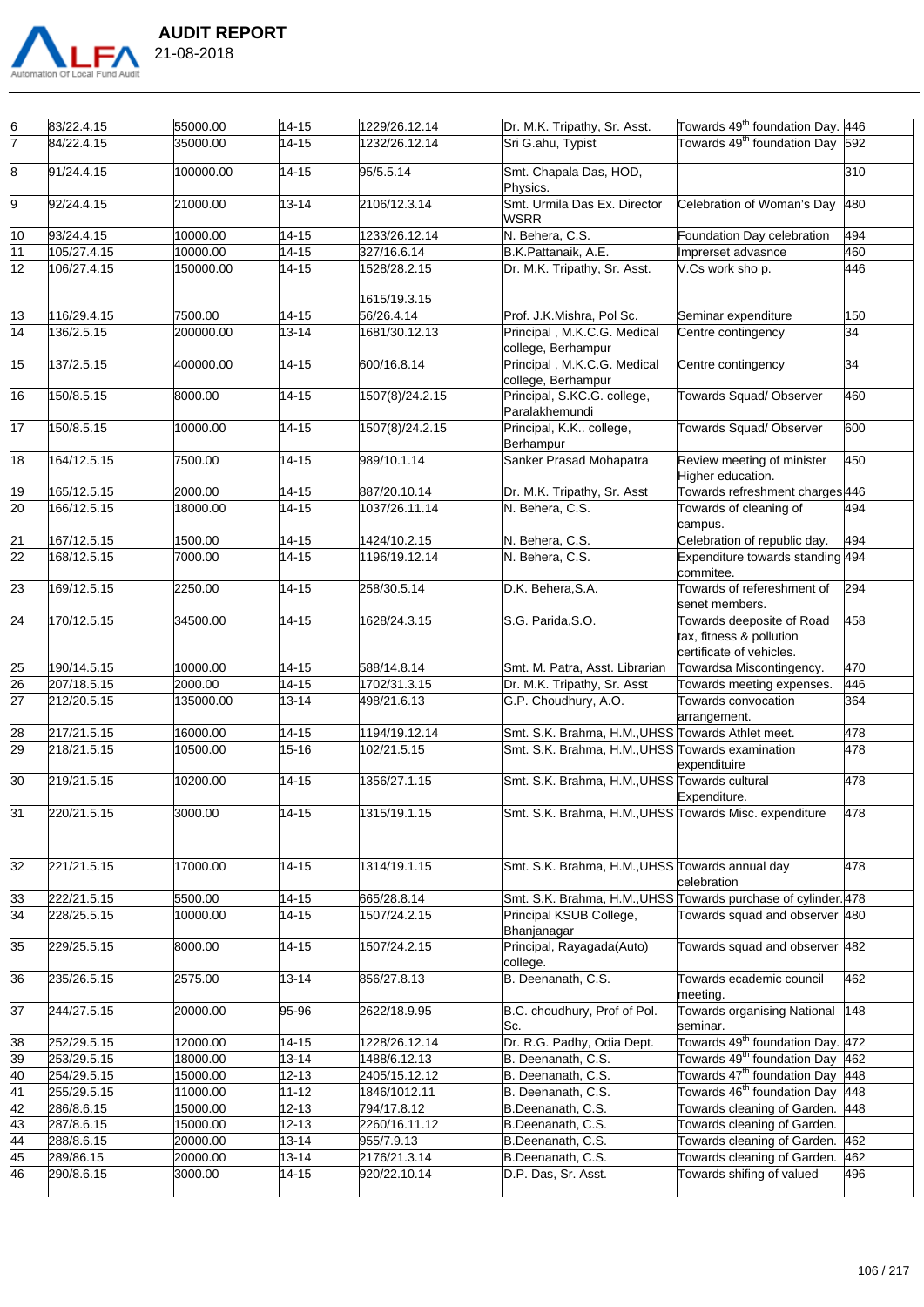

| 47              | 304/9.6.15                 | 8000.00             | $14 - 15$      | 1195/19.12.14             | Simanchal Sahu, Khansama                       | Towards Guest House<br>Expenditure.                                       | 342        |
|-----------------|----------------------------|---------------------|----------------|---------------------------|------------------------------------------------|---------------------------------------------------------------------------|------------|
| 48              | 305/9.6.15                 | 600.00              | 95-96          | 6040/26.3.96              | K.Ch. Kanhar, BAO                              | Towards office contingency                                                | 170        |
| 49              | 305/9.6.15                 | 00.006              | 95-96          | 6040/26.3.96              | K.Ch. Kanhar, BAO                              | Towards office contingency                                                | 170        |
| 50              | 306/9.6.15                 | 1400.00             | 11-12          | 1221/8.9.11               | B.Deenanath, C.S.                              | Towards cleaning of Campus. 330                                           |            |
| 51              | 323/12.6.15                | 1500.00             | $11 - 12$      | 2259/15.2.12              | B.Deenanath, C.S.                              | Towards cleaning of Campus. 448                                           |            |
| $\overline{52}$ | 330/13.6.15                | 800.00              | $10 - 11$      | 3338/28.8.10              | B.Deenanath, C.S.                              | <b>Towards Refreshment</b>                                                | 328        |
|                 |                            |                     |                |                           |                                                | lexpenditure                                                              |            |
| 53              | 331/13.6.15                | 1000.00             | 14-15          | 1593/16.3.15              | B.Kullu, Lectr. In Botany                      | Office Expenses                                                           | 337        |
| 54              | 334/16.6.15                | 5000.00             | 11-12          | 2563/30.3.12              | B.Deenanath, C.S.                              | Towards cleaning of Garden.                                               | 462        |
| 55              | 335/16.6.15                | 5000.00             | $15 - 16$      | 275/8.6.15                | S.K. Mohapatra, S.O.                           | Towards shifing of valued<br>answer scripts.                              | 483        |
| 56              | 336/16.6.15                | 150000.00           | $14 - 15$      | 377/27.6.14               | Prof. P.K. Biwasroy,<br>Co-ordinator           | Towards expr. Of UGC NET                                                  | 255        |
| 57              | 351/18.6.15                | 2000.00             | $09-10$        | 5087/20.2.10              | B Deenanath, C.S.                              | Towards meeting expenses.                                                 | 328        |
| 58              | 359/19.6.15                | 1400.00             | 12-13          | 756/8.8.12                | B Deenanath, C.S.                              | Towards meeting expenses.                                                 | 448        |
| 59              | 360/19.6.15                | 2000.00             | 12-13          | 781/14.8.12               | B Deenanath, C.S.                              | Towards celebration of                                                    | 448        |
|                 |                            |                     |                |                           |                                                | Independence day                                                          |            |
| 60              | 393/26.6.15                | 1800.00             | $10 - 11$      | 3340/30.8.10              | B Deenanath, C.S.                              | Towards meeting expenses.                                                 | 330        |
| 61              | 394/26.6.15                | 6000.00             | 14-15          | 1573/11.3.15              | P.K.Padhy                                      | Towards field study of Botany 270                                         |            |
| 62              | 405/29.6.15                | 330.00              | 15-16          | 258/30.5.15               | S.K. Behera, H.M., UHSS                        | Towards Printing of ID cards.                                             | 478        |
| $\overline{63}$ | 406/29.6.15                | 400.00              | $15 - 16$      | 257/30.5.15               | S.K. Behera, H.M., UHSS                        | Towards Printing of Library<br>cards.                                     | 478        |
| 64              | 442/8.7.15                 | 12000.00            | $14 - 15$      | 1440/11.2.15              | M. Deori, Lect. In J & M.C                     | Towards expr. on field study 244<br>of 4 <sup>th</sup> semister students. |            |
| 65              | 443/8.7.15                 | 10000.00            | $15 - 16$      | 248/29.5.15               | B.K. Pattanaik. A.E.                           | Towards imprest expenditure. 460                                          |            |
| 66              | 448/10.7.15                | 20000.00            | 14-15          | 1349/22.1.15              | Niranjan Behera, C.S.                          | Towards garden contingency                                                | 494        |
| 67              | 449/10.7.15                | 3000.00             | $10 - 11$      | 1483/13.10.15             | B.Deenanath, C.S.                              | Towards campus cleaning.                                                  | 330        |
| 68              | 450/10.7.15                | 10000.00            | $10.-11$       | 5634/8.1.11               | B.Deenanath, C.S.                              | Towards garden contingency                                                | 330        |
| $\overline{69}$ | 451/10.7.15                | 15000.00            | $11 - 12$      | 2247/13.12.12             | B.Deenanath, C.S.                              | Towards garden contingency                                                | 330        |
| 70              | 452/10.7.15                | 6000.00             | 14-15          | 1666/30.3.15              | P.K.Dixit, HOD, Zoology                        | Towards field study of<br>Zoology                                         | 358        |
| $\overline{71}$ | 453/10.7.15                | 300000.00           | 14-15          | 1695/31.3.15              | Prof. S.N.Padhy, Dept of MBA                   | For International seminar.                                                | 272        |
|                 | 454/10.7.15                | 623654.00           | $15 - 16$      | 191/15.5.15               | Dr. A.K Panda, COE                             | Towards printing of                                                       | 422        |
| $\overline{72}$ | 477/14.7.15                |                     | $15 - 16$      | 120/14.7.15               |                                                | confidential papers                                                       | 80         |
|                 |                            | 10000.00            |                |                           | Principal, science<br>college, Hinjilicut.     | For Squad/Observer                                                        |            |
| 73              | 496/15.7.15                | 2400.00             | $12 - 13$      | 755/8.8.12                | B.Deenanath, C.S.                              | Meeting expenses                                                          | 448        |
| 74              | 533/22.7.15                | 12000.00            | $13 - 14$      | 2152/18.3.14              | Dr. S. N. Padhy, HOD marine<br>science.        | Towards field study                                                       | 294        |
| 75              | 601/6.8.15                 | 6000.00             | $14 - 15$      | 1425/10.2.15              | Prof. B.P. Panda, HOD, History                 | Towards field study                                                       | 188        |
| 76              | 640/12.8.15                | 5000.00             | $14 - 15$      | 513/31.7.14               | Dr. A.K.Panda, Ex. COF                         | Imprest exprnditure.                                                      | 422        |
| 77              | 655/14.8.15                | 2000.00             | 06-07          | 2387/17.8.06              | Sri Simanchal Pattanaik, Ex.<br>Type Supdt.    | Towards Telegram                                                          | 318        |
| 78              | 662/17.8.15                | 100000.00           | $14 - 15$      | 320/11.6.14               | Dr. A.K. Panda, COE                            | Printing of confidential<br>Papers.                                       | 422        |
| 79              | 703/22.8.15                | 200000.00           | $14 - 15$      | 319/11.6.14               | Dr. A.K. Panda, COE                            | Printing of confidential<br>Papers.                                       | 422        |
| $\overline{80}$ | 704/22.8.15                | 300000.00           | 15-16          | 43/15.4.15                | Dr. A.K. Panda, COE                            | Printing of confidential<br>Papers.                                       | 422        |
| 81              | 705/22.8.15                | 65000.00            | 14-15          | 494/25.7.14               | Prof. P.Ch. Mishra, Dept of<br>Commerce.       | <b>Towards Workshop</b>                                                   | 534        |
| $\overline{82}$ | 734/25.8.15                | 200.00              | 98-99          | 2464/27.7.98              | Sri Simanchal Pattanaik, Ex.                   | Towards statiopnery item                                                  | 318        |
| 83              | 735/25.8.15                | 300.00              | 03-04          | 6073/31.3.14              | Type Supdt.<br>Sri Simanchal Pattanaik, Ex.    | Towards repair of Bicycle                                                 | 318        |
| 84              | 736/25.8.15                | 15000.00            | $14 - 15$      | 1520/27.2.15              | Type Supdt.<br>M. Deori, Lect. in J & M.C      | Towards intensive                                                         | 546        |
|                 |                            |                     |                |                           |                                                | Programme3                                                                |            |
| 85<br>86        | 743/27.8.15<br>768/39.9.15 | 10000.00<br>5000.00 | 12-13<br>15-16 | 93/23.4.12<br>380/24.6.15 | S.Ch. Sahu, A.E. Civil<br>V. Sahu, Sr. Typist. | Imprest exprnditure.<br>Towards Purchase of office                        | 456<br>594 |
| 87              | 769/3.9.15                 | 100000.00           | 15-16          | 332/16.6.15               | Dr. A.K.Panda, Ex. COF                         | stationery<br>Towards remuneration of                                     | 422        |
| 88              | 862/23.9.15                | 300000.00           | 14-15          | 1286/12.1.15              | Dr. A.K.Panda, Ex. COF                         | paper setter<br>Towards remuneration of<br>paper setter                   | 422        |
|                 |                            |                     |                |                           |                                                |                                                                           |            |
|                 |                            |                     |                |                           |                                                |                                                                           |            |

answer sheets.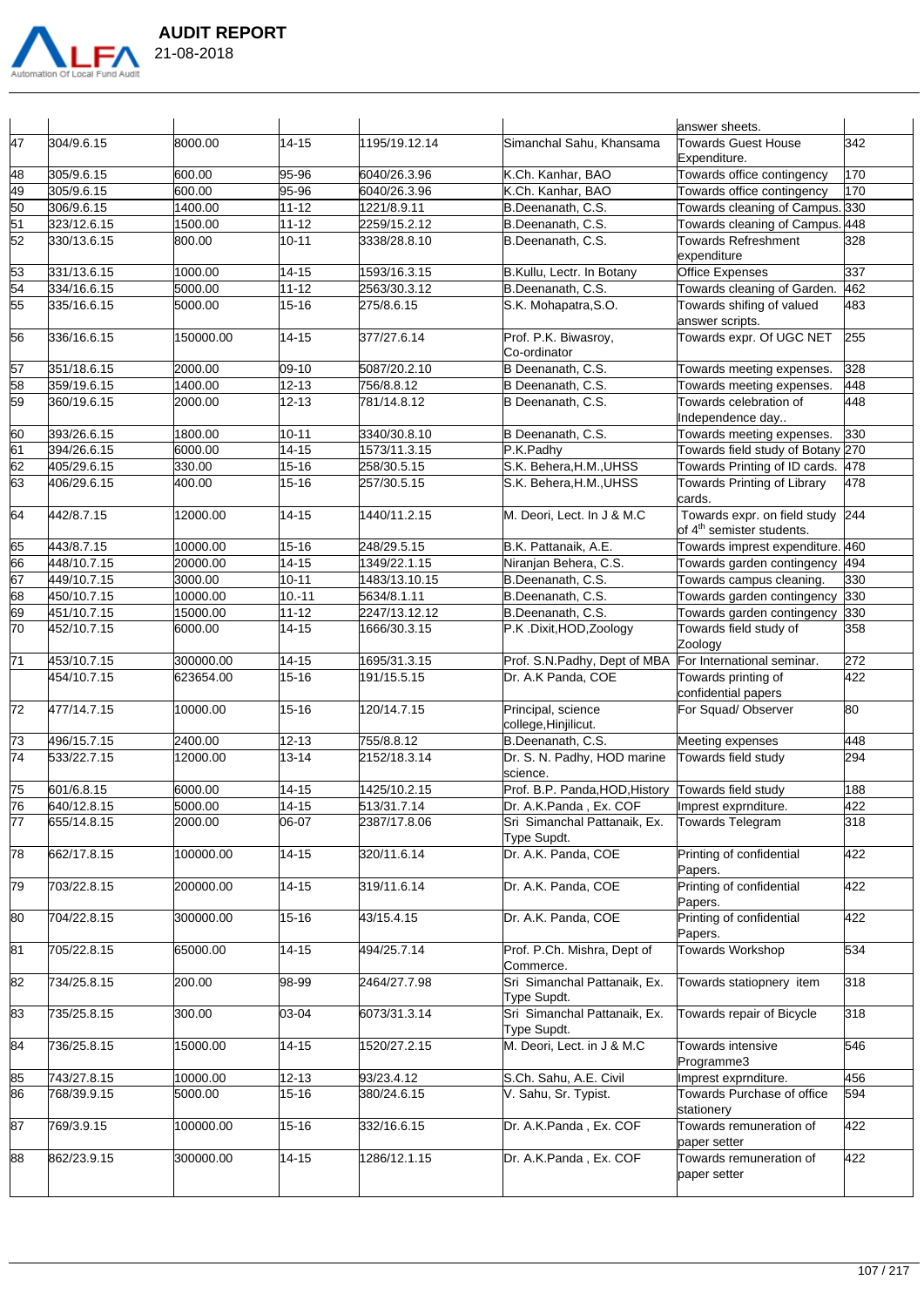

|    | Automation Of Local Fund Audit | 21-08-2018 |           |              |                            |                                                         |     |
|----|--------------------------------|------------|-----------|--------------|----------------------------|---------------------------------------------------------|-----|
|    |                                |            |           |              |                            |                                                         |     |
| 89 | 865/26.9.15                    | 75000.00   | 14-15     | 725/11.9.14  | lSukanta Behera            | Towards expenditure of 19 <sup>th</sup><br>convocatimon | 412 |
| 90 | 883/1.10.15                    | 50000.00   | 14-15     | 1564/10.3.15 | M. Deori, Lect. in J & M.C | Towards field studv                                     | 546 |
| 91 | 915(A)/9.10.15                 | 70000.00   | 14-15     | 722/11.9.14  | Mihir Kumar Tripathy, S.A. | Arrangement of meeting                                  | 446 |
| 92 | 915(A)/9.10.15                 | 55000.00   | 14-15     | 724/11.9.14  | Mahesh ranjan Mishra, S.A. | Photography and press                                   | 474 |
| 93 | 915(A)/9.10.15                 | 30000.00   | 14-15     | 1432/10.2.15 | Simanchal Panda, S.A.      | Hire charges of Mini-Truck                              | 414 |
| 94 | 939/13.10.15                   | 71140.00   | $15 - 16$ | 603/7.8.15   | S.N Sahu, COE              | Printing of confidential<br>Papers.                     | 423 |
| 95 | 940/13.10.15                   | 17250.00   | $15 - 16$ | 551/29.7.15  | S.N Sahu, COE              | Printing of confidential<br>Papers.                     | 423 |
| 96 | 1097/10.11.15                  | 2000.00    | $13 - 14$ | 2048/17.3.14 | Lokanath Mohapatra, S.O.   | Towards Purchase of BSNL<br>Dongals.                    | 360 |
| 97 | 1165/19.11.15                  | 10000.00   | $15 - 16$ | 498/16.7.15  | Sarat chandra Sahu, A.E.   | Towards shifting of Wooden                              | 456 |

|              |                              |                    |                        | <b>YEAR WISE BREAK UP OF ADVANCE POSITION OF RESEARCH CASH BOOK:-</b> |                                                                         |                                                                                     |            |
|--------------|------------------------------|--------------------|------------------------|-----------------------------------------------------------------------|-------------------------------------------------------------------------|-------------------------------------------------------------------------------------|------------|
|              | Total:-                      | 7536319.00         |                        |                                                                       |                                                                         |                                                                                     |            |
| 130          | 1861/31.3.16                 | 250000.00          | $15 - 16$              | 256/30.5.15                                                           | Prof. S.N. Pathi                                                        | Towards organisation of<br>International seminar                                    | 273        |
| 129          | 1860/31.3.16                 | 50000.00           | 14-15                  | 1622/21.3.15                                                          | Prof. A.K Panda                                                         | Towards conducting<br>Padmashree Bhagaban Sahu<br>lecturer                          | 173        |
| 128          | 1859/31.3.16                 | 2000.00            | 15-16                  | 464/13.7.15                                                           | Dr. R.K. padhi                                                          | Towards imprest expenses                                                            | 381        |
| 127          | 1858/31.3.16                 | 1000.00            | 15-16                  | 1552/20.2.16                                                          | R.P. Panda                                                              | Towards meeting expenses                                                            | 67         |
|              |                              |                    |                        |                                                                       | J & MC                                                                  |                                                                                     |            |
| 126          | 1857/31.3.16                 | 2100.00            | 87-88                  | 3173/13.7.87                                                          | J & M.C.<br>Dr. J.S. Girirao, Retired reader, Towards centre contigency |                                                                                     | 239        |
| 125          | 1856/31.3.16                 | 15000.00           | 02-03                  | 1741/19.7.02                                                          | Berhampur<br>Dr. J.S. Girirao, Retired reader,                          | Jubilee celebration.<br>Towards NAAC expr.                                          | 241        |
| 124          | 1798/31.3.16                 | 350000.00          | 15-16                  | 1323/4.1.16                                                           | M/S K.K.Entererprises,                                                  | for Gold fest.<br>Towards expenses of Golden 612                                    |            |
| 123          | 1770/30.3.16                 | 30000.00           | $15 - 16$              | 1319/31.12.15                                                         | Dr. G.P. Choudhury, A.O.                                                | <b>Towards Printing committee</b>                                                   | 364        |
| 122          | 1734/21.3.16                 | 350.00             | 95-96                  | 322/25.5.95                                                           | M.Gopal Rao, S.O.                                                       | Misc. Contigency                                                                    | 262        |
| 121          | 1733/21.3.16                 | 500.00             | $91 - 92$              | 665/10.7.91                                                           | M.Gopal Rao, S.O.                                                       | Misc. Contigency                                                                    | 262        |
| 120          | 1732/21.3.16                 | 200.00             | 87-88                  | 4881/22.12.87                                                         | M.Gopal Rao, S.O.                                                       | Misc. Contigency                                                                    | 262        |
| 119          | 1731/21.3.16                 | 36000.00           | $13 - 14$              | 1488/6.12.13                                                          | G.P. Choudhury, A.O.                                                    | foundationday<br>Towards 48 <sup>th</sup> foundationday                             | 364        |
| 118          | 1730/21.3.16                 | 24000.00           | $15 - 16$              | 1319(6)/31.12.15                                                      | U.N.Mohapatra, S.O.                                                     | GoldenJublee celebration.<br>Towards Purchase of<br>Angabastra for 50 <sup>th</sup> | 386        |
| 117          | 1729/21.3.16                 | 20000.00           | $15 - 16$              | 1319(6)/31.12.15                                                      | Co-Ordinator<br>Shyamaghana Parida, S.O.                                | Programme.<br>TowardsMisc. Expenses of                                              | 458        |
| 116          | 1728/21.3.16                 | 999970.00          | $11 - 12$              | 2002/3.1.12                                                           | Berhampur.<br>Aswini Kumar Panda,                                       | GoldenJublee celebration.<br>Towards UGC SAP                                        | 173        |
| 115          | 1693/17.3.16                 | 1085000.00         | $15 - 16$              | 1435/29.1.16<br>1321/1.1.16                                           | M/S Celebration Live Pvt. Ltd Towards expenses of                       | committee                                                                           | 611        |
| $\sqrt{114}$ | 1664/14.3.16                 | 100000.00          | 15-16                  | 1409/22.1.16                                                          | Prafulla Kumar Dalai                                                    | Towards expenses for<br>experts of selection                                        | 395        |
| $\sqrt{113}$ | 1662/11.3.16                 | 30000.00           | $15 - 16$              | 1499/8.2.16                                                           | Sri Bhagaban Sahu, S.A.                                                 | Towards hirecharges of<br>vehicle                                                   | 382        |
| 112          | 1602/27.2.16                 | 100000.00          | 15-16                  | 699/22.8.15                                                           | Surya Narayan Sahu                                                      | <b>Towards Paper setter</b>                                                         | 424        |
| 111          | 1601/27.2.16                 | 7000.00            | $15 - 16$              | 850/21.9.15                                                           | Niranjan Behera, C.S.                                                   | Misc. expenditure                                                                   | 494        |
| 110          | 1600/27.2.16                 | 4500.00            | 15-16                  | 745/28.8.15                                                           | Niranjan Behera, C.S.                                                   | Misc. expenditure                                                                   | 494        |
| 109          | 1599/27.2.16                 | 2000.00            | $15 - 16$              | 650/14.8.15                                                           | Niranjan Behera, C.S.                                                   | Misc. expenditure                                                                   | 494        |
| 107<br>108   | 1573/23.2.16<br>1598/27.2.16 | 3000.00<br>2400.00 | $15 - 16$<br>$15 - 16$ | 500/16.7.15<br>381/24.6.15                                            | S.N. Satapathy, S.A.<br>Niranjan Behera, C.S.                           | Misc. expenditure<br>Misc. expenditure                                              | 484<br>494 |
| 106          | 1549/19.2.16                 | 75000.00           | $14 - 15$              | 1621/21.3.15                                                          | Prof. A.K. Panda                                                        | Conduct of National Seminar                                                         | 172        |
| 105          | 1544/16.2.16                 | 40000.00           | $13 - 14$              | 2245/29.3.14                                                          | Prof. A.K. Panda                                                        | Conduct of National Seminar  172<br>of SAP                                          |            |
| 104          | 1543/16.2.16                 | 12000.00           | 14-15                  | 1574/11.3.15                                                          | Prof. S.N.Padhy                                                         | Field study of Marine Science 294                                                   |            |
| 103          | 1540/15.2.16                 | 1000.00            | 15-16                  | 342/18.6.15                                                           | Ramaprasad Panda, S.O.                                                  | Towards contingency                                                                 | 66         |
| 102          | 1532/11.2.16                 | 5000.00            | $15 - 16$              | 709/25.8.15                                                           | S.P. Samantaray, Sr. Typist                                             | Misc. Contingency                                                                   | 430        |
| 101          | 1454/29.1.16                 | 15000.00           | $14 - 15$              | 720/11.9.14                                                           | Dr. Roshini Kujur, Lect.                                                | Convocation, Printing and<br>publication                                            | 540        |
| 100          | 1375/13.1.16                 | 2000.00            | 01-02                  | 4101/29.12.01                                                         | Gopal Krushna Choudhury                                                 | Towards foundastion Day                                                             | 286        |
| 99           | 1375/13.1.16                 | 1500.00            | 97-98                  | 4249/31.12.97                                                         | Gopal Krushna Choudhury                                                 | Towards foundastion Day                                                             | 286        |
| 98           | 1375/13.1.16                 | 1000.00            | 97-98                  | 2597/13.8.97                                                          | Gopal Krushna Choudhury                                                 | furnitures.<br>Towards foundastion Day                                              | 286        |
| 97           | 1165/19.11.15                | 10000.00           | $15 - 16$              | 498/16.7.15                                                           | Sarat chandra Sahu, A.E.                                                | Dongals.<br>Towards shifting of Wooden                                              | 456        |
| 96           | 1097/10.11.15                | 2000.00            | $13 - 14$              | 2048/17.3.14                                                          | okanath Mohapatra, S.O.                                                 | Papers.<br>Towards Purchase of BSNL                                                 | 360        |
| 95           | 940/13.10.15                 | 17250.00           | $15 - 16$              | 551/29.7.15                                                           | S.N Sahu, COE                                                           | Papers.<br>Printing of confidential                                                 | 423        |
| 94           | 939/13.10.15                 | 71140.00           | $15 - 16$              | 603/7.8.15                                                            | S.N Sahu, COE                                                           | Printing of confidential                                                            | 423        |
| 93           | 915(A)/9.10.15               | 30000.00           | 14-15                  | 1432/10.2.15                                                          | Simanchal Panda, S.A.                                                   | Hire charges of Mini-Truck                                                          | 414        |
| 92           | 915(A)/9.10.15               | 55000.00           | 14-15                  | 724/11.9.14                                                           | Mahesh ranjan Mishra, S.A.                                              | Photography and press                                                               | 474        |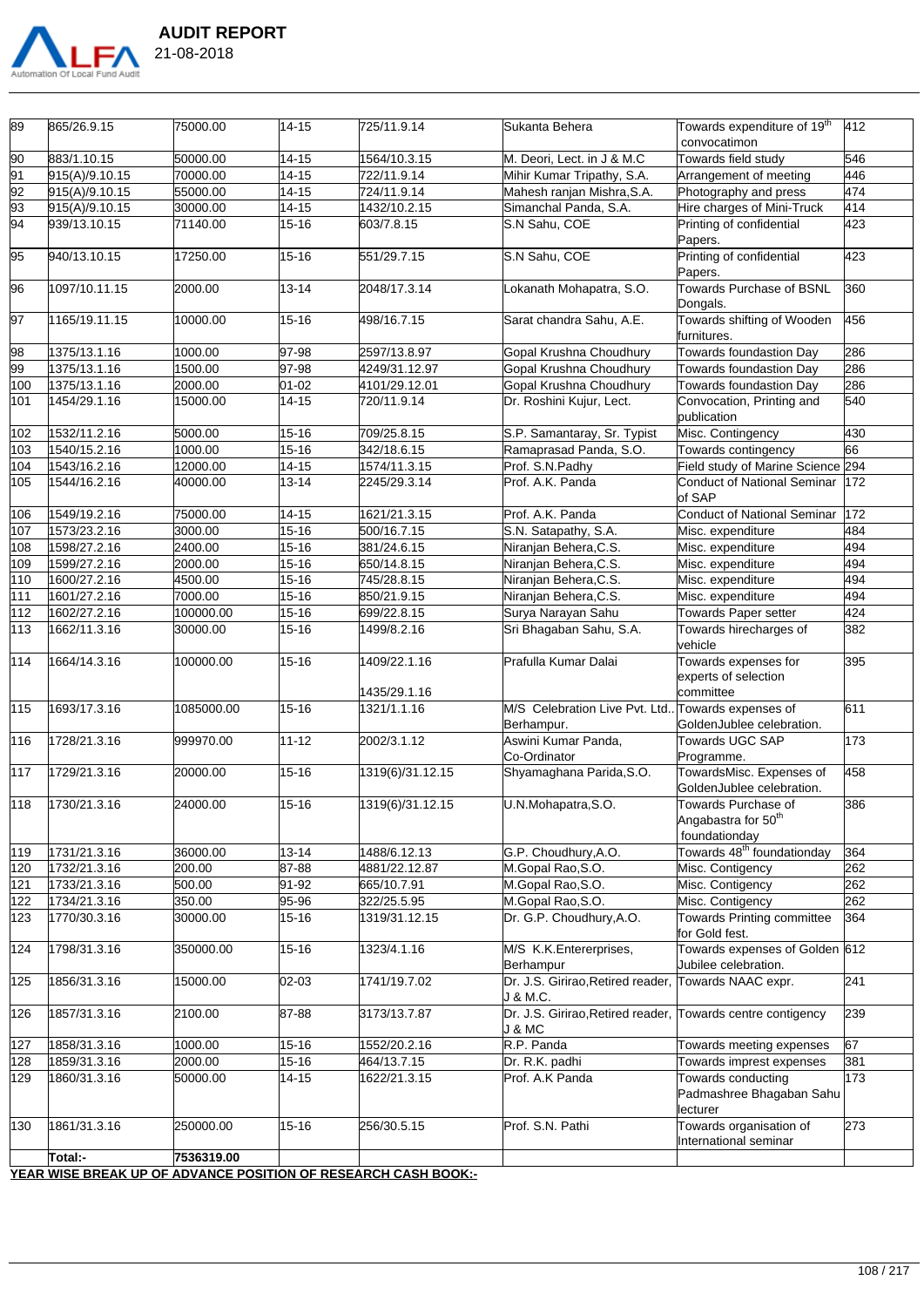

| SI.                                                                              | Year                | <b>Advance</b> | Adjusted during 2015-16 | Outstanding advance | Remarks. |  |
|----------------------------------------------------------------------------------|---------------------|----------------|-------------------------|---------------------|----------|--|
|                                                                                  | l1992-93 to 1996-97 | 10.00          |                         | 0.00                |          |  |
|                                                                                  | 2003-04             | 2769.00        | -----                   | 2769.00             |          |  |
|                                                                                  | 2009-10             | 134145.00      | -----                   | 134145.00           |          |  |
|                                                                                  | 2012-13             | IO.OO          |                         | 10.00               |          |  |
|                                                                                  | 2013-14             | 1378750.00     | -----                   | 1378750.00          |          |  |
|                                                                                  | 2014-15             | 1481186.00     |                         | 1481186.00          |          |  |
|                                                                                  | 2015-16             | 1000000.00     | ---                     | 1000000.00          |          |  |
|                                                                                  | Total:              | 3996850.00     |                         | 3996850.00          |          |  |
| ADVANCE POSITION FOR THE YEAR 2014-15 RESEARCH CASH BOOK OF B.U (POM-76/21.3.18) |                     |                |                         |                     |          |  |

#### SI no. Voucher/Date **Advance amount** To whom paid **Purpose of advance Advance ledger** No Adjusted during 2016-17 and up to date. Vide Vr No/date 1 32/29.9.14 656186.00 Dr. P.K Mohanty Modal export Gopalpur Port Project, Deptt. Of Marine -NIL-

Science. 2 53/16.2.15 |800000.00 |Dr. K.C Sahu |INCOIS Project |-NIL-3 55/19.3.15 25000.00 Mrutyunjay Jena Fellowship of SD Project FULL-**Total: 1481186.00**

As per Govt. of Odisha Finance Deptt. G.O. No.2221/dtd.08.03.2002 & DLFA Ltr. No.15179/dtd.28.09.13,the outstanding advance for more than one year are to be surchargeable. Hence the outstanding advance of Rs.1481186.00 for the year 14-15 is to be surcharged as per the guideline. The University authority has not taken adequate steps for the adjustment of above advance for which the above huge amount of advance is rolling and purpose of the Govt. is defeated. No reply has been received on issue on half margin memo.Hence the following person are held responsible for the outstanding advance.

1.Prof. Manth Padhy, Registrar-740593.00

2.Dr. P.K.Mohanty, Prof Marine science-Rs 328093.00

3.Dr. Kali charan Sahu ,Prof Marine science- Rs.400000.00

4..Mrutyunjaya JenaRs. 12500.00

Totalo=1481186.00

## **1ADVANCE PAYMENT POSITION FOR THE YEAR 2015-16 OF RESEARCH CASH BOOK OF B.U**

| SI no. | Voucher/Date | Advance amount | To whom paid  | Purpose of advance    | Advance ledger | Adjusted during 2016-17 |
|--------|--------------|----------------|---------------|-----------------------|----------------|-------------------------|
|        |              |                |               |                       | <b>No</b>      | and up to date. Vide Vr |
|        |              |                |               |                       |                | No/date                 |
|        |              |                |               |                       |                |                         |
|        |              |                |               |                       |                |                         |
|        |              |                |               |                       |                |                         |
|        |              |                |               |                       |                |                         |
|        | 3/20.5.15    | 200000.00      | Dr. K.C. Sahu | <b>INCOIS Project</b> |                | <b>LNIL-</b>            |
|        |              |                |               |                       |                |                         |
|        | $-21.12.15$  | 800000.00      | Dr. K.C. Sahu | <b>INCOIS Project</b> |                | <b>LNIL-</b>            |
|        | Total:       | 1000000.00     |               |                       |                |                         |

**Reconciliation of advance position of Research fund (POM-75)**

On verification of General No.2 consolidated cash book the following discrepancies has been found during audit

in between Cash book figure & Audit figure of advance position of Research cash book.

| As per Consolidated Cash book,                        |       | Rs.3451348.00 |
|-------------------------------------------------------|-------|---------------|
| advance position as on 31.03.16:                      |       |               |
| Add - Advance of Rs.605502.00 as per                  | $(+)$ | Rs.605502.00  |
| brevious A/R                                          |       |               |
| Deduct-During 2014-15, an amount of $\left( -\right)$ |       | Rs.60000.00   |
| Rs.60000.00 adjusted vide vr                          |       |               |
| no-51/dtd.2.2.15 in subsidiary cash                   |       |               |
| book, but not shown in main cash book.                |       |               |
| As per Audit, advance position as on                  | II –  | 3996850.00    |
| 31.03.16                                              |       |               |

The above discrepancy in between audit figure and Cash Book figure has not been reconcilied till end of audit. No reply has been received against memo issued. The authority is requested to reconciie the above discrepancy of advance and compliance reported to audit.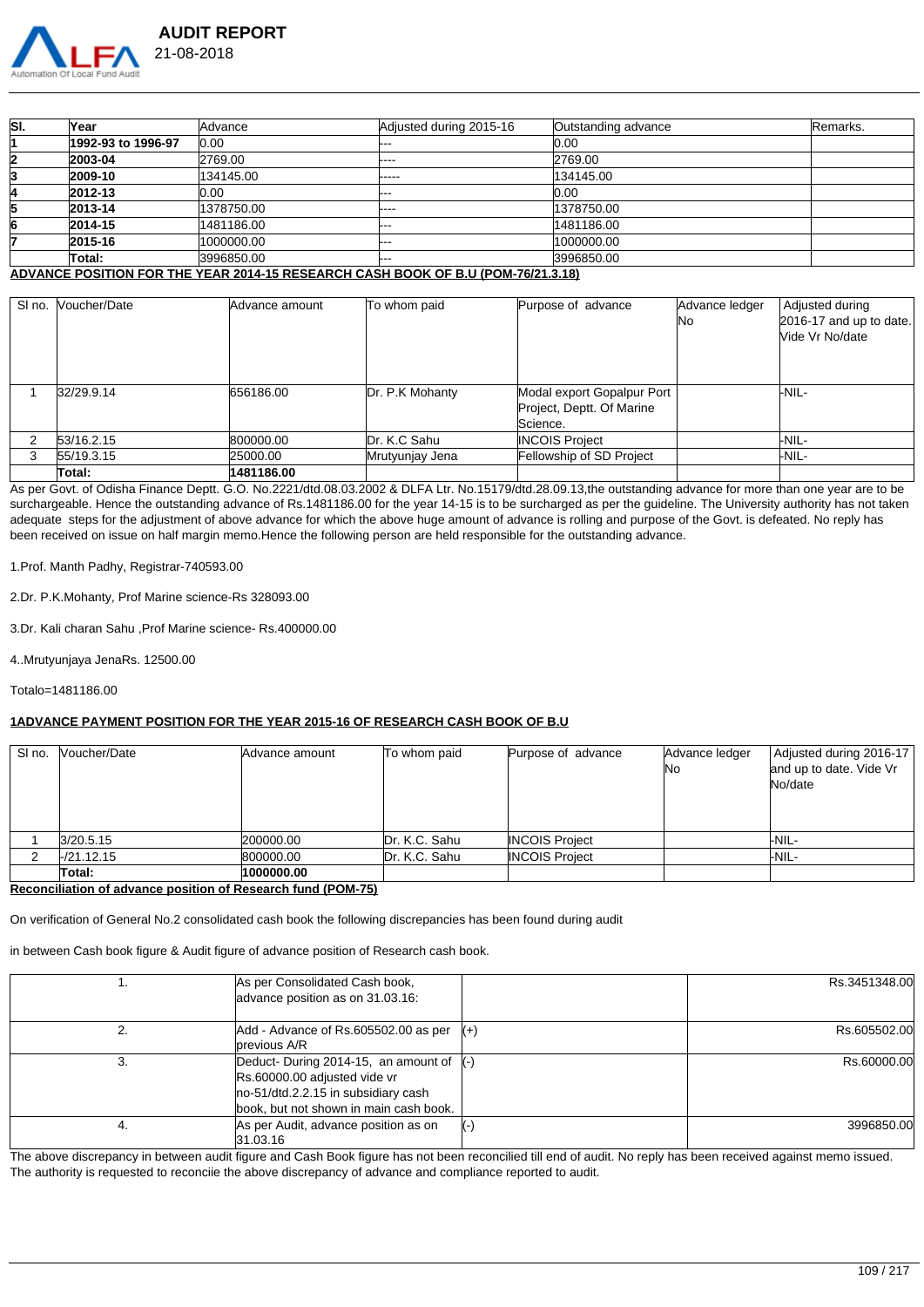

A detail discussion was made on the outstanding advance of Rs.3,60,92,228.96 in the Exit Conference. The University authority stated that they have taken steps for adjustment of old outstanding advance.

Thus the local authority is suggested to take adequate steps for immediate adjustment of old outstanding advance

# **Responsible Person for this paragraph**

| Sino | Name                    | Designation                      | Adress                       | Amount(In Rs:) |
|------|-------------------------|----------------------------------|------------------------------|----------------|
|      | Prof Manmath Padhy      | Registrar                        | <b>Berhampur University</b>  | 3336241        |
|      | Sri Nihar Ranjan Mishra | Reader MBA                       | <b>Berhampur University</b>  | 2339635        |
|      | Prof Bhaganban Sahu     | Prof. History                    | BerhampurUniversity          | 75000          |
|      | M Gopal Rao             | S.O.                             | <b>Berhampur University</b>  | 66000          |
|      | Dr Arun Kumar Panda     | <b>Controller of Examination</b> | <b>Berhagmpur University</b> | 115012         |
|      | Dr P K Mohanty          | <b>Prof Marine Science</b>       | Berhampur Unive3rsity        | 328093         |
|      | Sri Kali Charan Sahu    | <b>Prof Marine Science</b>       | <b>Berhampur University</b>  | 400000         |
|      | Sri Mrutyunjaya Jena    | Lecturer Botany                  | <b>Berhampur University</b>  | 12500          |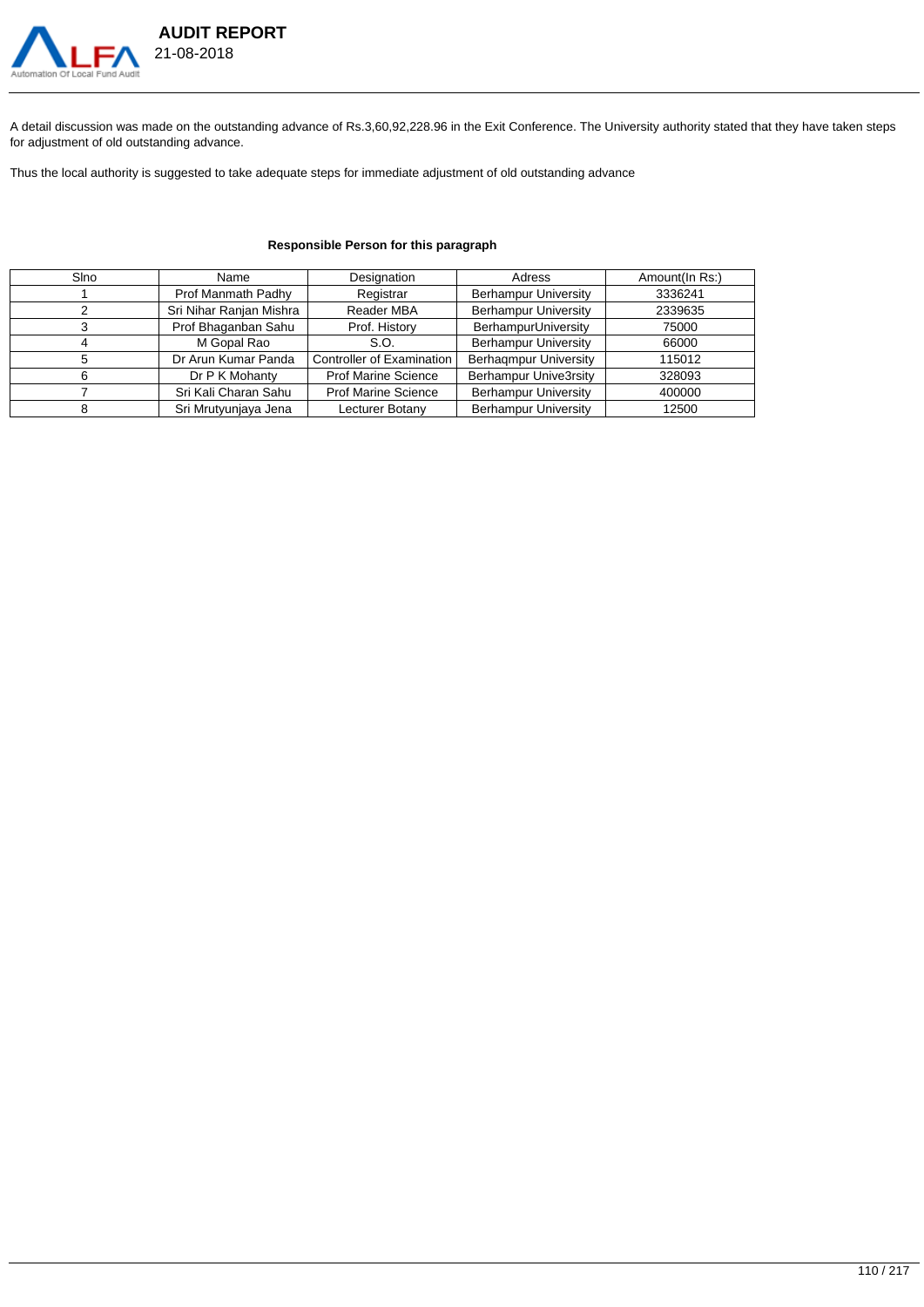

#### PARA: 9 **GRANTS**

#### Berhampur University - 2015-2016

| <b>S</b> lno | <b>IGrants</b><br>Outstanding<br>las on (DD<br>MM YYYY) | lGrants<br>Outstanding<br>$l$ (In Rs:) | lGrants<br>Received<br>during the<br>Year under<br>Audit(In Rs:) | Total(In Rs:) | Grants Spent<br>during the<br>Year under<br>Audit(In Rs:) | <b>IGrants</b><br>lunspent as<br>lon (DD<br>мм<br>lYYYY) | <b>IGrants</b><br>lunspent (In<br>$\mathsf{Rs}$ :) | Remarks |
|--------------|---------------------------------------------------------|----------------------------------------|------------------------------------------------------------------|---------------|-----------------------------------------------------------|----------------------------------------------------------|----------------------------------------------------|---------|
|              | 01-04-2015                                              |                                        | 171428951.00 678867082.00                                        |               | 850296033.00 570216402.00 31-03-2016                      |                                                          | 280079631.00                                       |         |
|              | <b>GRAND</b><br><b>TOTAL</b>                            |                                        | 171428951.00 678867082.00                                        |               | 850296033.00 570216402.00                                 |                                                          | 280079631.00                                       |         |

#### **Comments :**

#### **Non Utilization of Huge pending Govt Grants to a tune of Rs 294032251.00**

Rule 171(3)(1) of OGFR Vol-I, provides that the grants sanctioned shall be spent within a year from the date of sanction. The unspent balance of the previous year's grant is either to be surrendered to Govt., or it has to be taken into accounts in subsequent year's grant with prior approval of the sanctioning authority. It is seen from the grant position that huge unspent balance of grants to a tune of Rs 294032251.00 are pending for utilization as on 31-03-2016. On issue of the objection Objection memo, no reply has been furnished by the local authority yet.However the local authority is suggested to take sincere step to utilise all the unspent grants as soon as possible .

#### **Details of Grants**

The university received the following grants for the year 2015-16 from various agencies like state Govt, UGC and other all India bodies. The details of grants receipt & spent during the year 2015-16 is furnished in the statement 'C' appended in the financial statement of this report. The abstract of grants receive and spent is as follows.

| Name of the agencies                         | Opening balance | Received  | Total     | Expenditure | Closing balance |
|----------------------------------------------|-----------------|-----------|-----------|-------------|-----------------|
| State Govt.                                  | 81000000        | 565286863 | 646286863 | 534119062   | 112167801       |
| UGC(University Grants<br>Commission)         | 80843803        | 3350819   | 84194622  | 3776577     | 80418045        |
| All India bodies                             | 9585148         | 9229400   | 18814548  | 8378018     | 10436530        |
| RUSA (Rashtriya Uchattar<br>shikhya Abhijan) |                 | 101000000 | 101000000 | 23942745    | 77057255        |
| Total                                        | 171428951       | 678867082 | 850296033 | 570216402   | 280079631       |

The grant-in- aid register maintained in the university furnished the only the receipt of the grant. The important information such as details of expenditure, unspent balance and submission of utilisation certificate etc; are not mentioned in the said register.As per the Odisha University Accounts Procedure, 1987 para-11 a grant-in -aid register is to be maintained by the Finance section of the University in form no.1 and a counterpart watch register has to be maintained by the concerned section to keep a watch towards the flow of grants and a measure of internal check.

The GIA register may be maintained in the form prescribed in OGFR Vol-II so that the position of any grant can be ascertained at any point of time at a glance for better financial administration. Such register may be maintained by the section who deals with grant to give the detail position of grants starting from unspent grant at the beginning of the financial year till submission of utilisation certificate as on 31<sup>st</sup> March. The university authority is once again impressed upon to look into the matter seriously. The better maintenance of the GIA Register will facilitate better monitoring and management of the grant.

|       |                        | Grant received by Berhampur University given below |                                                                                     |
|-------|------------------------|----------------------------------------------------|-------------------------------------------------------------------------------------|
| SI.No | Letter No. / Date      | Amount                                             | Name of the Grant                                                                   |
|       |                        | <b>UGC</b>                                         |                                                                                     |
|       | 373/12/25.6.15         |                                                    | 384307.00 BSR Research Prof. Sunita Das Deptt of<br>Marine Science(UGC)             |
| 2     | F-7-373/12/21.12.15    |                                                    | 72559.00 BSR Research Prof. Sunita Das Deptt of<br>Marine Science(UGC)              |
| 3     | 15-25/12(SA-II)/4.9.15 |                                                    | 459800.00 Post Doctroate fellowship Deptt. Botany<br>Dr. Kamala Kumar Panda, (UGC)  |
|       | IF-3-23/12/2.9.15      |                                                    | 689096.00 Project Fellowship in favour of Dr.<br>Satyabrata Das Sharma and Sankalpa |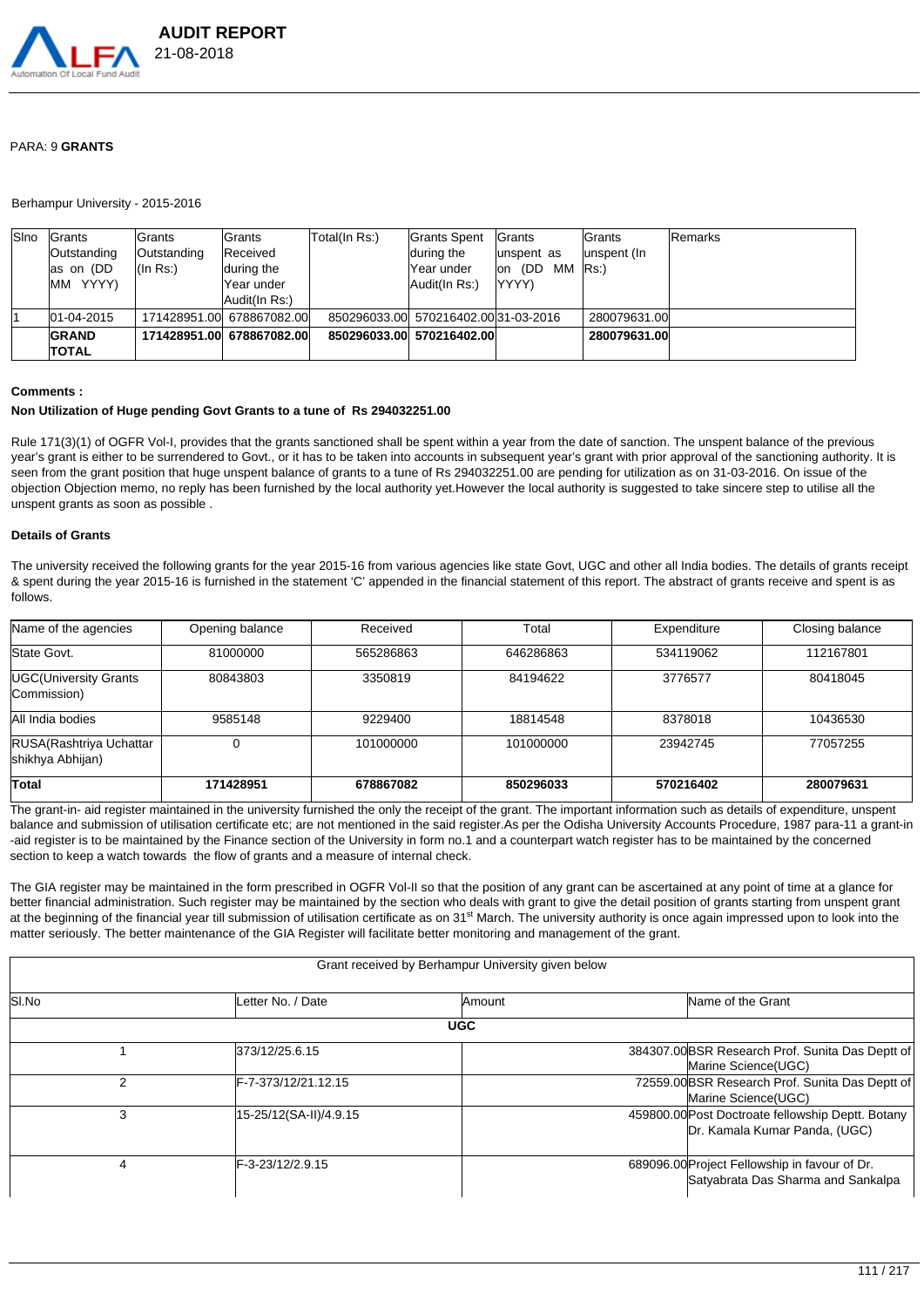

|                |                             |              | Kumar Choudhury, (UGC)                                           |
|----------------|-----------------------------|--------------|------------------------------------------------------------------|
| 5              | FRP/14/BSR/30.3.15/22.4.15  |              | 385000.00 Faculity Research programme of Dr.<br>L.D. Rout (UGC)  |
| 6              | <b>IF-17/22.9.15</b>        |              | 1045657.00 UGC Research fellowship, NET,                         |
| $\overline{7}$ | F-5-459/13/HRP/20.6.15      |              | 314400.00 UGC Measure research project Dr<br>lSadananda Naik     |
|                | Total:-                     | 3350819.00   |                                                                  |
|                | <b>Central Sponsored</b>    |              |                                                                  |
| 8              | F-4-226/9/GIA/1/7.4.15      |              | 21000.00 Susanta Kumar Sethy ICHR fellowship<br>Deptt of Histry  |
| 9              | XII-D2-024/12.10.15         |              | 1543000.00 INCOIS Project of Dr. Kali Ch. Sahu                   |
| 10             | XII-D2-024/29.02.16         |              | 300000.00 INCOIS Project of Dr. Kali Ch. Sahu                    |
| 11             | BT/BI/25/026/12/29.4.15     |              | 477000.00 DBT Project of UR Acharya                              |
| 12             | MR no. 054267/5.10.15       |              | 240000.00 NBHM project of A.K. Misrha                            |
| 13             | ERIP/ER/1560/27.5.15        |              | 1817723.00 DRDO Project of D.C. Panda                            |
| 14             | 1672/31.3.15/29.4.15        |              | 150000.00 DST SERB Project of R.N. Sahu                          |
| 15             | 140874/21.9.15              |              | 350000.00 DST SERB Project of R.N. Sahu                          |
| 16             | 2012/159/14.1.15            |              | 466692.00 DST SERB Project of R.N. Sahu                          |
| 17             | CR No. 054340/8.12.15       |              | 366267.00 DST SERB Project of R.N. Sahu                          |
| 18             | CR No. 054340/8.12.15       |              | 389582.00 DST SERB Project of R.N. Sahu                          |
| 19             | CR No. 054340/8.12.15       |              | 311836.00 DST SERB Project of R.N. Sahu                          |
| 20             | CR No. 054340/8.12.15       |              | 389600.00 DST SERB Project of R.N. Sahu                          |
| 21             | CR No. 054340/8.12.15       |              | 389600.00 DST SERB Project of R.N. Sahu                          |
| 22             | CR No. 054340/8.12.15       |              | 389600.00 DST SERB Project of R.N. Sahu                          |
| 23             | DST /03/1.3.16              |              | 94500.00 DST SERB Project of R.N. Sahu                           |
| 24             | 002/2012/14.1.16            |              | 434700.00 DST SERB Project of R.N. Sahu                          |
| 25             | 1002/2012/14.1.16           |              | 468800.00 DST SERB Project of R.N. Sahu                          |
| 26             | 002/2012/14.1.16            |              | 250000.00 DST SERB Project of R.N. Sahu                          |
| 27             | Red No. 2/13/17/26.11.15    |              | 379500.00 DST SERB Project of R.N. Sahu                          |
|                | Total:-                     | 9229400.00   |                                                                  |
|                | <b>State Sponsored</b>      |              |                                                                  |
| 28             | 171/GPL/14.7.15             |              | 380513.00 Gopalpur Project of P.K. Mohanty                       |
| 29             | 182/GPL/25.9.15             |              | 253675.00 Gopalpur Project of P.K. Mohanty                       |
| 30             | 185/GPL/1.12.15             |              | 253675.00 Gopalpur Project of P.K. Mohanty                       |
| 31             |                             |              |                                                                  |
|                | 716/P/IMO/17/16.1.16        |              | 2524000.00 Innovation-cum-incumbancy center                      |
|                | Total:-                     | 3411863.00   |                                                                  |
|                | <b>Infrastructure Grant</b> |              |                                                                  |
| 32             | 12306/HE/9.6.15             |              | 15000000.00 Infrastructre Dev. Grant                             |
| 33             | 12894/HE/17.6.15            |              | 50000000.00 Infrastructre Dev. Grant                             |
| 34             | 26445/HE/28.11.15           |              | 40000000.00 Infrastructre Dev. Grant                             |
| 35             | 17445/HE/6.8.15             |              | 3000000.00 Infrastructre Dev. Grant (Wifi)                       |
| 36             | MR No. 054287 / 30.10.15    |              | 996000.00 Repair & renovation of volly ball &<br>badmintan court |
|                | Total:-                     | 108996000.00 |                                                                  |
|                | <b>RUSA</b>                 |              |                                                                  |
| 37             | 8210/HE/13.4.15             |              | 25000000.00 Rashtriya Uchattara Sikhya Abhijana                  |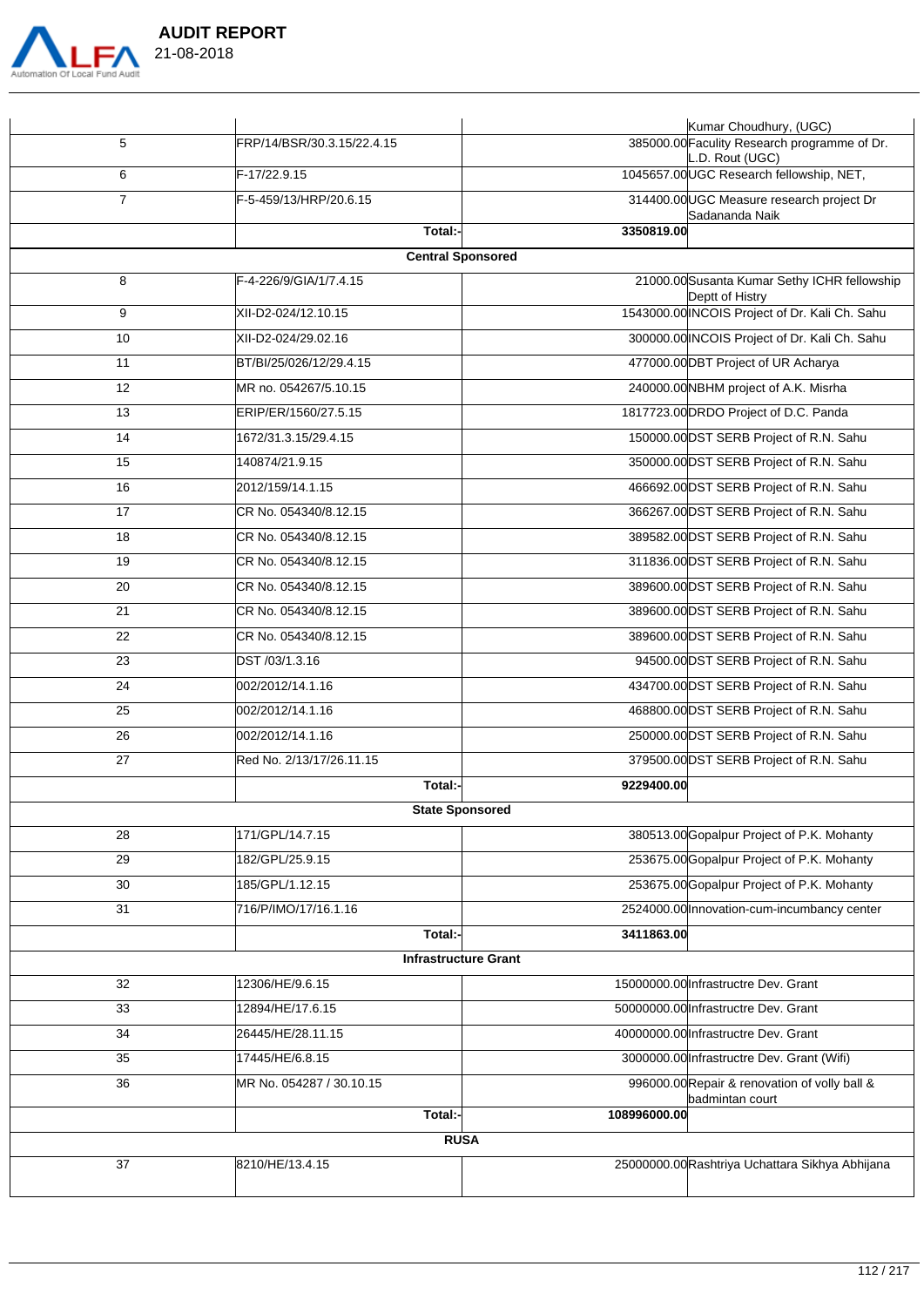

| 38 | 26259/HE/27.11.15  | 76000000.00 Rashtriya Uchattara Sikhya Abhijana |
|----|--------------------|-------------------------------------------------|
|    | Total:-            | 101000000.00                                    |
|    | <b>BLOCK GRAND</b> |                                                 |
| 39 | l12400/HE/10.6.15  | 113219750.00 Block grand                        |
| 40 | 22086/HE/1.10.15   | 226439500.00 Block grand                        |
| 41 | 4564/HE/24.2.16    | 113219750.00 Block grand                        |
|    | Total:-            | 452879000.00                                    |
|    | G.Total:-          | 678867082.00                                    |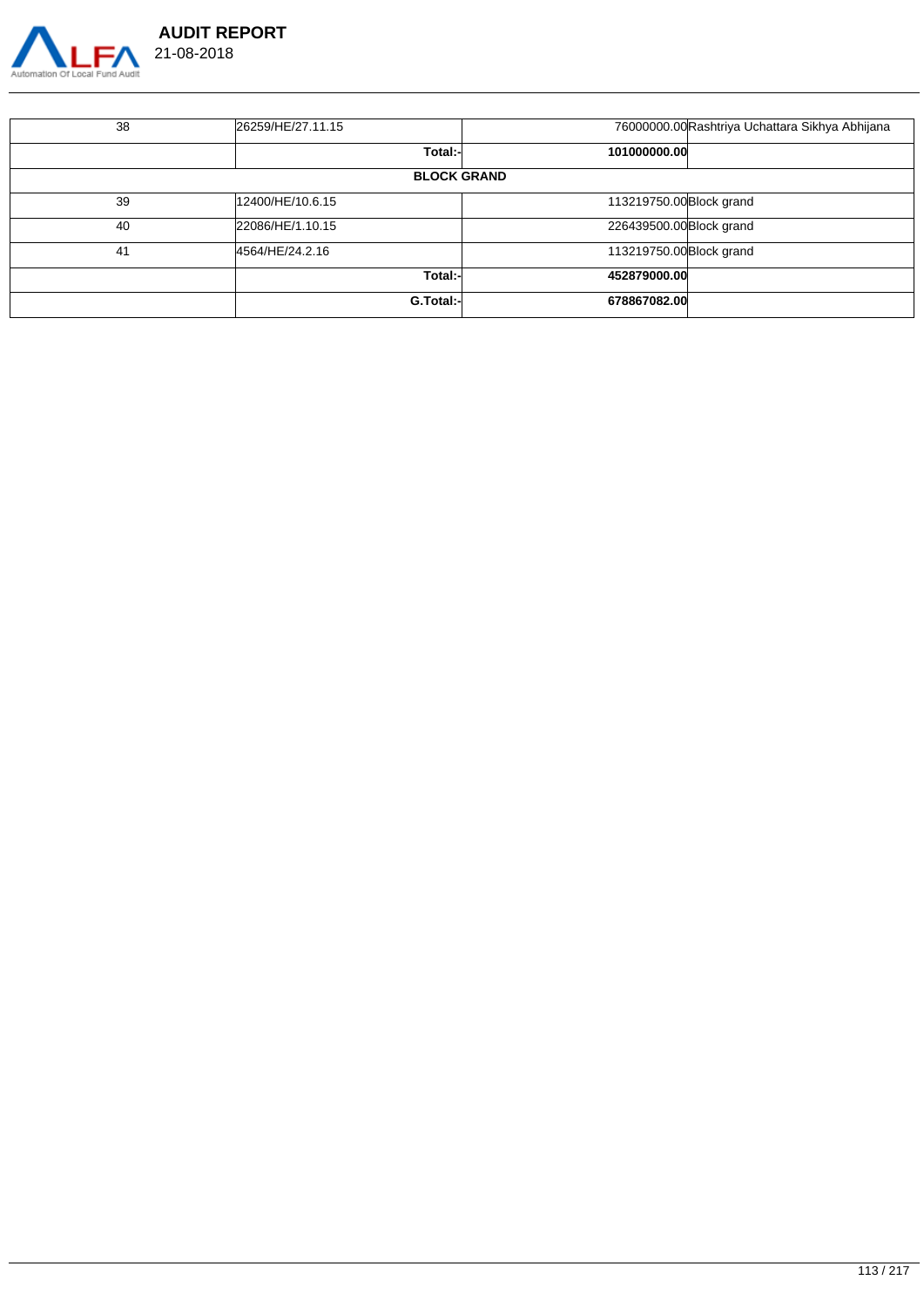

# PARA: 10 **UTILISATION CERTIFICATE**

#### Berhampur University - 2015-2016

| <b>S</b> lno | IU.C         | IU.C                       | <b>IU.C</b> due for       | Total(In Rs:) | U.C Submitted U.C needs to           |                                | U.C needs to | Remarks |
|--------------|--------------|----------------------------|---------------------------|---------------|--------------------------------------|--------------------------------|--------------|---------|
|              | Outstanding  | Outstanding (In submission |                           |               | during the                           | be submitted                   | be submitted |         |
|              | (DD<br>as on | lRs:)                      | during the                |               | beriod under                         | las on                         | las on       |         |
|              | MM YYYY)     |                            | beriod under              |               | Audit(In Rs:)                        | outstanding as outstanding (In |              |         |
|              |              |                            | Audit(In Rs:)             |               |                                      | (DD MM Rs.)<br>lon             |              |         |
|              |              |                            |                           |               |                                      | lYYYY)                         |              |         |
|              | 01-04-2015   |                            | 402462372.00 570216402.00 |               | 972678774.00 621431460.00 31-03-2016 |                                | 351247314.00 |         |
|              | <b>GRAND</b> |                            | 402462372.00 570216402.00 |               | 972678774.00 621431460.00            |                                | 351247314.00 |         |
|              | <b>TOTAL</b> |                            |                           |               |                                      |                                |              |         |

#### **Comments :**

#### **Non Submission of U.C In due time.**

 As per Rule 170 ,171and 173 of OGFR Vol-1 grants received should be utilised within the same financial year in which it was received and UCs should should be submitted by 30th june of the subsequent year to the funding agency as well as Principal Accountant General (A&E) Odisha. Hence timely non-submission and huge pendency of submission of utilisation certificate is a detrimental factor. Non-submission of U.C to a tune of Rs 351247314.00 as on 31.03.2016 defeats the very purpose of Govt. policy & planning and speaks about the improper management of manpower in University level during 2015-16.

# Details of UC

The following amount of U.C. is pending as on 31.3.2016. The authority is requested to take early steps for submission of balance U.C.

| Year                                                             | State Govt. Grant | <b>UGC</b>  | <b>Other Grtant</b> | Total        |  |
|------------------------------------------------------------------|-------------------|-------------|---------------------|--------------|--|
| 2006-07                                                          | ----              |             | 772363.00           | 772363       |  |
| 2007-08                                                          | ---               | 4925131.00  | 17049.00            | 4942180.00   |  |
| 2008-09                                                          |                   | 1332373.00  | 191654.00           | 1524027.00   |  |
| 2009-10                                                          | ---               |             | 11037936.00         | 11037936.00  |  |
| 2010-11                                                          |                   |             | 22249005.00         | 22249005.00  |  |
| 2011-12                                                          |                   |             | 4301189.00          | 43011489.00  |  |
| 2012-13                                                          | ---               | 37491340.00 | 3750638.00          | 41241978.00  |  |
| 2013-14                                                          |                   | 16336284.00 | 147809.00           | 16484093.00  |  |
| 2014-15                                                          | 32791104.00       | 346287.00   |                     | 33137391.00  |  |
| 2015-16                                                          | 79459812          | 3776577.00  | 32320763.00         | 215557152    |  |
| Total                                                            | 212250916.00      | 64207992.00 | 74788406.00         | 351247314.00 |  |
| CURMICCION OF LLC OF REDHAMBLID LINIVEDCITY FOR THE VEAR 2015 16 |                   |             |                     |              |  |

SUBMISSION OF U.C. OF BERHAMPUR UNIVERSITY FOR THE YEAR 2015-16.

| Letter No /Date              | Amount       | Year     |
|------------------------------|--------------|----------|
| 9218/10.9.15                 | 1315103.00   | 2014-15  |
| 2914/30.3.06                 | 1359817.00   | 2010-=11 |
| 10347/16.10.15               | 385337.00    | 2014-15  |
| 11121/19.11.15               | 794896.00    | 2014-15  |
| 1548/9.2.16                  | 84000.00     | 2013-14  |
| 1548/9.2.16                  | 46000.00     | 2014-15  |
| 5216/30.5.15                 | 850500.00    | 2013-14  |
| 11355/30.11.15               | 1084606.00   | 2014-15  |
| 8791/26.8.15                 | 5321918.00   | 2013-14  |
| 9674/28.9.15                 | 35287.00     | 2014-15  |
| 11639//9.1215                | 19412714.00  | 2014-15  |
| Uploaded in website/15.5.15  | 257600.00    | 2013-14  |
| Uploaded in website/22.5.15  | 231200.00    | 2014-15  |
| Uploaded in website/26.6.15  | 211200.00    | 2014-15  |
| Uploaded in website/16.11.15 | 70400.00     | 2014-15  |
| Uploaded in website/2.5.15   | 211923.00    | 2014-15  |
| Uploaded in website/22.5.15  | 213259.00    | 2014-15  |
| Uploaded in website/18.6.15  | 211200.00    | 2014-15  |
| 9554/23.9.15                 | 50000000.00  | 2014-15  |
| 10515/2.11.15                | 50000000.00  | 2013-14  |
| 9400/15.9.15                 | 30000000.00  | 2013-14  |
| 6255/1.6.15                  | 104675250.00 | 2014-15  |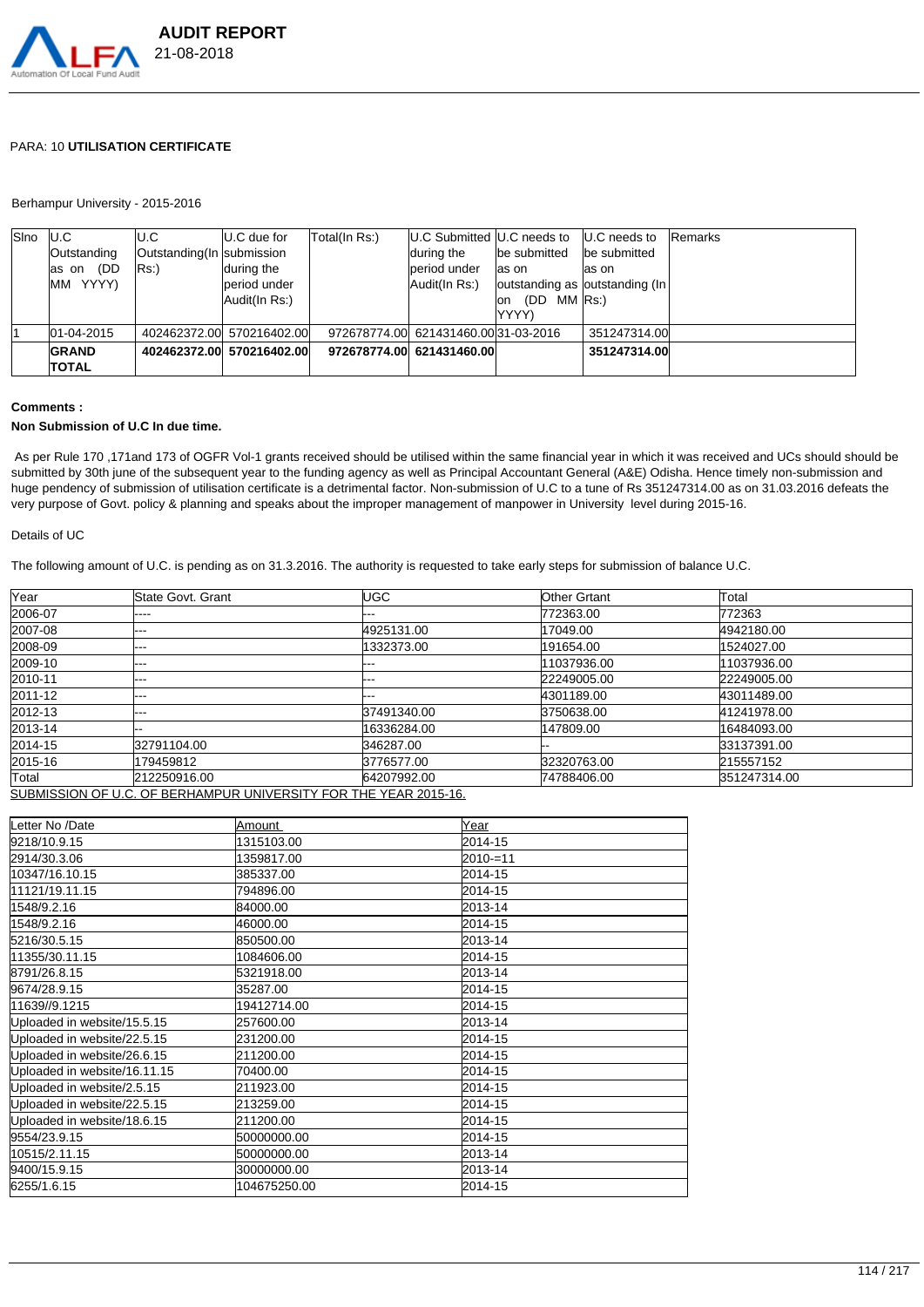

| <b>AUDIT REPORT</b> |  |
|---------------------|--|
| 21-08-2018          |  |

| 9468/21.9.15  | 15000000.00  | 2015-16 |
|---------------|--------------|---------|
| 7126/4.7.15   | 113219750.00 | 2015-16 |
| 11598/7.12.15 | 226439500.00 | 2015-16 |
| Total         | 621431460.00 |         |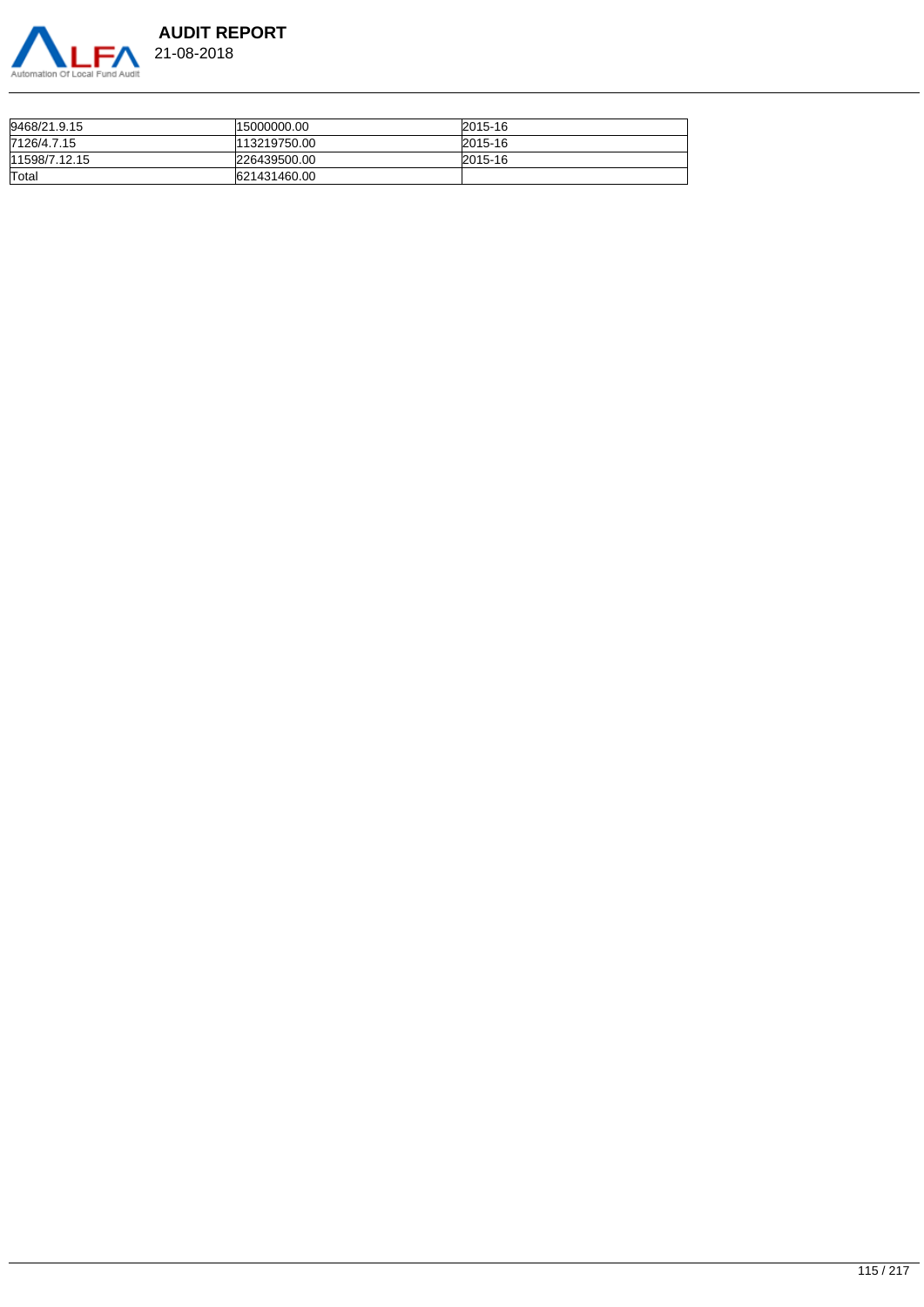

#### PARA: 11 **MISAPPROPRIATION & DEFALCATION**

#### **11.1 - Excess withdrawal Rs.20.00 in respect of NSS cash book Regular Grant A/c No-10941793595 SBI, Bhanjabihar- POM-63/7.3.18**

On checking of the NSS cash book wrt vouchers and acquittance roll, it is noticed that an excess amount of Rs.20.00 has been withdrawn vide Vr no.13/dtd. 07.08.15. As Newspaper bill of Rs.758.00 and salary for July'2015 of Rs.8150.00 is amounting to Rs.8908.00, but an amount of Rs.8928.00 is withdrawn vide ch no.677671 on 08.08.15.

 In response to half margin memo, the authority has furnished no reply. Hence the objection stands for recovery. The authority is requested to deposit Rs.20.00 and compliance reported to audit.

 In the Exit Conference the local authority produced the records regarding recovery of Rs.20.00 and deposit the same in the Bank account no-10941793959.

As the amount has been deposited, hence the para stands dropped .

#### PARA: 12 **LOSS OF STOCK & STORE**

**12.1 - Stock of Main Answer book 15950 no's & Additional Answer book 28500 no's remained unutilized - POM No.47/30.1.18**

On verification of vouchers wrt No.2 General Cash book vide Vr no.643/dtd.13.08.15 an amount of Rs.1073200.00 has been shown expenditure towards purchase of blank answer book & additional answer book as follows.

Blank answer book=2lakhs no's =Rs.839200.00

Additional answer book=1.5 lakhs no's=Rs.234000.00

Total=Rs.1073200.00

The above stock has been entered in the stock register page no.22 & 74. After distribution of above answer books the balance of Main Answer Book 15950no's at S/R page-47 & Additional Answer Book 28500 no's at S/R pg-93 has remained shown in Stock Register & not utilized till date. The cost of the unutilized Answer book comes to Rs.111386.00 as mentioned below.

| Balance of Main Answer Book as on 30.07.15                         | 15950 no's @ 4.196 | 66926.20  | S/R-3, Vol-21.<br>. Pa-47 |
|--------------------------------------------------------------------|--------------------|-----------|---------------------------|
| Balance of Additional Answer Book as on 17.08.15 28500 no's @ 1.56 |                    | A4460.00  | S/R-3, Vol-21.<br>Pa-93   |
|                                                                    | Total.             | 111386.00 |                           |

Due to non-utilization of above answer books till date the University sustain a loss of Rs.111386.00.

 As per Odisha University Accounts Manual Chapter-VII Para-48 Officer & staffs entrusted with the storage, issue, use or consumption of the store shall be personally responsible for the proper care, custody & utilization of the store as well as submission of periodical returns in respective of such stores & Para-52(i),(ii),(iii) has not been observed.

 The half margin memo. has been issued to the University authority regarding the non-utilisation of the above stock & loss of the price. But the University authority did not returned the memo with reply till date. Hence it is cleared that the above stock has not been utilised and university sustained a loss of Rs.111386.00. For that loss the following persons are responsible.

With reference to the foregoing observation, the Local authority, during the Exit conference maintained that the goods are with them and the Stock Register has not been d. Further, stated that the balance stock will be utilised.and duly verified by appropriate authority soon.

The local authority is suggested to make updation of physical stock and utilise the balance stock of main answer book & additional answer book. Till utilisation, it is kept held under objection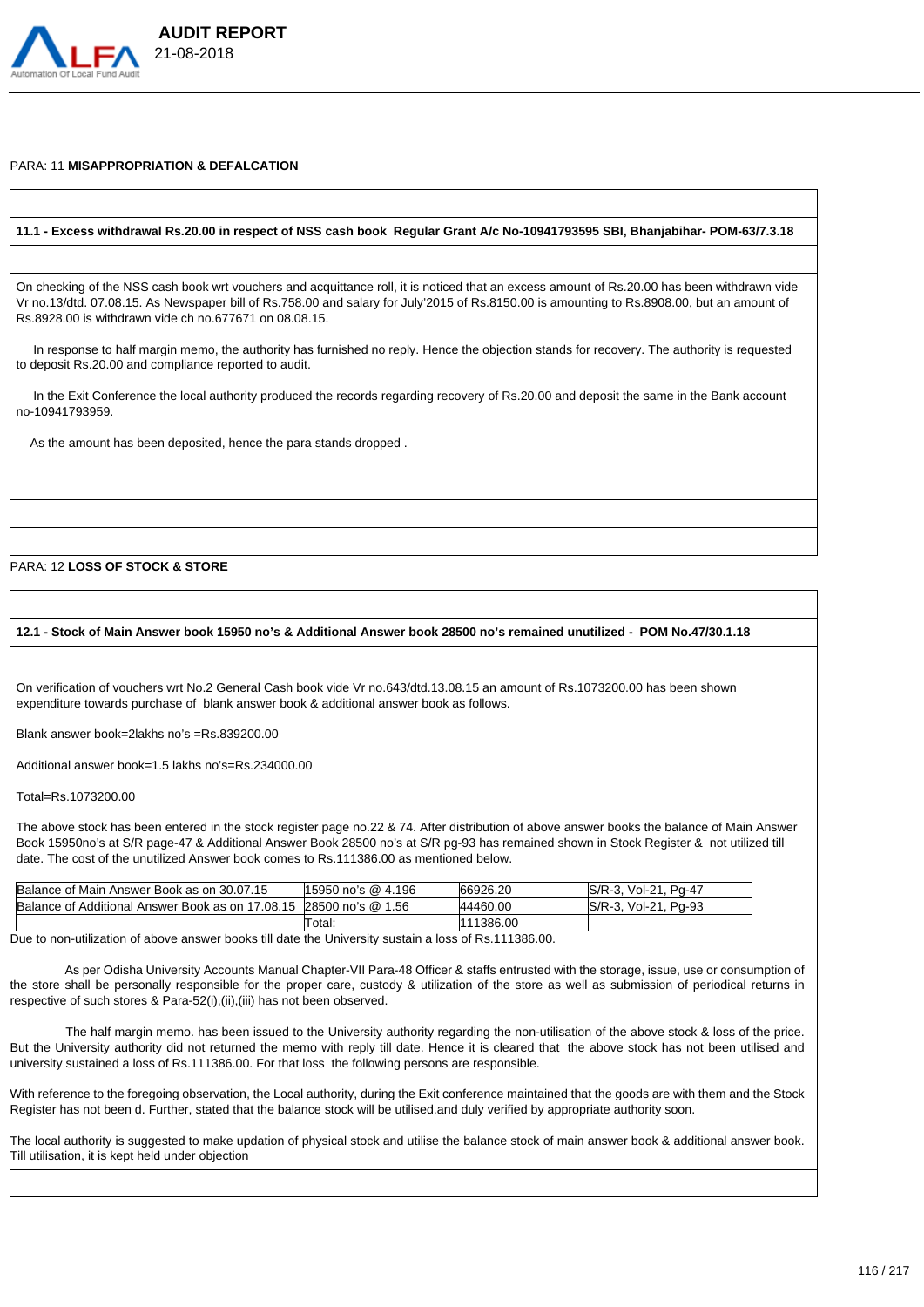

#### **12.2 - Stock of Pre-printed Admit Cards 4800 no's remained unutilized POM No.48/30.1.18**

 **AUDIT REPORT** 

On verification of vouchers wrt No.2 General Cash book vide Vr no.364/dtd.22.06.15 an amount of Rs.4975.00 has been shown expenditure towards purchase 5000 no's of pre-printed admit cards (10''x 12'') from NEXXT Computers, Berhampur. The above 5000no's of pre-printed admit cards has been entered in the stock register No.9 ,Vol-8 ,Pg-459.Out of that 5000 pre-printed admit cards only 200 has been issued to Pratap Rout, M.Phil/Professional uniton dtd.23.07.15. The balance stock 4800 no's has not been shown utilized till date. The cost of which comes to Rs.4776 (4800 x 0.995).

Due to non-utilization of above pre-printed admit cards till date the University sustained a loss of Rs.4776.00.

As per Odisha University Accounts Manual Chapter-VII Para-48 Officer & staffs entrusted with the storage,

issue, use or consumption of the store shall be personally responsible for the proper care, custody & utilization of the store as well as submission of periodical returns in respective of such stores & Para-52(i),(ii),(iii) has not been observed.

The half margin memo. has been issued to the University authority regarding the non-utilisation of the above stock & loss of the price. But the University authority did not returned the memo with reply till date. Hence it is cleared that the above stock has not been utilised and university sustained a loss of Rs.4776.00. Hence the para stands. For this loss, the following persons are responsible.

#### **Responsible Person for this paragraph**

| Slno | Name                | Designation | Adress                | Amount(In Rs:) |
|------|---------------------|-------------|-----------------------|----------------|
|      | Sri Simanchal Panda | SΑ          | Berhampur University  | 1592           |
|      | Sri Sankar Behera   | SO-I        | Berhampur University  | 1592           |
|      | Sri Sukanta Kumar   | OIC -Stop   | Berhampur University, | 1592           |
|      | Behera              |             | Dist-Ganiam           |                |
|      |                     |             |                       |                |

**12.3 -** 

#### **12.4 - Non Production of Stock Register of Biotechnology Deptt-POM-73/21.3.18**

 On verification of vouchers wrt No.2 General Cash book vide Vr no.1829/ dtd 31.03.16, an amount of Rs.252315.00 has been shown expenditure towards purchase of equipments of SFC, Biotechnology from Mahapatra Enterprises, Berhampur. That equipment has been shown entered in the stock register-5 vide page no-218-220. The authority did not produced the stock register on issue of half margin memo. But no reply has been received on the half margin memo. Hence the para stands. Till production of stock register the amount is kept held under objection.

#### **12.5 - Stock of one Notice Board costing Rs.2110.00 remained unutilized-POM-74/21.3.18**

On verification of vouchers wrt No.2 General Cash book vide Vr no.110/dtd.28.04.15, an amount of Rs.63299.00 has been shown expenditure towards purchase of 30 nos. of All ark Green & Blue Feet cover notice board size (900mmx1200mm) from Mohalaxmi Agency, Rourkela. That 30 nos. of notice board has been entered in the stock register No-15 , Vol-7 (Furniture) vide page no-256. Out of 30 nos. notice boards, 29 nos. are utilized by issuing to different departments. But balance 1 no. (30-29) notice board has not been utilized till date and also not shown as stock in the stock register.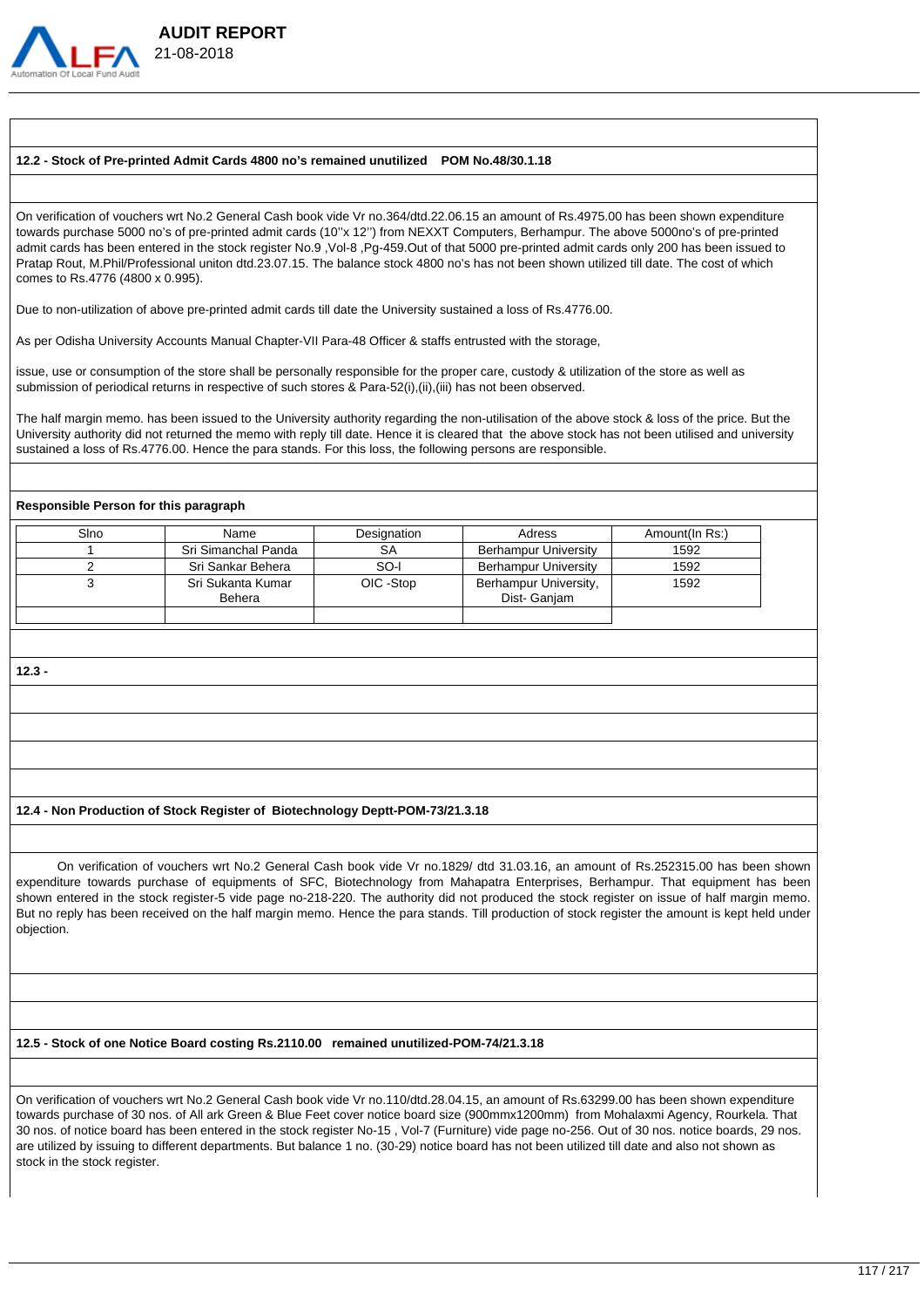

Due to non-utilization of above notice board till date the University sustain a loss of Rs.2110.00.

 As per Odisha University Accounts Manual Chapter-VII Para-48 Officer & staffs entrusted with the storage, issue, use or consumption of the store shall be personally responsible for the proper care, custody & utilization of the store as well as submission of periodical returns in respective of such stores & Para-52(i),(ii),(iii) has not been observed.

The authority return the half margin memo with compliance and produce the stock register regarding the utilisation of above the stock. Hence the para dropped.

#### **12.6 - Non-production of service postage stamp register in respect of History Deptt-POM-77/21.3.18**

On verification of General (Main) service postage stamp account, it is found that the service postage stamp amounting Rs.5200.00 has been received by Sri Surya Narayan Panda, SA, History Deptt on different dates as follows for service of letters of History Deptt. But Sri Panda failed to produce the service postage stamps account on repeated approach for verification regarding utilization of service postage stamps.

| Dt      | Amount  | Ref Pg no |
|---------|---------|-----------|
| 15.4.15 | 1200.00 | 103       |
| 8.6.15  | 1000.00 | 107       |
| 18.6.15 | 1000.00 | 109       |
| 12.1.16 | 2000.00 | 123       |
| Total   | 5200.00 |           |

In reply of half margin memo, the amount of Rs.5200.00 has been deposited by Sri Panda in CoF's account (1021) on 28.03.18 vide challan no-40. Hence the para is dropped.

#### PARA: 13 **AUDIT OF RECEIPTS**

#### **13.1 - Source of receipt-**

The main sources of receipt of this university are as follows:

- 1. Block Grant, Development Grant, NSS Grant etc. from the Govt.
- 2. Different types of grants received from NRB (DRDO), CSIR, ICHR, ICSSR, NFDP, OFDP etc.
- 3. Different type of Grants received from UGC, New Delhi
- 4. Examinations fees, tuition fees and fines collected from students
- 5. Guest house account
- 6. Misc. receipt and Misc. grants
- 7. Interest on investment
- 8. Rent from Market complex
- 9. Receipt towards Endowment
- 10. Receipt from Self financing courses
- 11. Vehicle requisition fees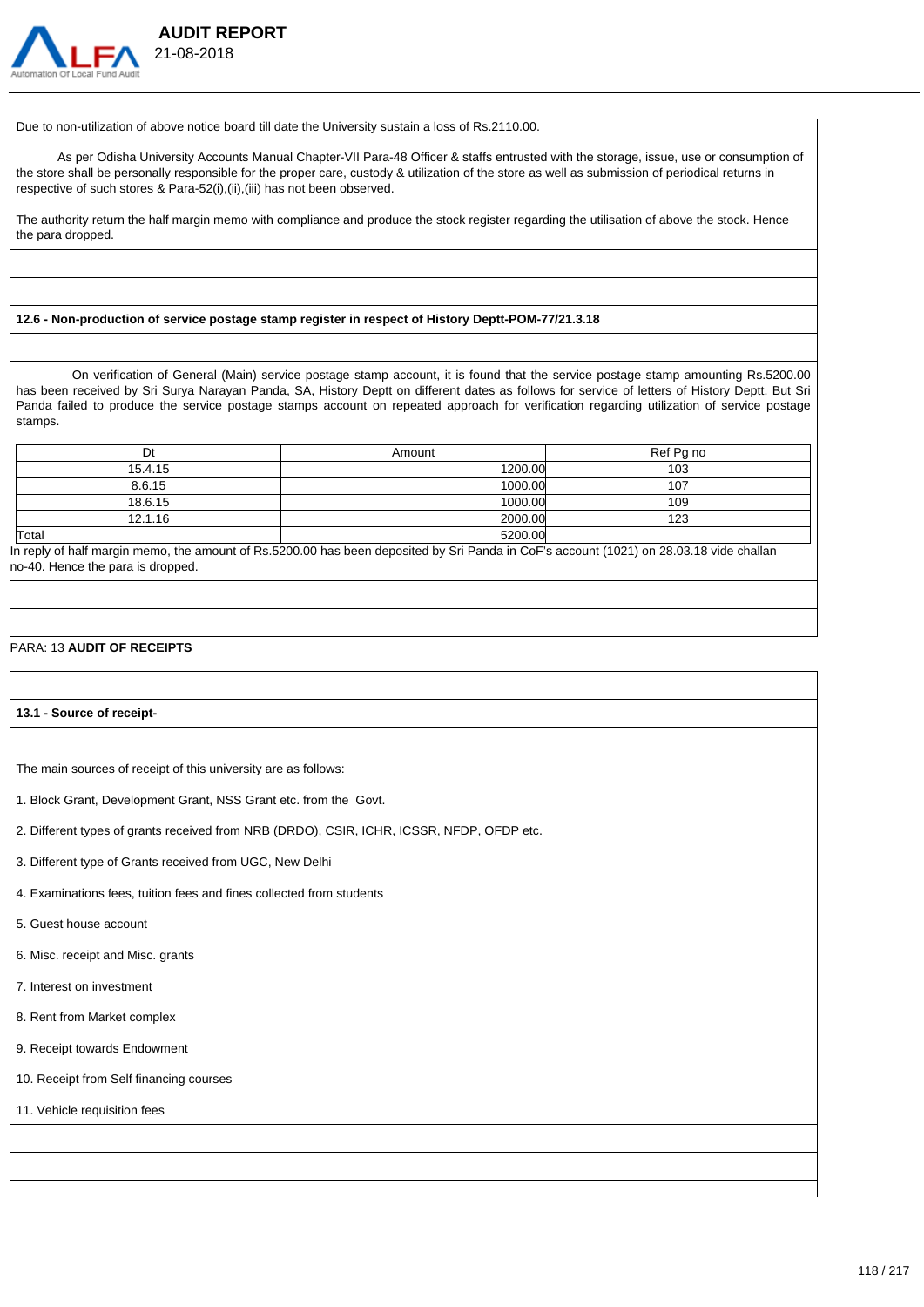

# **13.2 - DCB of Market Complex-**

|                | DCB POSITION OF MARKET COMPLEX OF BERHAMPUR UNIVERSITY FOR THE YEAR 2015-16:- |                |                                      |               |             |               |                |                           |                   |                |                   |                |                |              |                                           |                 |
|----------------|-------------------------------------------------------------------------------|----------------|--------------------------------------|---------------|-------------|---------------|----------------|---------------------------|-------------------|----------------|-------------------|----------------|----------------|--------------|-------------------------------------------|-----------------|
|                |                                                                               |                |                                      |               |             |               |                | <b>OLD MARKET COMPLEX</b> |                   |                |                   |                |                |              |                                           |                 |
| SI<br>no.      | Name of the<br>occupant                                                       | Rool<br>m      | Rent of<br>the room<br>no. per month |               |             | Demand        |                |                           | Collection        |                |                   |                | <b>Balance</b> |              |                                           | Re<br>mar<br>ks |
|                |                                                                               |                |                                      | Arrear        |             | Current       | Total          | Arr.                      | Current           | Total          |                   | Arrear         | Current        |              | Total                                     |                 |
| 1              | Prasanna Ku.<br>Panda                                                         | $\mathbf{1}$   | 400                                  | 5400          |             | 4800          | 10200          | 2000                      |                   | O              | 2000              | 3400           |                | 4800         | 8200                                      |                 |
| $\overline{2}$ | Sidharth ku.<br>Padhy                                                         | 2              | 400                                  | 1200          |             | 4800          | 6000           | 1200                      |                   | 3600           | 4800              | $\Omega$       |                | 1200         | 1200                                      |                 |
| 3              | Dilip Ku. Panda                                                               | 3              | 400                                  | 4200          |             | 4800          | 9000           | 4200                      |                   | 1800           | 6000              | <sub>0</sub>   |                | 3000         | 3000                                      |                 |
| 4              | Naresh Ku.<br>Bisoyi                                                          | 4              | 400                                  | 1300          |             | 4800          | 6100           | 1300                      |                   | 1200           | 2500              | $\Omega$       |                | 3600         | 3600                                      |                 |
| 5              | Prakash Ku.<br>Mohapatro                                                      | 5              | 300                                  | 6550          |             | 3600          | 10150          | 5000                      |                   | C              | 5000              | 1550           |                | 3600         | 5150                                      |                 |
| 6              | Kalu Ch. Panda                                                                | 6              | 300                                  | 2285          |             | $\Omega$      | 2285           |                           | $\Omega$          | $\Omega$       | $\overline{0}$    | 2285           |                | U            | 2285                                      |                 |
| 7              | Nirajan Sahu                                                                  |                |                                      | 900           |             | 3600          | 4500           | 900                       |                   | 2700           | 3600              | $\Omega$       |                | 900          | 900                                       |                 |
| 8              | Ravindra Ku.<br>Pattnaik                                                      | $\overline{7}$ | 300                                  | 5700          |             | $\Omega$      | 5700           |                           | 0                 | C              | $\Omega$          | 5700           |                | U            | 5700                                      |                 |
| 9              | Raghunath<br>Panda                                                            |                |                                      | 2400          |             | 3600          | 6000           | 2400                      |                   | 1500           | 3900              | <sub>0</sub>   |                | 2100         | 2100                                      |                 |
|                | 10 Manmohan<br>Nayak                                                          | 8              | 300                                  | 3350          |             | 3600          | 6950           | 3350                      |                   | 2550           | 5900              | $\Omega$       |                | 1050         | 1050                                      |                 |
|                | 11 Jeevan Chand<br>Patro                                                      | 9              |                                      | 3660          |             | $\Omega$      | 3660           |                           | $\Omega$          | C              | $\Omega$          | 3660           |                | U            | 3660                                      |                 |
|                | 12 S. Balaji Patro                                                            | 9 &<br>10      | 120/- per<br>each                    | 200           |             | 2880          | 3080           | 200                       |                   | 2200           | 2400              | $\overline{0}$ |                | 680          | 680                                       |                 |
|                | 13 Prasanta Ku.<br>Palo                                                       | 11             | 120                                  | 300           |             | 1440          | 1740           | 300                       |                   | 780            | 1080              | $\Omega$       |                | 660          | 660                                       |                 |
|                | 14 Prasanta Das                                                               | 12             | 120                                  | 1020<br>38465 |             | 1440<br>39360 | 2460<br>77825  | 20850                     | $\Omega$<br>16330 | C              | $\Omega$<br>37180 | 1020<br>17615  |                | 1440         | 2460<br>40645                             |                 |
|                |                                                                               |                | Total                                |               |             |               |                |                           |                   |                |                   |                |                | 23030        |                                           |                 |
|                |                                                                               |                |                                      |               |             |               |                |                           |                   |                |                   |                |                |              |                                           |                 |
|                |                                                                               |                |                                      |               |             |               |                | <b>NEW MARKET COMPLEX</b> |                   |                |                   |                |                |              |                                           |                 |
| SI             | Name of the                                                                   | Room           | Rent of                              |               | Demand      |               |                | Collection                |                   |                | <b>Balance</b>    |                |                |              | Remarks                                   |                 |
| no.            | occupant                                                                      | no.            | the room<br>per month                | Arrear        | Curre<br>nt | Total         | Arrear         | Current                   | Total             | Arrear         | Current           |                | Total          |              |                                           |                 |
| $\mathbf{1}$   | S.K Bakshu                                                                    | $\mathbf{1}$   | 300                                  | 2500          | 3600        | 6100          | 2500           | 2900                      | 5400              | $\overline{0}$ | 700               |                |                | vide challan | 700Rs.700/- depositted<br>no.41/6.7.17    |                 |
| $\overline{2}$ | <b>Babita Bisoyi</b>                                                          | $\mathbf{2}$   | 300                                  | 0             | 3600        | 3600          | 0              | 2100                      | 2100              | $\mathbf 0$    | 1500              |                |                | vide challan | 1500Rs.4800/- deposited<br>no.42/12.5.17  |                 |
| 3              | S. Chandraya<br>Reddy                                                         | $\mathbf{3}$   | 300                                  | 2580          | 3600        | 6180          | 2580           | 420                       | 3000              | $\overline{0}$ | 3180              |                |                | vide challan | 3180Rs.4900/- deposited<br>no.6/16.6.17   |                 |
| 4              | Bhagaban<br>Panigrahi                                                         | $\overline{4}$ | 300                                  | 5905          | 0           | 5905          | $\overline{0}$ | 0                         | $\Omega$          | 5905           |                   | $\Omega$       | 5905           |              |                                           |                 |
| 5              | Basanta Ku.<br>Behera                                                         |                |                                      | 2900          | 3600        | 6500          | 2750           | 2450                      | 5200              | 150            | 1150              |                |                | vide challan | 1300 Rs.3000/- deposited<br>no.11/11.5.17 |                 |
| 6              | Satyanarayan                                                                  | $\sqrt{5}$     | 300                                  | 1600          | 3600        | 5200          | 1600           | 1700                      | 3300              | 0              | 1900              |                |                |              | 1900Rs.5500/- deposited                   |                 |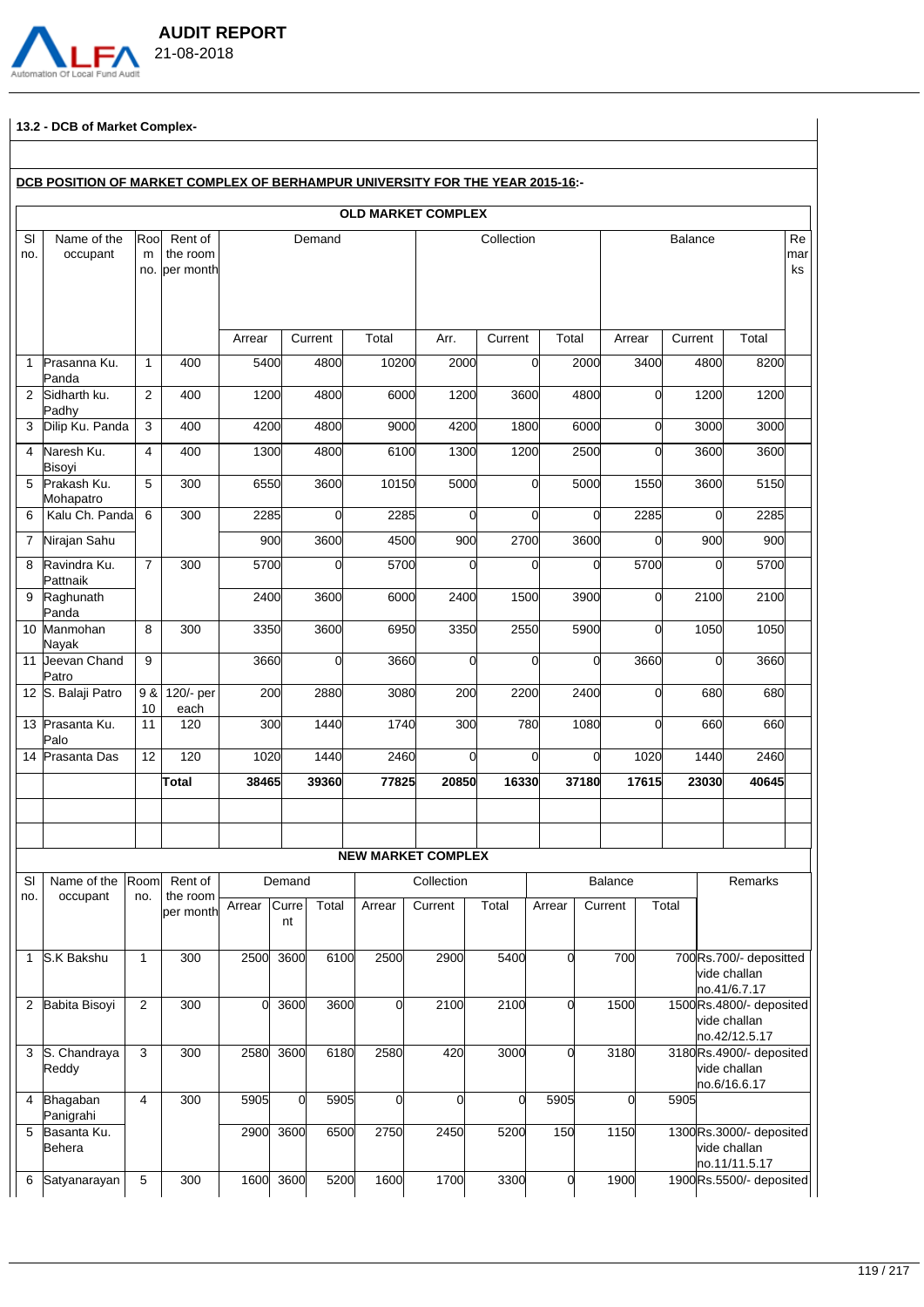

|                | Panigrahy            |                 |                 |             |         |               |       |                     |                |       |                |       |                |       | lvide challan |                          |
|----------------|----------------------|-----------------|-----------------|-------------|---------|---------------|-------|---------------------|----------------|-------|----------------|-------|----------------|-------|---------------|--------------------------|
|                |                      |                 |                 |             |         |               |       |                     |                |       |                |       |                |       | no.58/6.6.17  |                          |
| 7              | N. Somanath          | 6               | 300             | 1030        | 3600    | 4630          | 1030  |                     | 970            | 2000  | 0              | 2630  |                |       |               | 2630Rs.3000/- deposited  |
|                | Reddy                |                 |                 |             |         |               |       |                     |                |       |                |       |                |       | vide challan  |                          |
|                |                      |                 |                 |             |         |               |       |                     |                |       |                |       |                |       | no.32/16.6.17 |                          |
| 8              | U. Narasingha        | $\overline{7}$  | 300             | 3045        | 3600    | 6645          | 3045  |                     | 455            | 3500  | 0              | 3145  |                |       |               | 3145 Rs.3500/- deposited |
|                | Patro                |                 |                 |             |         |               |       |                     |                |       |                |       |                |       | vide challan  |                          |
|                |                      |                 |                 |             |         |               |       |                     |                |       |                |       |                |       | no.51/27.6.17 |                          |
| 9              | Basanta Ku.          | 8               | 300             | 380         | 3600    | 3980          | 380   |                     | 3220           | 3600  | 0              | 380   |                |       |               | 380Rs.300/- deposited    |
|                | Behera               |                 |                 |             |         |               |       |                     |                |       |                |       |                |       | vide challan  |                          |
|                |                      |                 |                 |             |         |               |       |                     |                |       |                |       |                |       | no.5/18.4.16  |                          |
|                | 10 Abhimanyu         | 9               | 300             | 1800        | 3600    | 5400          | 1800  |                     | 2400           | 4200  | $\overline{0}$ | 1200  |                |       |               | 1200Rs.900/- deposited   |
|                | Panigarhi            |                 |                 |             |         |               |       |                     |                |       |                |       |                |       | vide challan  |                          |
|                |                      |                 |                 |             |         |               |       |                     |                |       |                |       |                |       |               | no.55/2.7.16 &           |
|                |                      |                 |                 |             |         |               |       |                     |                |       |                |       |                |       |               | Rs.1000/-deposited       |
|                |                      |                 |                 |             |         |               |       |                     |                |       |                |       |                |       | on 16.5.16    |                          |
| 11             | <b>Ullas Chhatai</b> | 10              | 300             | 2250        | 3600    | 5850          | 2250  |                     | 2250           | 4500  | 0              | 1350  |                |       |               | 1350Rs.2500/- deposited  |
|                |                      |                 |                 |             |         |               |       |                     |                |       |                |       |                |       | vide challan  |                          |
|                |                      |                 |                 | $\Omega$    |         |               |       |                     |                |       |                |       |                |       | no.57/4.7.17  |                          |
|                | 12 Sudhakar          | 11              | 300             |             | 3600    | 3600          |       | 0                   | 3300           | 3300  | 0              | 300   |                |       | vide challan  | 300Rs.300/- deposited    |
|                | panda                |                 |                 |             |         |               |       |                     |                |       |                |       |                |       | no.43/2.4.16  |                          |
|                | 13 Judhistira        | 12              | 450             | 1110        | 5400    | 6510          | 1110  |                     | 3990           | 5100  | $\overline{0}$ | 1410  |                |       |               | 1410Rs.900/- deposited   |
|                | panda                |                 |                 |             |         |               |       |                     |                |       |                |       |                |       | vide challan  |                          |
|                |                      |                 |                 |             |         |               |       |                     |                |       |                |       |                |       |               | no.57/7.4.16 &           |
|                |                      |                 |                 |             |         |               |       |                     |                |       |                |       |                |       |               | Rs.5850/-deposited       |
|                |                      |                 |                 |             |         |               |       |                     |                |       |                |       |                |       | vide challan  |                          |
|                |                      |                 |                 |             |         |               |       |                     |                |       |                |       |                |       | no.10/4.5.17  |                          |
|                |                      |                 |                 |             |         |               |       |                     |                |       |                |       |                |       |               |                          |
|                |                      |                 |                 |             |         |               |       |                     |                |       |                |       |                |       |               |                          |
|                |                      |                 | <b>Total</b>    | 25100 45000 |         | 70100         | 19045 |                     | 26155          | 45200 | 6055           | 18845 |                | 24900 |               |                          |
|                |                      |                 |                 |             |         |               |       |                     |                |       |                |       |                |       |               |                          |
|                |                      |                 |                 |             |         |               |       |                     |                |       |                |       |                |       |               |                          |
|                |                      |                 |                 |             |         |               |       | <b>ANANDA BAZAR</b> |                |       |                |       |                |       |               |                          |
| SI             | Name of the          | Qr.             | Rent of         |             | Demand  |               |       |                     | Collection     |       |                |       | Balance        |       |               | Remarks                  |
| no.            | occupant             |                 | Page   the room |             |         |               |       |                     |                |       |                |       |                |       |               |                          |
|                |                      | No.             | per month       | Arrear      | Current |               | Total | Arrear              | Current        | Total | Arrear         |       | Current        |       | Total         |                          |
|                |                      |                 |                 |             |         |               |       |                     |                |       |                |       |                |       |               |                          |
|                |                      |                 |                 |             |         |               |       |                     |                |       |                |       |                |       |               |                          |
| 1              | T. Buguda            | 16              | 20              | 380         |         | <sup>ol</sup> | 380   | <sub>0</sub>        | $\Omega$       |       | O              | 380   | $\Omega$       |       | 380           |                          |
|                | Reddy                |                 |                 |             |         |               |       |                     |                |       |                |       |                |       |               |                          |
| 2              | T. Govinda           | 44              | 15              | 1685        |         | <sub>0</sub>  | 1685  | <sub>0</sub>        | $\overline{0}$ |       | 0              | 1685  | C              |       | 1685          |                          |
|                | Reddy                |                 |                 |             |         |               |       |                     |                |       |                |       |                |       |               |                          |
| $\mathbf{3}$   | Kanhu ch.            | $\overline{57}$ | 100             | 3560        |         | 200           | 3760  | 100                 | $\mathbf 0$    | 100   |                | 3460  | 200            |       | 3660          |                          |
| $\overline{4}$ | Kabi                 |                 |                 |             |         |               |       |                     |                |       |                |       | 0              |       |               |                          |
|                | N. Sankar            | 91              | 10              | 1320        |         | 0l            | 1320  | 0                   | $\overline{0}$ |       | $\overline{0}$ | 1320  |                |       | 1320          |                          |
| 5              | Reddy                |                 |                 |             |         | $\Omega$      |       |                     |                |       | <sub>0</sub>   |       |                |       |               |                          |
|                | Y. Nageswar          | 108             | 100             | 1700        |         |               | 1700  | $\overline{0}$      | $\overline{0}$ |       |                | 1700  | <sub>0</sub>   |       | 1700          |                          |
| 6              | Rao                  |                 |                 | 2920        |         |               | 2920  |                     | $\overline{0}$ |       | $\overline{0}$ | 2920  | $\mathbf 0$    |       | 2920          |                          |
|                | Trinath<br>Behera    | 112             | 15              |             |         |               |       | 0                   |                |       |                |       |                |       |               |                          |
| $\overline{7}$ | S. Balaji Patra      | 140             | 100             | 3380        |         | <sub>0</sub>  | 3380  | O                   | $\overline{0}$ |       | 0l             | 3380  | $\overline{0}$ |       | 3380          |                          |
|                |                      |                 | <b>Total</b>    | 14945       |         | 200           | 15145 | 100                 | 0              | 100   |                | 14845 | 200            |       | 15045         |                          |

# **An abstract position of DCB of stall and cabin for the year 2015-16 is given below**.

|                |        | <b>OLD MARKET COMPLEX</b> |                |  |  |  |  |
|----------------|--------|---------------------------|----------------|--|--|--|--|
|                | Demand | <b>Collection</b>         | <b>Balance</b> |  |  |  |  |
| Arrear         | 38465  | 20850                     | 17615          |  |  |  |  |
| <b>Current</b> | 39360  | 16330                     | 23030          |  |  |  |  |
| <b>Total</b>   | 77825  | 37180                     | 40645          |  |  |  |  |
|                |        |                           |                |  |  |  |  |
|                |        |                           |                |  |  |  |  |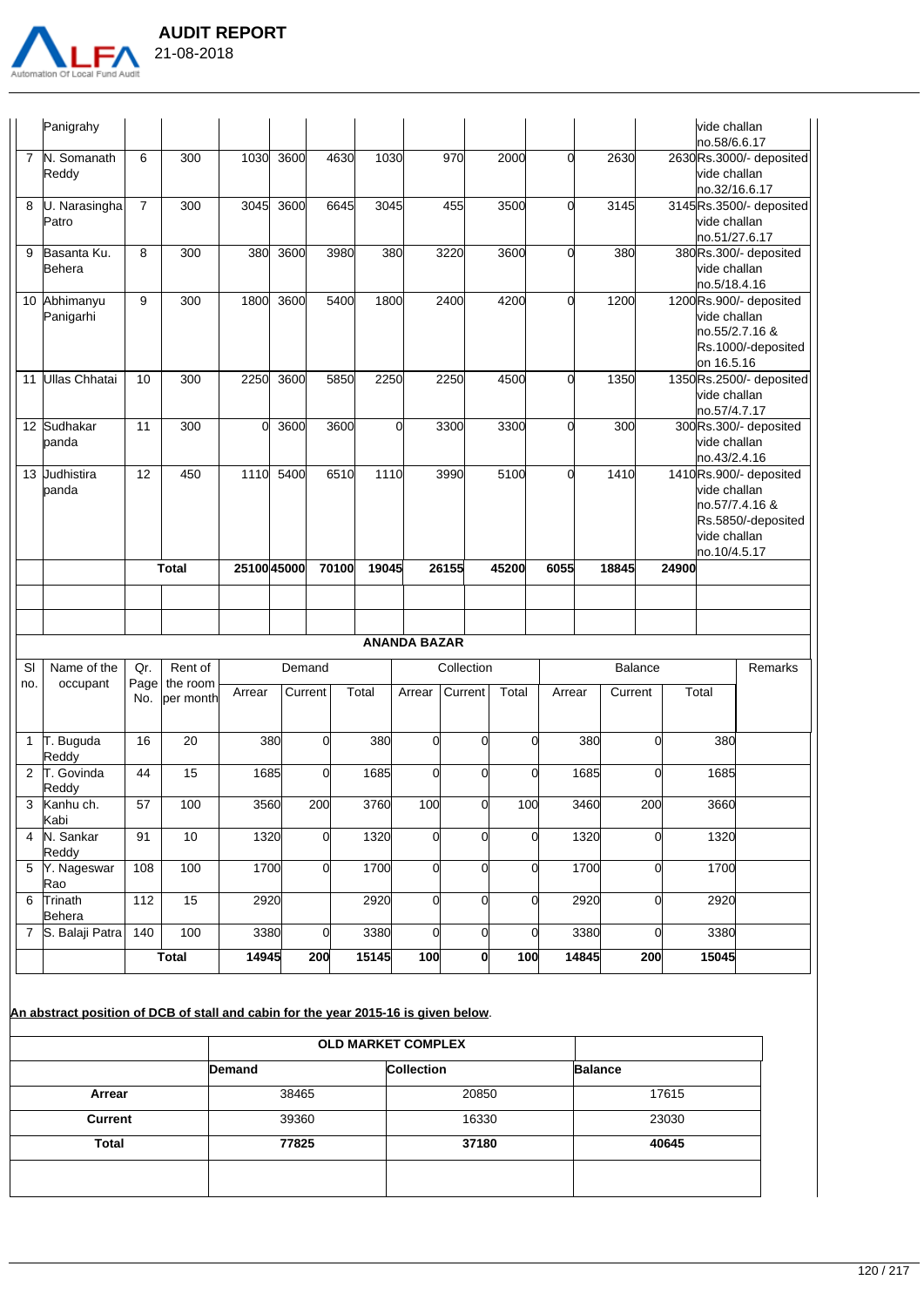

|                    |               | <b>NEW MARKET COMPLEX</b> |                |
|--------------------|---------------|---------------------------|----------------|
|                    | <b>Demand</b> | <b>Collection</b>         | <b>Balance</b> |
| Arrear             | 25100         | 19045                     | 6055           |
| <b>Current</b>     | 45000         | 26155                     | 18845          |
| Total              | 70100         | 45200                     | 24900          |
|                    |               | <b>ANANDA BAZAR</b>       |                |
|                    | Demand        | <b>Collection</b>         | <b>Balance</b> |
| Arrear             | 14945         | 100                       | 14845          |
| <b>Current</b>     | 200           | 0                         | 200            |
| <b>Total</b>       | 15145         | 100                       | 15045          |
| <b>Grand Total</b> | 163070        | 82480                     | 80590          |

From the above statement it is revealed that out of the total demand Rs.163070.00 a sum of Rs.82480.00 has been collected which is not upto mark. So the Univerity authority is suggested to expedite the process of collection and improve the financial position.

The detail discussion was made on the outstanding arrear demand of Rs.80,590.00 of the market complex. The local authority stated that the amount has already been recovered but failed to produce supporting registers along with entry in the Cash Book.

The local authority is suggested to collect the arrear demand of market complex and produce necessary cash book entry in the next audit. Till then, the said amount is held under objection.

# **13.3 - Guest House-**

An amount of Rs.85310.00 has been collected during 2015-16. The abstract of collection is given below.

| Abstract of Receipt/collection during 2015-16 |                       |                            |
|-----------------------------------------------|-----------------------|----------------------------|
| Month                                         | Establishment charges | Daily room rent collection |
| Apr'15                                        | 600.00                | 9310.00                    |
| May'15                                        | 600.00                | 3650.00                    |
| <b>Jun'15</b>                                 | 1300.00               | 3950.00                    |
| <b>Jul'15</b>                                 | 1600.00               | 8550.00                    |
| Aug'15                                        | 500.00                | 3850.00                    |
| Sep'15                                        | 800.00                | 6440.00                    |
| Oct'15                                        | 600.00                | 4830.00                    |
| Nov'15                                        | 700.00                | 8170.00                    |
| Dec'15                                        | 1300.00               | 5280.00                    |
| Jan'16                                        | 200.00                | 1200.00                    |
| Feb'16                                        | 1200.00               | 6620.00                    |
| Mar'16                                        | 700.00                | 13360.00                   |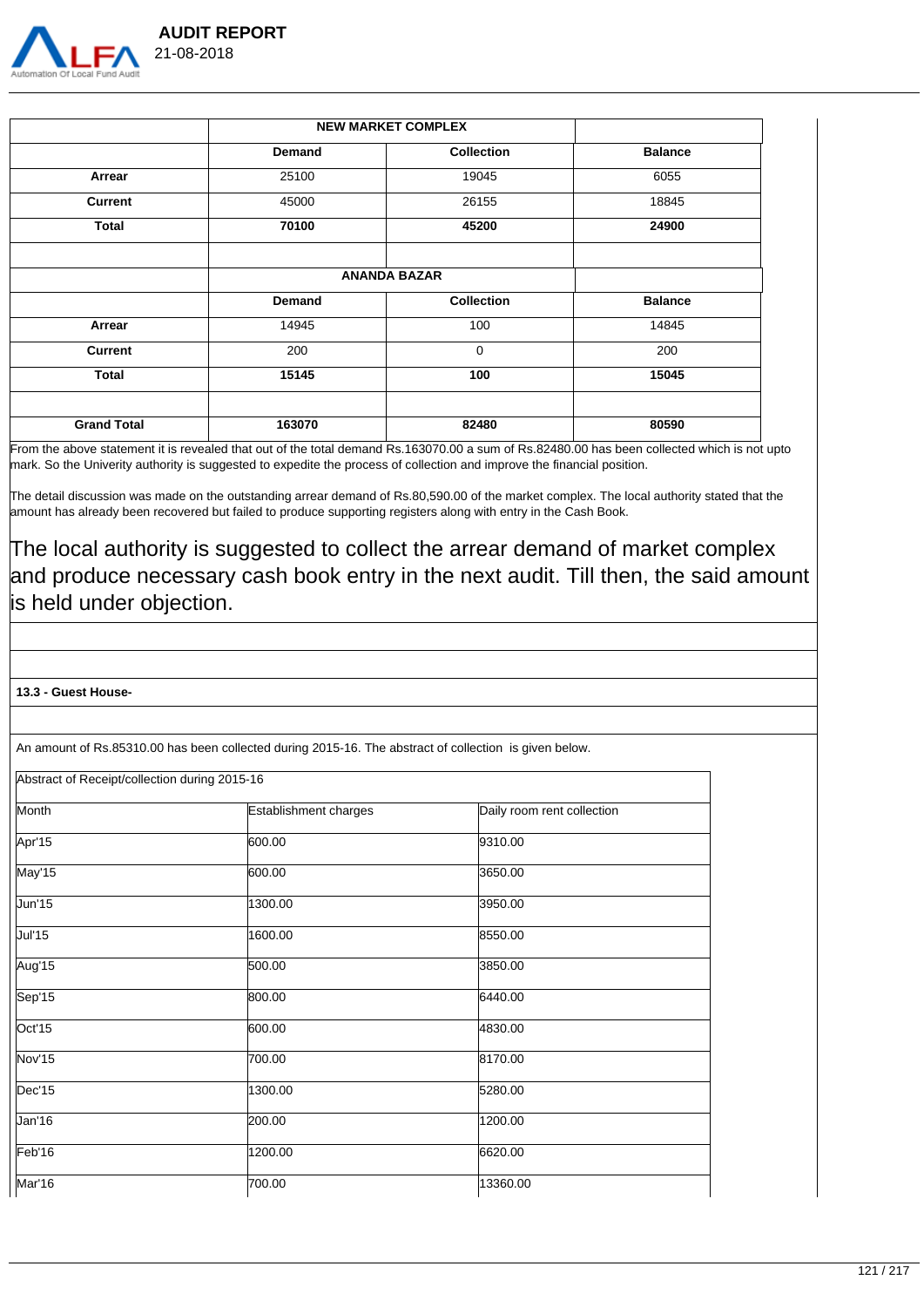

 **AUDIT REPORT** 

| Total                                | 10100.00                                                                                                                                                                                                                                                                                                                                                                                                                                                                   | 75210.00 |  |
|--------------------------------------|----------------------------------------------------------------------------------------------------------------------------------------------------------------------------------------------------------------------------------------------------------------------------------------------------------------------------------------------------------------------------------------------------------------------------------------------------------------------------|----------|--|
|                                      | The above receipt has been collected by the Guest house authority. The authority is suggested to maintain the record properly.                                                                                                                                                                                                                                                                                                                                             |          |  |
|                                      |                                                                                                                                                                                                                                                                                                                                                                                                                                                                            |          |  |
|                                      |                                                                                                                                                                                                                                                                                                                                                                                                                                                                            |          |  |
|                                      | 13.4 - Less interest of Rs.29461.00 accrued on the TDR of General Fund-POM-42/24.11.17                                                                                                                                                                                                                                                                                                                                                                                     |          |  |
|                                      |                                                                                                                                                                                                                                                                                                                                                                                                                                                                            |          |  |
|                                      | On verification of TDR register for the year 2015-16 at page-194 & 195 an amount of Rs.2902000.00 was fixed deposited for three(3) years<br>from dt.30.04.12 bearing TDR No.32309134585/30.04.12 with matured value of Rs.3762450.00 on dt.30.04.15 in the SBI, B.U. But this TDR<br>has been closed on dt.25.04.15 with matured value of Rs.3732989.00 before completion of term on dt.30.04.15 having less interest of<br>Rs.29461.00 which is a loss to the University. |          |  |
|                                      | Half margin memo has been issued regarding early closure of above TDR but no reply has been received from the authority. Till submission of<br>the reply the amount is kept held under objection.                                                                                                                                                                                                                                                                          |          |  |
|                                      | The details discussion was made on less interest of Rs.29,491.00 accured on the TDR of General fund .the local authority produced the<br>records that the amount of Rs.29461.00 has been deducted by the Bank towards TDS.                                                                                                                                                                                                                                                 |          |  |
|                                      | As the Local Authority produced the records towards deduction of TDS by the Bank, thus the para is dropped.                                                                                                                                                                                                                                                                                                                                                                |          |  |
|                                      |                                                                                                                                                                                                                                                                                                                                                                                                                                                                            |          |  |
| <b>PARA: 14 AUDIT OF EXPENDITURE</b> |                                                                                                                                                                                                                                                                                                                                                                                                                                                                            |          |  |
|                                      |                                                                                                                                                                                                                                                                                                                                                                                                                                                                            |          |  |
|                                      | 14.1 - Excess payment on BSNL Internet connection bill- POM No.9/15.7.17                                                                                                                                                                                                                                                                                                                                                                                                   |          |  |
|                                      |                                                                                                                                                                                                                                                                                                                                                                                                                                                                            |          |  |
|                                      | On verification of General payment cash book of Main cash book Vide vr no.-187/dtd.14.5.15 an amount of Rs.507620.00 has been paid to                                                                                                                                                                                                                                                                                                                                      |          |  |

GMTB, BSNL,Berhampur against the bill on the Internet connection.Office of the GMTB,BSNL, Berhampur (Ganjam) has submitted a bill for the Internet connection for the period 1.04.15 to 31.3.16 for the year 2015-16 to the Berhampur University. In that bill it was mentioned that the bill date was 4.02.15 & bill due date was 4.03.15 for the bill amount of Rs.505620.00. If the bill was not paid within due date on 4.03.15 surcharge will be paid of Rs.2000.00. The University has not paid the bill amount of Rs.505620.00 within due date on 4.03.15. But Rs.507620.00 was paid to BSNL, Berhampur including surcharge amount of Rs.2000.00 after due date on 14.05.15 which is a loss to the University. The University could not avail the opportunity of rebate of Rs.2000.00.

Bill date- 4.02.15

Bill due date-4.03.15

Total Bill= Rs.505620.00

Surcharge if paid after due date=Rs.2000.00

Total= Rs.507620.00

In reply of half margin memo, the local authority stated that the amount has been paid as per the Syndicate resolution (dtd.16.3.15). As per resolution, bill will be paid without surcharge on or before 04.03.15 and with surcharge after 04.03.15. The reply of the authority is not satisfactory. Hence the para stands For this loss, the following persons are responsible..

# **Responsible Person for this paragraph**

| Sino | Name                | Designation               | Adress                      | Amount(In Rs:) |
|------|---------------------|---------------------------|-----------------------------|----------------|
|      | Sri Ramakanta Padhy | Maintenance Engineer      | <b>Berhampur University</b> | 1000           |
|      | Prof Manas Patra    | Director, Computer Centre | Berhampur University        | 1000           |
|      |                     |                           |                             |                |

**14.2 - Excess payment on remuneration paid to Sri G.K Panigrahi, Centre Supervisor, Science College, Hinjilicut. POM No.13/015.7.17**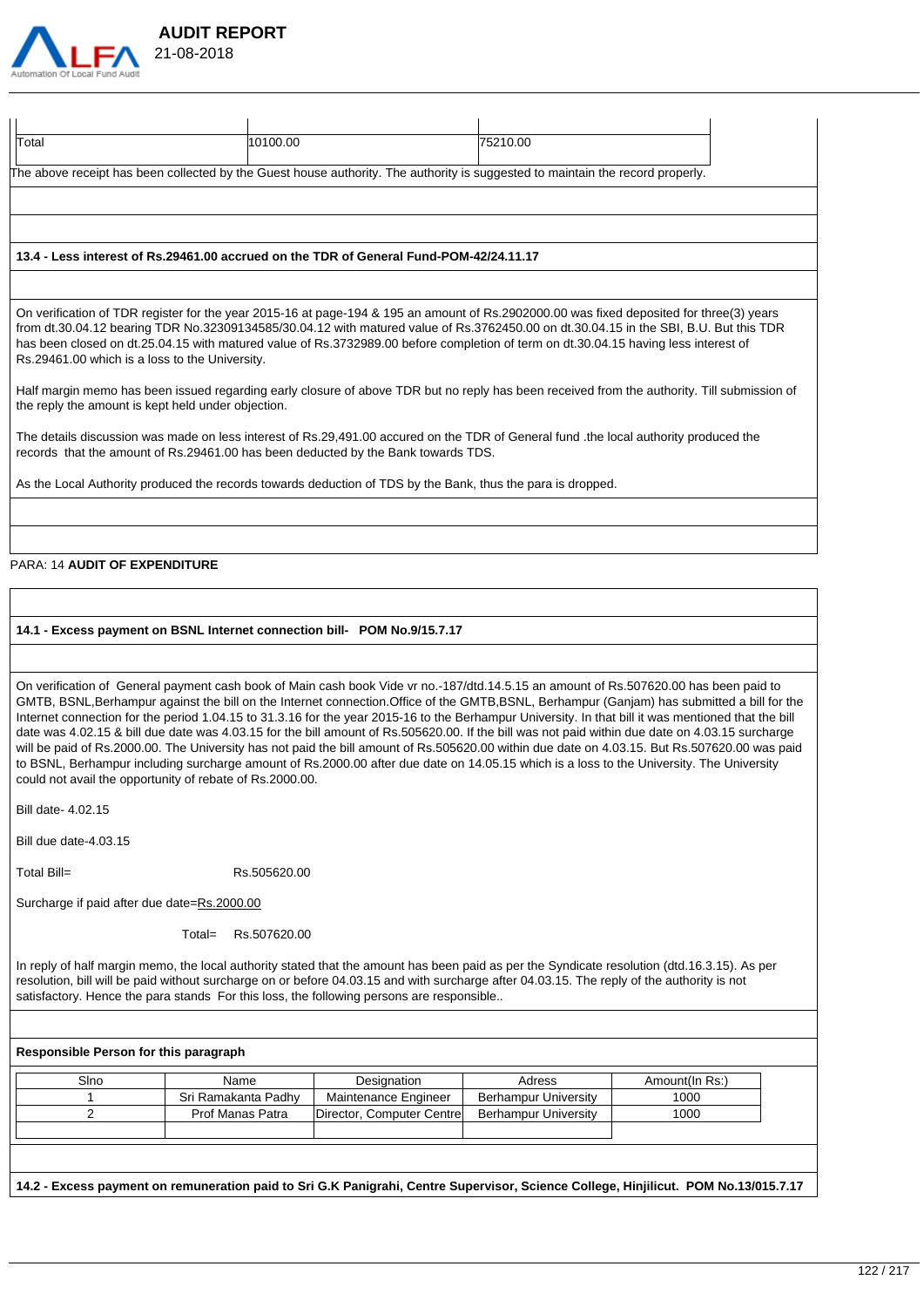

On verification of payment cash book of Main cash book Vide vr no.-490/dtd.15.07.15 an amount of Rs.2839.00 has been paid to Sri G.K. Panigrahi, Centre Supervisor, Science College, Hinjilicut for remuneration of examination . But the voucher against the payment has been kept in voucher file of Rs.2769.00 which has been passed for payment.

For which excess amount of Rs.70.00 (Rs.2769**-**Rs.2839) has been paid to Sri Panigrahi.

 **AUDIT REPORT** 

In reply of half margin memo, the excess amount of Rs.70.00 has been deposited vide Mr No. 054987 dted 25.4.18 by Sri Panigrahi and same amount has been deposited earlier in the in CoF's account (1021) on 22.11.17 . Hence the para is dropped.

#### **14.3 - Excess payment on T.A. to Examiner- POM No.11/15.7.17**

On verification of payment cash book of Main cash book Vide vr no.-554/dtd.29.07.15 an amount of Rs.1096.00 has been paid to Prof. N.K. Tripathy towards T.A.

But the voucher in support of the payment of Rs.1056.00 has been kept in the voucher file. For which the excess payment has been made of Rs.40.00 (Rs.1096 **-** Rs.1056) which is a loss to the University.

In response to half margin memo, the University authority has stated that Prof Tripathy has been intimated to deposit Rs.40.00 vide Office L No-3563/dtd22.7.17 of Exam Confidential Unit-Hence, the para stands. The authority is requested to recover the same.

**14.4 - Excess expenditure towards reimbursement of electricity charges of the Hostel Superintendents in General Fund- POM No.14/18.9.17**

On verification of General payment cash book the following amount of Rs.18200/- has been paid vide vr no-834/dtd.19.09.15 towards reimbursementof electricity chargesof the Hostel Superintendents.

| To whom paid             | Amount   |
|--------------------------|----------|
| Dr. Tapan ku. Barik      | 6300.00  |
| Dr. Sunil Ku. Pradhan    | 6300.00  |
| Dr. Bhagirathi Panigrahi | 5600.00  |
|                          |          |
| Total                    | 18200.00 |

 As per Berhampur university office order no. 8726 /dtd.19.09.11, 4777/dtd.31.05.14 & 5247/dtd.30.05.15 The Hostel Superintendents who are incharge of hostel of B.U. are entitled to get a rent free quarters, free water supply & reimbursement of electricity charges of quarters @ Rs.300/- & Rs.700/- (from1.01.15) per month those who reside in the campus of B.U. Dr.Bhagirathi Panigrahi who was Superintendent of Jogendra Hostel from 01.06.14 to 31.05.15 has received Rs.5600/- (700 x 5=3500/-300 x 7=2100/-) towards reimbursement charge of electricity .But Dr. Panigrahi has submitted the electric bill of his own house at Jayaprakash Nagar, near Engineering School road, Berhampur, Ganjam.

It clearly proves that Dr. Panigrahi was staying at Berhampur in his own house deviating the above office order. So that inadmissible bills are not acceptable in audit.

 The half margin memo. was issued during audit regarding the reason of submitting of the inadmissible bills of electricity charge of own house of Dr. Panigrahy. But the University authority did not return the memo. till now. Hence the para stands. For this loss, the Dr. Bhagirathi Panigrahi is responsible.

#### **Responsible Person for this paragraph**

| Sino | Name                    | Designation                  | Adress                      | Amount(In Rs: |
|------|-------------------------|------------------------------|-----------------------------|---------------|
|      | Dr Bhagirathi Panjgrahi | <b>Hostel Superintendent</b> | <b>Berhampur University</b> | 5600          |
|      |                         |                              |                             |               |
|      |                         |                              |                             |               |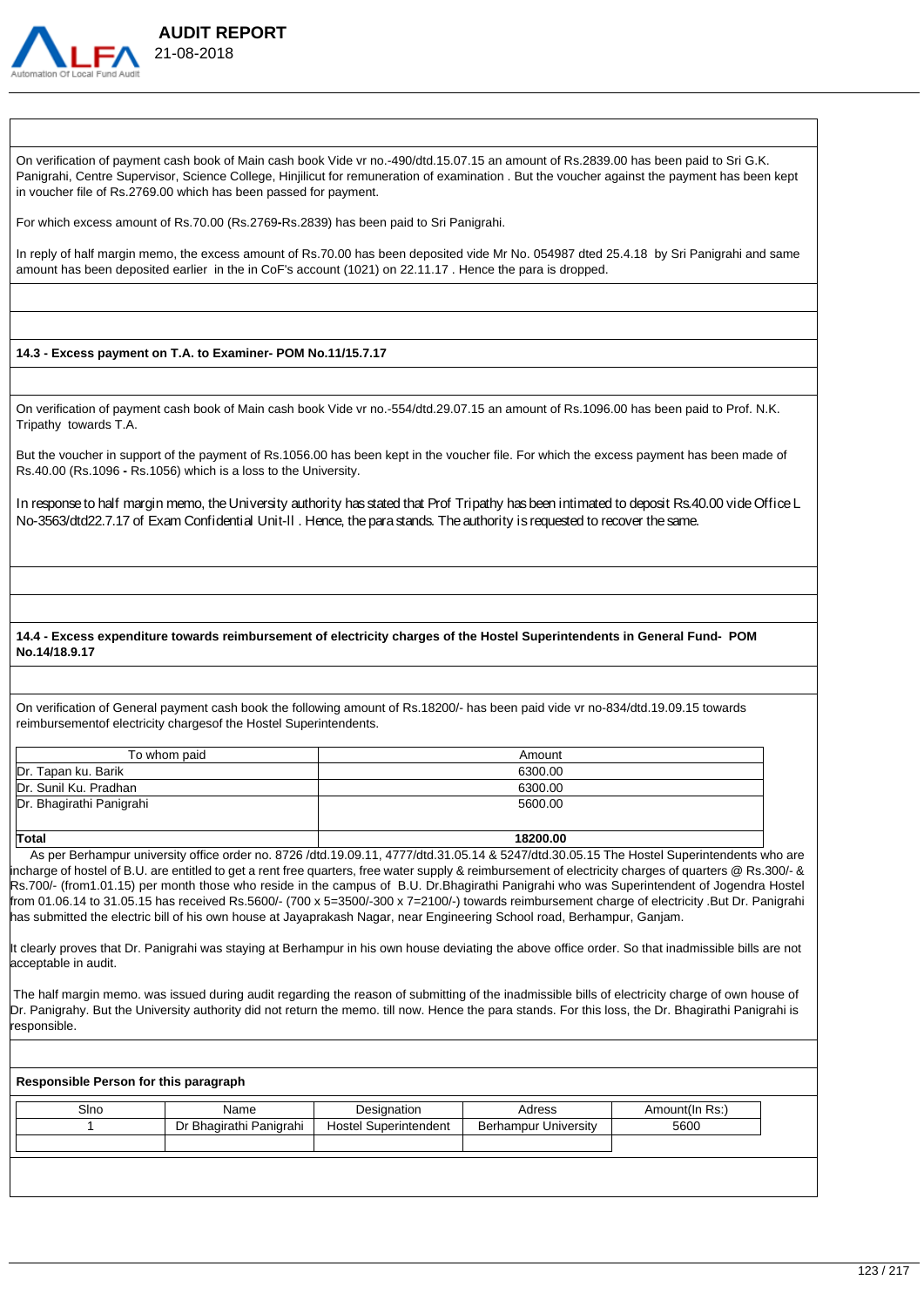

| $14.5 -$                              |                                                                                                                                                                                                                                                                                                                                                                                                                                                                                                                                                                                                                                                                          |                               |                                       |                       |
|---------------------------------------|--------------------------------------------------------------------------------------------------------------------------------------------------------------------------------------------------------------------------------------------------------------------------------------------------------------------------------------------------------------------------------------------------------------------------------------------------------------------------------------------------------------------------------------------------------------------------------------------------------------------------------------------------------------------------|-------------------------------|---------------------------------------|-----------------------|
|                                       |                                                                                                                                                                                                                                                                                                                                                                                                                                                                                                                                                                                                                                                                          |                               |                                       |                       |
|                                       |                                                                                                                                                                                                                                                                                                                                                                                                                                                                                                                                                                                                                                                                          |                               |                                       |                       |
|                                       |                                                                                                                                                                                                                                                                                                                                                                                                                                                                                                                                                                                                                                                                          |                               |                                       |                       |
|                                       |                                                                                                                                                                                                                                                                                                                                                                                                                                                                                                                                                                                                                                                                          |                               |                                       |                       |
|                                       |                                                                                                                                                                                                                                                                                                                                                                                                                                                                                                                                                                                                                                                                          |                               |                                       |                       |
| $14.6 -$                              |                                                                                                                                                                                                                                                                                                                                                                                                                                                                                                                                                                                                                                                                          |                               |                                       |                       |
|                                       |                                                                                                                                                                                                                                                                                                                                                                                                                                                                                                                                                                                                                                                                          |                               |                                       |                       |
|                                       |                                                                                                                                                                                                                                                                                                                                                                                                                                                                                                                                                                                                                                                                          |                               |                                       |                       |
|                                       |                                                                                                                                                                                                                                                                                                                                                                                                                                                                                                                                                                                                                                                                          |                               |                                       |                       |
|                                       |                                                                                                                                                                                                                                                                                                                                                                                                                                                                                                                                                                                                                                                                          |                               |                                       |                       |
| $14.7 -$                              |                                                                                                                                                                                                                                                                                                                                                                                                                                                                                                                                                                                                                                                                          |                               |                                       |                       |
|                                       |                                                                                                                                                                                                                                                                                                                                                                                                                                                                                                                                                                                                                                                                          |                               |                                       |                       |
|                                       |                                                                                                                                                                                                                                                                                                                                                                                                                                                                                                                                                                                                                                                                          |                               |                                       |                       |
|                                       |                                                                                                                                                                                                                                                                                                                                                                                                                                                                                                                                                                                                                                                                          |                               |                                       |                       |
|                                       |                                                                                                                                                                                                                                                                                                                                                                                                                                                                                                                                                                                                                                                                          |                               |                                       |                       |
|                                       |                                                                                                                                                                                                                                                                                                                                                                                                                                                                                                                                                                                                                                                                          |                               |                                       |                       |
|                                       |                                                                                                                                                                                                                                                                                                                                                                                                                                                                                                                                                                                                                                                                          |                               |                                       |                       |
|                                       | 14.8 - Excess consumption of fuel of Vehicle no-OR-07-Y-9009 Scorpio- POM No.80/21.3.18                                                                                                                                                                                                                                                                                                                                                                                                                                                                                                                                                                                  |                               |                                       |                       |
|                                       |                                                                                                                                                                                                                                                                                                                                                                                                                                                                                                                                                                                                                                                                          |                               |                                       |                       |
|                                       | On verification of the above log book, it is noticed that the opening balance of diesel was 32 ltrs on 10.04.15. After consumption of 6 ltrs on that<br>day, the closing balance would be 26 ltrs. But it has been mentioned as 24 ltrs leaving less of 2 ltrs costing Rs.106.00 (53.21 x 2).<br>Further, 55 ltrs of diesel has been purchased vide Bill no.107/24.12.15 costing Rs.2681.25. But 50 ltrs of diesel has been entered in<br>the log book vide page no.73 leaving less of 5 ltrs costing Rs.244.00 (48.75 x 5). Hence the total amount of Rs.350.00 (106+244) is a loss to<br>the university and needs to be recovered from the Driver BijaY Ku. Panigrahy. |                               |                                       |                       |
|                                       | On issue of audit objection memo. the University authority replied nothing. Hence aforesaid amount of Rs. 350.00 should be<br>recovered from BijaY Ku. Panigrahy, Lab. Attendant -cum Driver.                                                                                                                                                                                                                                                                                                                                                                                                                                                                            |                               |                                       |                       |
|                                       |                                                                                                                                                                                                                                                                                                                                                                                                                                                                                                                                                                                                                                                                          |                               |                                       |                       |
| Responsible Person for this paragraph |                                                                                                                                                                                                                                                                                                                                                                                                                                                                                                                                                                                                                                                                          |                               |                                       |                       |
|                                       |                                                                                                                                                                                                                                                                                                                                                                                                                                                                                                                                                                                                                                                                          |                               |                                       |                       |
| Sino                                  | Name<br>Sri Bijay Ku. Panigrahi                                                                                                                                                                                                                                                                                                                                                                                                                                                                                                                                                                                                                                          | Designation<br>Lab. Attendant | Adress<br><b>Berhampur University</b> | Amount(In Rs:)<br>350 |
|                                       |                                                                                                                                                                                                                                                                                                                                                                                                                                                                                                                                                                                                                                                                          |                               |                                       |                       |
|                                       |                                                                                                                                                                                                                                                                                                                                                                                                                                                                                                                                                                                                                                                                          |                               |                                       |                       |
|                                       | 14.9 - Irregular payment of hire charges paid to hired vehicle-POM-6/1.6.17                                                                                                                                                                                                                                                                                                                                                                                                                                                                                                                                                                                              |                               |                                       |                       |
|                                       |                                                                                                                                                                                                                                                                                                                                                                                                                                                                                                                                                                                                                                                                          |                               |                                       |                       |

Hire charges =  $Rs.2483.00$ DA= Rs.150.00 Total= Rs.2633.00

As per Xerox copy of note sheet attached in the voucher file he was allowed hired vehicle for urgent work. But the nature of urgent work has not been mentioned for which he was allowed the hired vehicle. There was availability of vehicles of the University but Sri Samal has availed hired vehicle instead of University vehicle.

In reply of half margin memo, no compliance has been furnished by the local authority. Hence the University authority is suggested to avail the vehicles of Berhampur University instead of hire vehicle.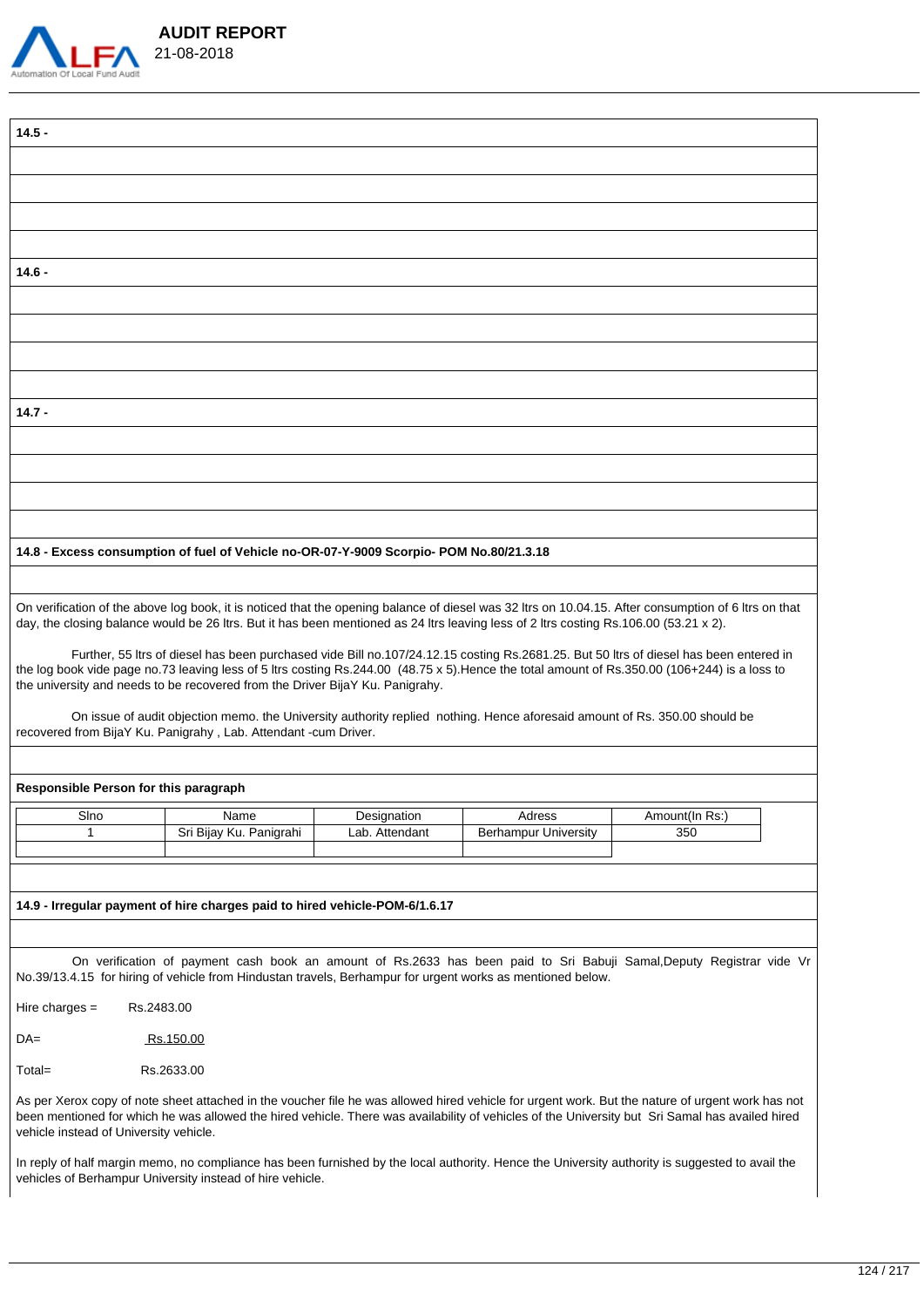

# **AUDIT REPORT**  21-08-2018

#### **14.10 - Irregular payment of allowance paid to Sri Dutikrushna Behera, Senior Assistant-POM-5/1.6.17**

On verification of payment cash book of Main cash book an amount of Rs.2056 was paid to Sri Dutikrushna Behera, Senior Assistant for the period 16.4.14 to 20.8.14 @ Rs.500.00 towards allowance for performing the duties of Campus Supervisor vide Vr No.63(1)/18.4.15.Sri Dutikrushna Behera, Senior Assistant is a regular employee of this University. In addition to his duty he has performed the duty of Campus Supervisor.

In reply of half margin memo, the local authority stated that as per L no-376/SG(HE) dtd 21.4.08 of Deputy Secretary of Chancellor, Sri Behera has been paid the allowance. Hence the para is dropped.

**14.11 - Excess expenditure towards reimbursement of electricity charges of the Hostel Superintendent in General Fund-POM-15/8.9.17**

On verification of General payment cash book an amount of Rs.7200/- has been paid vide vr no-1310/dtd.30.12.15 towards reimbursement of electricity charges of the Hostel Superintendent Dr. Laxman Nayak who was in charge of Bahuda Boy's hostel.

 As per Berhampur university office order no. 8726 /dtd.19.09.11, 4777/dtd.31.05.14 & 5247/dtd.30.05.15,the Hostel Superintendents who are in charge of hostel of B.U. are entitled to get a rent free quarters, free water supply & reimbursement of electricity charges of quarters @ Rs.300/- & Rs.700/- (from01.01.15) per month those who reside in the campus of B.U. But Dr. Laxman Nayak who was Superintendent of Bahuda Boy's hostel from 01.06.12 to 31.05.14 (as per Lr. No-4539/dtd.04.05.12) has received Rs.7200/- (24 x 300/-) towards reimbursement charge of electricity producing the electrical bills of his own house at Ayodhya Nagar-2, Berhampur vide consumer no-341101010195.

. It clearly proves that Dr. Nayak was staying at Berhampur in his own house deviating the above office order.So that inadmissible bills are not acceptable in audit.

No reply has been received on issue of half margin memo. Hence the para stands. For that loss Sri Nayak is responsible.

#### **Responsible Person for this paragraph**

| Slno | Name                      | <b>Designation</b>       | Adress                    | `⊶ت<br>\mount(In<br>. ت |
|------|---------------------------|--------------------------|---------------------------|-------------------------|
|      | Navak<br>$\sim$<br>ю<br>ັ | Hostel<br>Superintendent | Jniversitv<br>Berhampur I | 7200                    |
|      |                           |                          |                           |                         |

#### **14.12 - Excess payment towards remuneration paid to Examiner-POM-16/21.10.17**

On verification of General payment cash book an amount of Rs.590/- has been paid towards remuneration to Sri Kishore Ku. Sahu, Asst. Professor, Deptt. of IT, Burla vide Vr no-1257(B)/dtd.14.12.15 for valuation of MCA papers.

 The remuneration voucher submitted by Sri Sahu is Rs.421/-. But in the abstract of the remuneration bill it has been mentioned & paid of Rs.590/-. So excess remuneration of Rs.169/- has been paid to Sri Sahu.

In reply of half margin memo, no compliance has been furnished by the local authority. Hence the para stands.

#### **Responsible Person for this paragraph**

|  |                      | Designation     | Adress                     | Amount(In Rs:) |
|--|----------------------|-----------------|----------------------------|----------------|
|  | Sri Kishore Ku. Sahu | Asst. Professor | Asst. Professor, Deptt. of | 169            |
|  |                      |                 | IT. Burla. Dist-Sambalpur  |                |
|  |                      |                 |                            |                |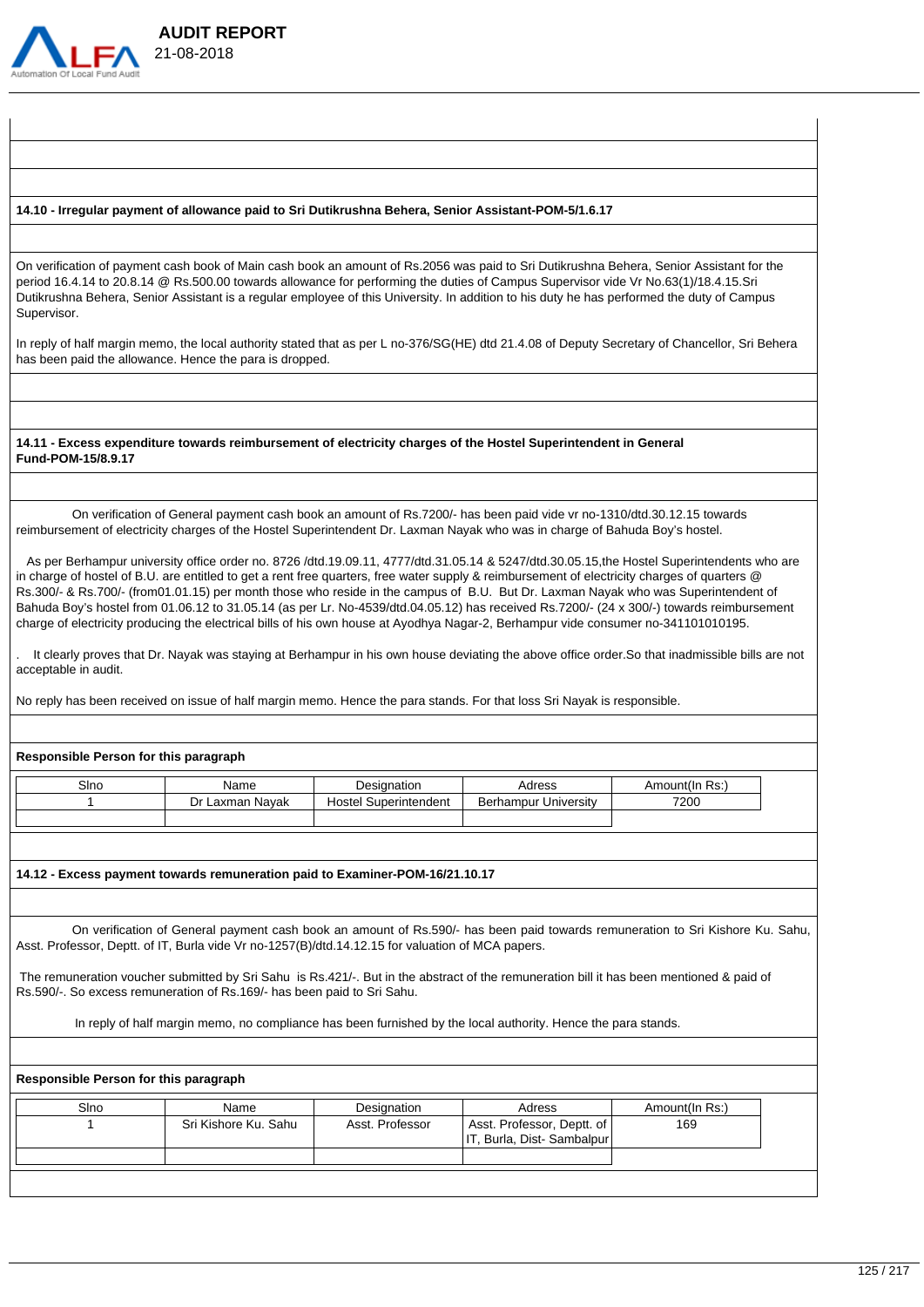

#### **14.13 - Excess remuneration paid of Rs.40/- in General Fund-POM-17/21.10.17**

 **AUDIT REPORT** 

On verification of General payment cash book an amount of Rs.1090/- has been paid towards remuneration vide vr no-1397/dtd.18.01.16 to Dr. U.K Mishra. But the voucher in support of the expenditure has been kept of Rs.1050/-. So that excess Rs.40/- has been shown expenditure for the above purpose.

In reply of half margin memo, the excess amount of Rs.40.00 has been deposited by Dr Mishra in CoF account (1021) on 25.04.18 along with MR No. 054986 dated 25.4.18. Hence the para is dropped.

## **14.14 - Excess expenditure towards payment of TA of Rs.336/- in General Fund-POM-19/21.10.17**

On verification of General payment cash book an amount of Rs.1008/- has been paid to Sri Y. Sriramullu, Rtd. Professor of Berhampur vide Vr no.1226/dtd.7.12.15 for six days to conduct M.Sc. Part-I, practical exam., 2015 as External examiner. The TA bill has been paid for the period 01.12.15 to 06.12.15 (24km x 6days x Rs.7) to Sri Y. Sriramullu, Rtd. Professor from Berhampur to Bhanjabihar. But the Controller of Examiner has certified on 05.12.15 on the body of the TA bill that Sri Sriramullu, Rtd. Professor has attended the above practical exam. from 02.12.15 to 05.12.15. So Sri Sriramullu, Rtd. Professor is entitled to get his TA amount for four days of Rs.672/- (24km x 4days x Rs.7). So that he has been paid excess TA of Rs.336/-(Rs.1008 **-** Rs.672).

In reply of half margin memo, the excess amount of Rs336.00 has been deposited by Sri Sriramulu in CoF account (1021) on 24.04.18 along with MR No.054986/25.4.18. Hence the para is dropped.

#### **14.15 - Excess payment of remuneration to Sri Nilachal Sethy, Guest faculty of General Fund-POM-22/21.10.17**

On verification of the General payment cash book Rs.4, 08,000/- & Rs.3, 34,000/- has been paid to Guest faculty for the Lingaraj Law College & Berhampur University vide vr no-1845/dtd.31.03.16. Sri Nilachal Sethy, Guest faculty has been entrusted for the classes at Lingaraj Law College, Berhampur & also Berhampur University for the month of Jul-2015. He has taken his remuneration for Jul-15 as follows.

| Name of the Institution         | Date & Time         | Remuneration claimed |
|---------------------------------|---------------------|----------------------|
| Lingaraj Law College, Berhampur | Dt.24.07.15/        | 2 x Rs.500=Rs.1000   |
|                                 | 11 am to 11.45 am,  |                      |
|                                 | 11.45 am to 12.30pm |                      |
| Berhampur University            | Dt.24.07.15/        | 1 x Rs.500=Rs.500    |
|                                 |                     |                      |
|                                 | 12.30 pm to 1.15 pm |                      |

 On dt.24.07.15 Sri Sethy has taken classes from 11.45 am to 12.30pm at Lingaraj Law College, Berhampur. How it is possible that he has taken classes at Berhampur University Law College from 12.30 pm to 1.15 pm which is 10km away from the Berhampur University.

No reply has been received on issue of half margin memo. Hence the para stands.

#### **Responsible Person for this paragraph**

| Sino | Name                 | Designation        | Adress                                       | Amount(In Rs:) |
|------|----------------------|--------------------|----------------------------------------------|----------------|
|      | Sri Nilanchala Sethi | Guest Faculty, LAW | Now at Berhampur<br>University, Dist- Ganjam | 500            |
|      |                      |                    |                                              |                |

**14.16 - Expenditure towards Golden festival 2016-POM-33/24.11.17**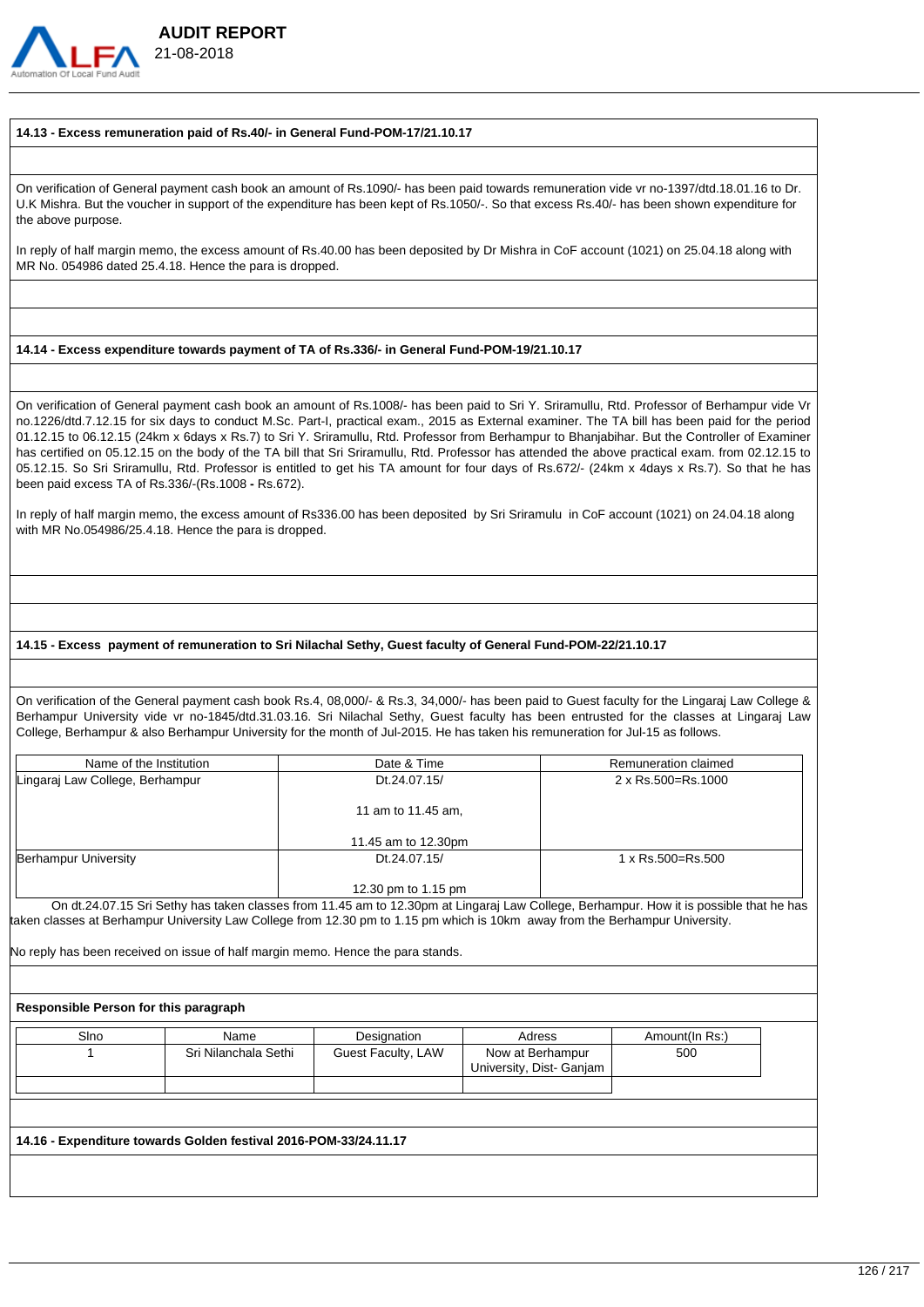

 **AUDIT REPORT** 

On verification of No.2 cash book it was found that an amount of Rs.3977299/- for the year 2015-16 & Rs.280021/- for the year 2016-17,total Rs.4257320/- has been shown expenditure towards Golden Jubilee celebration, 2016 of Berhampur University, which is a huge amount of expenditure for observation of a ceremony & entertainment. It was not necessary for the expenditure towards entertainment through Golden Jubilee celebration. How much amount has been sanction by the Govt. for the propose and also budget provision of this head, the authority could not produce along with concerned files. Beyond the sanction amount, the sources mate was not submitted the information to audit.

| SI No. | Vr no/date    | Amount     | Purpose                                                               |  |
|--------|---------------|------------|-----------------------------------------------------------------------|--|
|        | For 2015-16   |            |                                                                       |  |
|        | 1302/30.12.15 | 10000.00   | Printing & framing of certificates                                    |  |
| 2      | 1315/31.12.15 | 214029.00  | Purchase of Gold medal                                                |  |
| 3      | 1316/31.12.15 | 20000.00   | Org. of Prahalad natak                                                |  |
| 4      | 1317/31.12.15 | 20000.00   | Org. of Bharat Lila                                                   |  |
| 5      | 1318/31.12.15 | 100000.00  | Kabi Samrat Upendra Bhanja Award                                      |  |
| 6      | 1319/31.12.15 | 334000.00  | Paid to 6 employees for different purposes                            |  |
| 7      | 1321/01.01.16 | 1085000.00 | Paid to M/S celebrations live pvt. Ltd., Berhampur for procurement of |  |
|        |               |            | articles.                                                             |  |
| 8      | 1323/04.01.16 | 350000.00  | Hire charges of cultural groups                                       |  |
| 9      | 1327/04.01.16 | 59000.00   | Inter college talent search.                                          |  |
| 10     | 1410/22.01.16 | 14750.00   | Purchase of 50 no's of bags, writing pads & pens                      |  |
| 11     | 1693/17.03.16 | 1557700.00 | Paid to M/S celebrations live pvt. Ltd., Berhampur for procurement of |  |
|        |               |            | articles.                                                             |  |
| 12     | 1706/19.03.16 | 4320.00    | Purchase of Angabastra                                                |  |
| 13     | 1770/30.03.16 | 8500.00    | Printing purpose                                                      |  |
| 14     | 1798/31.03.16 | 200000.00  | Cultural programme                                                    |  |
|        | Total=        | 3977299.00 |                                                                       |  |

No reply has been received on issue of half margin memo regarding the above objection. Hence the para stands.Till production of necessary documents the expenditure shown during the year 15-16 of Rs.3977299.00 is kept held under objection.

#### **14.17 - Excess expenditure shown towards Networking system in RUSA a/c-POM-50/30.1.18**

On verification of vouchers wrt RUSA Cash book vide vr no.9/31.03.16 Rs.70402.00 & vr no.10/31.03.16 Rs.45000.00 total Rs.115402.00 has been shown expenditure towards installation of Networking system of 30 Computers in R.P. Padhy Library to M/S Supreme world, Berhampur.The voucher has been passed for accordingly.

 The University has informed to M/S Supreme world, Berhampur vide Ltr no.630/ dtd.13.01.16 for installation of Networking system of 50 computers for Rs.115405.00 as Quotation called no.4761/purchase dtd.18.05.15.

 As per quotation, the rate for Networking system of 30 computers comes to Rs.69243.00. But the University has shown expenditure of Rs.115402.00 for 30 Computers towards Networking system. As a result excess of Rs.46159.00 has been shown expenditure which is a loss to the University.

The half margin memo. has been issued to the University authority regarding the excess expenditure . But the University authority did not returned the memo with reply till date. Hence the para stands. For this loss, the following persons are responsible.

#### **Responsible Person for this paragraph**

| Slno | Name              | Designation  | Adress                | Amount(In Rs:) |
|------|-------------------|--------------|-----------------------|----------------|
|      | D.Rukmini         | OIC-Purchase | Berhampur University, | 23080          |
|      |                   |              | Dist- Ganiam          |                |
|      | Sri Sukanta Kumar | OIC -Store   | Berhampur University, | 23079          |
|      | Behera            |              | Dist- Ganiam          |                |
|      |                   |              |                       |                |

#### **14.18 - Engagement of DWW/DLRs-POM-78/21.3.18**

On verification of paid vouchers wrt main cash book, the following amount Rs.5039133.00 has been paid towards engagement of DWW/DLRs in different sections. In support of this payment, the permission of the Higher Education Deptt., Odisha, BBSR or permission from the Chancellor Office, BBSR has not been produced to audit for verification.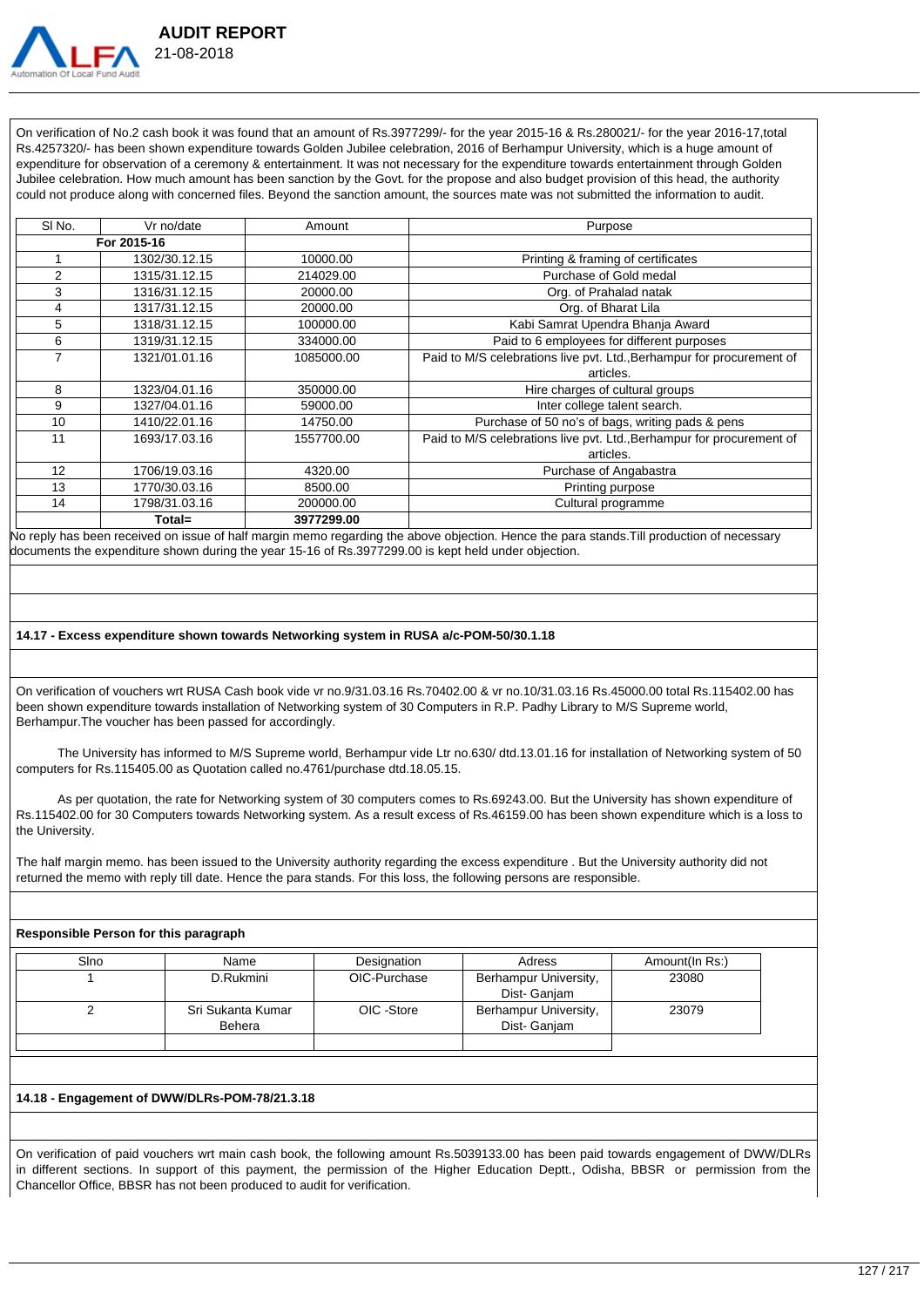

| DWW/DLR engaged in BU       |         |  |  |
|-----------------------------|---------|--|--|
| Vr no/dt                    | Amount  |  |  |
| 88 & 89/24.4.15             | 257890  |  |  |
| 345/18.6.15                 | 138591  |  |  |
| 352 & 353/19.6.15           | 50770   |  |  |
| 512/20.7.15                 | 200650  |  |  |
| 534/23.7.15                 | 66677   |  |  |
| 586 & 587/5.8.15            | 19949   |  |  |
| 673/19.8.15                 | 223024  |  |  |
| 839 & 847/19.9.15           | 284261  |  |  |
| 929 & 933/13.10.15          | 357685  |  |  |
| 1047 & 1048/5.11.15         | 5445    |  |  |
| 1085/10.11.15               | 302130  |  |  |
| 1099/13.11.15               | 89759   |  |  |
| 1274 & 1279/22.12.15        | 345589  |  |  |
| 1360/12.1.16                | 269804  |  |  |
| 1521/10.2.16                | 268431  |  |  |
| 1679/16.3.16                | 249953  |  |  |
| <b>Total</b>                | 3130608 |  |  |
| DWW/DLR engaged in L.R.L.C. |         |  |  |
| Vr no/dt                    | Amount  |  |  |
| 33/11.4.15                  | 24361   |  |  |
| 44/15.4.15                  | 4522    |  |  |
| 356/19.6.15                 | 19608   |  |  |
| 522 & 528/22.7.15           | 26618   |  |  |
| 675 to 681/19.8.15          | 197575  |  |  |
| 848/21.9.15                 | 19330   |  |  |
| 853/21.9.15                 | 2798    |  |  |
| 931&935/13.10.15            | 34970   |  |  |
| 1101 & 1102/13.11.15        | 38569   |  |  |
| 1289 & 1292/23.12.15        | 34554   |  |  |
| 1369/13.1.16                | 33506   |  |  |
| 1525/11.2.16                | 33266   |  |  |
| 1681/16.3.16                | 30910   |  |  |
| <b>Total</b>                | 500587  |  |  |
| DWW/DLR engaged in UHSS     |         |  |  |
| Vr no/dt                    | Amount  |  |  |
| 40/15.4.15                  | 85580   |  |  |
| 159/12.5.15                 | 85580   |  |  |
| 325/13.6.15                 | 85580   |  |  |
| 446/10.7.15                 | 85580   |  |  |
| 483/15.7.15                 | 38700   |  |  |
| 645/13.8.15                 | 85580   |  |  |
|                             |         |  |  |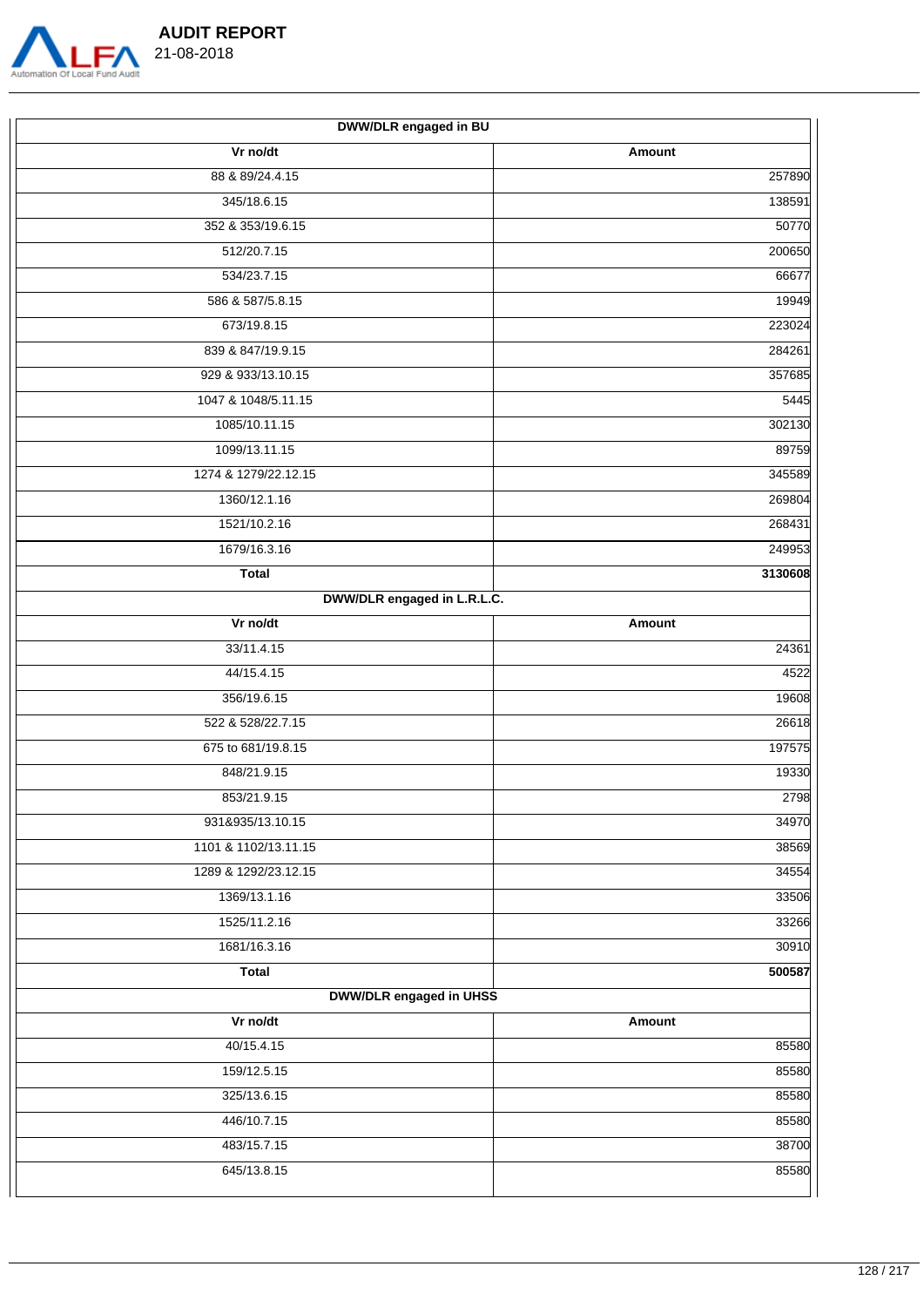

| 824/14.9.15                       | 74609   |  |
|-----------------------------------|---------|--|
| 909/9.10.15                       | 86780   |  |
| 1090/10.11.15                     | 86780   |  |
| 1278/22.12.15                     | 72041   |  |
| 1370/13.1.16                      | 72041   |  |
| 1529/11.2.16                      | 72041   |  |
| 1667/15.3.16                      | 72041   |  |
| <b>Total</b>                      | 1002933 |  |
| <b>DWW/DLR engaged in Library</b> |         |  |
| Vr no/dt                          | Amount  |  |
| 100/27.4.15                       | 29824   |  |
| 355/19.6.15                       | 24699   |  |
| 524/22.7.15                       | 34334   |  |
| 849/21.9.15                       | 32604   |  |
| 936/13.10.15                      | 46564   |  |
| 1087/10.11.15                     | 51824   |  |
| 1278/23.12.15                     | 45444   |  |
| 1372/13.1.16                      | 47524   |  |
| 1527/11.2.16                      | 47524   |  |
| 1699/18.3.16                      | 44664   |  |
| <b>Total</b>                      | 405005  |  |
| <b>Grand Total</b>                | 5039133 |  |

In reply to half margin memo issued during audit the authority express that there is no specific order received from the Deptt.of Higher Education Govt. Odisha and from the Chancellor office regarding payment of wage to DWW. But as required by office the university authority engaged DWWs and paid wages to them approved by the Syndicate. There is budget provison for the menials of Rs.7500000/- . But B.U may engaged the DWW for a short period not through out the year. However necessary steps may be taken to accord permission from the Higher Education Deptt., Odisha, BBSR and Chancellor office, BBSR for regularisation of the above expenditure. Till receive the approval from the Higher Authorities the above amount is kept held under objection.

#### **14.19 - Irregular payment of remuneration in respect of Savitri Womens' College, Bhanjanagar- POM-70/7.3.18**

On checking of the NSS cash book (Unit-ll) of Savitri Womens' College, Bhanjanagar, it is noticed that amount of Rs.200.00 and Rs.100.00 has been paid thrice towards remuneration to clerk and peon respectively for 2015-16. The details are as follows.

| Remuneration of clerk |               |             | Remuneration of peon |
|-----------------------|---------------|-------------|----------------------|
| Vr no/dt              | <b>Amount</b> | Vr no/dt    | Amount               |
| 16/22.6.15            | 200.00        | 17/22.6.15  | 100.00               |
| 17/17.10.15           | 200.00        | 18/17.10.15 | 100.00               |
| 19/20.10.15           | 200.00        | 20/20.10.15 | 100.00               |
| Total                 | 600.00        |             | 300.00               |

 As per the guideline of NSS, Clerk and peon are entitled to get amount of Rs.200.00 and Rs.100.00 respectively per annum towards their remuneration. Hence there is an excess payment of Rs. 600.00 (Rs.400.00 + Rs.200.00) to the clerk and peon.

In response to half margin memo, no reply has been furnished by the local authority. Hence the objection stands for recovery.

#### **Responsible Person for this paragraph**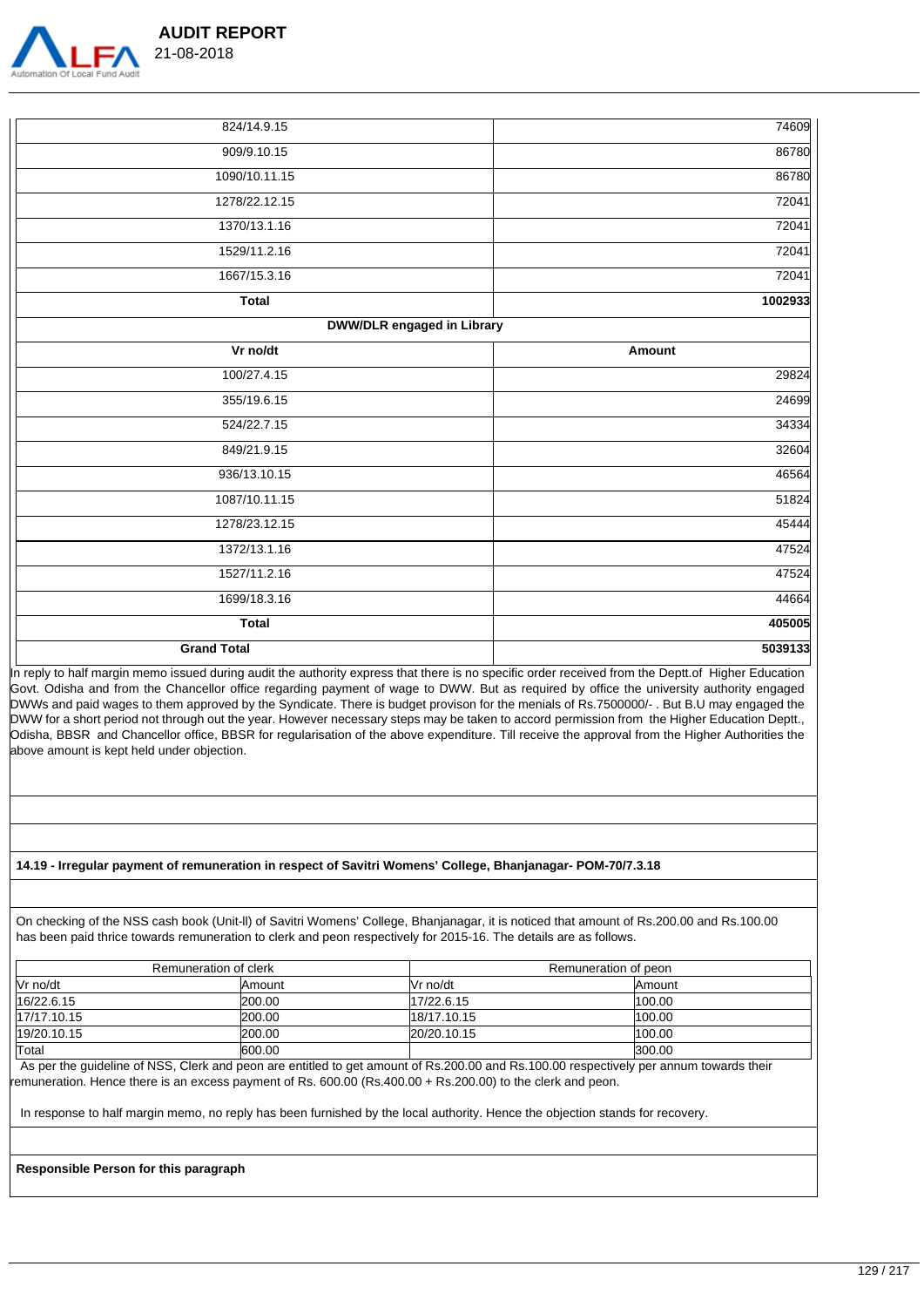

| Slno                                   | Name                                                                           | Designation                                                                                 | Adress                                                                                                                                                                                                                                                                           | Amount(In Rs:)                                                                                                                                 |
|----------------------------------------|--------------------------------------------------------------------------------|---------------------------------------------------------------------------------------------|----------------------------------------------------------------------------------------------------------------------------------------------------------------------------------------------------------------------------------------------------------------------------------|------------------------------------------------------------------------------------------------------------------------------------------------|
| 1                                      | Smt Jaya Laxmi Ratha                                                           | Lect in Home Science                                                                        | Savitri Womens College,<br>Bhanjanagar                                                                                                                                                                                                                                           | 600                                                                                                                                            |
|                                        |                                                                                |                                                                                             |                                                                                                                                                                                                                                                                                  |                                                                                                                                                |
|                                        |                                                                                |                                                                                             |                                                                                                                                                                                                                                                                                  |                                                                                                                                                |
|                                        |                                                                                |                                                                                             |                                                                                                                                                                                                                                                                                  |                                                                                                                                                |
|                                        |                                                                                |                                                                                             | 14.20 - Irregular withdrawal/expenditure in respect of Biju Pattnaik College of Education, Govindapalli-POM-71/7.3.18                                                                                                                                                            |                                                                                                                                                |
|                                        |                                                                                |                                                                                             |                                                                                                                                                                                                                                                                                  |                                                                                                                                                |
|                                        | utilization of vehicle has not been mentioned in the cash book and voucher.    |                                                                                             | has been paid to Sri Hari Sahu of Govindapalli vide Vr no-6/21.1.16 vide page no-3 towards the supply of four wheeler vehicle. But the                                                                                                                                           | On checking of the NSS cash book of Biju Pattnaik College of Education, Govindapalli wrt pass books, it is noticed that an amount of Rs.250.00 |
|                                        | same amount has not been reflected in the cash book which is highly irregular. |                                                                                             |                                                                                                                                                                                                                                                                                  | Again, an amount of Rs.1412.00 has been withdrawn from A/c no-32124535621, SBI, Baipariguda vide ch no-165182/dtd.10.11.15, but the            |
| officer is responsible.                |                                                                                |                                                                                             |                                                                                                                                                                                                                                                                                  | In response to half margin memo, no reply has been furnished by the local authority. Hence the objection stands For this loss, the programme   |
|                                        |                                                                                |                                                                                             |                                                                                                                                                                                                                                                                                  |                                                                                                                                                |
| Responsible Person for this paragraph  |                                                                                |                                                                                             |                                                                                                                                                                                                                                                                                  |                                                                                                                                                |
|                                        |                                                                                |                                                                                             |                                                                                                                                                                                                                                                                                  |                                                                                                                                                |
| Slno                                   | Name                                                                           | Designation                                                                                 | Adress                                                                                                                                                                                                                                                                           | Amount(In Rs:)                                                                                                                                 |
| 1                                      | Sri Traulakhya Sahoo                                                           | Principal cum Programme<br>Officer                                                          | Biju Pattanik College of<br>Education, Govindapalli,<br>Dist-Malakanagiri                                                                                                                                                                                                        | 1662                                                                                                                                           |
|                                        |                                                                                |                                                                                             |                                                                                                                                                                                                                                                                                  |                                                                                                                                                |
|                                        |                                                                                |                                                                                             |                                                                                                                                                                                                                                                                                  |                                                                                                                                                |
|                                        | 14.21 - Expenditure towards legal expenses-POM-12/15.7.17                      |                                                                                             |                                                                                                                                                                                                                                                                                  |                                                                                                                                                |
|                                        |                                                                                |                                                                                             |                                                                                                                                                                                                                                                                                  |                                                                                                                                                |
|                                        |                                                                                |                                                                                             |                                                                                                                                                                                                                                                                                  |                                                                                                                                                |
|                                        |                                                                                |                                                                                             |                                                                                                                                                                                                                                                                                  | On verification of payment cash book of Main cash book Vide vr no.-497/dtd.16.07.15 an amount of Rs.13400.00 has been paid to Sri S.N.         |
|                                        |                                                                                |                                                                                             |                                                                                                                                                                                                                                                                                  | Rath, Advocate towards legal expenses. But the voucher kept in voucher file is silent regarding for which case the amount has been paid.       |
|                                        |                                                                                |                                                                                             | In reply of half margin memo, no compliance has been furnished by the local authority. Hence the para is kept held under objection.                                                                                                                                              |                                                                                                                                                |
|                                        |                                                                                |                                                                                             |                                                                                                                                                                                                                                                                                  |                                                                                                                                                |
|                                        |                                                                                |                                                                                             |                                                                                                                                                                                                                                                                                  |                                                                                                                                                |
|                                        |                                                                                |                                                                                             |                                                                                                                                                                                                                                                                                  |                                                                                                                                                |
|                                        |                                                                                | 14.22 - Annual maintenance charge of 25 no's of Aquaguard in General Fund POM-18 / 21.10.17 |                                                                                                                                                                                                                                                                                  |                                                                                                                                                |
|                                        |                                                                                |                                                                                             |                                                                                                                                                                                                                                                                                  |                                                                                                                                                |
|                                        |                                                                                |                                                                                             |                                                                                                                                                                                                                                                                                  |                                                                                                                                                |
| maintenance charge of                  |                                                                                |                                                                                             |                                                                                                                                                                                                                                                                                  | On verification of General payment cash book an amount of Rs.138750/- has been paid toM/S Eureka Forbes Ltd., BBSR towards annual              |
| purifier has been installed &          |                                                                                |                                                                                             |                                                                                                                                                                                                                                                                                  | 25 no's of Aquaguard cooler cum water purifier for the period 31.12.15 to 30.12.16. In which places 25 no's of Aquaguard cooler cum water      |
| verification.                          |                                                                                |                                                                                             | how many times the above company has visited the B.U. for the above purpose may be submitted to audit with proper documents for                                                                                                                                                  |                                                                                                                                                |
|                                        |                                                                                |                                                                                             |                                                                                                                                                                                                                                                                                  |                                                                                                                                                |
| files it is kept held under objection. |                                                                                |                                                                                             |                                                                                                                                                                                                                                                                                  | In reply of half margin memo, no compliance has been furnished by the local authority. Hence the para stands. Til production of documents and  |
|                                        |                                                                                |                                                                                             | With reference to the foregoing observation, the Local authority submitted compliance during the Exit conference that they have not done<br>anything against rule The local authority produced the records on the maintenance and service of the Aquaguard by the Eureka Forbes. |                                                                                                                                                |
|                                        |                                                                                |                                                                                             | As the Local Authority produced the records regarding service and maintenance of the Aquaguard. Hence the para is dropped.                                                                                                                                                       |                                                                                                                                                |
|                                        |                                                                                |                                                                                             |                                                                                                                                                                                                                                                                                  |                                                                                                                                                |
|                                        |                                                                                |                                                                                             |                                                                                                                                                                                                                                                                                  |                                                                                                                                                |
|                                        |                                                                                |                                                                                             |                                                                                                                                                                                                                                                                                  |                                                                                                                                                |

**14.23 - Expenditure of shown in the PGC cash book towards Golden jubilee celebration POM-38/24.11.17**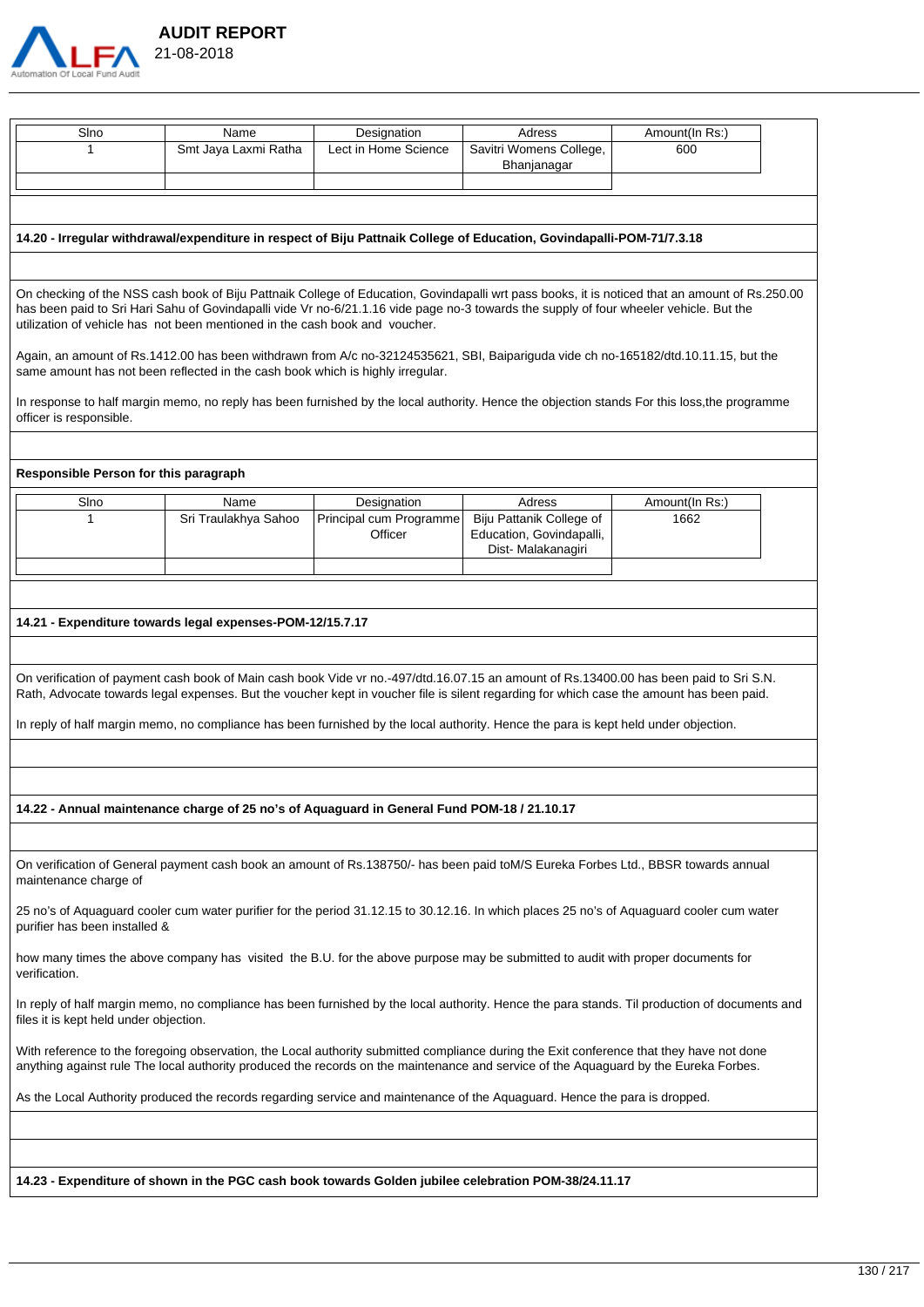

On verification of PGC cash book an amount of Rs.60000/-(vide chq.No.942165/dtd.30.11.15) has been shown Advance vide vr no-43/30.11.15 to Sri Pramod Ku. Senapati, Deptt. of Commerce, P-II & Secy. of Student Union towards expenditure in connection with organizing grand welcome in a mega way on the eve of Golden Jubilee year scheduled to held on dt.28.11.15 vide sanction order no-1422/PGC.dtd.27.11.15.

The expenditures regarding Golden Jubilee year 2016 has been met from the General account of the Berhampur University& shown expenditure of Rs.3977299.00 for the 2015-16.

Regarding necessity of further expenditure out of PGC fund, half margin memo has been issued but no reply has been submitted by the authority. Hence the para stands. Till submission of necessary reply the expenditure is kept held under objection.

#### **14.24 - Expenditure of Rs.629895.00 shown from General account instead of RUSA account POM-83/21.4.18**

An amount of Rs.629895.00 has been shown expenditure vide Chq. no- 947797/dtd.31.3.16 vide Vr no-1839/dtd.31.3.16 towards purchase of multimedia printer from M/S Trista Enterprises, Dharmanagar, Berhampur under RUSA from General account (A/C no-1021) instead of RUSA account (A/C no-34820182734 ). The same amount has not been refunded to General fund from RUSA fund which is highly irregular.

This amount of Rs.629895.00 may be trasferred from General fund to RUSA Fund and compliance reported to audit.

## **14.25 - Non-utilisation of Cable 1000mt & PVC pipe 200mt POM No.49/30.1.18**

 **AUDIT REPORT** 

On verification of vouchers wrt No.2 General Cash book vide Vr no.1844/dtd.31.03.16 an amount of Rs.602458.00 has been shown expenditure towards purchase of materials from Orissa Small Industries Corporation, Khapuria, Cuttack towards installation of 35 CC TV Cameras in theAdministrative block, RP Padhy Library, PGC Office & Guest House.The purchased materials has been entered in stock register no.9,Vol-8(computer), pg-672 .Out of the purchased materials 2100mt cable cost Rs.63000.00 & PVC pipe 420mt cost Rs.14700.00 was to be utilized in this work. But the cable & PVC pipewas utilized as follows for installation of CC TV cameras.

|                  | Cable (2100mt)    | <b>Balance</b>     | PVC Pipe (420mt) | Balance |
|------------------|-------------------|--------------------|------------------|---------|
| RP Padhy Library | 600 <sub>mt</sub> |                    | 50 <sub>mt</sub> |         |
| PGC Office       | 150mt             |                    | 25mt             |         |
| Guest House      | 350mt             |                    | 90 <sub>mt</sub> |         |
|                  | 1100mt            | 1000 <sub>mt</sub> | 165mt            | 255mt   |

The balance 1000mt cable the cost Rs.30000.00&255mt PVC pipe the cost Rs.8925.00 has not been utilized in the work. For which University bore a loss of Rs.38925.00.

As per Odisha University Accounts Manual Chapter-VII Para-48 Officer & staffs entrusted with the storage,issue, use or consumption of the store shall be personally responsible for the proper care, custody & utilization of the store as well as submission of periodical returns in respective of such stores & Para-52(i),(ii),(iii) has not been observed.

The half margin memo. has been issued to the University authority regarding the non-utilisation of the above stock & loss of the price. But the University authority did not returned the memo with reply till date. Hence it is cleared that the above stock has not been utilised and university sustained a loss of Rs.38925.00. Hence the para stands. For this loss, the following persons are responsible.

With reference to the foregoing observation, the Local authority submitted compliance during the Exit conference that they have not done anything against rule, The local authority produced the Stock Register page no. 680 & 674 regarding utilisation of cables & PVC pipe.

As the Local Authority produced the utilisation in the exit conference, the para dropped .

#### PARA: 15 **AUDIT ON WORKS**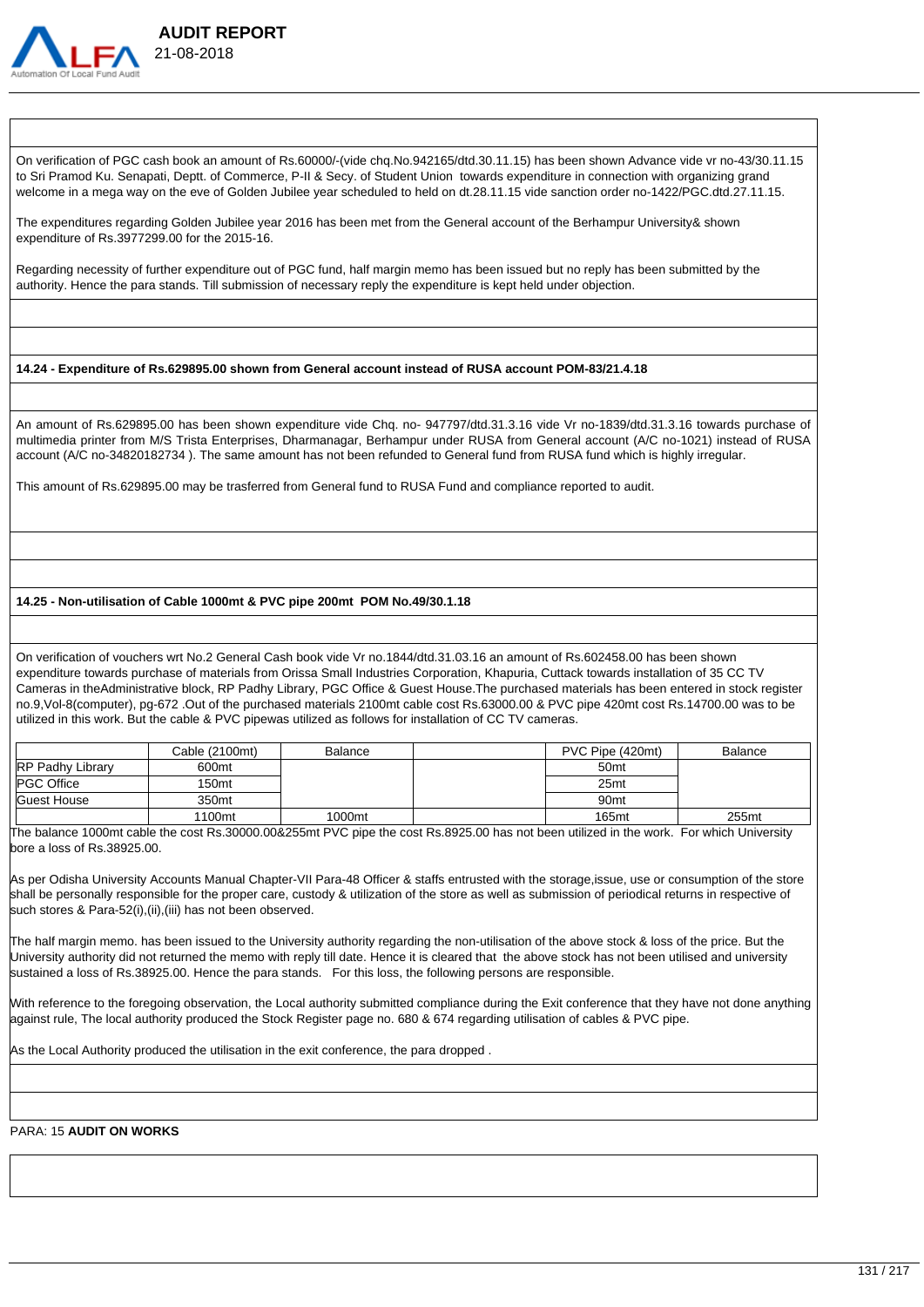

#### **15.1 - Excess payment of Rs.8860.00 made towards Repair of PH works of Botany Deptt. Of BU-POM-84/21.4.18**

 **AUDIT REPORT** 

| Name of the Work       | Repair of PH works of Botany Deptt. Of BU |                                               |
|------------------------|-------------------------------------------|-----------------------------------------------|
|                        |                                           |                                               |
| Vr No/dt               | l1020/dtd.31.10.15                        | RS. 204456.00 (2 <sup>nd</sup> R/B)           |
| Vr No/dt               | l1646/dtd.10.3.16                         | $\textsf{Rs.}$ 21585.00 (3 <sup>rd</sup> R/B) |
| MB No/page             | 40/49-67                                  |                                               |
| <b>Estimated cost</b>  | 264986.00                                 |                                               |
| Name of the AE         | Sarat Chandra Sahu                        |                                               |
| Name of the JE         | Smt. Sarojini Kar                         |                                               |
| Name of the OIC works  | Prafulla Ku. Dalai                        |                                               |
| Name of the Contractor | Sri R Keshaba Reddy                       |                                               |

On verification of the above case record wrt MB, the following item of work has been executed without any provision in the estimate.

| Item no-31 | Supplying all materials, labour and T&P in filling foundation                                                         | $1.17 \text{ cum}$ | $ @$ Rs.474.60     | Rs.555.28          |
|------------|-----------------------------------------------------------------------------------------------------------------------|--------------------|--------------------|--------------------|
|            | and plinth with sand including watering, curing, ramming cost,                                                        |                    |                    |                    |
|            | conveyance taxes and loyalities etc                                                                                   |                    |                    |                    |
| Item no-32 | Supplying of materials, labour for cement concrete (1:3:6)<br>using 4cm thick HBG metal etc                           | 1.17 cum           | @Rs.4044.00        | Rs. 4731.95        |
| Item no-33 | Supplying all materials, labour with T&P for cc(1:2:4) using 12 0.46 cum                                              |                    | $ @$ Rs.5481.00    | Rs.2521.26         |
|            | mm thick HB chips including watering, curing cost, conveyance                                                         |                    |                    |                    |
|            | taxes etc                                                                                                             |                    |                    |                    |
| Item no-34 | Supplying, fitting and fixing of MS Grill for window including all 15 Kg<br>labour with T&P required for the work etc |                    | @ Rs. 17.10 per Kg | <b>Rs. 1051.50</b> |
|            |                                                                                                                       |                    |                    | TotalRs.8859.99    |

**Or say Rs. 8860.00**

 The above amount of Rs. 8860.00 has been included in the bill without any estimate and also there is no revised estimate along with supplementary agreement. As a result, excess amount of Rs. 8860.00 has been paid to the contractor.

No reply has been receipt from University authority on issue of half margin memo. Hence the para stands. Till production of revise estimate the amount of Rs.8860.00 is kept held under objection.

The detail discussion was made on the excess payment of Rs.8860.00 made towards repair of PH works of Botany Deptt. without any provision in Estimate,The Local Authority submitted the compliance in the Exit Conference that as per the work executed by the contractor, the bill has been prepared by J.E. and same has been check measured by the A.E and OIC works, the bill has been paid.

Though the work items are not in the Estimate the amount of Rs.8860.00 is held under objection

#### **15.2 - Excess payment made towards Laying of filling line to new sump, pump suction and delivery line at new sump house of BU-POM-85/21.4.18**

| Name of the Work       | ΒU                           | Laying of filling line to new sump, pump suction and delivery line at new sump house of |  |
|------------------------|------------------------------|-----------------------------------------------------------------------------------------|--|
| Vr No/dt               | 1027/dtd.31.10.15            | Rs. 18082.00                                                                            |  |
| MB No/page             | 43/133-141 and 88            |                                                                                         |  |
| <b>Estimated cost</b>  | 273412.00                    |                                                                                         |  |
| Name of the AE         | Sarat Chandra Sahu           |                                                                                         |  |
| Name of the JE         | Smt. Sarojini Kar            |                                                                                         |  |
| Name of the OIC works  | Prafulla Ku. Dalai           |                                                                                         |  |
| Name of the Contractor | <b>Sri Balakrushna Sabat</b> |                                                                                         |  |

On verification of the above case record wrt MB, the following item of work has been executed and the bill was prepared more than the comparative statement of rate prepared by the university.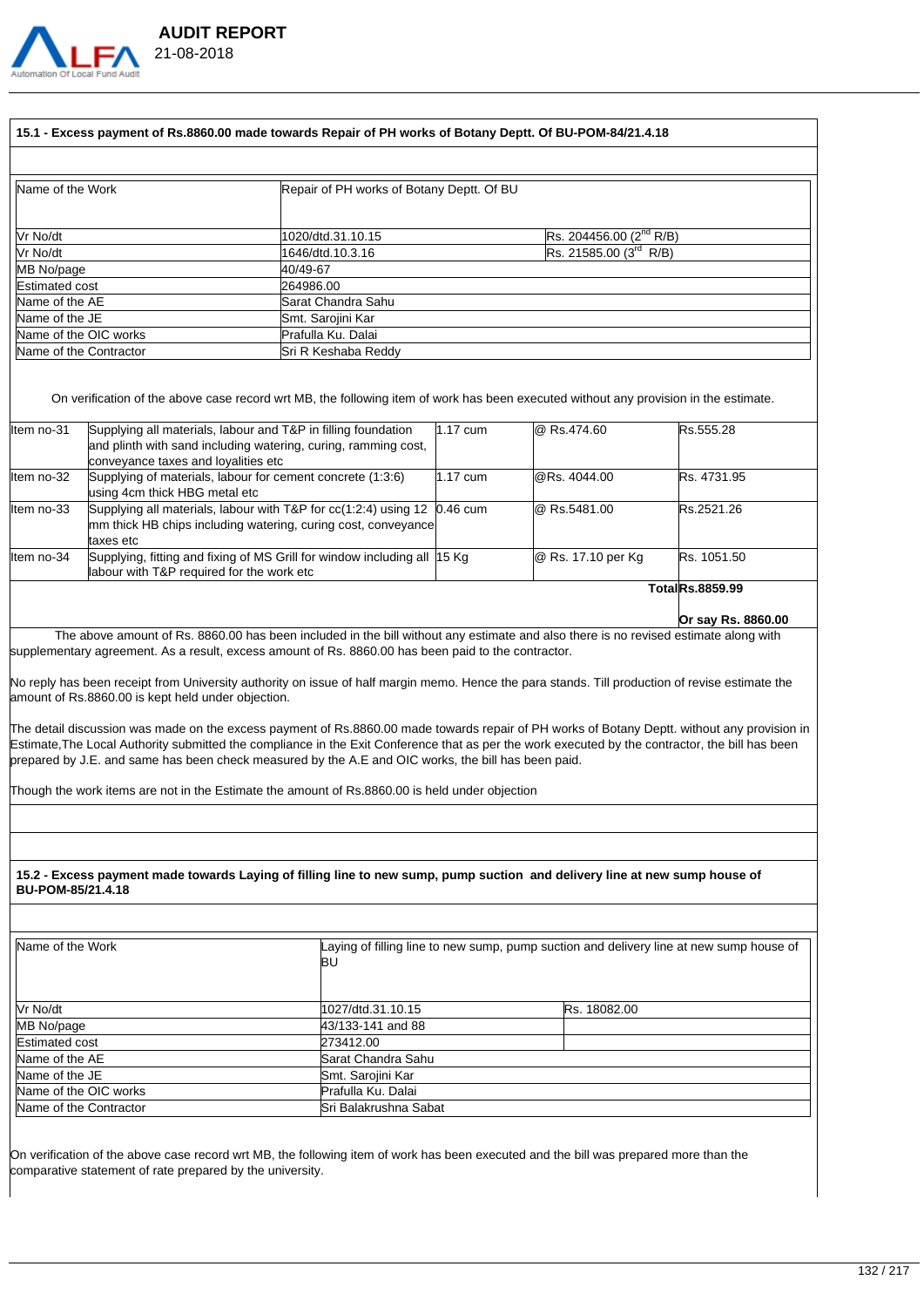

 **AUDIT REPORT** 

In response to the tender call notice no-9971/dtd.8.10.13, two numbers of tender papers has been received for this work. Two contractors namely Sri B M Pal and Sri B K Sabat have submitted the tender papers. After verification of tender paper, a comparative statement was prepared on 6.1.14. Sri Pal has offered the lowest cost but he did not execute the work. Secondly the work was offered to Sri Sabat for execution. After execution of work,bill was prepared by the JE Smt Kar in the above MB. Bill was prepared at the higher cost than the comparative statement of rate prepared by the BU on 6.1.14. Hence the excess amount of bill has been prepared as follows.

| lltem of work                      | Quantity of work | As prepared by the JE |                 | As per comparative statement |                 | <b>Excess</b> |
|------------------------------------|------------------|-----------------------|-----------------|------------------------------|-----------------|---------------|
|                                    |                  | Rate                  | Bill amount (in | Rate                         | Bill amount (in | amount (in    |
|                                    |                  |                       | Rs.             |                              | IRs.)           | Rs.)          |
| Earth work                         | 35.88 cum        | l11600.00/100 cum     | 4162.08         | l10500.00/100 cum            | 3767.40         | 394.68        |
| 80x80x80 mm dia GITee              | 2 nos            | 1700.00/unit          | 3400.00         | 1680.00/unit                 | 3360.00         | 40.00         |
| l100x100x100 mm dia GITee          |                  | 2800.00               | 2800.00         | 2740.00                      | 2740.00         | 60.00         |
| Filling foundation and plinth with | 35.88 cum        | 6000.00/100 cum       | 2152.80         | 5900.00/100 cum              | 2116.92         | 35.88         |
| lexcavated materials               |                  |                       |                 |                              |                 |               |
| l100 mm dia CISV                   |                  | 6100.00               | 6100.00         | 6000.00                      | 6000.00         | 100.00        |
| 80x80x80 mm dia GITee              |                  | 1700.00/unit          | 3400.00         | 1680.00/unit                 | 3360.00         | 40.00         |
| l100x100x100 mm dia GITee          |                  | 2800.00               | 2800.00         | 2740.00                      | 2740.00         | 60.00         |
| 100 mm dia CI Spigot T&P           |                  | 1400.00               | 1400.00         | 1370.00                      | 1370.00         | 30.00         |
| Filling foundation                 | 35.88 cum        | 6000.00/100 cum       | 2152.80         | 5900.00/100 cum              | 2116.92         | 35.88         |
| l100 mm dia CISV                   |                  | 6100.00               | 6100.00         | 6000.00                      | 6000.00         | 100.00        |
|                                    |                  |                       |                 | <b>TOTAL</b>                 |                 | 896.36 or     |

**say 896.00**

 The above excess amount of Rs. 896.00 has been included in the bill deviating the comparative statement of rate for which the university sustained a loss of Rs. 896.00.

No reply has been receipt from University authority on issue of half margin memo. Hence the para stands. For this excess payment of Rs.896.00 the following persons are responsible.

The detail discussion was made on the excess payment of Rs.896.00 made towards repair of PH works of Botany Deptt. without any provision in Estimate,The Local Authority submitted the compliance in the Exit Conference that as per the work executed by the contractor, the bill has been prepared by J.E. and same has been check measured by the A.E and OIC works, the bill has been paid.

Though the work items are not in the Estimate the amount of Rs.896.00 is held under objection

#### **15.3 - Excess payment made towards Providing water supply and toilet facility for non-teaching recreation club of BU-POM-86/21.4.18**

| l Name of the Work     |                                    | Providing water supply and toilet facility for non-teaching recreation club of BU |  |  |  |
|------------------------|------------------------------------|-----------------------------------------------------------------------------------|--|--|--|
| l IVr No/dt            | 1281/dtd.22.12.15                  | <b>Rs. 110670.00</b>                                                              |  |  |  |
| MB No/page             | 44(PH)/5-9                         |                                                                                   |  |  |  |
| Estimated cost         | 105400.00 (agreement Rs.110670.00) |                                                                                   |  |  |  |
| l Name of the AE       | Sarat Chandra Sahu                 |                                                                                   |  |  |  |
| l Name of the JE       | Smt. Sarojini Kar                  |                                                                                   |  |  |  |
| Mame of the OIC works  | Prafulla Ku. Dalai                 |                                                                                   |  |  |  |
| Name of the Contractor | Sri R Keshaba Reddy                |                                                                                   |  |  |  |

On verification of the above case record wrt MB, the following item of work "wall painting with plastic illusion paint of 48.55sqm @ Rs.68.30/sqm, total Rs. 3315.96 or say Rs.3316.00 has been included in the bill.

But that item of work not found in the estimate, no revised estimate was available in the C/R and also not in the agreement without any provision the estimate the work is not admissible in audit.

No reply has been receipt from University authority on issue of half margin memo. Hence the para stands. For this excess payment of Rs.3316.00 the following persons are responsible.

The detail discussion was made on the excess payment of Rs.3316.00 made towards repair of PH works of Botany Deptt. without any provision in Estimate,The Local Authority submitted the compliance in the Exit Conference that as per the work executed by the contractor, the bill has been prepared by J.E. and same has been check measured by the A.E and OIC works, the bill has been paid.

Though the work items are not in the Estimate the amount of Rs.3316.00 is held under objection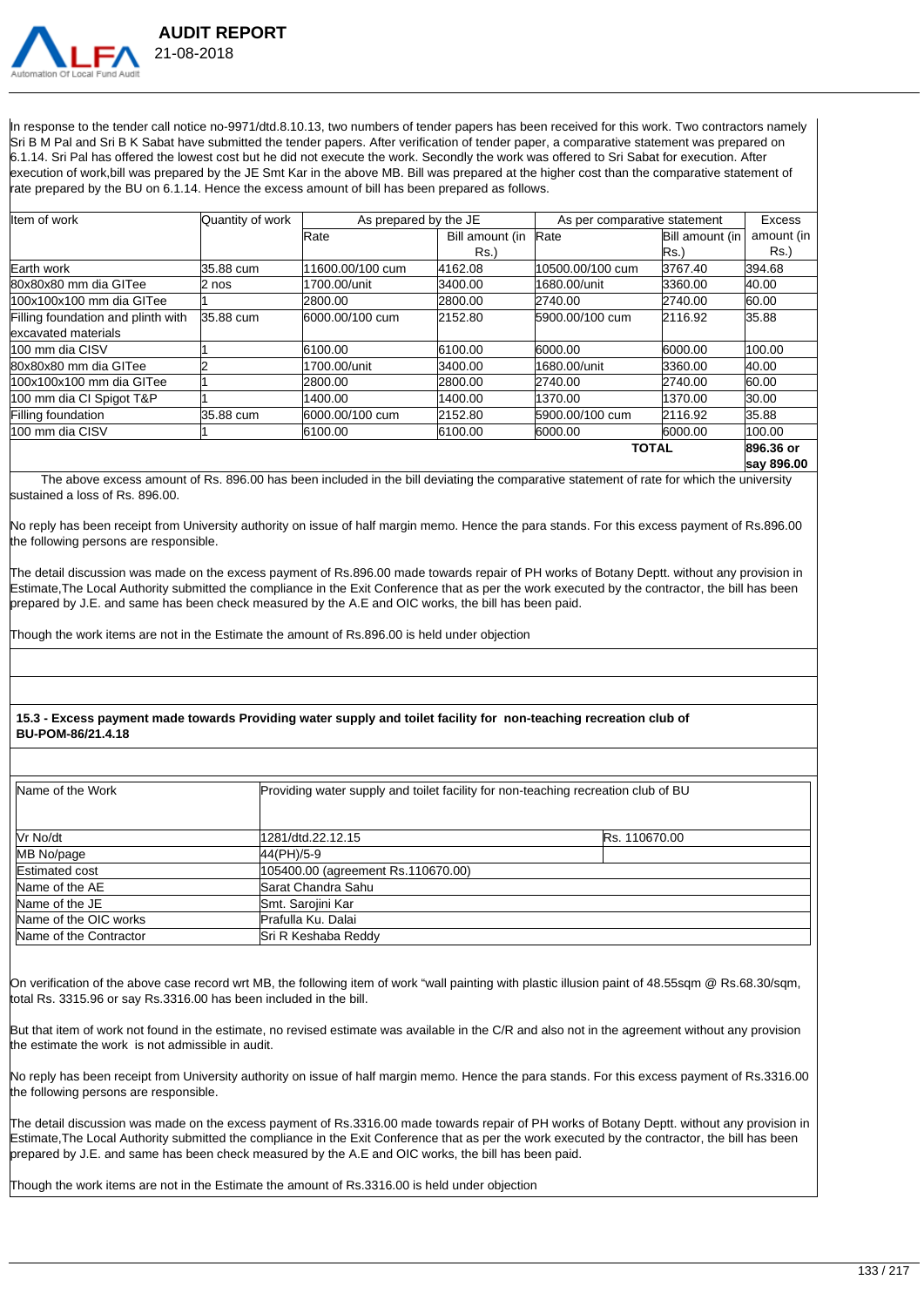

# **AUDIT REPORT**  21-08-2018

# **15.4 - Excess payment made towards Special repair to examination, confidential, UG section of BU, 2nd floor-POM-87/21.4.18**

| Name of the Work       | Special repair to examination, confidential, UG section of BU, 2 <sup>nd</sup> floor |              |
|------------------------|--------------------------------------------------------------------------------------|--------------|
| Vr No/dt               | 1438/dtd.29.1.16                                                                     | Rs. 49746.00 |
| MB No/page             | 100(Civil)/154-160                                                                   |              |
| Estimated cost         | -No Estimate-                                                                        |              |
| Name of the AE         | Sarat Chandra Sahu                                                                   |              |
| Name of the JE         | Sarat Chandra Sahu                                                                   |              |
| Name of the OIC works  | Prafulla Ku. Dalai                                                                   |              |
| Name of the Contractor | Sri Kailash Choudhury                                                                |              |

On verification of the above case record wrt MB, it is noticed that the gross bill of the above work was Rs.49746.00. After deduction of Rs. 4997.00 towards IT, SD, Royalty, ST, the net payment was Rs.44749.00. But the approved estimate in support of this work was not available in the C/R for which it is not possible to ascertain the exact bill of the work. The bill has been prepared by the AE Sri Sarat Chandra Sahu.

Without any estimate the bill which has been prepared is not acceptable in audit. No reply has been received from University authority on issue of half margin memo regarding above objection. Hence the para stands. The local authority is requested to produce the estimate in the next audit. Till production of estimate the amount of Rs.44749.00 is kept held under objection.

#### **15.5 - Excess payment made towards Repair and renovation of EIectrical works of Lingaraj Law College at BAM-POM-88/21.4.18**

| Name of the Work       |                                 | Repair and renovation of Electrical works of Lingaraj Law College at Bam |  |
|------------------------|---------------------------------|--------------------------------------------------------------------------|--|
| Vr No/dt               | 978/dtd.30.10.15                | Rs. 292116.00                                                            |  |
| MB No/page             | 14 (EI)/57-69                   |                                                                          |  |
| <b>Estimated cost</b>  | 307181.00 (Agreement 315555.00) |                                                                          |  |
| Name of the AE         | Sarat Chandra Sahu              |                                                                          |  |
| Name of the JE         | Utpala Ku. Acharya              |                                                                          |  |
| Name of the OIC works  | Prafulla Ku. Dalai              |                                                                          |  |
| Name of the Contractor | Sri Sujit Ku Nahak              |                                                                          |  |

On verification of the above case record wrt MB, the following item of work has been executed without any provision in the estimate and supplementary agreement.

| Supplementary Item no-1 | Supplying and fitting of twin<br>2.5sgmm wire including all labour                                                   | 160mtr | @ Rs.18.00    | Rs.2880.00         |
|-------------------------|----------------------------------------------------------------------------------------------------------------------|--------|---------------|--------------------|
| Supplementary Item no-2 | Supplying and fitting of MCB<br>including all labour                                                                 | 01     | @Rs. 2050.00  | <b>Rs. 2050.00</b> |
| Supplementary Item no-3 | Supply, installation, testing and<br>commissioning of main switches<br>(1S13940 part-3/1993 of 100 amp)<br>capacity) | 01     | @ Rs.6729.45  | Rs.6729.45         |
| Supplementary Item no-4 | Supplying and fixing of copper bar01<br>with suitable sheet metal encloser<br>on MS angle frame                      |        | @ Rs. 4108.65 | Rs. 4108.65        |
| Supplementary Item no-5 | Supply of PVC armoured cables<br>ISI marked                                                                          | 14 mtr | @Rs. 631.40   | Rs.8839.60         |
| Supplementary Item no-6 | Supply, making and termination<br>with brass compression gland and                                                   | 4 sets | @Rs.372.75    | Rs. 1491.00        |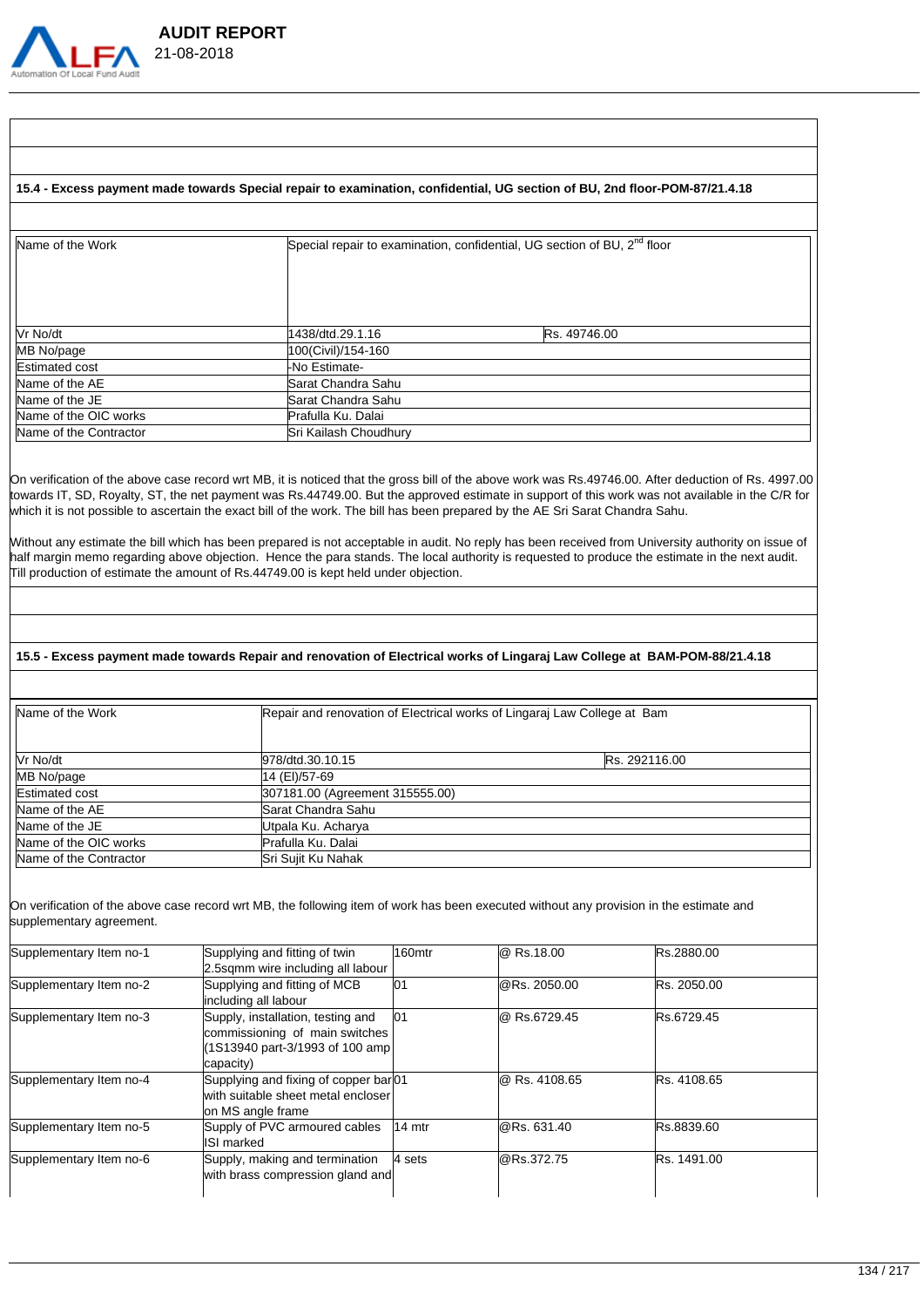

|                         | aluminium logs for PVC insulated<br>and PVC sheated aluminium<br>cable of 1.1 KV |                  |                                       |
|-------------------------|----------------------------------------------------------------------------------|------------------|---------------------------------------|
| Supplementary Item no-7 | Steel shading on wall surface for 45 mtr<br>cabling and PVC piping               | <b>@Rs.47.25</b> | Rs.2126.25                            |
|                         |                                                                                  | Total            | <b>Rs.28224.95 or Rs.</b><br>28225.00 |

 The above amount of Rs. 28225.00 has been included in the bill without provision in estimate and also there is no revised estimate of the mentioned items along with supplementary agreement. As a result, excess amount of Rs. 28225.00 has been paid to the contractor.

No reply has been received from University authority on issue of half margin memo regarding above objection. Hence the para stands. For this irregular payment of Rs.28225.00 the following persons are responsible.

# **Responsible Person for this paragraph**

| Sino | Name                     | Designation | Adress                | Amount(In Rs:) |
|------|--------------------------|-------------|-----------------------|----------------|
|      | Sri Sarat Chandra Sahu   | A.E         | Berhampur University, | 9409           |
|      |                          |             | Ganiam                |                |
|      | Sri Utpala Kumar Acharya | J.E.        | Berhampur University, | 9408           |
|      |                          |             | Ganiam                |                |
|      | Sri Prafulla Kumar Dalei | OIC - works | Berhampur University, | 9408           |
|      |                          |             | Ganiam                |                |
|      |                          |             |                       |                |

#### **15.6 - Excess payment made towards EIectrical works addition and alternation of Library building of BU-POM-89/21.4.18**

| Name of the Work       | Electrical works addition and alternation of Library building of BU |
|------------------------|---------------------------------------------------------------------|
| Vr No/dt               | 1334/dtd.6.1.16                                                     |
| MB No/page             | 15 (EI)/81-97                                                       |
| <b>Estimated cost</b>  | 608555.00 (Agreement 699838.00)                                     |
| Name of the AE         | Sarat Chandra Sahu                                                  |
| Name of the JE         | Utpala Ku. Acharya                                                  |
| Mame of the OIC works  | Prafulla Ku. Dalai                                                  |
| Name of the Contractor | Sri Sujit Ku Nahak                                                  |

On verification of the above case record wrt MB, the following series of items of work has been executed without any provision in the estimate and supplementary agreement.

| Supplementary Item no-1 | Recessed wiring to light point/fan<br>point/exhausted fan point/ call bell<br>point with 1.5.sqm | l6 nos             | @ Rs.575.00   | Rs.3450.00  |
|-------------------------|--------------------------------------------------------------------------------------------------|--------------------|---------------|-------------|
| Supplementary Item no-2 | Supplying and fixing of exhausted<br>fan                                                         | 10                 | @Rs. 2385.00  | Rs. 2385.00 |
| Supplementary Item no-3 | Fixing charges ofexhausted fan                                                                   | 01                 | @ Rs.392.00   | Rs.392.00   |
| Supplementary Item no-4 | Supply and fixing of copper bush<br>bar with suitable sheet (350x32x6<br>lmm)                    | lo1                | @ Rs. 4800.00 | Rs. 4800.00 |
| Supplementary Item no-5 | Supply and fixing of single pole and 01<br>neutral sheet steel MCB (12 way<br>single door)       |                    | @Rs. 1683.00  | Rs.1683.00  |
| Supplementary Item no-6 | Supply and fixing of 16/18 SWG<br>metal box (200x250x75 mm)                                      | 2 nos              | @Rs.201.00    | Rs. 402.00  |
| Supplementary Item no-7 | Supply and fixing of angle holder,<br>switch and socket                                          | Angle holder=4 nos | @Rs.44.00     | Rs.176.00   |
|                         |                                                                                                  | Switch= 2 nos      | @Rs. 30.00    | Rs.60.00    |
|                         |                                                                                                  | Socket= 2 nos      | @Rs.44.00     | Rs.88.00    |
| Supplementary Item no-8 | Cable laying on wall with steel<br>shaddle                                                       | 210 mtr            | @Rs.62.00     | Rs.13020.00 |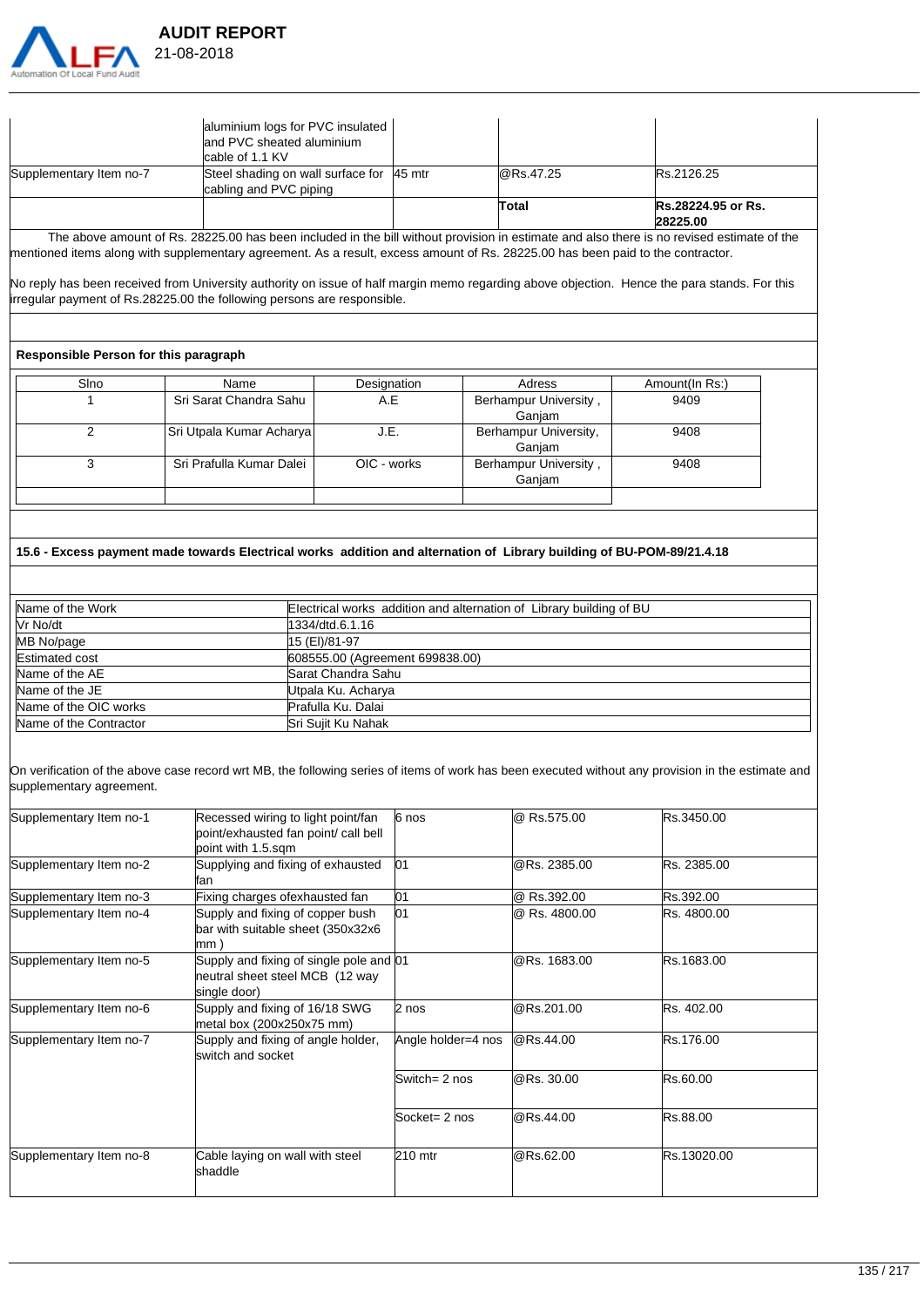

| Supplementary Item no-9  | Supply, making and termination<br>with brass compression gland and<br>aluminium logs for PVC insulated                                                                                                                                                | 101      | @Rs. 273.00  | Rs.273.00   |
|--------------------------|-------------------------------------------------------------------------------------------------------------------------------------------------------------------------------------------------------------------------------------------------------|----------|--------------|-------------|
| Supplementary Item no-10 | Fixing of earth wire                                                                                                                                                                                                                                  | l100 mtr | $@$ Rs. 5.00 | Rs.500.00   |
|                          |                                                                                                                                                                                                                                                       |          | Total        | Rs.27229.00 |
|                          | The above amount of Rs. 27229.00 has been included in the bill without provision in estimate and also there is no revised estimate<br>along with supplementary agreement. As a result, excess amount of Rs. 27229.00 has been paid to the contractor. |          |              |             |
|                          | No reply has been received from University authority on issue of half margin memo regarding above objection. Hence the para stands. For this<br>irregular payment of Rs.27229.00 the following persons are responsible.                               |          |              |             |

#### **Responsible Person for this paragraph**

| Sri Sarat Chandra Sahu<br>Berhampur University,<br>A.E<br>Ganjam<br>Berhampur University,<br>Sri Utpala Kumar Acharya<br>J.E.<br>Ganjam<br>Sri Prafulla Kumar Dalei<br>Berhampur University,<br>OIC - works | Amount(In Rs:) |
|-------------------------------------------------------------------------------------------------------------------------------------------------------------------------------------------------------------|----------------|
|                                                                                                                                                                                                             | 9077           |
|                                                                                                                                                                                                             | 9076           |
| Ganjam                                                                                                                                                                                                      | 9076           |

#### **15.7 - Excess payment made towards Repair and renovation of badminton court at 1st Boys' Hostel of BU-POM-90/21.4.18**

| Name of the Work       | Repair and renovation of badminton court at 1 <sup>st</sup> Boys' Hostel of BU |  |  |
|------------------------|--------------------------------------------------------------------------------|--|--|
| Vr No/dt               | 1808/dtd.30.3.16<br>Rs.99000.00                                                |  |  |
| MB No/page             | 101 (Civil)/181-187                                                            |  |  |
| <b>Estimated cost</b>  | 94300.00 (Agreement 99000.00)                                                  |  |  |
| Name of the AE         | Sarat Chandra Sahu                                                             |  |  |
| Name of the JE         | Sarat Chandra Sahu                                                             |  |  |
| Name of the OIC works  | Prafulla Ku. Dalai                                                             |  |  |
| Name of the Contractor | Sri Sanjay Bisovi                                                              |  |  |

On verification of the above case record wrt MB, the bill has been prepared as follows.

 As per the above bill Rs.97742.00 was to be paid to the contractor. But in this bill amount, the cost of two items of works has been added without any provision in the estimate as below.

|           |                                                                                       |          | Total       | Rs.1468.53 |
|-----------|---------------------------------------------------------------------------------------|----------|-------------|------------|
| Item no-2 | Providing centering, shuttering with all 3.89 sqm<br>labour T&P required for the work |          | @Rs. 99.36  | Rs. 386.51 |
| Item no-1 | Providing filling river sand including<br>water leveling etc                          | 2.28 cum | @ Rs.474.57 | Rs.1082.02 |
|           |                                                                                       |          |             |            |

In addition to the above amount, the total bill comes to Rs.99210.00 (97742+1468.53) limited to Rs.99000.00. So, excess payment has been made of **Rs.1258.00** (99000-97742) due to addition of above new items without any provision in estimate.

No reply has been received from University authority on issue of half margin memo regarding above objection. Hence the para stands. For this excess payment of Rs.1258.00 the following persons are responsible.

**Responsible Person for this paragraph**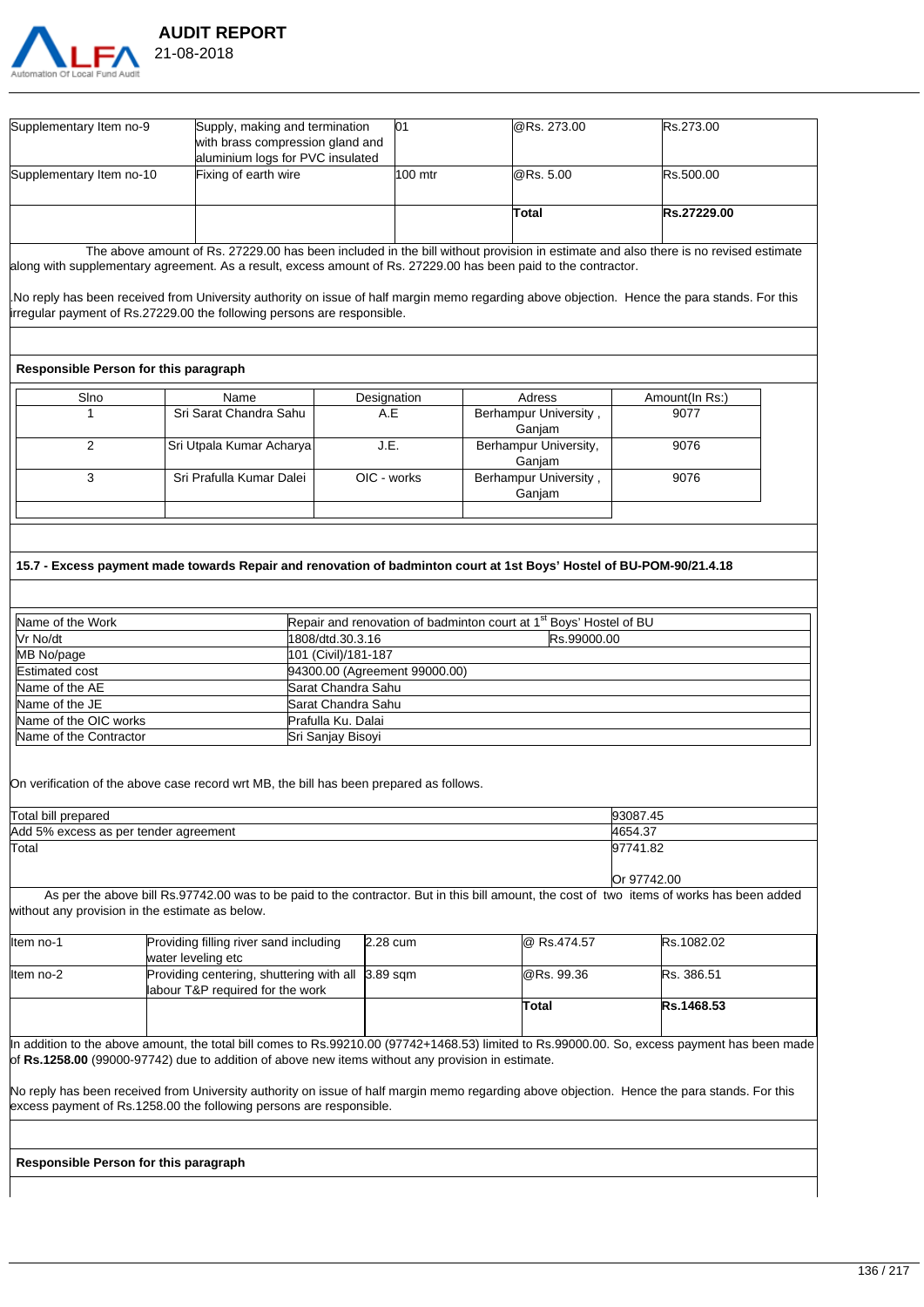

| Sino | Name                     | Designation | Adress                | Amount(In Rs:) |
|------|--------------------------|-------------|-----------------------|----------------|
|      | Sri Sarat Chandra Sahu   |             | Berhampur University, | 629            |
|      |                          |             | Ganiam                |                |
|      | Sri Prafulla Kumar Dalei | OIC - works | Berhampur University, | 629            |
|      |                          |             | Ganiam                |                |
|      |                          |             |                       |                |

# **15.8 - Non- Production of BALANCE Case records along with MB of the following development works-POM-26//24.11.17 & 91/21.4.18**

The half-margin memo vide Memo No-26/dtd.24.11.17 and Memo no 91/21.4.18 has been issued for verification of case records. But the following case records has not been produced till end of audit.

| SI           | Vr No/date       | Name of the work                                                                                                                                                       |                                                                                                                 |             |             |                             |  |
|--------------|------------------|------------------------------------------------------------------------------------------------------------------------------------------------------------------------|-----------------------------------------------------------------------------------------------------------------|-------------|-------------|-----------------------------|--|
| No.          |                  |                                                                                                                                                                        | Name of the Executant Gross amount of Net amount                                                                | the bill    | of the bill | MB No.& Page Remarks        |  |
| $\mathbf{1}$ | 382/24.06.15     | Const. of Academic block,<br>adies hostel 300 seated &<br>Extension of Library building                                                                                | Executive Engg.<br>(CPWD), BBSR                                                                                 | 50000000.00 |             |                             |  |
| 2            | 861/23.09.15     | -DO-                                                                                                                                                                   | $-DO-$                                                                                                          | 40000000.00 |             |                             |  |
| 3            | 869/01.10.15     | Renovation work of<br>aboratories of Science Deptt.                                                                                                                    | $-DO-$                                                                                                          | 9095300.00  |             |                             |  |
| 4            | 873/1.10.15      | Special repair to Lingaraj Law<br>College, BAM                                                                                                                         | Sri kailash Ch.<br>Choudhary                                                                                    | 855212.00   | 765723.00   | 100, Pg.102                 |  |
| 5            | 1012/30.10.15    | Special repair to Qtr.<br>No.D3R-14 of B.U.                                                                                                                            | Sarathi Choudhary                                                                                               | 26230.00    | 23561.00    | 98, pg.136                  |  |
| 6            | 1113/13.11.15    | Providing & fixing of grill at Qtr. Kailash Choudhary<br>No. D2R-2 of B.U.                                                                                             |                                                                                                                 | 7463.00     | 6641.00     | 95(civil), pg.191<br>to 197 |  |
| 7            | 1148/17.11.15    | Providing stainless steel letters Sarathi Choudhary<br>& Aluminum composition board<br>with aluminum frame work for<br>different Deptts., hostels &<br>offices of B.U. |                                                                                                                 | 494236.00   | 469525.00   | 98, pg.161                  |  |
| 8            | 1149/17.11.15    | Supply, fitting & fixing of 20mm<br>diameter stainless steel pipe to BAM<br>quest house of B.U                                                                         | M/S Saideep agency,                                                                                             | 6864.00     | 6452.00     | 96, pg.197                  |  |
| 9            | 1260/14.12.15    | Providing, fixing & fittings of<br>informatory glow road sign<br>boards as per specification with<br>logo of B.U. campus                                               | Kailash Choudhary                                                                                               | 684400.00   | 650180.00   | 99, pg.118 to<br>121        |  |
| 10           | 1328/06.01.16    | Repair of 100 KVA &<br>11/0.4333KV three phase,<br>50Hz out door type transformer<br>at 3d Boy's hostel of B.U.                                                        | Krishna electricals<br>(Sasibhusan Pattnaik)                                                                    | 103340.00   | 91971.00    | 14(EL), pg. - 78<br>to 79   |  |
| 11           | 1443/29.01.16    | Providing tile flooring near right Kailash Choudhary<br>side entrance gate to portico<br>area of auditorium hall of B.U.                                               |                                                                                                                 | 195366.00   | 174201.00   | 100, pg.168-172             |  |
| 12           | 1448/29.01.16    | Special repair to examination<br>section of B.U.                                                                                                                       | Sarathi Choudhary                                                                                               | 53835.00    | 45561.00    | 100, pg.128-133             |  |
| 13           | 1562/20.02.16    | Renovation of Sports Council<br>bldg. of B.U.                                                                                                                          | Kailash Choudhary                                                                                               | 728951.00   | 651904.00   | 101, pg.96-113              |  |
| 14           | 1645(1)/10.03.16 | Electricals works of temporary<br>power supply through AB<br>cable from 250 KVA<br>transformer at Auditorium hall<br>to Administrative block &<br>Central Library      | Sujit Ku. Nahak                                                                                                 | 82012.00    | 73812.00    | 14(EL), pg.80-84            |  |
|              | 15 1769/30.3.16  | Supply ,installation &<br>commissioning of LED based<br>20 no's of solar light garden &<br>50 no's of street light                                                     | Chief Executive,<br>Odisha Renewable<br>Energy Development<br>agency (OREDA),<br>S/59.Mancheswar<br><b>BBSR</b> | 844850.00   | 844850.00   | MB-                         |  |
| 16           | 1776/30.03.16    | Laying pathway from main<br>entrance gate to Salunki ladies<br>hostel &fixing of grill gate at<br>M.T. ladies hostel                                                   | R. Keshab Reddy                                                                                                 | 213966.00   | 189175.00   | 100 & 108,<br>pg-200-201    |  |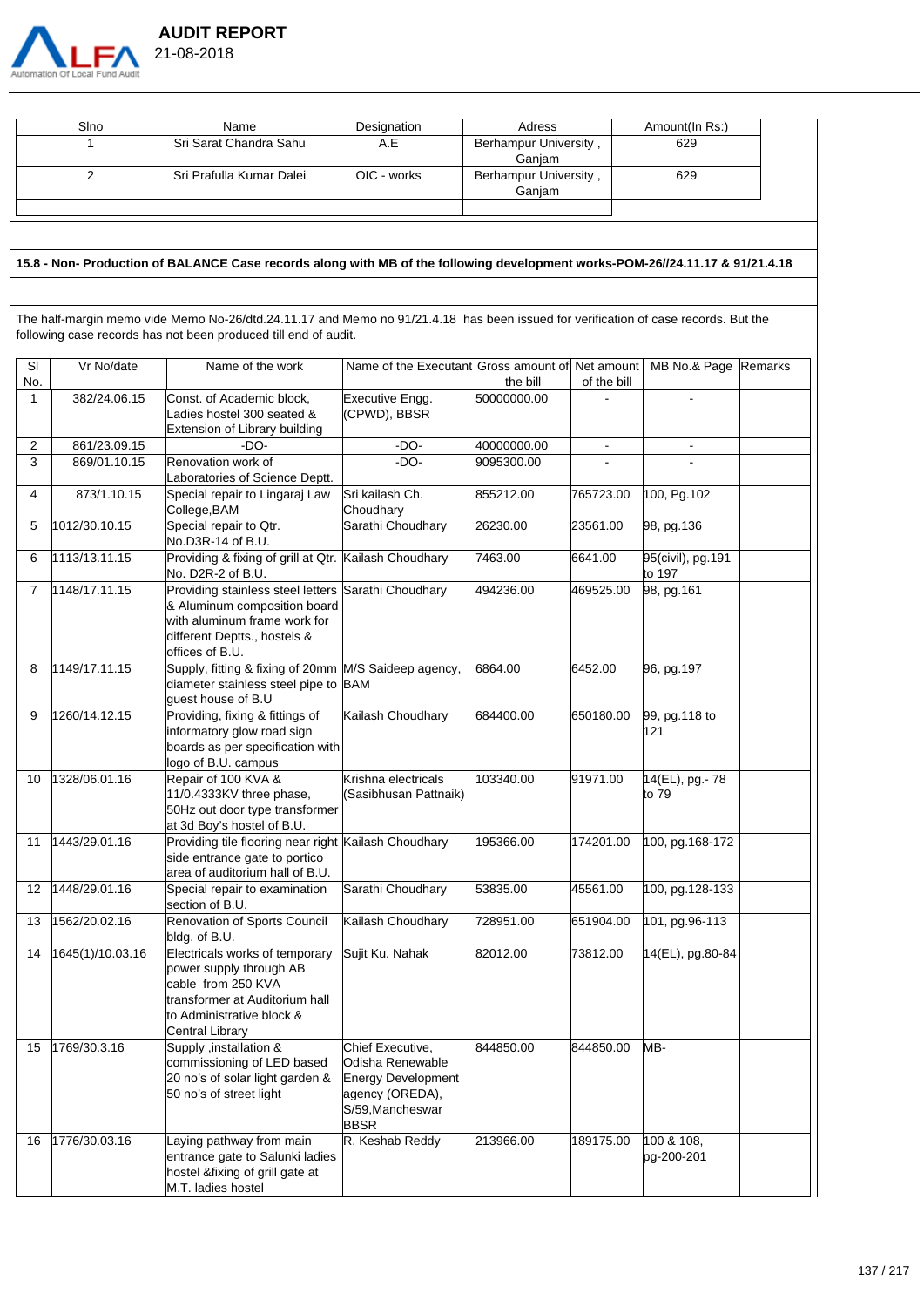

| 17 | 1779/30.03.16                                                                                                                                 | Providing stainless steel letters Sarathi Choudhary<br>&Aluminum composition sheet<br>board with Aluminum frame<br>work for different deptts.,<br>hostels & offices. |                                           | 587448.00          | 558076.00       | 99, pg.170-176           |  |
|----|-----------------------------------------------------------------------------------------------------------------------------------------------|----------------------------------------------------------------------------------------------------------------------------------------------------------------------|-------------------------------------------|--------------------|-----------------|--------------------------|--|
| 18 | 1811/31.03.16                                                                                                                                 | <b>Renovation work</b>                                                                                                                                               | Prasanta Ku. Bisoyi                       | 498459.00          | 445458.00       | 105 &<br>95,pg.1-11, 200 |  |
| 19 | 1824/31.03.16                                                                                                                                 | Repair & commissioning with<br>ancillary works of 1lakh gallon<br>RCC sump near ladies hostel<br>of B.U.                                                             | Executive Engg. PH<br>Division, Berhampur | 2000000.00         | 2000000.00 IMB- |                          |  |
| 20 | 1823/31.03.16                                                                                                                                 | R/R of AC of PHD Electronic<br>Science                                                                                                                               | M/S Sujit Ku. Nahak                       | 11286.00           | 11286.00        | MB-                      |  |
|    |                                                                                                                                               |                                                                                                                                                                      |                                           | Totall106489218.00 |                 |                          |  |
|    | No reply has been received from University authority on issue of half margin memo regarding production of above case records. Hence the above |                                                                                                                                                                      |                                           |                    |                 |                          |  |

amount of Rs.106489218.00 is kept held under objection till production of the case records.

#### PARA: 16 **AUDIT ON UNITS / DEPARTMENT**

#### **16.1 - National Service Scheme-**

The University operates NSS through the NSS bureau under the Deptt. Of Youth Affairs and Sports, Ministry of Human Resource Development, Govt. of India. The bureau is headed by a Programme Co-ordinator who is appointed by the V.C. with the consent of the Ministry of Youth Affairs, Govt. of India and State Govt.

The bureau runs smoothly with the following staffs:-

1.Programme Co-Ordinator - Prof. Prasanna Kumar Swain (Part-Time)

- 
- 2. Senior Assistant Sri Susant Kumar Sahoo (Part-Time)<br>3. Senior Assistant Sri Rabi Naravan Panda (Part-Time)
- 
- 3. Senior Assistant Sri Rabi Narayan Panda (Part-Time)<br>4. Internal Auditor Sri Paramananda Samal (Part-Time) 4. Internal Auditor - Sri Paramananda Samal (Part-Time)<br>5. Senior Typist - Sri Ganesh Charan Sahu (Part-Tim
- 
- 
- Sri Ganesh Charan Sahu (Part-Time) 6.Peon **- Smt Bijaya Laxmi Nayak**
- **Financial Position-**

|                                    | <b>FINANCIAL POSITION</b>                                           |                                                                     |             |              |                   |                |  |  |
|------------------------------------|---------------------------------------------------------------------|---------------------------------------------------------------------|-------------|--------------|-------------------|----------------|--|--|
|                                    | As per Cash book                                                    |                                                                     |             | As per Audit | <b>Difference</b> | <b>Remarks</b> |  |  |
|                                    | <b>Regular Grant</b><br>(A/c<br>No-10941793595)<br>SBI, Bhanjabihar | <b>Special Grant</b><br>(A/c<br>No-31312516680)<br>SBI, Bhanjabihar | Total       |              |                   |                |  |  |
| Opening balance as on<br> 01.04.15 | 7117325.04                                                          | 569678.00                                                           | 7687003.04  | 7663921.04   | 23082.00          | $(23032+50)$   |  |  |
| Receipt during 2015-16             | 539672.00                                                           | 4449070.00                                                          | 4988742.00  | 4988742.00   | 0.00              |                |  |  |
| Total                              | 7656997.04                                                          | 5018748.00                                                          | 12675745.04 | 12652663.04  | 23082.00          |                |  |  |
| Expenditure during<br>2015-16      | 2195916.00                                                          | 1657375.00                                                          | 3853291.00  | 3853291.00   | 0.00              |                |  |  |
| Closing balance as on<br> 31.03.16 | 5461081.04                                                          | 3361373.00                                                          | 8822454.04  | 8799372.04   | 23082.00          |                |  |  |

# **Details of difference amount of Rs.23082.00**-

1. Difference amount as per  $A/R$  No-44843/2014-15 = Rs.23032.00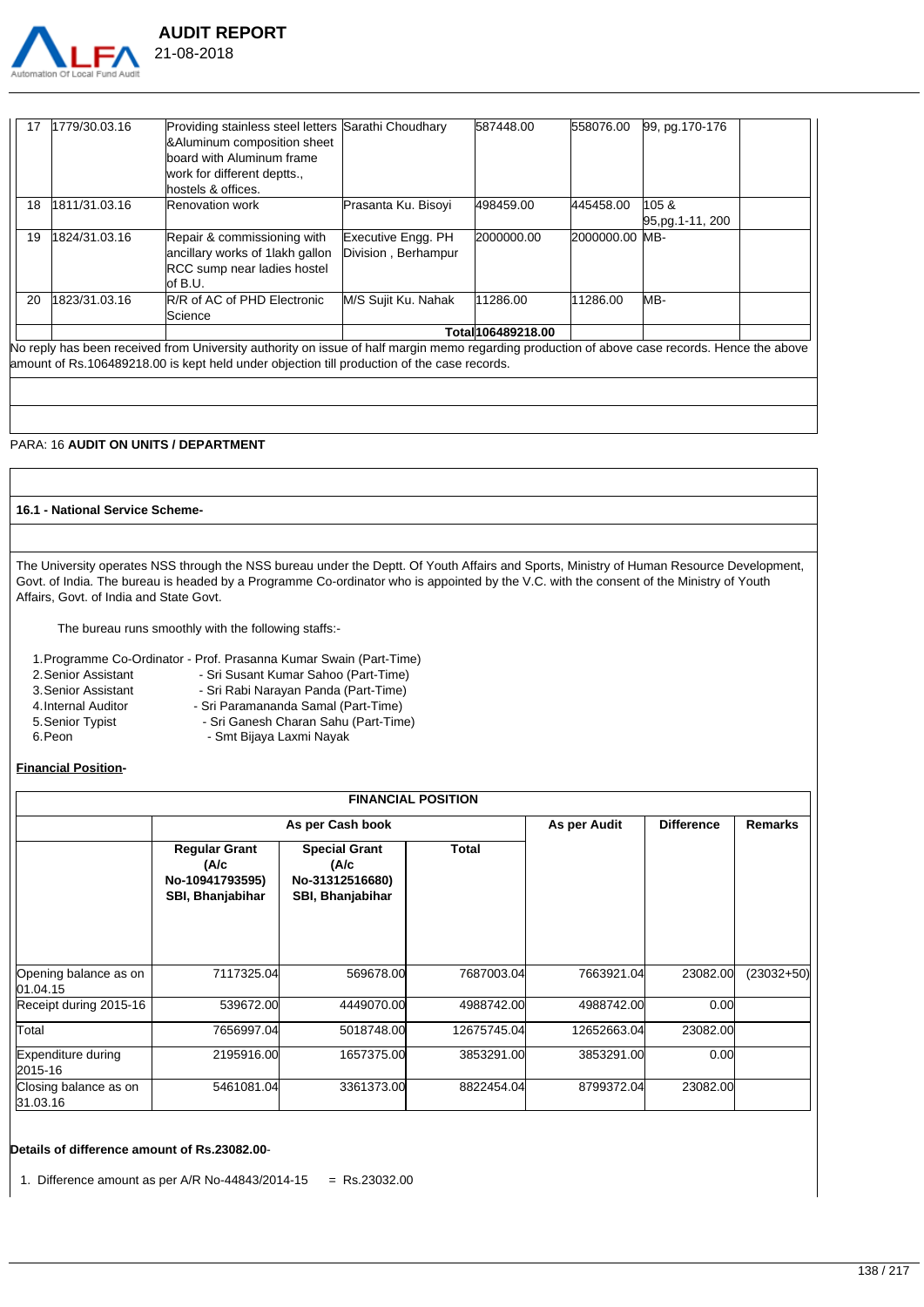

|                  | 2. Difference amount as detailed below        | $=$ Rs.<br>50.00                                                 |                                                                  |              |
|------------------|-----------------------------------------------|------------------------------------------------------------------|------------------------------------------------------------------|--------------|
|                  | Closing balance as on $31.03.15 = 7117275.04$ |                                                                  |                                                                  |              |
|                  | Opening balance as on 01.04.15 = 7117325.04   |                                                                  |                                                                  |              |
|                  | Diffenence $=$                                | 50.00]                                                           |                                                                  |              |
| 3.Total          |                                               | $=$ Rs.23082.00                                                  |                                                                  |              |
|                  | Details of receipt during the year 2015-16    |                                                                  |                                                                  |              |
|                  |                                               |                                                                  |                                                                  |              |
|                  |                                               |                                                                  |                                                                  |              |
| SI <sub>No</sub> | Head of A/c                                   |                                                                  | Amount                                                           |              |
|                  |                                               | <b>Regular Grant</b><br>(A/c No-10941793595)<br>SBI, Bhanjabihar | <b>Special Grant</b><br>(A/c No-31312516680)<br>SBI, Bhanjabihar | <b>Total</b> |
|                  |                                               |                                                                  |                                                                  |              |
|                  |                                               |                                                                  |                                                                  |              |
|                  | 1Refund of puja advance                       | 1350.00                                                          |                                                                  | 1350.00      |
|                  | 2Cash deposit                                 | 10000.00                                                         |                                                                  | 10000.00     |
|                  | 3Interst                                      | 234599.00                                                        | 437820.00                                                        | 672419.00    |
|                  | 4Social service fee                           | 254512.00                                                        |                                                                  | 254512.00    |
|                  | 5Encashed TDR                                 |                                                                  | 4000000.00                                                       | 4000000.00   |
|                  | 6 Refund of money due to wrong a/c no         | 39211.00                                                         | 11250.00                                                         | 50461.00     |

# **Details of expenditure during the year 2015-16**

| SI <sub>No</sub> | Head of A/c                | Amount                                                           |                                                                  |              |  |  |  |
|------------------|----------------------------|------------------------------------------------------------------|------------------------------------------------------------------|--------------|--|--|--|
|                  |                            | <b>Regular Grant</b><br>(A/c No-10941793595)<br>SBI, Bhanjabihar | <b>Special Grant</b><br>(A/c No-31312516680)<br>SBI, Bhanjabihar | <b>Total</b> |  |  |  |
|                  | Normal grant               | 754939.00                                                        |                                                                  | 754939.00    |  |  |  |
| $\overline{2}$   | One day inter college camp | 163000.00                                                        | 229875.00                                                        | 392875.00    |  |  |  |

**TOTAL 539672.00 4449070.00 4988742.00**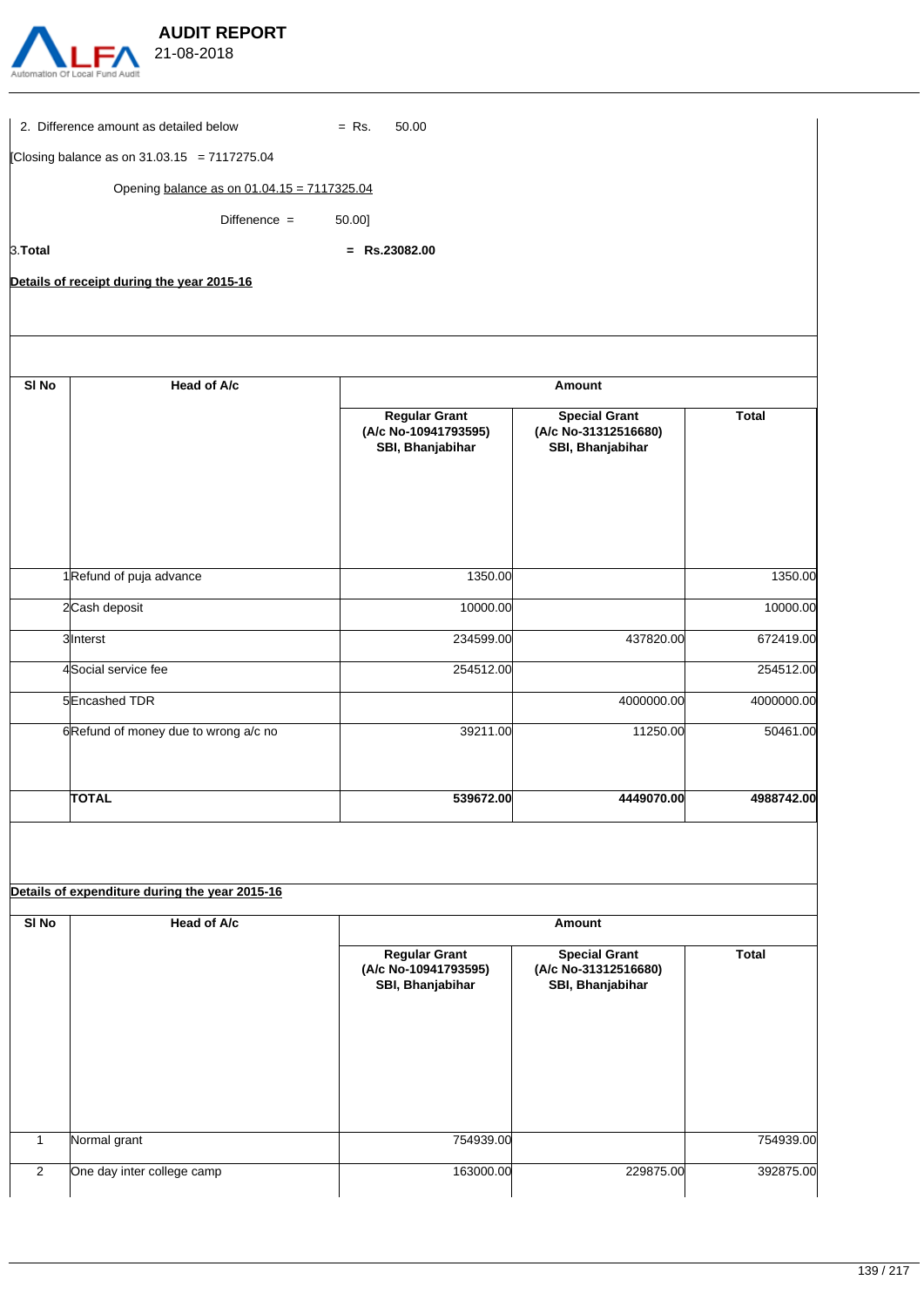

 **AUDIT REPORT** 

**Closing balance of bank pass books as on 31.03.2015-**

SI No Amount No Account No Amount Amount No Amount No Amount No Amount No Amount No Amount No Amount No Amount

SBI, Bhanjabihar

Regular Grant (A/c No-10941793595)

|                  | Automation Of Local Fund Audit |           |           |           |
|------------------|--------------------------------|-----------|-----------|-----------|
|                  |                                |           |           |           |
| 3                | Plantation programme           |           | 10000.00  | 10000.00  |
| $\overline{4}$   | Summer special camp            |           | 326250.00 | 326250.00 |
| $\sqrt{5}$       | Puja special camp              |           | 652500.00 | 652500.00 |
| 6                | X-mas special camp             |           | 438750.00 | 438750.00 |
| $\overline{7}$   | Dental camp                    | 5000.00   |           | 5000.00   |
| 8                | Pre-RD camp                    | 22500.00  |           | 22500.00  |
| $\boldsymbol{9}$ | Blood donation camp            | 73920.00  |           | 73920.00  |
| 10               | Conducting area wise meeting   | 48750.00  |           | 48750.00  |
| 11               | Advisory committee meeting     | 19060.00  |           | 19060.00  |
| 12               | Salary to staff                | 116045.00 |           | 116045.00 |
|                  |                                |           |           |           |
| 13               | Telephone bill                 | 3594.00   |           | 3594.00   |
| 14               | Newspaper bill                 | 2764.00   |           | 2764.00   |
| 15               | Seminar                        | 2000.00   |           | 2000.00   |
| 16               | Audit fees                     | 66067.00  |           | 66067.00  |
| 17               | Puja advance                   | 7500.00   |           | 7500.00   |
| 18               | TA/DA                          | 52035.00  |           | 52035.00  |
| 19               | Booking of railway tickets     | 11245.00  |           | 11245.00  |
| $\overline{20}$  | Poctet allowance of PO         | 404870.00 |           | 404870.00 |
| $\overline{21}$  | Observation of NSS day         | 361220.00 |           | 361220.00 |
| $\overline{22}$  | Celebration of NSS Youth Day   | 8650.00   |           | 8650.00   |
| $\overline{23}$  | Postage stamps                 | 10000.00  |           | 10000.00  |
| 24               | Contingency                    | 7700.00   |           | 7700.00   |
| 25               | NAAC photo album               | 5000.00   |           | 5000.00   |
| $\overline{26}$  | <b>Bank charges</b>            | 257.00    |           | 257.00    |

27Others 49800.00 49800.00

**Total 2195916.00 1657375.00 3853291.00**

5985712.04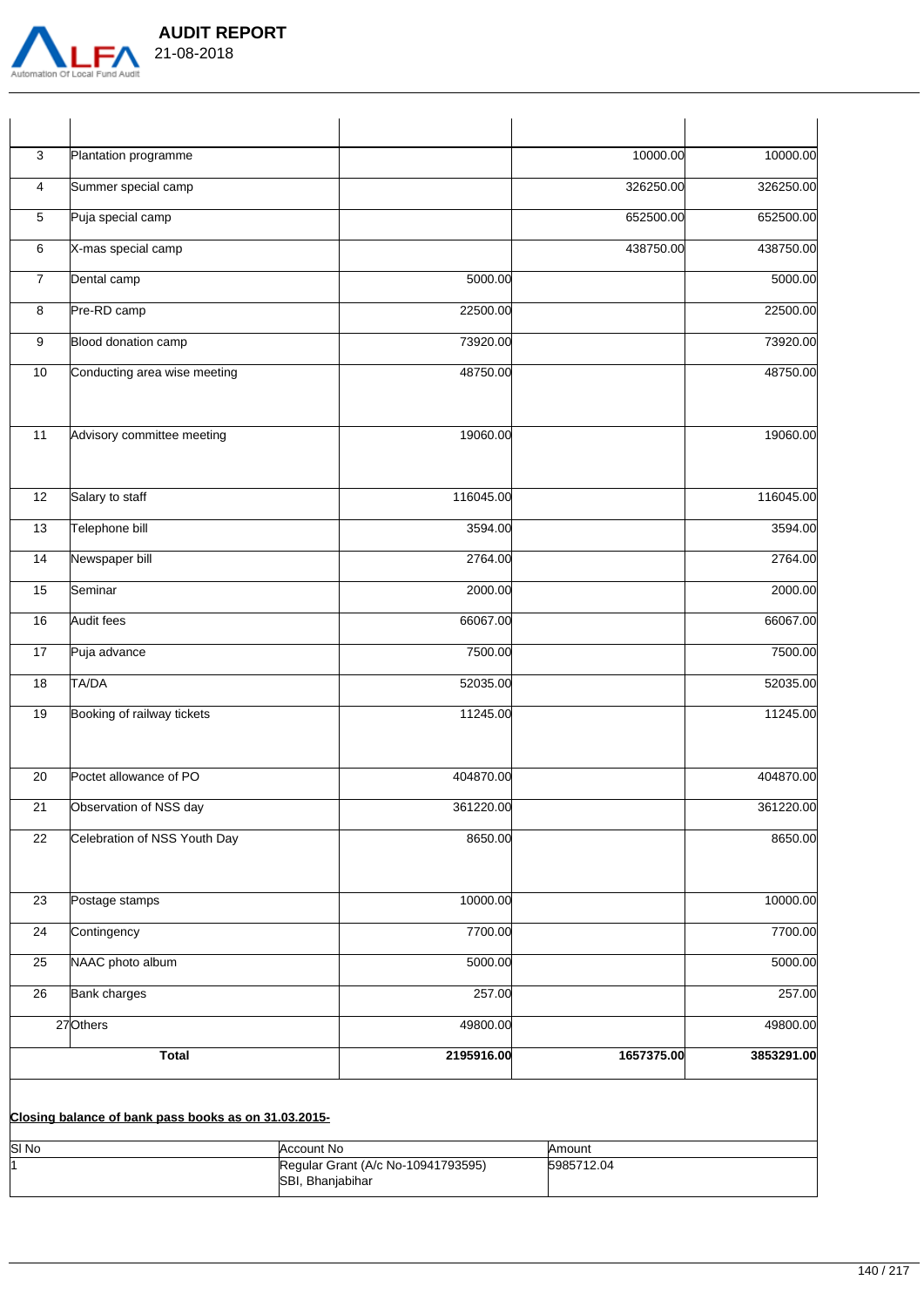

| l2 |                                                                                                                              |        | Special Grant (A/c No-31312516680)<br>SBI, Bhanjabihar                                          | 3491186.00 |                    |            |
|----|------------------------------------------------------------------------------------------------------------------------------|--------|-------------------------------------------------------------------------------------------------|------------|--------------------|------------|
|    |                                                                                                                              |        | Reconciliation between closing balance of bank pass book and bank position shown in cash book-  |            |                    |            |
|    | 1. Regular Grant (A/c No-10941793595) SBI, Bhanjabihar                                                                       |        |                                                                                                 |            |                    |            |
|    | 1Closing balance as per cash book as on 31.03.16                                                                             |        |                                                                                                 |            |                    | 5461081.04 |
|    | 2Add the difference amount of opening balance as per cash book and pass<br>lbook<br>on 01.04.15 as per pass book= 7495183.04 |        | OB as on 01.04.15 as per cash book= 7117325.04                                                  | Ob as      | $(+)$              | 377858.00  |
|    | 3Deduct the cheque issued during 2014-15 but encashed during 2015-16                                                         |        |                                                                                                 |            | $(\textnormal{-})$ | 364461.00  |
|    | Cheque no/date                                                                                                               | Amount | Encashment date                                                                                 |            |                    |            |
|    | 677655/                                                                                                                      |        | 600020.4.15                                                                                     |            |                    |            |
|    | 677654/                                                                                                                      |        | 15668322.4.15                                                                                   |            |                    |            |
|    | 677656/                                                                                                                      |        | 18185222.4.15                                                                                   |            |                    |            |
|    | 677657/                                                                                                                      |        | 480022.4.15                                                                                     |            |                    |            |
|    | 677659/                                                                                                                      |        | 78024.4.15                                                                                      |            |                    |            |
|    | 677658/                                                                                                                      |        | 420224.4.15                                                                                     |            |                    |            |
|    | 677660/                                                                                                                      |        | 27006.5.15                                                                                      |            |                    |            |
|    | 677661/                                                                                                                      |        | 7444 17.6.15                                                                                    |            |                    |            |
|    | Total<br>Add cheques issued during 2015-16 but not encashed till 31.03.15                                                    | 364461 |                                                                                                 |            | $(+)$              | 465141.00  |
|    | Cheque no/date                                                                                                               | Amount | Encashment date                                                                                 |            |                    |            |
|    | 677708/                                                                                                                      |        | 2038222.4.16                                                                                    |            |                    |            |
|    | 677709/                                                                                                                      |        | 40487012.7.16                                                                                   |            |                    |            |
|    | 677710/                                                                                                                      |        | 688928.9.16                                                                                     |            |                    |            |
|    | 677711/                                                                                                                      |        | 29800 7.5.16                                                                                    |            |                    |            |
|    | 677712/                                                                                                                      |        | 3200 16.6.16                                                                                    |            |                    |            |
|    | Total                                                                                                                        | 465141 |                                                                                                 |            |                    |            |
| 5  | Add deposits of pass book but not taken to the cash book                                                                     |        |                                                                                                 |            | $(+)$              | 46170.00   |
|    | Date                                                                                                                         | Amount |                                                                                                 |            |                    |            |
|    | 3.10.15                                                                                                                      |        | 11310                                                                                           |            |                    |            |
|    | 3.10.15                                                                                                                      |        | 9924                                                                                            |            |                    |            |
|    | 3.10.15                                                                                                                      |        | 4434                                                                                            |            |                    |            |
|    | 13.10.15                                                                                                                     |        | 2796                                                                                            |            |                    |            |
|    | 13.10.15                                                                                                                     |        | 17706                                                                                           |            |                    |            |
|    | Total                                                                                                                        |        | 46170                                                                                           |            |                    |            |
| 6  |                                                                                                                              |        | Deduct the bank charge of Rs.57.00 on 30.3.16 not taken to the cash book                        |            | $(\cdot)$          | 57.00      |
|    | against amount of Rs.8908.00                                                                                                 |        | Deduct the difference amount of Rs.20.00 as amount of Rs.8928.00 is debited from bank on 8.8.15 |            | $(-)$              | 20.00      |
| l8 | Closing balance as per pass book as on 31.03.16                                                                              |        |                                                                                                 |            |                    | 5985712.04 |
|    | 1. Special Grant (A/c No-31312516680) SBI, Bhanjabihar                                                                       |        |                                                                                                 |            |                    |            |

| Closing balance as per cash book as on 31.03.16                                                                      | 3361373.00 |
|----------------------------------------------------------------------------------------------------------------------|------------|
| Add the difference amount of opening balance as per cash book and pass                                               | 183563.00  |
| OB as on 01.04.15 as per cash book= 569678.00<br>Ob as<br><b>book</b>                                                |            |
| on 01.04.15 as per pass book= 753241.00                                                                              |            |
| Deduct the cheque of amount Rs.65000.00 vide ch no.136076/dtd. issued during 2014-15 but<br>encashed on dtd. 20.4.15 | 65000.00   |
| Add cheque issued vide ch no.136085/dtd.23.12.15 but not encashed till 31.03.15                                      | 11250.00   |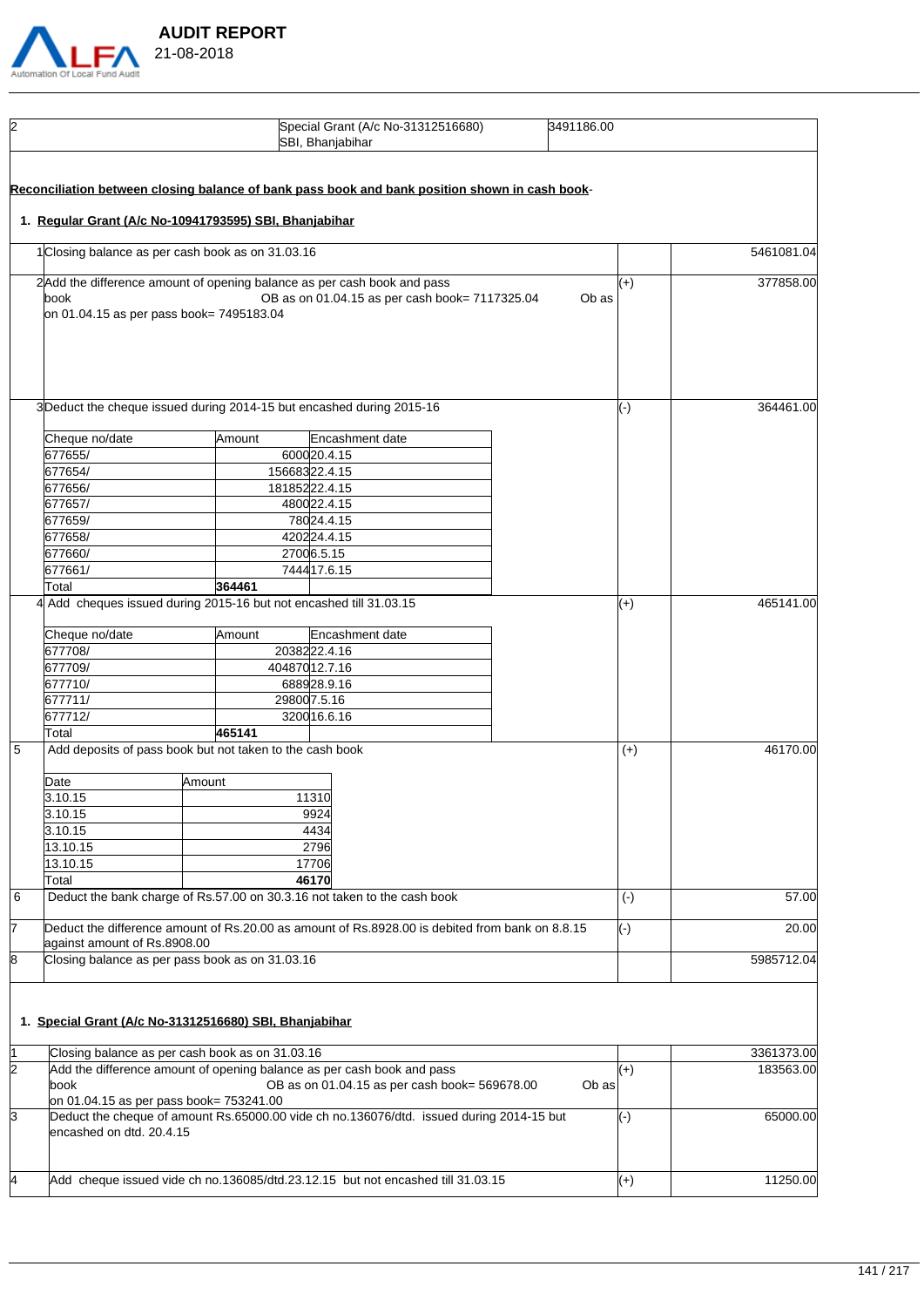

 **AUDIT REPORT**  21-08-2018

| Closing balance as per pass book as on 31.03.16                                                                                                 |       | 3491186.00 |  |  |  |  |  |  |
|-------------------------------------------------------------------------------------------------------------------------------------------------|-------|------------|--|--|--|--|--|--|
| The reconciliation of above two accounts of Rs.654444.00 (524631 + 129813) has been made by the audit. But till now same has not been           |       |            |  |  |  |  |  |  |
| reconciled by NSS wing of Berhampur University. Till reconciliation of above two accounts, the unreconciled amount of Rs.654444.00 is kept held |       |            |  |  |  |  |  |  |
| under objection.                                                                                                                                |       |            |  |  |  |  |  |  |
|                                                                                                                                                 |       |            |  |  |  |  |  |  |
| Reconciliation between closing balance of Audit and cash book-                                                                                  |       |            |  |  |  |  |  |  |
|                                                                                                                                                 |       |            |  |  |  |  |  |  |
| Closing balance as per Audit as on 31.03.16                                                                                                     |       | 8799372.04 |  |  |  |  |  |  |
| Add difference amount of Rs. 23032.00 as per A/R No-44843/2014-15                                                                               | $(+)$ | 23032.00   |  |  |  |  |  |  |
| Add difference amount of Rs.50.00 as detailed below                                                                                             | $(+)$ | 50.00      |  |  |  |  |  |  |
|                                                                                                                                                 |       |            |  |  |  |  |  |  |
| [Closing balance as on $31.03.15$ = 7117275.04                                                                                                  |       |            |  |  |  |  |  |  |
|                                                                                                                                                 |       |            |  |  |  |  |  |  |
| Opening balance as on $01.04.15 = 7117325.04$                                                                                                   |       |            |  |  |  |  |  |  |
|                                                                                                                                                 |       |            |  |  |  |  |  |  |
| Diffenence $=$<br>50.001                                                                                                                        |       |            |  |  |  |  |  |  |
|                                                                                                                                                 |       |            |  |  |  |  |  |  |
|                                                                                                                                                 |       |            |  |  |  |  |  |  |
| Closing balance as per cash book as on 31.03.16                                                                                                 |       | 8822454.04 |  |  |  |  |  |  |
| The above difference may be reconciled and compliance may be reported to audit.                                                                 |       |            |  |  |  |  |  |  |
|                                                                                                                                                 |       |            |  |  |  |  |  |  |

**16.2 - Non-Production of utilization of outstanding advance of NSS wing for 2015-16-POM-97/27.4.18**

On checking of NSS cash book and paid vouchers for the year 2015-16, it is seen that a sum of Rs.2668109.00 was paid as advance for conducting normal camp, blood donation camp, youth day observation and special camp to different colleges. Out of this, some of the NSS units of college amounting to Rs.1656744.00 have produced their utilization certificate. A number of units have not produced the U.C. which involves an amount of Rs. 1011365.00.

| SI <sub>No</sub> | Vr.no./date | <b>Particulars</b>    | To whom paid                                  |                                              | Advance paid                                 |              | <b>Advance</b><br>adjusted outstanding | <b>Advance</b> |
|------------------|-------------|-----------------------|-----------------------------------------------|----------------------------------------------|----------------------------------------------|--------------|----------------------------------------|----------------|
|                  |             |                       |                                               | A/c no.<br>10941793595<br>(Regular<br>grant) | A/c no.<br>31312516680<br>(Special<br>grant) | <b>Total</b> |                                        |                |
| $\mathbf{1}$     | 5/9.6.15    | Summer special camp   | S.J. Degree College,                          |                                              | 11250                                        | 11250        | 11250                                  | 0              |
|                  |             |                       | Rambha                                        |                                              |                                              |              |                                        |                |
|                  | 20/21.9.15  | Regular camping grant |                                               | 6802                                         |                                              | 6802         | 6802                                   | $\Omega$       |
|                  | 24/13.10.15 | Puja Special camp     |                                               |                                              | 33750                                        | 33750        | 33750                                  | $\Omega$       |
| 2                | 5/9.6.15    | Summer special camp   | Sindhedevi Mahavidyalay,<br>Nandapur, Koraput |                                              | 11250                                        | 11250        |                                        | 11250          |
|                  | 24/13.10.15 | Puja Special camp     |                                               |                                              | 11250                                        | 11250        |                                        | 11250          |
|                  | 47/22.3.16  | Regular grant         |                                               | 7709                                         |                                              | 7709         |                                        | 7709           |
| 3                | 5/9.6.15    | Summer special camp   | KIGM College, Linepada                        |                                              | 33750                                        | 33750        | 33750                                  | 0              |
|                  | 20/21.9.15  | Regular camping grant |                                               | 25028                                        |                                              | 25028        | 25028                                  | $\Omega$       |
| 4                | 5/9.6.15    | Summer special camp   | Gangeswari Degree<br>College, Patangi         |                                              | 11250                                        | 11250        |                                        | 11250          |
|                  | 20/21.9.15  | Regular camping grant |                                               | 8314                                         |                                              | 8314         |                                        | 8314           |
| 5                | 5/9.6.15    | Summer special camp   | Savitri women's College,<br>Bhanjanagar       |                                              | 45000                                        | 45000        | 45000                                  | O              |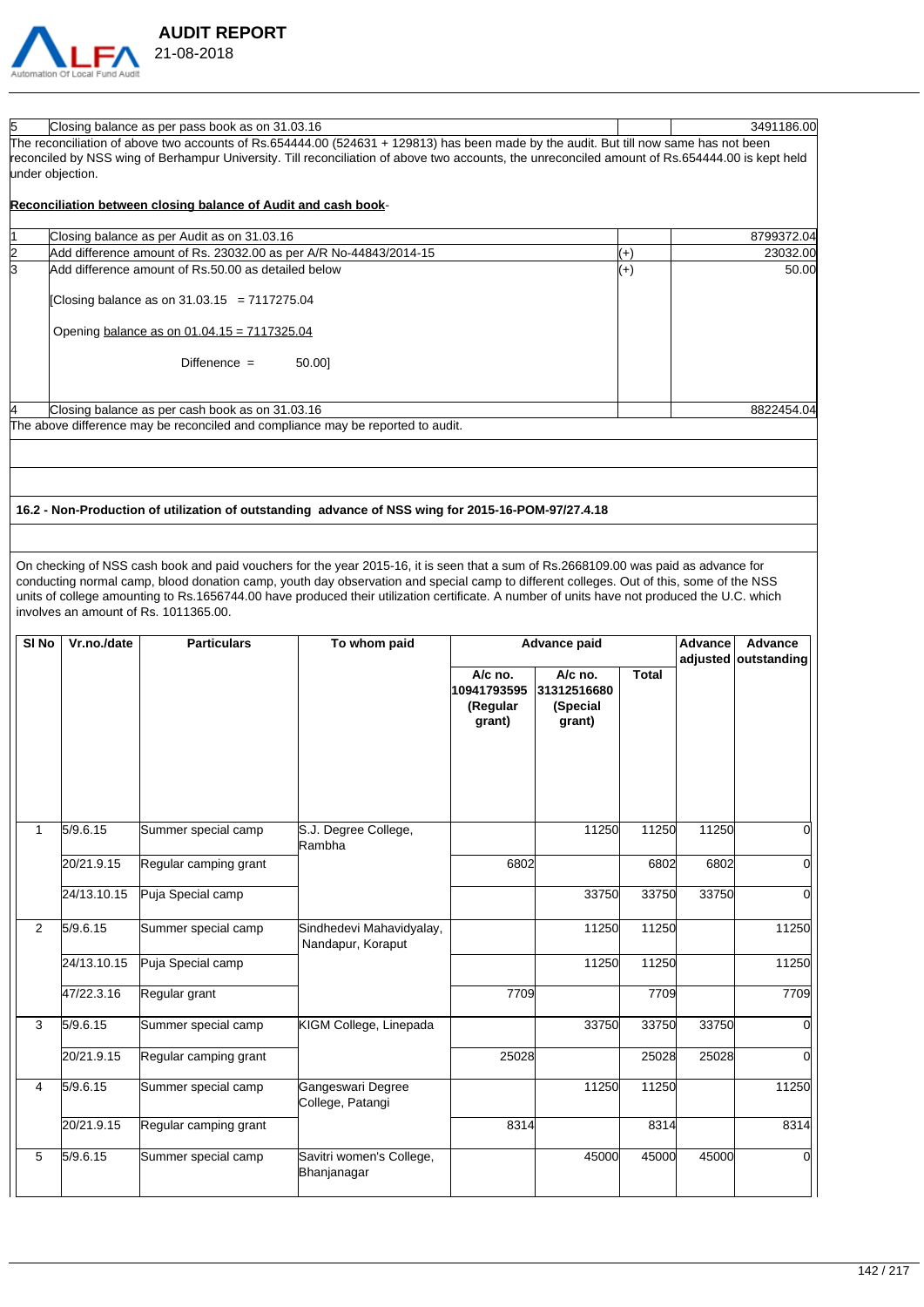

|    | 22/30.9.15  | Areawise meeting of of<br>Principals and POs |                                                   | 11250 |        | 11250  |        | 11250    |
|----|-------------|----------------------------------------------|---------------------------------------------------|-------|--------|--------|--------|----------|
|    | 23/13.10.15 | Regular camping grant                        |                                                   | 35400 |        | 35400  | 26550  | 8850     |
|    | 24/13.10.15 | Puja Special camp                            |                                                   |       | 33750  | 33750  | 33750  |          |
| 6  | 5/9.6.15    | Summer special camp                          | Science College,<br>Kankorada                     |       | 33750  | 33750  |        | 33750    |
|    | 20/21.9.15  | Regular camping grant                        |                                                   | 17700 |        | 17700  |        | 17700    |
|    | 24/13.10.15 | Puja Special camp                            |                                                   |       | 33750  | 33750  |        | 33750    |
|    | 34/23.12.15 | X-mas Special camp                           |                                                   |       | 33750  | 33750  |        | 33750    |
| 7  | 5/9.6.15    | Summer special camp                          | Polasara Science College,<br>Polasara             |       | 33750  | 33750  | 33750  | 0        |
|    | 11/24.7.15  | <b>Inter College Competition</b>             |                                                   | 34000 |        | 34000  | 34000  | 0        |
|    | 20/21.9.15  | Regular camping grant                        |                                                   | 28600 |        | 28600  | 28600  | 0        |
|    | 24/13.10.15 | Puja Special camp                            |                                                   |       | 22500  | 22500  | 22500  | $\Omega$ |
| 8  | 5/9.6.15    | Summer special camp                          | Darwin Memorial Degree<br>College, Kudumulugumma, |       | 11250  | 11250  | 11250  | 0        |
|    | 20/21.9.15  | Regular camping grant                        | Malkangiri, Khairput                              | 8583  |        | 8583   | 8583   | $\Omega$ |
|    | 24/13.10.15 | Puja Special camp                            |                                                   |       | 11250  | 11250  | 11250  | $\Omega$ |
|    | 34/23.12.15 | X-mas Special camp                           |                                                   |       | 11250  | 11250  | 11250  | $\Omega$ |
| 9  | 5/9.6.15    | Summer special camp                          | People's College, Buguda                          |       | 11250  | 11250  |        | 11250    |
|    | 20/21.9.15  | Regular camping grant                        |                                                   | 8257  |        | 8257   |        | 8257     |
|    | 23/13.10.15 | Regular camping grant                        |                                                   | 16618 |        | 16618  |        | 16618    |
| 10 | 5/9.6.15    | Summer special camp                          | Regional Degree College,<br>Dambasara             |       | 11250  | 11250  | 11250  | $\Omega$ |
|    | 24/13.10.15 | Puja Special camp                            |                                                   |       | 11250  | 11250  | 11250  | $\Omega$ |
| 11 | 5/9.6.15    | Summer special camp                          | Anchalika Degree College,<br>Jagannathaprasad     |       | 33750  | 33750  |        | 33750    |
|    | 20/21.9.15  | Regular camping grant                        |                                                   | 24890 |        | 24890  |        | 24890    |
|    | 24/13.10.15 | Puja Special camp                            |                                                   |       | 33750  | 33750  |        | 33750    |
| 12 | 5/9.6.15    | Summer special camp                          | J.J. Mahavidyalaya, Raikia,<br>Kandhamal          |       | 22500  | 22500  | 22500  | 0        |
|    | 20/21.9.15  | Regular camping grant                        |                                                   | 16047 |        | 16047  | 16047  | 0        |
|    | 24/13.10.15 | Puja Special camp                            |                                                   |       | 22500  | 22500  | 22500  | 0        |
|    | 34/23.12.15 | X-mas Special camp                           |                                                   |       | 22500  | 22500  | 22500  | $\Omega$ |
| 13 | 5/9.6.15    | Summer special camp                          | Ganjam Anchalika Degree<br>College, Kalimela      |       | 11250  | 11250  |        | 11250    |
|    | 47/22.3.16  | Regular grant                                |                                                   | 8795  |        | 8795   |        | 8795     |
| 14 | 6/13.6.15   | District level Inter College<br>Competition  | B P Degree College,<br>Kundra                     |       | 200000 | 200000 | 200000 | 0        |
|    | 20/21.9.15  | Regular camping grant                        |                                                   | 15470 |        | 15470  | 15470  | 0        |
|    | 24/13.10.15 | Puja Special camp                            |                                                   |       | 22500  | 22500  | 22500  | 0        |
| 15 | 8/22.6.15   | Summer special camp                          | GKCET, Jeypore                                    |       | 11250  | 11250  | 11250  | 0        |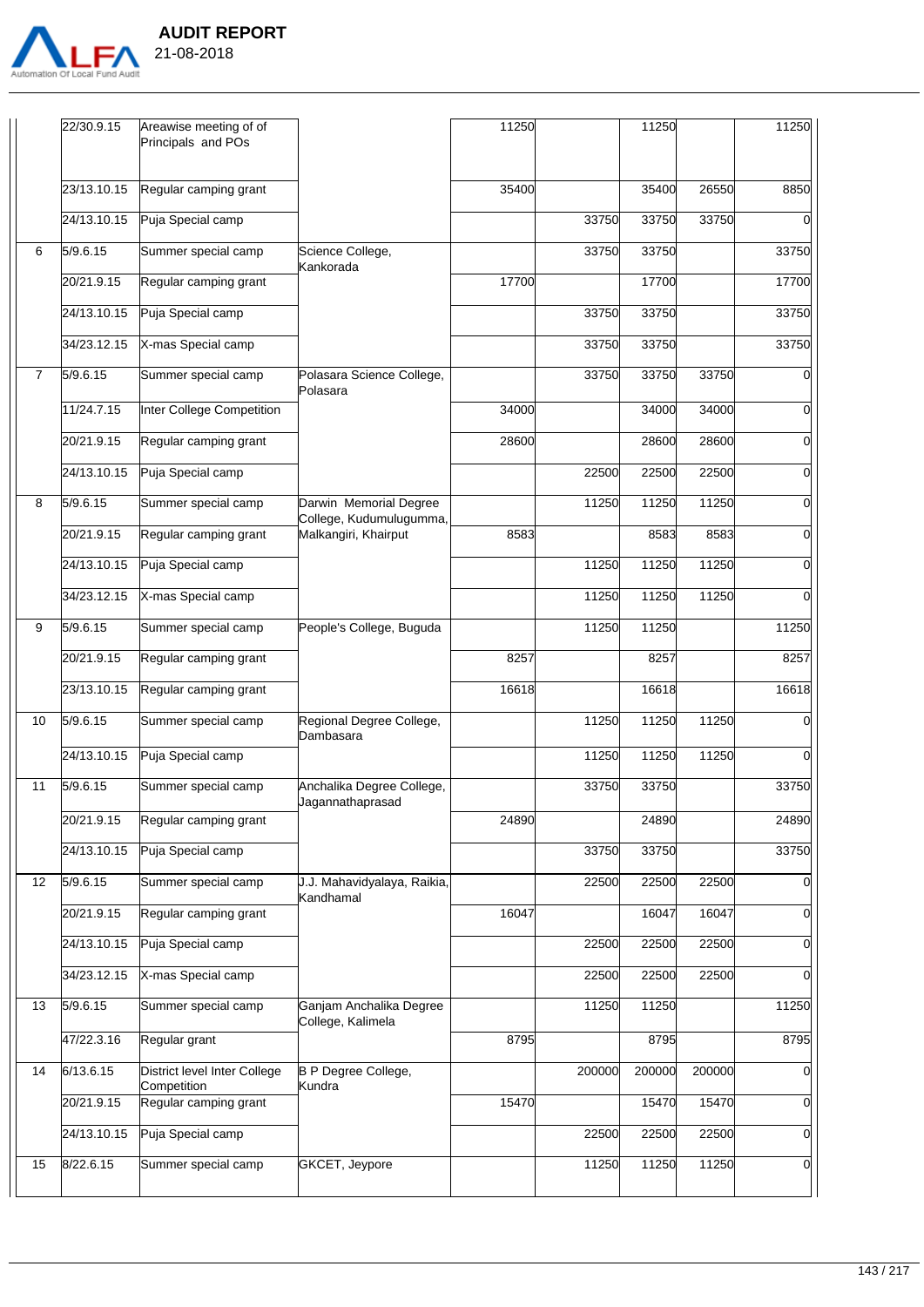

 **AUDIT REPORT** 

|    | 20/21.9.15  | Regular camping grant                        |                                      | 8850  |       | 8850  | 8850  | 0                |
|----|-------------|----------------------------------------------|--------------------------------------|-------|-------|-------|-------|------------------|
|    | 26/17.10.15 | Puja special camp                            |                                      |       | 11250 | 11250 | 11250 | 0                |
|    | 32/27.11.15 | Areawise meeting of of<br>Principals and POs |                                      | 9000  |       | 9000  | 9000  | 0                |
|    | 34/23.12.15 | X-mas Special camp                           |                                      |       | 11250 | 11250 | 11250 | 0                |
| 16 | 11/24.7.15  | Inter College Competition                    | AMCS College, Tikabali               | 66000 |       | 66000 | 66000 | 0                |
|    | 23/13.10.15 | Regular camping grant                        |                                      | 33598 |       | 33598 | 33598 | $\boldsymbol{0}$ |
|    | 24/13.10.15 | Puja Special camp                            |                                      |       | 45000 | 45000 | 45000 | $\mathbf 0$      |
|    | 34/23.12.15 | X-mas Special camp                           |                                      |       | 45000 | 45000 | 45000 | $\overline{0}$   |
| 17 | 12/5.8.15   | Plantation/Herbal garden                     | V Deb College, Jeypore               |       | 5000  | 5000  |       | 5000             |
|    | 20/21.9.15  | Regular camping grant                        |                                      | 8850  |       | 8850  |       | 8850             |
| 18 | 12/5.8.15   | Plantation/Herbal garden                     | KATS Ayurvedic College,<br>Ankushpur |       | 5000  | 5000  | 5000  | 0                |
|    | 20/21.9.15  | Regular camping grant                        |                                      | 17513 |       | 17513 | 17513 | 0                |
|    | 34/23.12.15 | X-mas Special camp                           |                                      |       | 11250 | 11250 | 11250 | $\mathbf 0$      |
| 19 | 14/8.8.15   | <b>Inter College Competition</b>             | Gunupur College, Gunupur             | 34000 |       | 34000 | 34000 | $\overline{0}$   |
|    | 41/29.2.16  | Special camp                                 |                                      |       | 22500 | 22500 | 11500 | 11000            |
| 20 | 20/21.9.15  | Regular camping grant                        | Khemundi College,<br>Digapahandi     | 26550 |       | 26550 | 26550 | $\overline{0}$   |
| 21 | 20/21.9.15  | Regular camping grant                        | College of Nursing,<br>Berhampur     | 16955 |       | 16955 | 16955 | 0                |
|    | 24/13.10.15 | Puja Special camp                            |                                      |       | 22500 | 22500 | 22500 | 0                |
| 22 | 20/21.9.15  | Regular camping grant                        | Govt Sc College,<br>Chhatrapur       | 3806  |       | 3806  |       | 3806             |
|    | 30/6.11.15  | Inter College Compititon                     |                                      | 29000 |       | 29000 |       | 29000            |
| 23 | 20/21.9.15  | Regular camping grant                        | Women's College,<br>Parakhemundi     | 2350  |       | 2350  |       | 2350             |
|    | 20/21.9.15  | Regular camping grant                        |                                      | 8850  |       | 8850  |       | 8850             |
| 24 | 20/21.9.15  | Regular camping grant                        | KIT, Govindapur                      | 8850  |       | 8850  |       | 8850             |
| 25 | 20/21.9.15  | Regular camping grant                        | Muniguda Degree College,<br>Muniguda | 8617  |       | 8617  |       | 8617             |
| 26 | 20/21.9.15  | Regular camping grant                        | Science College, Hinjilicut          | 3819  |       | 3819  |       | 3819             |
| 27 | 20/21.9.15  | Regular camping grant                        | NBC college, Kendupdar               | 17258 |       | 17258 | 17258 | 0                |
| 28 | 20/21.9.15  | Regular camping grant                        | City College, Berhampur              | 12024 |       | 12024 | 12024 | $\boldsymbol{0}$ |
|    | 34/23.12.15 | X-mas Special camp                           |                                      |       | 22500 | 22500 | 22500 | 0                |
| 29 | 20/21.9.15  | Regular camping grant                        | KBV Mahavidyalaya, KS<br>Nagar       | 25050 |       | 25050 |       | 25050            |
|    | 24/13.10.15 | Puja Special camp                            |                                      |       | 11250 | 11250 |       | 11250            |
|    | 34/23.12.15 | X-mas Special camp                           |                                      |       | 11250 | 11250 |       | 11250            |

20/21.9.15 Regular camping grant (1990) 8850 8850 8850 8850 8850 8850 9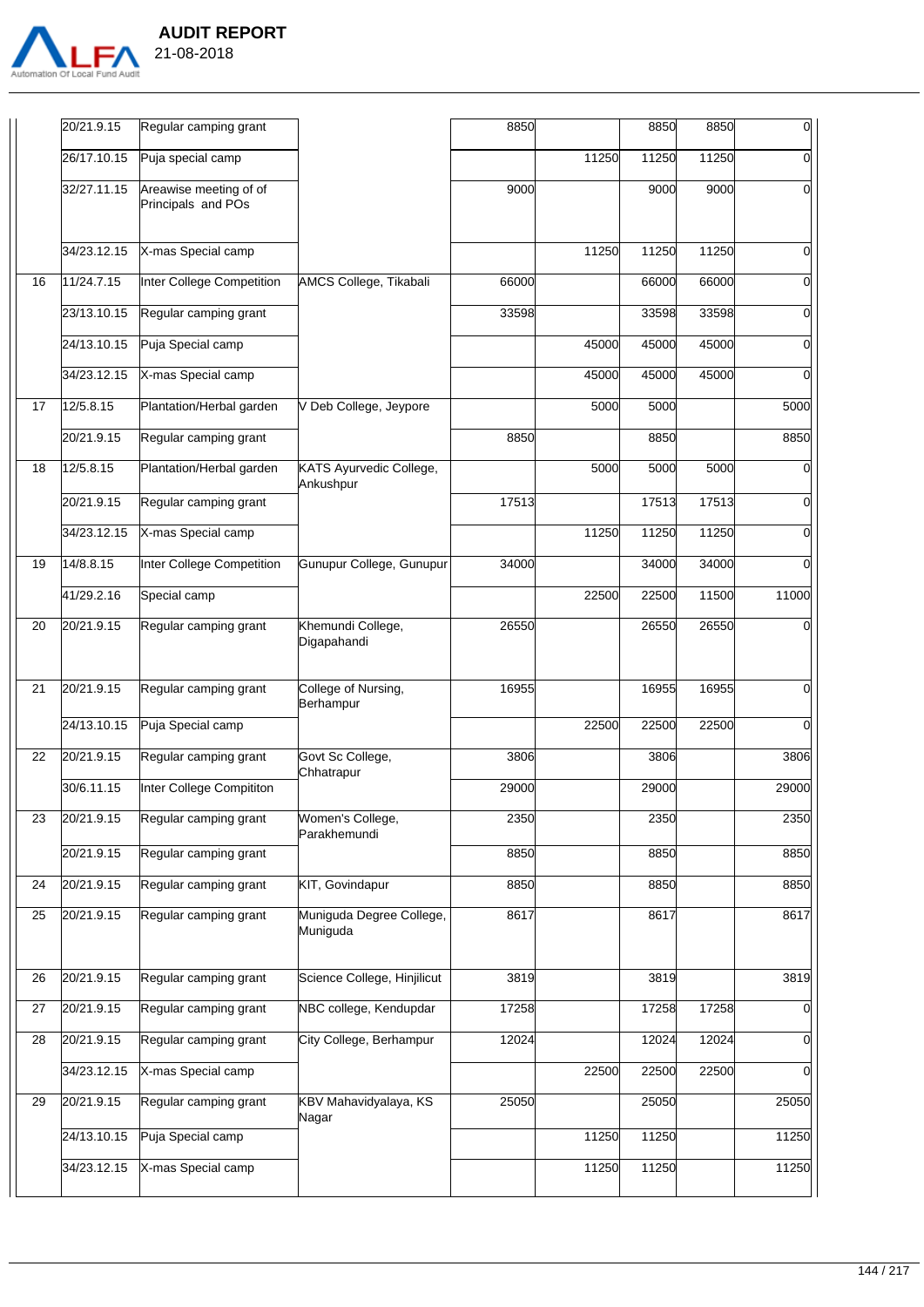

| 30 | 20/21.9.15  | Regular camping grant          | RCM Science College,<br>khalikote                       | 20550 |       | 20550 | 20550        | 0l       |
|----|-------------|--------------------------------|---------------------------------------------------------|-------|-------|-------|--------------|----------|
| 31 | 20/21.9.15  | Regular camping grant          | NSB Mahavidyalaya,<br>Nuvapada                          | 7628  |       | 7628  | 7628         |          |
|    | 24/13.10.15 | Puja Special camp              |                                                         |       | 22500 | 22500 | 11250        | 11250    |
| 32 | 20/21.9.15  | Regular camping grant          | Chikiti Mahavidyalaya,<br>Chikiti                       | 21511 |       | 21511 | 21511        |          |
|    | 24/13.10.15 | Puja Special camp              |                                                         |       | 33750 | 33750 | 33750        | ი        |
| 33 | 20/21.9.15  | Regular camping grant          | TSD college, BD pur                                     | 33306 |       | 33306 | <b>33306</b> | $\Omega$ |
|    | 24/13.10.15 | Puja Special camp              |                                                         |       | 45000 | 45000 | 45000        |          |
| 34 | 20/21.9.15  | Regular camping grant          | Kalinga Mahavidyalaya,<br>G.Udayagiri                   | 16144 |       | 16144 |              | 16144    |
|    | 34/23.12.15 | X-mas Special camp             |                                                         |       | 33750 | 33750 |              | 33750    |
| 35 | 20/21.9.15  | Regular camping grant          | Gopalpur College,<br>Gopalpur                           | 9234  |       | 9234  |              | 9234     |
|    | 34/23.12.15 | X-mas Special camp             |                                                         |       | 33750 | 33750 |              | 33750    |
| 36 | 20/21.9.15  | Regular camping grant          | Rushikulya Degree<br>College, Sorada                    | 16540 |       | 16540 | 16540        | ∩        |
|    | 24/13.10.15 | Puja Special camp              |                                                         |       | 22500 | 22500 | 22500        |          |
| 37 | 20/21.9.15  | Regular camping grant          | IMD College, Chandiput                                  | 8272  |       | 8272  |              | 8272     |
|    | 23/13.10.15 | Regular camping grant          |                                                         | 8790  |       | 8790  |              | 8790     |
|    | 24/13.10.15 | Puja Special camp              |                                                         |       | 11250 | 11250 |              | 11250    |
|    | 47/22.3.16  | Regular grant                  |                                                         | 8278  |       | 8278  |              | 8278     |
| 38 | 20/21.9.15  | Regular camping grant          | Women's Degree College,<br>Sunabeda                     | 7789  |       | 7789  |              | 7789     |
| 39 | 20/21.9.15  | Regular camping grant          | SLND Mahavidyalaya,<br>Baipariguda                      | 8166  |       | 8166  | 8166         | 0        |
|    |             | 34/23.12.15 X-mas Special camp |                                                         |       | 11250 | 11250 | 11250        |          |
| 40 | 20/21.9.15  | Regular camping grant          | Adivasi College, Baliguda                               | 1588  |       | 1588  | 1588         | O        |
|    | 34/23.12.15 | X-mas Special camp             |                                                         |       | 22500 | 22500 | 22500        | $\Omega$ |
| 41 | 20/21.9.15  | Regular camping grant          | Aska Sc College, College                                | 10048 |       | 10048 |              | 10048    |
| 42 | 20/21.9.15  | Regular camping grant          | Panabeda Mahavidyalaya,<br>Chandahandi,<br>Nabarangapur | 5826  |       | 5826  |              | 5826     |
| 43 | 20/21.9.15  | Regular camping grant          | Sri Ram Degree College,<br>Kasinagar                    | 4547  |       | 4547  | 4547         | $\Omega$ |
|    | 34/23.12.15 | X-mas Special camp             |                                                         |       | 33750 | 33750 | 33750        | 0        |
| 44 | 20/21.9.15  | Regular camping grant          | Ramjee College,<br>Bhismagiri                           | 15558 |       | 15558 |              | 15558    |
| 45 | 20/21.9.15  | Regular camping grant          | SBS Degree College,<br>Khandadeuli                      | 25914 |       | 25914 |              | 25914    |
|    | 24/13.10.15 | Puja Special camp              |                                                         |       | 22500 | 22500 |              | 22500    |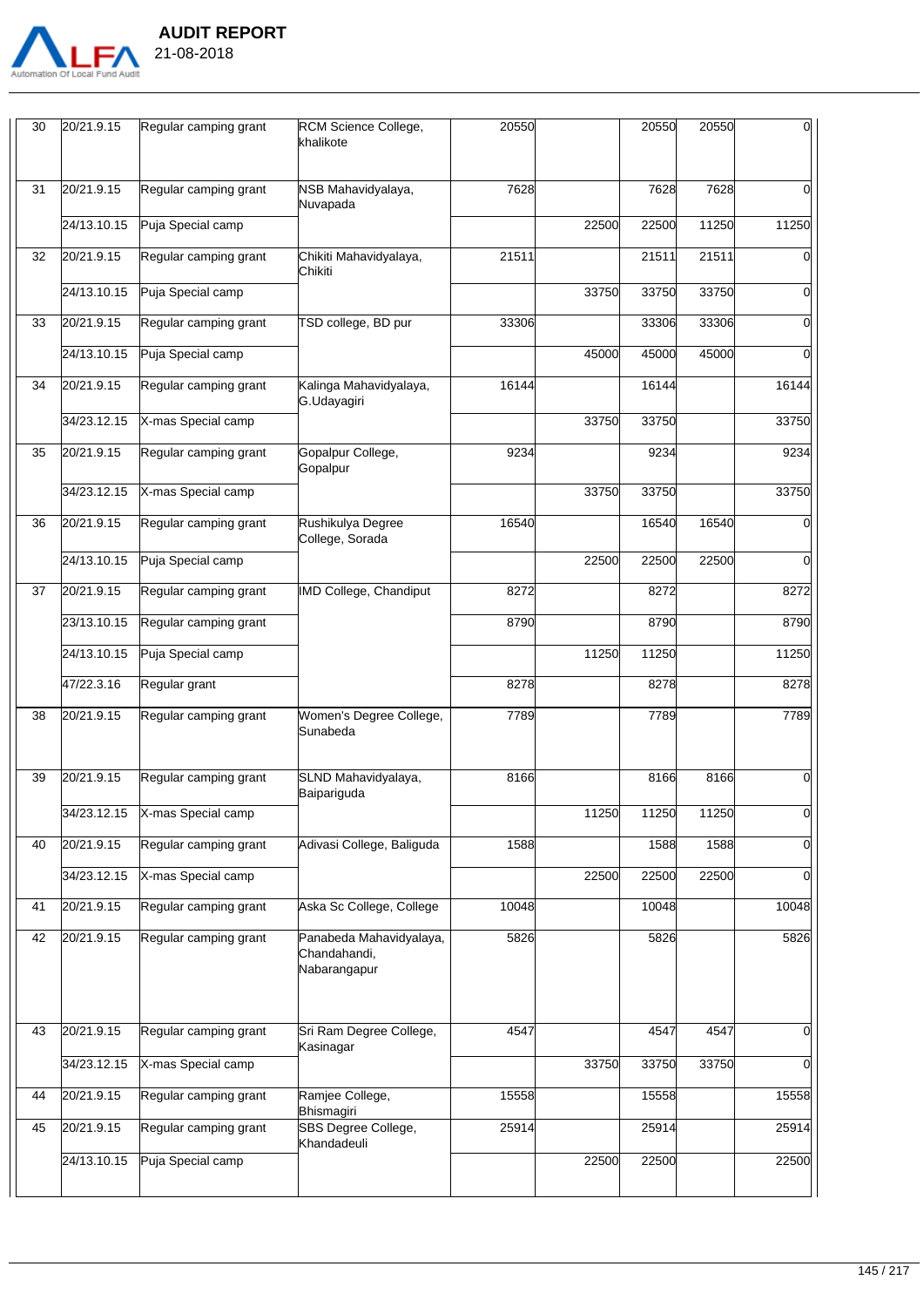

 $\mathbb{H}$ 

 **AUDIT REPORT** 

|    | 26/17.10.15 | Puja special camp                                  |                                                                        |       | 33750 | 33750 |       | 33750        |
|----|-------------|----------------------------------------------------|------------------------------------------------------------------------|-------|-------|-------|-------|--------------|
| 47 | 22/30.9.15  | Areawise meeting of of<br>Principals and POs       | Mahamayee Mahila<br>Mahavidyalaya, Berhampur                           | 21000 |       | 21000 | 21000 | $\Omega$     |
|    | 34/23.12.15 | X-mas Special camp                                 |                                                                        |       | 22500 | 22500 | 22500 | 0            |
| 48 | 23/13.10.15 | Regular camping grant                              | SBP Mahavidyalaya,<br>Samatiapalli                                     | 7298  |       | 7298  | 7298  | $\Omega$     |
|    | 24/13.10.15 | Puja Special camp                                  |                                                                        |       | 11250 | 11250 | 11250 | $\Omega$     |
| 49 | 23/13.10.15 | Regular camping grant                              | SB Mahavidyalaya,<br>Gondala                                           | 1503  |       | 1503  |       | 1503         |
|    | 24/13.10.15 | Puja Special camp                                  |                                                                        |       | 11250 | 11250 |       | 11250        |
| 50 | 23/13.10.15 | Regular camping grant                              | TT College,<br>Purusottampur                                           | 1335  |       | 1335  |       | 1335         |
| 51 | 23/13.10.15 | Regular camping grant                              | <b>KSUB College,</b><br>Bhanjanagar                                    | 24304 |       | 24304 |       | 24304        |
|    | 24/13.10.15 | Puja Special camp                                  |                                                                        |       | 22500 | 22500 |       | 22500        |
|    | 34/23.12.15 | X-mas Special camp                                 |                                                                        |       | 11250 | 11250 |       | 11250        |
| 52 | 24/13.10.15 | Puja Special camp                                  | <b>Balimela College of</b><br>Science & Technology,<br><b>Balimela</b> |       | 11250 | 11250 | 11250 | 0            |
| 53 | 24/13.10.15 | Puja Special camp                                  | <b>Bellaguntha Science</b><br>College, Bellaguntha                     |       | 11250 | 11250 |       | 11250        |
| 54 | 24/13.10.15 | Puja Special camp                                  | Keshpur Degree College,<br>Keshpur                                     |       | 22500 | 22500 |       | 22500        |
| 55 | 24/13.10.15 | Puja Special camp                                  | Hill Top Degree College,<br>Mohana                                     |       | 22500 | 22500 |       | 22500        |
| 56 | 24/13.10.15 | Puja Special camp                                  | Maa Markama Degree<br>College, Bissam Cuttack                          |       | 22500 | 22500 |       | 22500        |
| 57 | 28/17.10.15 | Inter College Blood donation GIET, Gunupur<br>camp |                                                                        | 60000 |       | 60000 | 60000 | O            |
|    | 33/1.12.15  | Areawise meeting of of<br>Principals and POs       |                                                                        | 7500  |       | 7500  | 7500  | O            |
|    | 45/22.3.16  | Blood donation camp                                |                                                                        | 13920 |       | 13920 | 10920 | 3000         |
| 58 | 34/23.12.15 | X-mas Special camp                                 | Women's College,<br>Rayagada                                           |       | 11250 | 11250 | 11250 | O            |
|    | 47/22.3.16  | Regular grant                                      |                                                                        | 6862  |       | 6862  | 6862  | <sub>0</sub> |
| 59 | 34/23.12.15 | X-mas Special camp                                 | axmipur Degree College,<br>.axmipur                                    |       | 11250 | 11250 |       | 11250        |

34/23.12.15 X-mas Special camp 33750 33750 33750 33750

46 20/21.9.15 Regular camping grant PG Deptt., BU 26550 26550 26550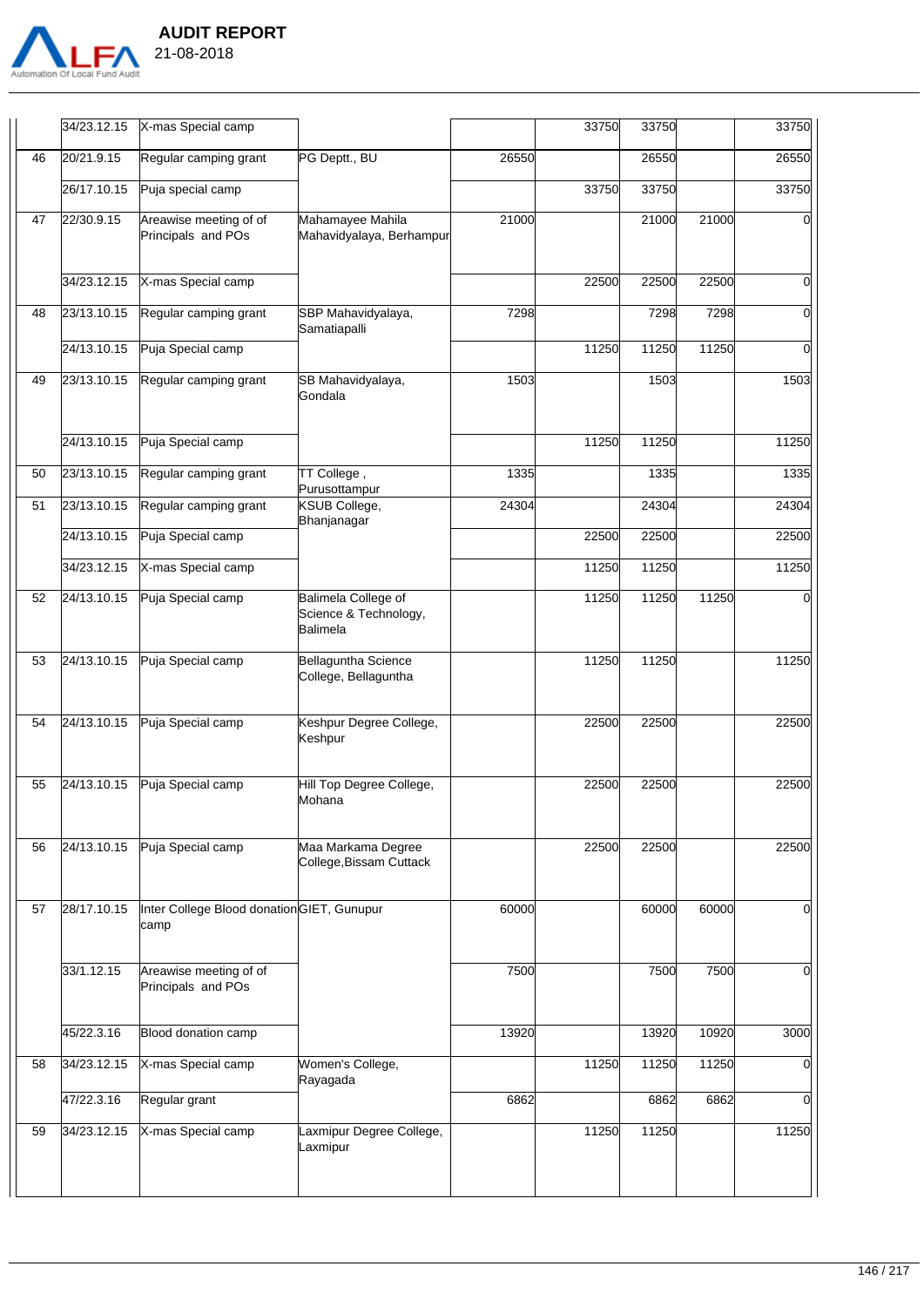

| 60 | 34/23.12.15 | X-mas Special camp | BP Degree College of<br>Education, Govindapalli           |         | 11250   | 11250   | 11250   | 0l      |
|----|-------------|--------------------|-----------------------------------------------------------|---------|---------|---------|---------|---------|
| 61 | 34/23.12.15 | X-mas Special camp | Gopabandhu Anchalika<br>Degree Mahavidyalaya,<br>Kalimela |         | 11250   | 11250   |         | 11250   |
| 62 | 34/23.12.15 | X-mas Special camp | Nowrangapur Women's<br>Cell, Nowrangapur                  |         | 11250   | 11250   | 11250   |         |
| 63 | 42/29.2.16  | Special camp       | KM Science College,<br>Narendrapur                        |         | 11250   | 11250   | 11250   |         |
| 64 | 47/22.3.16  | Regular grant      | RIT, Berhampur                                            | 8310    |         | 8310    |         | 8310    |
| 65 | 47/22.3.16  | Regular grant      | Rayagada College,<br>Rayagada                             | 17935   |         | 17935   |         | 17935   |
| 66 | 35/23.12.15 | X-mas Special camp | NIST, Berhampur                                           |         | 11250   | 11250   |         | 11250   |
|    |             | <b>Total</b>       |                                                           | 1040609 | 1627500 | 2668109 | 1656744 | 1011365 |

In response to the POM, the local authority furnished no reply. Hence the amount of Rs.1011365.00 is kept under objection till production of U.C.

The Financial Position of of NSS of different colleges during 2015-16 are furnished below.

 **AUDIT REPORT** 

|                |                                              |                |                      |                | As per cash book |                 |                      |                      | As per pass book                                        |                   |                                                |
|----------------|----------------------------------------------|----------------|----------------------|----------------|------------------|-----------------|----------------------|----------------------|---------------------------------------------------------|-------------------|------------------------------------------------|
| SI no          | Name of<br>the<br>College                    | Unit           | OB as on<br>01.04.15 | <b>Receipt</b> | <b>Total</b>     | Expenditur<br>e | CB as on<br>31.03.16 | CB as on<br>31.03.16 | A/C no                                                  | <b>Difference</b> | <b>Remarks</b>                                 |
| $\mathbf{1}$   | Chikiti<br>Mahavidyal<br>aya                 | $\mathbf{1}$   | 3631.5               | 16596          | 20227.5          | 20100           | 127.5                |                      | 127.5008810011<br>005218,<br>Andhra<br>Bank,<br>Chikiti | $\Omega$          |                                                |
|                |                                              | $\overline{2}$ | 4188                 | 16101          | 20289            | 19500           | 789                  |                      | 789 309 4870 34<br>68, SBI,<br>Chikiti                  | $\Omega$          |                                                |
|                |                                              | 3              | 3029                 | 5978           | 9007             | 7050            | 1957                 |                      | 1957 309487029<br>42, SBI,<br>Chikiti                   | 0l                |                                                |
|                |                                              | 4              | 3040                 | 17418          | 20458            | 20300           | 158                  |                      | 158 309486981<br>63, SBI,<br>Chikiti                    | $\Omega$          |                                                |
| $\overline{2}$ | City<br>College,<br>Berhampur                | 182            | 5675.95              | 50268          | 55943.95         | 45888           | 10055.95             |                      | 19284.1104429934<br>7, SBI,<br>Khodasingi               | $-9228.15$        |                                                |
| 3              | Biju<br>Pattanaik<br>Homoeopat<br>hy Medical | $\mathbf{1}$   | 9026.8               | 382.5          | 9409.3           | 0               | 9409.3               | 19618.4              | 05454,<br>Berhampur<br>Co-operativ<br>e Central         |                   | 200 Unencash<br>ment of<br>cheque of<br>Rs.200 |
|                | College,<br>Berhampur                        | $\overline{2}$ | 9626.6               | 382.5          | 10009.1          | $\Omega$        | 10009.1              |                      | <b>Bank Ltd</b>                                         |                   | issued<br>during<br>14-15 till<br>31.3.16      |
| 4              | KM<br>Science<br>College,                    | 1 (Normal)     | 3664.85              | 129            | 3793.85          | 3300            | 493.85               |                      | 493.85 2375, IOB,<br>Narendrapu<br>r                    | $\overline{0}$    |                                                |
|                | Narendrapu                                   | 1(Special)     | 0l                   | 11250          | 11250            | 11250           |                      |                      |                                                         |                   |                                                |
|                |                                              | 3              | 6507.5               | 272            | 6779.5           | C               | 6779.5               |                      | 6779.5 3717, IOB,                                       | $\Omega$          |                                                |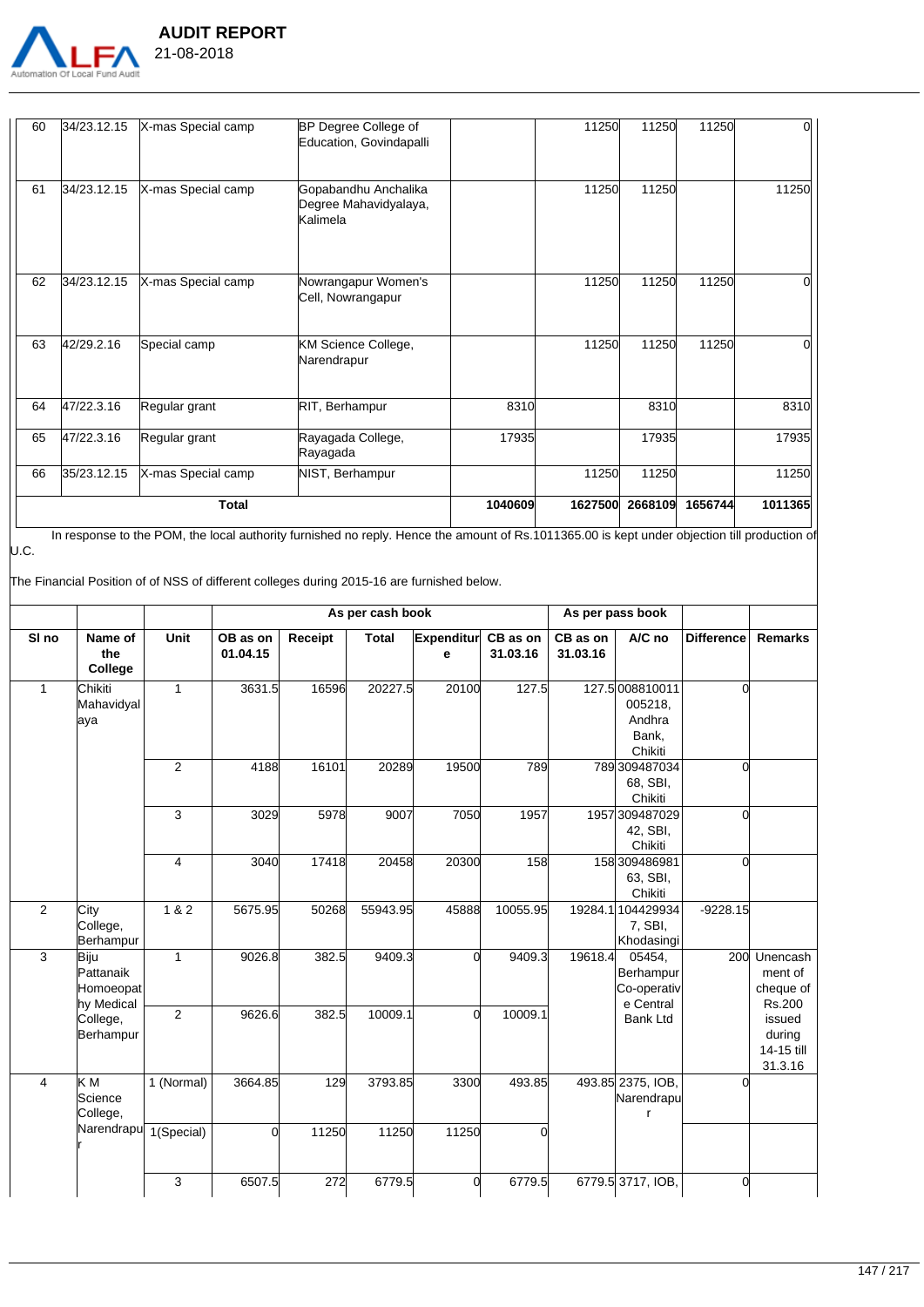

Narendrapu r 5 KATS Ayurvedic College, Ankushpur 1 7547 18350 25897 9600 16297 52511 311867517 26, SBI, Brundaban Bihar, Ankushpur -3621434363 (difference  $in OB$ ) + 1851 (Interest of  $15-16$ 2 10 25211 25221 19250 5971 5971 340891388 31, SBI, Brundaban Bihar, Ankushpur 0 6 Mahamaye e Mahila Mahavidyal aya, Berhampur 1 3726 11397 15123 12450 2673 2673 808610011 000406, RGB, Gandhi nagar(Old) =13536765 331, UGB, Gandhi nagar(New)<br>683808610011  $\overline{0}$ 2 2370 58363 60733 60050 683 683 808610011 000407, RGB, Gandhi nagar(Old) =13536765 342, UGB, Gandhi nagar(New)  $\overline{0}$ 3 3443 148 3591 0 3591 3591 808610031 005586, RGB, Gandhi nagar(Old) =13536789 012, UGB, Gandhi nagar(New)  $\Omega$ 7 Polasara **Science** College, Polasara 1 (Normal) 0 8750 8750 8750 0 15610.46 116250566 89, SBI, Polasara -15610.46As per pass book-42992.46(O  $B$ ) + 134768(Rt) -162150 (Exp)  $=15610.46($ CB) 1 (Special) 0 22500 22500 22500 0 2 (Normal) 0 8776 8776 8724 52 52 352743778 38, SBI, Polasara (opened on 7.10.15)  $\sqrt{2}$ 2 (Special) 0 11250 11250 11250 3 (Normal) 0 42791 42791 42704 87 60 352744248 81, SBI, Polasara (opened on 7.10.15) 27CB=60 as on 2.4.16 {26 (interest of  $16-17$ ) + 1(misc credit) 3 (Special) 0 22500 22500 22500 0 4 0 8776 8776 8734 42 52 352744230 15, SBI, Polasara, (opened on  $-10$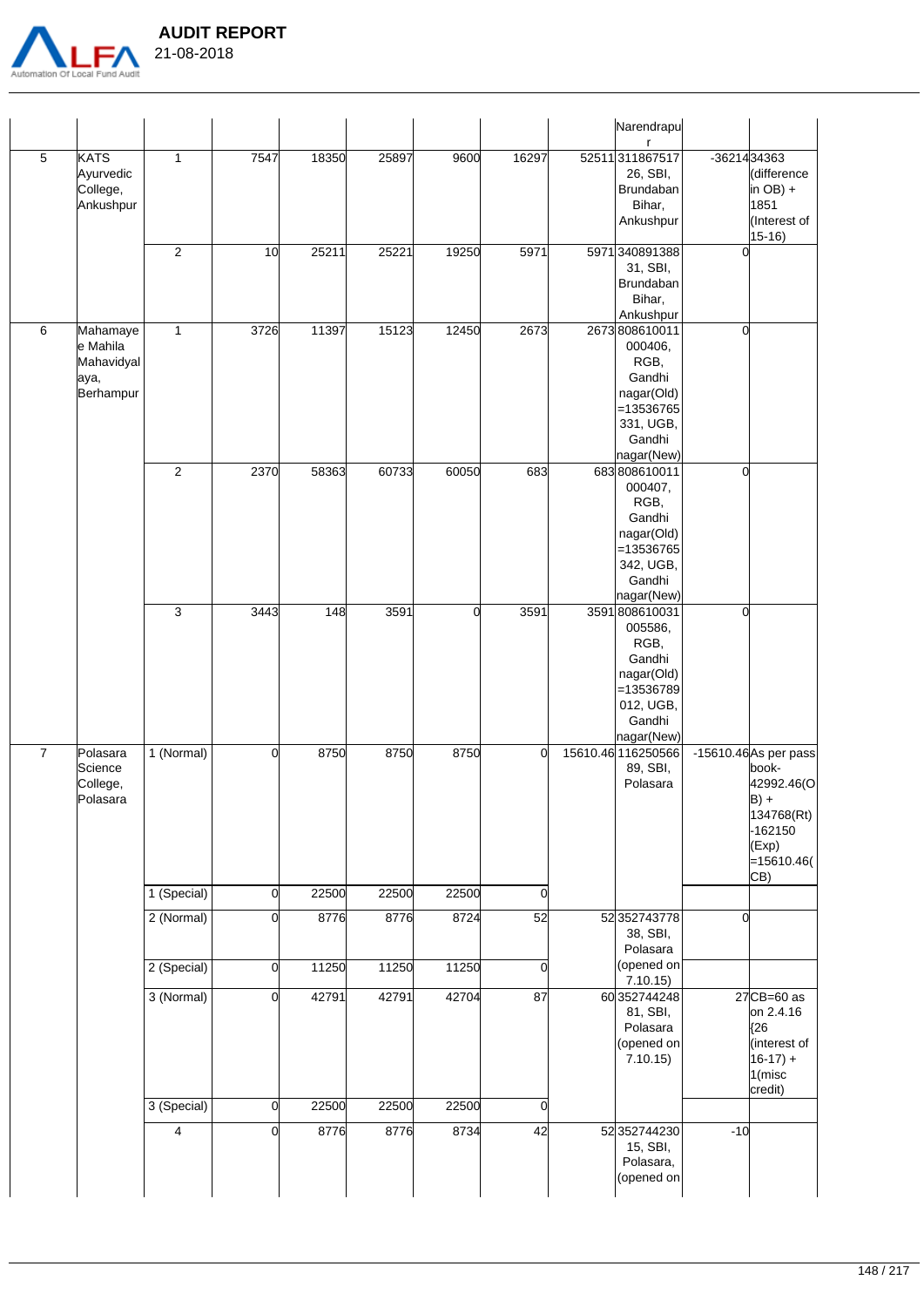

 **AUDIT REPORT**  21-08-2018

7.10.15) 8 NSB Mahavidyal aya, Nuvapada 3 (Normal) 1222 23763 24985 23850 1135 1135 734010000 04688, IOB, Nuapada  $\overline{0}$ 3 (Special) 0 11250 11250 11250 9 RCM Sc College, Khallikote 1 4320 4530 8850 8850 0 19850553000726, Indian Bank, Khallikota -19850 2 | 534| 8316| 8850| 8850| 0| |<sup>Khallikota</sup>l 0 3 1146 7704 8850 8850 0 0  $\overline{10}$  SJ Mahavidyal aya, Rambha 1 5407 20312 25719 18550 7169 7169 314353804 20, SBI, Rambha  $\Omega$ 2 4323 16767 21090 17270 3820 3820 314364058 87, SBI, Rambha  $\Omega$ 3 5494 31419 36913 29540 7373 7373 314364225 42, SBI, Rambha  $\Omega$ 11 RN Degree College, Dura 1 10609.5 460 11069.5 6 11063.5 11063.5 348656532 72, SBI, Ambapua<br>348656321  $\overline{0}$ 2 10614.3 461 11075.3 6 11069.3 11069.3 348656321 49, SBI, Ambapua  $\overline{0}$ 12 Aska Sc College, Aska 2 5573 237 5810 0 5810 5810 135329380 59, Rushikulya Gramya Bank, Kotinada 0 3 7513 308 7821 0 7821 7821 135329380 60, Rushikulya Gramya Bank, Kotinada<br>193600808  $\Omega$ 13 Khallikote College, Berhampur 1 3303 13165 16468 15800 668 469 193600808 9, Central Bank of India, KK College, Bam 199(Cash in hand) 200 - (difference in OB) 1 3 2745 13111 15856 13000 2856 2856 193600650 3, Central Bank of India, KK College, Bam  $\Omega$  $\overline{14}$  NBC College. Kendupada r 1 203.3 8689 8892.3 8664 228.3 228.3 875100110 01754, Andhra Bank, Nimina  $\overline{0}$ 2 239.2 8650 8889.2 8652 237.2 237.2 875100110 03302, Andhra Bank, Nimina  $\Omega$ 15 Khemundi College, Digapahan di 1 0 8933 8933 6144 2789 2789 345254207 66, SBI, **Digapahar** di  $\overline{0}$ 2 0 8933 8933 6159 2774 2774 345254220 27, SBI, Digapahan  $\overline{0}$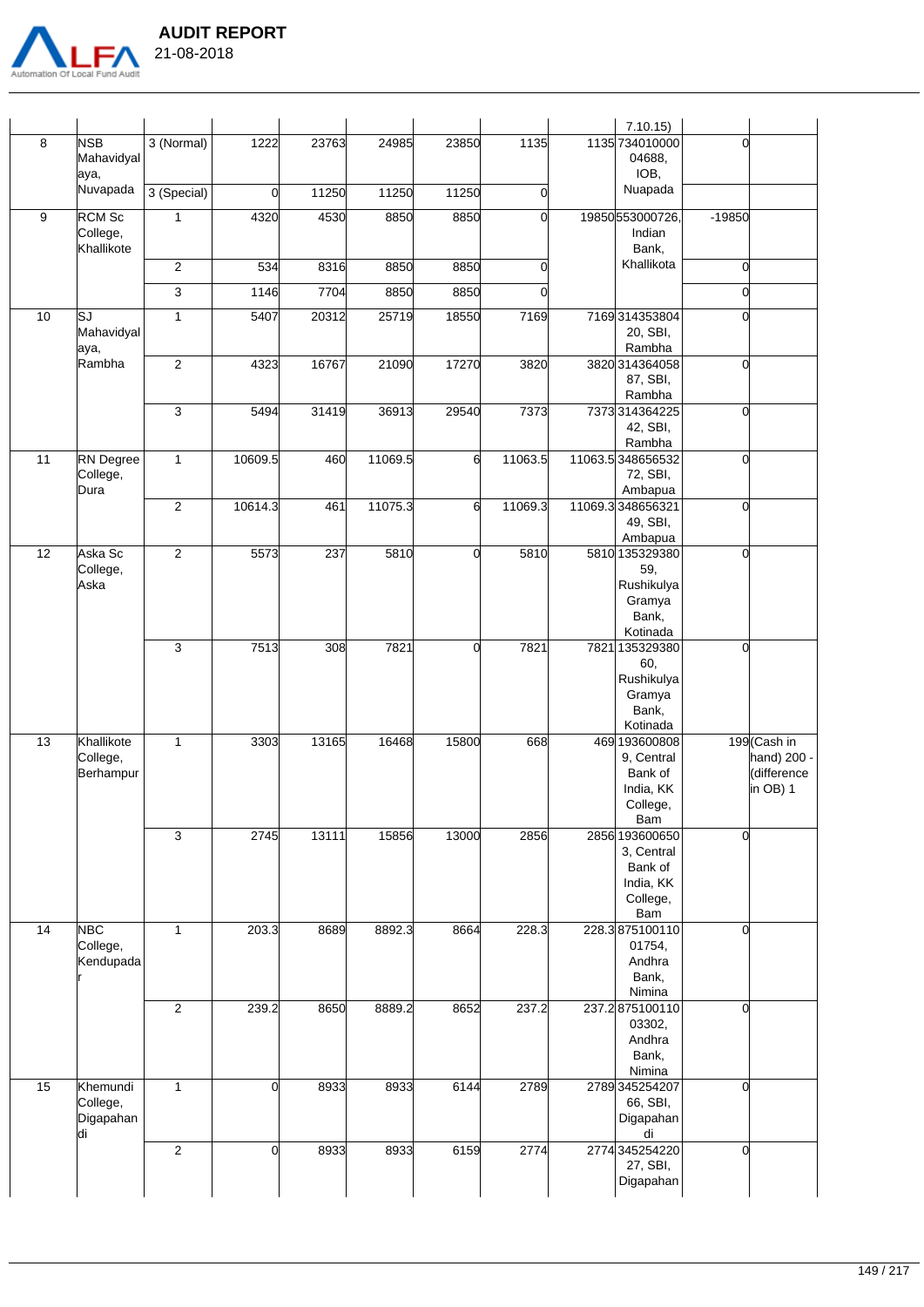

|                 |                                                           |                |                |                |       |                |                  | di                                                                         |                |                                      |
|-----------------|-----------------------------------------------------------|----------------|----------------|----------------|-------|----------------|------------------|----------------------------------------------------------------------------|----------------|--------------------------------------|
|                 |                                                           | 3              | $\Omega$       | 8933           | 8933  | 5919           | 3014             | 3014345254231<br>11, SBI,<br>Digapahan                                     | $\overline{0}$ |                                      |
| 16              | <b>TSD</b>                                                | 1 (Normal)     | 528            | 8365           | 8893  | 8772           | $\overline{121}$ | di<br>121090801010                                                         | $\overline{0}$ |                                      |
|                 | College,<br><b>BDPur</b>                                  | 1 (Special)    | $\overline{0}$ | 11250          | 11250 | 11250          | $\Omega$         | 0834,<br>United<br>Bank of<br>India,                                       | $\overline{0}$ |                                      |
|                 |                                                           | 2 (Normal)     | 533            | 8371           | 8904  | 8796           | 108              | <b>BDPur</b><br>108090801010                                               | $\overline{0}$ |                                      |
|                 |                                                           | 2 (Special)    | <sub>0</sub>   | 11250          | 11250 | 11250          | 0                | 1381,                                                                      | $\Omega$       |                                      |
|                 |                                                           |                |                |                |       |                |                  | United<br>Bank of<br>India,<br><b>BDPur</b>                                |                |                                      |
|                 |                                                           | 3 (Normal)     | 502            | 8407           | 8909  | 8808           | 101              | 101090801010<br>2354,                                                      | 0              |                                      |
|                 |                                                           | 3 (Special)    | $\overline{0}$ | 11250          | 11250 | 11250          | 0                | United<br>Bank of<br>India,<br><b>BDPur</b>                                | $\overline{0}$ |                                      |
|                 |                                                           | 4 (Normal)     | 531            | 8369           | 8900  | 8796           | 104              | 104090801010                                                               | $\mathbf 0$    |                                      |
|                 |                                                           | 4 (Special)    | $\overline{0}$ | 11250          | 11250 | 11250          | $\Omega$         | 3477,<br>United<br>Bank of<br>India,<br><b>BDPur</b>                       | $\overline{0}$ |                                      |
| 17              | SD<br>College,<br>Kashinagar                              | $\mathbf{1}$   | 6583           | 13786          | 20369 | 13394          | 6975             | 6975315908198<br>54, SBI,<br>Kashinagar                                    | $\overline{0}$ |                                      |
|                 |                                                           | $\overline{c}$ | 6570           | 13806          | 20376 | 13050          | 7326             | 7326 032410011<br>006911,<br>Andhra<br>Bank,<br>Kashinagar                 | $\overline{0}$ |                                      |
|                 |                                                           | 3              | 9013           | 11604          | 20617 | 13050          | 7567             | 7567315908142<br>11, SBI,<br>Kashinagar                                    | $\mathbf 0$    |                                      |
|                 | 18Regional<br>Degree<br>College,<br>Dambasara<br>Rayagada |                | 7646           | 22674          | 30320 | 29680          | 640              | 640 342241146<br>93, SBI,<br>Dambasara                                     | $\overline{0}$ |                                      |
|                 | 19GKCET,<br>Jeypore,<br>Koraput                           | $\mathbf{1}$   | $\Omega$       | 70869          | 70869 | 31180          | 39689            | 37529 350065680<br>14, SBI,<br>Jeypore,<br>Bazar<br>branch                 |                | 2160 <sub>cash in</sub><br>hand=2160 |
|                 | 20SBP<br>Mahavidyal<br>aya,<br>Samantiap<br>alli          |                | 1552           | 18742          | 20294 | 20132          | 162              | 343030433<br>69, SBI,<br>Patrapur                                          | 162            |                                      |
|                 | $21$ Govt<br>College<br>(Auto),<br>Phulbani               | 182            | 15700          | $\overline{0}$ | 15700 | $\overline{0}$ | 15700            | 15700 081301100<br>72592,<br>UCO Bank,<br>Phulbani<br>(opened on<br>7.2.18 | $\overline{0}$ |                                      |
| $\overline{22}$ | JJ                                                        | 1 (Normal)     | 845            | 26179          | 27024 | 25200          | 1824             | 1824 320663055                                                             | $\mathbf 0$    |                                      |
|                 | Mahavidyal<br>aya, Raikia                                 | 1 (Special)    | $\Omega$       | 33750          | 33750 | 33750          | 0                | 01, SBI,<br>Raikia                                                         | $\overline{0}$ |                                      |
|                 |                                                           | 2 (Normal)     | 808            | 9142           | 9950  | 8200           | 1750             | 1750 320663076                                                             | $\overline{0}$ |                                      |
|                 |                                                           | 2 (Special)    | $\overline{0}$ | 33750          | 33750 | 33750          | 0                | 56, SBI,<br>Raikia                                                         | $\overline{0}$ |                                      |
| 23              | Rushikulya                                                | 1              | 583            | 23014          | 23597 | 22664          | 933              | 93319977456                                                                |                | 840 Cash in                          |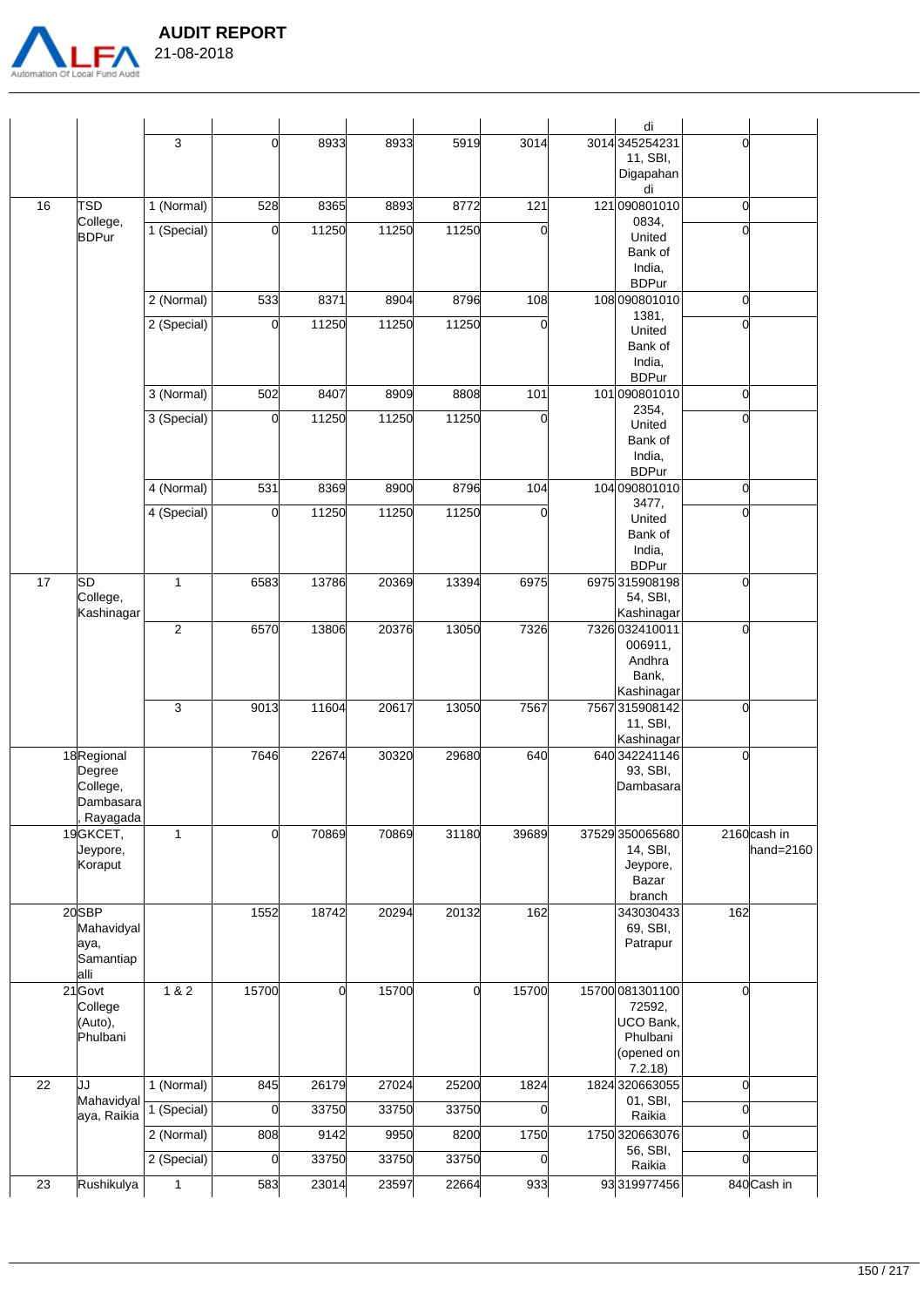

| .FΛ<br>' Local Fund Audit      | 21-08-2018 | <b>AUDIT REPORT</b> |       |       |  |
|--------------------------------|------------|---------------------|-------|-------|--|
| Degree<br>College,<br>Sorada   | 2          | 577                 | 23030 | 23607 |  |
| Savitri<br>Womens'<br>College, | 1 (Normal) |                     | 9350  | 9350  |  |
| Bhanianag                      | (Snceil)   |                     | 22500 | 22500 |  |

|    | Sorada                                     | 2              | 577          | 23030  | 23607    | 22664  | 943      | 103      |                                                                              |                | 840 Cash in             |
|----|--------------------------------------------|----------------|--------------|--------|----------|--------|----------|----------|------------------------------------------------------------------------------|----------------|-------------------------|
| 24 | Savitri<br>Womens'<br>College,             | 1 (Normal)     | <sub>0</sub> | 9350   | 9350     | 9350   | 0        |          | 16579633802010<br>002036,<br>Union                                           | $-16579$       | hand=840                |
|    | Bhanjanag                                  | 1 (Special)    | <sub>0</sub> | 22500  | 22500    | 22500  | $\Omega$ |          | Bank,                                                                        | O              |                         |
|    | ar                                         | $\overline{c}$ | <sub>0</sub> | 31350  | 31350    | 31350  | $\Omega$ |          | Bhanjanag<br>ar                                                              | $\Omega$       |                         |
|    |                                            | 3 (Normal)     | 1000         | 11250  | 12250    | 11250  | 1000     |          |                                                                              | 1000           |                         |
|    |                                            | 3 (Special)    | 0            | 16250  | 16250    | 16250  |          |          |                                                                              | 0              |                         |
|    |                                            | 4              | <sub>0</sub> | 31350  | 31350    | 31350  | $\Omega$ |          |                                                                              | $\overline{0}$ |                         |
| 25 | KIGM,<br>Linepada                          | $\mathbf{1}$   | 556.49       | 19904  | 20460.49 | 20154  | 306.49   |          | 306.49 117354026<br>70, SBI,<br>Linepada                                     | 0.00           |                         |
|    |                                            | $\overline{2}$ | 528.85       | 19930  | 20458.85 | 20057  | 401.85   |          | 401.85 117354029<br>21, SBI,<br>Linepada                                     | 0.00           |                         |
|    |                                            | 3              | 437          | 27227  | 27664    | 27334  | 330      |          | 330 304963019<br>52, SBI,<br>Linepada                                        | 0.00           |                         |
| 26 | <b>AMCS</b><br>College,<br><b>Tikabali</b> | $\mathbf{1}$   | 454.68       | 39343  | 39797.68 | 39500  | 297.68   |          | 297.68 116697588<br>15, SBI,<br>Tikabali                                     | 0.00           |                         |
|    |                                            | $\overline{2}$ | 25707        | 105740 | 131447   | 130987 | 460      |          | 460 116697588<br>48, SBI,<br>Tikabali                                        | 0.00           |                         |
|    |                                            | 3              | 438.49       | 30986  | 31424.49 | 31000  | 424.49   |          | 424.49 116697588<br>59, SBI,<br>Tikabali                                     | 0.00           |                         |
|    |                                            | 4              | 1070         | 38873  | 39943    | 39800  | 143      |          | 143 116697593<br>19, SBI,<br>Tikabali                                        | O              |                         |
|    | 27BP Degree<br>College,<br>Kundra          | 1 & 2          | 13296        | 253623 | 266919   | 246898 | 20021    |          | 19924 332263549<br>04, SBI,<br>Jeypore<br>Bazar,<br>Evening<br>branch        |                | 97 Cash in<br>hand=97   |
| 28 | Adivasi<br>College,                        | 1 (Normal)     | O            | 3000   | 3000     | 3000   | 0        | 10434.84 | 117174609<br>30, SBI,                                                        | $-10434.84$    |                         |
|    | Baliguda                                   | 1 (Special)    | O            | 11250  | 11250    | 11250  | $\Omega$ |          | Baliguda                                                                     | 0              |                         |
|    |                                            | 2 (Normal)     | 6            | 3000   | 3006     | 3000   | 6        |          |                                                                              | 6              |                         |
|    |                                            | 2 (Special)    | 0.55         | 11250  | 11250.55 | 11250  | 0.55     |          |                                                                              | 0.55           |                         |
|    | 29 Womens'<br>College,<br>Nawarangp<br>ur  |                | 11215.09     | 16235  | 27450.09 | 20912  | 6538.09  |          | 6535.09 113574909<br>73, SBI,<br>Nowrangpu<br>r, Main<br>road                |                | 3cash in<br>hand=3      |
| 30 | College of<br>Nursing,<br>Berhampur        | $\mathbf{1}$   | 49.54        | 20205  | 20254.54 | 14250  | 6004.54  |          | 6004.54 101344565<br>36, SBI,<br>Medical<br>College<br>Campus,<br><b>Bam</b> |                | 0as on<br>04.04.16      |
|    |                                            | $\overline{2}$ | 695          | 19583  | 20278    | 14250  | 6028     |          | 6028310787891<br>85, SBI,<br>Medical<br>College<br>Campus,<br>Bam            |                | 0as on<br>04.04.16      |
|    | 31SLND<br>Mahavidyal<br>aya,               |                | 684          | 24296  | 24980    | 24216  | 764      |          | 530046801000<br>009792,<br>Indian                                            |                | 234 cash in<br>hand=234 |

08, SBI, Sorada

hand=840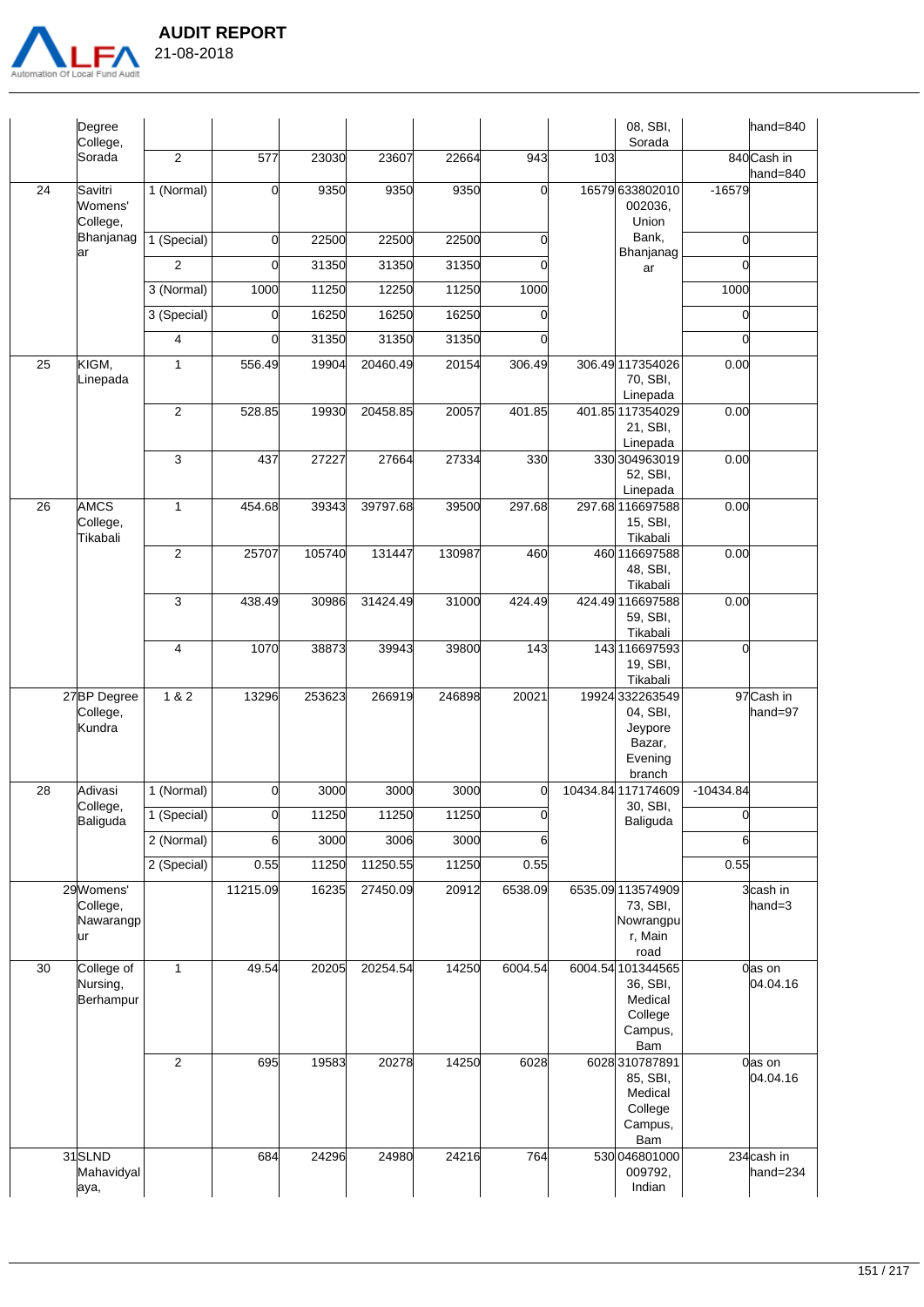

|               | Baiparigud<br>a                                                                                                                             |                |                   |                |                                                                |                           |         | Overseas<br>Bank,<br>Boiparigud<br>a                                                                                          |              |                                                       |
|---------------|---------------------------------------------------------------------------------------------------------------------------------------------|----------------|-------------------|----------------|----------------------------------------------------------------|---------------------------|---------|-------------------------------------------------------------------------------------------------------------------------------|--------------|-------------------------------------------------------|
|               | 32DMD<br>College,<br>Kudumulug<br>umma,<br>Malkangiri                                                                                       |                | 267               | 62487          | 62754                                                          | 57129                     | 5625    | 5625 344494479<br>90, SBI,<br>Khairput                                                                                        | 0            |                                                       |
| 33            | <b>Balimela</b><br>College of<br>Sc & Tech,                                                                                                 | $\overline{2}$ | 9269.98           | 19084          | 28353.98                                                       | 27618                     | 735.98  | 735.98 117196238<br>26, SBI,<br>Orkel                                                                                         | $\mathbf{0}$ |                                                       |
|               | <b>Balimela</b>                                                                                                                             | $\sqrt{3}$     | 8850              | $\overline{0}$ | 8850                                                           | 6500                      | 2350    | 117196035<br>71, SBI,<br>Orkel                                                                                                |              | 2350 Principal's<br>General a/c                       |
|               | 34Gunupur<br>College,<br>Gunupur                                                                                                            | $\mathbf{1}$   | 11622             | 49918          | 61540                                                          | 51538                     | 10002   | 10002332954281<br>61, SBI,<br>Gunupur                                                                                         | 0            |                                                       |
| 35            | GIET,<br>Gunupur                                                                                                                            | $\mathbf{1}$   | 11187             | 83826          | 95013                                                          | 90550                     | 4463    | 4463333703400<br>20, SBI,<br>Gunupur                                                                                          | 0            |                                                       |
|               |                                                                                                                                             | $\overline{2}$ | 6308              | 204            | 6512                                                           | 0                         | 6512    | 6512333703376<br>30, SBI,<br>Gunupur                                                                                          | 0            |                                                       |
| 36            | Womens'<br>College,<br>Rayagada                                                                                                             | $\mathbf{1}$   | 1988.18           | 13189          | 15177.18                                                       | 13000                     | 2177.18 | 2177.18 110389252<br>17, SBI,<br>Rayagada,<br>Main<br>branch                                                                  | $\mathbf{0}$ |                                                       |
|               |                                                                                                                                             | $\overline{2}$ | 25531             | 29173          | 54704                                                          | 11250                     | 43454   | 43454 110389260<br>72, SBI,<br>Rayagada,<br>Main<br>branch                                                                    | 0            |                                                       |
|               | 37BP Degree<br>College of<br>Education,<br>Govindapall                                                                                      | $\overline{2}$ | 31277             | $\overline{a}$ | 31279                                                          | 14280                     | 16999   | 16999 351231717<br>95, SBI,<br>Khairput<br>(Special<br>$a/c$ ) &<br>321245356<br>21, SBI,<br>Baiparigud<br>a (Current<br>a/c) |              | 02 (Special<br>$a/c$ ) +<br>16997<br>(Current<br>a/c) |
|               |                                                                                                                                             |                |                   |                |                                                                |                           |         |                                                                                                                               |              |                                                       |
|               | 16.3 - Student strength position of different department.                                                                                   |                |                   |                |                                                                |                           |         |                                                                                                                               |              |                                                       |
| given below:- | As per information supplied by the P.G. Council chairman of B.U the following student strength of different department for the year 2015-16 |                |                   |                |                                                                |                           |         |                                                                                                                               |              |                                                       |
|               |                                                                                                                                             |                |                   |                | Student strength of difference department for the year 2015-16 |                           |         |                                                                                                                               |              |                                                       |
| lSLNo         |                                                                                                                                             |                | Name of the Deptt |                |                                                                | Sanction strength Part -I |         | Student admitted strength Part -                                                                                              |              |                                                       |

|        |                              | bradont other girl or amoroneo dopartment for the your Editor To |                                   |
|--------|------------------------------|------------------------------------------------------------------|-----------------------------------|
| SI.No. | Name of the Deptt            | Sanction strength Part -I                                        | Student admitted strength Part -I |
|        | Botany                       |                                                                  | 40<br>40                          |
|        | <b>Business Admistration</b> |                                                                  | 39<br>39                          |
|        | Chemisty                     |                                                                  | 38<br>38                          |
|        | Commerce                     |                                                                  | 50<br>50                          |
|        | Computer Science             |                                                                  | 25<br>25                          |
| 6      | Economics                    |                                                                  | 38<br>38                          |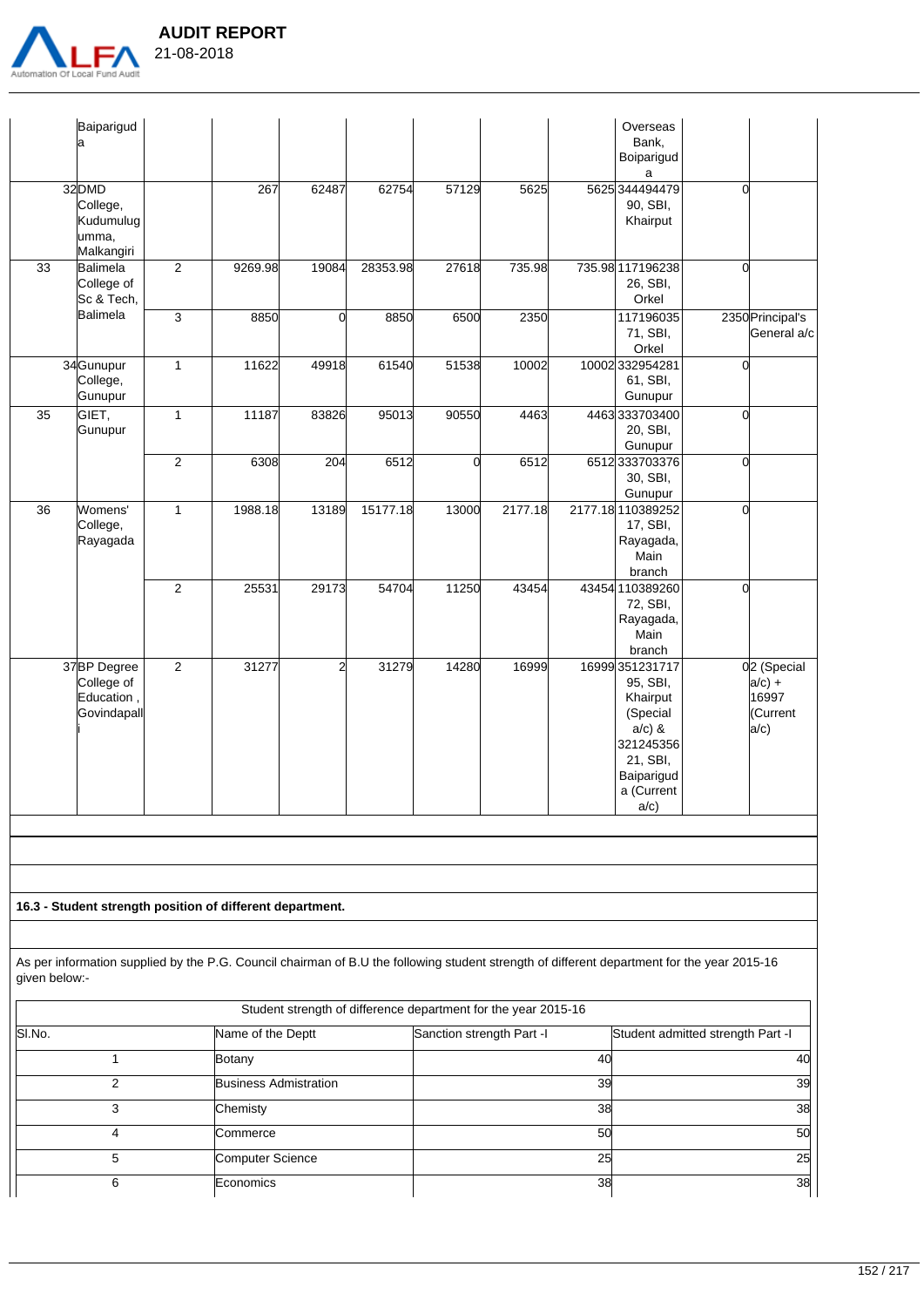

Ē.

 **AUDIT REPORT** 

| $\overline{7}$  | Electronic Science    | 26  | 26              |
|-----------------|-----------------------|-----|-----------------|
| 8               | English               | 27  | 27              |
| 9               | <b>History</b>        | 37  | 37              |
| 10              | DTIM (Diploma Course) | ଖ   | 6               |
| 11              | Home Science          | 20  | $\overline{20}$ |
| 12              | <b>IRPM</b>           | 41  | 41              |
| 13              | <b>JMC</b>            | 22  | 22              |
| 14              | LAW                   | 24  | 24              |
| 15              | Linguistics           |     |                 |
| 16              | DLR (Diploma Course)  | 10  | 10              |
| $\overline{17}$ | Marine Science        | 24  | 24              |
| 18              | Mathmatics            | 34  | 34              |
| 19              | Odia                  | 32  | 32              |
| 20              | Physics               | 38  | 38              |
| 21              | Poltical Science      | 38  | 38              |
| 22              | Zoology               | 30  | 30              |
|                 |                       | 646 | 646             |

|        |                                | Student strength of difference department for the year 2015-16 |
|--------|--------------------------------|----------------------------------------------------------------|
| SI.No. | Name of the Deptt              | Student admitted strength Part -II                             |
|        | 1English                       | 22                                                             |
|        | 2 Political Science            | 31                                                             |
|        | 3JMC                           | $\overline{17}$                                                |
|        | 4MSW (SFC)                     | 11                                                             |
|        | 5MBA (Business admn)           | 38                                                             |
|        | 6Commerce                      | 40                                                             |
|        | 7MFC (SFC)                     | 22                                                             |
|        | 8M.Pharma (Pharcy (SFC)        | 11                                                             |
|        | 9Biotechnology (SFC)           | 12                                                             |
|        | 10 MCA2nd Semestar             | 34                                                             |
|        | 11 MCA 3rd Semestar            | 33                                                             |
|        | 12M.Tech Computer Science(SFC) | 11                                                             |
|        | 13LLM (Law)                    | 21                                                             |
|        | 14Botany                       | 33                                                             |
|        | 15 R & PM                      | 35                                                             |
|        | 16Chemistry                    | 28                                                             |
|        | 17Economics                    | 27                                                             |
|        | 18 Physics                     | 30                                                             |
|        | 19Geo-Physics (SFC)            | g                                                              |
|        | 20M.Sc. Electronic Science     | 19                                                             |
|        | 21 Histroy                     | 31                                                             |
|        | 22 Marine Science              | 20                                                             |
|        |                                |                                                                |

153 / 217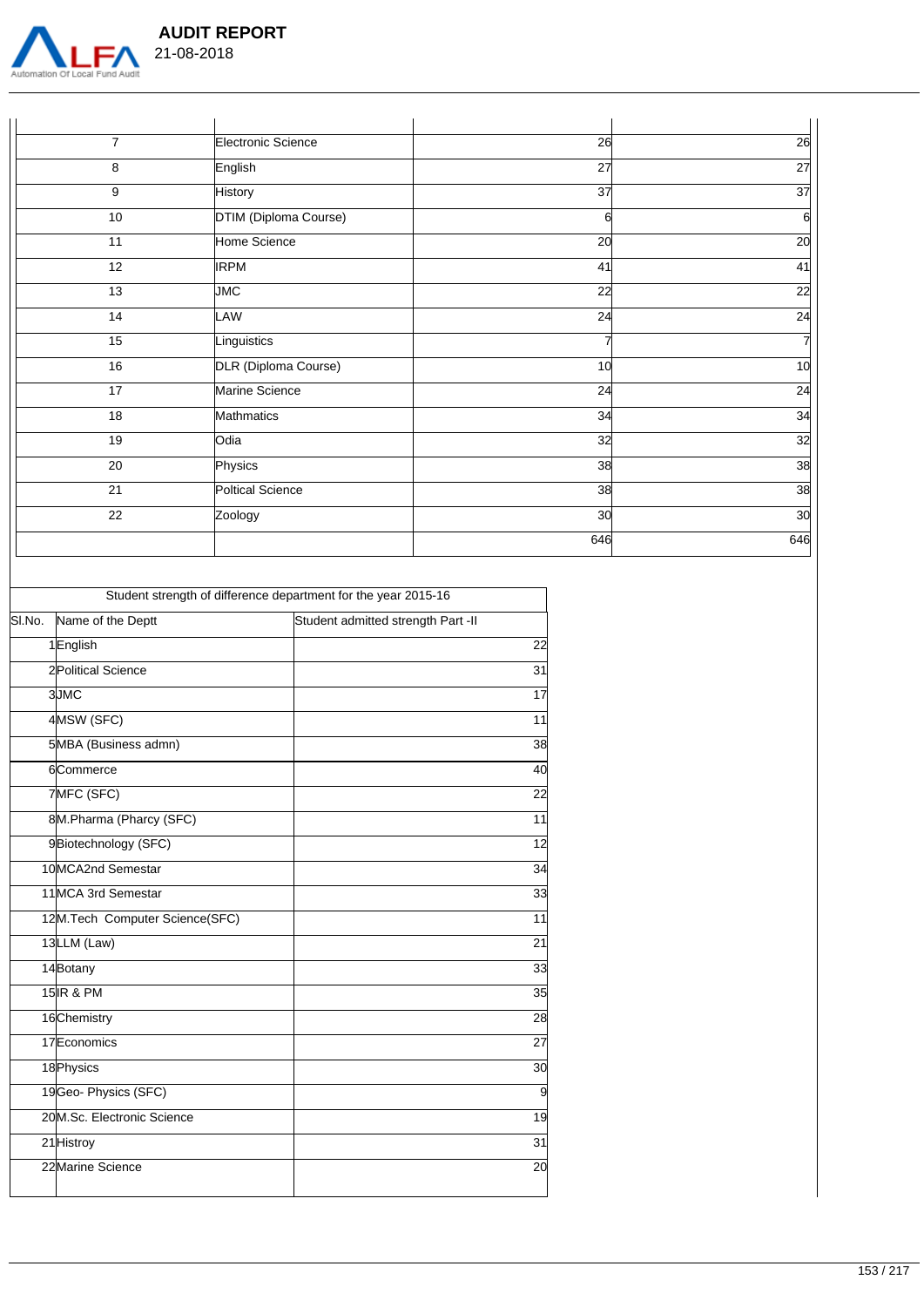

| 23 Linguistics  |                                                                               |                                                                                                                                         | 3                 |                     |
|-----------------|-------------------------------------------------------------------------------|-----------------------------------------------------------------------------------------------------------------------------------------|-------------------|---------------------|
| 24 Zoology      |                                                                               |                                                                                                                                         | 23                |                     |
|                 | 25M. Tech Electronic Science (SFC)                                            |                                                                                                                                         | 13                |                     |
| 26 Mathmatics   |                                                                               |                                                                                                                                         | 25                |                     |
| 27 Home Science |                                                                               |                                                                                                                                         | 15                |                     |
| 28Odia          |                                                                               |                                                                                                                                         | $\overline{25}$   |                     |
| Total           |                                                                               | 639                                                                                                                                     |                   |                     |
|                 |                                                                               |                                                                                                                                         |                   |                     |
|                 |                                                                               |                                                                                                                                         |                   |                     |
|                 |                                                                               |                                                                                                                                         |                   |                     |
|                 | 16.4 - Staff Position of Berhampur University along with different Department |                                                                                                                                         |                   |                     |
|                 |                                                                               |                                                                                                                                         |                   |                     |
|                 |                                                                               | The information supplied by the Berhampur University the following staff position along with different Departments are furnished below. |                   |                     |
|                 |                                                                               | <b>Staff Position of Berhampur University</b>                                                                                           |                   |                     |
| SING            |                                                                               | Name of the post                                                                                                                        | Sanction strength | Man in position     |
|                 |                                                                               |                                                                                                                                         |                   |                     |
|                 |                                                                               |                                                                                                                                         |                   |                     |
|                 | Non Teaching Staff                                                            |                                                                                                                                         |                   |                     |
| Group A         |                                                                               |                                                                                                                                         |                   |                     |
| $\mathbf{1}$    | Vice Chancellor                                                               |                                                                                                                                         | $\mathbf{1}$      | $\mathbf{1}$        |
|                 |                                                                               |                                                                                                                                         | $\mathbf{1}$      | $\mathbf 0$         |
| $\overline{2}$  | Register                                                                      |                                                                                                                                         |                   |                     |
| $\overline{3}$  | Controller of Finance                                                         |                                                                                                                                         | $\mathbf{1}$      | $\mathbf 0$         |
| $\overline{4}$  | Controller of Examination                                                     |                                                                                                                                         | $\mathbf{1}$      | $\mathbf{1}$        |
| 5               | Deputy Register                                                               |                                                                                                                                         | $\mathbf{1}$      | $\mathbf{1}$        |
| 6               | Development officer                                                           |                                                                                                                                         | 1                 | $\mathbf{1}$        |
| $\overline{7}$  | Librarian                                                                     |                                                                                                                                         | $\mathbf{1}$      | $\mathsf 0$         |
| $\overline{8}$  | Maintenance Engineer (Sr.)                                                    |                                                                                                                                         | $\mathbf{1}$      | $\mathsf{O}\xspace$ |
| $\overline{9}$  | Syatem Engineer                                                               |                                                                                                                                         | $\mathbf{1}$      | $\mathbf{1}$        |
|                 | <b>Total</b>                                                                  |                                                                                                                                         | $\overline{9}$    | $\overline{5}$      |
| Group B         |                                                                               |                                                                                                                                         |                   |                     |
| 10              | Asst. Register                                                                |                                                                                                                                         | $\overline{2}$    | $\overline{2}$      |
| $\overline{11}$ | Assistant controller of exams                                                 |                                                                                                                                         | 1                 | $\mathbf{1}$        |
| 12              | Bugdet-cum-Accounts officer                                                   |                                                                                                                                         | $\mathbf{1}$      | $\mathsf{O}\xspace$ |
| 13              | Students welfare oifficer                                                     |                                                                                                                                         | $\mathbf{1}$      | $\mathsf{O}\xspace$ |
| 14              | Secretary to VC                                                               |                                                                                                                                         | $\mathbf{1}$      | $\mathbf{1}$        |
| 15              | Research officer(WSRC)                                                        |                                                                                                                                         | $\mathbf{1}$      | $\overline{0}$      |
| $16\,$          | <b>Security Officer</b>                                                       |                                                                                                                                         | $\mathbf{1}$      | $\mathsf{O}\xspace$ |
| $\overline{17}$ | Section Ofiicer level-1                                                       |                                                                                                                                         |                   |                     |
|                 |                                                                               |                                                                                                                                         | 8                 | $\overline{4}$      |
|                 |                                                                               |                                                                                                                                         |                   |                     |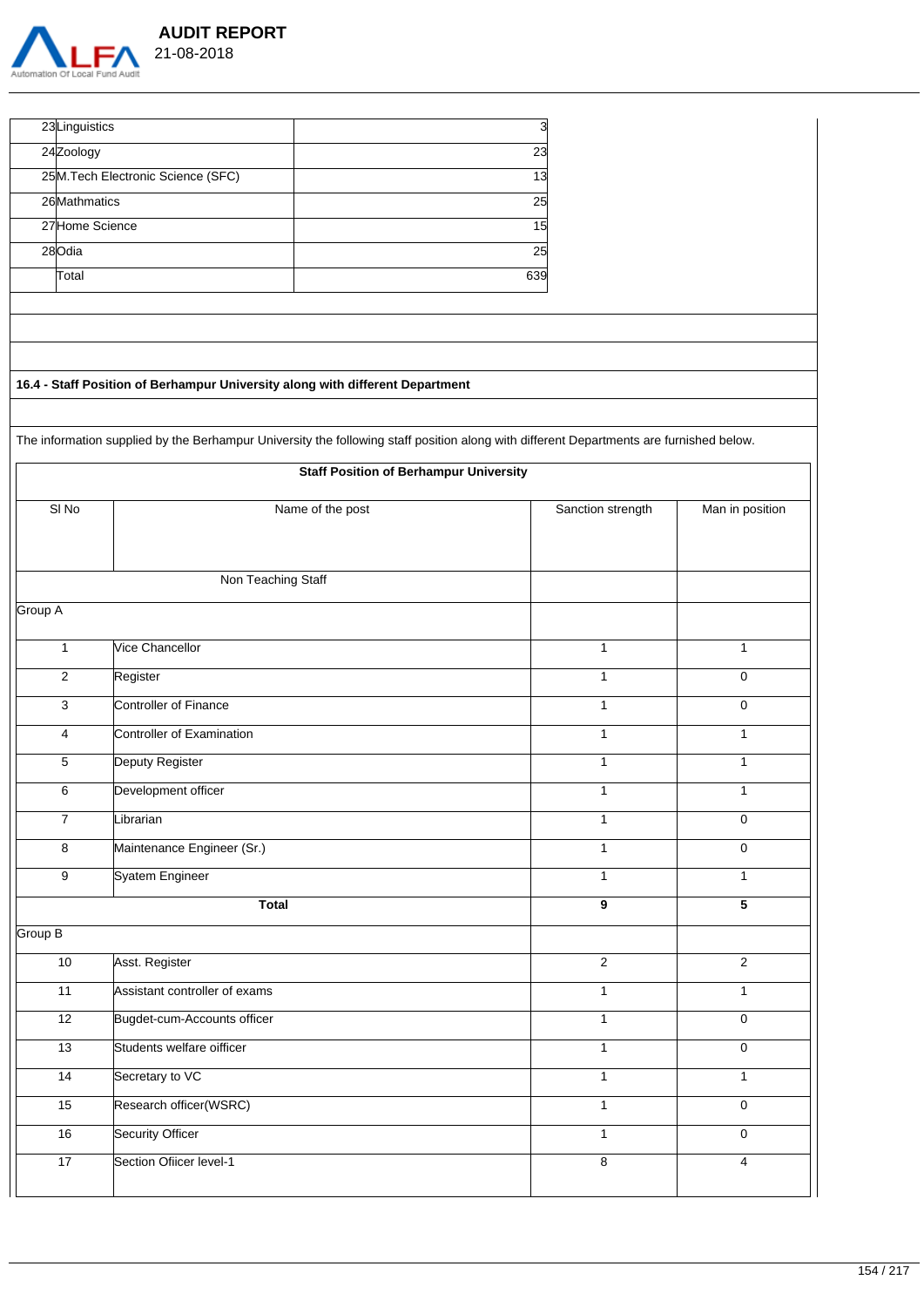

 **AUDIT REPORT**  21-08-2018

| 18              | office Superintendent        | $\overline{2}$          | 0                   |
|-----------------|------------------------------|-------------------------|---------------------|
| 19              | <b>Assistant Librarian</b>   | $\overline{\mathbf{4}}$ | $\overline{2}$      |
| 20              | <b>Assistant Engineer</b>    | $\mathbf{1}$            | $\mathbf{1}$        |
| $\overline{21}$ | Research Assistant           | 4                       | 0                   |
| 22              | Micro Analyst                | $\mathbf{1}$            | $\mathbf{1}$        |
| 23              | Maintanenece Engineer jr.    | $\mathbf{1}$            | $\mathbf{1}$        |
| $\overline{24}$ | Programmer/Tech. Asst.       | 4                       | 4                   |
| $\overline{25}$ | Curator                      | 1                       | $\mathbf{1}$        |
| 26              | Field Asst.                  | $\mathbf{1}$            | $\mathbf{1}$        |
| 27              | Senior Coach                 | $\mathbf{1}$            | 0                   |
| 28              | physical Education officer   | $\mathbf{1}$            | $\mathbf{1}$        |
| 29              | <b>Technical Asst.</b>       | $\mathbf{1}$            | $\mathbf{1}$        |
| 30              | Section Ofiicer level-II     | $\overline{17}$         | 17                  |
| 31              | Personal Asst.               | $\overline{2}$          | $\overline{2}$      |
| 32              | Type Superintendent level-1  | $\mathbf{1}$            | $\mathbf{1}$        |
| 33              | Junior Engineer (Civil)      | $\mathbf{1}$            | $\mathsf{O}\xspace$ |
| $\overline{34}$ | Junior Engineer (P.H.D)      | $\mathbf{1}$            | $\mathbf{1}$        |
| $\overline{35}$ | Junior Engineer Electrical   | $\mathbf{1}$            | $\mathbf{1}$        |
| $\overline{36}$ | Senior Asst.                 | 80                      | 63                  |
| $\overline{37}$ | Auditor                      | 4                       | $\overline{2}$      |
| 38              | Type Superintendent level-II | $\mathbf{3}$            | $\mathsf 3$         |
| 39              | Senior Stenographer          | 6                       | $\overline{3}$      |
| 40              | Professional Asst.           | 3                       | 3                   |
| 41              | Demonstrator                 | 18                      | 5                   |
| 42              | Store Keeper                 | 5                       | 4                   |
| 43              | Lab. Asst. cum Storekeeper   | 0                       | 0                   |
| 44              | Monitor(PABX)                | $\mathbf{1}$            | $\overline{0}$      |
| 45              | Asst.Archivist               | $\mathbf{1}$            | $\mathsf{O}\xspace$ |
| 46              | Coach                        | $\mathbf{1}$            | $\mathbf{1}$        |
| 47              | Artist-cum photo Grapher     | $\mathbf{1}$            | $\mathsf{O}\xspace$ |
| 48              | Computer Operator            | $\overline{2}$          | $\overline{2}$      |
| 49              | Head Master (UHSS)           | $\mathbf{1}$            | $\overline{0}$      |
| 50              | Asst. Teacher (UHSS)         | $\overline{4}$          | $\overline{4}$      |
| 51              | Classical Teacher (UHSS)     | $\mathbf{1}$            | $\mathbf{1}$        |
| 52              | Hindi Teacher (UHSS)         | $\mathbf{1}$            | $\mathbf 0$         |
|                 | <b>Total</b>                 | 193                     | 134                 |
|                 |                              |                         |                     |
| Group C         |                              |                         |                     |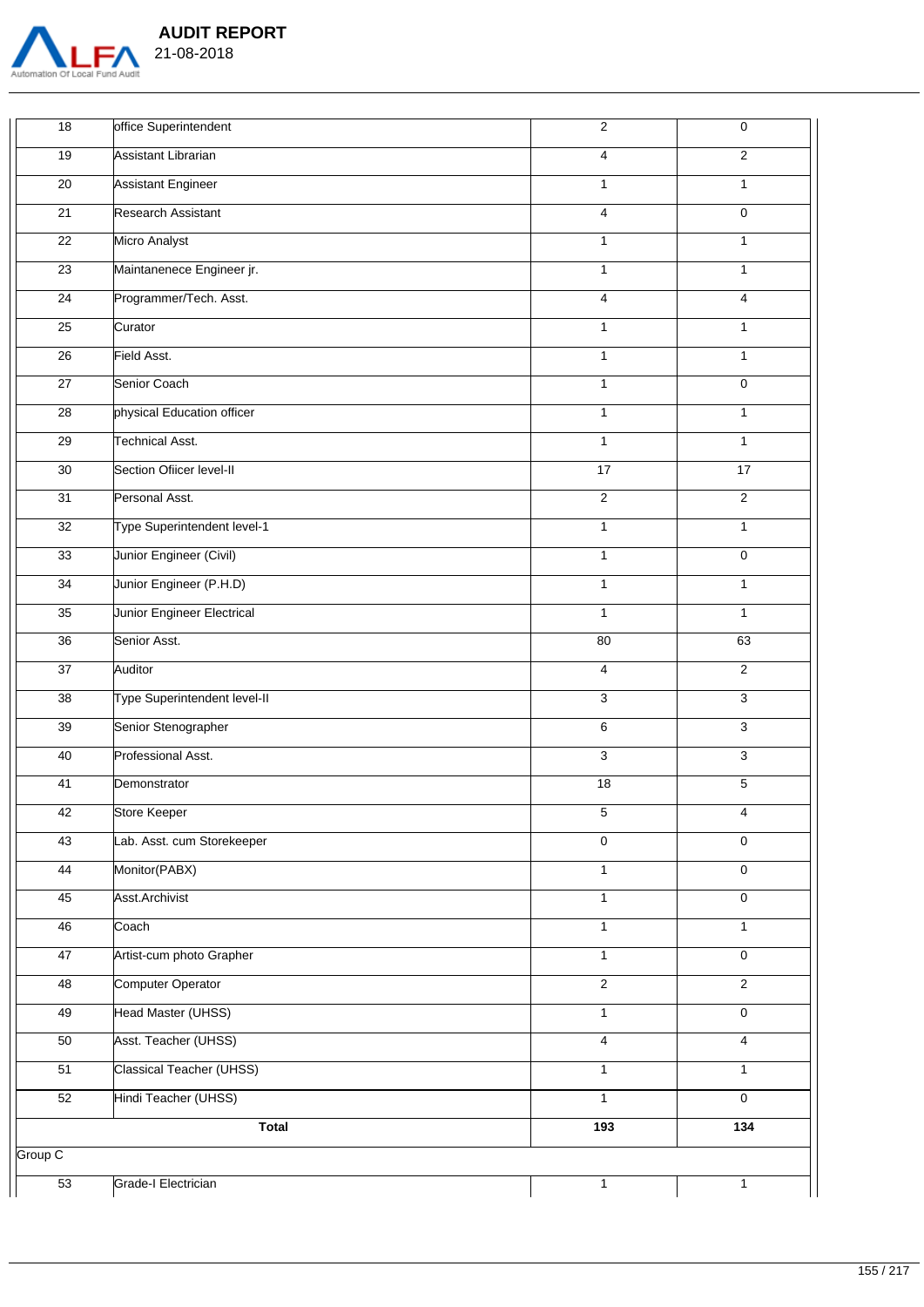

|            | <b>AUDIT REPORT</b> |
|------------|---------------------|
| 21-08-2018 |                     |

| 54              | Senior Typist                  | 9                | 9                       |
|-----------------|--------------------------------|------------------|-------------------------|
| $\overline{55}$ | Senior Grade Diarist           | $\overline{5}$   | 4                       |
| 56              | Telephone Operator             | $\overline{2}$   | $\overline{2}$          |
| $\overline{57}$ | Junior Stenographer            | $\pmb{0}$        | 0                       |
| 58              | Key punch Operator             | $\overline{2}$   | $\overline{2}$          |
| 59              | <b>Glass Blower</b>            | 1                | 0                       |
| 60              | Mechanics                      | $\overline{2}$   | $\overline{1}$          |
| 61              | P.E.T (UHSS)                   | $\mathbf{1}$     | 0                       |
| 62              | Grade-II Electrician           | $\mathbf{1}$     | 0                       |
| 63              | Pump Driver cum Mechanic       | $\mathbf{1}$     | 0                       |
| 64              | plumber Mistry                 | $\mathbf{1}$     | $\mathbf{1}$            |
| 65              | Professional Asst.             | $\overline{2}$   | $\mathbf{1}$            |
| 66              | Driver (H.V)                   | $\overline{6}$   | $\overline{0}$          |
| 67              | Mason                          | $\mathbf{1}$     | $\pmb{0}$               |
| 68              | <b>Electrical Wireman</b>      | $\mathbf{1}$     | $\mathbf 0$             |
| 69              | Junior Reader                  | $\overline{2}$   | $\overline{2}$          |
| $\overline{70}$ | Junior Asst.                   | $\overline{36}$  | 6                       |
| $\overline{71}$ | Junior Grade Diarist           | $\overline{5}$   | $\overline{5}$          |
| $\overline{72}$ | Junior Typist                  | $\overline{12}$  | $\overline{9}$          |
| $\overline{73}$ | Driver (L.V)                   | $\overline{5}$   | $\overline{0}$          |
| $\overline{74}$ | Copyist                        | $\mathbf{1}$     | $\mathbf{1}$            |
| 75              | Caretaker                      | $\mathbf{1}$     | $\mathbf{1}$            |
| 76              | Wireman                        | $\overline{3}$   | $\overline{2}$          |
| $\overline{77}$ | Pump Driver                    | 4                | $\overline{2}$          |
| $\overline{78}$ | Khansama                       | $\mathbf{1}$     | 0                       |
| 79              | Binder                         | 1                | 0                       |
| 80              | carpainter                     | $\mathbf{1}$     | $\mathbf{1}$            |
| 81              | Library Attendent              | 8                | 6                       |
| 82              | Labrotory Attendant            | $\overline{23}$  | $\overline{14}$         |
|                 | <b>Total</b>                   | $\overline{139}$ | 70                      |
|                 | Lingraj Law College, Berhampur |                  |                         |
| Group B         |                                |                  |                         |
| 83              | Asst. Librarian                | $\mathbf{1}$     | 0                       |
| 84              | Section officer                | $\mathbf{1}$     | $\mathbf{1}$            |
| 85              | Senior Asst.                   | $\overline{4}$   | $\overline{2}$          |
|                 | <b>Total</b>                   | $\overline{6}$   | $\overline{\mathbf{3}}$ |
| Group C         |                                |                  |                         |
|                 |                                |                  |                         |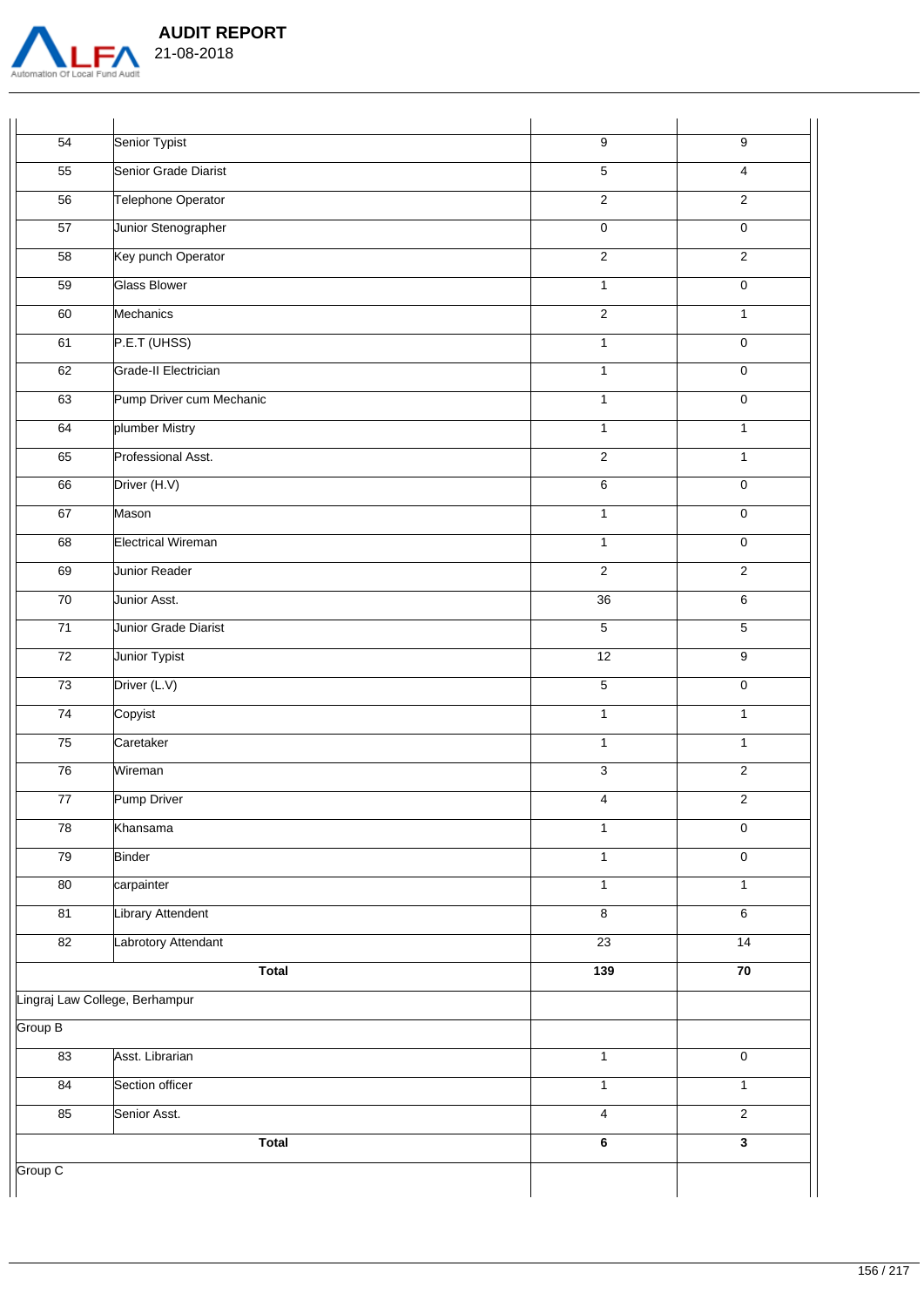

 **AUDIT REPORT**  21-08-2018

|                   | Lingraj Law College, Berhampur |                         |                  |
|-------------------|--------------------------------|-------------------------|------------------|
| 86                | Junior Asst.                   | $\overline{2}$          | $\overline{2}$   |
| 87                | <b>Typist</b>                  | 1                       | $\mathbf{1}$     |
| 88                | P.E.T                          | $\mathbf{1}$            | $\mathbf{1}$     |
| 89                | <b>Treasury Sarkar</b>         | $\mathbf{1}$            | $\mathbf{1}$     |
| $90\,$            | Library Attendent              | $\mathbf{1}$            | $\mathbf{1}$     |
|                   | <b>Total</b>                   | $\overline{\mathbf{6}}$ | $\bf 6$          |
| Group D           |                                |                         |                  |
|                   | Lingraj Law College, Berhampur |                         |                  |
| 91                | Daftery                        | $\mathbf{1}$            | $\mathsf 0$      |
| 92                | Peon                           | $\overline{4}$          | $\overline{3}$   |
| 93                | Watcher                        | $\overline{2}$          | $\mathbf{1}$     |
| 94                | Sweeper-cum-Scavenger          | $\mathbf{1}$            | $\overline{0}$   |
|                   | <b>Total</b>                   | $\overline{\mathbf{8}}$ | 4                |
| Group D           |                                |                         |                  |
| 95                | Matron                         | $\mathbf{1}$            | $\mathbf{1}$     |
| 96                | Daftery                        | 4                       | $\mathbf{1}$     |
| $\overline{97}$   | Fuse call Attendent            | $\mathbf{1}$            | $\overline{0}$   |
| 98                | Animal House keeper            | $\mathbf{1}$            | $\mathbf{1}$     |
| 99                | Gas and Water Man              | $\mathbf{1}$            | $\overline{0}$   |
| 100               | Gardener                       | $\overline{7}$          | $\overline{6}$   |
| 101               | Speciman Collector             | $\overline{2}$          | $\mathbf{1}$     |
| 102               | Zamadar                        | 1                       | $\mathbf{1}$     |
| $\frac{103}{ }$   | Attender                       | $\overline{16}$         | $\overline{3}$   |
| $\frac{104}{104}$ | Bearer                         | 1                       | $\overline{0}$   |
| $\overline{105}$  | Science Attender               | 1                       | $\mathbf{1}$     |
| $\frac{106}{100}$ | Helper                         | 15                      | 11               |
| 107               | Cleaner                        | $\overline{2}$          | $\mathbf{1}$     |
| $\frac{1}{108}$   | Peon                           | 58                      | 49               |
| 109               | Chowkidar                      | 41                      | 35               |
| $\frac{110}{110}$ | Sweeper                        | $\overline{20}$         | $\overline{18}$  |
|                   | <b>Total</b>                   | $\overline{172}$        | $\overline{129}$ |
|                   | G. Total                       | $\overline{533}$        | $\overline{351}$ |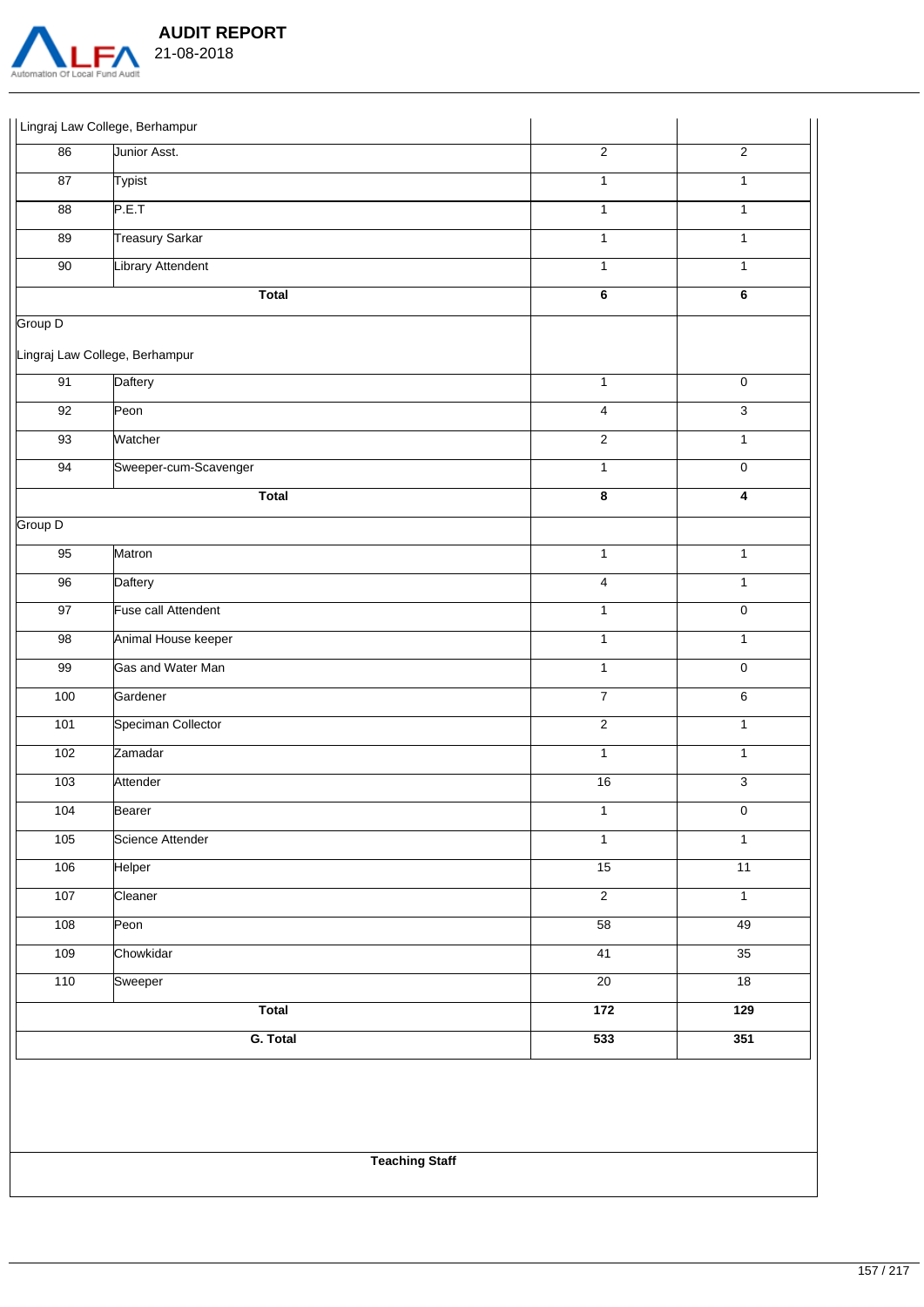

 **AUDIT REPORT** 

| SI <sub>No</sub> | Name of the Department              |                | Sanction strength |                         | Total                   |                | Man in Position |                | Total                   |
|------------------|-------------------------------------|----------------|-------------------|-------------------------|-------------------------|----------------|-----------------|----------------|-------------------------|
|                  |                                     | Professor      | Reader            | Lecturer                | Professor               | Reader         | Lecturer        |                |                         |
| $\mathbf{1}$     | Botany                              | $\mathbf{0}$   | 2                 | 5                       | $\overline{7}$          | $\mathbf 0$    | $\mathbf 0$     | 5              | 5                       |
| 2                | <b>Business Administration</b>      | $\mathbf{1}$   | $\overline{5}$    | 6                       | 12                      | $\mathbf 0$    | 3               | $\overline{4}$ | $\overline{7}$          |
| 3                | Chemistry                           | $\mathbf{1}$   | 2                 | 3                       | 6                       | $\mathbf 0$    | $\mathbf{1}$    | 3              | $\overline{4}$          |
| 4                | Commerce                            | $\mathbf{1}$   | $\mathbf{3}$      | 6                       | 10                      | $\pmb{0}$      | $\mathbf 0$     | $\overline{5}$ | $\overline{5}$          |
| 5                | Computer Science (3yrs<br>Course)   | $\mathbf{1}$   | 3                 | 5                       | $\overline{9}$          | $\mathbf{1}$   | $\mathbf{1}$    | $\overline{4}$ | $\overline{6}$          |
| 6                | Economics                           | $\overline{1}$ | $\overline{2}$    | $\overline{4}$          | $\overline{7}$          | $\overline{1}$ | $\overline{1}$  | $\overline{2}$ | $\overline{4}$          |
| $\overline{7}$   | Electronics Science                 | $\overline{1}$ | $\overline{2}$    | $\overline{3}$          | $\overline{6}$          | $\mathbf{1}$   | $\mathbf{1}$    | $\overline{2}$ | $\overline{\mathbf{4}}$ |
| 8                | English                             | $\mathbf{1}$   | 2                 | 4                       | $\overline{7}$          | $\mathbf 0$    | $\overline{c}$  | 3              | 5                       |
| 9                | <b>History</b>                      | $\mathbf{1}$   | $\overline{3}$    | 5                       | $\overline{9}$          | $\mathbf{1}$   | $\mathbf{1}$    | $\overline{3}$ | $\overline{5}$          |
| 10               | Home Science                        | $\mathbf 0$    | $\overline{2}$    | 3                       | $\overline{5}$          | $\mathbf 0$    | 2               | $\overline{2}$ | $\overline{4}$          |
| 11               | <b>IR &amp;PM</b>                   | $\mathbf{1}$   | $\overline{2}$    | $\overline{\mathbf{4}}$ | $\overline{7}$          | $\mathbf 1$    | $\mathbf 0$     | 3              | $\overline{4}$          |
| 12               | $J$ & MC                            | $\mathbf{1}$   | $\mathbf{1}$      | $\overline{4}$          | $\overline{6}$          | $\mathbf 0$    | $\mathbf 0$     | $\mathbf 0$    | $\overline{0}$          |
| 13               | Law                                 | $\pmb{0}$      | $\overline{2}$    | $\overline{3}$          | 5                       | $\pmb{0}$      | $\mathbf{1}$    | $\mathbf{1}$   | $\overline{2}$          |
| 14               | Linguistics                         | $\pmb{0}$      | $\mathbf{1}$      | 3                       | $\overline{\mathbf{4}}$ | $\pmb{0}$      | $\pmb{0}$       | 3              | $\overline{3}$          |
| 15               | Mathematics                         | $\mathbf{1}$   | $\mathbf{1}$      | 5                       | $\overline{7}$          | $\mathbf 0$    | $\mathbf 0$     | $\overline{4}$ | $\overline{4}$          |
| 16               | Marine Sciences (i)<br>Oceanography | $\mathbf{1}$   | $\mathbf{1}$      | 3                       | 5                       | $\mathbf 0$    | $\mathbf 0$     | $\overline{2}$ | $\overline{2}$          |
| 17               | (ii) Marine Biology                 | $\overline{1}$ | $\overline{1}$    | $\overline{2}$          | $\overline{4}$          | $\overline{0}$ | $\overline{0}$  | $\overline{1}$ | $\overline{1}$          |
| 18               | Odia                                | $\mathbf{1}$   | 2                 | $\overline{4}$          | $\overline{7}$          | $\mathbf{1}$   | $\mathbf{1}$    | 3              | $\overline{5}$          |
| 19               | Physics                             | $\mathbf{1}$   | $\overline{2}$    | $\overline{5}$          | $\overline{8}$          | $\mathbf{1}$   | $\mathbf{1}$    | $\overline{5}$ | $\overline{7}$          |
| 20               | Political Science                   | $\mathbf{1}$   | $\overline{2}$    | $\overline{4}$          | $\overline{7}$          | $\mathbf 0$    | $\mathbf 0$     | $\overline{2}$ | $\overline{2}$          |
| 21               | Zooglogy                            | $\mathbf{1}$   | $\overline{2}$    | $\,6\,$                 | 9                       | $\mathbf{1}$   | $\mathbf{1}$    | 5              | $\overline{7}$          |
| 22               | <b>WSRC</b>                         | $\overline{0}$ | $\overline{0}$    | $\pmb{0}$               | $\mathbf{0}$            | $\overline{0}$ | $\pmb{0}$       | $\mathbf 0$    | 0                       |
| 23               | Lingraj Law College,                | $\mathbf{1}$   | $\overline{c}$    | $\overline{4}$          | $\overline{7}$          | 0              | $\mathbf{1}$    | $\mathbf{1}$   | $\overline{2}$          |

24 F.W.I (IRPM) 0 0 0 1 1 1 0 0 0 0 0

**Total 18 45 92 155 8 17 63 88**

**16.5 -** 

Berhampur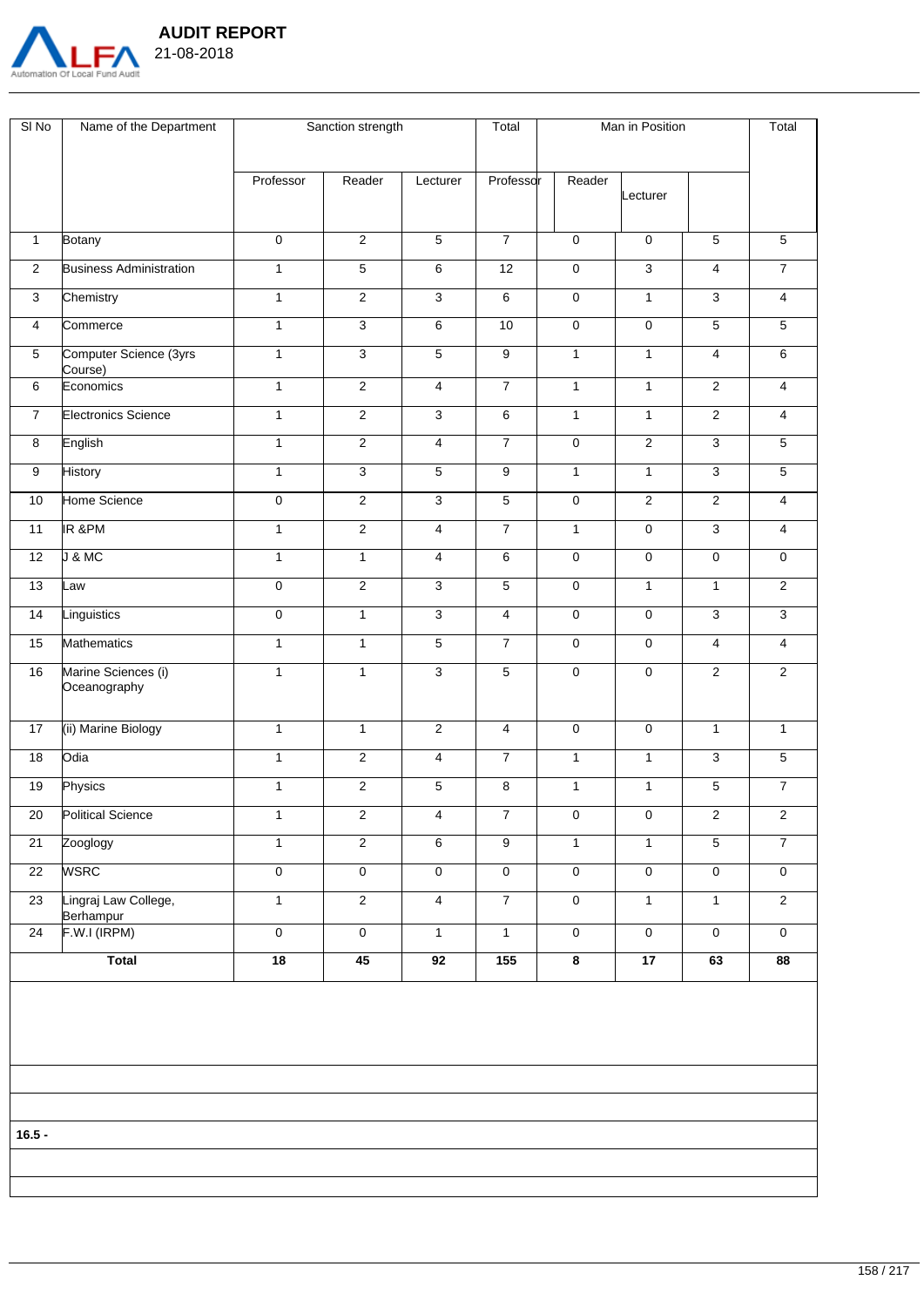

### **16.6 - Lingaraj Law College- A Constituent College of Berhampur University-**

 **AUDIT REPORT** 

#### **Lingaraj Law College (LLB Unit):-**

The management of Lingaraj Law College was taken up by the Berhampur University on 1<sup>St</sup> July 1980 as per the provisions laid down Under Section –C of the Odisha University Act 1996 and Syndicate Resolution No.5/dtd.16.01.1980 of Berhampur University. The college imparts two types of Professional degrees, LLB and LLM having separate accounts for each stream.

#### **Financial Position-**

The financial position of LLB unit for the year 2015-16 is furnished below.

| Opening balance as on 01.04.15 as per Audit     | 2432327.31 |
|-------------------------------------------------|------------|
| Receipt during 2015-16                          | 2192450.00 |
| Total                                           | 4624777.31 |
| Expenditure during 2015-16                      | 1875718.00 |
| Closing balance as on 31.03.16 as per Audit     | 2749059.31 |
| Closing balance as on 31.03.16 as per cash book | 2789675.31 |
| Details of closing balance of the cash book-    |            |

 $\bullet$  Cash in hand = 18.00

 $EBank = 2789657.31$ 

Total =**2789675.31**

### **Details of receipt during the year 2015-16**

| SI.no.          | <b>Head of account</b>                             | Amount    |
|-----------------|----------------------------------------------------|-----------|
| $\mathbf{1}$    | <b>Admission Fee</b>                               | 829312.00 |
| $\overline{2}$  | <b>Examination Fee</b>                             | 836635.00 |
| $\overline{3}$  | Processing-cum-application form fee                | 123800.00 |
| $\overline{4}$  | TC Fee & IC fee                                    | 3290.00   |
| $\overline{5}$  | CC fee                                             | 165.00    |
| 6               | Center Charges                                     | 5590.00   |
| $\overline{7}$  | Infrastructure for contact classes                 | 108510.00 |
| 8               | DEC exam                                           | 33780.00  |
| $\overline{9}$  | Share of Union, Athletic and Cultural association. | 12000.00  |
| 10              | Centre contingency                                 | 34175.00  |
| 11              | Telephone Charges                                  | 13590.00  |
| 12              | Postal charges                                     | 300.00    |
| $\overline{13}$ | Electric charges                                   | 29705.00  |
| 14              | <b>Xerox Charges</b>                               | 542.00    |
| 15              | Late Fee of migration                              | 4500.00   |
| 16              | LIC recovery                                       | 9555.00   |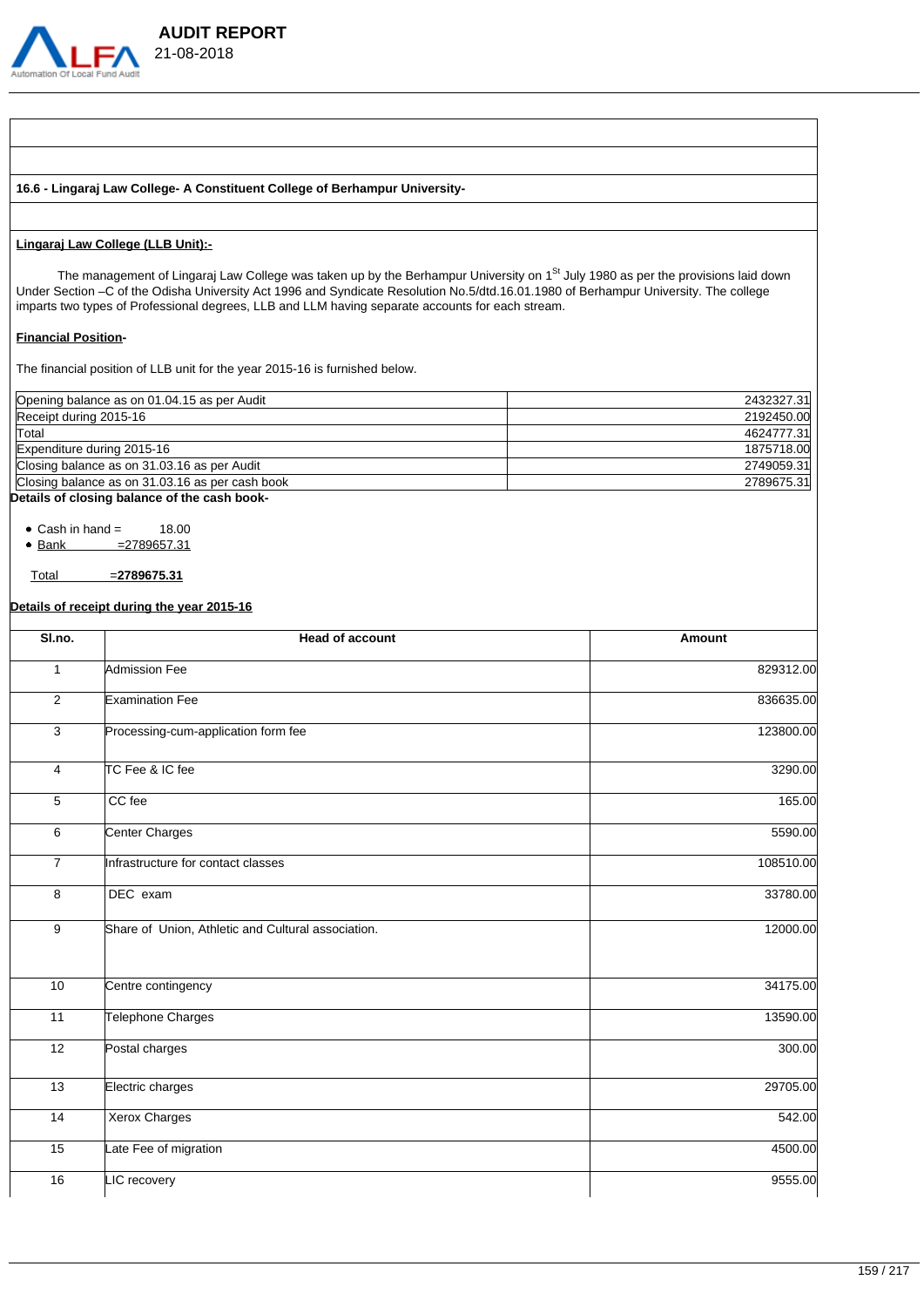

| 17 | Loss of Library Books  | 906.00     |
|----|------------------------|------------|
| 18 | Sale of old newspapers | 8331.00    |
| 19 | <b>RTI</b> form fee    | 10.00      |
| 20 | <b>Bank Interest</b>   | 137754.00  |
|    | <b>Total</b>           | 2192450.00 |

# **Details of expenditure during the year 2015-16**

| SI.no.          | Head of account                                                                                   | Amount    |
|-----------------|---------------------------------------------------------------------------------------------------|-----------|
| $\mathbf{1}$    | Exam fee to CoF A/C                                                                               | 714815.00 |
| $\overline{2}$  | Admsn fee, tution fee, ss fee, late fee, academic fee, clinical legal education fee to CoF<br>A/C | 257120.00 |
| $\mathbf{3}$    | Examination fee                                                                                   | 17010.00  |
| 4               | Examination late fee                                                                              | 32645.00  |
| 5               | Processing-cum-application form fee                                                               | 7138.00   |
| 6               | Inspection fee                                                                                    | 150600.00 |
| $\overline{7}$  | Election fee                                                                                      | 6000.00   |
| 8               | College establishment & welfare fee (Purchase of A4 paper)                                        | 5060.00   |
| 9               | Cultural assn fee                                                                                 | 13000.00  |
| 10              | Entry fee                                                                                         | 1800.00   |
| $\overline{11}$ | late fee of migration fee                                                                         | 4500.00   |
| $\overline{12}$ | Moot court fee                                                                                    | 440.00    |
| 13              | Library fee                                                                                       | 1520.00   |
| 14              | Puja fee                                                                                          | 20700.00  |
| 15              | Clinical legal education fee                                                                      | 38500.00  |
| 16              | University atheletic fee                                                                          | 26280.00  |
| 17              | University cultural fee                                                                           | 17520.00  |
| $\overline{18}$ | Common room fee                                                                                   | 500.00    |
| 19              | Registration & recongnition fee                                                                   | 6231.00   |
| $\overline{20}$ | Advertisement bill                                                                                | 50034.00  |
| $\overline{21}$ | News Paper bill                                                                                   | 19794.00  |
| $\overline{22}$ | Electric charges                                                                                  | 77993.00  |
| $\overline{23}$ | Telephone charges                                                                                 | 10136.00  |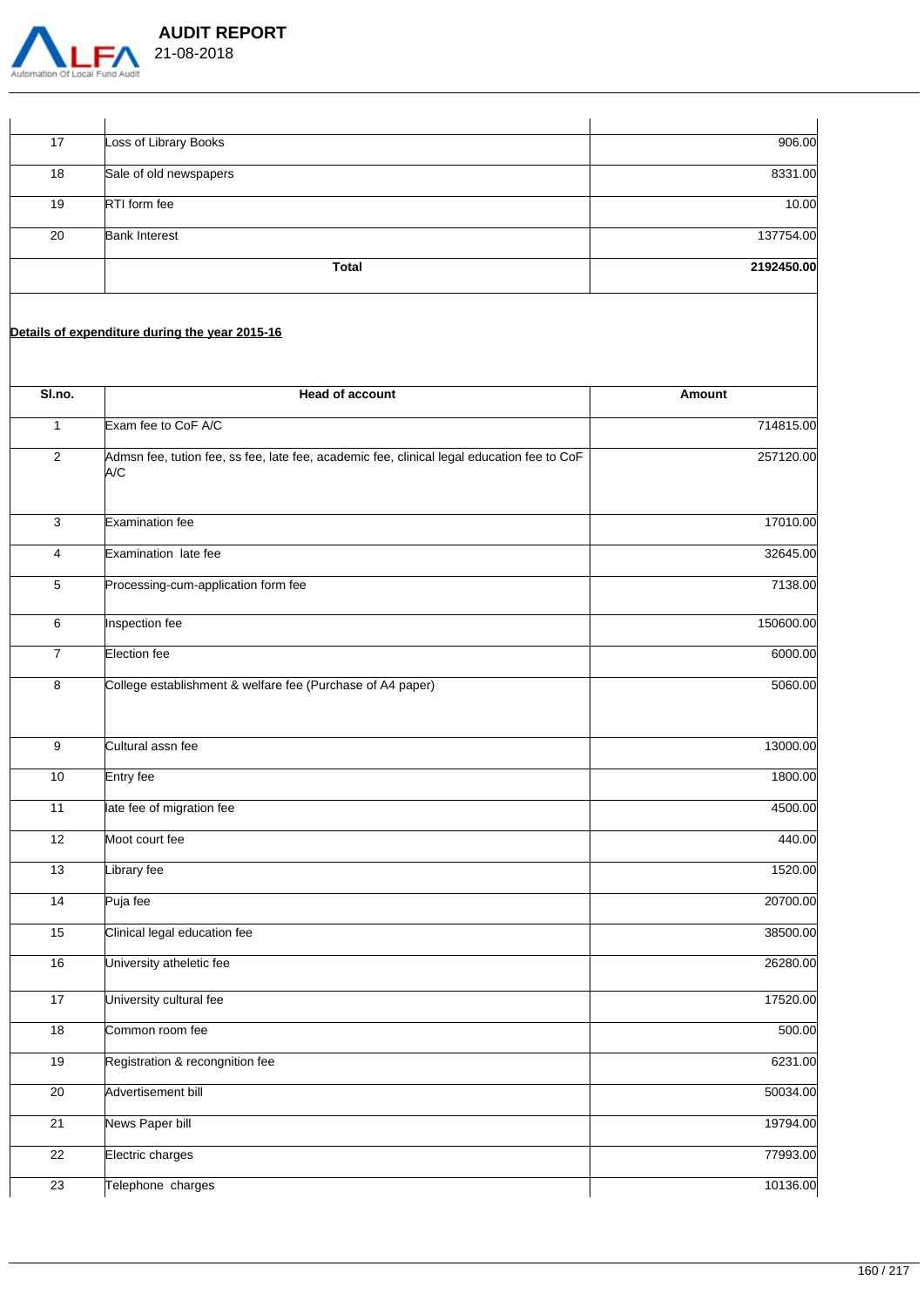

| <b>AUDIT REPORT</b> |  |
|---------------------|--|
| 21-08-2018          |  |
|                     |  |

| 24 | Centre charge (LLB)                                      | 1250.00    |
|----|----------------------------------------------------------|------------|
| 25 | Printing charge of Practical Record                      | 19200.00   |
| 26 | Transportation charges                                   | 2500.00    |
| 27 | Refilling of catridge                                    | 1700.00    |
| 28 | <b>Teaching Aid</b>                                      | 1000.00    |
| 29 | Postage stamps                                           | 9100.00    |
| 30 | Cable TV rent                                            | 2200.00    |
| 31 | Centre contingency remuneration (LLB)                    | 32078.00   |
| 32 | Centre contingency remuneration (DEC)                    | 59704.00   |
| 33 | Examination contingency                                  | 1980.00    |
| 34 | Centre contingency                                       | 3115.00    |
| 35 | Conveyance allowance                                     | 1800.00    |
| 36 | Cleaning of college campus                               | 4000.00    |
| 37 | Inter college cricket tournament                         | 7590.00    |
| 38 | Inter college weight lifting & best physique competition | 20000.00   |
|    |                                                          |            |
| 39 | Inter college table tennis competition                   | 1240.00    |
| 40 | LIC recovery                                             | 9555.00    |
| 41 | Remuneration for contact classes                         | 28500.00   |
| 42 | Contact classes (DEC)                                    | 2770.00    |
| 43 | Miscellaneous                                            | 107093.00  |
| 44 | Annual function of Athletic assn                         | 24520.00   |
| 45 | Annual function of Dramatic assn                         | 8600.00    |
| 46 | <b>Unutilised EL</b>                                     | 25734.00   |
| 47 | Security amount paid (electric charge)                   | 2403.00    |
| 48 | Matching share (union, sports & cultural)                | 6000.00    |
|    |                                                          |            |
| 49 | Rem to LB Sarma and S K Panda                            | 3600.00    |
| 50 | Common room fee (remunaration)                           | 3350.00    |
| 51 | Celebration of Lingaraj Panigrahi memorial lecture       | 5000.00    |
|    |                                                          |            |
| 52 | Contingency for contact classes (DEC)                    | 800.00     |
|    | <b>Total</b>                                             | 1875718.00 |
|    |                                                          |            |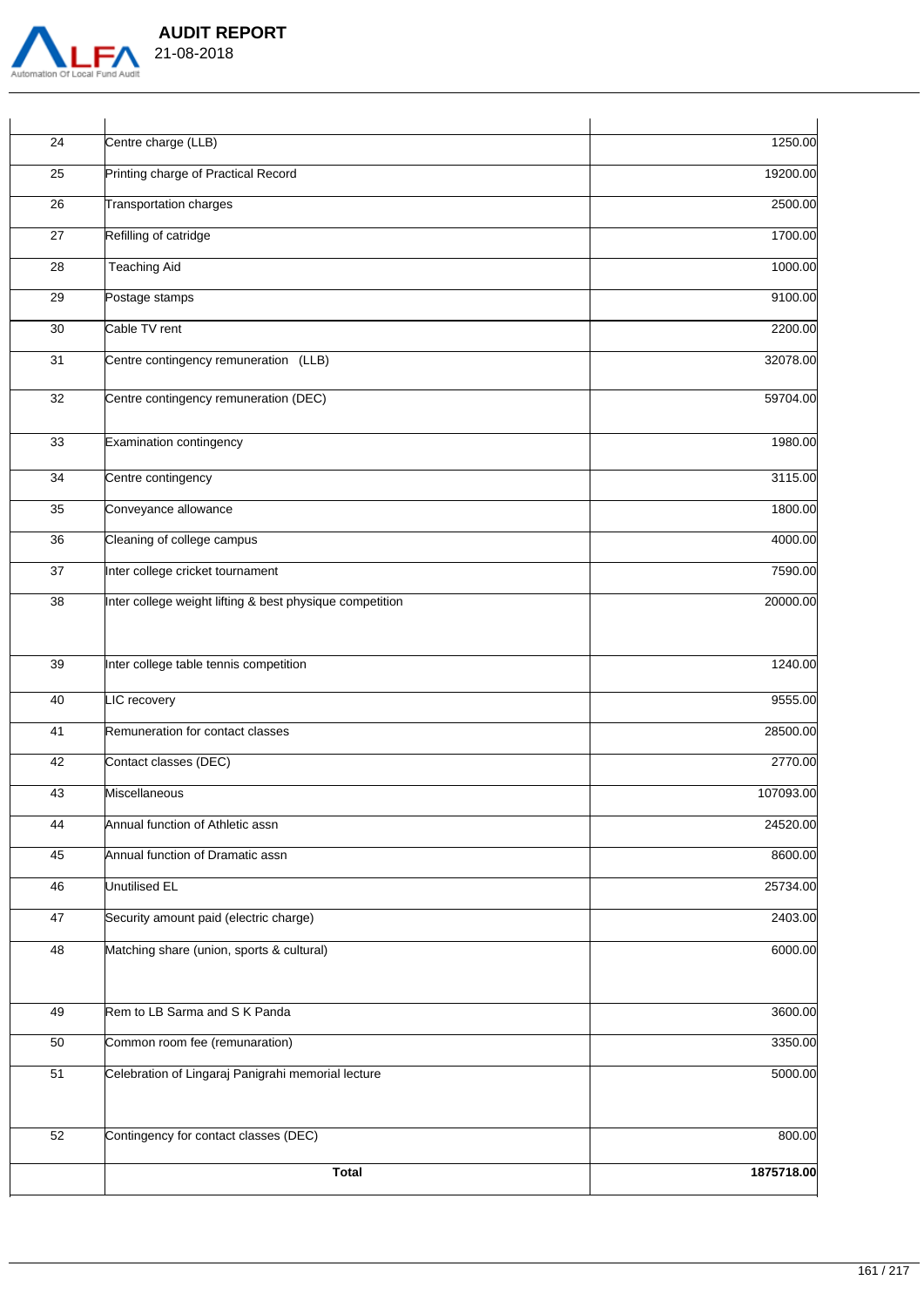

#### **Reconciliation between closing balance of Audit and cash book**- (POM-66/7.3.18)

|    | Reconciliation between closing balance of Audit and cash book- (POM-66/7.3.18)                                                                                                                          |       |            |
|----|---------------------------------------------------------------------------------------------------------------------------------------------------------------------------------------------------------|-------|------------|
|    | Closing balance as per Audit as on 31.03.16                                                                                                                                                             |       | 2749059.31 |
| 2  | Add difference amount of opening balance                                                                                                                                                                | $(+)$ | 67266.00   |
|    | Opening balance as per Audit<br>$= 2432327.31$                                                                                                                                                          |       |            |
|    | Opening balance as per cash book = 2499593.31                                                                                                                                                           |       |            |
|    | $Difference =$<br>67266.00                                                                                                                                                                              |       |            |
| Iз | Deduct an amount of Rs.25700.00 of previous year (as detailed below) taken to the cash book during<br>2015-16                                                                                           |       | 25700.00   |
|    | 3900.00<br>Double receipt of Rs.3900.00 (Rs.2100.00 vide<br>Ch. No.795383/31.7.14 and Rs.1800.00 vide Ch<br>No.795443/14.11.14) on 31.3.15 is debited on<br>dt.2.04.15                                  |       |            |
|    | Amount of Rs.16000.00 vide Ch no.169909/<br>16000.00<br>ldtd.30.03.13 not accounted for on 30.3.13 and<br>how taken to the cash book on dt.17.4.15                                                      |       |            |
|    | Amount of Rs.5800.00 vide Ch no.177815/<br>5800.00<br>dtd.15.12.14 not accounted for during 2014-15<br>land now taken to the cash book vide Vr<br>no-406/31.3.16.                                       |       |            |
| 4  | Deduct an amount of Rs.1000.00 as closing balance of the cash book on dt.23.6.15 (page-25) is written(-)<br>as Rs.2421908.31 instead of Rs.2422908.31 (taken to the cash book vide page no-189/21.3.18) |       | 1000.00    |
| 5  | Add an amount of Rs.50.00 as receipt of Rs. 101690.00 is taken to the cash book instead of actual                                                                                                       | $(+)$ | 50.00      |
|    | receipt of Rs.101640.00 on dt.2.11.15 (page-110)                                                                                                                                                        |       |            |
| 6  | Closing balance as per cash book as on 31.03.16                                                                                                                                                         |       | 2789675.31 |

## **A/C No-10859097670, SBI, Berhampur**

OB as on 01.04.15=3692979.10

CB as on 31.03.16=3622295.10

### **Reconciliation between closing balance of bank pass book and bank position shown in cash book**-(POM-66/7.3.18)

| ł1 |                                                                 | Closing balance as per cash book as on 31.03.16                  |               |                  |            | 2789675.31 |
|----|-----------------------------------------------------------------|------------------------------------------------------------------|---------------|------------------|------------|------------|
| 2  | Add difference amount of opening balance                        |                                                                  |               | $(+)$            | 1193385.79 |            |
|    | Opening balance as per pass book = 3692979.10                   |                                                                  |               |                  |            |            |
|    |                                                                 | Opening balance as per cash book = 2499593.31                    |               |                  |            |            |
|    |                                                                 | Difference<br>$= 1193385.79$                                     |               |                  |            |            |
| l3 |                                                                 | Deduct cheques issued during 2014-15 but encashed during 2015-16 |               |                  | $(\cdot)$  | 805259.00  |
|    | Ch. No/Dt                                                       | lAmount                                                          |               | Dt of encashment |            |            |
|    | 177846/26.2.15                                                  |                                                                  |               | 1909.4.15        |            |            |
|    | 177859/24.3.15                                                  |                                                                  | 80506924.4.15 |                  |            |            |
|    |                                                                 |                                                                  | 805259        |                  |            |            |
| 14 | Add cheques issued during 2015-16 but not encashed till 31.3.16 |                                                                  |               | $^{(+)}$         | 418003.00  |            |
|    | <b>Ch. No/Dt</b>                                                | Amount                                                           |               | Dt of encashment |            |            |
|    | 763493/5.2.16                                                   |                                                                  |               | 200 26.4.16      |            |            |
|    | 763506/8.3.16                                                   |                                                                  |               | 38479520.5.16    |            |            |
|    | 763513/17.3.16                                                  |                                                                  |               | 626520.5.16      |            |            |
|    | 763515/28.3.16                                                  |                                                                  |               | 16432.4.16       |            |            |
|    | 763516/31.3.16                                                  |                                                                  |               | 499029.4.16      |            |            |
|    | 763517/31.3.16                                                  |                                                                  |               | 90029.4.16       |            |            |
|    | 763518/31.3.16                                                  |                                                                  |               | 1905028.4.16     |            |            |
|    |                                                                 | 418003                                                           |               |                  |            |            |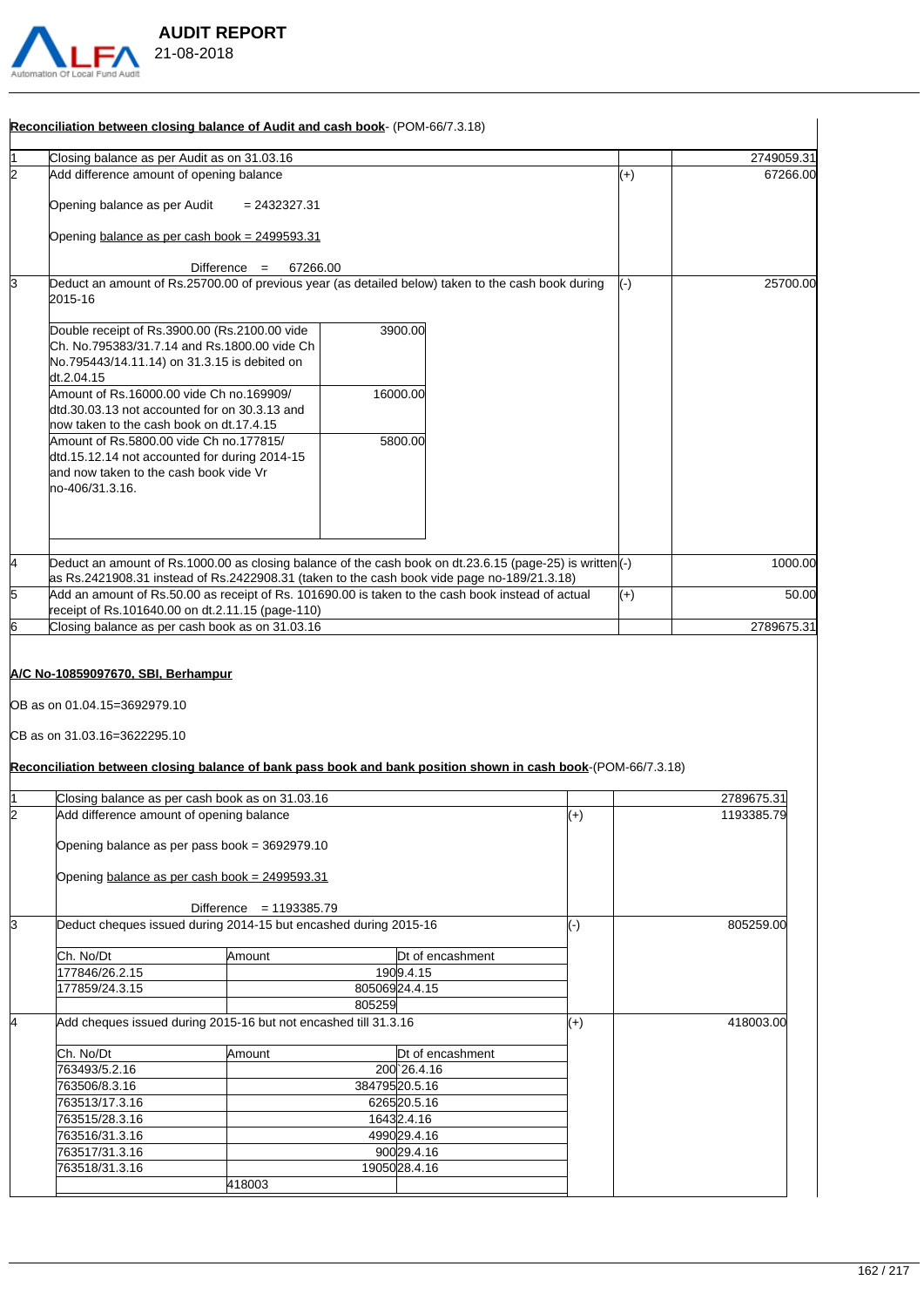

 **AUDIT REPORT** 

|                                                                                                 | (-)   | 2395.00                                        |
|-------------------------------------------------------------------------------------------------|-------|------------------------------------------------|
| Date<br>Amount                                                                                  |       |                                                |
| 4.9.15<br>456                                                                                   |       |                                                |
| 5.11.15<br>57                                                                                   |       |                                                |
| 6.11.15<br>57                                                                                   |       |                                                |
| 57<br>7.11.15                                                                                   |       |                                                |
| 57<br>10.11.15                                                                                  |       |                                                |
| 57                                                                                              |       |                                                |
| 10.11.15<br>57                                                                                  |       |                                                |
| 13.11.15                                                                                        |       |                                                |
| 16.11.15<br>$\overline{57}$                                                                     |       |                                                |
| 57<br>17.11.15                                                                                  |       |                                                |
| 57<br>18.11.15                                                                                  |       |                                                |
| $\overline{57}$<br>19.11.15                                                                     |       |                                                |
| 57<br>30.11.15                                                                                  |       |                                                |
| 15.12.15<br>229                                                                                 |       |                                                |
| 57<br>22.1.16                                                                                   |       |                                                |
| $\overline{57}$<br>28.1.16                                                                      |       |                                                |
| 57<br>29.1.16                                                                                   |       |                                                |
| $\overline{57}$<br>25.2.16                                                                      |       |                                                |
| 57<br>26.2.16                                                                                   |       |                                                |
| $\overline{57}$<br>26.2.16                                                                      |       |                                                |
| 57<br>26.2.16                                                                                   |       |                                                |
| 29.2.16<br>57                                                                                   |       |                                                |
| 57<br>29.2.16                                                                                   |       |                                                |
| $\overline{57}$<br>5.3.16                                                                       |       |                                                |
| 57<br>10.3.16                                                                                   |       |                                                |
| 11.3.16<br>57                                                                                   |       |                                                |
| 57<br>15.3.16                                                                                   |       |                                                |
| $\overline{57}$<br>17.3.16                                                                      |       |                                                |
| 57<br>19.3.16                                                                                   |       |                                                |
|                                                                                                 |       |                                                |
| 57<br>30.3.16                                                                                   |       |                                                |
| 57<br>31.3.16                                                                                   |       |                                                |
| 57<br>31.3.16                                                                                   |       |                                                |
| 31.3.16<br>57                                                                                   |       |                                                |
| 2395<br>Total                                                                                   |       |                                                |
| (Entered in the cash book vide page no-189/21.3.18)                                             |       |                                                |
| Add the deposit of Rs.20.00 on 31.3.16 of the pass book not found in the cash book              | $(+)$ | 20.00                                          |
| Add an amount of Rs.2265.00 (cash deposit of 31.3.15) taken to the cash book on 2.4.15          | $(+)$ | 2265.00                                        |
| $(page -1)$                                                                                     |       |                                                |
|                                                                                                 |       | 100.00                                         |
| Deduct difference amount of Rs.100.00 as Rs.11800.00 is taken to the cash book towards<br>$(-)$ |       |                                                |
| processing fee vide vr no-103/dtd.30.7.15 (page-55) against the actual amount of                |       |                                                |
| Rs.11700.00 of the pass book.                                                                   |       |                                                |
| Add amount of Rs.3900.00 as it is received twice on 31.3.15 is debited on dt.2.04.15            | $(+)$ |                                                |
| Add an amount of Rs.16000.00 vide Ch no.169909/ dtd.30.03.13 not accounted for on               | $(+)$ |                                                |
| 30.3.13 and now taken to the cash book on dt.17.4.15                                            |       |                                                |
| Add an amount of Rs.5800.00 vide Ch no.177815/ dtd.15.12.14 not accounted for during            | $(+)$ | 3900.00<br>16000.00<br>5800.00                 |
| 2014-15 and now taken to the cash book vide Vr no-406/31.3.16.                                  |       |                                                |
| Add an amount of Rs.1000.00 as closing balance of the cash book on dt.23.6.15 (page-25)         | $(+)$ |                                                |
| is written as Rs.2421908.31 instead of Rs.2422908.31.                                           |       |                                                |
|                                                                                                 |       |                                                |
| Closing balance as per pass book as on 31.03.16                                                 |       |                                                |
|                                                                                                 |       |                                                |
|                                                                                                 |       |                                                |
|                                                                                                 |       |                                                |
| 16.7 - Advance Position-                                                                        |       |                                                |
|                                                                                                 |       |                                                |
| Advance position of LLB unit of Lingaraj Law College is given below.                            |       |                                                |
| Advance outstanding as on 01.04.15                                                              |       |                                                |
| Advance paid during 2015-16                                                                     |       | 1000.00<br>3622295.10<br>224841.00<br>92643.00 |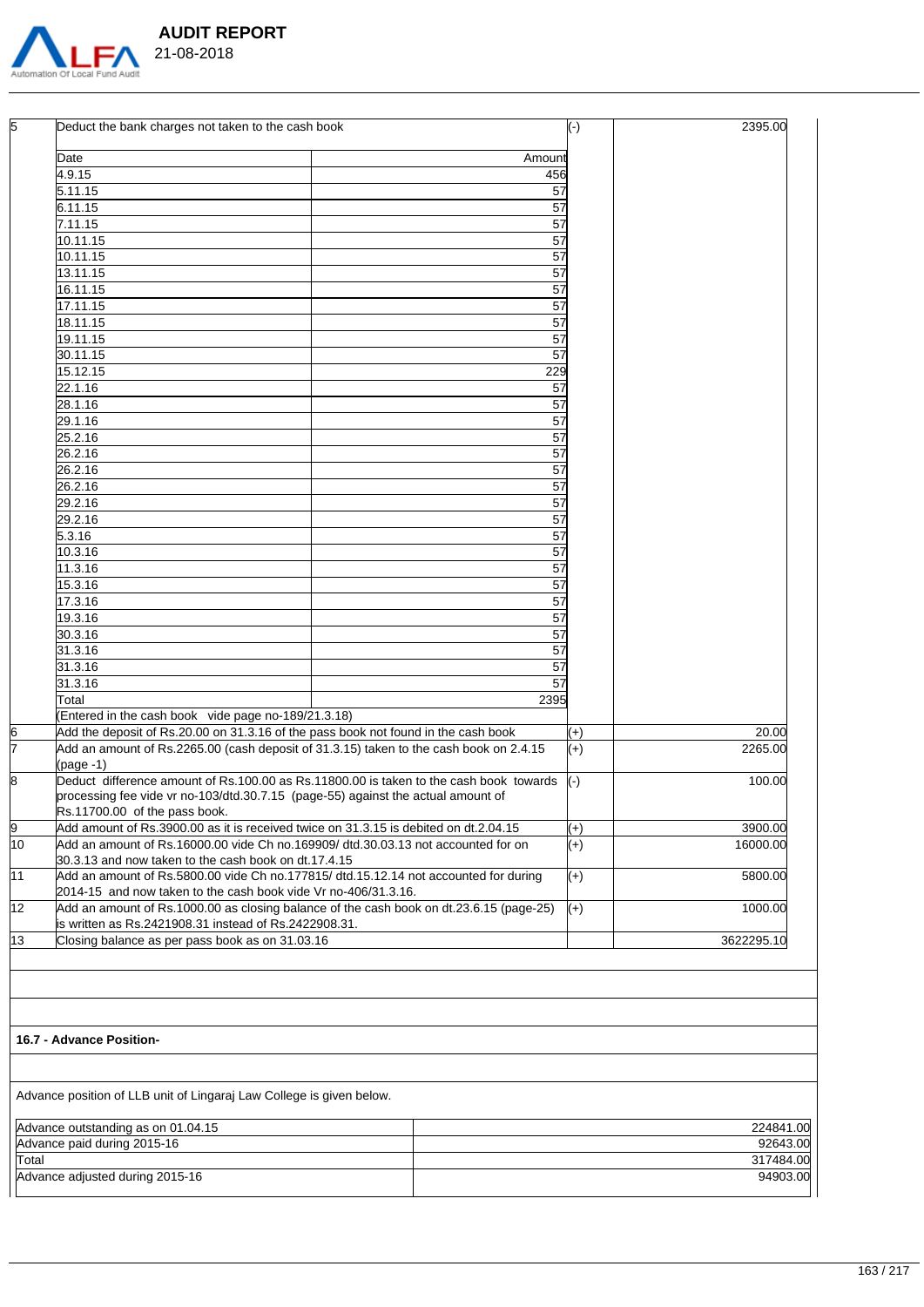

| '      | 21-08-2018 |  |
|--------|------------|--|
| td Aud |            |  |

 **AUDIT REPORT** 

| Advance outstanding as on 31.03.16                           | 222581.00 |
|--------------------------------------------------------------|-----------|
|                                                              |           |
| Year-wise break up of outstanding of advance as on 31.03.16- |           |
| Year                                                         | Amount    |
| 2005-06                                                      | 23560.00  |
| 2006-07                                                      | 62450.00  |
| 2007-08                                                      | 26830.00  |
| 2008-09                                                      | 50991.00  |
| 2009-10                                                      | 55000.00  |
| 2010-11                                                      | 0.00      |
| 2011-12                                                      | 330.00    |
| 2012-13                                                      | 0.00      |
| 2013-14                                                      | 0.00      |
| 2014-15                                                      | 1720.00   |
| 2015-16                                                      | 1700.00   |
| Total                                                        | 222581.00 |

### **Details of outstanding of advance paid during the year 2015-16-**

| Vr. No/dt   | Particulars                                                                                                                                                                                                                                                                                                                                                                                                                  | To whom paid                       | Advance amount | Remarks                  |
|-------------|------------------------------------------------------------------------------------------------------------------------------------------------------------------------------------------------------------------------------------------------------------------------------------------------------------------------------------------------------------------------------------------------------------------------------|------------------------------------|----------------|--------------------------|
| 387/28.3.16 | Celebrating Utkal diwas                                                                                                                                                                                                                                                                                                                                                                                                      | Sri Saroj Ku Panda, Typist 1700.00 |                | Adiusted on 12.4.16 vide |
|             |                                                                                                                                                                                                                                                                                                                                                                                                                              |                                    |                | cash book page no-6      |
| . .         | $\mathbf{r} = \mathbf{r} + \mathbf{r} + \mathbf{r} + \mathbf{r} + \mathbf{r} + \mathbf{r} + \mathbf{r} + \mathbf{r} + \mathbf{r} + \mathbf{r} + \mathbf{r} + \mathbf{r} + \mathbf{r} + \mathbf{r} + \mathbf{r} + \mathbf{r} + \mathbf{r} + \mathbf{r} + \mathbf{r} + \mathbf{r} + \mathbf{r} + \mathbf{r} + \mathbf{r} + \mathbf{r} + \mathbf{r} + \mathbf{r} + \mathbf{r} + \mathbf{r} + \mathbf{r} + \mathbf{r} + \mathbf$ |                                    |                |                          |

#### **Advance outstanding for more than one year-(POM-67/7.3.18)**

 An amount of **Rs. 1720.00** is outstanding advance for more than one year till 31.3.16. After issuance of half margin memo, Rs.20.00 has been deposited by Sri Choudhury vide MR no-11060 on 12.4.18. Hence, Rs.1700.00 is remain unadjusted till the completion of audit. The details is given below.

| IVr no/dtd. | Particulars                 | To whom paid                           | Advance amount |  |
|-------------|-----------------------------|----------------------------------------|----------------|--|
| 103/28.7.14 | Repair of tank              | <b>Sri Lal Bahadur Sharma, Sr Asst</b> | 1500.00        |  |
| 127/14.8.14 | Celebration of Independence | Sri Lal Bahadur Sharma. Sr Asst        | 200.00         |  |
|             | dav                         |                                        |                |  |
|             |                             | Total                                  | 1700.00        |  |

As per Govt. of Odisha Finance Deptt. G.O. No.2221/dtd.08.03.2002 & DLFA

L. No.15179/dtd.28.09.13, the outstanding advance for more than one year is to be surchargeable.

Hence, outstanding advance of Rs.1700.00 for 2014-15 is to be surchargeable in the current Audit Report.

#### **Responsible Person for this paragraph**

| Sino | Name                   | Designation | Adress                | Amount(In Rs:) |
|------|------------------------|-------------|-----------------------|----------------|
|      | Sri Lal Bahadur Sharma | <b>SA</b>   | Lingaraj Law College, | 850            |
|      |                        |             | Berhampur             |                |
|      | Sri Narayan Charan     | Principal   | Lingaraj Law College, | 850            |
|      | Pattnaik               |             | Berhampur             |                |
|      |                        |             |                       |                |

#### **16.8 - Advance position of Lingaraj Law CollegeLLB unit not mentioned in the cash book-POM-68/7.3.18**

Maintenance of advance ledger as well as showing of advance position in the cash book-

In course of audit it is seen that the advance position of Lingaraj Law College(LLB unit) is not shown in details in closing balance of the cash book. The outstanding advance against the advance holder could not be ascertained due to non-maintenance of advance ledger. Due to this practice, the funds given as advance could not be tracked properly which may lead to loss/misutilization of University/College fund. Hence, it is advised to take adequate care for proper maintenance of said records.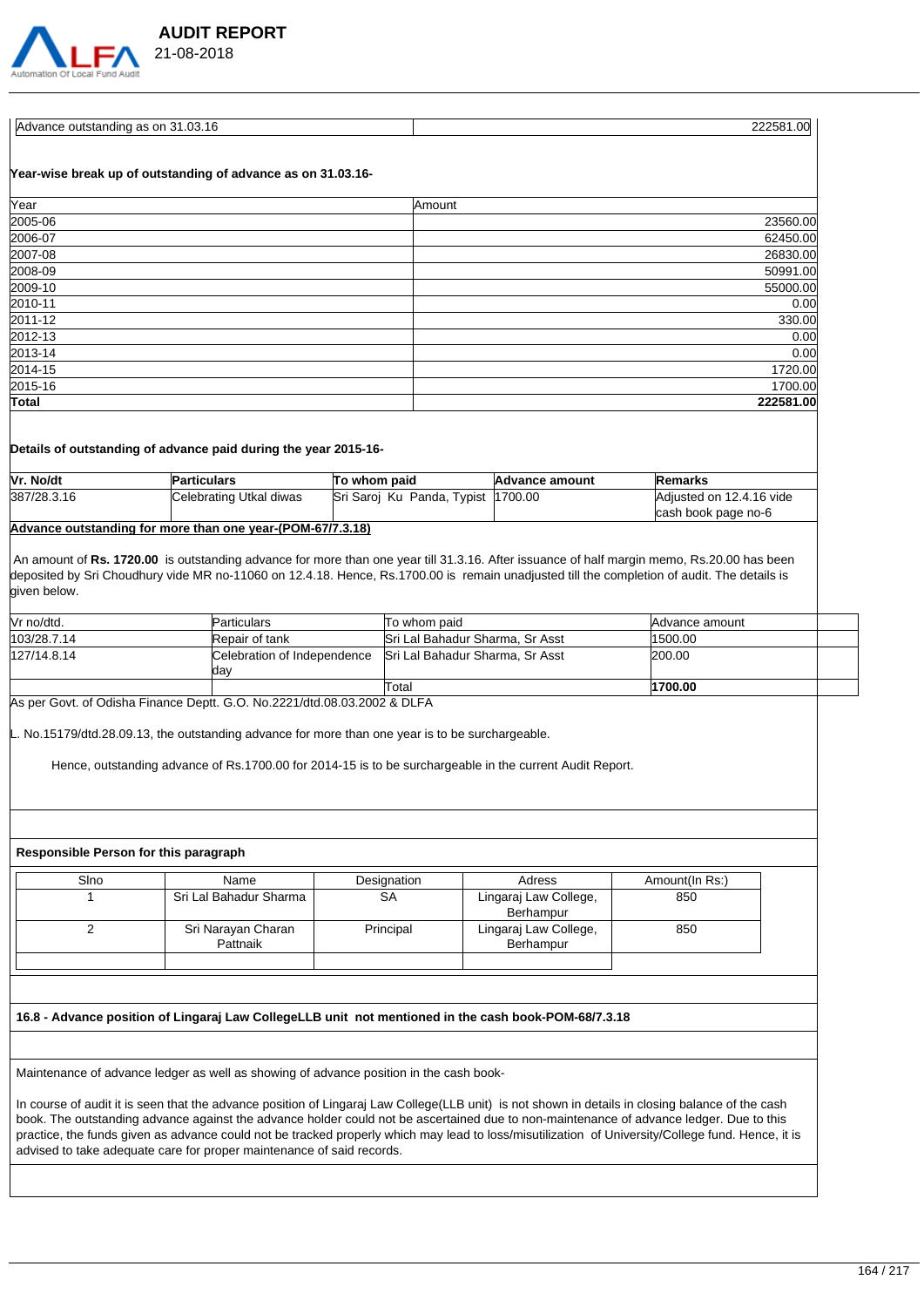

### **16.9 - Lingaraj Law College LLM Unit-**

The LLM course was introduced in the college from academic session 1994-95 under self-financing scheme and is continuing till date. The university has no financial responsibility for the course.

### **Financial Position-**

The financial position of LLM unit for the year 2015-16 is furnished below.

| Opening balance as on 01.04.15 as per Audit     | 2389204.50 |
|-------------------------------------------------|------------|
| Receipt during 2015-16                          | 548031.00  |
| Total                                           | 2937235.50 |
| Expenditure during 2015-16                      | 259755.00  |
| Closing balance as on 31.03.16 as per Audit     | 2677480.50 |
| Closing balance as on 31.03.16 as per cash book | 2622414.50 |
| Difference                                      | 55066.00   |

#### **Details of closing balance of the cash book-**

 $\bullet$  Cash in hand = 172.00

 $\bullet$  Bank  $=2622242.50$ 

Total =**2622414.50**

### **Details of receipt during the year 2015-16**

| SI.no.         | <b>Head of account</b>              | Amount    |
|----------------|-------------------------------------|-----------|
| $\mathbf{1}$   | Centre charge                       | 6330.00   |
| 2              | Exam fee                            | 46120.00  |
| 3              | TC/IC fee                           | 400.00    |
| 4              | Admission fee                       | 376354.00 |
| 5              | Processing-cum-application form fee | 14700.00  |
| 6              | Conduct certificate fee             | 80.00     |
| $\overline{7}$ | Interest                            | 104047.00 |
|                | Total                               | 548031.00 |

#### **Details of expenditure during the year 2015-16**

| SI.no.         | <b>Head of account</b>       | <b>Amount</b> |
|----------------|------------------------------|---------------|
|                | Exam fee to CoF a/c          | 49505.00      |
| 2              | Course fee to CoF a/c        | 64000.00      |
| 3              | Advertisement charges        | 16251.00      |
| $\overline{4}$ | Remuneration to Co-ordinator | 15500.00      |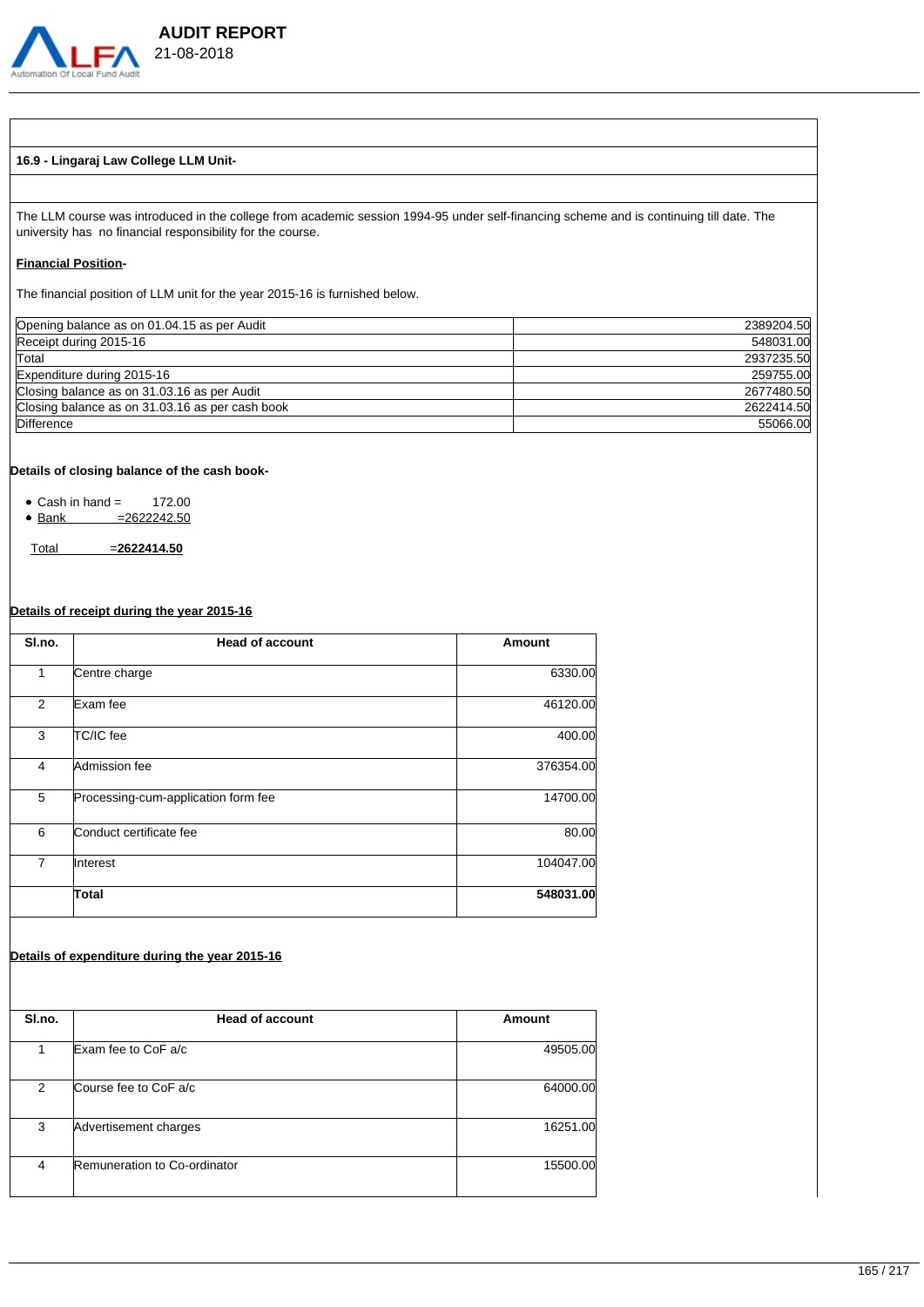

|                | Total                              | 259755.00 |
|----------------|------------------------------------|-----------|
| 9              | Identity card fee                  | 495.00    |
| 8              | Centre contingency                 | 2000.00   |
| $\overline{7}$ | Other fee                          | 804.00    |
| 6              | Remuneration to Guest faculty      | 78000.00  |
| 5              | Remuneration to Non-teaching staff | 33200.00  |

### **Reconciliation between closing balance of Audit and cash book**-

| 1 Closing balance as per Audit as on 31.03.16                                                                                                          |    | 2677480.50 |
|--------------------------------------------------------------------------------------------------------------------------------------------------------|----|------------|
| 2 Deduct amount of Rs.300.00 as per A/R no-44843/2014-15 for the year 2013-14                                                                          |    | 300.00     |
| 3 Deduct an amount of Rs.54766.00 credited towards interest on 05.03.16 but not taken to the cash                                                      | K- | 54766.00   |
| book till $31.3.16$                                                                                                                                    |    |            |
| 4 Closing balance as per cash book as on 31.03.16                                                                                                      |    | 2622414.50 |
| $\overline{a}$ . $\overline{a}$ . $\overline{a}$ . $\overline{a}$ . $\overline{a}$ . $\overline{a}$ . $\overline{a}$ . $\overline{a}$ . $\overline{a}$ |    |            |

**A/C No-008510011014445, Andhra bank, Courtpeta**

OB as on 01.04.15=2387932.50

CB as on 31.03.16=2740642.50

### **Reconciliation between closing balance of bank pass book and bank position of cash book**-

| Closing balance of bank position as per cash book as on 31.03.16                                                  |              | 262             |
|-------------------------------------------------------------------------------------------------------------------|--------------|-----------------|
| Add difference amount of opening balance                                                                          | $(+)$        |                 |
| Opening balance as per pass book = $2387932.50$                                                                   |              |                 |
| Opening balance as per cash book = 2387092.50                                                                     |              |                 |
| Difference<br>840.00<br>$=$                                                                                       |              |                 |
| Add an amount of Rs.54766.00 credited towards interest on 05.03.16 but not taken to the cash book till<br>31.3.16 | $(+)$        |                 |
| Add an amount of Rs.64000.00 vide ch. No-273732/7.12.15 issued but not encashed till 31.3.16                      | (+)          |                 |
| Deduct an amount of Rs.1206.00 received towards the cancellation of cheque no.273730/16.1.15 on                   | $(\text{-})$ |                 |
| 14.1.16                                                                                                           |              |                 |
| Closing balance as per pass book as on 31.03.16                                                                   |              | 27 <sub>4</sub> |
|                                                                                                                   |              |                 |

### **16.10 - University High School POM-69/7.3.18 and 94/27.4.18**

The University High School was upgraded to Higher Secondary School during the academic year 1993-94. The accounts of High School and Higher Secondary School are being maintained separately.

### **Financial Position-**

The financial position of University High School for the year 2015-16 is furnished below.

| Opening balance as on 01.04.15 as per Audit     | 306386.57 |
|-------------------------------------------------|-----------|
| Receipt during 2015-16                          | 215511.06 |
| Total                                           | 521897.63 |
| Expenditure during 2015-16                      | 119088.50 |
| Closing balance as on 31.03.16 as per Audit     | 402809.13 |
| Closing balance as on 31.03.16 as per cash book | 402809.13 |
| Difference                                      | 0.00      |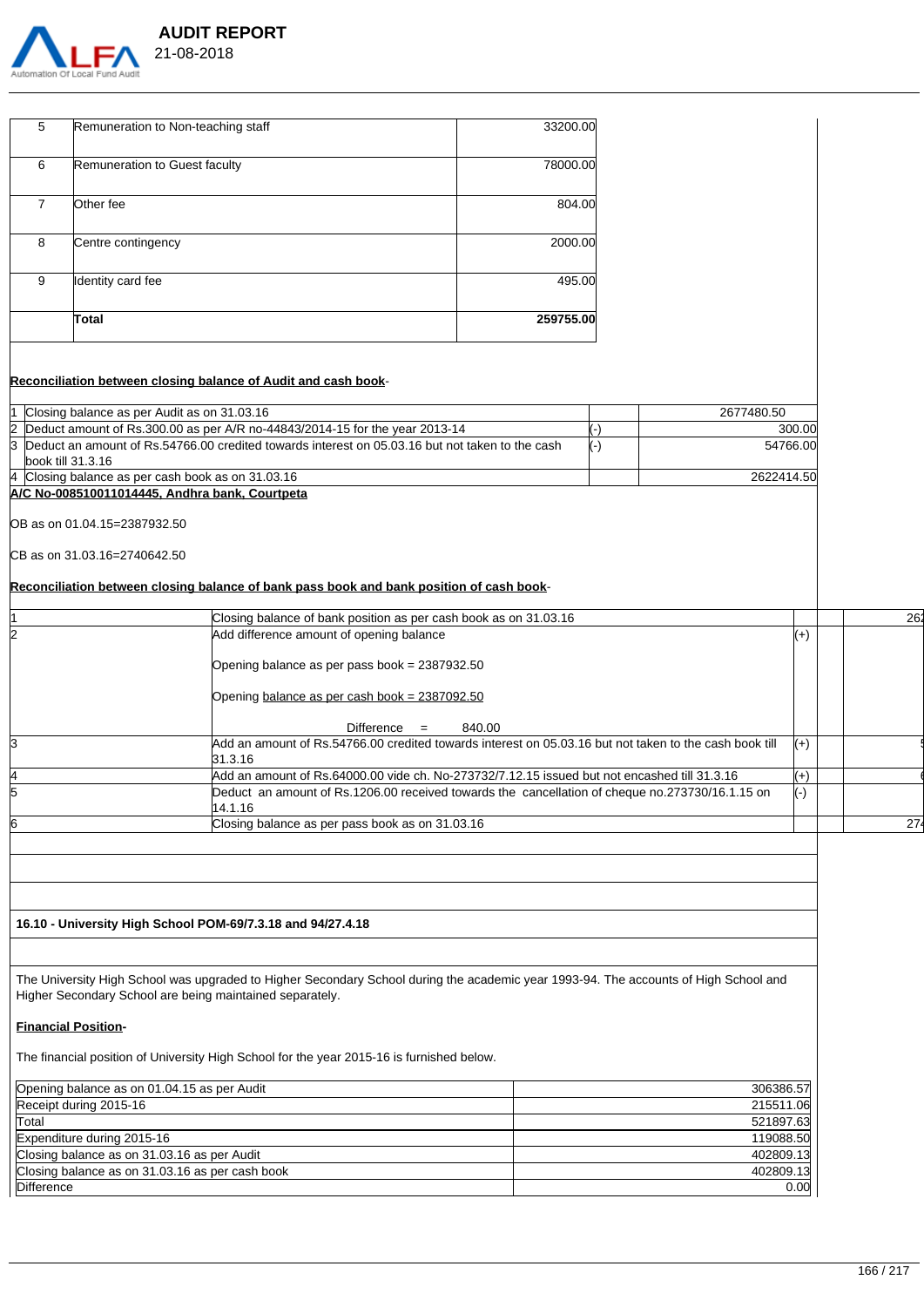

### **A/C No-10941793255, SBI, Bhanjabihar**

OB as on 01.04.15=373525.13

CB as on 31.03.16=402809.13

### **Details of Receipt and Expenditure figure of High School-**

During the period of 2015-16, no subsidiary cash book is maintained. Hence financial position of subsidiary cash book is worked out basing on the details of headwise receipt and expenditure.

| <b>Tution fees</b><br>Library<br>Magazine<br>Laboratory<br>Scout<br><b>Junior Red Cross</b><br><b>Medical fees</b><br><b>SUPW</b> | 1702.75<br>32763.87<br>41039.75<br>32272.00<br>17387.10<br>9794.00<br>13710.50 | 2695.00<br>3270.00<br>3588.00<br>2180.00<br>763.00<br>654.00 | 4397.75<br>36033.87<br>44627.75<br>34452.00<br>18150.10<br>10448.00 | 866.00<br>1860.00<br>256.00<br>0.00<br>0.00 |                      |
|-----------------------------------------------------------------------------------------------------------------------------------|--------------------------------------------------------------------------------|--------------------------------------------------------------|---------------------------------------------------------------------|---------------------------------------------|----------------------|
|                                                                                                                                   |                                                                                |                                                              |                                                                     |                                             | 3531.75<br>34173.87  |
|                                                                                                                                   |                                                                                |                                                              |                                                                     |                                             |                      |
|                                                                                                                                   |                                                                                |                                                              |                                                                     |                                             | 44371.75             |
|                                                                                                                                   |                                                                                |                                                              |                                                                     |                                             | 34452.00<br>18150.10 |
|                                                                                                                                   |                                                                                |                                                              |                                                                     |                                             |                      |
|                                                                                                                                   |                                                                                |                                                              |                                                                     |                                             |                      |
|                                                                                                                                   |                                                                                |                                                              |                                                                     | 0.00                                        | 10448.00             |
|                                                                                                                                   |                                                                                | 436.00                                                       | 14146.50                                                            | 0.50                                        | 14146.00             |
|                                                                                                                                   | 8951.50                                                                        | 9.50                                                         | 8961.00                                                             | 0.00                                        | 8961.00              |
| <b>Cultural fees</b>                                                                                                              | 31548.04                                                                       | 13080.00                                                     | 44628.04                                                            | 14158.00                                    | 30470.04             |
| Games                                                                                                                             | 13383.46                                                                       | 4360.00                                                      | 17743.46                                                            | 3547.00                                     | 14196.46             |
| Miscellaneous                                                                                                                     | 276.75                                                                         | 29292.75                                                     | 29569.50                                                            | 16848.00                                    | 12721.50             |
| <b>Examination fees</b>                                                                                                           | 18876.85                                                                       | 10859.00                                                     | 29735.85                                                            | 5820.00                                     | 23915.85             |
| Unclassified                                                                                                                      | 0.00                                                                           | 124556.81                                                    | 124556.81                                                           | 70793.00                                    | 53763.81             |
| <b>Total</b>                                                                                                                      | 221706.57                                                                      | 195744.06                                                    | 417450.63                                                           | 114148.50                                   | 303302.13            |
| <b>SC/ST Scholarships</b>                                                                                                         | 8150.00                                                                        | 3540.00                                                      | 11690.00                                                            | 4940.00                                     | 6750.00              |
| <b>BSE</b>                                                                                                                        | 5737.00                                                                        | 0.00                                                         | 5737.00                                                             | 0.00                                        | 5737.00              |
| <b>Bank Interest</b>                                                                                                              | 70793.00                                                                       | 16227.00                                                     | 87020.00                                                            | 0.00                                        | 87020.00             |
| <b>Total</b>                                                                                                                      | 84680.00                                                                       | 19767.00                                                     | 104447.00                                                           | 4940.00                                     | 99507.00             |
| <b>Grand Total</b>                                                                                                                | 306386.57                                                                      | 215511.06                                                    | 521897.63                                                           | 119088.50                                   | 402809.13            |
|                                                                                                                                   |                                                                                |                                                              |                                                                     |                                             |                      |

### **16.11 - University Higher Secondary School POM-69/7.3.18**

### **Financial Position-**

The financial position of University Higher Secondary School for the year 2015-16 is furnished below.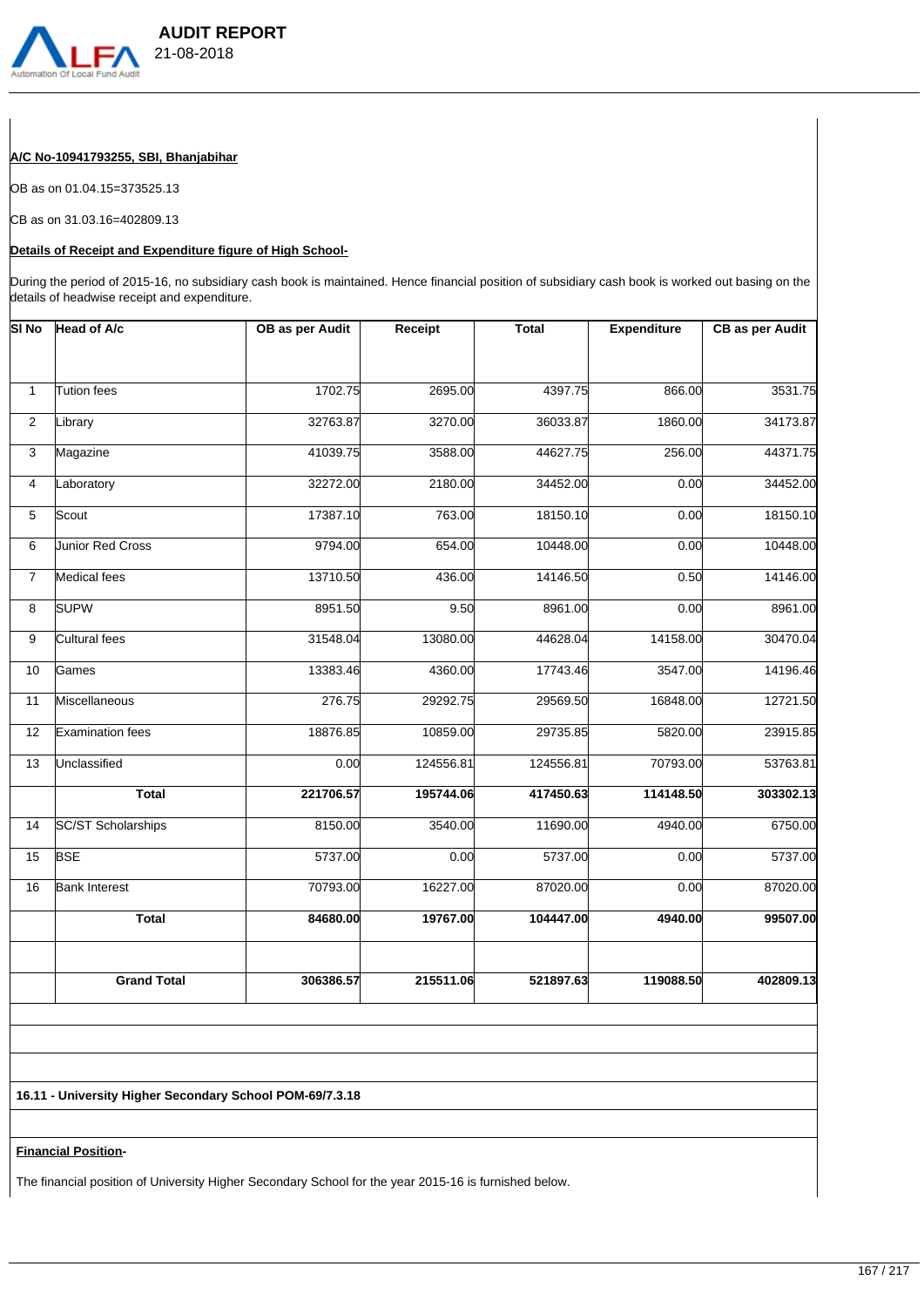

| Opening balance as on 01.04.15 as per Audit     | 91986.30   |
|-------------------------------------------------|------------|
| Receipt during 2015-16                          | 2281658.36 |
| Total                                           | 2373644.66 |
| Expenditure during 2015-16                      | 2235538.50 |
| Closing balance as on 31.03.16 as per Audit     | 138106.16  |
| Closing balance as on 31.03.16 as per cash book | 138106.16  |
| Difference                                      | 0.00       |

### **A/C No-10941793448, SBI, Bhanjabihar**

OB as on 01.04.15=126906.66

CB as on 31.03.16=138106.16

### **Details of Receipt and Expenditure figure of Higher Secondary School-**

During the period of 2015-16, no subsidiary cash book is maintained. Hence financial position of subsidiary cash book is worked out basing on the details of headwise receipt and expenditure.

| SI <sub>No</sub> | Head of A/c                              | OB as per Audit | Receipt    | Total      | <b>Expenditure</b> | <b>CB as per Audit</b> |
|------------------|------------------------------------------|-----------------|------------|------------|--------------------|------------------------|
|                  |                                          |                 |            |            |                    |                        |
| 1                | Abstract of attendance and identity card | 0.55            | 18790.00   | 18790.55   | 18790.00           | 0.55                   |
| $\overline{2}$   | Athletic fee                             | 8000.65         | 19950.00   | 27950.65   | 19950.00           | 8000.65                |
| 3                | <b>Examination fee</b>                   | 0.00            | 30450.00   | 30450.00   | 30450.00           | 0.00                   |
| 4                | Annual day celebration                   | 0.00            | 39450.00   | 39450.00   | 39450.00           | 0.00                   |
| 5                | Calender                                 | 0.15            | 0.00       | 0.15       | 0.00               | 0.15                   |
| 6                | Cultural                                 | 0.00            | 47340.00   | 47340.00   | 47340.00           | 0.00                   |
| $\overline{7}$   | <b>JRC</b>                               | 0.80            | 3990.00    | 3990.80    | 3990.00            | 0.80                   |
| 8                | Library                                  | 0.15            | 19950.00   | 19950.15   | 19950.00           | 0.15                   |
| 9                | _aboratory                               | 0.20            | 10725.00   | 10725.20   | 10725.00           | 0.20                   |
| 10               | Medical                                  | 0.15            | 3990.00    | 3990.15    | 3990.00            | 0.15                   |
| 11               | Magazine/ MR cum Index fee               | 3900.25         | 2300.00    | 6200.25    | 6200.00            | 0.25                   |
| 12               | Time table                               | 0.10            | 1995.00    | 1995.10    | 1995.00            | 0.10                   |
| 13               | <b>NSS</b>                               | 0.10            | 1995.00    | 1995.10    | 1995.00            | 0.10                   |
| 14               | Science society                          | 0.95            | 715.00     | 715.95     | 715.00             | 0.95                   |
| 15               | T W Fund                                 | 0.90            | 1995.00    | 1995.90    | 1995.00            | 0.90                   |
| 16               | Maintenance of furniture                 | 0.35            | 19950.00   | 19950.35   | 19950.00           | 0.35                   |
| 17               | Science caution money                    | 13000.35        | 9200.00    | 22200.35   | 8900.00            | 13300.35               |
| 18               | Library caution money                    | 17850.10        | 11400.00   | 29250.10   | 6200.00            | 23050.10               |
| 19               | Academic fee                             | 0.70            | 1575000.00 | 1575000.70 | 1575000.00         | 0.70                   |
| 20               | miscellaneous fee                        | 49159.85        | 74994.00   | 124153.85  | 69415.00           | 54738.85               |
| 21               | Tution fee                               | 0.00            | 92520.00   | 92520.00   | 92520.00           | 0.00                   |
| 22               | Council and syllabus fee                 | 70.00           | 110370.00  | 110440.00  | 106349.50          | 4090.50                |
|                  |                                          |                 |            |            |                    |                        |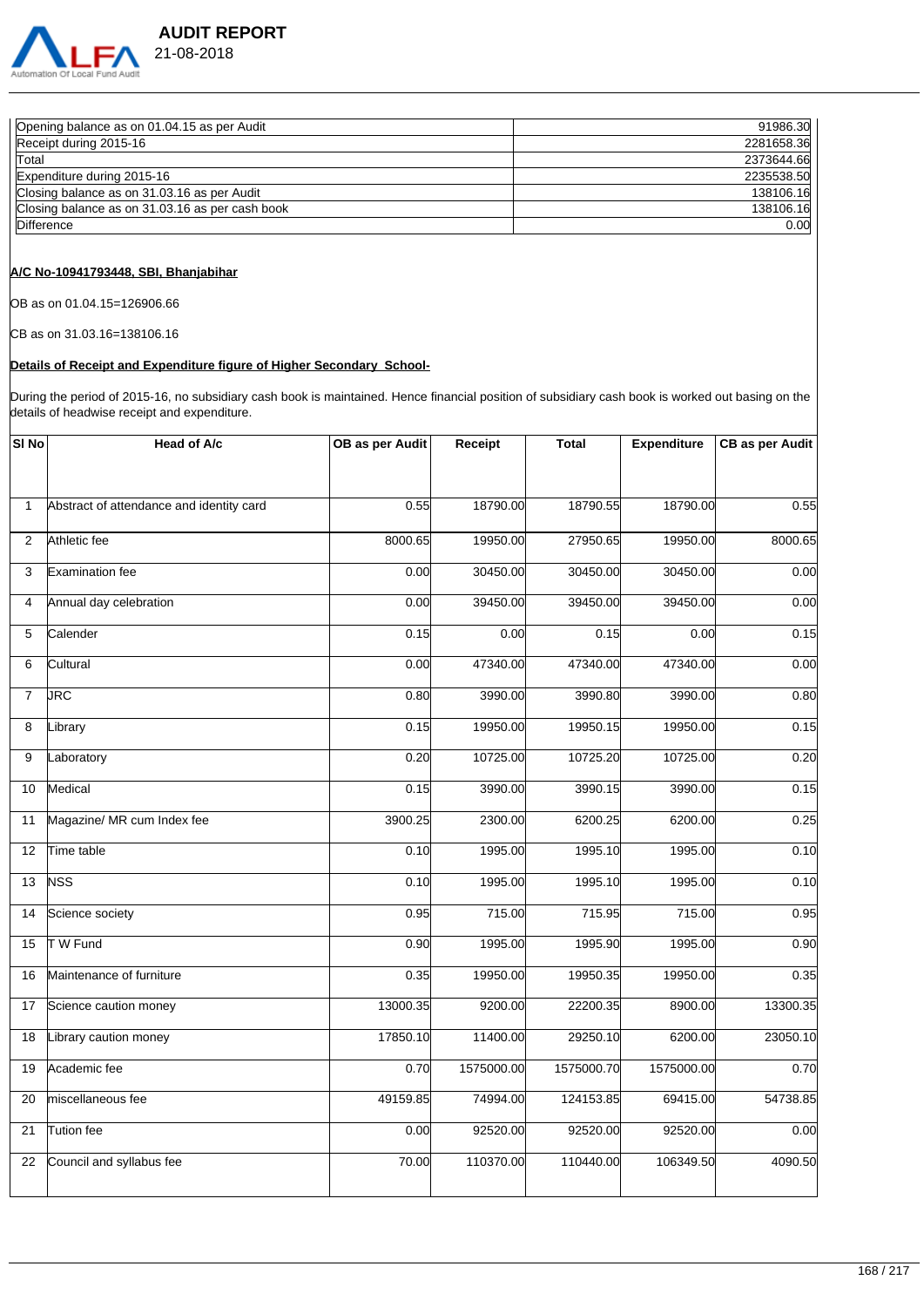

| 23 | IT fee                     | 0.00 <sub>l</sub> | 131174.00  | 131174.00  | 131174.00  | 0.00      |
|----|----------------------------|-------------------|------------|------------|------------|-----------|
| 24 | Council exam fee           | 0.00 <sub>l</sub> | 0.00       | 0.00       | 0.00       | 0.00      |
| 25 | Admission/Re-admission fee | 0.00 <sub>l</sub> | 17400.00   | 17400.00   | 17400.00   | 0.00      |
| 26 | Unclassified               | 0.00              | 36015.36   | 36015.36   | 1095.00    | 34920.36  |
|    | <b>TOTAL</b>               | 91986.30          | 2281658.36 | 2373644.66 | 2235538.50 | 138106.16 |

**16.12 - Post- Graduate Central Office-**

#### **PG Central Office**:-

The P.G Central Office is functioning under the overall control of the post graduate council.

The PG Central Office consists of the following departments. The detailed student's strength of these departments during the year 2015-16 is given below. This information is provided by the PG central Office.

| SI No.                  | Name of the Department    | <b>Students strength</b> |                |  |
|-------------------------|---------------------------|--------------------------|----------------|--|
|                         |                           | Part-I                   | Part-II        |  |
| l1                      | History                   | 37                       | 31             |  |
|                         | lOdia                     | 32                       | 24             |  |
| $\frac{2}{3}$           | English                   | 27                       | 22             |  |
| 4                       | Linguistics               | 07                       | 03             |  |
| $\frac{5}{6}$           | IR & PM                   | 41                       | 35             |  |
|                         | <b>J &amp; MC</b>         | 22                       | 17             |  |
| 7                       | Political Science         | 38                       | 31             |  |
| $\overline{\mathbf{8}}$ | Botany                    | 40                       | 32             |  |
| 9                       | Zoology                   | 30                       | 23             |  |
| 10                      | Physics                   | 38                       | 30             |  |
| 11                      | Chemistry                 | 38                       | 28             |  |
| $\overline{12}$         | Commerce                  | 50                       | 43             |  |
| $\overline{13}$         | Economics                 | 38                       | 27             |  |
| 14                      | <b>MBA</b>                | 39                       | 38             |  |
| 15                      | <b>MCA</b>                | 25                       | 34             |  |
| 16                      | Mathematics               | 34                       | 25             |  |
| $\overline{17}$         | Marine Science            | 24                       | 20             |  |
| $\overline{18}$         | Electronics Science       | 26                       | 19             |  |
| 19                      | Law                       | 24                       | 21             |  |
| 20                      | Home Science              | 20                       | 15             |  |
| $\frac{21}{22}$         | DRL (Diploma)             | 10                       | $\blacksquare$ |  |
|                         | DTI (Diploma)             | 06                       |                |  |
| $\overline{23}$         | Geo-Physics (S.F)         | $\blacksquare$           | 09             |  |
| $\overline{24}$         | Bio-technology (S.F.)     | 08                       | 12             |  |
| 25                      | MFC-MBA (FM)              | 18                       | 22             |  |
| $\overline{26}$         | M.Pharma                  | 21                       | 11             |  |
| $\overline{27}$         | M.Tech. EIS (S.F)         | 11                       | 13             |  |
|                         | Computer Science (M.tech) | 05                       | 11             |  |
| $\frac{28}{29}$         | PGDBM (S.F)               | 07                       |                |  |
| 30                      | MSW (S.F)                 | 06                       | 11             |  |
|                         | TOTAL:                    | 722                      | 607            |  |

#### **Financial position:**-

An abstract financial position of PGC Cash book of B.U. for the year 2015-16 is furnished below

| <b>Onenino</b><br>(0.04.15)<br>, on<br>-las<br>valative | 724743.00 |
|---------------------------------------------------------|-----------|
| 2015-16<br>Receipt<br>vear<br>t during the              | 29598.00  |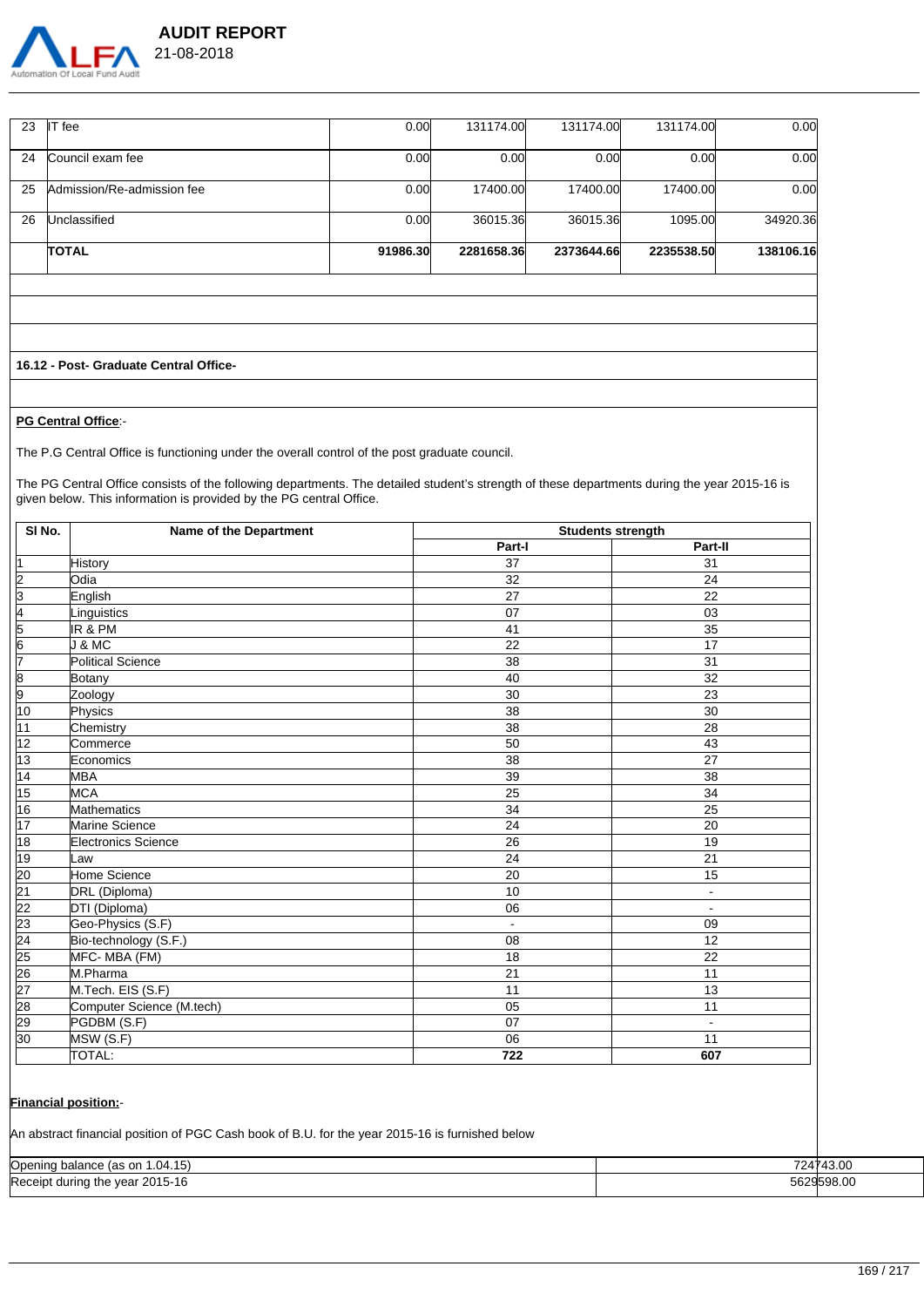

| <b>AUDIT REPORT</b> |
|---------------------|
| 21-08-2018          |

| Total                                          | 6354341.00 |
|------------------------------------------------|------------|
| Expenditure during the year 2015-16            | 4817874.00 |
| Closing balance as on 31.3.16 (Audit-wise)     | 1536467.00 |
| Closing balance as on 31.3.16 (Cash book-wise) | 1534667.00 |
| Difference                                     | 1800.00    |

### **Reason of differenc**e:-

Excess expr.booked in PGC cash book than the actual payment vide Vr-15/18.06.15 (chq.738221/dt.18.06.15)

Expr. as per cash book  $=4200.00$ 

As per bank pass book  $=2400.00$ 

**Difference =1800.00**

# **Head-wise receipt & expenditure of PG Central Office during the year 2015-16:**-

|                |                                 | Receipt         |         |                                              | <b>Expenditure</b> |                                                                     |         |  |
|----------------|---------------------------------|-----------------|---------|----------------------------------------------|--------------------|---------------------------------------------------------------------|---------|--|
| SINo.          | Head of account                 | Date of receipt | Amount  | Remarks                                      | SINo.              | Head of account                                                     | Amount  |  |
| $\mathbf{1}$   | From COF                        | 27.04.15        | 2000000 |                                              | $\mathbf{1}$       | Advertisement charges / quotation<br>fees                           | 128376  |  |
|                |                                 | 13.08.15        | 17850   |                                              | 2                  | Remuneration to OIC                                                 | 6000    |  |
|                |                                 | 30.09.15        | 17325   |                                              | 3                  | Advocate fees                                                       | 2000    |  |
|                |                                 | 24.11.15        | 2000000 |                                              | 4                  | <b>IT</b> return                                                    | 63094   |  |
|                |                                 | 14.02.16        | 24000   |                                              | 5                  | Bus hire charge(Samanta&samanta<br>road line=2941392+K.Reddy=88164) | 3029556 |  |
|                |                                 | 21.03.16        | 1500000 |                                              | 6                  | Sports/Athletics                                                    | 81480   |  |
|                |                                 |                 |         |                                              | $\overline{7}$     | Advance                                                             | 1101530 |  |
|                |                                 |                 |         |                                              | 8                  | Remuneration for menials/for<br><b>ADD-ON Courses</b>               | 11510   |  |
| $\overline{2}$ | Refund of unutilised<br>lamount | 17.4.15         |         | 471 Adv.paid on 27.5.96                      | 9                  | <b>Cultural fees</b>                                                | 54320   |  |
|                |                                 | 11.01.16        |         | 21162Adv.paid on 23.5.95                     | 10                 | Misc. expenditures                                                  | 340008  |  |
|                |                                 | 03.06.15        | 30450   |                                              |                    |                                                                     |         |  |
|                |                                 | 29.03.16        |         | 6000 Adv. Paid vide<br>S.O.No-285/dt.8.05.04 |                    |                                                                     |         |  |
|                |                                 |                 |         |                                              |                    |                                                                     |         |  |
| $\mathbf{3}$   | Infrastructure charges          | 05.10.15        | 5640    |                                              |                    |                                                                     |         |  |
|                |                                 | 15.12.15        | 5700    |                                              |                    |                                                                     |         |  |
|                |                                 |                 |         |                                              |                    |                                                                     |         |  |
| 4              | Others                          | 17.03.16        | 1000    |                                              |                    |                                                                     |         |  |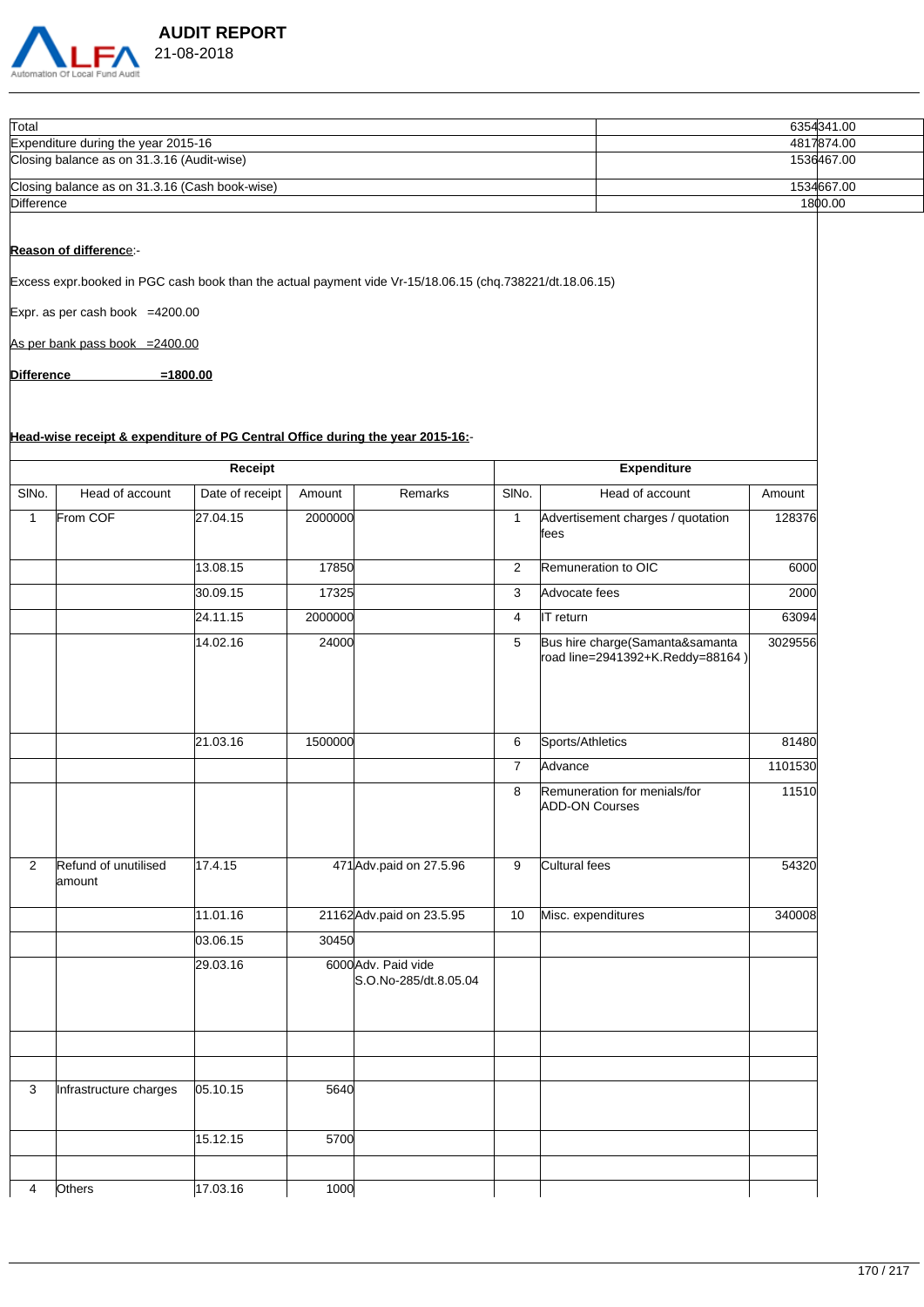

|    |          | Total                                                                                                      | 5629598                                                                                       |       | Total                               |                                       | 4817874 |
|----|----------|------------------------------------------------------------------------------------------------------------|-----------------------------------------------------------------------------------------------|-------|-------------------------------------|---------------------------------------|---------|
|    |          |                                                                                                            | Reconciliation between PGC Cash book and Bank pass book as on 31.03.16:- (POM No.29/24.11.17) |       |                                     |                                       |         |
|    |          | Closing balance as on 31.03.16 as per cash book                                                            |                                                                                               |       |                                     | 1534667.00                            |         |
|    |          |                                                                                                            | Deduct the difference in O.B. of cash book and pass book/discrepancy at                       |       | $(\cdot)$                           | 181849.95                             |         |
|    |          | the beginning of the year(724743-542893.05)                                                                |                                                                                               |       |                                     |                                       |         |
| l2 |          |                                                                                                            | Deduct cheque issued during 2014-15 but encashed during 2015-16.                              |       | $(-)$                               | 12582.00                              |         |
|    |          | Chq. No.738203/dt.09.04.15                                                                                 | 3564.00                                                                                       |       |                                     |                                       |         |
|    |          | Chq. No.738206/dt.09.04.15                                                                                 | 3168.00                                                                                       |       |                                     |                                       |         |
|    |          | Chq. No.738201/dt.25.07.15                                                                                 | 5850.00                                                                                       |       |                                     |                                       |         |
|    | Total:   |                                                                                                            | 12582.00                                                                                      |       |                                     |                                       |         |
| lз |          | Deduct the bank commission                                                                                 |                                                                                               |       | $(-)$                               | 830.00                                |         |
|    | 21.05.15 |                                                                                                            | 200.00                                                                                        |       |                                     |                                       |         |
|    | 12.03.16 |                                                                                                            | 630.00                                                                                        |       |                                     |                                       |         |
|    | Total:   |                                                                                                            | 830.00                                                                                        |       |                                     |                                       |         |
| l4 |          | Vr-15/18.06.15 (chq.738221/dt.18.06.15)<br>Expr. as per cash book=4200.00<br>As per bank pass book=2400.00 | Add excess expr. booked in cash book than the actual payment vide                             |       | $(+)$                               | 1800.00                               |         |
|    |          |                                                                                                            | Closing balance as on 31.03.16 as per bank pass book (SBI, Bhanjabihar-10941791065)           |       |                                     | 1341205.05<br>٠.                      |         |
|    |          |                                                                                                            |                                                                                               |       |                                     |                                       |         |
|    |          |                                                                                                            |                                                                                               |       |                                     |                                       |         |
|    |          |                                                                                                            |                                                                                               |       |                                     |                                       |         |
|    |          |                                                                                                            | 16.13 - Details of advance position of PGC for the year 2015-16 of B.U.-                      |       |                                     |                                       |         |
|    |          |                                                                                                            |                                                                                               |       |                                     |                                       |         |
|    |          | Year wise break up of advance:-                                                                            |                                                                                               |       |                                     |                                       |         |
|    | Year     | Advance outstanding as<br>on 1.04.15                                                                       | Advance paid during the<br>vear 2015-16                                                       | Total | Advance adjusted<br>during the year | Outstanding advance as on<br>31.03.16 |         |

| Year                            | Advance outstanding as<br>on 1.04.15           | Advance paid during the<br>year 2015-16  | Total   | Advance adjusted<br>during the year<br>2015-16 | Outstanding advance as on<br>31.03.16 |
|---------------------------------|------------------------------------------------|------------------------------------------|---------|------------------------------------------------|---------------------------------------|
| 2010-11                         | 300958                                         |                                          | 300958  | 208750                                         | 92208                                 |
| 2011-12                         | 525910                                         |                                          | 525910  | 57640                                          | 468270                                |
| 2012-13                         | 23000                                          |                                          | 23000   | 0                                              | 23000                                 |
| 2013-14                         | 410144                                         |                                          | 410144  | 410144                                         | 0                                     |
| 2014-15                         | 572740                                         |                                          | 572740  | 218650                                         | 354090                                |
| 2015-16                         | 0                                              | 1171530                                  | 1171530 | 1980                                           | 1169550                               |
| Total                           | 1832752                                        | 1171530                                  | 3004282 | 897164                                         | 2107118                               |
| Old advance prior<br>to 2010-11 |                                                |                                          |         | 104034                                         |                                       |
|                                 | Total advance adjusted during the year 2015-16 |                                          |         | 1001198                                        |                                       |
|                                 |                                                | Total outstanding advance as on 31.03.16 |         |                                                | 2107118                               |

# **Advance paid during 2015-16 of PGC:-**

It would be seen that the advance ledger in PG Central Office is not maintained properly. The position of outstanding advance is not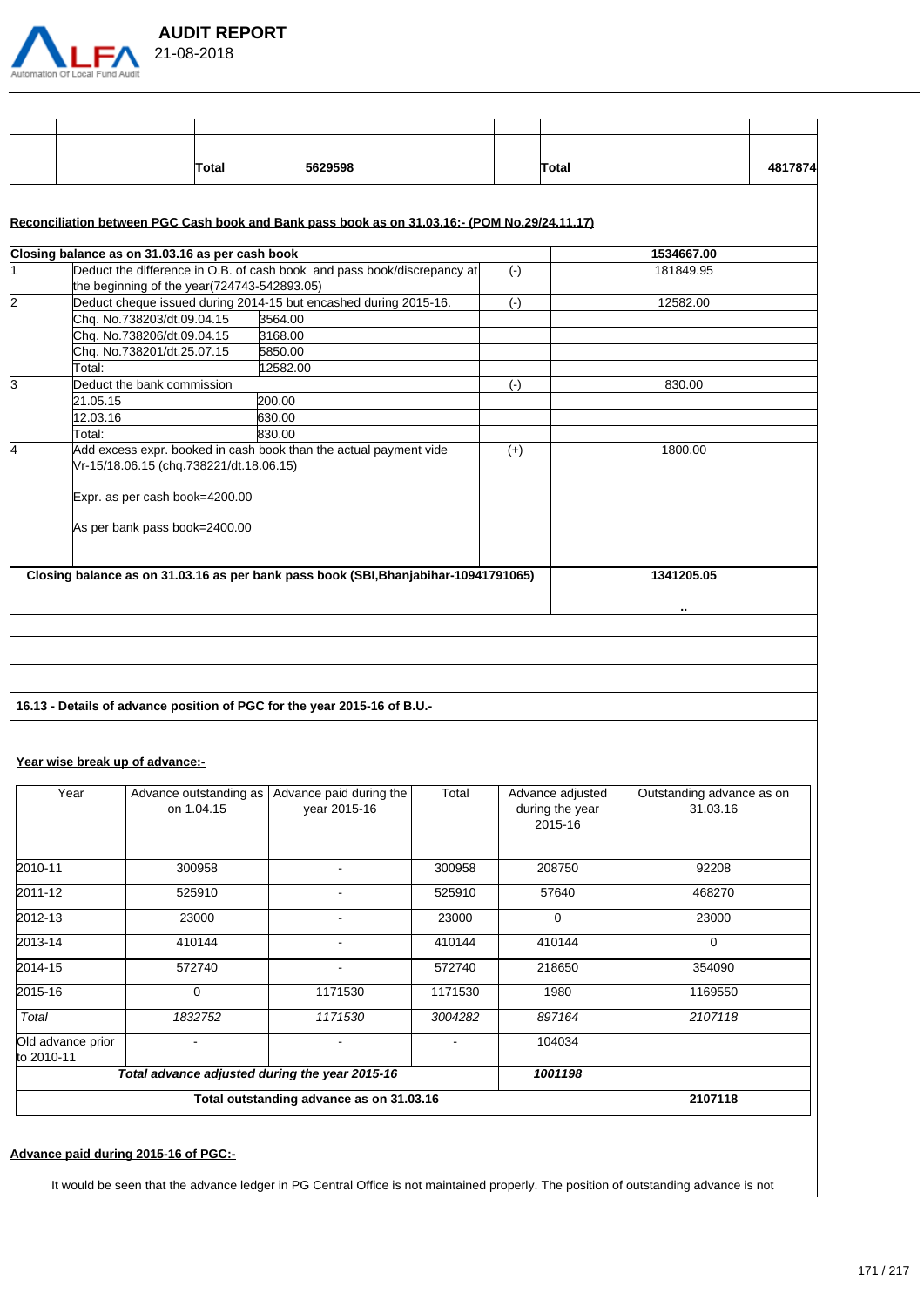

 **AUDIT REPORT**  21-08-2018

maintained in the cash book. The advance cum payment register only shows the advance paid to the person for a particular year. The advances adjusted in ledger are not reflected in cash book. There is no detailed information regarding adjustment of advance of previous years. So the outstanding advance against the advance holder could not be ascertained due to non-proper maintenance of advance ledger.

| Adv. Vr no/dt | <b>Amount</b> | <b>Purpose</b>                                                                                           | Name of Advance holder                                                                    |
|---------------|---------------|----------------------------------------------------------------------------------------------------------|-------------------------------------------------------------------------------------------|
|               |               |                                                                                                          |                                                                                           |
| 4/27.4.15     | 300000        | Org. of Annual function of students union                                                                | Purnendu Priyatosh, PGDeptt. of<br>Linguistics(DRL), secretary of Student Union of B.U.   |
| 13/18.06.15   | 60000         | Additional expr. regarding Annual function                                                               | Purnendu Priyatosh, PGDeptt. of<br>inguistics(DRL), Secretary of Student Union of<br>B.U. |
| <b>Total</b>  | 360000        |                                                                                                          |                                                                                           |
| 5/11.05.15    | 1980          | Conduct a meeting pertaining to Australia Awards<br>Fellowship to faculty member's& Research<br>Scholars | Dr.Ganapati Prasad Choudhary, A.O., PGC                                                   |
| 28/12.09.15   | 34200         | Org. of Fresher's Induction Programme                                                                    | Dr. Ganapati Prasad Choudhary, A.O., PGC                                                  |
| 33/5.10.15    | 20000         | Conduct of election                                                                                      | Dr. Ganapati Prasad Choudhary, A.O., PGC                                                  |
| <b>Total</b>  | 56180         |                                                                                                          |                                                                                           |
| 16/20.6.15    | 20352         | To conduct M.A , M.Sc Part-II DEC Exam, 2014                                                             | Prof. Bhagirathi Panigrahi, Deptt. of LLM                                                 |
| <b>Total</b>  | 20352         |                                                                                                          |                                                                                           |
| 23/11.08.15   | 4000          | Celebration of 69th Independence Day                                                                     | Rabi Charan Mishra, PEO, PGC                                                              |
| 26/09.09.15   | 5900          | Inter College Badminton (M& W) tournament                                                                | Rabi Charan Mishra, PEO, PGC                                                              |
| 34/05.10.15   | 16550         | Inter College Boxing & Volley Ball tournament                                                            | Rabi Charan Mishra, PEO, PGC                                                              |
| 59/25.1.16    | 4000          | Celebration of 65th Republic Day                                                                         | Rabi Charan Mishra, PEO, PGC                                                              |
| <b>Total</b>  | 30450         |                                                                                                          |                                                                                           |
| 43/30.11.15   | 60000         | Org. of Golden Jubilee of B.U.                                                                           | Pramod Ku. Senapati, Deptt. of Commerce, P-II, &<br>Secy. Of Students Union               |
| 52/15.12.15   | 20000         | Purchase of stationaries for Students Union                                                              | Pramod Ku. Senapati, Deptt. Of Commerce, P-II, &<br>Secy. Of Students Union               |
| 55/01.01.16   | 80000         | Conduct of Inaugural function of Stud. union                                                             | Pramod Ku. Senapati, Deptt. of Commerce, P-II &<br>Secy. Of Students Union                |
| 64/10.02.16   | 20550         | Celebration of Saraswati Puja                                                                            | Pramod Ku. Senapati, Deptt. Of Commerce, P-II, &<br>Secy. Of Students Union               |
| 67/23.02.16   | 50000         | Org. of Talent Hunt prog. 2016                                                                           | Pramod Ku. Senapati, Deptt. of Commerce, P-II, &<br>Secy. Of Students Union               |
| <b>Total</b>  | 230550        |                                                                                                          |                                                                                           |
| 41/5.11.15    | 14060         | Inter College Cricket tournament                                                                         | A. Rajesh Dora, Dept.of Zoology, P-II, Secretary,<br>PG Athletic Association              |
|               |               |                                                                                                          |                                                                                           |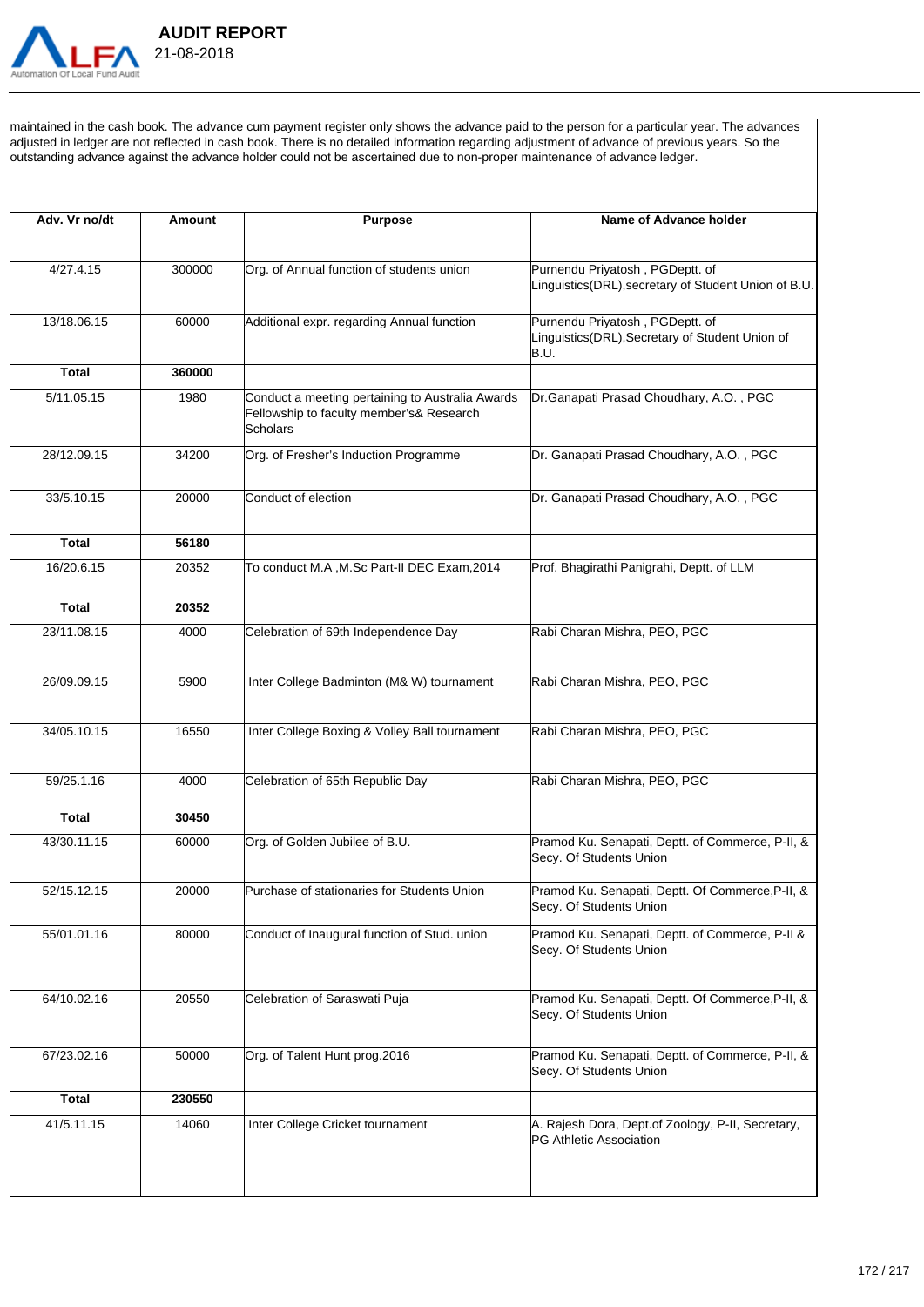

 **AUDIT REPORT** 

|              |        |                                                                                                                          | <b>PG Athletic Association</b>                                                       |
|--------------|--------|--------------------------------------------------------------------------------------------------------------------------|--------------------------------------------------------------------------------------|
| 51/15.12.15  | 16700  | Inter College Basket Ball & Hand Ball (Men)<br>tournament                                                                | A. Rajesh Dora, Dept. of Zoology, P-II, Secretary,<br>PG Athletic Association        |
| 62/08.02.16  | 49500  | Conduct of Athletic meet                                                                                                 | A. Rajesh Dora, Dept. of Zoology, P-II, Secretary,<br><b>PG Athletic Association</b> |
| 66/15.02.16  | 34300  | Purchase of materials/prizes for Annual function of A. Rajesh Dora, Dept. of Zoology, P-II, Secretary,<br>Athletic Asso. | <b>PG Athletic Association</b>                                                       |
| 71/26.02.16  | 23000  | Org. of prize distribution ceremony function of<br>Athletic Asso.                                                        | A. Rajesh Dora, Dept. of Zoology, P-II, Secretary,<br><b>PG Athletic Association</b> |
| 79/28.03.16  | 12000  | Org. of prize distribution ceremony function of<br>Athletic Asso.                                                        | A. Rajesh Dora, Dept. of Zoology, P-II, Secretary,<br><b>PG Athletic Association</b> |
| <b>Total</b> | 162840 |                                                                                                                          |                                                                                      |
| 56/31.12.15  | 33000  | Purchase of stationeries & org. of various<br>competition of Dramatic Asso.                                              | Parameswar Nahak, Deptt. of History(DTIM)&Secy,<br><b>Dramatic Association</b>       |
| 61/08.02.16  | 48700  | Purchase of prizes for Annual function of Dramatic<br>Asso.                                                              | Parameswar Nahak, Deptt. of History(DTIM)&Secy,<br>Dramatic Association              |
| 70/26.02.16  | 90000  | Preparation of stage for the Annual function of<br>Dramatic Asso.                                                        | Parameswar Nahak, Deptt. of History(DTIM)&Secy,<br><b>Dramatic Association</b>       |
| 74/17.03.16  | 12000  | Org.of Annual function of Dramatic Asso.                                                                                 | Parameswar Nahak, Deptt. of History(DTIM)&Secy,<br>Dramatic Association              |
| <b>Total</b> | 183700 |                                                                                                                          |                                                                                      |
| 29/12.09.15  | 17458  | Conduct of PG-II exams                                                                                                   | Dr.Nihar Ranjan Mishra, Deptt. Of MBA, Centre                                        |
| <b>Total</b> | 17458  |                                                                                                                          | Supdt.                                                                               |
| 30/14.09.15  | 40000  | Celebration of Ganesh Puja                                                                                               | SatyabrataTripathy, Deptt. of Electronic Science                                     |
| <b>Total</b> | 40000  |                                                                                                                          |                                                                                      |
| 50/11.12.15  | 70000  | M. Phil Entrance test                                                                                                    | Prasanta Ku. Padhy, Chairman, PGC                                                    |
|              |        |                                                                                                                          |                                                                                      |

44/30.11.15 13280 Inter College Chess competition A. Rajesh Dora, Dept. of Zoology, P-II, Secretary,

# **Advance adjustment made during 2015-16 :-**

| SI No. | vr no/ Sanctioned order I<br>no & Date of payment of<br>advance | Amount | To whom paid                                 | Date of adjustment in<br>cash book | Adjusted vide Itr no.      |
|--------|-----------------------------------------------------------------|--------|----------------------------------------------|------------------------------------|----------------------------|
|        |                                                                 |        |                                              |                                    |                            |
|        | S.O-2044/05.10.10                                               | 5000   | Biswajeet Padhy, Ex-Secy,<br>Students Union  |                                    | 645(5)/PGC/BU/ dt.23.04.15 |
|        | S.O-2833/09.11.10                                               | 3000   | Biswajeet Padhy, Ex- Secy,<br>Students Union |                                    | 645(5)/PGC/BU/ dt.23.04.15 |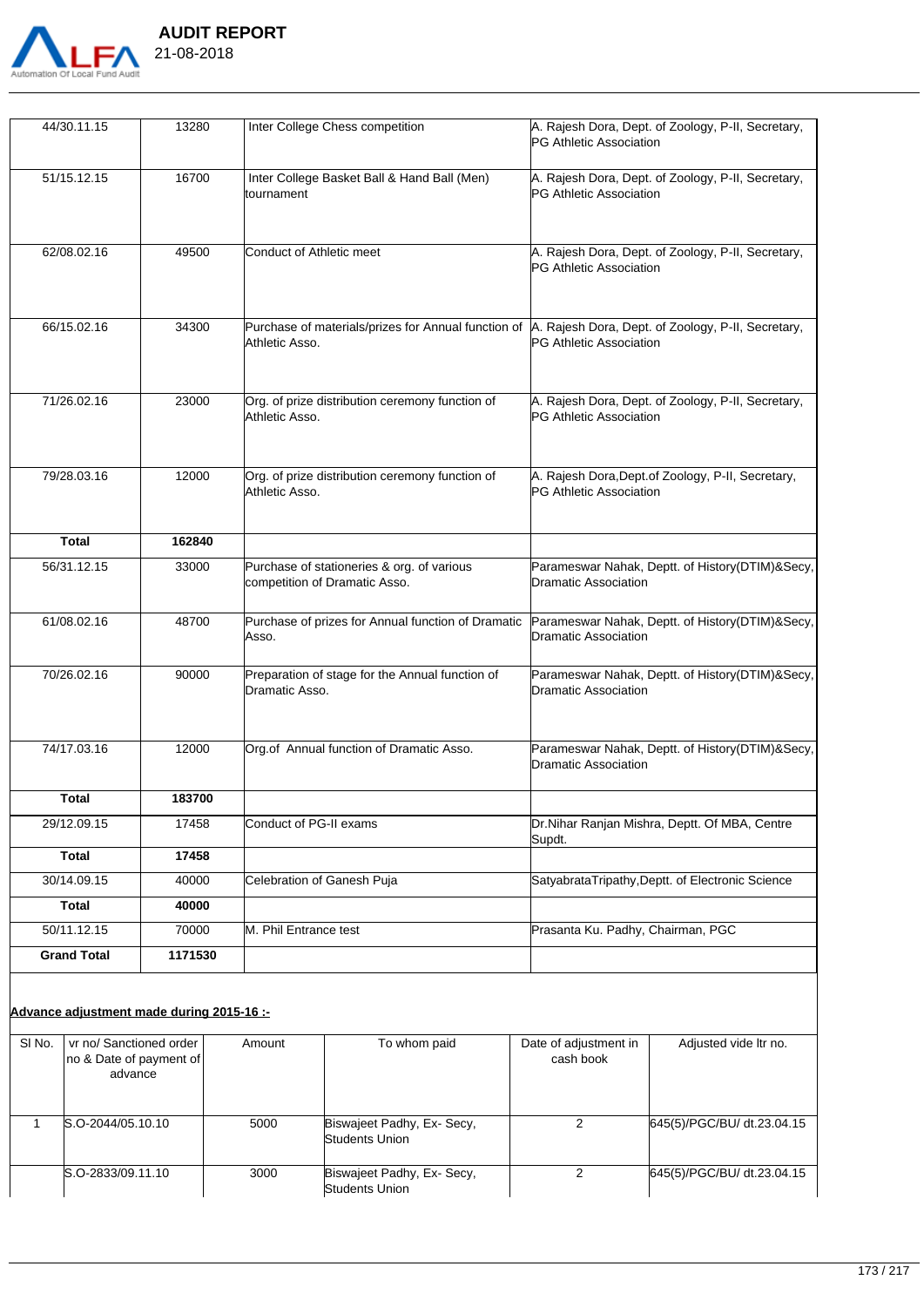

S.O-2451/22.12.10 40000 Biswajeet Padhy, Ex- Secy,

Students Union

2 645(5)/PGC/BU/ dt.23.04.15

|                | lS.O-2472/27.12.10 | 10000     | Biswajeet Padhy, Ex-<br>Secy, Students Union               | $\overline{2}$ | 645(5)/PGC/BU/ dt.23.04.15 |
|----------------|--------------------|-----------|------------------------------------------------------------|----------------|----------------------------|
|                | S.O-227/07.02.11   | 80000     | Biswajeet Padhy, Ex- Secy,<br><b>Students Union</b>        | 2              | 645(5)/PGC/BU/ dt.23.04.15 |
|                | S.O-677/23.04.11   | 8440      | Biswajeet Padhy, Ex- Secy,<br>Students Union               | 2              | 645(5)/PGC/BU/ dt.23.04.15 |
|                | $Total =$          | 146440.00 |                                                            |                |                            |
| $\overline{2}$ | S.O-321/03.02.14   | 5000      | Tatwamasi Parida, Ex- secy,<br><b>Dramatic Association</b> | 2              | 557(4)/PGC/BU/ dt.09.04.15 |
|                | S.O-403/24.2.14    | 10000     | Tatwamasi Parida, Ex- secy,<br>Dramatic Association        | 2              | 557(4)/PGC/BU/ dt.09.04.15 |
|                | S.O-476/04.03.14   | 20000     | Tatwamasi Parida, Ex- secy,<br>Dramatic Association        | 2              | 557(4)/PGC/BU/ dt.09.04.15 |
|                | S.O-839/01.05.14   | 66300     | Tatwamasi Parida, Ex- secy,<br><b>Dramatic Association</b> | 2              | 557(4)/PGC/BU/ dt.09.04.15 |
|                | $Total =$          | 101300.00 |                                                            |                |                            |
| 3              | dt.27.05.1996      | 471.00    | Prof. Prasanna Ku. Biswasray,<br>Deptt. of Commerce        | 4              | Refunded on dt.17.04.15    |
| $\overline{4}$ | S.O-1860/07.09.10  | 10000.00  | R. Santosh Ku. Reddy, Deptt. of<br>Pol. Sc.                | 6              | 641(4)/PGC/BU/ dt.23.04.15 |
| 5              | S.O-1980/23.09.10  | 8750      | Jagannath Behera, Ex- Secy<br>Athletic Asso.               | 6              | 639(4)/PGC/BU/ dt.23.04.15 |
|                | S.O-2151/28.10.10  | 12000     | Jagannath Behera, Ex- Secy<br>Athletic Asso.               | 6              | 639(4)/PGC/BU/ dt.23.04.15 |
|                | S.O-2372/06.12.10  | 5000      | Jagannath Behera, Ex- Secy<br>Athletic Asso.               | 6              | 639(4)/PGC/BU/ dt.23.04.15 |
|                | S.O-305/19.02.11   | 5000      | Jagannath Behera, Ex- Secy<br>Athletic Asso.               | 6              | 639(4)/PGC/BU/ dt.23.04.15 |
|                | S.O-408/07.03.11   | 20000     | Jagannath Behera, Ex- Secy<br>Athletic Asso.               | 6              | 639(4)/PGC/BU/ dt.23.04.15 |
|                | Total:=            | 50750.00  |                                                            |                |                            |
| 6              | vr.39/02.08.14     | 4000      | Rabi Charan Mishra, PEO, PGC                               | 6              | 704/PGC/BU/ dt.06.05.15    |
|                | Vr.43/05.09.14     | 3400      | Rabi Charan Mishra, PEO, PGC                               | 12             | 937(4)/PGC/BU/ dt.11.06.15 |
|                | vr.47/30.9.14      | 20460     | Rabi Charan Mishra, PEO, PGC                               | 12             | 937(4)/PGC/BU/ dt.11.06.15 |
|                | $Total =$          | 27860.00  |                                                            |                |                            |
| $\overline{7}$ | vr.46/30.9.14      | 18000.00  | Ganesh Charan Sahu, Sr. Typist,                            | 8              | 559(3)/PGC/BU/ dt.10.04.15 |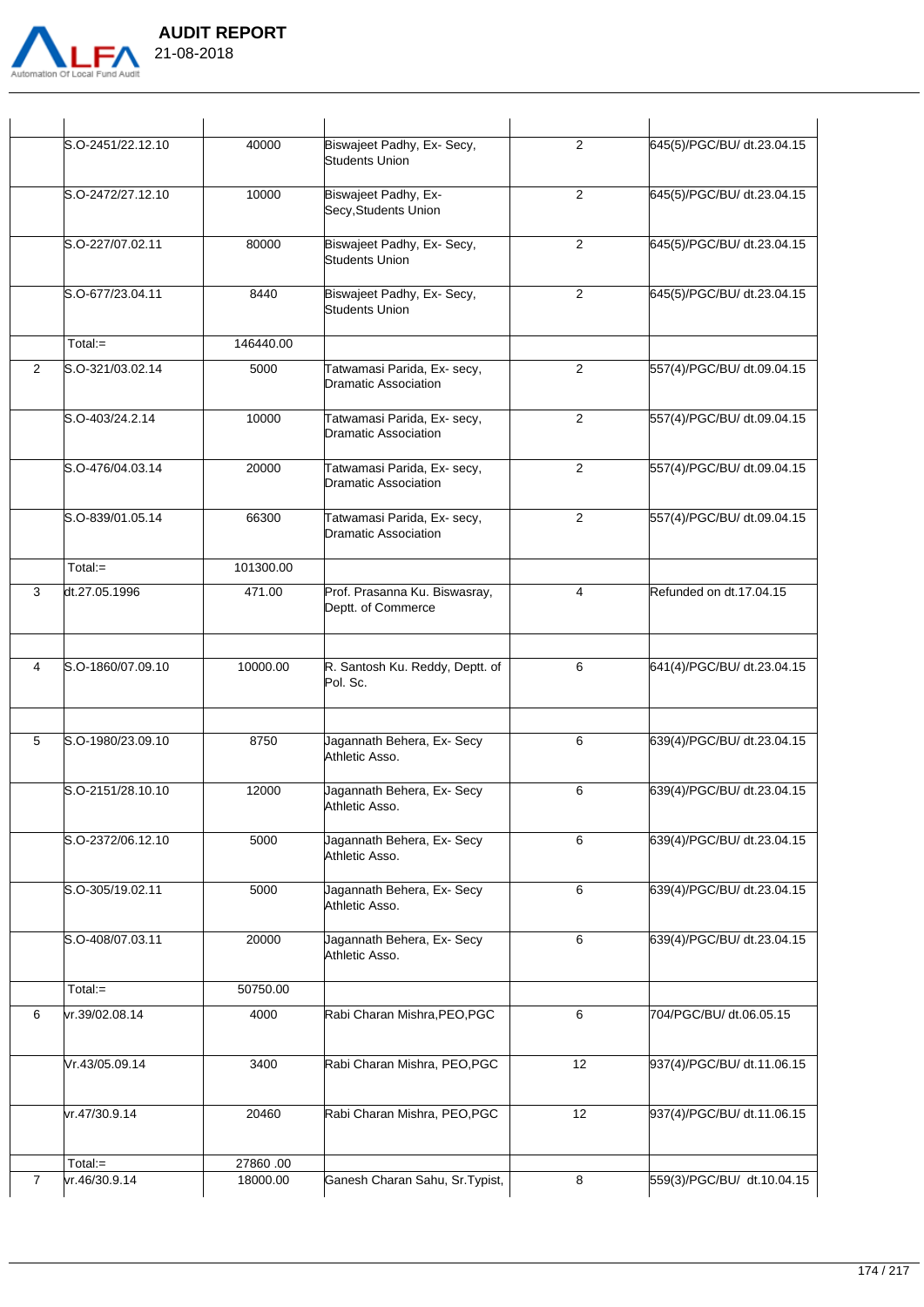

|            | <b>AUDIT REPORT</b> |
|------------|---------------------|
| 21-08-2018 |                     |

|    |                    |           | PGC                                                                               |    |                            |
|----|--------------------|-----------|-----------------------------------------------------------------------------------|----|----------------------------|
|    |                    |           |                                                                                   |    |                            |
| 8  | 2006-07            | 1000.00   | Manmath Padhy, Deptt. of<br>History                                               | 8  | 674(4)/29.04.15            |
| 9  | S.O-61/12.01.11    | 10000     | Suresh Ku. Jena, Ex- secy<br>Dramatic Asso.                                       | 8  | 643(4)/PGC/BU/ dt.23.4.15  |
|    | S.O-225/7.02.12    | 36150     | Suresh Ku. Jena, Ex- secy<br>Dramatic Asso.                                       | 8  | 643(4)/PGC/BU/ dt.23.4.15  |
|    | $Total =$          | 46150.00  |                                                                                   |    |                            |
| 10 | Prior to 2010-11   | 30450.00  | Prof. Sunilkanta Behera, J & M<br>Deptt.                                          | 10 | Refunded on dt.3.06.15     |
| 11 | S.O-1330/15.07.11  | 4350.00   | Dr. Ramakanta Garanayak,<br>Deptt. of chemistry                                   | 10 | 811(5)/PGC/BU/ dt.16.05.15 |
| 12 | S.O-1330/15.07.11  | 4350      | Dr. Rasmita Ku. Panigrahi, Deptt.<br>of Electronics                               | 10 | 811(5)/PGC/BU/ dt.16.05.15 |
| 13 | S.O-1330/15.07.11  | 4350      | Bishnu Charan Behera, Deptt. of<br>Economics                                      | 10 | 811(5)/PGC/BU/ dt.16.05.15 |
|    | $Total =$          | 8700.00   |                                                                                   |    |                            |
| 14 | S.O-1803/20.08.09  | 10000.00  | Prasant Ku. Panda, Deptt. of<br>Linguistics                                       | 10 | 931(3)/PGC/BU/ dt.11.06.15 |
| 15 | 2013-14            | 16500     | Sri Lalat Ku. Gouda, Ex- Secy,<br>Students Union                                  | 12 | 939(3)/PGC/BU/ dt.11.06.15 |
|    | 2013-14            | 243500    | Sri Lalat Ku. Gouda, Ex- Secy,<br><b>Students Union</b>                           | 12 | 933(4)/PGC/BU/ dt.11.06.15 |
|    | $Total =$          | 260000.00 |                                                                                   |    |                            |
| 16 | 2001-02            | 13651     | Sri Kishore Chandra Kanhar,                                                       | 14 | 1198/PGC/BU/ dt.03.07.15   |
|    | 2004-05            | 2000      | B.A.O., B.U.                                                                      |    |                            |
|    | 2005-06            | 1300      |                                                                                   |    |                            |
|    | 2006-07            | 6000      |                                                                                   |    |                            |
|    | 2007-08            | 5500      |                                                                                   |    |                            |
|    | Total $=$          | 28451.00  |                                                                                   |    |                            |
|    |                    |           |                                                                                   |    |                            |
|    | 17Vr-05/11.05.15   | 1980.00   | Dr. Ganapati Prasad Choudhary,<br>A.O., PGC                                       | 16 | 1481/PGC/BU/ dt.20.8.15    |
|    | 18 Vr-42/18.08.14  | 33000.00  | A. Rajesh Dora, Deptt. of<br>Zoology, P-II, Secretary, PG<br>Athletic Association | 28 | 1581/PGC/BU/ dt.9.09.15    |
|    | 19S.O-697/17.04.13 | 33894.00  | Soumya Kunaldip Jena,<br>Ex-Secretary, PG Athletic                                | 28 | 815/PGC/BU/ dt.29.4.14     |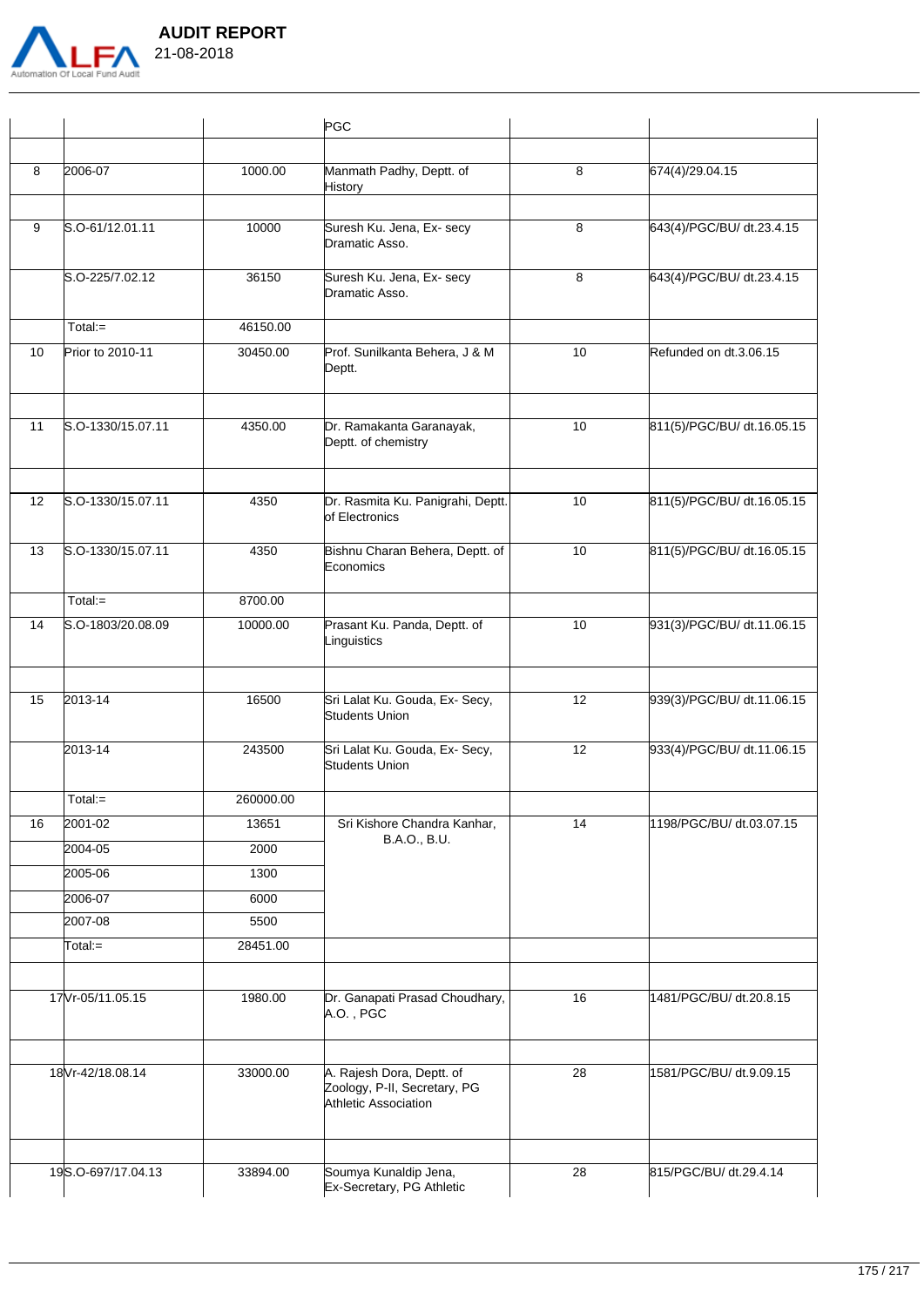

|                     |          | Association                                                            |    |                                                   |
|---------------------|----------|------------------------------------------------------------------------|----|---------------------------------------------------|
| 20S.O-2593/03.09.13 | 36000.00 | J. Srinibas, PG Deptt. of<br>Law, Converner, Ganesh Puja<br>Committee  | 30 | 817/PGC/BU/ dt.29.04.14                           |
| 21S.O-1794/22.11.05 | 3500     | Markand Karjee, Ex-<br>Stenographer, PGC                               | 44 | 170/PGC/BU/ dt.03.02.16                           |
| S.O-143/30.01.06    | 1000     | Markand Karjee, Ex-<br>Stenographer, PGC                               | 44 | 170/PGC/BU/ dt.03.02.16                           |
| S.O-1851/27.11.06   | 1000     | Markand Karjee, Ex-<br>Stenographer, PGC                               | 44 | 170/PGC/BU/ dt.03.02.16                           |
| S.O-1112/08.08.07   | 1000     | Markand Karjee, Ex-<br>Stenographer, PGC                               | 44 | 170/PGC/BU/ dt.03.02.16                           |
| $Total =$           | 6500.00  |                                                                        |    |                                                   |
| 22S.O-623/28.04.95  | 10733    | Prof. Aswini Ku. Panda, Deptt. of<br>Odia                              | 46 | 206/PGC/BU/ dt.08.02.16<br>(Refunded on 11.01.16) |
| Dt.23.05.95         | 10000    | Prof. Aswini Ku. Panda, Deptt. of<br>Odia                              | 46 | 206/PGC/BU/ dt.08.02.16<br>(Refunded on 11.01.16) |
| S.O-650/23.05.95    | 429      | Prof. Aswini Ku. Panda, Deptt. of<br>Odia                              | 46 | 206/PGC/BU/ dt.08.02.16<br>(Refunded on 11.01.16) |
| $Total =$           | 21162.00 |                                                                        |    |                                                   |
| 23S.O-3148/30.11.13 | 8750     | Manoj Ku. Mohanta, Deptt. of<br>Comp. Sc., Secy., PG Athletic<br>asso. | 48 | 185/PGC/BU/ dt.06.02.16                           |
| S.O-231/01.02.14    | 24500    | Manoj Ku. Mohanta, Deptt. of<br>Comp. Sc., Secy., PG Athletic<br>asso. | 48 | 185/PGC/BU/ dt.06.02.16                           |
| S.O-635/26.03.14    | 8000     | Manoj Ku. Mohanta, Deptt. of<br>Comp. Sc., Secy., PG Athletic<br>asso. | 48 | 185/PGC/BU/ dt.06.02.16                           |
| S.O-757/19.04.14    | 29490    | Manoj Ku. Mohanta, Deptt. of<br>Comp. Sc., Secy., PG Athletic<br>asso. | 48 | 185/PGC/BU/ dt.06.02.16                           |
| $Total =$           | 70740.00 |                                                                        |    |                                                   |
| 24 Vr-68/16.01.2015 | 4000     | Ram Prasad Panda, Sec.<br>Officer, Lev-II, PGC                         | 56 | 427/PGC/BU/ dt.19.03.16                           |
| S.O-285/08.05.04    | 6000     | Ram Prasad Panda, Sec.<br>Officer, Lev-II, PGC                         | 62 | 460/PGC/BU/ dt.29.03.16                           |
| $Total =$           | 10000.00 |                                                                        |    |                                                   |
| 25S.O-141/22.01.14  | 4000.00  | Pratap Ku. Rout, Jr.Asst., PGC                                         | 56 | 429/PGC/BU/ dt.19.03.16                           |
|                     | 40000.00 | Purnendu Priyatosh, PG Deptt. of                                       | 14 | 170/PGC/BU/dtd.6.02.15                            |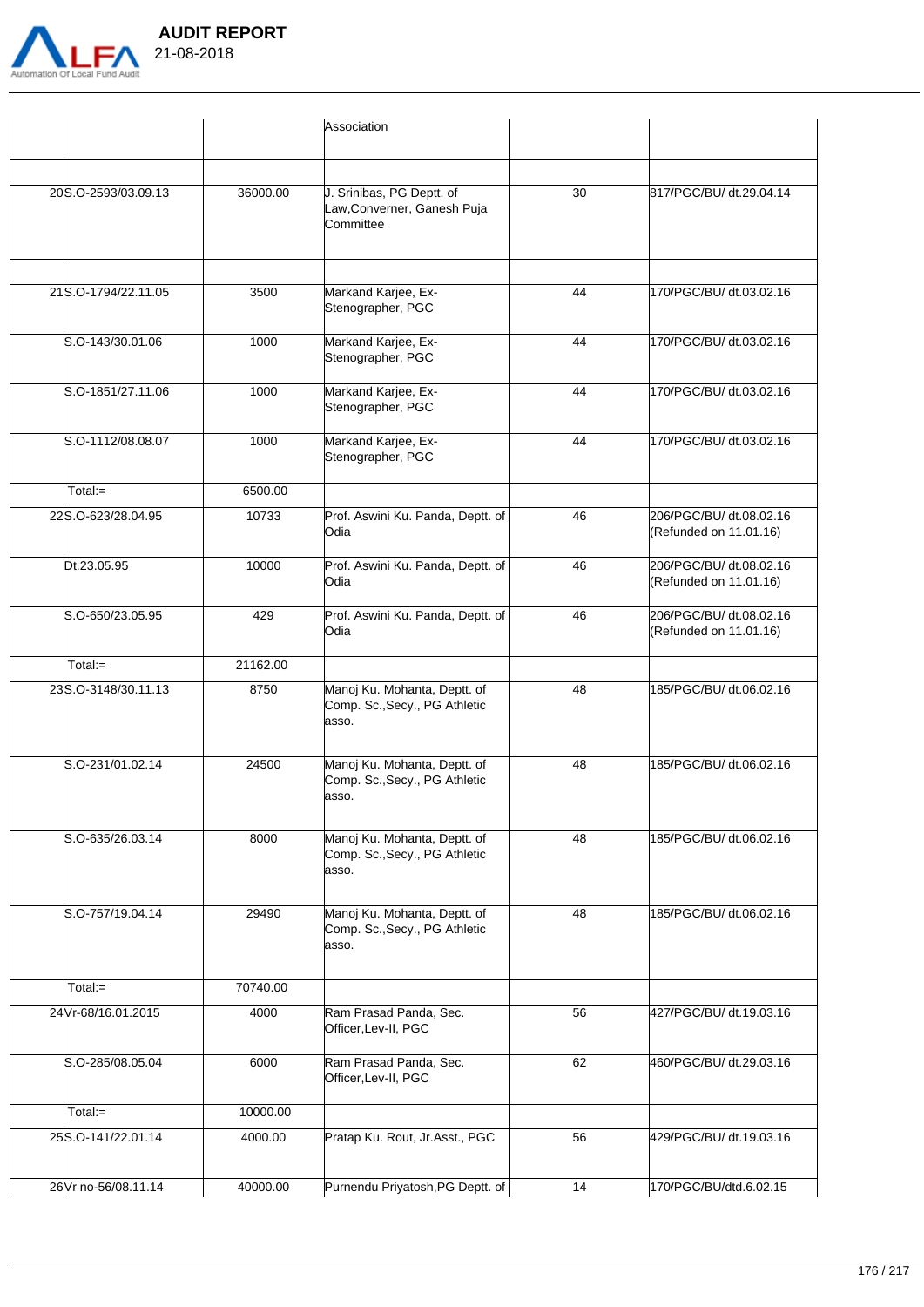

**during 2015-16**

| itomation Of Local Fund Audit |         |                                                         |  |
|-------------------------------|---------|---------------------------------------------------------|--|
| S.O.-2049/8.11.14             |         | Linguistics(DRL), Secretary of<br>Student Union of B.U. |  |
| Total adv. adjustment made    | 1001198 |                                                         |  |

 **AUDIT REPORT** 

#### **16.14 - Advance outstanding for more than one year i.e for 2014-15 of PGC of B.U. for 2015-16 surchargeable- POM No.35/24.11.17**

As per Finance deptt. Ltr. No.2221/dtd.8.03.2002 the advance outstanding for more than one year stands for recovery and as per previous Audit report for the year 2014-15, a total sum of Rs.572740.00 was paid as advance, out of which a sum of Rs.218650.00 adjusted during the year 2015-16 leaving a balance of Rs.354090.00 as detailed below which is suggested for recovery.

| SI No. | Vr No/dt    | <b>Amount</b> | <b>Purpose</b>                                                 | Name of Advance holder                                                                      | Name of sanctioning authority          |
|--------|-------------|---------------|----------------------------------------------------------------|---------------------------------------------------------------------------------------------|----------------------------------------|
|        |             |               |                                                                |                                                                                             |                                        |
| 1      | 50/15.10.14 | 15000         | --                                                             | Purnendu Priyatosh, PG Deptt.<br>of Linguistics(DRL), Secretary of<br>Student Union of B.U. | Prof. Deepak ku. Behera, V.C.          |
|        | 57/21.11.14 | 28000         | Inaugural function of<br>students union session of<br>2014-15  | Purnendu Priyatosh, PG Deptt.<br>of Linguistics(DRL), Secretary of<br>Student Union of B.U. | Prof. Deepak Ku. Behera, V.C.          |
|        | 67/6.01.15  | 12350         | Celebration of Saraswati<br>Puja                               | Purnendu Priyatosh, PG Deptt.<br>of Linguistics(DRL), Secretary of<br>Student Union of B.U. | Prof. Deepak ku. Behera, V.C           |
|        | 73/12.02.15 | 72000         | Inaugural function of<br>lstudents union session of<br>2014-15 | Purnendu Priyatosh, PG Deptt.<br>of Linguistics(DRL), Secretary of<br>Student Union of B.U. | Prof. Deepak Ku. Behera, V.C           |
|        | 83/11.03.15 | 12200         | Annual function                                                | Purnendu Priyatosh, PG Deptt.<br>of Linguistics(DRL), Secretary of<br>Student Union of B.U. | Prof. Prasanta Ku. Padhi, Chairman PGC |
|        | Total       | 139550        |                                                                |                                                                                             |                                        |
| 2      | 71/02.02.15 | 29500         | Athletic purposes                                              | Sri Biswaranjan Sethy, Athletic<br>sec.                                                     | Prof. Deepak Ku. Behera, V.C           |
|        | 79/04.03.15 | 30110         | Annual function & prize<br>distribution                        | Sri Biswaranjan Sethy, Athletic<br>sec.                                                     | Prof. Deepak Ku. Behera, V.C           |
|        | 80/04.03.15 | 6500          | Inter deptt. competition                                       | Sri Biswaranjan Sethy, Athletic<br>lsec.                                                    | Prof. Prasanta Ku. Padhi, Chairman PGC |
|        | 82/11.03.15 | 17500         | Annual function                                                | Sri Biswaranjan Sethy, Athletic<br>sec.                                                     | Prof. Prasanta Ku. Padhi, Chairman PGC |
|        | 88/23.03.15 | 8630          |                                                                | Inter College Athletic meet Sri Biswaranjan Sethy, Athletic<br>sec.                         | Prof. Deepak Ku. Behera, V.C           |
|        | Total       | 92240         |                                                                |                                                                                             |                                        |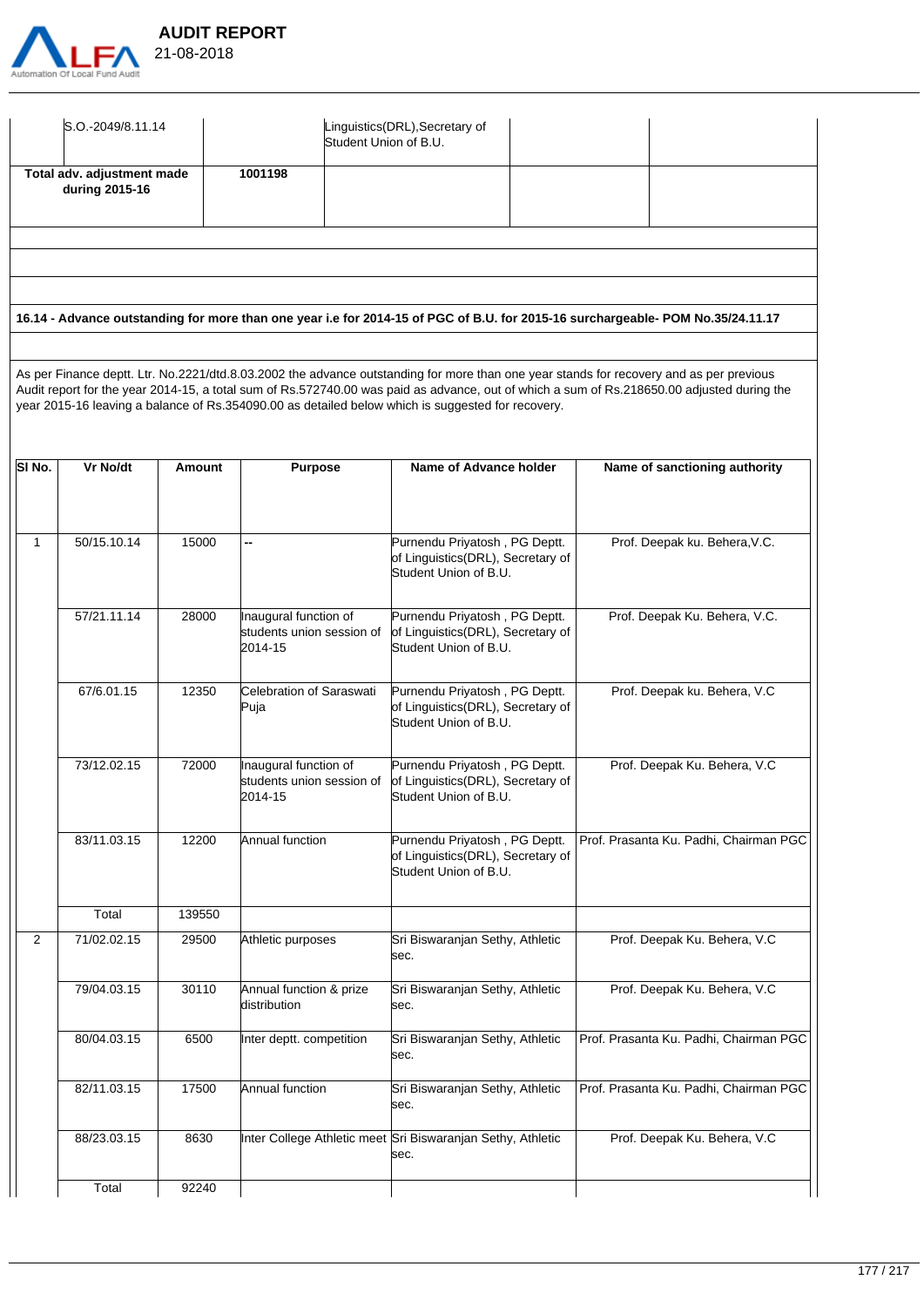

| 3 | 72/12.2.15                                   | 14500  | To meet the expr. of<br>Dramatic Association | Devabrata Pattanaik, Dramatic<br>Association        | Prof. Deepak Ku. Behera, V.C.          |
|---|----------------------------------------------|--------|----------------------------------------------|-----------------------------------------------------|----------------------------------------|
|   | 78/4.03.15                                   | 85300  | Org. of Annual function                      | Devabrata Pattanaik, Dramatic<br><b>Association</b> | Prof. Deepak Ku. Behera, V.C.          |
|   | 81/11.03.15                                  | 7500   | Org. of Annual function of<br>Dramatic Asso. | Devabrata Pattanaik, Dramatic<br>Association        | Prof. Prasanta Ku. Padhi, Chairman PGC |
|   | Total                                        | 107300 |                                              |                                                     |                                        |
| 4 | 84/13.03.15                                  | 15000  | Talent Hunt Programme                        | lSri Sumit Ku. Rout                                 | Prof. Deepak Ku. Behera, V.C.          |
|   |                                              |        |                                              |                                                     |                                        |
|   | <b>Total surchargeable</b><br>advance amount | 354090 |                                              |                                                     |                                        |

#### **Responsible Person for this paragraph**

| Sino | Name                    | Designation                            | Adress                                                          | Amount(In Rs:) |
|------|-------------------------|----------------------------------------|-----------------------------------------------------------------|----------------|
|      | Prof. Deepak Ku. Behera | Ex- Vice Chancellor                    | Sambalpur University                                            | 310390         |
|      | Prasanta Ku. Padhi      | Rtd. Professor, Former<br>Chairman PGC | Damodar Colony, Aska<br>Road, Sriram Nagar<br>square, Berhampur | 43700          |

#### **16.15 - Advance position of PGC cash book not shown in the Closing balance- POM No.92/21.4.18**

On verification of PGC cash book it is found that the advance position of the PG Central cash book has not been shown in the closing balance & also advance ledger is not maintained properly. Due to this practice the fund given as advance cannot be tracked properly which may lead to loss/misutilisation of university fund. Hence it is advised to take adequate care for proper maintenance of outstanding advance ledger.

#### **16.16 - Directorate of Distance Education Centre-**

The DEC of Berhampur University was established during the year 1987-88 to facilitate education to non-collegiate students in pursuance of instructions issued by the Honourable Chancellor vide Raj Bhavan letter no-707/89 datd.2.05.87 following the proposal of the then administrator sent vide University letter no-140/87 dtd.30.3.87. For implementation of the program of the distance education it was decided to constitute a fund with fees collected from students undergoing M.Ed and other courses offered by the Directorate. Apart from these courses the DEC also offers three year courses, PG courses and professionals' courses such as PGDBF, PGDCE, BLIS etc.

#### **Financial position of DEC:**-

An abstract financial position of DEC Cash book of B.U. for the year 2015-16 is furnished below

| Opening balance (as on 1.04.15)                | 0.00       |  |  |  |  |
|------------------------------------------------|------------|--|--|--|--|
| Receipt during the year 2015-16                | 6124463.00 |  |  |  |  |
| Total                                          | 6124463.00 |  |  |  |  |
| Expenditure during the year 2015-16            | 6124463.00 |  |  |  |  |
| Closing balance as on 31.3.16 (Audit-wise)     | 0.00       |  |  |  |  |
| Closing balance as on 31.3.16 (Cash book-wise) | 0.00       |  |  |  |  |
| Difference                                     | -NIL-      |  |  |  |  |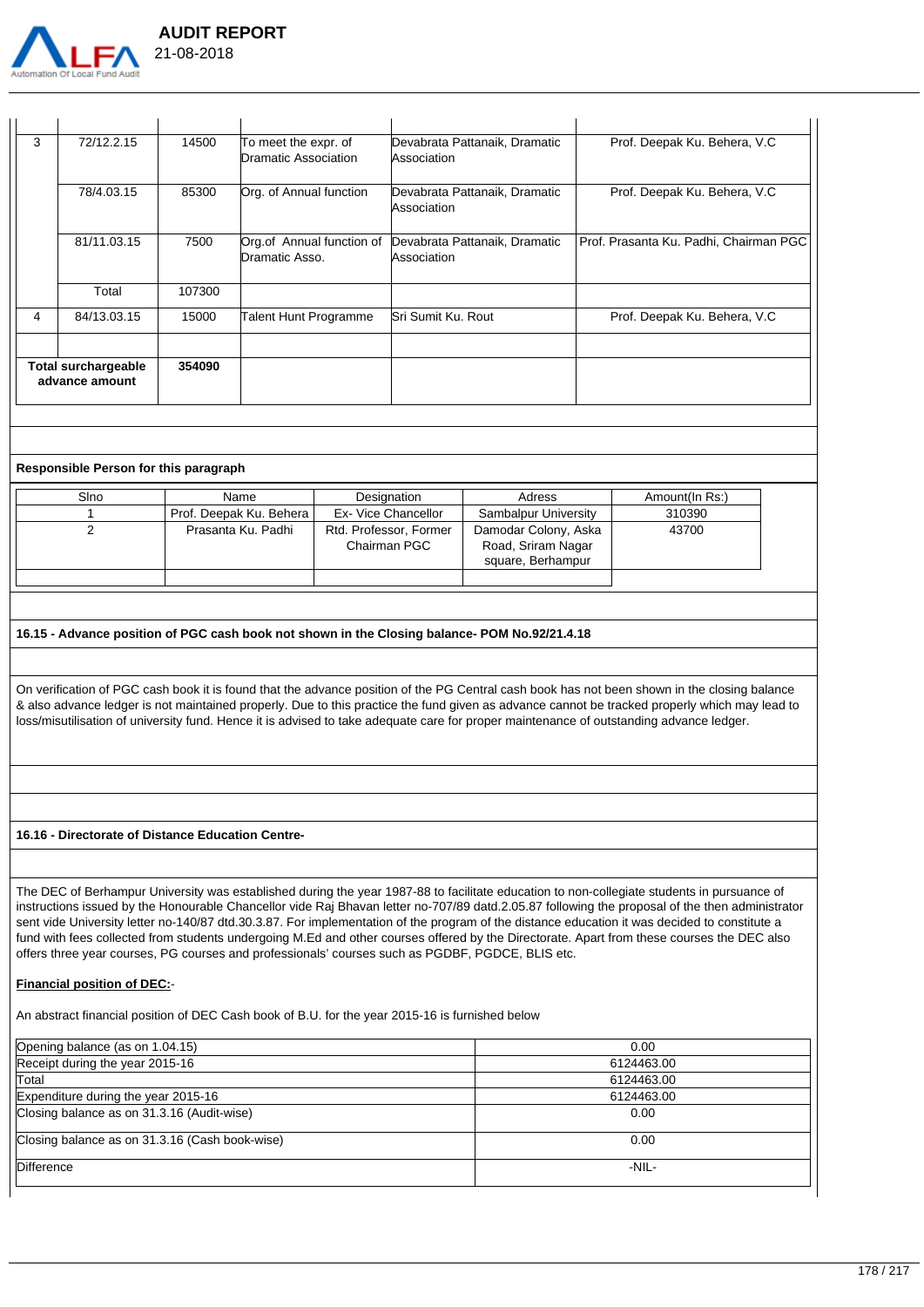

# **Headwise receipt & expenditure statement of DEC during the year 2015-16:**-

| Receipt           |                                                                                                                |                     | <b>Expenditure</b>  |                                                     |           |  |  |
|-------------------|----------------------------------------------------------------------------------------------------------------|---------------------|---------------------|-----------------------------------------------------|-----------|--|--|
| SI <sub>No.</sub> | Head of account                                                                                                | Amount              | SI <sub>No.</sub>   | Head of account                                     | Amount    |  |  |
|                   | From COF                                                                                                       | 6107221             | 1                   | Advertisement charges / quotation fees              | 130024    |  |  |
|                   |                                                                                                                |                     |                     |                                                     |           |  |  |
| 2                 | Regularisation of cash book for<br>2014-15                                                                     | $\overline{2}$      | $\overline{2}$      | Infrastructural development<br>fees/Centre expenses | 1670090   |  |  |
|                   | Cancelled cheque                                                                                               | 1040                | 3                   | Refund of course fee                                | 297301    |  |  |
| $\overline{4}$    | As per bank pass book on<br>24.12.15(3500+12700)                                                               | 16200               | $\overline{4}$      | Remuneration                                        | 149821    |  |  |
|                   |                                                                                                                |                     | 5                   |                                                     | 3152383   |  |  |
|                   |                                                                                                                |                     |                     | Contact program classes                             |           |  |  |
|                   |                                                                                                                |                     | 6                   | Legal expenses                                      | 8600      |  |  |
|                   |                                                                                                                |                     | $\overline{7}$      | T.A.                                                | 5264      |  |  |
|                   |                                                                                                                |                     | 8                   | Advance                                             | 697350    |  |  |
|                   |                                                                                                                |                     | 9                   | Refund of unspent balance                           | 324       |  |  |
|                   |                                                                                                                |                     | Miscellaneous<br>10 |                                                     | 13306     |  |  |
|                   |                                                                                                                |                     |                     |                                                     |           |  |  |
|                   |                                                                                                                |                     |                     |                                                     |           |  |  |
|                   | <b>TOTAL:</b><br>Reconciliation between DEC Cash book and Bank pass book as on 31.03.16:- (POM No.28/24.11.17) | 6124463             |                     | <b>TOTAL:</b>                                       |           |  |  |
|                   |                                                                                                                |                     |                     |                                                     | 6124463   |  |  |
|                   | Closing balance as on 31.03.16 as per cash book                                                                |                     |                     |                                                     | 0.00      |  |  |
|                   | Deduct cheque issued during 2014-15 but encashed during 2015-16.                                               |                     |                     | $(\cdot)$                                           | 841865.00 |  |  |
|                   | Chq no/date                                                                                                    | Amount              |                     |                                                     |           |  |  |
|                   | 059629/4.04.15                                                                                                 | 11705.00            |                     |                                                     |           |  |  |
|                   | 059691/                                                                                                        | 3380.00             |                     |                                                     |           |  |  |
|                   | 059632/7.04.15                                                                                                 | 23960.00            |                     |                                                     |           |  |  |
|                   | 059631/                                                                                                        | 19500.00            |                     |                                                     |           |  |  |
|                   | 059706/<br>059686/                                                                                             | 10000.00<br>1560.00 |                     |                                                     |           |  |  |
|                   | 059696/8.04.15                                                                                                 | 5400.00             |                     |                                                     |           |  |  |
|                   | 059730/9.04.15                                                                                                 | 2376.00             |                     |                                                     |           |  |  |
|                   | 059727/                                                                                                        | 29640.00            |                     |                                                     |           |  |  |
|                   | 059728/                                                                                                        | 4140.00             |                     |                                                     |           |  |  |
|                   | 059720/10.4.15                                                                                                 | 41340.00            |                     |                                                     |           |  |  |
|                   | 059732/                                                                                                        | 21300.00            |                     |                                                     |           |  |  |
|                   | 059699/13.4.15                                                                                                 | 75000.00            |                     |                                                     |           |  |  |
|                   | 059721/                                                                                                        | 75000.00            |                     |                                                     |           |  |  |
|                   | 059638/                                                                                                        | 3120.00             |                     |                                                     |           |  |  |
|                   | 059688/15.4.15                                                                                                 | 2080.00             |                     |                                                     |           |  |  |
|                   | 059636/                                                                                                        | 6240.00             |                     |                                                     |           |  |  |
|                   | 059723/17.4.15                                                                                                 | 1138.00             |                     |                                                     |           |  |  |
|                   | 059725/8.04.15                                                                                                 | 6906.00             |                     |                                                     |           |  |  |
|                   | 059722/25.4.15<br>059724/27.4.15                                                                               | 75000.00<br>900.00  |                     |                                                     |           |  |  |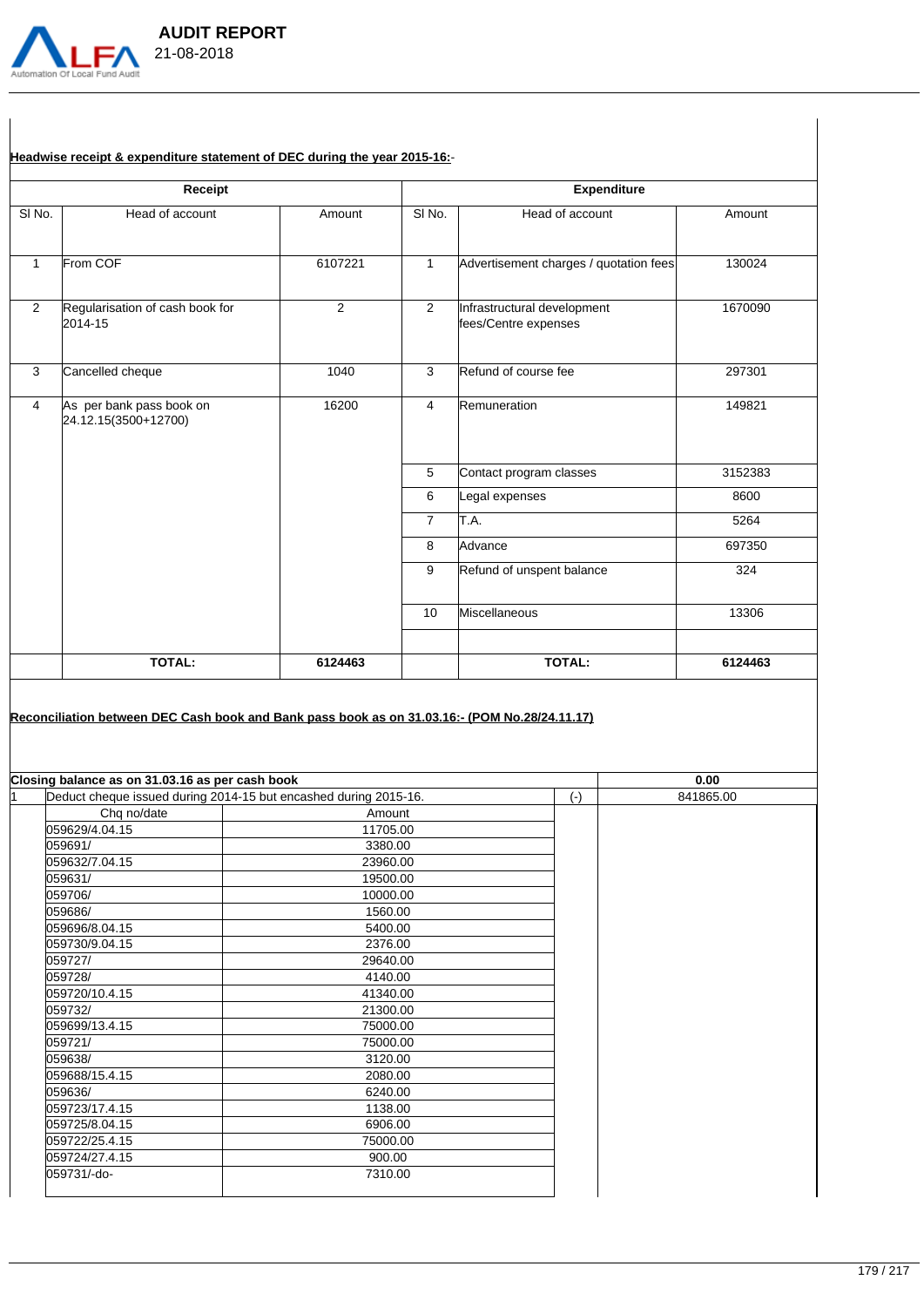

 **AUDIT REPORT** 

| 059672/28.4.15  |          | 13260.00                                                                  |                    |       |           |
|-----------------|----------|---------------------------------------------------------------------------|--------------------|-------|-----------|
| 059717/13.5.15  |          | 1500.00                                                                   |                    |       |           |
| 059716/15.5.15  |          | 5000.00                                                                   |                    |       |           |
| 059735/18.5.15  |          | 1500.00                                                                   |                    |       |           |
| 059736/-do-     |          | 1500.00                                                                   |                    |       |           |
| 059719/23.5.15  |          | 1000.00                                                                   |                    |       |           |
| 059729/25.5.15  |          | 4680.00                                                                   |                    |       |           |
| 059718/23.5.15  |          | 500.00                                                                    |                    |       |           |
| 059714/26.5.15  |          | 960.00                                                                    |                    |       |           |
| 059693/-do-     |          | 520.00                                                                    |                    |       |           |
| 059715/29.5.15  |          |                                                                           |                    |       |           |
|                 |          | 1200.00                                                                   |                    |       |           |
| 059626/2.06.15  |          | 11906.00                                                                  |                    |       |           |
| 059734/9.06.15  |          | 2000.00                                                                   |                    |       |           |
| 059739/15.6.15  |          | 365344.00                                                                 |                    |       |           |
| 059713/18.6.15  |          | 2000.00                                                                   |                    |       |           |
| 059733/27.6.15  |          | 2000.00                                                                   |                    |       |           |
|                 | Total:   | 841865.00                                                                 |                    |       |           |
| 2.              |          | Add cheque issued during the year 2015-16 but not encashed as on 31.03.16 |                    |       | 725456.00 |
|                 |          |                                                                           |                    | $(+)$ |           |
| Chq no/date     | Amount   | Vr no/date                                                                | Date of encashment |       |           |
| 059767/14.9.15  | 3640.00  | 17/14.9.15                                                                |                    |       |           |
| 059784/-do-     | 1690.00  | -do-                                                                      |                    |       |           |
|                 |          |                                                                           |                    |       |           |
| 399082/-do-     | 2080.00  | -do-                                                                      | $\blacksquare$     |       |           |
| 399122/5.10.15  | 3500.00  | 35/5.10.15                                                                | $\blacksquare$     |       |           |
| 399164/2.12.15  | 1430.00  | 53/2.12.15                                                                | $\blacksquare$     |       |           |
| 399166/-do-     | 780.00   | -do-                                                                      | $\blacksquare$     |       |           |
| 650049/-do-     | 260.00   | -do-                                                                      | $\overline{a}$     |       |           |
| 650061/23.12.15 | 3000.00  | 56/23.12.15                                                               | $\blacksquare$     |       |           |
| 650062/-do-     | 3500.00  | -do-                                                                      | $\blacksquare$     |       |           |
| 650063/-do-     | 3500.00  | -do-                                                                      | $\blacksquare$     |       |           |
| 650125/30.3.16  | 1820.00  | 79/30.3.16                                                                |                    |       |           |
|                 |          |                                                                           |                    |       |           |
| 848566/-do-     | 46930.00 | -do-                                                                      | $\blacksquare$     |       |           |
| 848599/31.3.16  | 1560.00  | 84/31.3.16                                                                |                    |       |           |
| 848573          | 4210.00  | 83/31.3.16                                                                | 2.04.16            |       |           |
| 650112          | 18070.00 | 79/30.3.16                                                                | 4.04.16            |       |           |
| 650128          | 18070.00 | -do-                                                                      | -do-               |       |           |
| 059798          | 18070.00 | 17/14.9.15                                                                | 6.04.16            |       |           |
| 848553          | 20020.00 | 79/30.3.16                                                                | -do-               |       |           |
| 848570          | 894.00   | 80/30.3.16                                                                | 7.04.16            |       |           |
| 848592          | 2900.00  | 86/31.3.16                                                                | -do-               |       |           |
| 848591          | 5600.00  |                                                                           | -do-               |       |           |
|                 |          | 85/31.3.16                                                                |                    |       |           |
| 650122          | 31590.00 | 79/30.3.16                                                                | -do-               |       |           |
| 848593          | 1912.00  | 87/31.3.16                                                                | 8.4.16             |       |           |
| 848548          | 37440.00 | 79/30.3.16                                                                | 11.04.16           |       |           |
| 848557          | 4420.00  | -do-                                                                      | -do-               |       |           |
| 848582          | 14040.00 | 84/31.3.16                                                                | -do-               |       |           |
| 848545          | 6760.00  | 79/30.3.16                                                                | -do-               |       |           |
| 848555          | 3640.00  | -do-                                                                      | -do-               |       |           |
| 848579          | 1690.00  | 84/31.3.16                                                                | -do-               |       |           |
| 650108          | 2210.00  | 79/30.3.16                                                                | -do-               |       |           |
|                 |          |                                                                           |                    |       |           |
| 848559          | 22230.00 | -do-                                                                      | 12.04.16           |       |           |
| 848541          | 7930.00  | -do-                                                                      | -do-               |       |           |
| 848568          | 520.00   | -do-                                                                      | -do-               |       |           |
| 848556          | 1820.00  | -do-                                                                      | -do-               |       |           |
| 848594          | 20106.00 | 88/31.3.16                                                                | 16.4.16            |       |           |
| 650103          | 910.00   | 79/30.3.16                                                                | -do-               |       |           |
| 848575          | 1170.00  | 84/31.3.16                                                                | $-do-$             |       |           |
| 848578          | 2210.00  | -do-                                                                      | -do-               |       |           |
| 650106          | 1950.00  | 79/30.3.16                                                                | -do-               |       |           |
|                 |          |                                                                           | -do-               |       |           |
| 650111          | 15470.00 | -do-                                                                      |                    |       |           |
| 848581          | 13520.00 | 84/31.3.16                                                                | -do-               |       |           |
| 848558          | 11050.00 | 79/30.3.16                                                                | -do-               |       |           |
| 650114          | 520.00   | -do-                                                                      | -do-               |       |           |
| 848564          | 260.00   | -do-                                                                      | -do-               |       |           |
|                 |          |                                                                           |                    |       |           |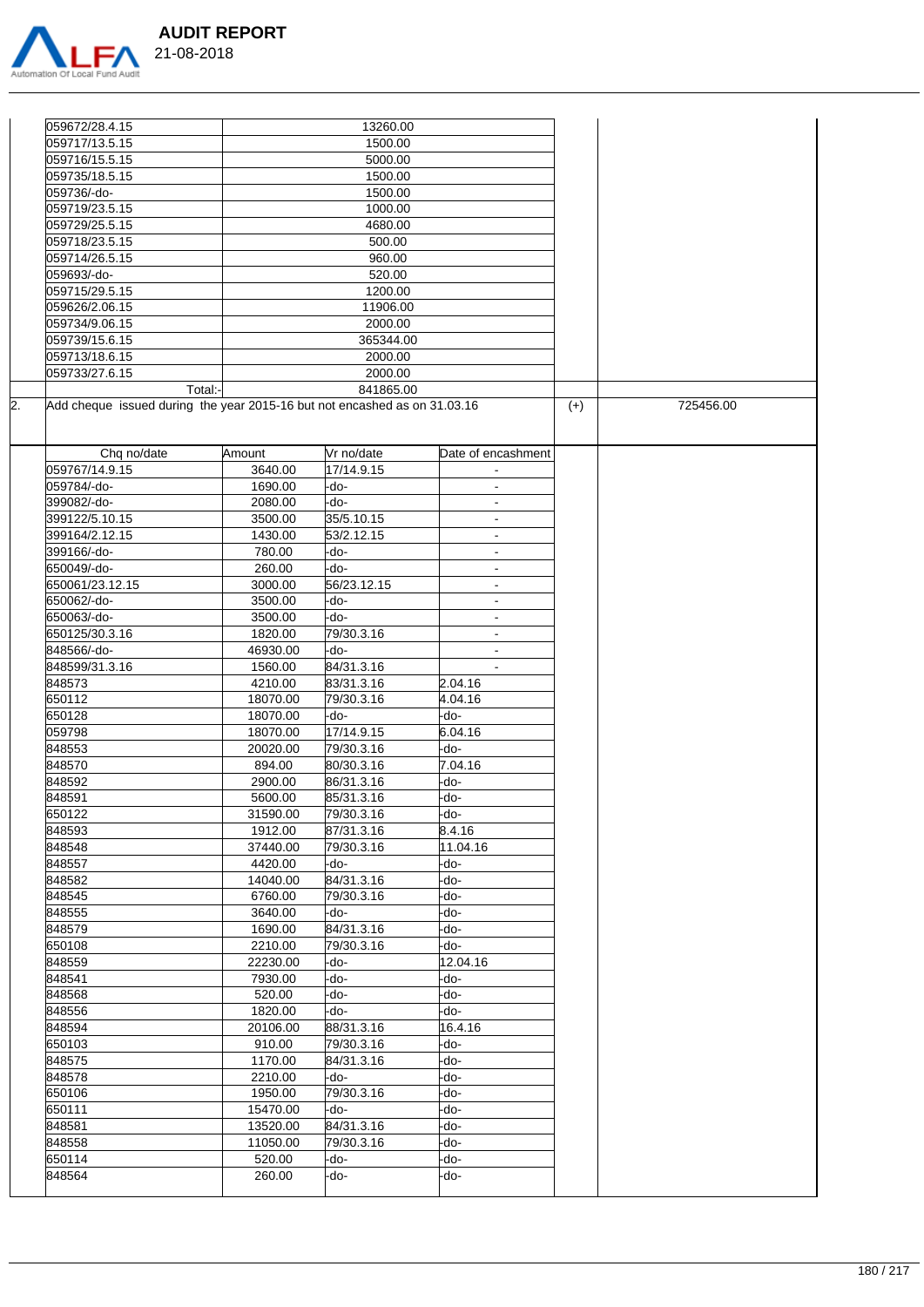

| 848551                                                                                                                          | 4940.00                 | -do-             | 18.4.16  |           |        |
|---------------------------------------------------------------------------------------------------------------------------------|-------------------------|------------------|----------|-----------|--------|
| 848563                                                                                                                          | 1430.00                 | -do-             | -do-     |           |        |
| 848546                                                                                                                          | 2210.00                 | -do-             | do-      |           |        |
| 650119                                                                                                                          | 11830.00                | -do-             | 19.4.16  |           |        |
| 848589                                                                                                                          | 9620.00                 | 84/31.3.16       | -do-     |           |        |
| 848547                                                                                                                          | 10270.00                | 79/30.3.16       | -do-     |           |        |
| 848595                                                                                                                          | 19630.00                | 84/31.3.16       | 20.4.16  |           |        |
| 650121                                                                                                                          | 14820.00                | 79/30.3.16       | -do-     |           |        |
| 650105                                                                                                                          | 12740.00                | -do-             | -do-     |           |        |
| 848577                                                                                                                          | 6240.00                 | 84/31.3.16       | -do-     |           |        |
| 650116                                                                                                                          | 9320.00                 | 79/30.3.16       | 21.4.16  |           |        |
| 848586                                                                                                                          | 6630.00                 | 84/31.3.16       | -do-     |           |        |
| 848585                                                                                                                          | 2600.00                 | -do-             | -do-     |           |        |
| 650115                                                                                                                          | 1430.00                 | 79/30.3.16       | -do-     |           |        |
| 848550                                                                                                                          | 1300.00                 | -do-             | do-      |           |        |
| 650120                                                                                                                          | 11180.00                | -do-             | -do-     |           |        |
| 848590                                                                                                                          | 13910.00                | 84/31.3.16       | -do-     |           |        |
| 848567                                                                                                                          | 2340.00                 | 79/30.3.16       | -do-     |           |        |
| 848561                                                                                                                          | 2340.00                 | -do-             | 22.4.16  |           |        |
| 650107                                                                                                                          | 910.00                  | -do-             | -do-     |           |        |
| 848543                                                                                                                          | 20670.00                | -do-             | 25.4.16  |           |        |
| 848580                                                                                                                          | 3120.00                 | 84/31.3.16       | -do-     |           |        |
| 650110                                                                                                                          | 3380.00                 | 79/30.3.16       | -do-     |           |        |
| 848560                                                                                                                          | 16380.00                | -do-             | do-      |           |        |
| 650123                                                                                                                          | 1820.00                 | -do-             | -do-     |           |        |
| 848562                                                                                                                          | 1430.00                 | -do-             | -do-     |           |        |
| 848601                                                                                                                          | 2210.00                 | 84/31.3.16       | -do-     |           |        |
| 650127                                                                                                                          | 2080.00                 | 79/30.3.16       | -do-     |           |        |
| 650124                                                                                                                          | 5330.00                 | -do-             | 26.4.16  |           |        |
| 848544                                                                                                                          | 780.00                  | -do-             | -do-     |           |        |
| 650126                                                                                                                          | 1430.00                 | -do-             | 27.4.16  |           |        |
| 848552                                                                                                                          | 3640.00                 | -do-             | -do-     |           |        |
| 848587                                                                                                                          | 1300.00                 | 84/31.3.16       | 28.4.16  |           |        |
| 650117                                                                                                                          | 780.00                  | 79/30.3.16       | -do-     |           |        |
| 848603                                                                                                                          | 1300.00                 | 84/31.3.16       | 29.4.16  |           |        |
| 650129                                                                                                                          | 780.00                  | 79/30.3.16       | -do-     |           |        |
| 848606                                                                                                                          | 324.00                  | 90/31.3.16       | 3.05.16  |           |        |
| 848602                                                                                                                          | 11960.00                | 84/31.3.16       | -do-     |           |        |
| 650130                                                                                                                          | 14820.00                | 79/30.3.16       | 4.05.16  |           |        |
| 848596                                                                                                                          | 25220.00                | 84/31.3.16       | -do-     |           |        |
| 848542                                                                                                                          | 1820.00                 | 79/30.3.16       | 6.05.16  |           |        |
| 848574                                                                                                                          | 10010.00                | 84/31.3.16       | 7.05.16  |           |        |
| 650102                                                                                                                          | 12350.00                | 79/30.3.16       | 9.05.16  |           |        |
| 848549                                                                                                                          | 130.00                  | -do-             | -do-     |           |        |
| 848597                                                                                                                          | 2470.00                 | 84/31.3.16       | 10.5.16  |           |        |
| 848576                                                                                                                          | 16770.00                | -do-             | -do-     |           |        |
| 650104                                                                                                                          | 13650.00                | 79/30.3.16       | 11.5.16  |           |        |
| 848600                                                                                                                          | 1690.00                 | 84/31.3.16       | -do-     |           |        |
| 848598                                                                                                                          | 4160.00                 | -do-             | 13.5.16  |           |        |
| 848564                                                                                                                          | 9880.00                 | 79/30.3.16       | -do-     |           |        |
| 848569                                                                                                                          | 1170.00                 | -do-             | 16.5.16  |           |        |
| 848604                                                                                                                          | 10400.00                | 84/31.3.16       | 17.5.16  |           |        |
| 848554                                                                                                                          | 520.00                  | 79/30.3.16       | 24.5.16  |           |        |
| 848565                                                                                                                          | 1690.00                 | -do-             | 31.5.16  |           |        |
| 848583                                                                                                                          | 3510.00                 | 84/31.3.16       | 2.06.16  |           |        |
| 650113                                                                                                                          | 1170.00                 | 79/30.3.16       | -do-     |           |        |
|                                                                                                                                 | 1430.00                 | -do-             | 31.10.16 |           |        |
|                                                                                                                                 |                         | 89/31.3.16       | -do-     |           |        |
|                                                                                                                                 |                         |                  |          |           |        |
|                                                                                                                                 | 1040.00                 |                  |          |           |        |
|                                                                                                                                 | 2340.00                 | 84/31.3.16       | -do-     |           |        |
| Total:                                                                                                                          | 724536.00               |                  |          |           |        |
|                                                                                                                                 |                         |                  |          | $(\cdot)$ | 458.00 |
|                                                                                                                                 | 229.00                  | <b>MCC</b> issue |          |           |        |
| 650118<br>848605<br>848588<br>Deduct the bank commission not debited from cash book as on 31.3.16<br>Dt.16.02.16<br>Dt.29.09.15 | 229.00<br>Total:-458.00 | -do-             |          |           |        |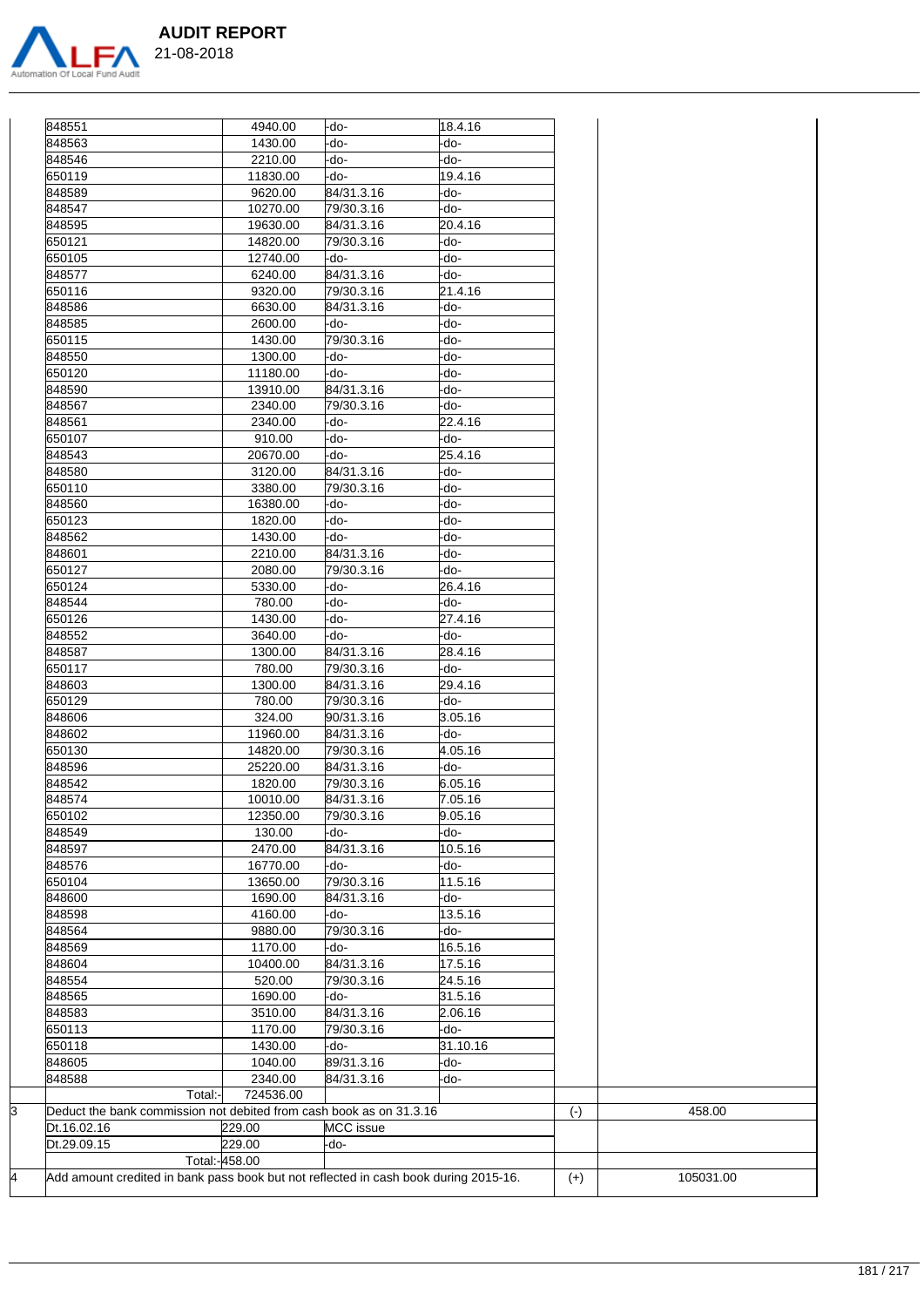

|   | Dt.25.06.15                                                        | 19173.00          | Interest credit                                                                     |           |            |
|---|--------------------------------------------------------------------|-------------------|-------------------------------------------------------------------------------------|-----------|------------|
|   | Dt.25.12.15                                                        | 56538.00          | -do-                                                                                |           |            |
|   | Dt.7.01.16                                                         | 25750.00          |                                                                                     |           |            |
|   | Dt.7.01.16                                                         | 3750.00           |                                                                                     |           |            |
|   |                                                                    | Total:-l105031.00 |                                                                                     |           |            |
|   | Deduct amount credited in cash book for regularisation of 2014-15. |                   |                                                                                     | (-)       | 2.00       |
| 6 | Deduct cancelled cheque taken to cash book during 2015-16.         |                   |                                                                                     | $(\cdot)$ | 1040.00    |
|   | (Chg. No-059726/31.3.15)                                           |                   |                                                                                     |           |            |
|   | Add previous years discrepancy                                     |                   |                                                                                     | $^{(+)}$  | 1003319.52 |
|   |                                                                    |                   | Closing balance as on 31.03.16 as per bank pass book (SBI, Bhanjabihar-10941793528) |           | 989521.52  |
|   |                                                                    |                   |                                                                                     |           |            |
|   |                                                                    |                   |                                                                                     |           |            |

#### **16.17 - ADVANCE POSITION OF DEC-**

### **Details of advance position of DEC of B.U. for the year 2015-16**:-

| Advance O.B. as on 01.04.15              | 1885348.00 |
|------------------------------------------|------------|
| Advance paid during the year 2015-16     | 697350.00  |
| Total                                    | 2582698.00 |
| Advance adjusted during the year 2015-16 | 471705.00  |
| Advance outstanding as on 31.3.16(C.B)   | 2110993.00 |

# **Year wise break up of advance of DEC for the year 2015-16:-**

| Year    | Advance outstanding | Advance adjusted during the year 2015-16 | Outstanding advance as on 31.03.16 |
|---------|---------------------|------------------------------------------|------------------------------------|
| 1995-96 | 4440                | 0                                        | 4440                               |
| 1996-97 | 8972                | $\mathsf 0$                              | 8972                               |
| 1997-98 | $\overline{700}$    | $\mathbf 0$                              | 700                                |
| 1998-99 | $\overline{0}$      | $\pmb{0}$                                | $\pmb{0}$                          |
| 1999-00 | 5000                | $\mathbf 0$                              | 5000                               |
| 2000-01 | $\overline{0}$      | $\pmb{0}$                                | $\overline{0}$                     |
| 2001-02 | 76875               | $\mathsf 0$                              | 76875                              |
| 2002-03 | 96000               | $\pmb{0}$                                | 96000                              |
| 2003-04 | 1500                | $\pmb{0}$                                | 1500                               |
| 2004-05 | $\pmb{0}$           | $\mathsf 0$                              | $\pmb{0}$                          |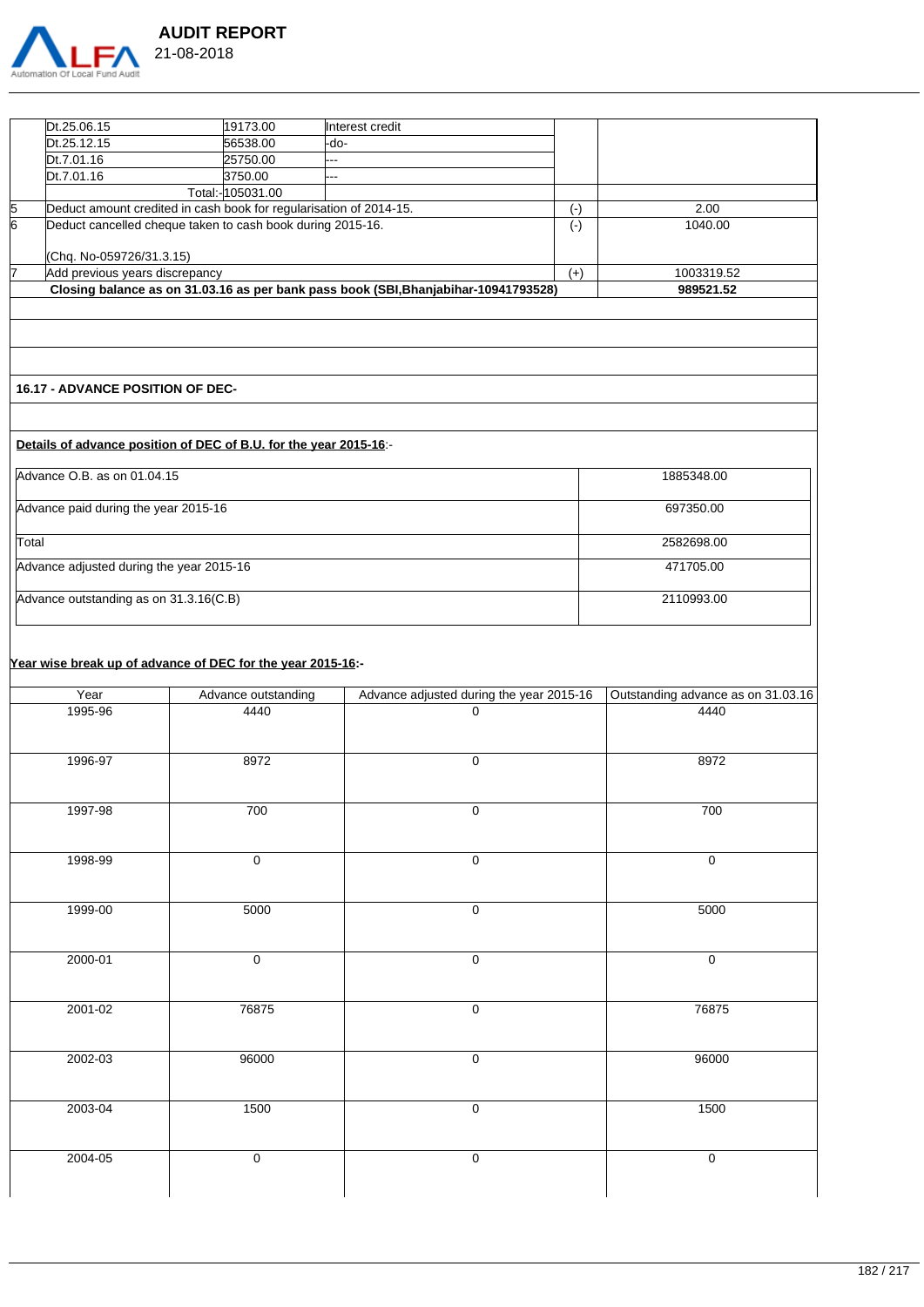

| 2005-06 | 1000    | 0           | 1000    |
|---------|---------|-------------|---------|
| 2006-07 | 26755   | 0           | 26755   |
| 2007-08 | 97056   | 0           | 97056   |
| 2008-09 | 40000   | 0           | 40000   |
| 2009-10 | 28310   | 0           | 28310   |
| 2010-11 | 146600  | 32000       | 114600  |
| 2011-12 | 44500   | 26500       | 18000   |
| 2012-13 | 77500   | $\mathbf 0$ | 77500   |
| 2013-14 | 304830  | 193205      | 111625  |
| 2014-15 | 925310  | 220000      | 705310  |
| 2015-16 | 697350  | $\Omega$    | 697350  |
| Total:- | 2582698 | 471705      | 2110993 |

# **Advance paid during 2015-16 but not adjusted till 31.03.16:-**

| SI no.       | Adv. Vr no/dt | Amount | Purpose                                                                                  | Name of Advance holder                                                             | Name of Sanctioning authority   |
|--------------|---------------|--------|------------------------------------------------------------------------------------------|------------------------------------------------------------------------------------|---------------------------------|
| $\mathbf{1}$ | 10/04.09.15   | 5000   | Purchase of office<br>material & stationaries                                            | Ganesh Ch. Behera, Sr. Asst.                                                       | Prof. Bahagabat Patra, Director |
|              | 27/21.09.15   | 35000  | Expr. towards spot<br>admission +3 TDC<br>exam.                                          | Ganesh Ch. Behera, Sr. Asst.                                                       | Prof. Bahagabat Patra, Director |
|              | Total         | 40000  |                                                                                          |                                                                                    |                                 |
| 2            | 13/04.09.15   | 4000   | For the meeting of<br>Advisory committee                                                 | Rajendra Sathapathy, S.O.                                                          | Prof. Bahagabat Patra, Director |
|              | 39/31.10.15   | 35000  | Expr. towards PG spot<br>admission 2015-16                                               | Rajendra Sathapathy, S.O.                                                          | Prof. Bahagabat Patra, Director |
|              | Total         | 39000  |                                                                                          |                                                                                    |                                 |
| 3            | 34/03.10.15   | 13350  | Expenses regarding<br>MBA entrance test 2015                                             | Sushantku. Sahu, Jr. Acct.                                                         | Prof. Bahagabat Patra, Director |
|              |               |        |                                                                                          |                                                                                    |                                 |
| 4            | 63/07.01.16   | 150000 | Infrastructural<br>development fees for<br>conduct of contact<br>classes of M.sc Zoology | Dr. Subhasini, H.O.D, M.Sc<br>Zoology                                              | Prof. Bahagabat Patra, Director |
|              |               |        |                                                                                          |                                                                                    |                                 |
| 5            | 64/07.01.16   | 150000 | Infrastructural<br>development fees for<br>conduct of contact<br>classes of M.sc Physics | Dr. Snigdha Mishra, H.O.D, M.Sc<br>Physics                                         | Prof. Bahagabat Patra, Director |
|              |               |        |                                                                                          |                                                                                    |                                 |
| 6            | 65/07.01.16   | 150000 | Infrastructural<br>development fees for<br>conduct of contact<br>classes of M.sc Botany  | Dr. Mrutyunjaya Jena, H.O.D, M.Sc Prof. Bahagabat Patra, Director<br><b>Botany</b> |                                 |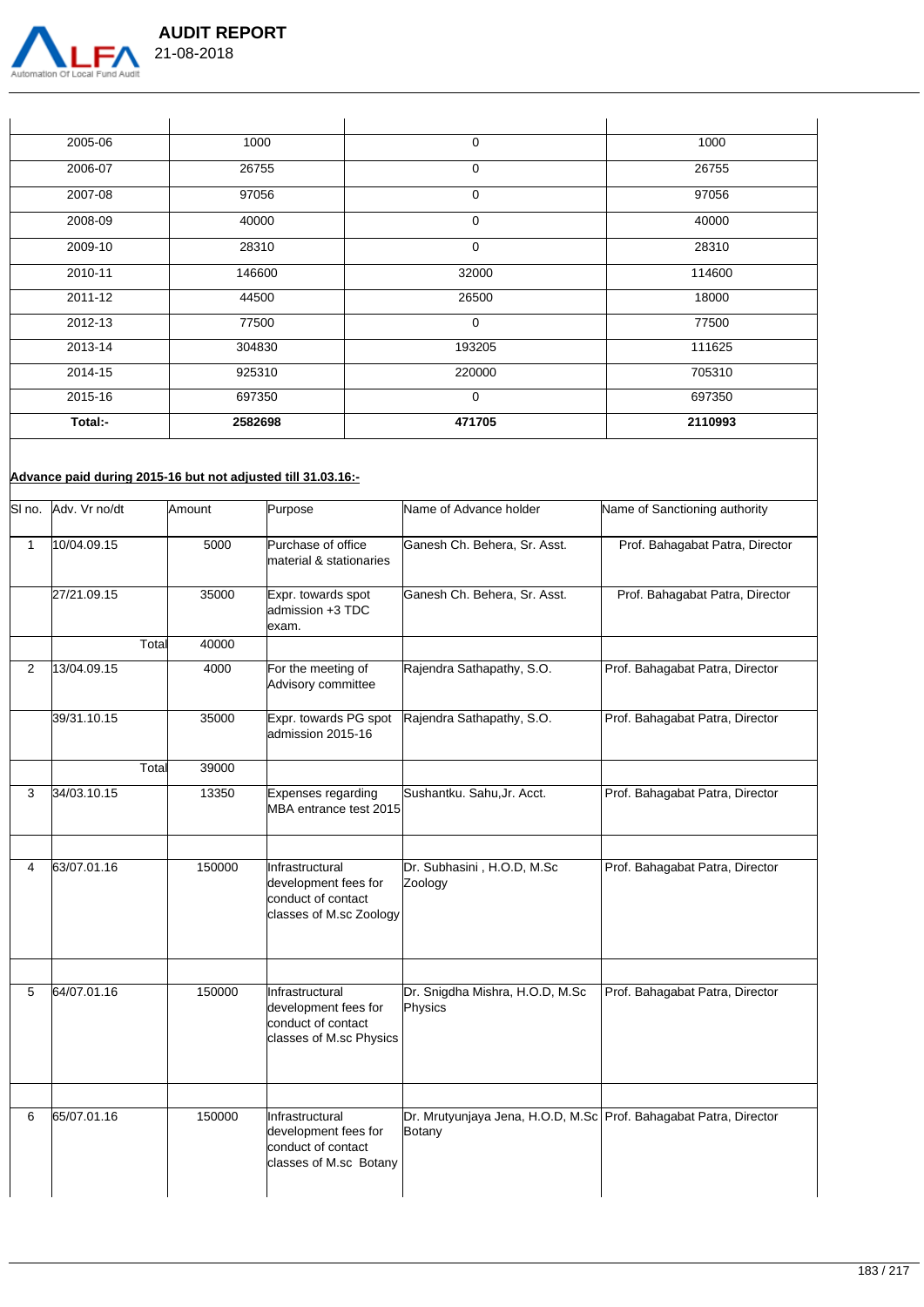

|   | 66/07.01.16 | 150000 | IInfrastructural<br>development fees for<br>conduct of contact<br>classes of M.sc<br>Chemistry | Dr. Bamakanta Garanayak, H.O.D, Prof. Bahagabat Patra, Director<br>M.Sc Chemistry |                                 |
|---|-------------|--------|------------------------------------------------------------------------------------------------|-----------------------------------------------------------------------------------|---------------------------------|
|   |             |        |                                                                                                |                                                                                   |                                 |
| 8 | 69/22.01.16 | 5000   | Contigency expr. for<br>conduct of +3 Sc. Final<br>year practical<br>classes-2016              | Principal Nabarangapur College,<br>Nabarangapur                                   | Prof. Bahagabat Patra, Director |
|   | Total:-     | 697350 |                                                                                                |                                                                                   |                                 |

# **Advance adjustment made during the year 2015-16 of DEC**:-

| SI <sub>No.</sub> | Adv. Payment vr no/<br>date | Amount | To whom paid                                                        | Adjusted vr no/date | Adjusted<br>amount | Remarks                            |
|-------------------|-----------------------------|--------|---------------------------------------------------------------------|---------------------|--------------------|------------------------------------|
| $\mathbf{1}$      | 248/19.09.11                | 25000  | Prof. P.K. Biswasray,<br>Former Director                            | 01/09.06.15         | 15855              |                                    |
|                   |                             |        |                                                                     |                     | 9145               | Refunded vide B.C<br>No-46/27.5.15 |
|                   |                             |        | Total:-                                                             |                     | 25000              |                                    |
| 2                 | 225/20.09.10                | 30000  | Prof. P.K. Biswasray,                                               | 02/09.06.15         | 19235              |                                    |
|                   |                             |        | <b>Former Director</b>                                              |                     | 10765              | Refunded vide B.C<br>No-45/27.5.15 |
|                   |                             |        | Total:-                                                             |                     | 30000              |                                    |
|                   |                             |        |                                                                     |                     |                    |                                    |
| 3                 | 170/19.08.10                | 2000   | Sri B. Deenanath,<br>Ex-campus Supervisor                           | 03/19.06.15         | 2000               |                                    |
| $\overline{4}$    | 42/23.06.11                 | 1500   |                                                                     | 04/19.06.15         | 1500               |                                    |
|                   |                             |        | Total:-                                                             |                     | 3500               |                                    |
|                   |                             |        |                                                                     |                     |                    |                                    |
| 5                 | 08/27.08.14                 | 70000  | Sri Rajendra<br>Sathapathy, S.O. (PG &<br>Prof. unit, DEC)          | 05/23.06.15         | 70000              |                                    |
|                   |                             |        |                                                                     |                     |                    |                                    |
| 6                 | 57/14.08.13                 | 10625  | Sri Niranajan Patra, S.O.                                           | 40/31.10.15         | 10625              |                                    |
| $\overline{7}$    | 60/30.08.13                 | 20000  | (UG Unit, DEC)                                                      | 41/31.10.15         | 20000              |                                    |
|                   |                             |        | Total:-                                                             |                     | 30625              |                                    |
|                   |                             |        |                                                                     |                     |                    |                                    |
| 8                 | 23/11.09.14                 | 100000 | Dr.Sunakar Panda, HOD,<br>Course Co-ordinator of<br>M.Sc, Chemistry | 67/14.01.16         | 100000             |                                    |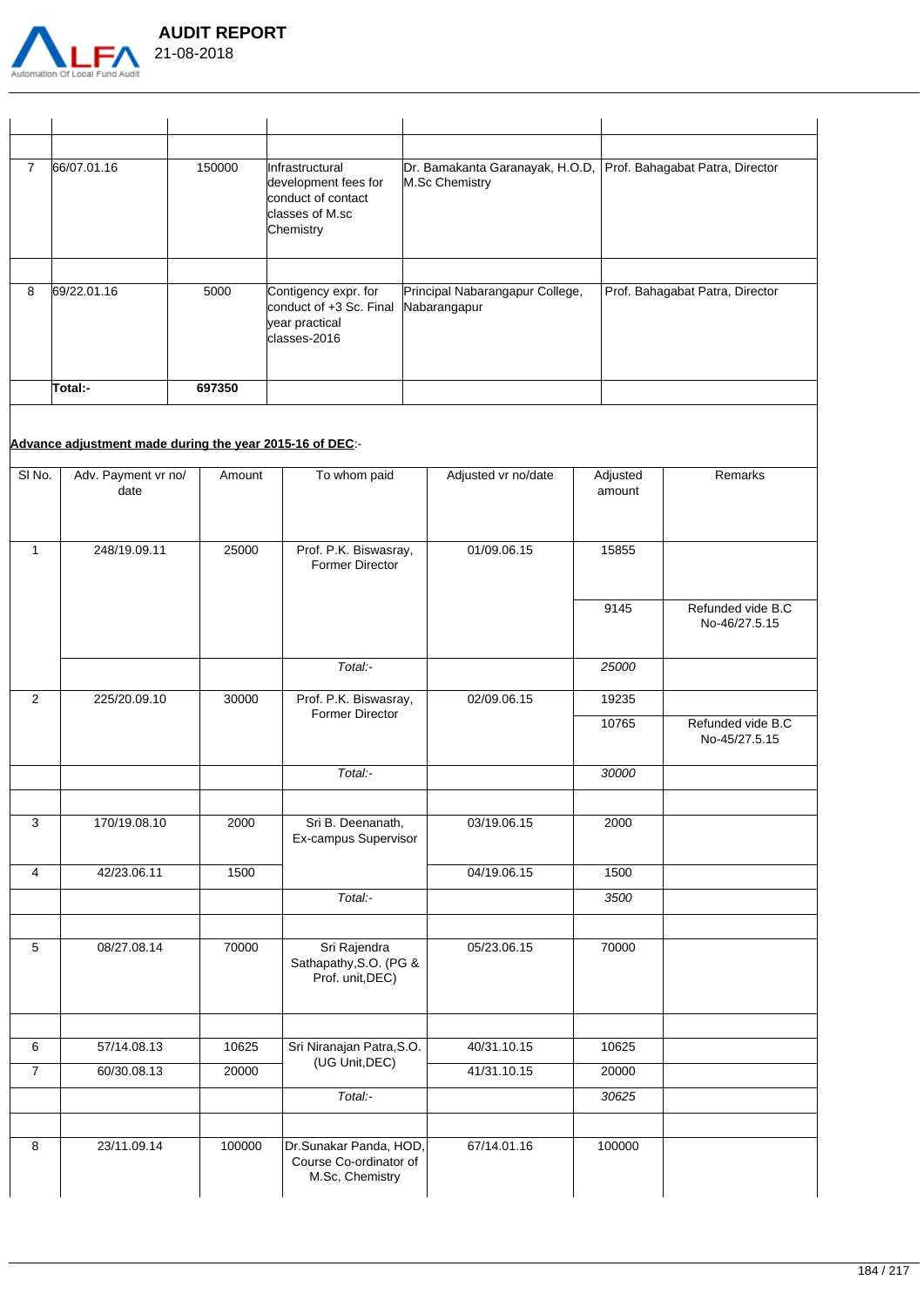

 **AUDIT REPORT** 

| 9               | 63/18.09.13  | 12080 | Sri Bibhudatta Maharana,<br>OA (PG & Prof. unit)                    | 68/14.01.16 | 12460  |                                                                   |
|-----------------|--------------|-------|---------------------------------------------------------------------|-------------|--------|-------------------------------------------------------------------|
| 10              | 71/05.10.13  | 500   |                                                                     |             | 120    | Refunded vide B.C<br>No-48/14.07.15                               |
|                 |              |       | Total:-                                                             |             | 12580  |                                                                   |
| $\overline{11}$ | 100/04.01.14 | 50000 | Smt. Chapala Das, HOD,<br>Course Co-ordinator,<br>Deptt. of Physics | 74/23.02.16 | 50000  |                                                                   |
| 12              | 101/04.01.14 | 50000 | Prof. Anil Ku. Sahu,                                                | 76/21.03.16 | 10000  |                                                                   |
|                 |              |       | Course Co-ordinator,<br>Deptt. of MBA                               |             | 40000  | Refunded vide chq.<br>692225/25.07.14 of<br>General a/c cash book |
|                 |              |       | Total:-                                                             |             | 50000  |                                                                   |
| 13              | 98/19.12.13  | 50000 | Dr.Gitanjali<br>Mishra, Ex-Course<br>Co-ordinator, Deptt. of        | 77/21.03.16 | 50000  |                                                                   |
| 14              | 02/26.08.14  | 50000 | Zoology                                                             | 78/21.03.16 | 50000  |                                                                   |
|                 |              |       | Total:-                                                             |             | 100000 |                                                                   |
|                 |              |       | <b>GRAND TOTAL</b>                                                  |             | 471705 |                                                                   |

**16.18 - Outstanding advance for the year 2014-15 remain un-adjusted for more than one year of DEC account Surchargeable- POM No-36/24.11.17**

During the course of audit it was found that the following advance of Rs.705310.00 outstanding for the year 2014-15 has not been adjusted till now of the DEC account. The purpose for which the advance has been sanctioned not fulfilled. Simultaneously the authority has not taken proper steps for recovery of the same.

As per Govt. of Odisha Finance Deptt. G.O. No.2221/dtd.08.03.2002 & DLFA Ltr. No.15179/dtd.28.09.13 any advance remain un-adjusted for more than one year should be treated as loss to the auditee institution and liable for surcharge action.

Therefore the un-adjusted advance amount of Rs.705310.00 will be recovered from concerned person.

| SI <sub>No.</sub> | Vr No/dt    | Amount | Purpose                                                                                                   | Name of Advance holder                                                         | Name of sanctioning authority |
|-------------------|-------------|--------|-----------------------------------------------------------------------------------------------------------|--------------------------------------------------------------------------------|-------------------------------|
|                   | 06/27.08.14 | 2500   | To meet the expenses<br>towards refreshment &<br>contigency for DEC advisory<br>committee meeting 2014-15 | Sri Rajendra Sathapathy, S.O. Prof. Nirmala Ch. Sahu,<br>(PG & Prof unit, DEC) | Director                      |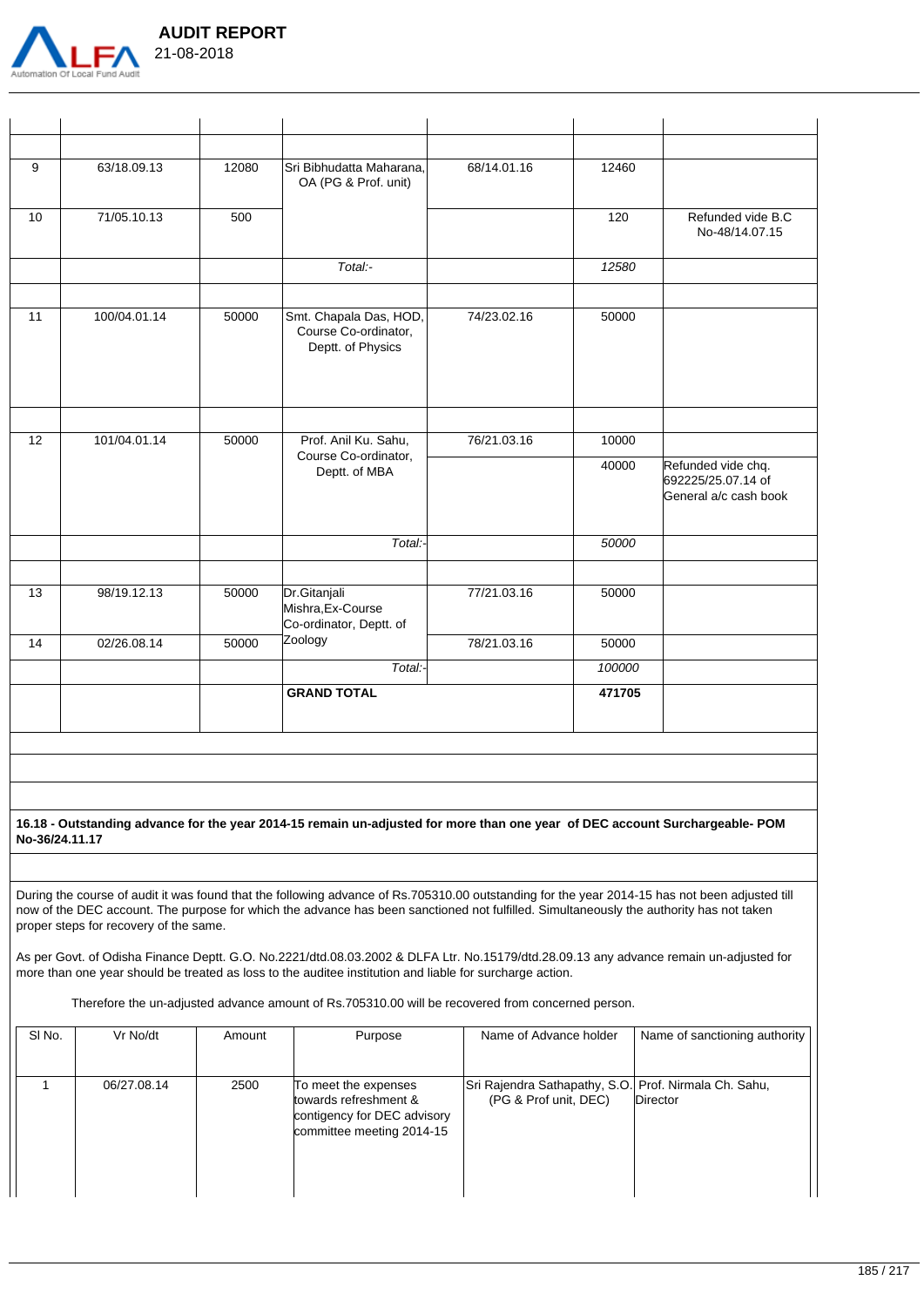

|            | <b>AUDIT REPORT</b> |
|------------|---------------------|
| 21-08-2018 |                     |

| $\overline{2}$ | 25/18.09.14 | 12810  | Remuneration & refreshment<br>for conducting MBA entrance<br>test ,DE mode                                                                                 | Sri Satya Narayan Satapathy, Prof. Nirmala Ch. Sahu,<br>SA, DEC               | Director                            |
|----------------|-------------|--------|------------------------------------------------------------------------------------------------------------------------------------------------------------|-------------------------------------------------------------------------------|-------------------------------------|
| $\mathbf{3}$   | 55/12.03.15 | 75000  | Infrastructural development<br><b>&amp;contingent expenses for</b><br>M.Sc. Zoology Part-II contact<br>programme of DE mode<br>students 2014-15            | Dr. P. K. Dixit, Course<br>co-ordinator, M.Sc. Zoology                        | Prof. Nirmala Ch. Sahu,<br>Director |
| $\overline{4}$ | 56/12.03.15 | 75000  | Infrastructural development &<br>contigent expenses for M.Sc.<br>Physics Part-II contact<br>programme of DE mode<br>students 2014-15                       | Dr. Chapala Das, Course<br>co-ordinator, M,Sc. Physics                        | Prof. Nirmala Ch. Sahu,<br>Director |
| 5              | 57/12.03.15 | 150000 | Infrastructural development<br><b>&amp;contingent expenses for</b><br>M.Sc. Chemistry Part-I &<br>Part-II contact programme of<br>DE mode students 2014-15 | Dr. Sunakar Panda, HOD,<br>Course Co-ordinator of M.Sc, Director<br>Chemistry | Prof. Nirmala Ch. Sahu,             |
| 6              | 58/14.03.15 | 10000  | Conduct practical classes of<br>2nd & final TDC Science<br>course under DE mode<br>2014-15                                                                 | Principal M.M. Women's<br>College, Berhampur                                  | Prof. Nirmala Ch. Sahu,<br>Director |
| $\overline{7}$ | 58/14.03.15 | 10000  | Conduct practical classes of Principal Tara tarini College,<br>2nd & final TDC Science<br>course under DE mode<br>2014-15                                  | Purusottampur                                                                 | Prof. Nirmala Ch. Sahu,<br>Director |
| 8              | 58/14.03.15 | 10000  | Conduct practical classes of<br>2nd & final TDC Science<br>course under DE mode<br>2014-15                                                                 | Principal Chikiti College,<br>Chikiti                                         | Prof. Nirmala Ch. Sahu,<br>Director |
| 9              | 58/14.03.15 | 10000  | Conduct practical classes of<br>2nd & final TDC Science<br>course under DE mode<br>2014-15                                                                 | Principal SKCG College,<br>Paralakhemundi                                     | Prof. Nirmala Ch. Sahu,<br>Director |
| 10             | 58/14.03.15 | 10000  | Conduct practical classes of<br>2nd & final TDC Science<br>course under DE mode<br>2014-15                                                                 | Principal Govt. Science<br>College, Chhatrapur                                | Prof. Nirmala Ch. Sahu,<br>Director |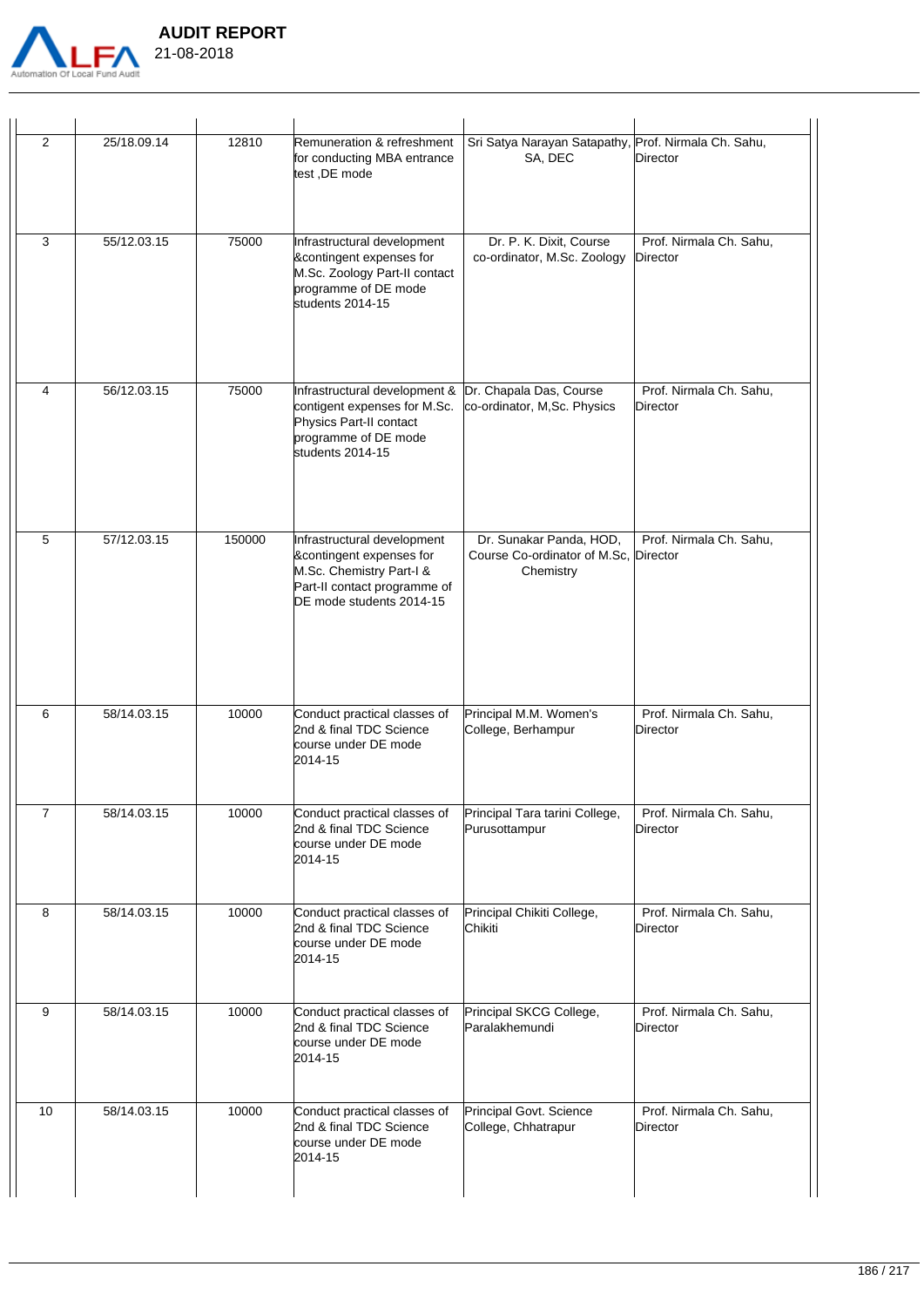

| <b>AUDIT REPORT</b> |
|---------------------|
| 21-08-2018          |

| 11                         | 58/14.03.15 | 10000                                                                                                                                                       | Conduct practical classes of<br>2nd & final TDC Science<br>course under DE mode<br>2014-15                                                                                            | Principal Ganjam College,<br>Ganjam                                              | Prof. Nirmala Ch. Sahu,<br>Director |
|----------------------------|-------------|-------------------------------------------------------------------------------------------------------------------------------------------------------------|---------------------------------------------------------------------------------------------------------------------------------------------------------------------------------------|----------------------------------------------------------------------------------|-------------------------------------|
| 12                         | 58/14.03.15 | 10000                                                                                                                                                       | Conduct practical classes of<br>2nd & final TDC Science<br>course under DE mode<br>2014-15                                                                                            | Principal RCM Science<br>College, Khallikote                                     | Prof. Nirmala Ch. Sahu,<br>Director |
| 13                         | 58/14.03.15 | 10000                                                                                                                                                       | Conduct practical classes of<br>2nd & final TDC Science<br>course under DE mode<br>2014-15                                                                                            | Principal Nabarangapur<br>College, Nabarangapur                                  | Prof. Nirmala Ch. Sahu,<br>Director |
| 14                         | 58/14.03.15 | 10000                                                                                                                                                       | Conduct practical classes of<br>2nd & final TDC Science<br>course under DE mode<br>2014-15                                                                                            | Principal KSUB College,<br>Bhanjanagar                                           | Prof. Nirmala Ch. Sahu,<br>Director |
| 15                         | 59/30.03.15 | 150000                                                                                                                                                      | Infrastructural development & Dr. Mrutyunjay Jena, Course<br>contingent expenses for M.Sc. Co-ordinator, M.Sc. Botany<br>Botany Part-I & Part-II contact<br>programme classes 2014-15 |                                                                                  | Prof. Nirmala Ch. Sahu,<br>Director |
| 16                         | 61/30.03.15 | 75000                                                                                                                                                       | Infrastructural development & Smt. Chapala Das, HOD,<br>Physics Part-I contact<br>programme classes 2014-15                                                                           | contingent expenses for M.Sc. Course Co-ordinator, Deptt. of Director<br>Physics | Prof. Nirmala Ch. Sahu,             |
| 17<br>62/30.03.15<br>75000 |             | Infrastructural development & Dr. P.K Dixit, Course<br>contigent expenses for M.Sc.<br>Botany Part-I & Part-II contact Zoology<br>programme classes 2014-15 | Co-ordinator, Deptt. of                                                                                                                                                               | Prof. Nirmala Ch. Sahu,<br>Director                                              |                                     |
|                            | Total:-     | 705310                                                                                                                                                      |                                                                                                                                                                                       |                                                                                  |                                     |
|                            |             |                                                                                                                                                             |                                                                                                                                                                                       |                                                                                  |                                     |

### **Surchargeable advance of DEC**:-

Having gone through the previous Audit Report for the year 2014-15, it is noticed that an amount of Rs.925310.00 was was paid as advance during 2014-15 , out of which a sum of Rs.220000.00 adjusted during 2015-16 leaving a balance of Rs.705310.00.

 As per G.O. No.2221/F dtd.8.03.2002 of Finance Department, Odisha any advance remain un-adjusted for more than one year should be treated as loss to the auditee institution and liable for surcharge action. Therefore the un-adjusted amount of Rs.705310.00 will be recovered from concerned person.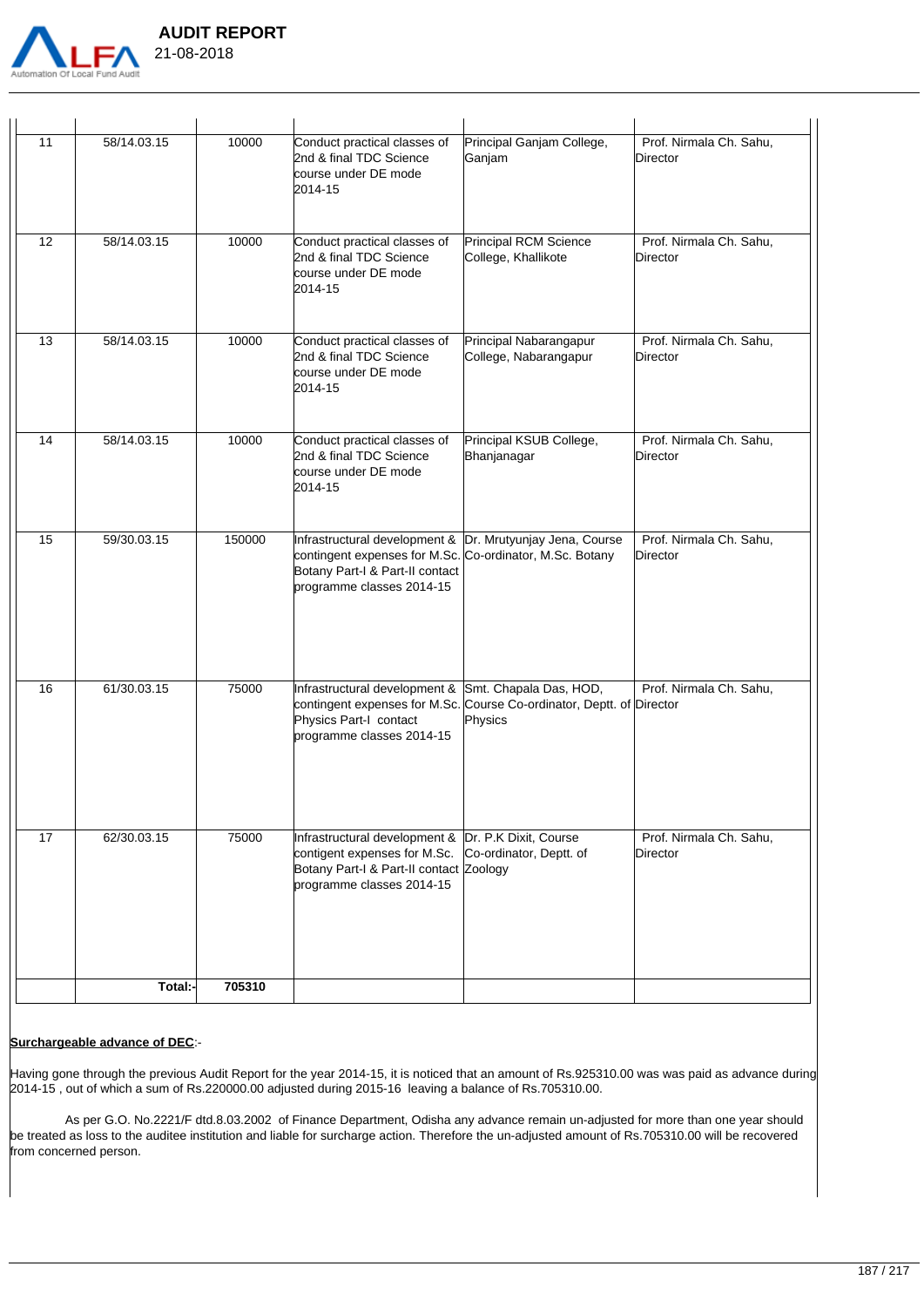

### **Comments on outstanding advance**:-

It is seen from the advance payment ledger that advance relating to the year 1995-96 onwards are still pending for adjustment. The University authority is advised to adjust or recover the amount from the advance holder without any procrastination. Besides this ,it is noticed from the cash book that the position of advance has not been reflected in the closing balance of the cash book. Hence the local authority is advised to reflect the position of advance in the cash book to know the position at glance.

#### **Responsible Person for this paragraph**

| Sino | Name                   | Designation          | Adress                      | Amount(In Rs:) |
|------|------------------------|----------------------|-----------------------------|----------------|
|      | Dr Chapala Das         | Course Co-ordinator. | <b>Berhampur University</b> | 75000          |
|      |                        | Physics              |                             |                |
| 2    | Prof P K Dixit         | Course Co-ordinator, | <b>Berhampur University</b> | 75000          |
|      |                        | Zoology              |                             |                |
| 3    | Sri Rajendra Satapathy | SO-II                | <b>Berhampur University</b> | 1250           |
| 4    | Sri Satya Narayan      | SA-DEC               | <b>Berhampur University</b> | 6405           |
|      | Satapathy              |                      |                             |                |
| 5    | Dr Sunakar Panda       | Course Co-ordinator, | <b>Berhampur University</b> | 75000          |
|      |                        | Chemistry            |                             |                |
| 6    | Dr Mrutyunjaya Jena    | Course Co-ordinator. | <b>Berhampur University</b> | 75000          |
|      |                        | Botany               |                             |                |
|      | Prof. N.C. Sahu        | Director, DEC        | <b>Berhampur University</b> | 397655         |
|      |                        |                      |                             |                |

#### **16.19 - Departments of Berhampur University-**

The financial position of different departments of Berhampur University for the year 2015-16 is given below.

| SI No.         | Name of the<br>Department                                            | Opening<br>balance as on<br>01.04.15 | Receipt<br>during the<br>vear<br>2015-16 | Total    | Expendi Closing<br>ture<br>during<br>2015-16 (Audit) | balance<br>as on<br>the year 31.03.16 | Closing<br>balance as on<br>31.03.16<br>(Cash book) | Difference | <b>Remarks</b>                 | Name of H.O.D/<br>Course Co-<br>Ordinator |
|----------------|----------------------------------------------------------------------|--------------------------------------|------------------------------------------|----------|------------------------------------------------------|---------------------------------------|-----------------------------------------------------|------------|--------------------------------|-------------------------------------------|
| $\mathbf{1}$   | <b>Mathematics</b>                                                   | 328381.96                            | 221505                                   | 549887   |                                                      | 235500 314386.96                      | 314393.96                                           |            | -7 Prevoius year<br>difference | Smt. Niyati Mishra                        |
| $\overline{2}$ | English                                                              | 206846.86                            | 158673                                   | 365519.9 |                                                      | 76827 288692.86                       | 288692.86                                           | $\Omega$   |                                | Dr. Smruti Dash                           |
| 3              | Linguistics                                                          | 19365.9                              | 11232                                    | 30597.9  | 19800                                                | 10797.9                               | 10797.9                                             | $\Omega$   |                                | Prof. Smita Sinha                         |
| 4              | <b>Botany</b>                                                        | 287084.08                            | 275864                                   | 562948.1 |                                                      | 194388 368560.08                      | 368560.08                                           | $\Omega$   |                                | Smt. Bandana<br>Kullu                     |
| 5              | Chemistry                                                            | 551785.57                            | 242731                                   | 794516.6 |                                                      | 255342 539174.57                      | 539174.57                                           | $\Omega$   |                                | Prof. Sunakar<br>Panda                    |
| 6              | Law (LLM)                                                            | 109719.72                            | 1000l                                    | 110719.7 |                                                      | 1000 109719.72                        | 109719.72                                           | $\Omega$   |                                | Prof. Bhagirathi<br>Panigrahy             |
| $\overline{7}$ | Economics                                                            | 233162.6                             | 92441                                    | 325603.6 | 36538                                                | 289065.6                              | 289065.6                                            | $\Omega$   |                                | Prof. Bhagabat<br>Patra                   |
| 8              | Commerce                                                             | 499995.19                            | 188861                                   | 688856.2 |                                                      | 215929472927.19                       | 472927.19                                           | $\Omega$   |                                | Prof. Prakash Ch.<br>Mishra               |
| 9              | (a) Journalism<br>& Mass<br>Communicatio<br>n (Admission<br>account) | 119945.35                            | 20271                                    | 140216.4 |                                                      | 0 140 216.35                          | 140216.35                                           | $\Omega$   |                                | Prof. Prasant Ku.<br>Padhy                |
|                | (b) Journalism<br>& Mass                                             | 320.59                               | 13                                       | 333.59   | 0                                                    | 333.59                                | 333.59                                              | $\Omega$   |                                |                                           |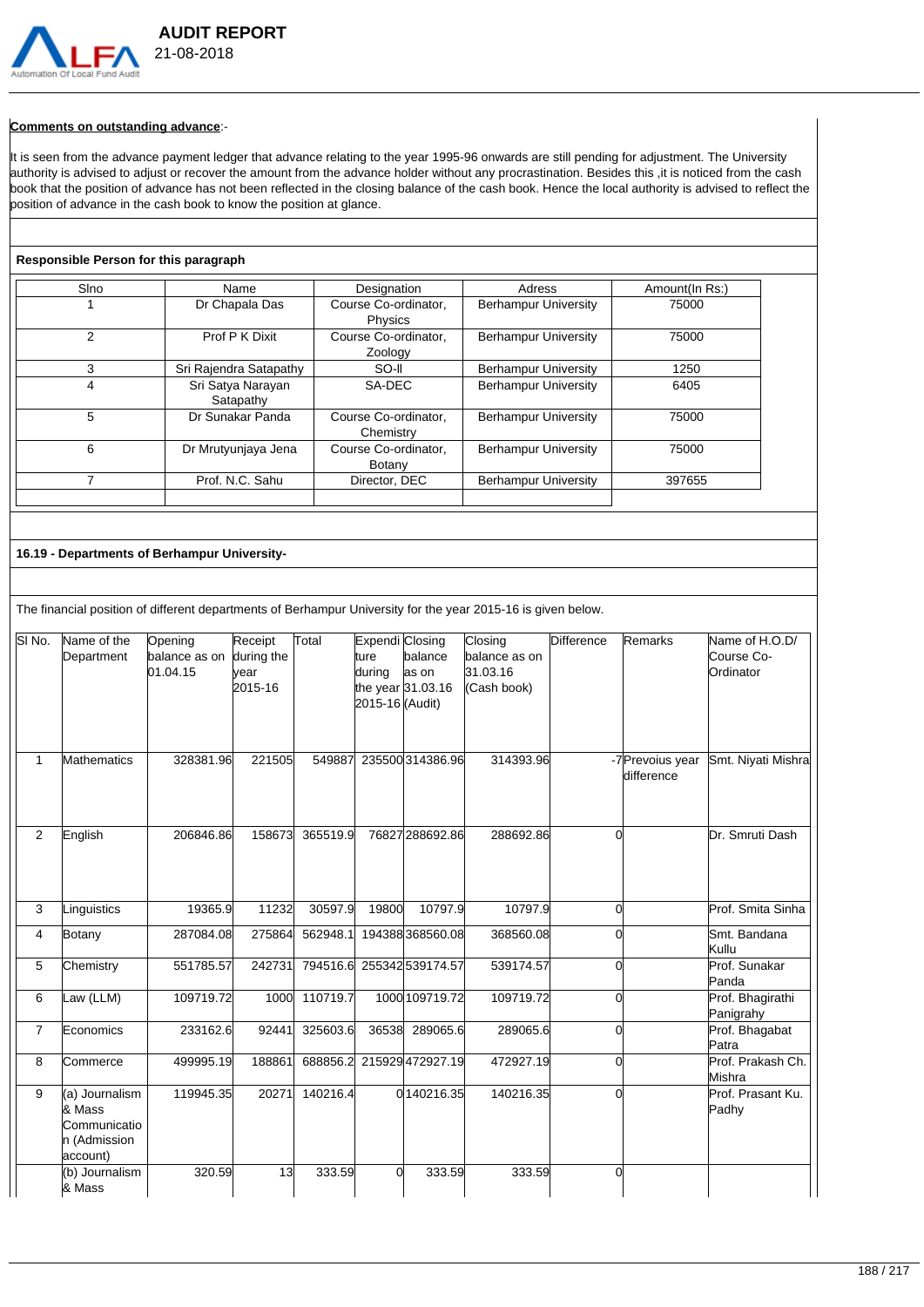

|    | Communicatio<br>n (General<br>account) |           |        |                  |        |                            |           |                | Santanu Nayak,<br>upto 28.5.15 &<br>Dhruba Charan                                                                                                                 |
|----|----------------------------------------|-----------|--------|------------------|--------|----------------------------|-----------|----------------|-------------------------------------------------------------------------------------------------------------------------------------------------------------------|
| 10 | Electronic<br>Science                  | 150559.47 | 27880  | 178439.5         |        | 23019 155420.47            | 155420.47 | $\overline{0}$ | Panda, from<br>29.8.15 onwards                                                                                                                                    |
| 11 | Zoology                                | 387112.98 | 356086 | 743199           |        | 230266 512932.98           | 512932.98 | 0              | Prof. Prasanna<br>Ku. Dixit, upto<br>29.05.15 & Prof<br>Subhasini<br>Pattnaik, from<br>30.05.15 onwards                                                           |
| 12 | Physics                                | 452638    | 190202 | 642840           | 69703  | 573137                     | 573137    | $\Omega$       | Dr. Chapala Das,<br>Upto 31.05.15 &<br>Dr. Snigdha<br>Das, from 1.06.15<br>onwards                                                                                |
| 13 | Political<br>Science                   | 326544.17 | 105400 | 431944.2         |        | 73776358168.17             | 358168.17 | $\Omega$       | Prof.<br><b>Jinendranath</b><br>Mohanty                                                                                                                           |
| 14 | <b>History</b>                         | 203891.23 | 212954 | 416845.2         |        | 187264 229581.23           | 229581.23 | $\Omega$       | Prof. Bishnu<br>Prasad Panda,<br>upto 31.05.15 &<br>Prof. Bhagaban<br>Sahu, from<br>01.06.15 onwards                                                              |
| 15 | IR & PM                                | 763332.08 | 88132  | 851464.1         |        | 96175 755289.08            | 755289.08 | $\Omega$       | Prof. Prasant Ku.<br>Padhi, upto<br>22.03.16 &<br>Bibhutibhusan<br>Mohapatra, from<br>23.03.16 onwards                                                            |
| 16 | Home Science                           | 45852.47  | 26870  | 72722.47         | 14600  | 58122.47                   | 58122.47  | 0              | Smt. Arundhati<br>Rath                                                                                                                                            |
| 17 | <b>W.S.R.C.</b>                        | 17589.16  | 448043 | 465632.2         | 433229 | 32403.16                   | 32403.16  | $\overline{0}$ | Dr. Urmimala Das                                                                                                                                                  |
| 18 | Odia                                   | 297259    | 189789 | 487048           | 417012 | 70036                      | 70036     | 0              | Prof. Aswini ku.<br>Panda upto<br>31.05.15 & Prof.<br>Devi Prasanna<br>Pattnaik, from<br>01.06.15 to<br>31.05.17                                                  |
| 19 |                                        |           |        |                  |        |                            |           |                |                                                                                                                                                                   |
|    | Marine science                         | 93122.34  | 66931  |                  |        | 160053.3 57810.5 102242.83 | 102242.83 | <sub>0</sub>   | Prof. Surya<br>Narayan Padhy,<br>upto 31.05.15,<br>Prof. Kali Charan<br>Sahu, from<br>1.06.15 to<br>31.05.17 & Prof.<br>Laxman Nayak,<br>from 01.06.17<br>onwards |
| 20 | <b>MBA</b>                             | 53194.54  |        | 109926 163120.54 | 119349 | 43771                      | 43771     | $\Omega$       | Dr. Susanta Ku.<br>Baral, (1.4.15 to<br>31.5.15 )& Dr.<br>Nihar Ranjan<br>Mishra(1.6.15 to<br>31.3.16)                                                            |

# **Details of Closing balance as per Bank pass book & Cash book Bank balance figure**:-

| ISI | Name of the Department | lBank A/c No. | Closing balance as | Closing balance as | Difference | Reason |
|-----|------------------------|---------------|--------------------|--------------------|------------|--------|
| No. |                        |               | ber Cash book      | per Bank pass book |            |        |
|     |                        |               |                    |                    |            |        |
|     |                        |               |                    |                    |            |        |
|     |                        |               |                    |                    |            |        |
|     |                        |               |                    |                    |            |        |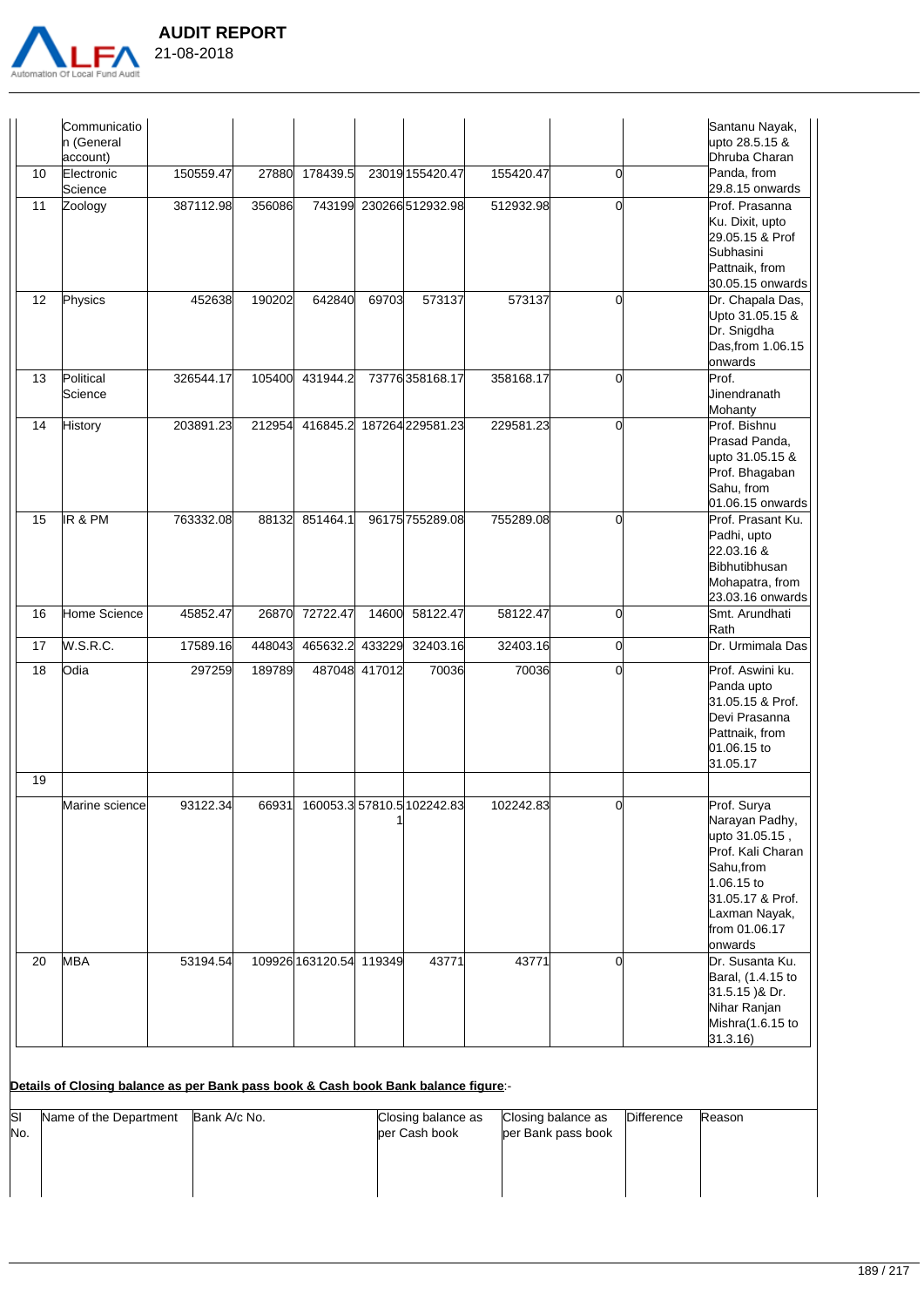

| $\mathbf 1$    | Mathematics                                                   | SBI, B.Bihar-10941793562  | 314393.96 | 314393.96 | $\Omega$       |                                                                                        |
|----------------|---------------------------------------------------------------|---------------------------|-----------|-----------|----------------|----------------------------------------------------------------------------------------|
| 2              | English                                                       | SBI, B.Bihar-10941792514  | 288692.86 | 288692.86 | $\Omega$       |                                                                                        |
|                |                                                               | SBI, B.Bihar-10941843594  |           | 10000     |                |                                                                                        |
| 3              | Linguistics                                                   | SBI, B.Bihar-10941793346  | 10797.9   | 14797.9   |                | -4000 Unencashed<br>chq.27373/27.04.16                                                 |
| 4              | Botany                                                        | SBI, B.Bihar-10941793266  | 368560.08 | 368560.08 | 0              |                                                                                        |
| 5              | Chemistry                                                     | SBI, B.Bihar-10941793288  | 539174.57 | 539174.57 |                |                                                                                        |
| 6              | Law (LLM)                                                     | SBI, B.Bihar-10941793404  | 109719.72 | 127029.72 |                | -17310 Bank Interest of dt.<br>20.8.15=12700,<br>dt.25.06.15=2188,<br>dt.25.12.15=2422 |
| $\overline{7}$ | Economics                                                     | SBI, B.Bihar-10941793391  | 289065.6  | 289065.6  | O              |                                                                                        |
| 8              | Commerce                                                      | SBI, B.Bihar-10941792478  | 472927.19 | 472927.19 | 0              |                                                                                        |
| 9              | (a) Journalism & Mass<br>Communication<br>(Admission account) | SBI, B.Bihar-1094179254   | 140216.35 | 140216.35 | $\Omega$       |                                                                                        |
|                | (b) Journalism & Mass<br>Communication (General<br>account)   | SBI, B.Bihar-10941793335  | 333.59    | 333.59    | $\Omega$       |                                                                                        |
| 10             | Electronic Science                                            | SBI, B.Bihar-30215014086  | 155420.47 | 155420.47 | 0              |                                                                                        |
| 11             | Zoology                                                       | SBI, B.Bihar-10941793379  | 512932.98 | 512932.98 | $\overline{0}$ |                                                                                        |
| 12             | Physics                                                       | SBI, B.Bihar-10941793368  | 573137    | 573137    | $\Omega$       |                                                                                        |
| 13             | Political Science                                             | SBI, B.Bihar-10941793426  | 358168.17 | 358168.17 | $\Omega$       |                                                                                        |
| 14             | <b>History</b>                                                | SBI, B.Bihar-10941792172  | 229581.23 | 229581.23 | $\Omega$       |                                                                                        |
| 15             | IR & PM                                                       | SBI, B.Bihar-10941792161  | 755289.08 | 755289.08 | $\Omega$       |                                                                                        |
| 16             | Home Science                                                  | SBI, B.Bihar-10941792536  | 58122.47  | 58122.47  | $\Omega$       |                                                                                        |
| 17             | <b>W.S.R.C.</b>                                               | SBI, B.Bihar-10941792682  | 32403.16  | 32403.16  | $\Omega$       |                                                                                        |
| 18             | Odia                                                          | SBI, B.Bihar-10941792423  | 69983     | 69983     | $\Omega$       |                                                                                        |
|                |                                                               |                           |           |           |                |                                                                                        |
| 19             | Marine science                                                | SBI, B.Bihar-10941793357  | 102242.83 | 102242.83 | $\mathbf 0$    |                                                                                        |
| 20             | <b>MBA</b>                                                    | SBI, B. Bihar-10941799327 | 43771.54  | 43771.54  | $\Omega$       |                                                                                        |

#### **16.20 - Self Finance Course account for 2015-16-**

Inspite of regular request for the production, 7 departments (out of 8) have produced their records for verification except Department of Bio-technology. Their financial position is given below.

| lsı | Name of the     | Opening       | Receipt  | Total | Expendit  | Closing    | Closing                            | Difference | Name of H.O.D/ Course Co- |
|-----|-----------------|---------------|----------|-------|-----------|------------|------------------------------------|------------|---------------------------|
|     | No. Departments | balance as on | during   |       | ure       | balance as | balance as                         |            | Ordinator                 |
|     |                 | 01.04.15      | the year |       |           |            | during   on 31.03.16   on 31.03.16 |            |                           |
|     |                 |               | 2015-16  |       | the year  | (Audit)    | (Cash book)                        |            |                           |
|     |                 |               |          |       | l2015-16l |            |                                    |            |                           |
|     |                 |               |          |       |           |            |                                    |            |                           |
|     |                 |               |          |       |           |            |                                    |            |                           |
|     |                 |               |          |       |           |            |                                    |            |                           |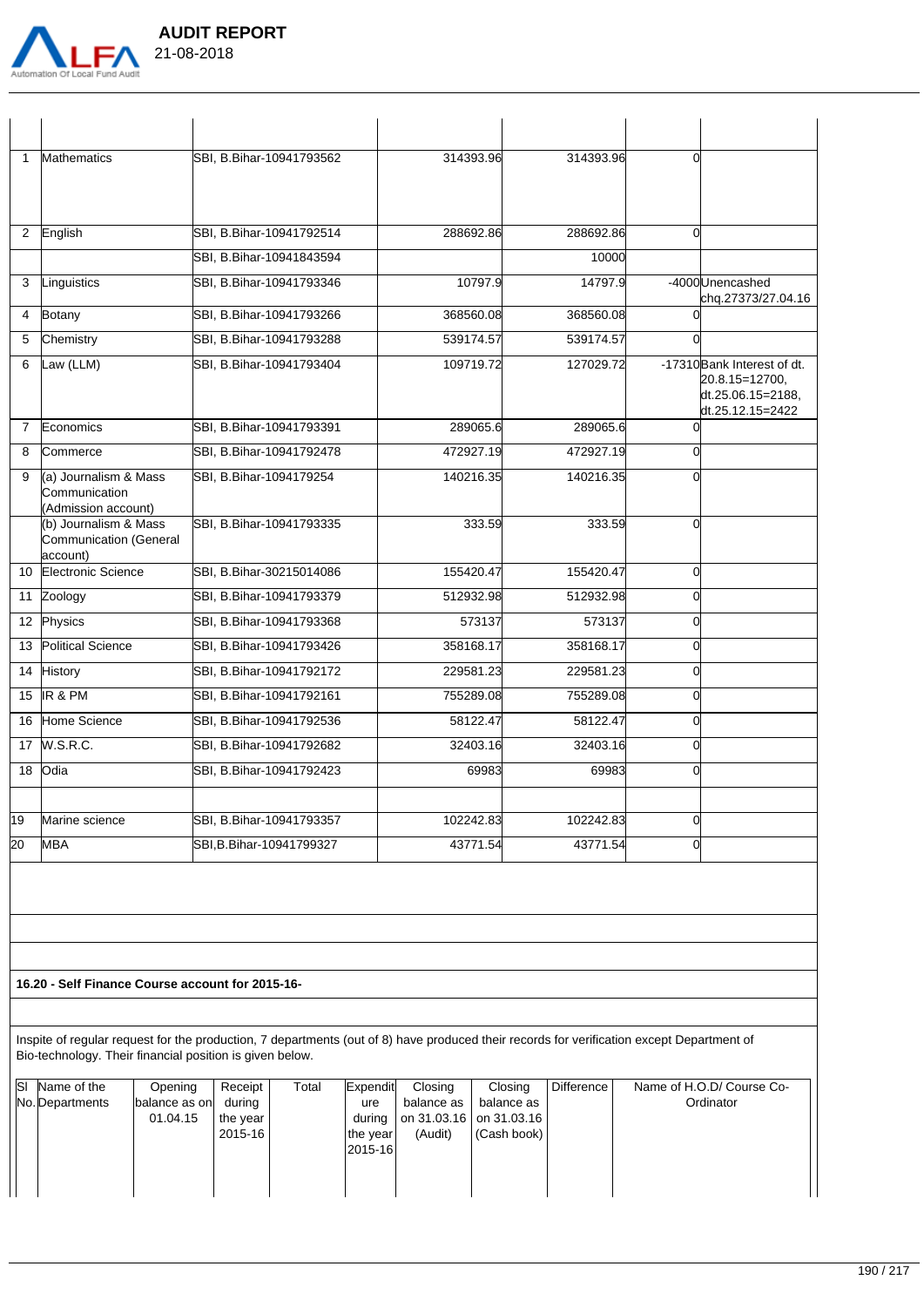

|   | Geo-Physics                                  | 17245      | 2181   | 19426      | 4000    | 15426      | 15426      | 0        | Prof. Surya Narayan Padhy                                                                                                                           |
|---|----------------------------------------------|------------|--------|------------|---------|------------|------------|----------|-----------------------------------------------------------------------------------------------------------------------------------------------------|
| 2 | Marine science                               | 93122.34   | 66931  | 160053.34  | 57810.5 | 102242.83  | 102242.83  | $\Omega$ | Prof. Surya Narayan Padhy, upto<br>31.05.15, Prof. Kali Charan<br>Sahu, from 1.06.15 to 31.05.17 &<br>Prof. Laxman Nayak, from 01.06.17<br>lonwards |
|   | 3 MCA &<br>Computer<br>Science               | 1022836.54 | 135797 | 1158633.54 | 13666   | 1144967.54 | 1144967.54 | $\Omega$ | Prof. Jayaram Pradhan, upto<br>31.05.15 & Prof. Manas Ranjan<br>Patra, from 01.06.15 to onwards                                                     |
|   | 4 PGDBM                                      | 248051     | 38743  | 286794     | 5000    | 281794     | 281794     | $\Omega$ | Dr. Nihar Ranjan Misra                                                                                                                              |
|   | 5 Pharmacy                                   | 125486     | 15176  | 140662     | 2500    | 138162     | 138162     | $\Omega$ | Prof. Prasanta Ku. Padhy, upto<br>31.03.15 & Prof. Gitanjali Mishra,<br>from 01.04.16 onwards                                                       |
|   | 6 MSW                                        | 34225      | 7625   | 41850      | 5881    | 35969      | 35969      | $\Omega$ | Prof. Prasanta Ku. Padhy, upto<br>31.03.15 & Prof. Gitanjali Mishra,<br>$from 01.04.16$ onwards                                                     |
|   | Electronics &<br>Information<br>systems(EIS) | 102121     | 9681   | 111802     | 29      | 111773     | 111773     | $\Omega$ | IProf. Kishore Chandra Mishra                                                                                                                       |

# **Details of Closing balance as per Bank pass book & Cash book Bank balance figure of SFC departments**:-

| SI <sub>No.</sub> | Name of the Department                    | Bank A/c No.                                                                | Closing balance as<br>per Cash book | Closing balance<br>as per Bank pass<br>book | <b>Difference</b> |
|-------------------|-------------------------------------------|-----------------------------------------------------------------------------|-------------------------------------|---------------------------------------------|-------------------|
|                   | Geo-Physics                               | SBI, B.Bihar-31086879364                                                    | 15426                               | 15426                                       | $\Omega$          |
| 2                 | Marine science                            | SBI, B.Bihar-10941793357                                                    | 102242.83                           | 102242.83                                   | $\Omega$          |
| 3                 | <b>MCA &amp; Computer Science</b>         | SBI, B.Bihar-10941793299= 442329.83 & SBI,<br>B.Bihar-10941792637=702637.71 | 1144967.54                          | 1144967.54                                  | $\Omega$          |
| 4                 | <b>PGDBM</b>                              | SBI, B.Bihar-30384828455                                                    | 281794                              | 281794                                      | $\Omega$          |
| 5                 | Pharmacy                                  | SBI, B.Bihar-30496006854                                                    | 138162                              | 138162                                      | $\Omega$          |
| 6                 | <b>MSW</b>                                | SBI, B.Bihar-32444625782                                                    | 35969                               | 35969                                       | $\Omega$          |
|                   | Electronics & Information<br>systems(EIS) | SBI, B.Bihar-30215014086                                                    | 111773                              | 111773                                      | $\Omega$          |

### **16.21 - Bio-informatics Infrastructure facility Centre BIF-**

| Opening<br>balance as on during the<br>01.04.15 | Receipt<br>lvear<br>2015-16 | Total    | Expenditure<br>during the year balance as on<br>2015-16 | Closing<br>31.03.16<br>(Audit) | Closing balance as on<br>31.03.16 (Pass book<br>SBI, B. Bihar<br>a/c-30309644342) | Difference | Name of H.O.D/ Course<br>ICo- Ordinator |
|-------------------------------------------------|-----------------------------|----------|---------------------------------------------------------|--------------------------------|-----------------------------------------------------------------------------------|------------|-----------------------------------------|
| 21043.00                                        | 939.00                      | 21982.00 | 0.00                                                    | 21982.00                       | 21982.00                                                                          | 0.00       | Prof. Subasini Pattnaik                 |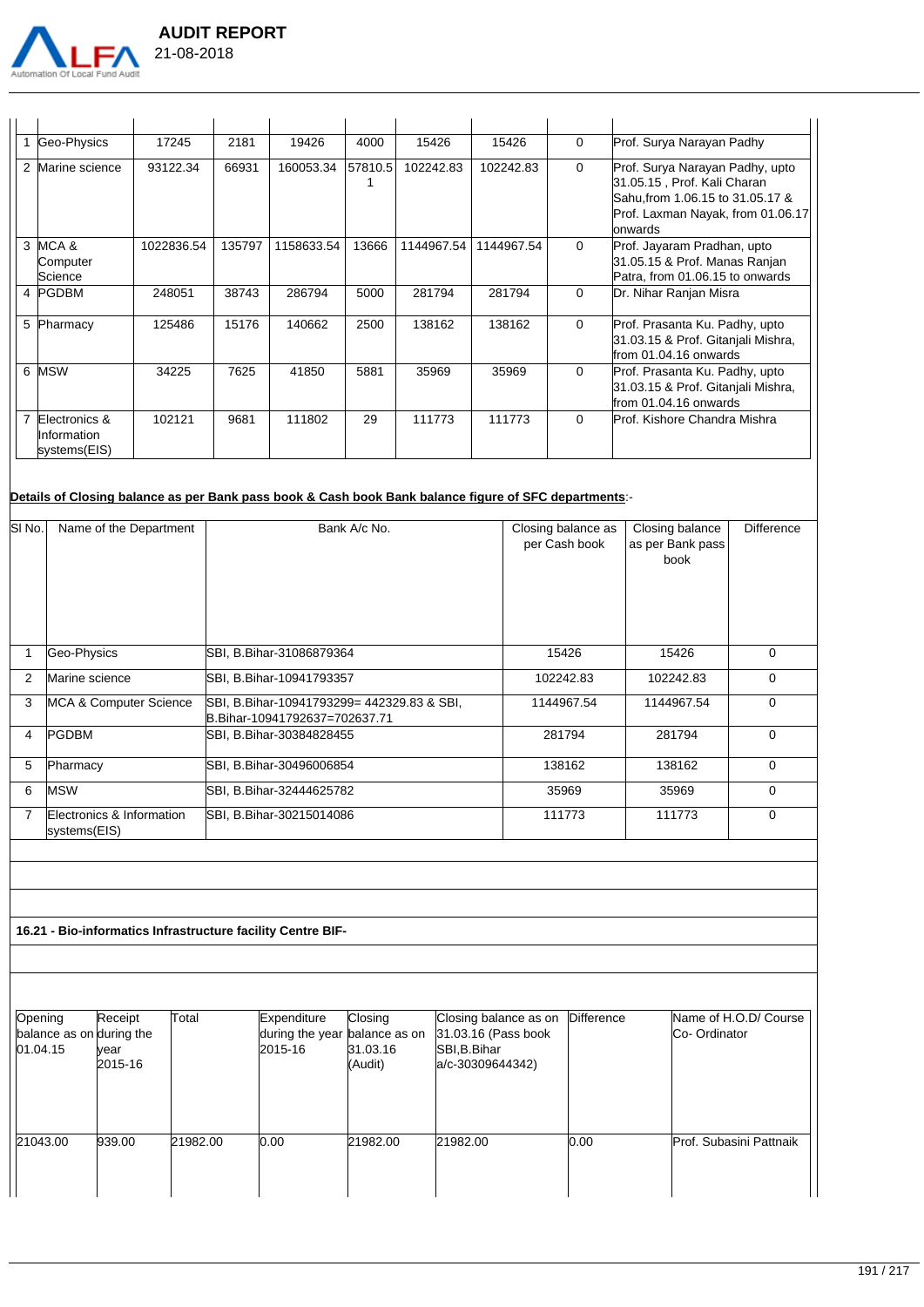

|                                                                                                                                                                                                                                                                                                                                                                                                                                                                                                                                                                                                                                                                                                                                                                                                                                                                                                                    |  |                                                                           |  |  | 16.22 - Non-deposit of processing fees by the Botany Deptt. to the COF's a/c .- POM No.53/30.1.18                                                                                                                                                                                                                                                                                                                                                                                                                                                                                                                                                                                                                                                                                                                                                                                                                                                                                 |  |                                                                                                                                                                                                                                                                                                                                                                                                                                                                                                                                                                                                                                                                                                                                                                                                                                                                   |  |  |
|--------------------------------------------------------------------------------------------------------------------------------------------------------------------------------------------------------------------------------------------------------------------------------------------------------------------------------------------------------------------------------------------------------------------------------------------------------------------------------------------------------------------------------------------------------------------------------------------------------------------------------------------------------------------------------------------------------------------------------------------------------------------------------------------------------------------------------------------------------------------------------------------------------------------|--|---------------------------------------------------------------------------|--|--|-----------------------------------------------------------------------------------------------------------------------------------------------------------------------------------------------------------------------------------------------------------------------------------------------------------------------------------------------------------------------------------------------------------------------------------------------------------------------------------------------------------------------------------------------------------------------------------------------------------------------------------------------------------------------------------------------------------------------------------------------------------------------------------------------------------------------------------------------------------------------------------------------------------------------------------------------------------------------------------|--|-------------------------------------------------------------------------------------------------------------------------------------------------------------------------------------------------------------------------------------------------------------------------------------------------------------------------------------------------------------------------------------------------------------------------------------------------------------------------------------------------------------------------------------------------------------------------------------------------------------------------------------------------------------------------------------------------------------------------------------------------------------------------------------------------------------------------------------------------------------------|--|--|
|                                                                                                                                                                                                                                                                                                                                                                                                                                                                                                                                                                                                                                                                                                                                                                                                                                                                                                                    |  |                                                                           |  |  |                                                                                                                                                                                                                                                                                                                                                                                                                                                                                                                                                                                                                                                                                                                                                                                                                                                                                                                                                                                   |  |                                                                                                                                                                                                                                                                                                                                                                                                                                                                                                                                                                                                                                                                                                                                                                                                                                                                   |  |  |
|                                                                                                                                                                                                                                                                                                                                                                                                                                                                                                                                                                                                                                                                                                                                                                                                                                                                                                                    |  |                                                                           |  |  |                                                                                                                                                                                                                                                                                                                                                                                                                                                                                                                                                                                                                                                                                                                                                                                                                                                                                                                                                                                   |  |                                                                                                                                                                                                                                                                                                                                                                                                                                                                                                                                                                                                                                                                                                                                                                                                                                                                   |  |  |
| On checking of the cash book of the Deptt.of Botany wrt Bank pass book, students admission register & file for the year 2015-16 it is noticed<br>that an amount of Rs.178200.00 (PG = In Deptt. a/cfor 210 no's of applicants amounting to Rs.80800 + COF's a/c for 173 no's of applicants<br>amounting to Rs.66400 & M.Phil-Rs.31000 for 31no's of applicants) is taken as receipt from 414no's of applicants towards processing fee. As<br>per guidelines and general rules for admission into the PG at point-8 & M.Phil at point-14 of B.U., the concerned Deptt. Heads are to pay<br>Rs.200/- per PG applicants & Rs.600/-per M.Phil applicants to COF's account in the form of cheque soon after the admission process is over.<br>But the admission fees Rs.60600/- (PG=Rs.42000/- [210xRs.200] & M.Phil=Rs.18600/- [31xRs.600]) for the year 2015-16 has not been<br>deposited in COF's account till date. |  |                                                                           |  |  |                                                                                                                                                                                                                                                                                                                                                                                                                                                                                                                                                                                                                                                                                                                                                                                                                                                                                                                                                                                   |  |                                                                                                                                                                                                                                                                                                                                                                                                                                                                                                                                                                                                                                                                                                                                                                                                                                                                   |  |  |
|                                                                                                                                                                                                                                                                                                                                                                                                                                                                                                                                                                                                                                                                                                                                                                                                                                                                                                                    |  |                                                                           |  |  | On issue of objection memo. the university authority replied that the amount of Rs.60600.00 has been deposited vide Ch                                                                                                                                                                                                                                                                                                                                                                                                                                                                                                                                                                                                                                                                                                                                                                                                                                                            |  |                                                                                                                                                                                                                                                                                                                                                                                                                                                                                                                                                                                                                                                                                                                                                                                                                                                                   |  |  |
|                                                                                                                                                                                                                                                                                                                                                                                                                                                                                                                                                                                                                                                                                                                                                                                                                                                                                                                    |  |                                                                           |  |  | no-322104/dtd.09.03.18 towards processing fee. The same has been verified by audit. Hence the objection is dropped.                                                                                                                                                                                                                                                                                                                                                                                                                                                                                                                                                                                                                                                                                                                                                                                                                                                               |  |                                                                                                                                                                                                                                                                                                                                                                                                                                                                                                                                                                                                                                                                                                                                                                                                                                                                   |  |  |
|                                                                                                                                                                                                                                                                                                                                                                                                                                                                                                                                                                                                                                                                                                                                                                                                                                                                                                                    |  |                                                                           |  |  |                                                                                                                                                                                                                                                                                                                                                                                                                                                                                                                                                                                                                                                                                                                                                                                                                                                                                                                                                                                   |  |                                                                                                                                                                                                                                                                                                                                                                                                                                                                                                                                                                                                                                                                                                                                                                                                                                                                   |  |  |
|                                                                                                                                                                                                                                                                                                                                                                                                                                                                                                                                                                                                                                                                                                                                                                                                                                                                                                                    |  |                                                                           |  |  |                                                                                                                                                                                                                                                                                                                                                                                                                                                                                                                                                                                                                                                                                                                                                                                                                                                                                                                                                                                   |  |                                                                                                                                                                                                                                                                                                                                                                                                                                                                                                                                                                                                                                                                                                                                                                                                                                                                   |  |  |
|                                                                                                                                                                                                                                                                                                                                                                                                                                                                                                                                                                                                                                                                                                                                                                                                                                                                                                                    |  |                                                                           |  |  |                                                                                                                                                                                                                                                                                                                                                                                                                                                                                                                                                                                                                                                                                                                                                                                                                                                                                                                                                                                   |  |                                                                                                                                                                                                                                                                                                                                                                                                                                                                                                                                                                                                                                                                                                                                                                                                                                                                   |  |  |
|                                                                                                                                                                                                                                                                                                                                                                                                                                                                                                                                                                                                                                                                                                                                                                                                                                                                                                                    |  |                                                                           |  |  | 16.23 - Non-deposit of processing fees by the Chemistry Deptt. to the COF's a/c .- POM No.54/30.1.18                                                                                                                                                                                                                                                                                                                                                                                                                                                                                                                                                                                                                                                                                                                                                                                                                                                                              |  |                                                                                                                                                                                                                                                                                                                                                                                                                                                                                                                                                                                                                                                                                                                                                                                                                                                                   |  |  |
|                                                                                                                                                                                                                                                                                                                                                                                                                                                                                                                                                                                                                                                                                                                                                                                                                                                                                                                    |  |                                                                           |  |  |                                                                                                                                                                                                                                                                                                                                                                                                                                                                                                                                                                                                                                                                                                                                                                                                                                                                                                                                                                                   |  |                                                                                                                                                                                                                                                                                                                                                                                                                                                                                                                                                                                                                                                                                                                                                                                                                                                                   |  |  |
|                                                                                                                                                                                                                                                                                                                                                                                                                                                                                                                                                                                                                                                                                                                                                                                                                                                                                                                    |  |                                                                           |  |  |                                                                                                                                                                                                                                                                                                                                                                                                                                                                                                                                                                                                                                                                                                                                                                                                                                                                                                                                                                                   |  |                                                                                                                                                                                                                                                                                                                                                                                                                                                                                                                                                                                                                                                                                                                                                                                                                                                                   |  |  |
|                                                                                                                                                                                                                                                                                                                                                                                                                                                                                                                                                                                                                                                                                                                                                                                                                                                                                                                    |  | M.Phil=Rs.12600/- [21 @ Rs.600]) has not been deposited yet in COF's a/c. |  |  |                                                                                                                                                                                                                                                                                                                                                                                                                                                                                                                                                                                                                                                                                                                                                                                                                                                                                                                                                                                   |  | On checking of the cash book of the Deptt. of Chemistry wrt Bank pass book, students admission register & file for the year 2015-16 it is<br>noticed that an amount of Rs.221925.00 (PG = In Deptt. a/c for 248 no's of applicants amounting to Rs.100525/- + In COF's a/c for 257 no's<br>of applicants amounting to Rs.100400/- & M.Phil-Rs.21000/- of 21no's of applicants) is taken as receipt from 526no's of applicants towards<br>admission processing fee. As per guidelines and general rules for admission into the PG at point-8 & M.Phil at point-14 of B.U., the concerned<br>Deptt. heads are to pay Rs.200/- per PG applicants & Rs.600/-per M.Phil applicants to COF's account in the form of cheque soon after the<br>admission process is over. But the admission processing fee the year 2015-16 of Rs.62200/- (PG=Rs.49600/- [248 @ Rs.200] & |  |  |
| objection.                                                                                                                                                                                                                                                                                                                                                                                                                                                                                                                                                                                                                                                                                                                                                                                                                                                                                                         |  |                                                                           |  |  |                                                                                                                                                                                                                                                                                                                                                                                                                                                                                                                                                                                                                                                                                                                                                                                                                                                                                                                                                                                   |  | On issue of objection memo, the compliance of the university authority is not satisfactory. Hence an amount of Rs.62200/- is held under                                                                                                                                                                                                                                                                                                                                                                                                                                                                                                                                                                                                                                                                                                                           |  |  |
|                                                                                                                                                                                                                                                                                                                                                                                                                                                                                                                                                                                                                                                                                                                                                                                                                                                                                                                    |  |                                                                           |  |  |                                                                                                                                                                                                                                                                                                                                                                                                                                                                                                                                                                                                                                                                                                                                                                                                                                                                                                                                                                                   |  |                                                                                                                                                                                                                                                                                                                                                                                                                                                                                                                                                                                                                                                                                                                                                                                                                                                                   |  |  |
|                                                                                                                                                                                                                                                                                                                                                                                                                                                                                                                                                                                                                                                                                                                                                                                                                                                                                                                    |  |                                                                           |  |  |                                                                                                                                                                                                                                                                                                                                                                                                                                                                                                                                                                                                                                                                                                                                                                                                                                                                                                                                                                                   |  |                                                                                                                                                                                                                                                                                                                                                                                                                                                                                                                                                                                                                                                                                                                                                                                                                                                                   |  |  |
|                                                                                                                                                                                                                                                                                                                                                                                                                                                                                                                                                                                                                                                                                                                                                                                                                                                                                                                    |  |                                                                           |  |  |                                                                                                                                                                                                                                                                                                                                                                                                                                                                                                                                                                                                                                                                                                                                                                                                                                                                                                                                                                                   |  |                                                                                                                                                                                                                                                                                                                                                                                                                                                                                                                                                                                                                                                                                                                                                                                                                                                                   |  |  |
|                                                                                                                                                                                                                                                                                                                                                                                                                                                                                                                                                                                                                                                                                                                                                                                                                                                                                                                    |  |                                                                           |  |  |                                                                                                                                                                                                                                                                                                                                                                                                                                                                                                                                                                                                                                                                                                                                                                                                                                                                                                                                                                                   |  |                                                                                                                                                                                                                                                                                                                                                                                                                                                                                                                                                                                                                                                                                                                                                                                                                                                                   |  |  |
|                                                                                                                                                                                                                                                                                                                                                                                                                                                                                                                                                                                                                                                                                                                                                                                                                                                                                                                    |  |                                                                           |  |  | 16.24 - Non-deposit of processing fees by the Zoology Deptt.to the COF's a/c .- POM No.55/30.1.18                                                                                                                                                                                                                                                                                                                                                                                                                                                                                                                                                                                                                                                                                                                                                                                                                                                                                 |  |                                                                                                                                                                                                                                                                                                                                                                                                                                                                                                                                                                                                                                                                                                                                                                                                                                                                   |  |  |
|                                                                                                                                                                                                                                                                                                                                                                                                                                                                                                                                                                                                                                                                                                                                                                                                                                                                                                                    |  |                                                                           |  |  |                                                                                                                                                                                                                                                                                                                                                                                                                                                                                                                                                                                                                                                                                                                                                                                                                                                                                                                                                                                   |  |                                                                                                                                                                                                                                                                                                                                                                                                                                                                                                                                                                                                                                                                                                                                                                                                                                                                   |  |  |
|                                                                                                                                                                                                                                                                                                                                                                                                                                                                                                                                                                                                                                                                                                                                                                                                                                                                                                                    |  |                                                                           |  |  | On checking of the cash book of the Deptt. of Zoology wrt Bank pass book, students admission register & file for the year 2015-16 it is noticed<br>that an amount of Rs.219000.00 (PG = In Deptt. a/c for 264 no's of applicants amounting to Rs.102700/- + In COF's a/c for 208no's of<br>applicants amounting to Rs.81300/- & M.Phil-Rs.35000/- of 35 applicants) is taken as receipt from 507no's of applicants towards admission<br>processing fee. As per guidelines and general rules for admission into the PG at point-8 of B.U., the concerned Deptt. heads are to pay<br>Rs.200/- per PG applicants to COF's account in the form of cheque soon after the admission process is over. Total Rs.52800.00 (264 x<br>Rs.200) towards processing fee was to be deposited in the COF's a/c. But only Rs.13800.00 has been deposited in the COF's a/c vide<br>chq.776980 on dt.6.04.16 leaving a balance of Rs.39000.00 (Rs.52800-Rs.13800) which was not deposited till date. |  |                                                                                                                                                                                                                                                                                                                                                                                                                                                                                                                                                                                                                                                                                                                                                                                                                                                                   |  |  |
|                                                                                                                                                                                                                                                                                                                                                                                                                                                                                                                                                                                                                                                                                                                                                                                                                                                                                                                    |  |                                                                           |  |  | However on receipt of objection memo. the University authority deposited the above amount of Rs.39000/- to the COF's account vide                                                                                                                                                                                                                                                                                                                                                                                                                                                                                                                                                                                                                                                                                                                                                                                                                                                 |  |                                                                                                                                                                                                                                                                                                                                                                                                                                                                                                                                                                                                                                                                                                                                                                                                                                                                   |  |  |
|                                                                                                                                                                                                                                                                                                                                                                                                                                                                                                                                                                                                                                                                                                                                                                                                                                                                                                                    |  | chq. No.777017/16.2.2018. Hence the para is dropped.                      |  |  |                                                                                                                                                                                                                                                                                                                                                                                                                                                                                                                                                                                                                                                                                                                                                                                                                                                                                                                                                                                   |  |                                                                                                                                                                                                                                                                                                                                                                                                                                                                                                                                                                                                                                                                                                                                                                                                                                                                   |  |  |
|                                                                                                                                                                                                                                                                                                                                                                                                                                                                                                                                                                                                                                                                                                                                                                                                                                                                                                                    |  |                                                                           |  |  |                                                                                                                                                                                                                                                                                                                                                                                                                                                                                                                                                                                                                                                                                                                                                                                                                                                                                                                                                                                   |  |                                                                                                                                                                                                                                                                                                                                                                                                                                                                                                                                                                                                                                                                                                                                                                                                                                                                   |  |  |
|                                                                                                                                                                                                                                                                                                                                                                                                                                                                                                                                                                                                                                                                                                                                                                                                                                                                                                                    |  |                                                                           |  |  |                                                                                                                                                                                                                                                                                                                                                                                                                                                                                                                                                                                                                                                                                                                                                                                                                                                                                                                                                                                   |  |                                                                                                                                                                                                                                                                                                                                                                                                                                                                                                                                                                                                                                                                                                                                                                                                                                                                   |  |  |
|                                                                                                                                                                                                                                                                                                                                                                                                                                                                                                                                                                                                                                                                                                                                                                                                                                                                                                                    |  |                                                                           |  |  |                                                                                                                                                                                                                                                                                                                                                                                                                                                                                                                                                                                                                                                                                                                                                                                                                                                                                                                                                                                   |  |                                                                                                                                                                                                                                                                                                                                                                                                                                                                                                                                                                                                                                                                                                                                                                                                                                                                   |  |  |
|                                                                                                                                                                                                                                                                                                                                                                                                                                                                                                                                                                                                                                                                                                                                                                                                                                                                                                                    |  |                                                                           |  |  | 16.25 - Non-deposit of processing fees by the Political Science Deptt. to the COF's a/c .- POM No.56/30.1.18                                                                                                                                                                                                                                                                                                                                                                                                                                                                                                                                                                                                                                                                                                                                                                                                                                                                      |  |                                                                                                                                                                                                                                                                                                                                                                                                                                                                                                                                                                                                                                                                                                                                                                                                                                                                   |  |  |
|                                                                                                                                                                                                                                                                                                                                                                                                                                                                                                                                                                                                                                                                                                                                                                                                                                                                                                                    |  |                                                                           |  |  |                                                                                                                                                                                                                                                                                                                                                                                                                                                                                                                                                                                                                                                                                                                                                                                                                                                                                                                                                                                   |  |                                                                                                                                                                                                                                                                                                                                                                                                                                                                                                                                                                                                                                                                                                                                                                                                                                                                   |  |  |
|                                                                                                                                                                                                                                                                                                                                                                                                                                                                                                                                                                                                                                                                                                                                                                                                                                                                                                                    |  |                                                                           |  |  |                                                                                                                                                                                                                                                                                                                                                                                                                                                                                                                                                                                                                                                                                                                                                                                                                                                                                                                                                                                   |  |                                                                                                                                                                                                                                                                                                                                                                                                                                                                                                                                                                                                                                                                                                                                                                                                                                                                   |  |  |

On checking of the cash book of the Deptt. of Political Science wrt Bank pass book, students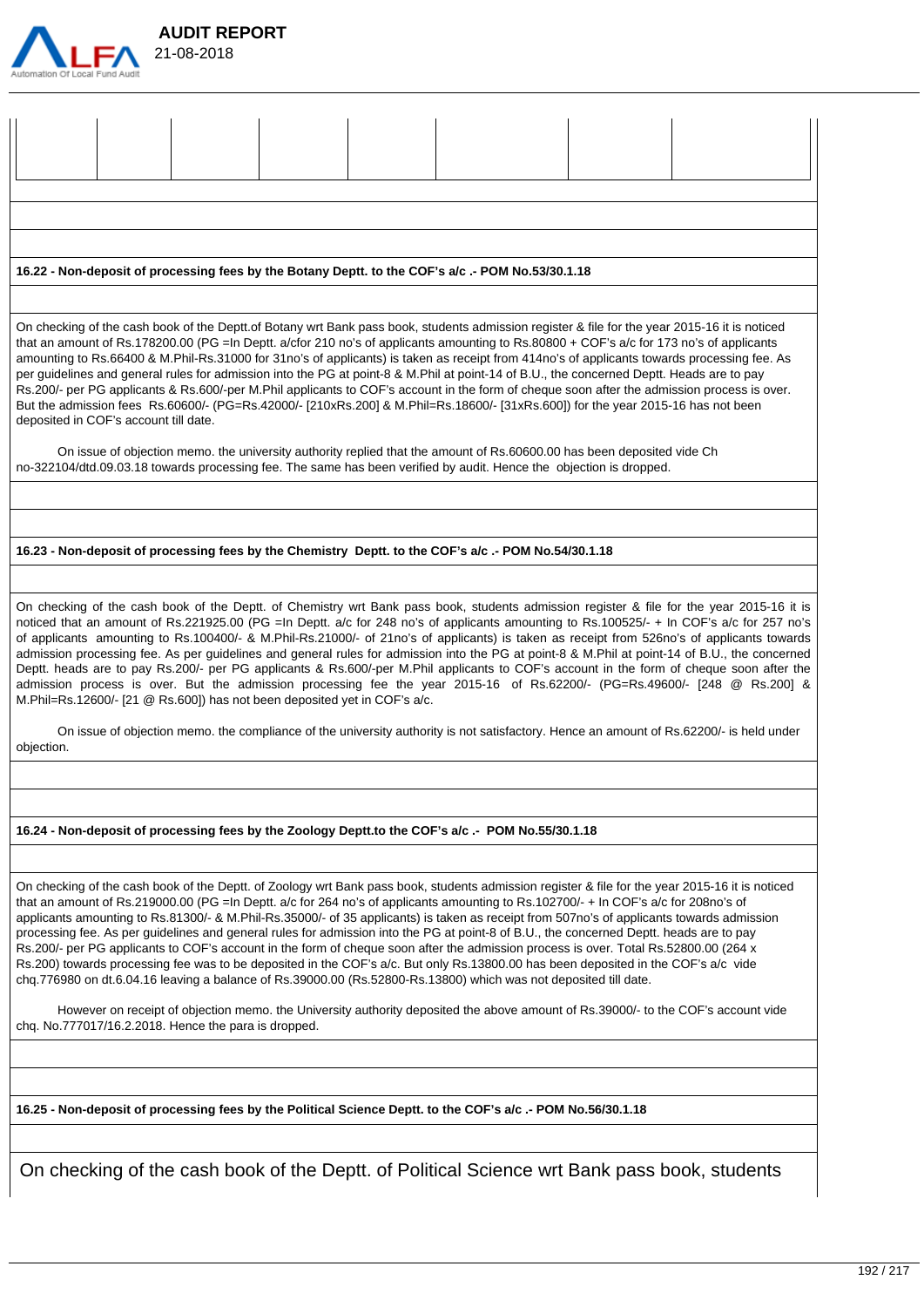

admission register & file for the year 2015-16 it is noticed that an amount of Rs.63600.00 (PG =In Deptt. a/c for 113 no's of applicants amounting to Rs.41600/- + In COF's a/c for 59 no's of applicants amounting to Rs.22000/-) is taken as receipt from 172 no's of applicants towards admission processing fee. As per guidelines and general rules

for admission into the PG at point-8 of B.U., the concerned Deptt. heads are to pay Rs.200/ per PG applicants to COF's account in the form of cheque soon after the admission process is over. But admission processing fee of Rs.22600/- (113 @ Rs.200/-) was not deposited to COF's a/c till date.

However on receipt of objection memo. the University authority replied that they had already deposited the above amount of Rs.22600/- to the COF's account-79101021 vide chq. No.222025/6.03.17. Hence the objection is complied & the above para is dropped.

**16.26 - Non-deposit of processing fees by the IR & PM Deptt.to the COF's a/c. - POM No.57/30.1.18**

On checking of the cash book of the Deptt. of IR & PM wrt Bank pass book, students admission register & file for the year 2015-16 it is noticed that an amount of Rs.46900.00 (PG =In Deptt. a/c for 91 no's of applicants amounting to Rs.34300/- + In COF's a/c for 32 no's of applicants amounting to Rs.12600/-) is taken as receipt from 123 no's of applicants towards admission processing fee. As per guidelines and general rules for admission into the PG at point-8 of B.U., the concerned Deptt. heads are to pay Rs.200/- per PG applicants to COF's account in the form of cheque soon after the admission process is over. But the admission processing fee of Rs.18200/- (91@ Rs.200) for the year 2015-16 has not been deposited in COF's a/c till date.

 However on receipt of objection memo. the University authority deposited the above amount of Rs.18200/- to the COF's account vide chq. No.460131/23.2.2018. Hence the para is dropped.

**16.27 - Non-deposit of processing fees by the Odia Deptt.to the COF's a/c.-POM No.58/30.1.18**

On checking of the cash book of the Deptt. of Odia wrt Bank pass book, students admission register & file for the year 2015-16 it is noticed that an amount of Rs.50700.00 (In Deptt. a/c for 96 no's of applicants amounting to Rs.34500/- + In COF's a/c for 44 no's of applicants amounting to Rs.16200/-) is taken as receipt from 140 no's of applicants towards admission processing fee. As per guidelines and general rules for admission into the PG at point-8 of B.U., the concerned Deptt. heads are to pay Rs.200/- per PG applicants to COF's account in the form of cheque soon after the admission process is over. But the admission processing fee of Rs.19200/- (96 @ Rs.200) for the year 2015-16 has not been deposited yet in COF's account .

 However on receipt of objection memo. the University authority deposited the above amount of Rs.19200/- to the COF's account vide chq. No.010188/13.2.2018. Hence the para is dropped.

**16.28 - Non-deposit of processing fees by the Economics Deptt. to the COF's a/c .- POM No.59/30.1.18**

On checking of the cash book of the Deptt. of Economics wrt Bank pass book, students admission register & file for the year 2015-16 it is noticed that an amount of Rs.60200.00 (In Deptt. a/c for 108 no's of applicants amounting to Rs.41400/- + In COF's a/c for 48 no's of applicants amounting to Rs.18800/-) is taken as receipt from 156 no's of applicants towards admission processing fee. As per guidelines and general rules for admission into the PG at point-8 of B.U., the concerned Deptt. heads are to pay Rs.200/- per PG applicants to COF's account in the form of cheque soon after the admission process is over. But the admission processing fee of Rs.21600/- (108 @ Rs.200) the year 2015-16 has not been deposited in COF's account till date.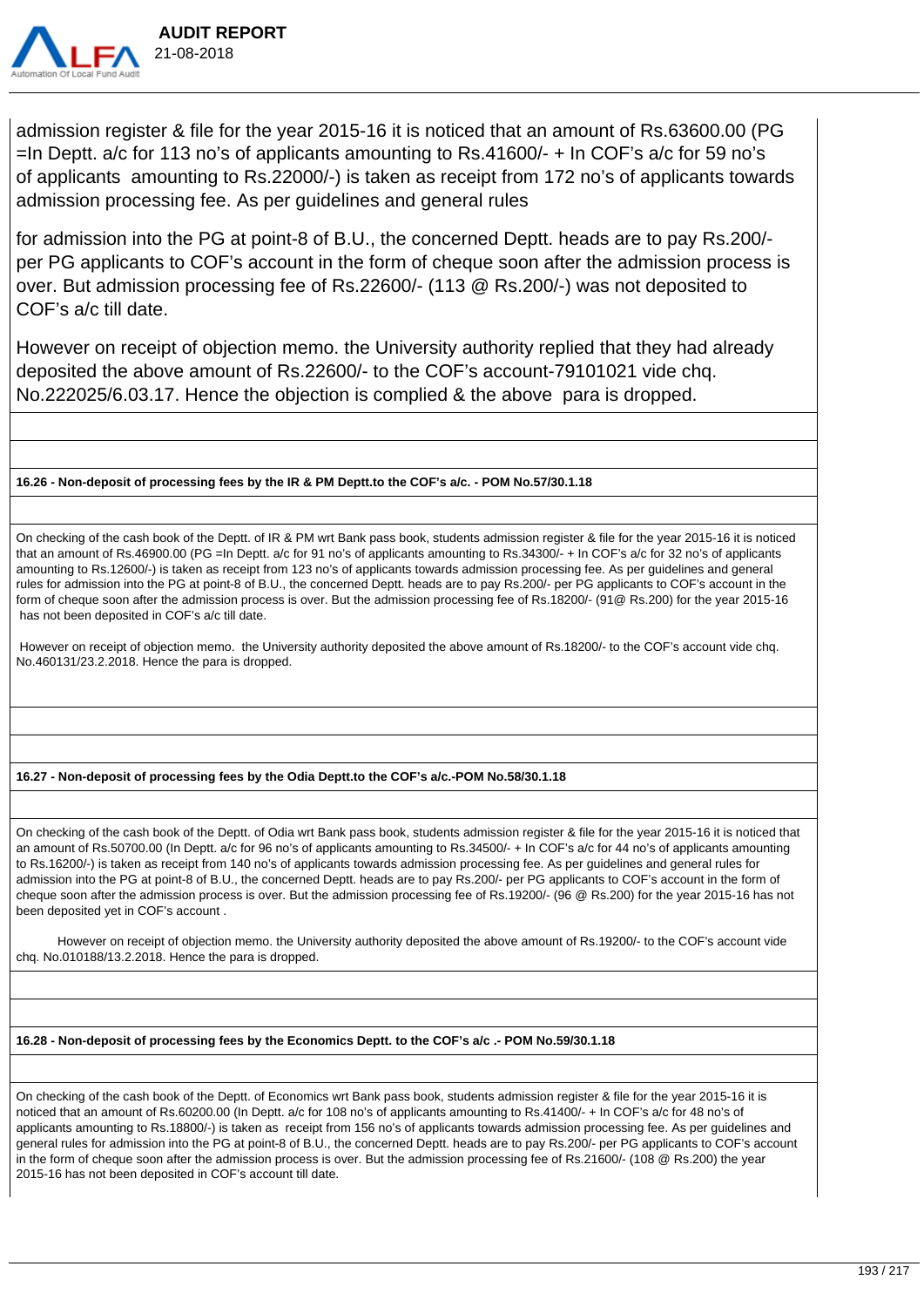

On issue of objection memo. the university authority replied nothing. Hence the above amount of Rs.21600.00 is kept under

objection.

#### **16.29 - Non-deposit of processing fees by the Pharmacy Deptt. to the COF's a/c .- POM No.60/30.1.18**

 **AUDIT REPORT** 

On checking of the cash book of the Deptt.of Pharmacy wrt Bank pass book, students admission register & file for the year 2015-16 it is noticed that an amount of Rs.10000/- is taken as receipt from 20no's of applicants towards admission processing fee. As per guidelines and general rules for admission into the PG at point-8 of B.U., the concerned SFC Deptt. heads are to pay Rs.250/- per PG applicants to COF's account in the form of cheque soon after the admission process is over. But the admission processing fee of Rs.5000/- (20 @ Rs.250) the year 2015-16 has not been deposited in COF's account till date.

 On issue of objection memo. the university authority replied nothing. Hence the above amount of Rs.5000.00 is kept under objection.

#### **16.30 - Submission of U.C. on the following amount which has been disbursed to the colleges by the DEC- POM No.37/24.11.17**

 The following amount of Rs. 1670090.00 has been paid to the Principals towards infrastructure developmental charges, centre expenses & contingencies for conduct of contact programme classes .But the utilization certificate against the fund released has not been produced for verification. The details are given below.

| SI No.       | Vr no/date   | Amount   |                                                                                      |  |
|--------------|--------------|----------|--------------------------------------------------------------------------------------|--|
| $\mathbf{1}$ | 06/04.09.15  | 2900.00  | KSUB College, Bhanjanagar (+3 1 <sup>st</sup> TDC Arts 2014-15)                      |  |
|              | $-DO-$       | 3100.00  | Principal Women's College , Paralakhemundi                                           |  |
|              | Total        | 6000.00  |                                                                                      |  |
| 2            | 058/04.09.15 | 10740.00 | Principal Presidency College, Shiala Road, Konisi.(M.Sc Part-II                      |  |
|              |              |          | exam, 2015)                                                                          |  |
|              | $-DO-$       | 5850.00  | Principal Gayatri College of Science & Technology, Gounju. M.Sc                      |  |
|              |              |          | Part-II, 2015)                                                                       |  |
|              | Total=       | 16590.00 |                                                                                      |  |
| 3            | 09/04.09.15  | 5640.00  | Chairman PGC(MA/M.Com Part-II exam, 2015)                                            |  |
|              | $-DO-$       | 5220.00  | Principal Gayatri College of Science & Technology, Gounju. (MA/M.Com                 |  |
|              |              |          | Part-II exam, 2015)                                                                  |  |
|              | $-DO-$       | 2220.00  | Principal M.M. Mahavidyalaya, Gandhinagar, Berhampur(MA/M.Com                        |  |
|              |              |          | Part-II exam, 2015)                                                                  |  |
|              | $-DO-$       | 6300.00  | Principal L.R Law College, Berhampur (MA/M.Com Part-II exam, 2015)                   |  |
|              | $Total =$    | 19380.00 |                                                                                      |  |
| 4            | 16/12.09.15  | 23180.00 | Principal L.R Law College, Berhampur(+3 1 <sup>st</sup> TDC Arts, Sc., Com. 2014-15) |  |
|              |              |          |                                                                                      |  |
| 5            | 17/14.09.15  | 12610.00 | Principal Anchalika Mahavidyalaya, Ballipadar                                        |  |
|              | -DO-         | 1300.00  | Principal Adivasi College, Balliguda                                                 |  |
|              | $-DO-$       | 14300.00 | Principal Anchalika Mahavidyalaya, Khetriyabarapur                                   |  |
|              | $-DO-$       | 14430.00 | Principal Aska Science College, Aska                                                 |  |
|              | $-DO-$       | 2210.00  | Principal Bhairab College, Dabugaon                                                  |  |
|              | $-DO-$       | 3640.00  | Principal Ballimela College, Ballimela                                               |  |
|              | $-DO-$       | 2860.00  | Principal SBP College, Samantiapalli                                                 |  |
|              | $-DO-$       | 3250.00  | Principal Bellaguntha College, Bellaguntha                                           |  |
|              | $-DO-$       | 17680.00 | Principal Govt. Sc. College, Chhatrapur                                              |  |
|              | $-DO-$       | 18980.00 | Principal Chikiti mahavidyalaya, Chikiti                                             |  |
|              | -DO-         | 1430.00  | Principal Biswasray Science College, Pattapur                                        |  |
|              | -DO-         | 16380.00 | Principal City College, Berhampur                                                    |  |
|              | $-DO-$       | 2080.00  | Principal Chhatrapur Womens College, Chhatrapur                                      |  |
|              | $-DO-$       | 7540.00  | Principal DAV College, Koraput                                                       |  |
|              | $-DO-$       | 780.00   | Principal B.P. Womens College, Digapahandi                                           |  |
|              | $-DO-$       | 1430.00  | Principal G.A. College, Kalimela                                                     |  |
|              | $-DO-$       | 13260.00 | Principal Gunupur College, Gunupur                                                   |  |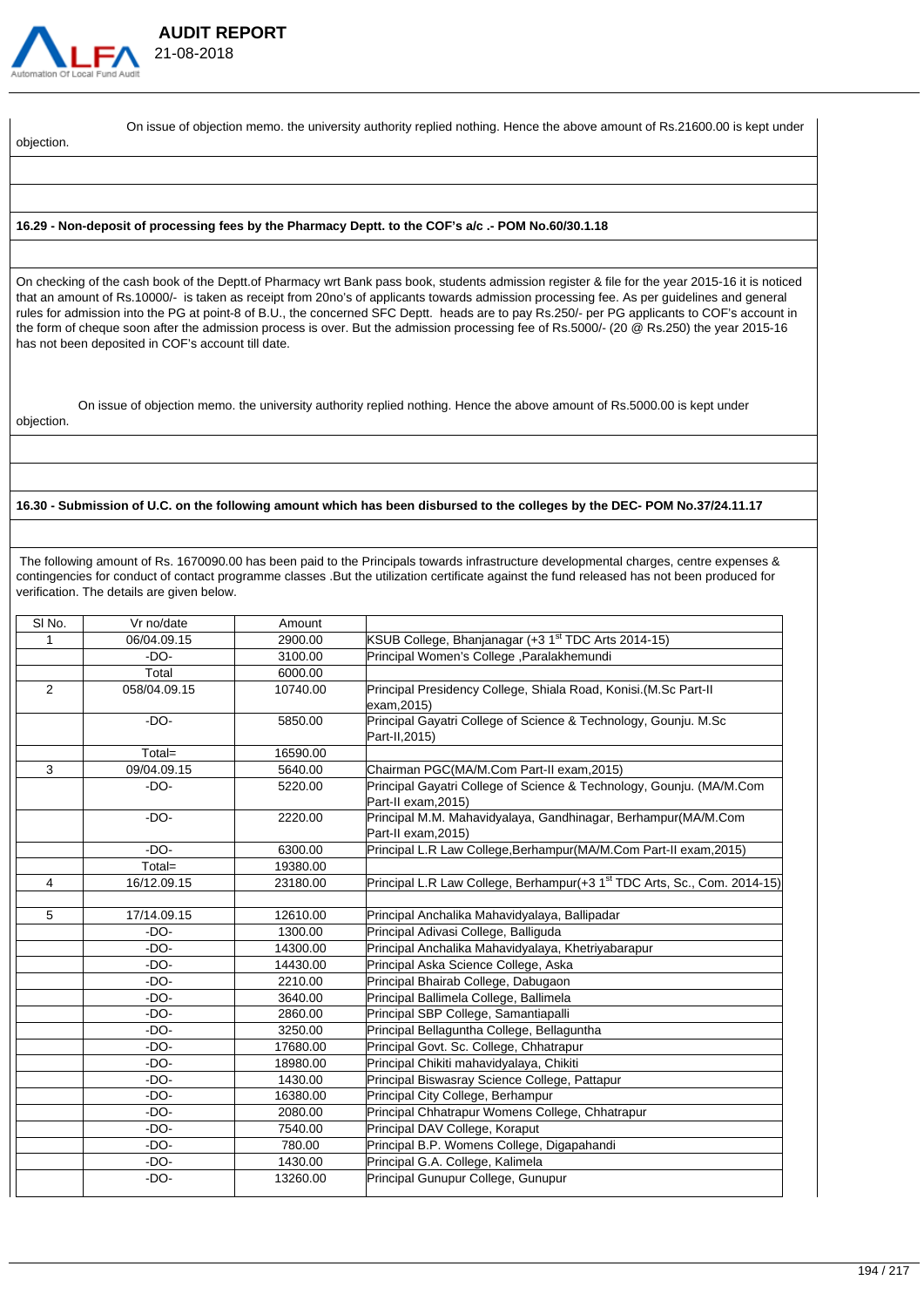

|                | $-DO-$           | 14560.00          | Principal Gopalpur College, Gopalpur on sea                         |  |
|----------------|------------------|-------------------|---------------------------------------------------------------------|--|
|                | $-DO-$           | 62920.00          | Principal Gayatri Institute of Sc. & Technology, Berhampur          |  |
|                | $-DO-$           | 36140.00          | Principal Science College, Hinjilicut                               |  |
|                | -DO-             | 1820.00           | Principal Hiltop College, Mohana                                    |  |
|                | $-DO-$           | 6760.00           | Principal Indira Memorial College, Chandiput                        |  |
|                | -DO-             | 1690.00           | Principal J.J. College, Raikia                                      |  |
|                | $-DO-$           | 1560.00           | Principal S. J. College, Rambha                                     |  |
|                | $-DO-$           | 2080.00           | Principal Anchalika Degree College, Jagannathprasad                 |  |
|                | $-DO-$           | 21060.00          | Principal KSUB College, Bhanjanagar                                 |  |
|                | $-DO-$           | 15600.00          | Principal Khemundi College, Digapahandi                             |  |
|                | $-DO-$           | 9360.00           | Principal Kalinga Mahavidyalay, G.Udayagiri                         |  |
|                | $-DO-$           | 21580.00          | Principal K.V.B College, Kabisuryanagar                             |  |
|                | $-DO-$           | 5720.00           | Principal L.N.D College, Kodala                                     |  |
|                | $-DO-$           | 130.00            | Principal Muniguda College, Muniguda                                |  |
|                | $-DO-$           | 2470.00           | Principal Malkangiri College, Malkangiri                            |  |
|                | $-DO-$           | 9750.00           | Principal Meenaketan Degree College,                                |  |
|                | $-DO-$           | 28860.00          | Principal Mahamayee Mahila College, BAM                             |  |
|                | $-DO-$           | 7410.00           | Principal Nabarangapur College, Nabarangapur                        |  |
|                | $-DO-$           | 3900.00           | Principal People's College, Buguda                                  |  |
|                | $-DO-$           | 18070.00          | Principal Panchayat College, Phiringia                              |  |
|                | $-DO-$           | 650.00            | Principal Pendrani College, Umerkot                                 |  |
|                | $-DO-$           | 4940.00           | Principal Polasara Sc. College, Polasara                            |  |
|                | $-DO-$           | 2080.00           | Principal Womens College, Paralakhemundi                            |  |
|                | $-DO-$           | 3770.00           | Principal Rayagada College, Rayagada                                |  |
|                | $-DO-$           | 11700.00          | Principal Sriram College, Kasinagar                                 |  |
|                | $-DO-$           | 27300.00          | Principal Ramanarayan College, Dura                                 |  |
|                | -DO-             | 18330.00          | Principal RCM Sc. College, Khallikote                               |  |
|                | $-DO-$           | 2080.00           | Principal SBS College, Khandadeuli                                  |  |
|                | -DO-             | 1690.00           | Principal Savitri Women's College, Bhanjanagar                      |  |
|                | -DO-             | 11440.00          | Principal T. T. College, Purusottampur                              |  |
|                | $-DO-$           | 1950.00           | Principal UPS College, Sheragada                                    |  |
|                | $-DO-$           | 2470.00           | Principal Ganjam College, Ganjam                                    |  |
|                | $-DO-$           | 650.00            | Principal Kotapad College, Kotapad                                  |  |
|                | $-DO-$           | 1950.00           | Principal Keshpur College, Keshpur                                  |  |
|                | $-DO-$           | 910.00            | Principal Laxmipur College, Laxmipur                                |  |
|                | $-DO-$           | 130.00            | Principal NBC College, Kendupadar                                   |  |
|                | $-DO-$<br>$-DO-$ | 1170.00           | Principal NSB College, Tumudibandha                                 |  |
|                | $-DO-$           | 130.00<br>1430.00 | Principal R.G College, Padmapur<br>Principal AMCS College, Tikabali |  |
|                | $-DO-$           | 1300.00           | Principal Panabela Mahavidyalaya, Chandahandi                       |  |
|                | $-DO-$           | 910.00            | Principal B.P College, Kundra                                       |  |
|                | Total=           | 502580.00         |                                                                     |  |
| 6              | 50/02.12.15      | 22380.00          | Principal Gayatri Institut of Science & Technology, Gounju          |  |
|                | $-DO-$           | 3480.00           | Principal Ramanarayan college, Dura                                 |  |
|                | Total=           | 25860.00          |                                                                     |  |
| $\overline{7}$ | 51/02.12.15      | 5700.00           | Chairman PGC                                                        |  |
|                | $-DO-$           | 3330.00           | Principal L.R. Law College, Berhampur                               |  |
|                | $-DO-$           | 12420.00          | Principal Presidency College, Konisi                                |  |
|                | $-DO-$           | 5040.00           | Khetramohan Sc. College, Narendrapur                                |  |
|                | Total=           | 26490.00          |                                                                     |  |
| 8              | 53/02.12.15      | 6370.00           | Anchalika Sc. College, Balipadar                                    |  |
|                | $-DO-$           | 3510.00           | Adivasi College, Baliguda                                           |  |
|                | $-DO-$           | 650.00            | Anchalika Mahavidyalaya, KBpur                                      |  |
|                | $-DO-$           | 15600.00          | Aska Science College, Aska                                          |  |
|                | $-DO-$           | 5200.00           | Bhairab College, Dabugaon                                           |  |
|                | $-DO-$           | 910.00            | Balimela College of Sc. & Technology, Balimela                      |  |
|                | $-DO-$           | 3120.00           | SBP Mahavidyalaya, Samantarapali                                    |  |
|                | $-DO-$           | 4550.00           | Bellaguntha College, Bellaguntha                                    |  |
|                | -DO-             | 12610.00          | Govt. Sc. College, Chhatrapur                                       |  |
|                | $-DO-$           | 16120.00          | Chikiti Mahavidyalaya, Chikiti                                      |  |
|                | $-DO-$           | 650.00            | Biswasray Science College, Pattapur                                 |  |
|                | $-DO-$           | 3380.00           | City College, Berhampur                                             |  |
|                | -DO-             | 3900.00           | Chhatrapur Womens College, Chhatrapur                               |  |
|                | $-DO-$           | 5980.00           | DAV College, Koraput                                                |  |
|                | $-DO-$           | 1430.00           | B.P. Womens College, Digapahandi                                    |  |
|                |                  |                   |                                                                     |  |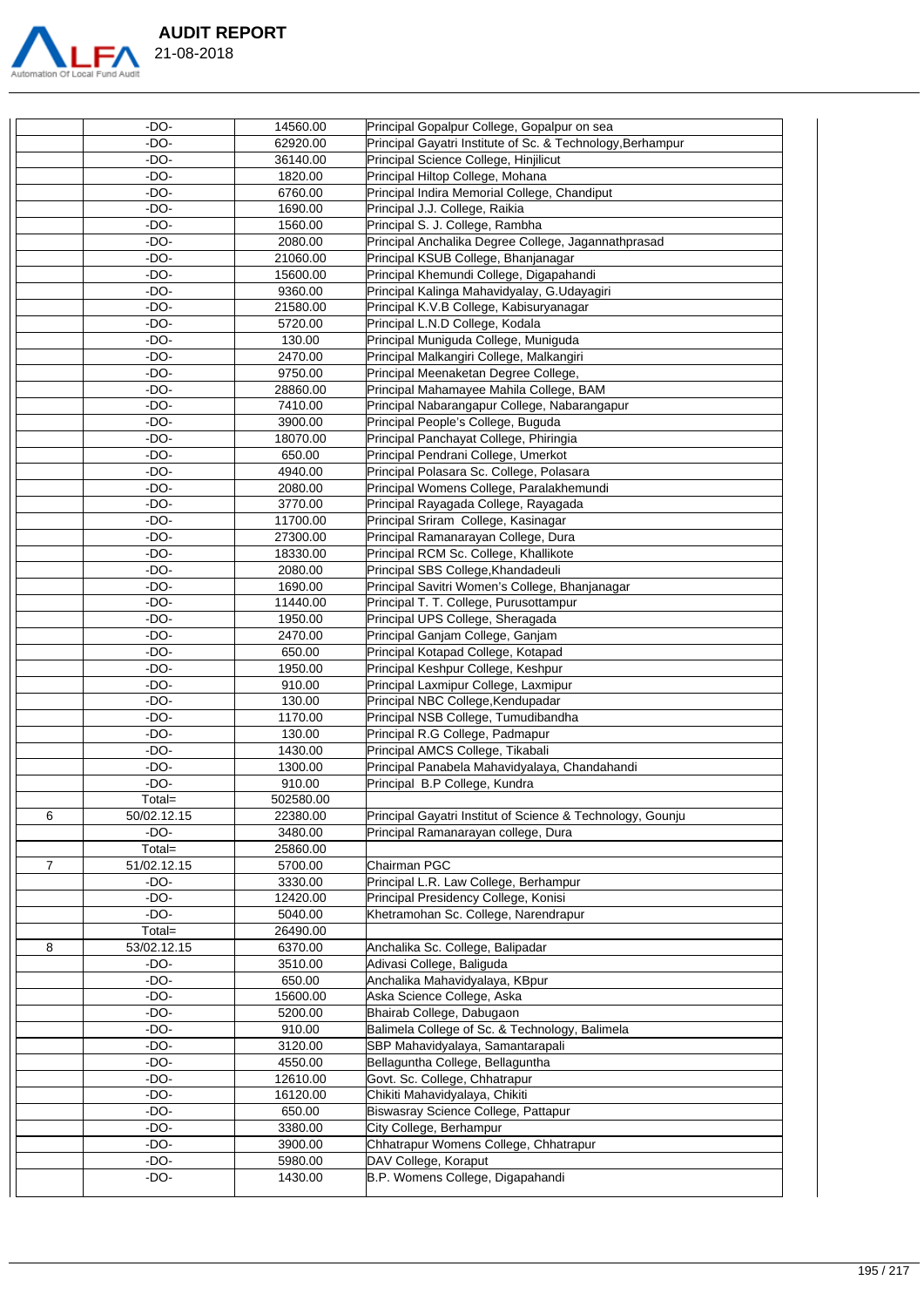

|   | $-DO-$      | 910.00    | G.A. College, Kalimela                               |  |
|---|-------------|-----------|------------------------------------------------------|--|
|   | -DO-        | 7280.00   | Gunupur College, Gunupur                             |  |
|   | -DO-        | 11180     | Gopalpur College, Gopalpur on sea                    |  |
|   | -DO-        | 18070     | Gayatri Institute of Sc. & Technology, Berhampur     |  |
|   | -DO-        | 29250     | Science College, Hinjilicut                          |  |
|   | -DO-        | 1950.00   | Hiltop College, Mohana                               |  |
|   | -DO-        | 7150.00   | Indira Memorial College, Chandiput                   |  |
|   | -DO-        | 1430.00   | J.J. Mahavidyalaya, Raikia                           |  |
|   | $-DO-$      | 3900.00   | S. J. Mahavidyalaya, Rambha                          |  |
|   | -DO-        | 780.00    | Anchalika Degree College, Jagannath prasad           |  |
|   |             |           |                                                      |  |
|   | -DO-        | 14040.00  | KSUB College, Bhanjanagar                            |  |
|   | -DO-        | 13000.00  | Khemundi College, Digapahandi                        |  |
|   | $-DO-$      | 6110.00   | Kalinga Mahavidyalay, G.Udayagiri                    |  |
|   | -DO-        | 11700.00  | K.V.B College, Kabisuryanagar                        |  |
|   | -DO-        | 6500.00   | N.D College, Kodala                                  |  |
|   | -DO-        | 1040.00   | Muniguda College, Muniguda                           |  |
|   | $-DO-$      | 2600.00   | Malkangiri College, Malkangiri                       |  |
|   | -DO-        | 7410.00   | Meenaketan Degree College, Gurandi                   |  |
|   | -DO-        | 45500.00  | Mahamayee Mahila College, BAM                        |  |
|   | -DO-        | 8190.00   | Nabarangapur College, Nabarangapur                   |  |
|   | $-DO-$      | 5200.00   | People's College, Buguda                             |  |
|   | $-DO-$      | 14950.00  | Panchayat College, Phiringia                         |  |
|   | -DO-        | 780.00    | Pendrani College, Umerkot                            |  |
|   | -DO-        | 7020.00   | Polasara Sc. College, Polasara                       |  |
|   |             |           |                                                      |  |
|   | -DO-        | 2730.00   | Womens College, Paralakhemundi                       |  |
|   | $-DO-$      | 7020.00   | Rayagada College, Rayagada                           |  |
|   | -DO-        | 10010.00  | Sriram College, Kasinagar                            |  |
|   | -DO-        | 10530.00  | Ramanarayan College, Dura                            |  |
|   | -DO-        | 10530.00  | RCM Sc. College, Khallikote                          |  |
|   | $-DO-$      | 1040.00   | SBS College, Khanduli                                |  |
|   | -DO-        | 1690.00   | Savitri Women's College, Bhanjanagar                 |  |
|   | -DO-        | 6760.00   | T. T. College, Purusottampur                         |  |
|   | -DO-        | 650.00    | <b>UPS College, Sheragada</b>                        |  |
|   | $-DO-$      | 1170.00   | Ganjam College, Ganjam                               |  |
|   | -DO-        | 910.00    | Kotapad College, Kotapad                             |  |
|   | -DO-        | 2080.00   | Keshpur College, Keshpur                             |  |
|   | -DO-        | 780.00    | axmipur College, Laxmipur                            |  |
|   | $-DO-$      | 1170.00   | NBC College, Kendupadar                              |  |
|   | -DO-        | 3380.00   | NSB College, Tumudibandha                            |  |
|   | -DO-        | 520.00    | R.G College, Padmapur                                |  |
|   |             |           |                                                      |  |
|   | -DO-        | 390.00    | AMCS College, Tikabali                               |  |
|   | -DO-        | 260.00    | Panabela Mahavidyalaya, Chandahandi                  |  |
|   | -DO-        | 32240.00  | ingaraj Law College, Berhampur                       |  |
|   |             | 130.00    | Sindhedevi College, Nandapur                         |  |
|   | Total=      | 403910.00 |                                                      |  |
| 9 | 79/30.03.16 | 12350.00  | Principal Anchalika Sc. College, Balipadar           |  |
|   | $-DO-$      | 910.00    | Principal Adivasi College, Baliguda                  |  |
|   | -DO-        | 13650.00  | Principal Anchalika Mahavidyalaya, KBpur             |  |
|   | -DO-        | 12740.00  | Principal Science College, Aska                      |  |
|   | -DO-        | 1950.00   | Principal Bhairab College, Dabugaon                  |  |
|   | $-DO-$      | 910.00    | Principal B.P. College, Kundra                       |  |
|   | -DO-        | 2210.00   | Principal SBP Mahavidyalaya, Samantarapali           |  |
|   | -DO-        | 3380.00   | Principal Bellaguntha College, Bellaguntha           |  |
|   | -DO-        | 15470.00  | Principal Govt. Sc. College, Chhatrapur              |  |
|   | $-DO-$      | 18070.00  | Principal Chikiti Mahavidyalaya, Chikiti             |  |
|   | -DO-        | 1170.00   | Principal Panabela College, Chandahandi              |  |
|   |             |           |                                                      |  |
|   | -DO-        | 520.00    | Principal City College, Berhampur                    |  |
|   | -DO-        | 1430.00   | Principal Chhatrapur Womens College, Chhatrapur      |  |
|   | -DO-        | 8320.00   | Principal DAV College, Koraput                       |  |
|   | -DO-        | 780.00    | Principal B.P. Womens College, Digapahandi           |  |
|   | -DO-        | 1430.00   | Principal G.A. College, Kalimela                     |  |
|   | -DO-        | 11830.00  | Principal Gunupur College, Gunupur                   |  |
|   | -DO-        | 11180.00  | Principal Gopalpur College, Gopalpur on sea          |  |
|   | $-DO-$      | 14820.00  | Principal Gayatri Institute of Sc. & Technology, BAM |  |
|   | $-DO-$      | 31590.00  | Principal Science College, Hinjilicut                |  |
|   |             |           |                                                      |  |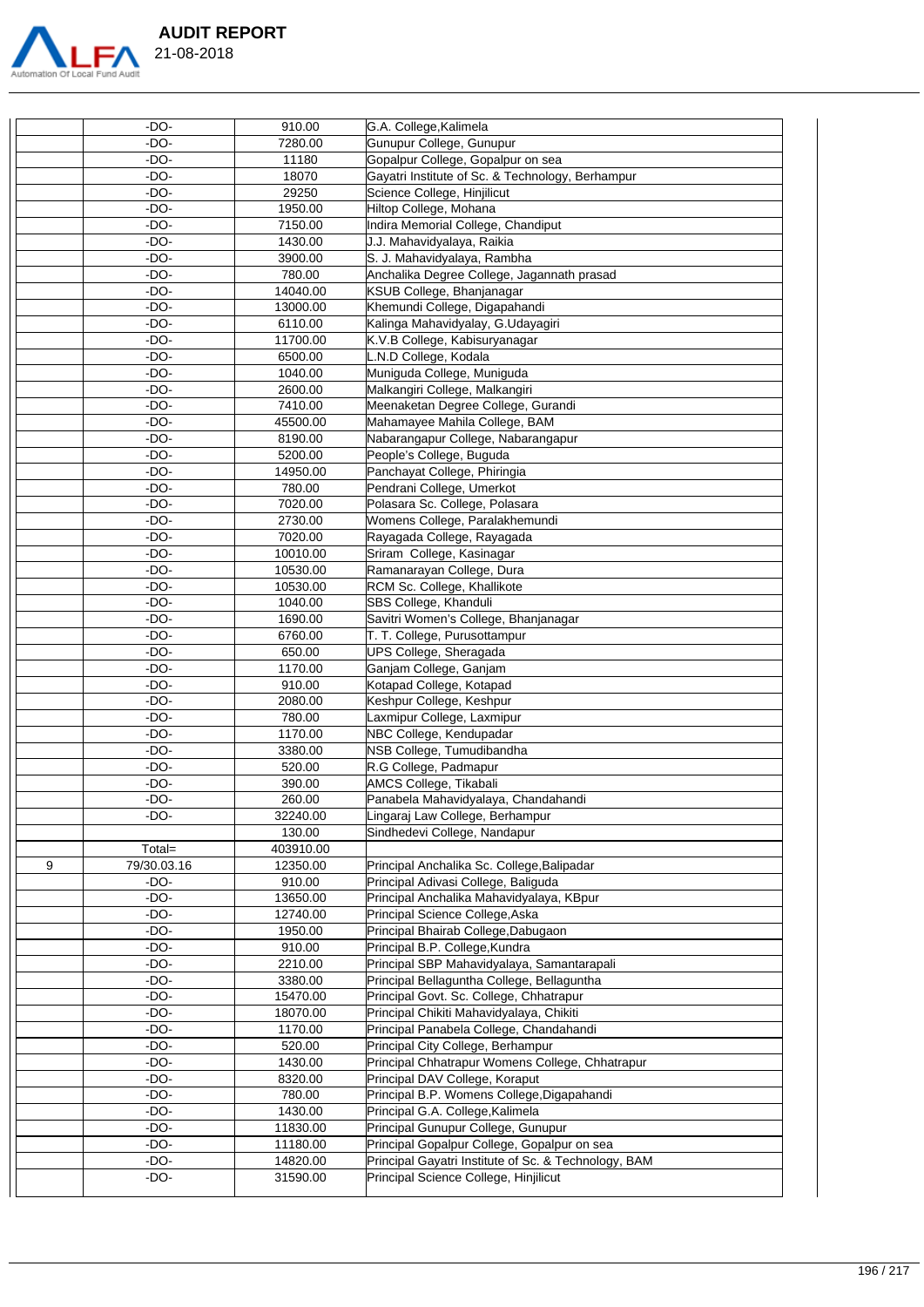

|    | -DO-             | 1820.00             | Principal Hiltop College, Mohana                       |  |
|----|------------------|---------------------|--------------------------------------------------------|--|
|    | -DO-             | 5330.00             | Indira Memorial College, Chandiput                     |  |
|    | $-DO-$           | 1820.00             | Principal J.J. Mahavidyalaya, Raikia                   |  |
|    | $-DO-$           | 1430.00             | Principal S.J. Mahavidyalaya, Rambha                   |  |
|    | $-DO-$           | 2080.00             | Principal Anchalika Degree College, Jagannath prasad   |  |
|    | -DO-             | 18070.00            | Principal KSUB College, Bhanjanagar                    |  |
|    | $-DO-$           | 780.00              | Principal Kotapad College, Kotapad                     |  |
|    | -DO-             | 14820.00            | Principal Khemundi College, Digapahandi                |  |
|    | -DO-             | 7930.00             | Principal Kalinga Mahavidyalay, G.Udayagiri            |  |
|    | -DO-             | 1820.00             | Principal Keshpur College, Keshpur                     |  |
|    | -DO-             | 20670.00            | Principal K.V.B College, Kabisuryanagar                |  |
|    | -DO-             | 780.00              | Principal Laxmipur College, Laxmipur                   |  |
|    | $-DO-$           | 6760.00             | Principal L.N. Degree College, Kodala                  |  |
|    | -DO-             | 2210.00             | Principal Malkangiri College, Malkangiri               |  |
|    | $-DO-$           | 10270.00            | Principal M.K Degree College, Gurandi                  |  |
|    | $-DO-$           | 37440.00            | Principal Mahamayee Mahila College, BAM                |  |
|    | -DO-             | 130.00              | Principal NBC College, Kendupadar                      |  |
|    | $-DO-$           | 1300.00             | Principal NSB Mahavidyalaya, Tumudibandha              |  |
|    | $-DO-$           | 4940.00             | Principal Nabarangapur College                         |  |
|    | $-DO-$           | 3640.00             | Principal People's College, Buguda                     |  |
|    | $-DO-$           | 20020.00            | Principal Panchayat College, Phiringia                 |  |
|    | $-DO-$           | 520.00              | Principal Pendrani College, Umerkot                    |  |
|    | $-DO-$           | 3640.00             | Principal Polasara Sc. College, Polasara               |  |
|    | $-DO-$           | 1820.00             | Principal Womens College, Paralakhemundi               |  |
|    |                  |                     |                                                        |  |
|    | -DO-<br>$-DO-$   | 4420.00             | Principal Rayagada College, Rayagada                   |  |
|    |                  | 11050.00            | Principal Sriram College, Kasinagar                    |  |
|    | -DO-             | 22230.00            | Principal Rama Narayan College, Dura                   |  |
|    | $-DO-$           | 16380.00            | Principal RCM Sc. College, Khallikote                  |  |
|    | -DO-             | 2340.00             | Principal SBS College, Khandadeuli                     |  |
|    | $-DO-$           | 1430.00             | Principal Savitri Women's College, Bhanjanagar         |  |
|    | -DO-             | 1430.00             | Principal AMCS College, Tikabali                       |  |
|    | -DO-             | 9880.00             | Principal T. T. College, Purusottampur                 |  |
|    | $-DO-$           | 1690.00             | Principal UP Sc. College, Sheragada                    |  |
|    | $-DO-$           | 46930.00            | Principal L.R Law College, Berhampur                   |  |
|    | $-DO-$           | 2340.00             | Principal College of Sc. & Technology, Balimela        |  |
|    | $-DO-$           | 520.00              | Principal Biswasray Sc. College, Pattapur              |  |
|    | $-DO-$           | 1170.00             | Principal Ganjam College, Ganjam                       |  |
|    | Total=           | 456560.00           |                                                        |  |
| 10 | 84/31.03.16      | 10010.00            | Anchalika Sc. College, Balipadar                       |  |
|    | $-DO-$           | 1170.00             | Adivasi College, Baliguda                              |  |
|    | $-DO-$           | 16770.00            | Anchalika Mahavidyalaya, KBpur                         |  |
|    | -DO-             | 6240.00             | Aska Science College, Aska                             |  |
|    | $-DO-$           |                     |                                                        |  |
|    |                  | 2210.00             | Bhairab College, Dabugaon                              |  |
|    | -DO-             | 1690.00             | SBP Mahavidyalaya, Samantarapali                       |  |
|    | $-DO-$           | 3120.00             | Bellaguntha Sc. College, Bellaguntha                   |  |
|    | $-DO-$           | 13520.00            | Govt. Sc. College, Chhatrapur                          |  |
|    | $-DO-$           | 14040.00            | Chikiti Mahavidyalaya, Chikiti                         |  |
|    | $-DO-$           | 3510.00             | Panabela Mahavidyalaya, Chandahandi                    |  |
|    | $-DO-$           | 260.00              | City College, Berhampur                                |  |
|    | $-DO-$           | 2600.00             | Women's College, Chhatrapur                            |  |
|    | -DO-             | 6630.00             | DAV College, Koraput                                   |  |
|    | $-DO-$           | 1300.00             | B.P Women;s College, Digapahandi                       |  |
|    | $-DO-$           | 2340.00             | G.A Mahavidyalay, Kalimela                             |  |
|    | $-DO-$           | 9620.00             | Gunupur College, Gunupur                               |  |
|    | $-DO-$           | 13910.00            | Gopalpur College, Gopalpur                             |  |
|    | $-DO-$           | 19630.00            | Gayatri Institute of Sc. & Technology, Gounju          |  |
|    | $-DO-$           |                     | Science College, Hinjilicut                            |  |
|    | $-DO-$           | 25220.00            |                                                        |  |
|    | $-DO-$           | 2470.00             | Hiltop College, Mohana                                 |  |
|    |                  | 4160.00             | Indira Memorial College, Chandiput                     |  |
|    | $-DO-$           | 1560.00             | J.J. Mahavidyalaya, Raikia                             |  |
|    | $-DO-$           | 1690.00             | S. J. Mahavidyalaya, Rambha                            |  |
|    | $-DO-$           | 2210.00             | Anchalika Degree College, Jagannath prasad             |  |
|    | $-DO-$           | 11960.00            | KSUB College, Bhanjanagar                              |  |
|    | $-DO-$<br>$-DO-$ | 1300.00<br>10400.00 | Kotapad College, Kotapad<br>Khemundi College, Khemundi |  |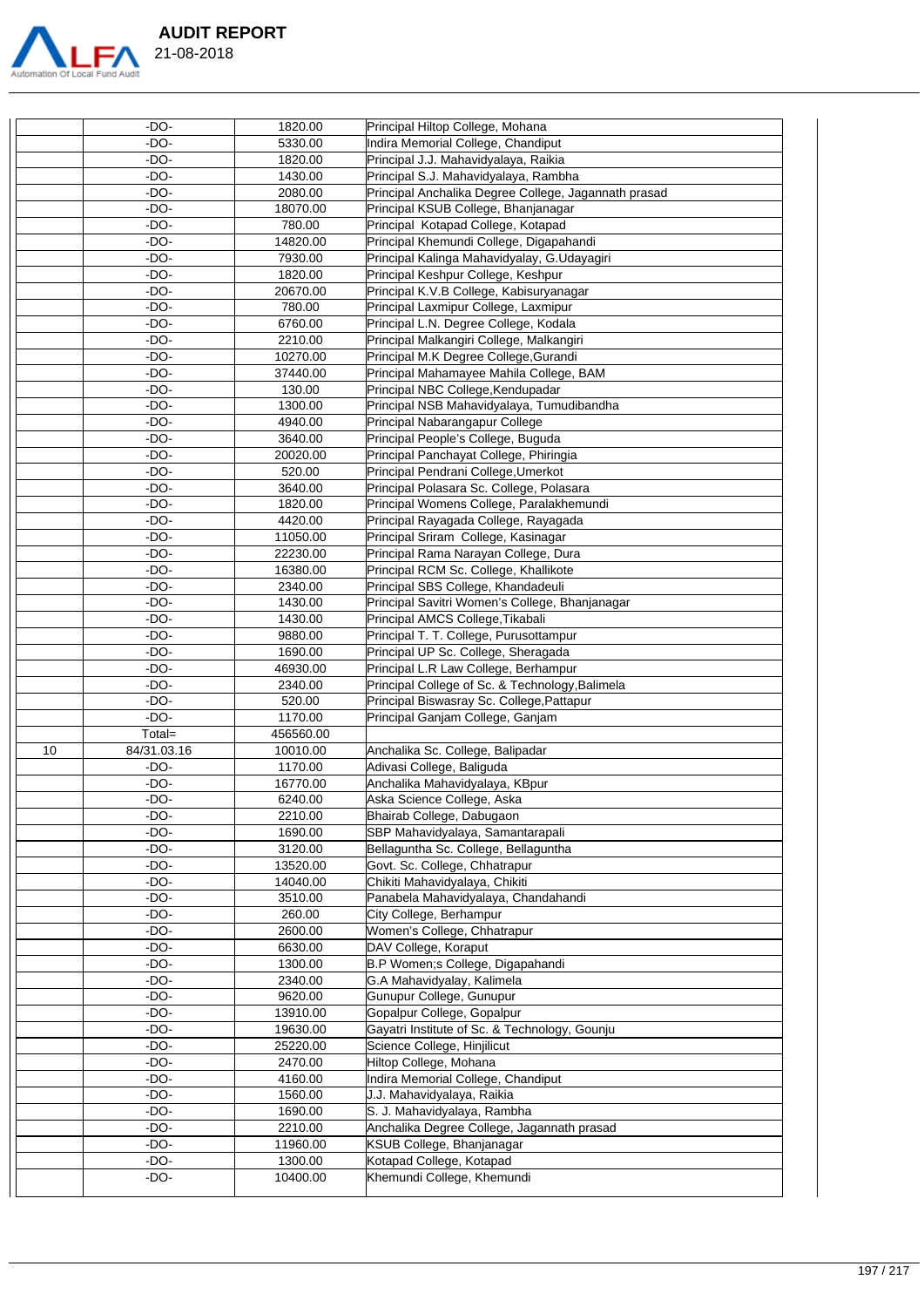

| $\tau$ otal=        | 189540.00 |  |
|---------------------|-----------|--|
|                     |           |  |
| <b>Grand Total=</b> | 70090.00  |  |

 In response to POM the University authority furnished no reply till the close of audit. Hence the amount of Rs.1670090.00 is held under objection till the production of above U.Cs.

#### **16.31 - Hostel Account-**

There are 14 hostels in the Berhampur University. They are namely-Jogendra, Rushikulya, Basundhara, Nagabali, Indrabati, Bahuda, Mahendra Tanaya, Saberi, Jhanjabati, Salunki, Dhanei, Kolab, Chilika and Ansupa. Out of which only two hostels namely Jogendra and Mahendra Tanaya have been produced records for verification.

| Jogendra Hostel                                                                                                                         |           |  |
|-----------------------------------------------------------------------------------------------------------------------------------------|-----------|--|
| Opening balance as on 01.04.15                                                                                                          | 78847.00  |  |
| Receipt during 2015-16                                                                                                                  | 40750.00  |  |
| Total                                                                                                                                   | 119597.00 |  |
| Expenditure during 2015-16                                                                                                              | 28946.00  |  |
| Closing balance as on 31.03.16                                                                                                          | 90651.00  |  |
| Closing balance as on 31.03.16as per pass book                                                                                          | 92901.00  |  |
| (A/C no-10941791189, SBI, Bhanjabihar)                                                                                                  |           |  |
| Difference                                                                                                                              | 2250.00   |  |
| (As 3 cheques bearing no. 134213, 134214 & 134215 of Rs.750.00 each issued but encashed on 25.4.16, 5.5.16 &<br>$25.4.16$ respectively) |           |  |

| <b>Mahendra Tanaya Ladies Hostel</b>           |           |  |
|------------------------------------------------|-----------|--|
| Opening balance as on 01.04.15                 | 356989.00 |  |
| Receipt during 2015-16                         | 342965.00 |  |
| Total                                          | 699954.00 |  |
| Expenditure during 2015-16                     | 150334.00 |  |
| Closing balance as on 31.03.16                 | 549620.00 |  |
| Closing balance as on 31.03.16as per pass book | 569947.00 |  |
| (A/C no-10941791145, SBI, Bhanjabihar)         |           |  |
| Difference                                     | 20327.00  |  |
| (As OB of Pass book=377316.00                  |           |  |
| OB of Cash book=356989.00)                     |           |  |
|                                                |           |  |
|                                                |           |  |
|                                                |           |  |

#### **16.32 - Excess payment made towards postal charges of Botany Deptt.- POM No.23/21.10.17**

On verification of cash book of Deptt. of Botany an amount of Rs. 7402/- has been shown expenditure vide Vr no.08/dtd.2.11.15 towards postal charges for sending of 183 no's of intimation letters to students from dtd.7.07.15 to 22.07.15. But on verification of postal receipts found in the voucher file from dtd.7.07.15 to 22.07.15, total 183 no's of postal receipts costing to Rs.6711/- . As a result excess expenditure shown of Rs.691/- (Rs.7402 –Rs.6711) towards postal charges.

 On issue of audit objection memo. the university authority deposited the aforesaid amount of Rs.691/- to COF's a/c vide challan no.46/4.12.17. Hence the above para dropped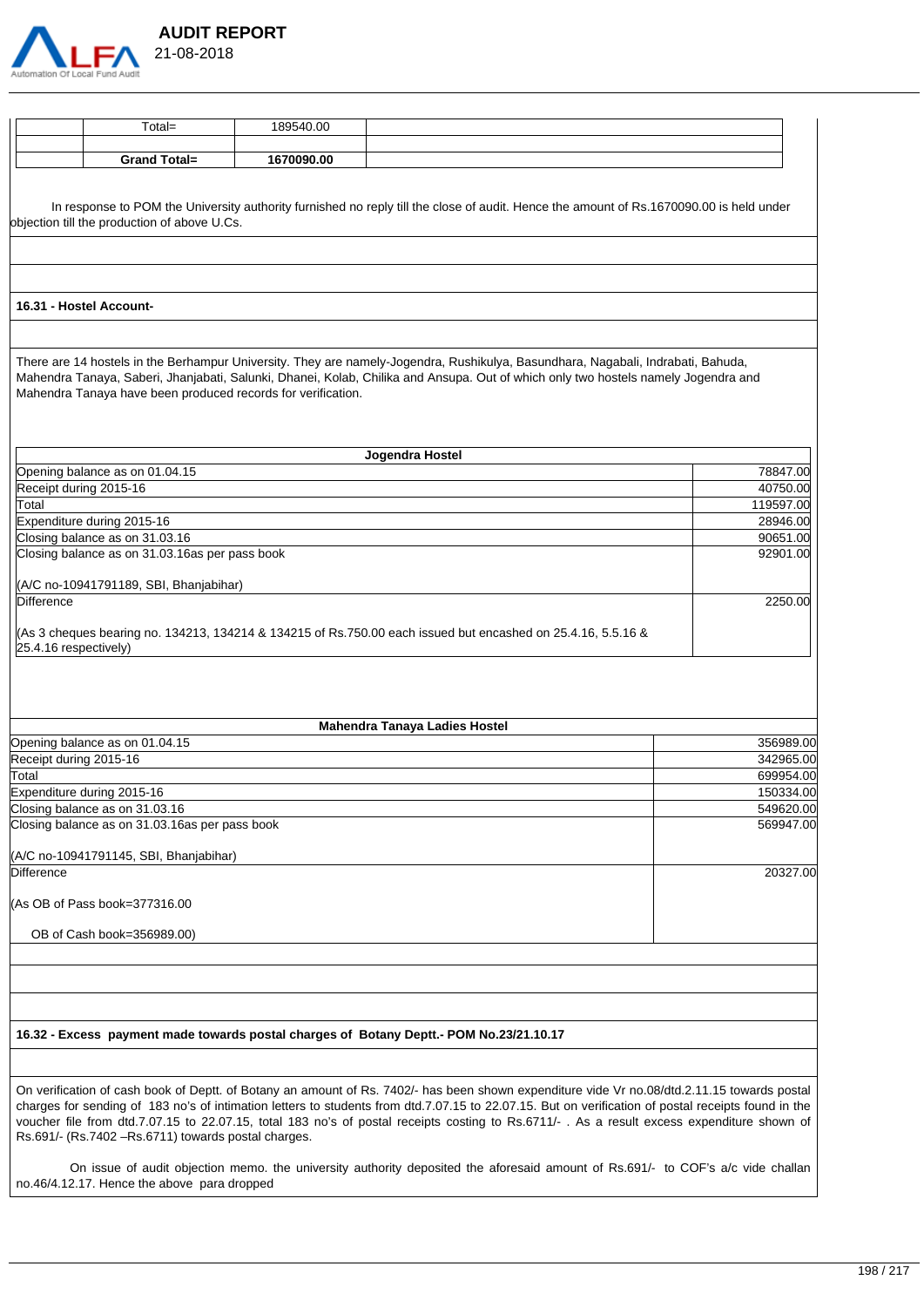

 **AUDIT REPORT** 

#### **16.33 - Excess remuneration & TA /DA paid towards conduct of MBA Entrance test, 2010 under DEC mode- POM No.40/24.11.17.**

On verification of DEC cash book an amount of Rs.30000/- has been adjusted vide vr no-02/dtd.09.06.15 towards remuneration ,TA/DA & contingencies for conduct of MBA Entrance test, 2010 on dtd.26.09.10**.**Out of <sub>th</sub> that the Syndicate meeting old rate as per Syndicate Resolution No.340/dtd.29.09.10 & Admission Test rule, 2010-11 towards remuneration & TA/DA to the Observer, Deputy. Suptdt. & TA/DA of Suptdt.

| Name of the personnel                              | Remuneration paid for One day on<br>dt.26.09.10 | Actual remuneration                                  | Excess paid |
|----------------------------------------------------|-------------------------------------------------|------------------------------------------------------|-------------|
|                                                    |                                                 | (As per Syndicate Resolution<br>No.340/dtd.29.09.10) |             |
| Prof. K.C Rout, Observer                           | 750.00                                          | 400.00                                               | 350.00      |
| Prof. N.C Sahu, Deputy. Suptdt.                    | 1000.00                                         | 750.00                                               | 250.00      |
| Prof. Prasanna Kumar Biswasray,<br>Center Suptdt.  | 1500.00                                         | 750.00                                               | 750.00      |
| Prof. Prasanna Kuma Biswasray,<br>TA/DA of Suptdt. | 3947.00                                         | 3000.00                                              | 947.00      |
| Total:=                                            | 7197.00                                         | 4900.00                                              | 2297.00     |

As per above table excess amount of Rs.2297.00 has been paid to the personnel deviating the University guideline.

However on issue of objection memo. the university authority could not furnished the reason of the excess payment to audit. Hence the objection stands & Rs.2297.00 needs recovery from the above personnel.

#### **Responsible Person for this paragraph**

| Sino | Name               | Designation              | Adress                      | Amount(In Rs:) |
|------|--------------------|--------------------------|-----------------------------|----------------|
|      | Prof. N.C. Sahu    | Deputy Superintedent,    | <b>Berhampur University</b> | 250            |
|      |                    | Deptt. of MBA of DEC     |                             |                |
|      | Prof K.C. Rout     | Observer, Deptt. of MBA  | <b>Berhampur University</b> | 350            |
|      |                    | of DEC                   |                             |                |
|      | Prof. Prasanna Ku. | Centre Superintendent of | <b>Berhampur University</b> | 1697           |
|      | <b>Biswasrav</b>   | MBA Deptt. of DEC        |                             |                |
|      |                    |                          |                             |                |

#### **16.34 - Excess remuneration & TA /DA paid towards conduct of MBA Entrance test,2011 under DEC mode- POM No.39/24.11.17.**

On verification of DEC cash book an amount of Rs.25000/- has been adjusted vide vr no-01/dtd.09.06.15 towards remuneration ,TA/DA & contingencies for conduct of MBA Entrance test, 2011 on dtd.18.09.11**.**Out of <sub>th</sub> that the Syndicate meeting revised rate as per Syndicate Resolution No.340/dtd.29.09.10 & Admission Test rule, 2011-12 towards remuneration &TA/DA to the Observer,Deputy. Suptdt. & TA/DA of Suptdt.

| Name of the personnel           | Remuneration paid for One day on | Actual remuneration          | Excess paid |
|---------------------------------|----------------------------------|------------------------------|-------------|
|                                 | dt.18.09.11                      |                              |             |
|                                 |                                  | (As per Syndicate Resolution |             |
|                                 |                                  | No.340/dtd.29.09.10)         |             |
| Prof. S.K Behera, Observer      | 750.00                           | 400.00                       | 350.00      |
| Prof. N.C Sahu, Deputy. Suptdt. | 1000.00                          | 750.00                       | 250.00      |
| Prof. Prasanna Kumar Biswasray, | 5840.00                          | 4000.00 (maximum)            | 1840.00     |
| <b>TA/DA of Suptdt.</b>         |                                  |                              |             |
| Total:=                         | 7590.00                          | 5150.00                      | 2440.00     |

As per above table excess amount of Rs.2440.00 has been paid to the personnel deviating the University guideline.

However on issue of objection memo. the university authority could not furnished the reason of the excess payment to audit. Hence the objection stands & Rs.2440.00 needs recovery from the above personnel.

#### **Responsible Person for this paragraph**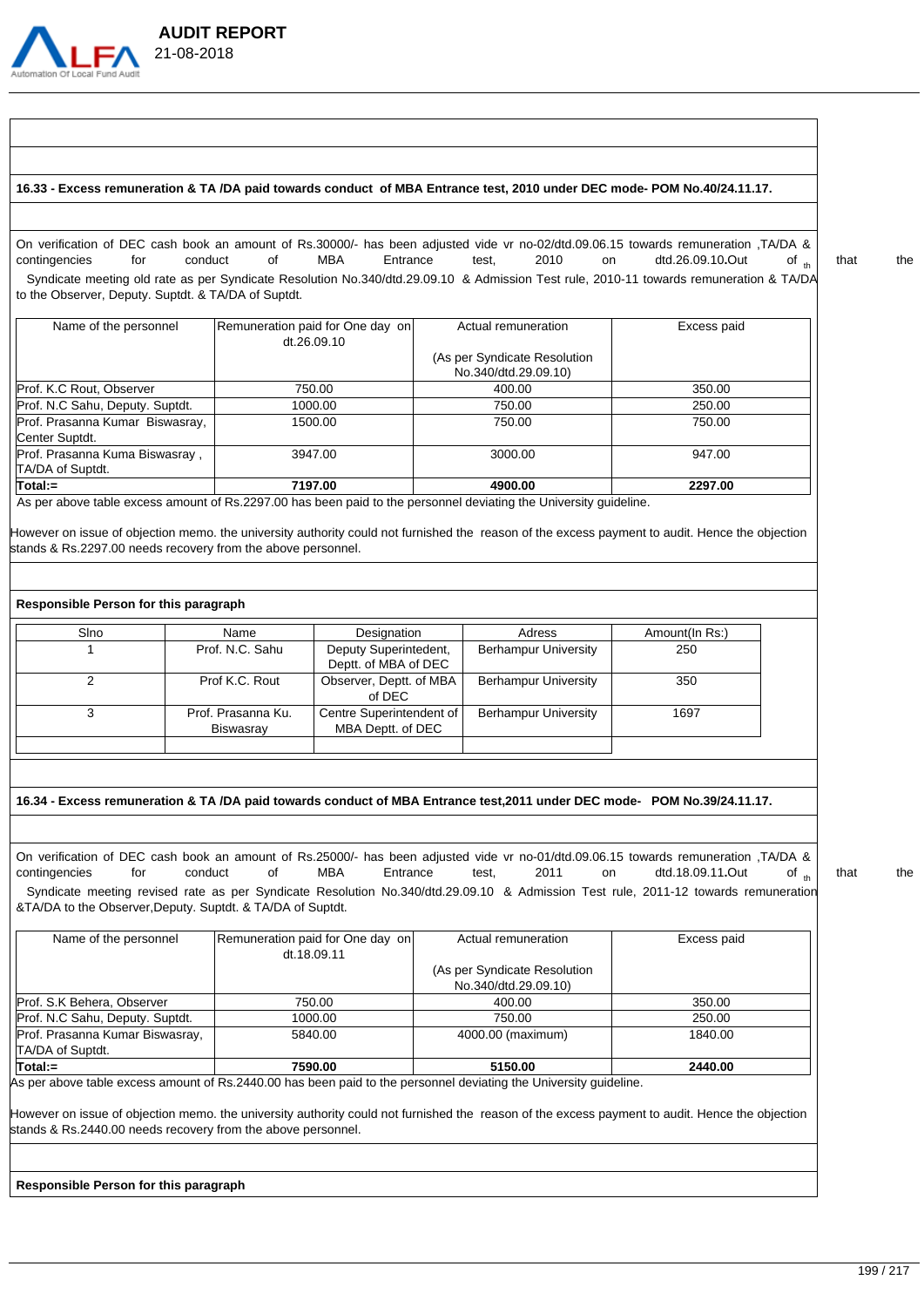

| Sino | Name                                   | Designation                                   | Adress                      | Amount(In Rs:) |
|------|----------------------------------------|-----------------------------------------------|-----------------------------|----------------|
|      | Prof. S.K. Behera                      | Observer, Deptt. of MBA<br>of DEC             | <b>Berhampur University</b> | 350            |
|      | Prof. N.C. Sahu                        | Deputy Superintedent,<br>Deptt. of MBA of DEC | <b>Berhampur University</b> | 250            |
|      | Prof. Prasanna Ku.<br><b>Biswasrav</b> | Centre Superintendent of<br>MBA Deptt. of DEC | <b>Berhampur University</b> | 1840           |
|      |                                        |                                               |                             |                |

#### PARA: 17 **AUDIT ON SCHEMES / PROGRAMMES**

#### PARA: 18 **MISCELLANEOUS**

#### **18.1 - Vehicles-**

The University maintains 3 buses, 1 mini Bus, 2 cars, 1 mini truck, 1 jeep, 1 ambulance & 1 Mahindra Bolero and 1 Scorpio for the conveyance of staffs and officers. These vehicles have shown excess quantity of fuel consumption than those prescribed by the Govt. of Odisha as well as in university accounts manual, 1987 vide App. II Para 71(V). From the vehicle records, the last inspection of vehicle was done by an works Engineer of OSRTC on 17.11.2005 vide Ltr. No.10015 and in the same report the mileage of vehicle (OR 07A 5947 & ORG 4022) was shown 3kms/ltr. But to this effect no syndicate resolution could be produced to audit. Hence the reduction of mileage to 3kms/ltr in contravention to the prescribed Govt. norms simply on the basis of report of works Engineer is not admissible from audit point of view. There should be periodical check-up of vehicles by a Govt. authority/Technical person having automobile expertise to ascertain the mileage of vehicle without the excess expenditure of Rs. 257088.00, as calculated below is held under objection.

|                | Vehicle No.            | Distance run in km | <b>Fuel consumed in litres</b> |
|----------------|------------------------|--------------------|--------------------------------|
| $\mathbf{1}$   | OAG 6755 Ruby Bus      | -NON PRODUCTION-   |                                |
| 2              | IOR O7Q 0617 Bolero    | 43025              | 4213                           |
| 3              | OR 07A 5947 BUS        | 23010              | 7411                           |
| 4              | <b>OR O7C 4311 BUS</b> | 20552              | 6694                           |
| 5              | OSG 9139 BUS           | 6806               | 2193                           |
| 6              | OAG 3606 MINI TRUCK    | 4464               | 550.5                          |
| $\overline{7}$ | OR 07D 6784 AMBULANCE  | -NON PRODUCTION-   |                                |
| 8              | OD 07G5262 AMBULANCE   | 8205               | 452.5                          |
| 9              | OR 07Q 0770 AMBASSADOR | 15041              | 1609                           |
| 10             | OR 07Y 9009 SCORPIO    | 32990              | 3299                           |
| 11             | OAG 7499 JEEP          | 9660               | 1168                           |

#### **Less mileage shown by vehicles:- (POM No.96/27.4.18)**

On checking of the log book of vehicle it is seen that the mileage shown by the university bus is 3km per kitre . As per O.M. No.7966/F dtd. 24.2.2003 and O.M. no. 16620(90)/T dtd.30.10.87 issued by Com. & Transport deptt. The mileage distances of buses are 4.5 kms in town area. Violating this the university buses are showing mileage 3km per litre which cannot be admitted in audit. Due to this an excess expenditure of Rs.257088.00 was made towards cost of propulsion as detailed below.

| Vehicle No. | Type of vehicle | <b>Total kms run</b> | Fuel used (in litre) | Kms run per litre as shown in<br>Log book |
|-------------|-----------------|----------------------|----------------------|-------------------------------------------|
| OSG-9139    | <b>Bus</b>      | 6806                 | 2193                 | 3 <sub>km</sub>                           |
| OR-07C 4311 | <b>Bus</b>      | 20552                | 6694                 | 3 <sub>km</sub>                           |
| OR-07A 5947 | <b>Bus</b>      | 23010                | 7411                 | 3 <sub>km</sub>                           |
| Total:-     |                 | 50368                | 16298                |                                           |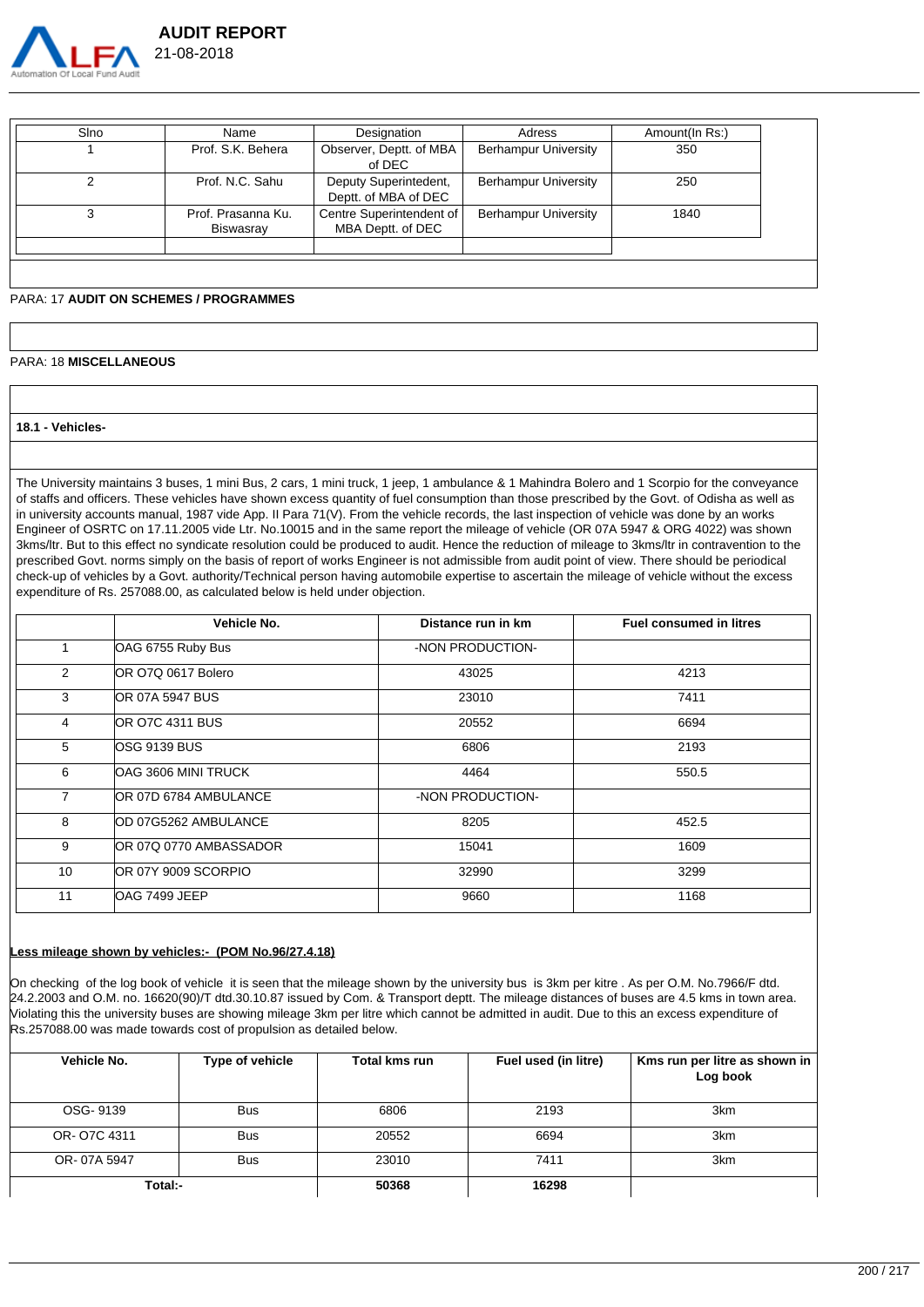

| Fuel consumed@ 3km/Litre=16298 x 50.36 =          | 820767.00 |  |
|---------------------------------------------------|-----------|--|
| Fuel required $@$ 4.5km/Litre=11193 x 50.36=      | 563679.00 |  |
| Excess consumption of fuel 5105 litre $@$ 50.36 = | 257088.00 |  |

 Till the receipt of any satisfactory explanation from the university authority in support of the excess consumption of fuel, the aforesaid amount of Rs.257088.00 is kept under objection.

With reference to the foregoing observation, the Local authority submitted compliance during the Exit conference that they have not done anything against rule. The Local Authority submitted the compliance in the exit conference regarding consumption of fuel by the vehicle 3km per litre. They maintained that as per letter no. 10005 dt 17.11.05 of the RTO, Ganjam, regarding mileage test of university buses, the mileage had been approved by the MVI @3KMP. Thus, requested to drop the para.

As the RTO Chatrapur, Ganjam has communicated to the University in their letter No.10005 dt. 17.11.05 regarding fuel consumption @3kmpl, the compliance is accepted and the objection raised by the audit stands dropped.

#### **18.2 - Non- deposit of hire charges of vehicle used for private purpose- POM No.95/27.4.18**

 **AUDIT REPORT** 

Having gone through the log book of vehicles for the year 2015-16, it is seen that the vehicles were used on requisition by the employees of the university for private purpose. The hire charges are collected through challans for requisition of vehicles, but in some cases the hire charges of are not collected from the person. According to the O.M. No.7966/dtd.24.2.2003 and O.M. No.16620/dtd.30.10.87 Commerce & Transport department the hire charges of a bus is Rs.10.00 per km without propulsion and Rs.1000.00 per day with propulsion. But deviating the above circular Rs.500.00 was deposited in shape of challans for hiring a bus which cannot be admitted in audit. On this regard audit needs the following files and records for verification.

- 1. File proceedings towards hiring of vehicles
- 2. Original challans
- 3. Syndicate resolution if any towards hiring of university vehicle at these rate
- 4. Finance department Concurrence regarding this

|            | Vehicle No.                       | Date    | Time                               | From                | To                                   | Name of the<br>person                                  | Amt. to be<br>deposited | Amount<br>deposited | Amount due/To<br>be Recovered |
|------------|-----------------------------------|---------|------------------------------------|---------------------|--------------------------------------|--------------------------------------------------------|-------------------------|---------------------|-------------------------------|
| <b>BUS</b> | OR-07A-5947                       | 26.3.15 | 1pm to 3pm                         | Bhanja Bihar        | Berhampur<br>& back                  | Bishnu Panigrahi                                       | 1000                    | $\Omega$            | 1000                          |
|            | OR-07A-5947                       | 25.5.15 | 1.30pm to<br>3.30pm                | Bhanja Bihar        | Berhampur<br>& back                  | Uma Mohanty, S.O.                                      | 1000                    | $\mathbf 0$         | 1000                          |
|            | OR-07A-5947                       | 12.6.15 | 8pm to<br>10.30pm                  | Bhanja Bihar        | Berhampur<br>& back                  | urmila Nayak                                           | 1000                    | 500                 | 500                           |
|            | OR-07A-5947 27.2.16               |         | 12.30pm to<br>3.30pm               | Bhanja Bihar        | Berhampur<br>$(3$ trips) $8$<br>back | Udaynath Sahu,<br>Sr. Typist , Type &<br>issue section | 1000                    | 500                 | 500                           |
|            | OR-07A-5947 28.2.16               |         | 9.30am to<br>3.30pm                | <b>Bhanja Bihar</b> | Berhampur<br>$(1$ trip) &<br>back    | Pramod<br>Sahu, Peon                                   | 1000                    | 500                 | 500                           |
|            | <b>BOLERO OR-07Q-0617 27.3.15</b> |         | 1am to 9am                         | <b>Bhanja Bihar</b> | Rajupur via<br>Berhampur<br>& back   | Registrar, B.U.                                        | 100                     | 0                   | 100                           |
|            |                                   |         | 21.6.15 7am to 8.30am Bhanja Bihar |                     | Chhatrapur                           | <b>B.</b> Deenanath                                    | 100                     | 50                  | 50                            |
| <b>Bus</b> | OR-07C-4311                       | 30.5.15 | 1pm to 3pm                         | Bhanja Bihar        | Berhampur<br>& back                  | Upendra Pala, Sr.<br>Asst.                             | 1000                    | 500                 | 500                           |
|            |                                   | 12.6.15 | 8pm to 10pm Bhanja Bihar           |                     | Berhampur<br>& back                  | Urmila Nayak<br>,Peon,ADM-III                          | 1000                    | 500                 | 500                           |
|            |                                   | 27.2.16 | 1pm to 3pm                         | Bhanja Bihar        | Berhampur                            | Udaynath Sahu,                                         | 1000                    | 500                 | 500                           |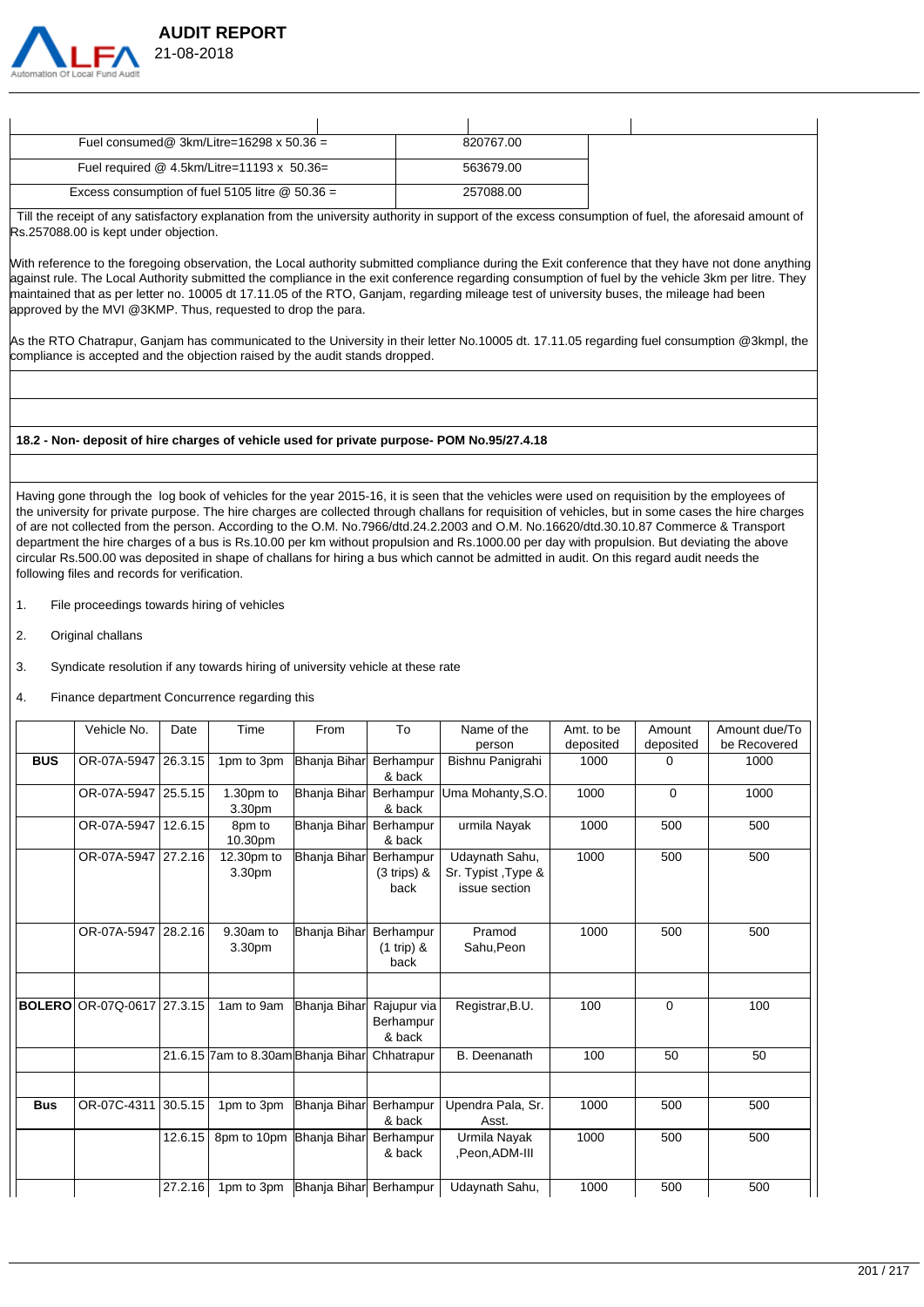

|            |          |         |                                               |                        | $(3$ trips) &<br>back             | Sr. typist, Type &<br>issue section |      |          |      |
|------------|----------|---------|-----------------------------------------------|------------------------|-----------------------------------|-------------------------------------|------|----------|------|
|            |          |         |                                               |                        |                                   |                                     |      |          |      |
| <b>BUS</b> | OSG-9139 | 22.3.15 | 9.30am to<br>10.30am                          | Bhanja Bihar Berhampur | & back                            | HOD Odia deptt.                     | 1000 | 0        | 1000 |
|            |          |         | 27.5.15 Not mentioned Bhanja Bihar Chhatrapur |                        | & back                            | Not mentioned                       | 1000 | $\Omega$ | 1000 |
|            |          |         | 26.8.15 7.30pm to 8pm Bhanja Bihar            |                        | Berhampur<br>$(1$ trip) &<br>back | HOD, Deptt. Of<br>Commerce          | 1000 | 500      | 500  |
|            |          |         |                                               |                        |                                   | Total:-                             |      |          | 7150 |

 In response to audit objection memo. the local authority did not returned the memo.. Hence the objection stands in its own merit. Early steps needed to be taken to recover the amount Rs.7150.00 and compliance reported.

With reference to the foregoing observation, the Local authority submitted compliance during the Exit conference that they have not done anything against rule, Submitted the compliance that as per Finance deptt. Notification no. 7966/F dt. 24.2.03 the requisitioner has to deposit Rs.1000/ while requisitioning a bus for a duration of 24 hours but in the cases pointed out in the audit, Bus as requisitioned for a duration of 6 hours only. So the amount will be charged in each case in Rs.500/- for 12hours or half day.

The compliance submitted by the local authority is agreed and the para is dropped.

 **AUDIT REPORT** 

#### **18.3 - Excess drawl of pay towards fixation of RACP-POM-99/28.4.18**

On verification of the pay acquittance roll wrt the payment cash book of BU, it is noticed that 35 nos of employees has been paid an amount of Rs.196454.00 towards their pay raising the grade pay against the provision of Government.

 As per Finance department Resolution No-3560/dtd.06.02.2013, the RACP scheme is applicable for financial up-gradation at an interval of 10/20/30 years of service career, if promotional benefit is not availed.

 Further, as per Finance Deptt. L No.26274/dtd.08.08.2013, Govt. of Odisha, the enhancement of promotional grade pay of the cadres from Rs.4200 to Rs.4600, from Rs.4600 to Rs. 4800 is applicable where the feeder post grade pay is Rs.4200.

 Deviating the above circulars, the grade pay of the 35 employees has been raised and drawn during 2015-16 for which an excess amount of Rs.196454.00 is a loss to the University fund. The detailed list of the pay due and drawn is as follows.

|           |                                                      |                                           |           |    |                           | <b>Drawn</b> |                        |           |                   |           |           |                       | <b>Due</b> |                          |           | drawn          | <b>Excess</b> |
|-----------|------------------------------------------------------|-------------------------------------------|-----------|----|---------------------------|--------------|------------------------|-----------|-------------------|-----------|-----------|-----------------------|------------|--------------------------|-----------|----------------|---------------|
| <b>SI</b> | <b>Name</b>                                          | Designatio                                | <b>BP</b> | GP | DA                        |              | <b>HRA</b> Other Gross |           |                   | <b>BP</b> | <b>GP</b> | DA                    |            | <b>HRAI Other Grossl</b> |           | Per            | <b>Total</b>  |
| No        |                                                      | n                                         |           |    |                           |              | s                      |           |                   |           |           |                       |            | s                        |           | <b>Imonthl</b> |               |
|           | 1V Mohan Patra                                       | Programm 677 26110 6600 38925 3271<br>ler |           |    |                           |              |                        | 275 75181 | $12/15 -$<br>2/16 |           |           | 26110 5400 37497 3151 |            |                          | 275 72433 | 2748           | 8244          |
|           | 2Santosh Ku Padhi Programm 676 26110 6600 38925 3271 | ler                                       |           |    |                           |              |                        | 74906     | $12/15 -$<br>2/16 |           |           | 26110 5400 37497 3151 |            |                          | 72158     | 2748           | 8244          |
|           | 3Ashok Ku Khanda Programm 637 26110 6600 38925       | ler                                       |           |    |                           |              |                        | 840 72475 | $12/15 -$<br>2/16 |           |           | 26110 4800 36783      |            |                          | 840 68533 | 3942           | 11826         |
|           | 4Bijay Ku Behera                                     | Programm 636 26110 6600 38925<br>ler      |           |    |                           |              |                        | 71635     | $12/15 -$<br>2/16 |           |           | 26110 4800 36783      |            |                          | 67693     | 3942           | 11826         |
|           | 5Radha Govinda<br>Padhy                              | Curator                                   |           |    | 281 26270 6600 39115 3287 |              |                        | 75272     | $12/15 -$<br>2/16 |           |           | 26270 5400 37687 3167 |            |                          | 72524     | 2748           | 8244          |
|           | 6Rama Prasad<br>Panda                                | SO-II                                     |           |    | 158 17170 5400 26858      |              |                        | 49428     | $12/15 -$<br>2/16 |           |           | 17170 4800 26144      |            |                          | 48114     | 1314           | 3942          |
|           | 7Dipti Prakash<br>Naik                               | <b>SA</b>                                 |           |    | 381 14580 5400 23776 1998 |              |                        | 45754     | $12/15 -$<br>2/16 |           |           | 14580 4600 22824 1918 |            |                          | 43922     | 1832           | 5496          |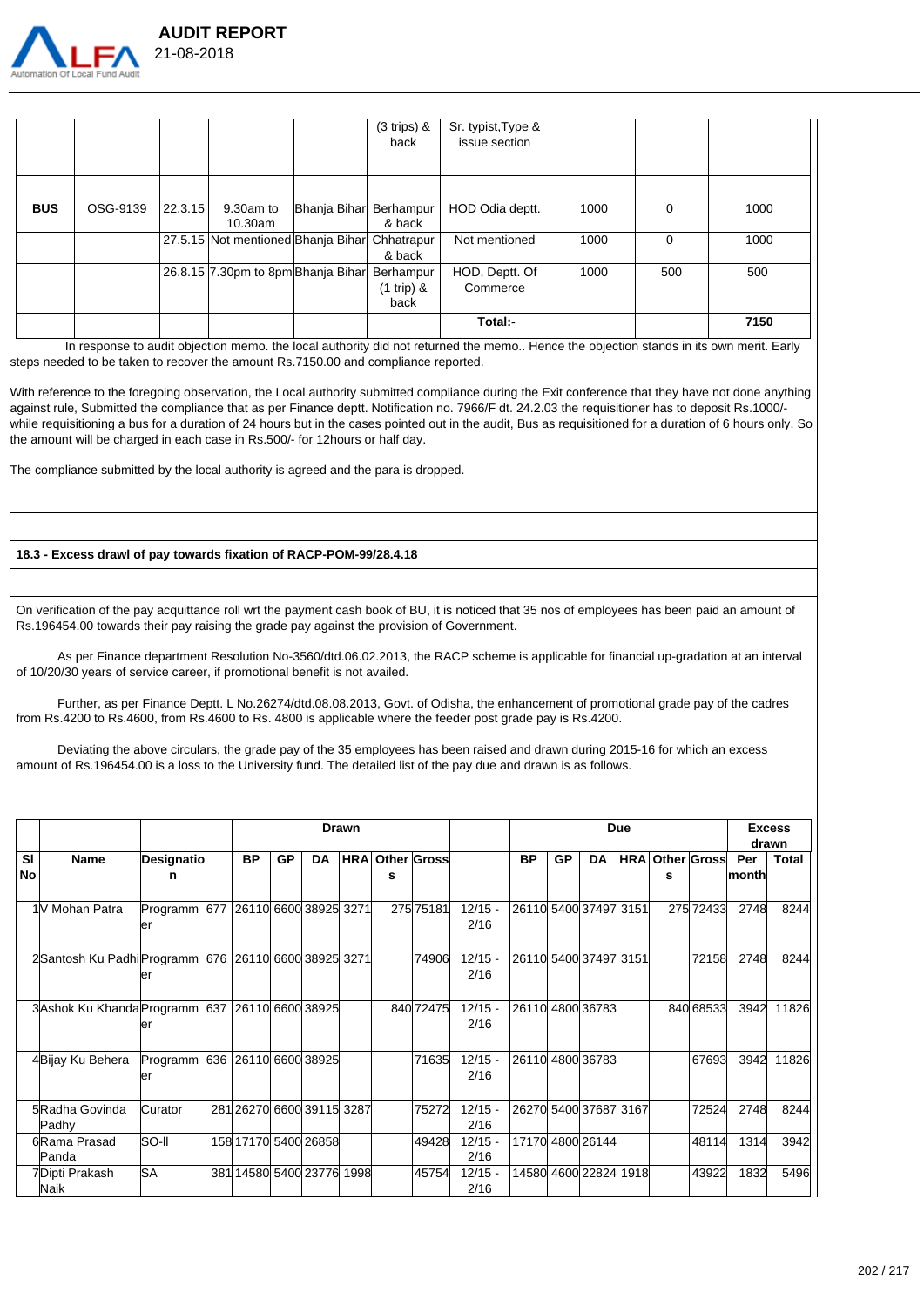

| 8Simanchal Panda SA                 |              |  | 279 14020 5400 23110 1942 |  | 44472          | $12/15 -$<br>2/16            |       | 14020 4600 22158 1862 |  | 42640     | 1832 | 5496 |
|-------------------------------------|--------------|--|---------------------------|--|----------------|------------------------------|-------|-----------------------|--|-----------|------|------|
| 9Sankar Prasad<br>Mohapatra         | lso-i        |  | 399 17880 5400 27703 2328 |  | 40 53351       | $12/15 -$<br>2/16            |       | 17880 4800 26989 2268 |  | 40 51977  | 1374 | 4122 |
| 10 Prakash Ch<br>Ghatual            | lsa          |  | 368 14960 5400 24228 2036 |  | 46624          | $12/15 -$<br>2/16            |       | 14960 4600 23276 1956 |  | 44792     | 1832 | 5496 |
| 11 Paramananda<br>Samal             | SO-II        |  | 522 16710 5400 26311 2211 |  | 50632          | $12/15 -$<br>2/16            |       | 16710 4800 25597 2151 |  | 49258     | 1374 | 4122 |
| 12Upendra Narayan SO-I<br>Mohapatra |              |  | 367 17880 5400 27703 2328 |  | 40 53351       | $12/15 -$<br>2/16            |       | 17880 4800 26989 2268 |  | 40 51977  | 1374 | 4122 |
| 13 Madan Mohan<br>Sahu              | <b>SA</b>    |  | 572 14580 5400 23776 1998 |  | 45754          | $12/15 -$<br>2/16            | 14580 | 4600 22824 1918       |  | 43922     | 1832 | 5496 |
| 14 Niranjan Prasad<br>Patro         | $ SO-H $     |  | 400 16830 5400 26454 2223 |  | 50907          | $12/15 -$<br>2/16            |       | 16830 4600 25502 2143 |  | 49075     | 1832 | 5496 |
| 15Simanchal Rath                    | <b>SO-II</b> |  | 369 17140 5400 26823 2254 |  | 51617          | $12/15 -$<br>2/16            |       | 17140 4600 25871 2174 |  | 49785     | 1832 | 5496 |
| 16 P Parsuram<br>Patro              | SO-I         |  | 567 17880 5400 27703 2328 |  | 33311          | $12/15 -$<br>2/16            |       | 17880 4800 26989 2268 |  | 51937     | 1374 | 4122 |
| 17 Bhabani Kanta<br>Navak           | SO-II        |  | 350 17140 5400 26823 2254 |  | 40 51657       | $12/15 -$<br>2/16            |       | 17140 4800 26109 2194 |  | 40 50 283 | 1374 | 4122 |
| 18 Kabir Prasad<br>Sahu             | lso-ii       |  | 510 16830 5400 26454 2223 |  | 50907          | $12/15 -$<br>2/16            |       | 16830 4600 25502 2143 |  | 49075     | 1832 | 5496 |
| 19Shyama Ghana<br>Parida            | $ SO-I $     |  | 401 16590 5400 26168      |  | 48158          | $12/15 -$<br>2/16            |       | 16590 4800 25454      |  | 46844     | 1314 | 3942 |
| 20 Sankar Behera                    | lso-ı        |  | 465 17210 5400 26906 2261 |  | 51777          | $Dec-15$                     |       | 17210 4600 25954 2181 |  | 49945     | 1832 | 4580 |
|                                     |              |  | 17210 5400 26906 2261     |  | 51777          | Jan-16 17210 4800 26192 2201 |       |                       |  | 50403     | 1374 |      |
|                                     | $ SO-I $     |  | 17210 5400 26906 2261     |  | 51777<br>54662 | Feb-16 17210 4800 26192 2201 |       |                       |  | 50403     | 1374 |      |
| 21Umakanta<br>Mohapatra             |              |  | 395 18470 5400 28405 2387 |  |                | $12/15 -$<br>2/16            |       | 18470 4800 27691 2327 |  | 53288     | 1374 | 4122 |
| 22 Debi Prasad Das                  | lso          |  | 277 14950 5400 24217 2035 |  | 46602          | $12/15 -$<br>2/16            |       | 14950 4600 23265 1955 |  | 44770     | 1832 | 5496 |
| 23 Deelip Ku Das                    | $SO-II$      |  | 613 15580 5400 24966 2098 |  | 48044          | $12/15 -$<br>2/16            |       | 15580 4600 24014 2018 |  | 46212     | 1832 | 5496 |
| 24M Gopal Rao                       | SO-II        |  | 184 16510 5400 26073      |  | 47983          | $12/15 -$<br>2/16            |       | 16510 4600 25121      |  | 46231     | 1752 | 5256 |
| 25Uma Sankar<br>Mohapatro           | SO-II        |  | 501 16190 5400 25692 2159 |  | 49441          | $12/15 -$<br>2/16            |       | 16190 4600 24740 2079 |  | 47609     | 1832 | 5496 |
| 26 Susanta Ku<br>Mohapatra          | SO-II        |  | 289 16190 5400 25692 2159 |  | 49441          | $12/15 -$<br>2/16            |       | 16190 4600 24740 2079 |  | 47609     | 1832 | 5496 |
| 27 Radha Raman<br>Patanaik          | SO-I         |  | 405 17210 5400 26906 2261 |  | 51777          | $12/15 -$<br>2/16            |       | 17210 4800 26192 2201 |  | 50403     | 1374 | 4122 |
| 28S Bhima Rao                       | $SO-II$      |  | 568 16190 5400 25692 2159 |  | 49441          | $12/15 -$<br>2/16            |       | 16190 4600 24740 2079 |  | 47609     | 1832 | 5496 |
| 29 Rajendra<br>Satapathy            | SO-II        |  | 476 16190 5400 25692 2159 |  | 125 49566      | $12/15 -$<br>2/16            |       | 16190 4600 24740 2079 |  | 12547734  | 1832 | 5496 |
| 30 Basanta Ku Das                   | SO-II        |  | 265 17180 5400 26870 2258 |  | 51708          | $12/15 -$<br>2/16            |       | 17180 4800 26156 2198 |  | 50334     | 1374 | 4122 |
| 31 Dibakar Sethi                    | $ SO-I $     |  | 183 17180 5400 26870 2258 |  | 51708          | $12/15 -$<br>2/16            |       | 17180 4800 26156 2198 |  | 50334     | 1374 | 4122 |
| 32 Sunil Ku Patra                   | <b>SA</b>    |  | 910 17010 5400 26668 2241 |  | 51319          | $12/15 -$<br>2/16            |       | 17010 4800 25954 2181 |  | 49945     | 1374 | 4122 |
| 33Lal Bahadur<br>Sharma             | <b>SA</b>    |  | 912 12560 5400 21372 1796 |  | 41128          | $12/15 -$<br>2/16            |       | 12560 4200 19944 1676 |  | 38380     | 2748 | 8244 |
| 34 Satya Narayan<br>Sahu            | SO-II        |  | 398 17180 5400 26870      |  | 49450          | $12/15 -$<br>2/16            |       | 17180 4800 26156      |  | 48136     | 1314 | 3942 |
| 35 Prasanta Ku Das SO-II            |              |  | 595 14950 5400 24217 2035 |  | 46602          | $12/15 -$<br>2/16            |       | 14950 4600 23265 1955 |  | 44770     | 1832 | 5496 |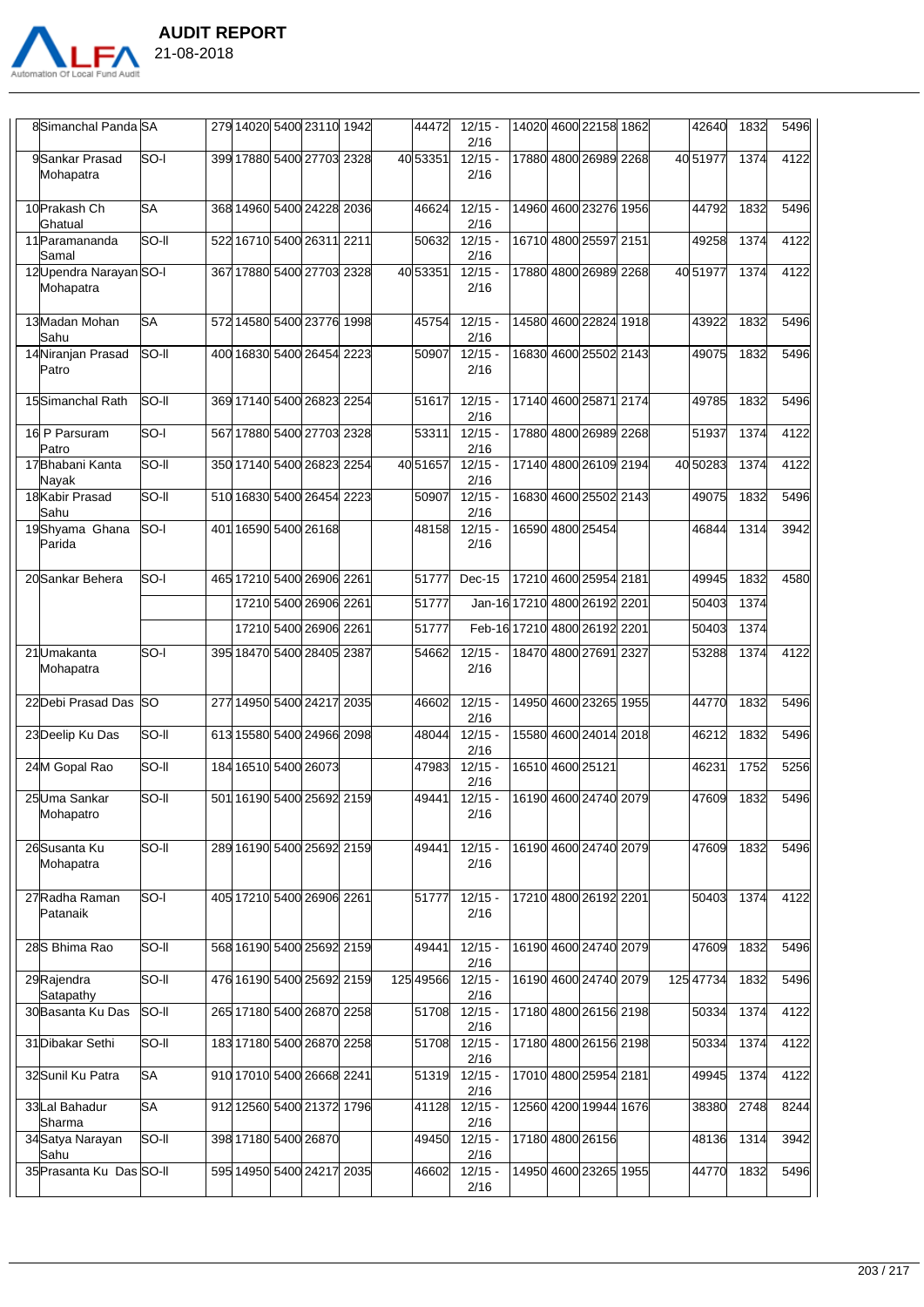

|                                                                                                                                                                                                                                                                                                                             |                                                                                                                                                                                                                                                                                       |  |  |  |  |  |  |  |  |  |  |  |  |  | Total 196454 |
|-----------------------------------------------------------------------------------------------------------------------------------------------------------------------------------------------------------------------------------------------------------------------------------------------------------------------------|---------------------------------------------------------------------------------------------------------------------------------------------------------------------------------------------------------------------------------------------------------------------------------------|--|--|--|--|--|--|--|--|--|--|--|--|--|--------------|
| With reference to the foregoing observation, the Local authority submitted compliance during the Exit conference that they have not done anything<br>against rule. The local authority submitted the compliance in the exit conference on the fixation of the RACP, that as per letter No. U-06/2018 / 234                  |                                                                                                                                                                                                                                                                                       |  |  |  |  |  |  |  |  |  |  |  |  |  |              |
|                                                                                                                                                                                                                                                                                                                             |                                                                                                                                                                                                                                                                                       |  |  |  |  |  |  |  |  |  |  |  |  |  |              |
|                                                                                                                                                                                                                                                                                                                             |                                                                                                                                                                                                                                                                                       |  |  |  |  |  |  |  |  |  |  |  |  |  |              |
| V SG(HE) dated 30.4.18 of office of the Chancellor, BBSR and letter no.12343/H.E. dt. 27.4.18 of Govt. Of Odisha department of Higher Education<br>the resolution no. 26274 /F dt. 8.8.13 of Finance deptt. Regarding fixation of RACP is not applicable to the state Universities of Odisha. Hence<br>para may be dropped. |                                                                                                                                                                                                                                                                                       |  |  |  |  |  |  |  |  |  |  |  |  |  |              |
|                                                                                                                                                                                                                                                                                                                             | Detail discussion was made in the Exit Conference regarding fixation of RACP and on the letter of the office of the honourable Chancellor,<br>Rajabhaban, BBSR and Govt. Of Odisha department of Higher Education. As the resolution no. 26274 /F dt. 8.8.13 of Finance deptt. is not |  |  |  |  |  |  |  |  |  |  |  |  |  |              |

#### PARA: 19 **AUDIT OF LOAN/DEPOSITS/CPF INCLUDING POSITIONS**

applicable the University employees, thus, the objection raised in the audit is dropped.

 **AUDIT REPORT** 

#### **19.1 - Position of SD/EMD- POM-46/dtd.30.1.18**

Regarding collection & refund of SD/EMD, the concerned registers has not been maintained by the University.

As per cash book the above position was ascertained. The balance of Rs.3354660.00 is due for refund.

As per Odisha University Accounts Manual, the collection & refund of SD/EMD is to be maintained in the

Form No.5 (vide Para no-13, Chapter-III). But this procedure has not been followed.

|                                   | SD         | <b>EMD</b> | Total      |
|-----------------------------------|------------|------------|------------|
| Opening Balance as on 01.04.2015  | 2094084.00 | 797857.00  | 2891941.00 |
| Receipt during the year 2015-16   | 533519.00  | 215433.00  | 7489952.00 |
| Total                             | 2627603.00 | 1013290.00 | 3640893.00 |
| Deposited during the year 2015-16 | 286233.00  | 0.00       | 286233.00  |
| Balance as on 31.03.16            | 2341370.00 | 1013290.00 | 3354660.00 |

#### **19.2 - Position of Govt. dues-POM-45/30.1.18**

Regarding collection & deposit of the Govt. dues, the concerned registers has not been maintained by the University. As per cash book the above position was ascertained . The balance of Rs.242430.00 is to be deposited in the concerned deptt. As per Letter No.2133/dtd.25.01.2017/FD tax deducted from the Contractors & other sources to be remitted to the Govt. deptts. through Treasury within a week from the deduction of tax. Necessary steps may be taken for early deposit of Govt. dues.and compliance reported to audit.

|                            | I.T.      | Sale Tax/VAT | L. Cess   | Royalty   | Total      |
|----------------------------|-----------|--------------|-----------|-----------|------------|
| Opening Balance as on      | 0.00      | 0.00         | 0.00      | 127297.00 | 127297.00  |
| 01.04.2015                 |           |              |           |           |            |
| Receipt during the year    | 157855.00 | 600393.00    | 132103.00 | 72877.00  | 963228.00  |
| 2015-16                    |           |              |           |           |            |
| Total                      | 157855.00 | 600393.00    | 132103.00 | 200174.00 | 1090525.00 |
| Deposited during the year  | 146897.00 | 575355.00    | 125843.00 | 0.00      | 848095.00  |
| 2015-16                    |           |              |           |           |            |
| Balance to be deposited as | 10958.00  | 25038.00     | 6260.00   | 200174.00 | 242430.00  |
| lon 31.03.16               |           |              |           |           |            |

In addition to above dues the following arrear water charges has not been cleared.

On verification of water charges bill of Berhampur University for the month of Feb-2016 the following demand has been furnished by theExecutive Engineer, PH Division, Berhampur including arrear demand upto 31.01.2016 for Rs.1, 11,474/-.

| Arrear demand | Amount for Feb-16 | ⊺otal | 2% rebate<br>if paid | Net Bill | Paid | Balance to be paid |  |
|---------------|-------------------|-------|----------------------|----------|------|--------------------|--|
|---------------|-------------------|-------|----------------------|----------|------|--------------------|--|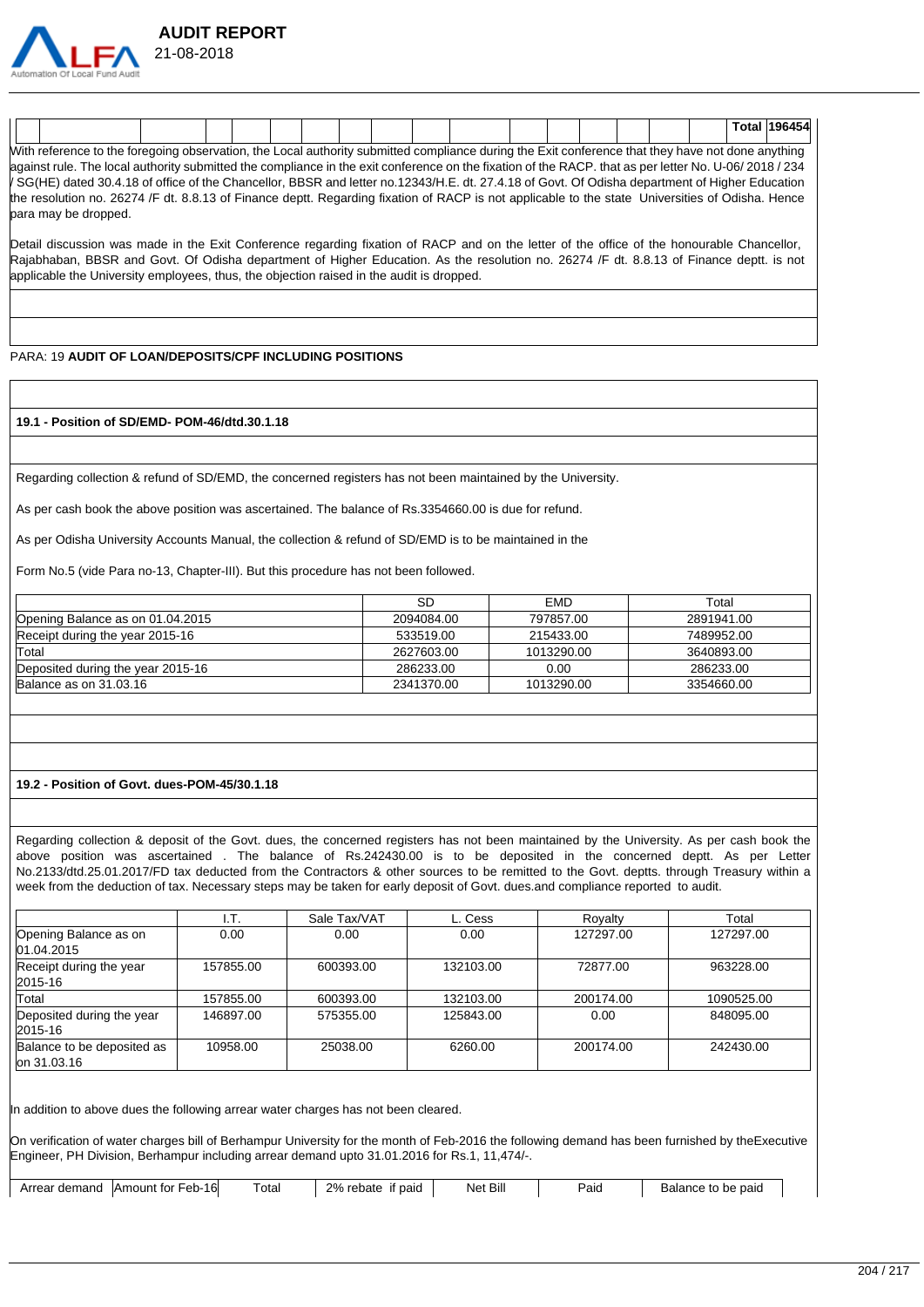

| upto 31.01.16                                                          |                                                                 |           | on/before 15.03.16<br>on current month                                                                                        |           |            |                                                                                                                                                                                                                                                                                |
|------------------------------------------------------------------------|-----------------------------------------------------------------|-----------|-------------------------------------------------------------------------------------------------------------------------------|-----------|------------|--------------------------------------------------------------------------------------------------------------------------------------------------------------------------------------------------------------------------------------------------------------------------------|
| 29149.00                                                               | 82325.00                                                        | 111474.00 | 1646.00                                                                                                                       | 109828.00 | 80679.00   | 29149.00                                                                                                                                                                                                                                                                       |
| compliance reported to audit.                                          |                                                                 |           |                                                                                                                               |           |            | Out of the above demand only Rs.80679/- has been paid to the Executive Engineer, PH Division, Berhampur for the month of Feb-2016<br>vide vr no-1669/15.03.16 leaving arrear demand of Rs.29149.00 .Necessary steps may be taken for deposit of above arrear water charges and |
| concerned department.                                                  |                                                                 |           |                                                                                                                               |           |            | A detail discussion was made on the non remittance of Govt. dues of Rs.2,42,430.00. The Local Authority agreed to deposit the Govt. dues in the                                                                                                                                |
|                                                                        |                                                                 |           | Hence the Local Authority is suggested to deposit the Govt. dues in the concerned department and compliance reported to audit |           |            |                                                                                                                                                                                                                                                                                |
|                                                                        |                                                                 |           |                                                                                                                               |           |            |                                                                                                                                                                                                                                                                                |
|                                                                        | 19.3 - Position of Professional Tax-                            |           |                                                                                                                               |           |            |                                                                                                                                                                                                                                                                                |
|                                                                        |                                                                 |           | The position of professional tax received and deposited for the year 2015-16 is given below.                                  |           |            |                                                                                                                                                                                                                                                                                |
| Opening balance as on 01.04.15                                         |                                                                 |           |                                                                                                                               |           | 0.00       |                                                                                                                                                                                                                                                                                |
| Receipt during 2015-16                                                 |                                                                 |           |                                                                                                                               |           | 1037450.00 |                                                                                                                                                                                                                                                                                |
| Total                                                                  |                                                                 |           |                                                                                                                               |           | 1037450.00 |                                                                                                                                                                                                                                                                                |
| Expenditure during 2015-16                                             |                                                                 |           |                                                                                                                               |           | 1037450.00 |                                                                                                                                                                                                                                                                                |
| Closing balance as on 31.03.16                                         |                                                                 |           |                                                                                                                               |           | 0.00       |                                                                                                                                                                                                                                                                                |
|                                                                        |                                                                 |           |                                                                                                                               |           |            |                                                                                                                                                                                                                                                                                |
|                                                                        |                                                                 |           |                                                                                                                               |           |            |                                                                                                                                                                                                                                                                                |
|                                                                        | 19.4 - General Provident Fund of Berhampur University Employees |           |                                                                                                                               |           |            |                                                                                                                                                                                                                                                                                |
| <b>General Provident Fund of BU</b>                                    |                                                                 |           |                                                                                                                               |           |            |                                                                                                                                                                                                                                                                                |
|                                                                        |                                                                 |           | The financial position of GPF of BU for the year 2015-16 is furnished below.                                                  |           |            |                                                                                                                                                                                                                                                                                |
| Opening balance as on 01.04.15                                         |                                                                 |           |                                                                                                                               |           |            | 6170374.97                                                                                                                                                                                                                                                                     |
| Receipt during 2015-16                                                 |                                                                 |           |                                                                                                                               |           |            | 32087334.00                                                                                                                                                                                                                                                                    |
|                                                                        |                                                                 |           |                                                                                                                               |           |            |                                                                                                                                                                                                                                                                                |
| Total                                                                  |                                                                 |           |                                                                                                                               |           |            | 38257708.97                                                                                                                                                                                                                                                                    |
| Expenditure during 2015-16                                             |                                                                 |           |                                                                                                                               |           |            | 37010136.00                                                                                                                                                                                                                                                                    |
| Closing balance as on 31.03.16                                         |                                                                 |           |                                                                                                                               |           |            | 1247572.97                                                                                                                                                                                                                                                                     |
|                                                                        | Closing balance as on 31.03.16 as per pass book                 |           |                                                                                                                               |           |            | 1247572.97                                                                                                                                                                                                                                                                     |
|                                                                        | (A/C No-10941793108, SBI, Bhanjabihar)                          |           |                                                                                                                               |           |            |                                                                                                                                                                                                                                                                                |
| <b>TDR</b> position                                                    |                                                                 |           |                                                                                                                               |           |            |                                                                                                                                                                                                                                                                                |
| The TDR position of GPF of BU for the year 2015-16 is furnished below. |                                                                 |           |                                                                                                                               |           |            |                                                                                                                                                                                                                                                                                |
| Opening balance as on 01.04.15                                         |                                                                 |           |                                                                                                                               |           |            | 106005740.00                                                                                                                                                                                                                                                                   |

| Opening balance as on 01.04.15 | 106005740.00 |
|--------------------------------|--------------|
| TDR purchased during 2015-16   | 2401695.00   |
| Total                          | 108407435.00 |
| TDR encashed during 2015-16    | 4532797.00   |
| Closing balance as on 31.03.16 | 103874638.00 |
|                                |              |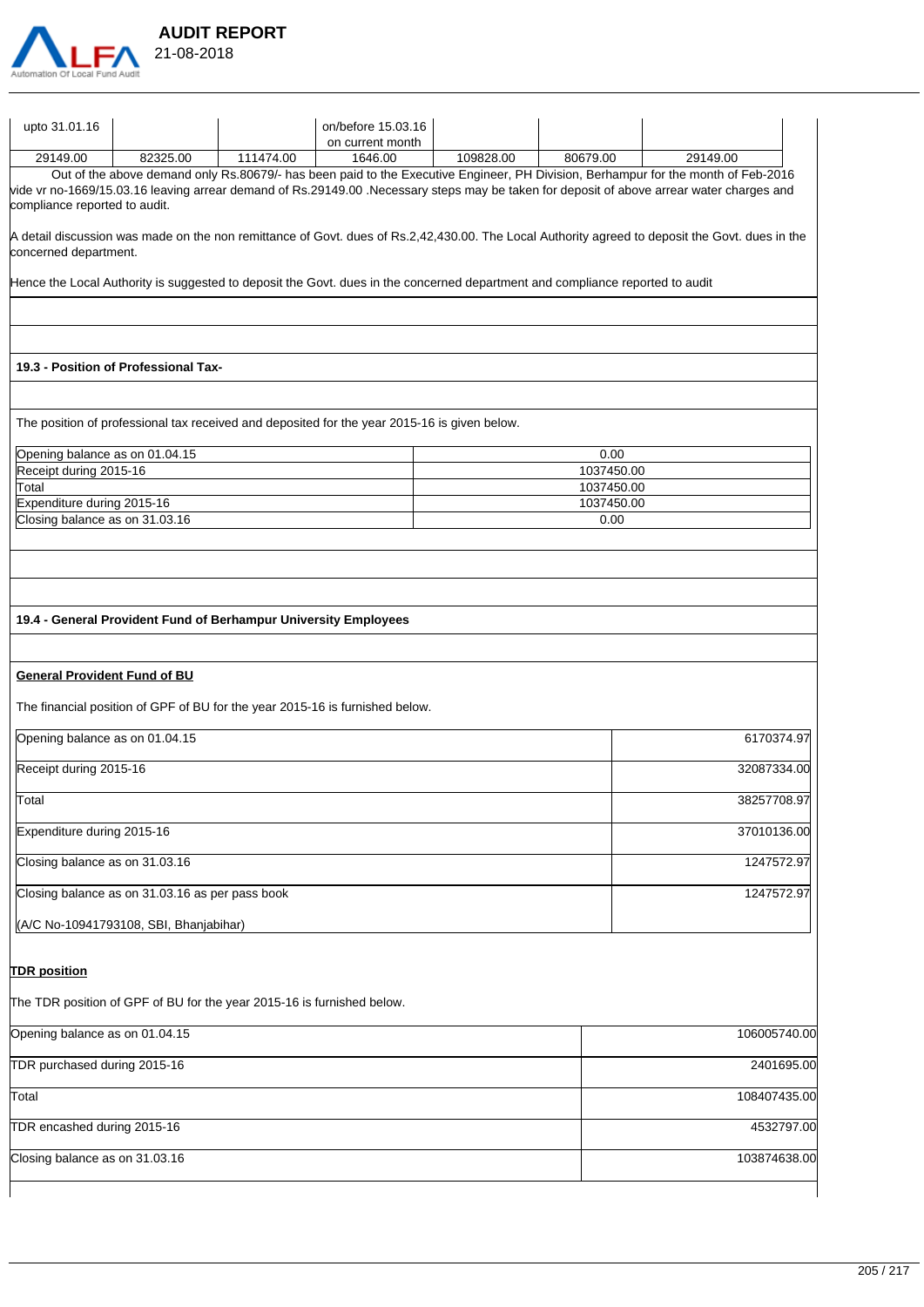

# **Details of Closing balance as on 31.03.16**

|                          | 1247572.97   |
|--------------------------|--------------|
| . In bank as on 31.03.16 |              |
|                          | 103874638.00 |
| 1. In TDR as on 31.03.16 |              |

# **Details of TDR position as on 31.03.16**

| SI <sub>No</sub> | <b>TDR A/C No</b> | <b>TDR</b> register<br>page no | Dol      | Face value   | <b>DoM</b> | <b>Maturity value</b> |
|------------------|-------------------|--------------------------------|----------|--------------|------------|-----------------------|
| $\mathbf{1}$     | 31699781180       | 72                             | 05.04.11 | 2131102.00   | 05.04.19   | 4259249.00            |
|                  |                   |                                |          |              |            |                       |
| $\overline{2}$   | 31699787603       | 74                             | 05.04.11 | 5327754.00   | 05.04.19   | 10648120.00           |
| 3                | 31699788084       | 76                             | 05.04.11 | 5327754.00   | 05.04.19   | 10648120.00           |
| 4                | 31699786654       | 76                             | 05.04.11 | 5327754.00   | 05.04.19   | 10648120.00           |
| 5                | 31699824013       | 78                             | 05.04.11 | 5327754.00   | 05.04.19   | 10648120.00           |
| 6                | 31699824546       | 78                             | 05.04.11 | 5327754.00   | 05.04.19   | 10648120.00           |
| $\overline{7}$   | 31699824896       | 80                             | 05.04.11 | 5327754.00   | 05.04.19   | 10648120.00           |
| 8                | 31699866393       | 80                             | 05.04.11 | 5312468.00   | 05.04.19   | 10617569.00           |
| 9                | 31699825131       | 82                             | 05.04.11 | 5327754.00   | 05.04.19   | 10648120.00           |
| 10 <sup>10</sup> | 31699825460       | 82                             | 05.04.11 | 5327754.00   | 05.04.19   | 10648120.00           |
| 11               | 31699827194       | 84                             | 05.04.11 | 5327754.00   | 05.04.19   | 10648120.00           |
| 12               | 31699827503       | 86                             | 05.04.11 | 5327754.00   | 05.04.19   | 10648120.00           |
| 13               | 31699867477       | 86                             | 05.04.11 | 5762021.00   | 05.04.19   | 11516052.00           |
| 14               | 31699827808       | 88                             | 05.04.11 | 5327754.00   | 05.04.19   | 10648120.00           |
| 15               | 31699828085       | 88                             | 05.04.11 | 5327754.00   | 05.04.19   | 10648120.00           |
| 16               | 31699828358       | 90                             | 05.04.11 | 5327754.00   | 05.04.19   | 10648120.00           |
| 17               | 31699828608       | 90                             | 05.04.11 | 5327754.00   | 05.04.19   | 10648120.00           |
| 18               | 31699828937       | 92                             | 05.04.11 | 5327754.00   | 05.04.19   | 10648120.00           |
| 19               | 31699865265       | 92                             | 05.04.11 | 5327754.00   | 05.04.19   | 10648120.00           |
| 20               | 31699868120       | 94                             | 05.04.11 | 5424983.00   | 05.04.19   | 10842443.00           |
|                  |                   | <b>Total</b>                   |          | 103874638.00 |            |                       |
|                  |                   |                                |          |              |            |                       |
|                  |                   |                                |          |              |            |                       |

**19.5 - General Provident Fund of Lingaraj Law College Employees**

**General Provident Fund ofLingaraj Law College**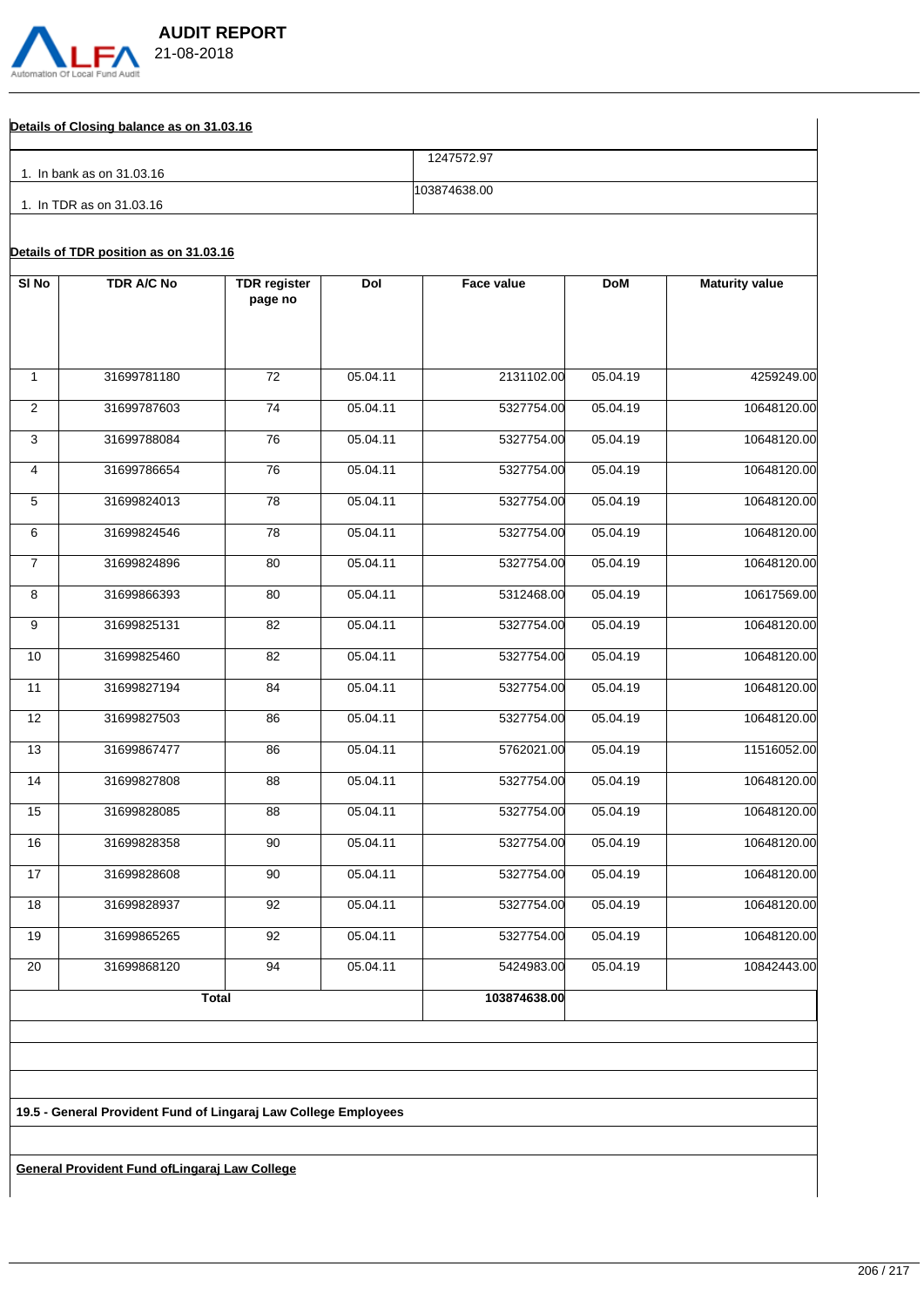

The financial position of GPF of Lingaraj Law College for the year 2015-16 is furnished below.

| Opening balance as on 01.04.15                  | 2193137.03 |
|-------------------------------------------------|------------|
| Receipt during 2015-16                          | 730027.00  |
| Total                                           | 2923164.03 |
| Expenditure during 2015-16                      | 576228.00  |
| Closing balance as on 31.03.16                  | 2346936.03 |
| Closing balance as on 31.03.16 as per pass book | 2346936.03 |
| (A/C No-10941793471, SBI, Bhanjabihar)          |            |

#### **TDR position**

There is no TDR in respect of GPF of Lingaraj Law College for the year 2015-16.

#### **Details of Closing balance as on 31.03.16**

|                           | 2346936.03 |
|---------------------------|------------|
| 1. In bank as on 31.03.16 |            |
|                           | 0.00       |
| 1. In TDR as on 31.03.16  |            |

#### **19.6 - Contributory Provident Fund of Berhampur University Employees**

#### **Contributory Provident Fund of BU**

The financial position of CPF of BU for the year 2015-16 is furnished below.

| Opening balance as on 01.04.15                  | 6474204.44  |
|-------------------------------------------------|-------------|
| Receipt during 2015-16                          | 4835534.00  |
| Total                                           | 11309738.44 |
| Expenditure during 2015-16                      | 2377854.00  |
| Closing balance as on 31.03.16                  | 8931884.44  |
| Closing balance as on 31.03.16 as per pass book | 8931884.44  |
| (A/C No-10941792092, SBI, Bhanjabihar)          |             |

#### **TDR position**

The TDR position of CPF of BU for the year 2015-16 is furnished below.

| Opening balance as on 01.04.15   | 45184418.00 |
|----------------------------------|-------------|
| TDR purchased during 2015-16     | 0.00        |
| Interest credited during 2015-16 | 456165.00   |
| Total                            | 45640583.00 |
| TDR encashed during 2015-16      | 0.00        |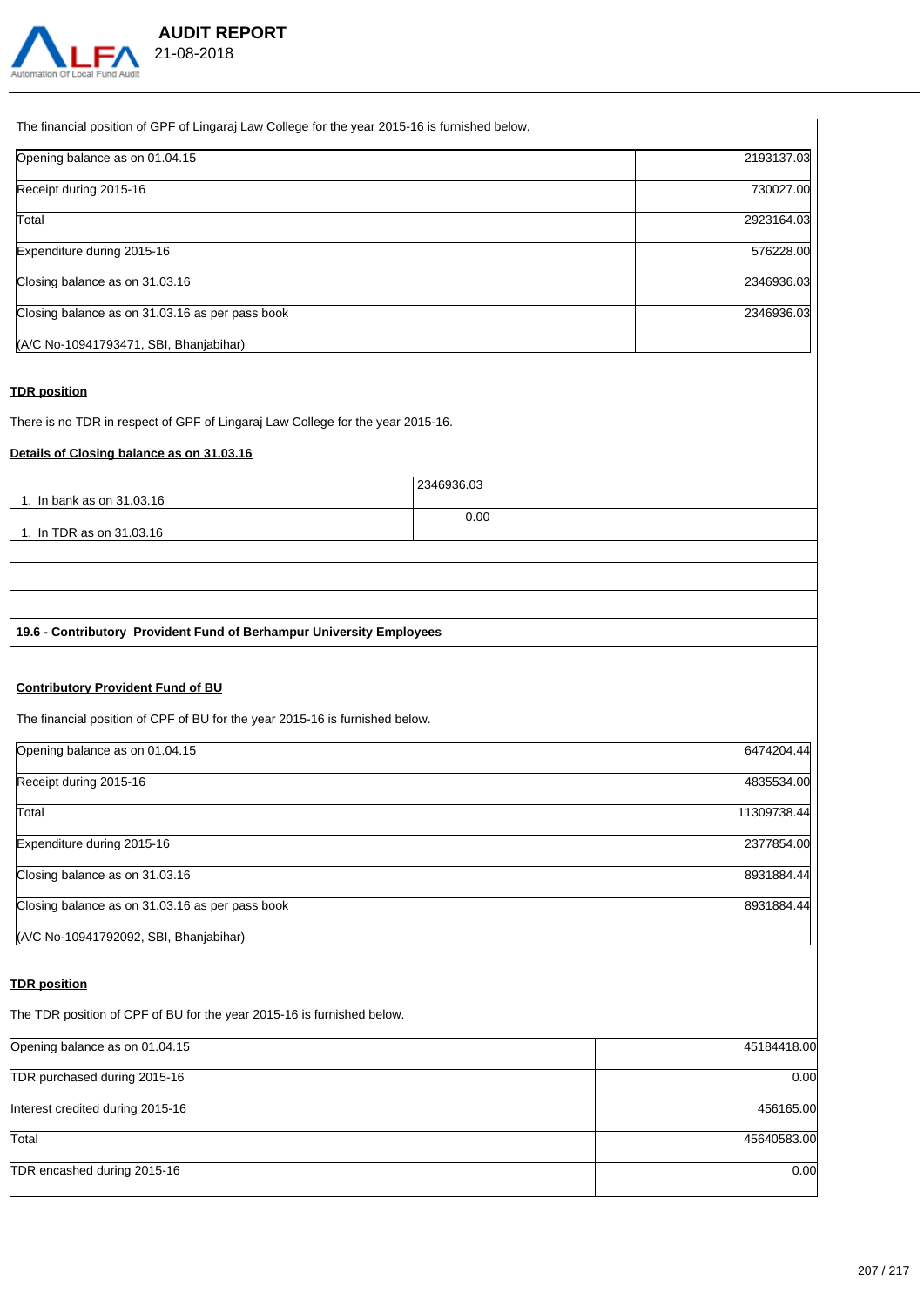

Closing balance as on 31.03.16 45640583.00 **Details of Closing balance as on 31.03.16** 1. In bank as on 31.03.16 8931884.44 1. In TDR as on 31.03.16 45640583.00 **Details of TDR position as on 31.03.16**

| SI <sub>No</sub> | <b>TDR A/C No</b> | <b>TDR</b> register page<br>no | Dol      | Face value  | <b>DoM</b> | <b>Maturity value</b> |
|------------------|-------------------|--------------------------------|----------|-------------|------------|-----------------------|
| $\mathbf{1}$     | 31699910059       | 96                             | 05.04.11 | 5327754.00  | 05.04.19   | 10648120.00           |
| 2                | 31699911359       | 96                             | 05.04.11 | 5327754.00  | 05.04.19   | 10648120.00           |
| 3                | 31699919824       | 98                             | 05.04.11 | 5327754.00  | 05.04.19   | 10648120.00           |
| 4                | 31699915900       | 98                             | 05.04.11 | 3269892.00  | 05.04.19   | 6535250.00            |
| 5                | 31699912080       | 100                            | 05.04.11 | 5327754.00  | 05.04.19   | 10648120.00           |
| 6                | 31699923024       | 100                            | 05.04.11 | 5327754.00  | 05.04.19   | 10648120.00           |
| $\overline{7}$   | 31699923466       | 102                            | 05.04.11 | 5327754.00  | 05.04.19   | 10648120.00           |
| 8                | 31699923965       | 102                            | 05.04.11 | 2484678.00  | 05.04.19   | 4965911.00            |
| 9                | 32122792217       | 106                            | 04.01.12 | 2500000.00  | 04.04.19   | 4851457.00            |
| 10               | 33888029990       | 132                            | 04.05.15 | 1214266.00  | 04.05.16   | 1317585.00            |
| 11               | 33888030881       | 132                            | 04.05.15 | 1214266.00  | 04.05.16   | 1317585.00            |
| 12               | 33888031727       | 132                            | 04.05.15 | 607132.00   | 04.05.16   | 658791.00             |
| 13               | 33344973724       | 136                            | 01.10.15 | 2383825.00  | 01.10.16   | 2567703.00            |
|                  |                   | <b>Total</b>                   |          | 45640583.00 |            |                       |

**19.7 - Employees Welfare Fund of Berhampur University**

# **Employees Welfare Fund of BU**

The financial position of Employees Welfare fund of BU for the year 2015-16 is furnished below.

| Opening balance as on 01.04.15 | 199261.25 |
|--------------------------------|-----------|
| Receipt during 2015-16         | 474326.00 |
| Total                          | 673587.25 |
| Expenditure during 2015-16     | 472000.00 |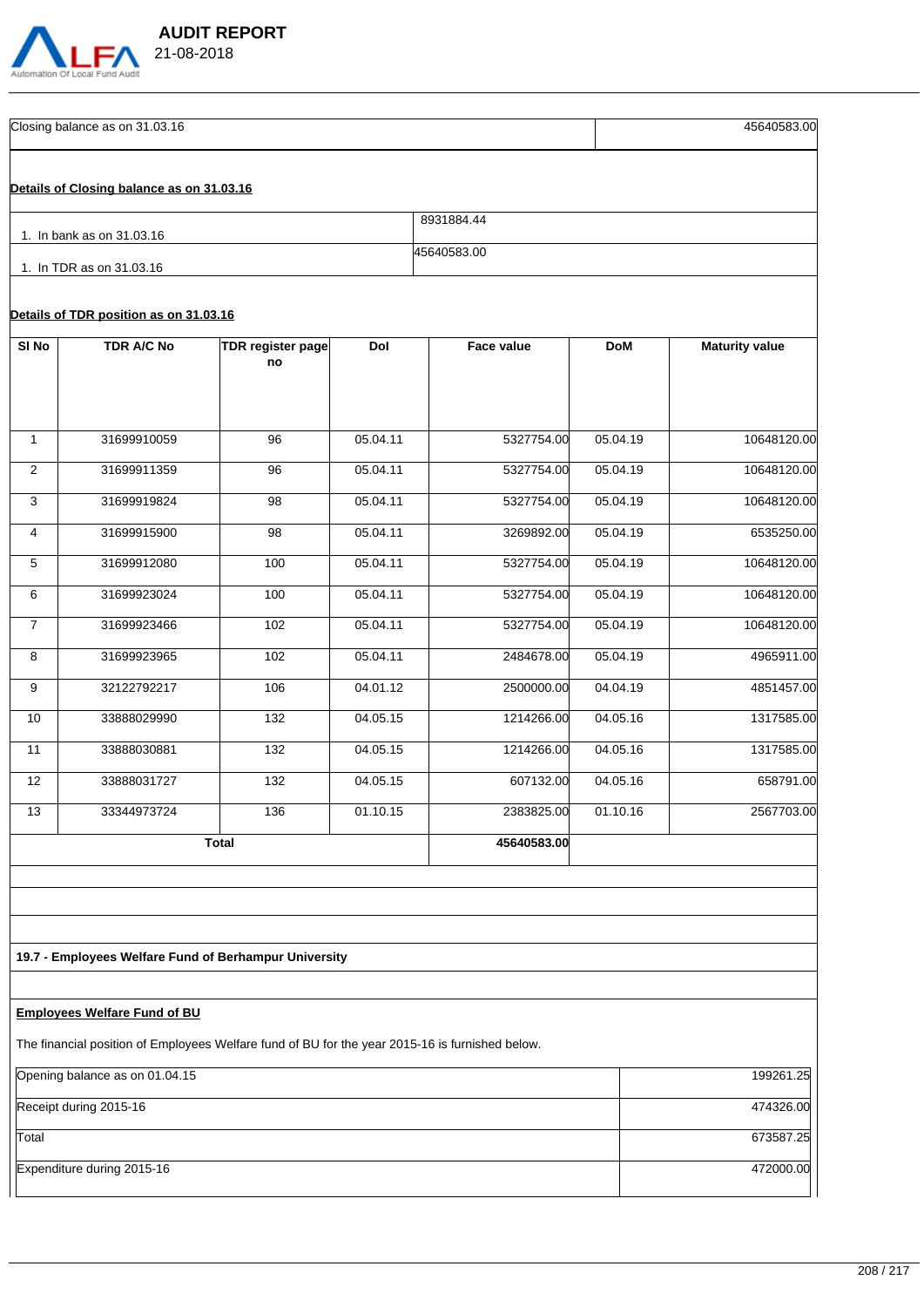

| Closing balance as on 31.03.16                                                            | 201587.25  |
|-------------------------------------------------------------------------------------------|------------|
| Closing balance as on 31.03.16 as per pass book                                           | 201587.25  |
| (A/C No-10941793131, SBI, Bhanjabihar)                                                    |            |
| <b>TDR</b> position                                                                       |            |
| The TDR position of Employees Welfare fund of BU for the year 2015-16 is furnished below. |            |
|                                                                                           |            |
| Opening balance as on 01.04.15                                                            | 3295869.00 |
| TDR purchased during 2015-16                                                              | 0.00       |
| Interest credited during 2015-16                                                          | 304746.00  |
| Total                                                                                     | 3600615.00 |
| TDR encashed during 2015-16                                                               | 0.00       |
|                                                                                           |            |

Closing balance as on 31.03.16 3600615.00

### **Details of Closing balance as on 31.03.16**

|                           | 201587.25  |
|---------------------------|------------|
| 1. In bank as on 31.03.16 |            |
|                           | 3600615.00 |
| 1. In TDR as on 31.03.16  |            |

# **Details of TDR position as on 31.03.16**

| SI <sub>No</sub> | TDR A/C No  | <b>TDR</b> register<br>page no | Dol      | <b>Face value</b> | <b>DoM</b> | <b>Maturity value</b> |
|------------------|-------------|--------------------------------|----------|-------------------|------------|-----------------------|
| $\mathbf{1}$     | 33835778421 | 134                            | 11.04.15 | 257415.00         | 11.04.16   | 279318.00             |
| 2                | 33835781434 | 134                            | 11.04.15 | 257415.00         | 11.04.16   | 279318.00             |
| 3                | 33835780532 | 134                            | 11.04.15 | 257415.00         | 11.04.16   | 279318.00             |
| 4                | 33835778806 | 134                            | 11.04.15 | 257415.00         | 11.04.16   | 279318.00             |
| $5\phantom{.0}$  | 33835781820 | 134                            | 11.04.15 | 128707.00         | 11.04.16   | 139658.00             |
| 6                | 33835780882 | 134                            | 11.04.15 | 257415.00         | 11.04.16   | 279318.00             |
| $\overline{7}$   | 33835778986 | 134                            | 11.04.15 | 257415.00         | 11.04.16   | 279318.00             |
| 8                | 33832340118 | 134                            | 12.05.15 | 109308.00         | 12.05.16   | 118318.00             |
| 9                | 33832337274 | 134                            | 12.05.15 | 109308.00         | 12.05.16   | 118318.00             |
| 10               | 33832332276 | 134                            | 12.05.15 | 109308.00         | 12.05.16   | 118318.00             |
| 11               | 33832334557 | 134                            | 12.05.15 | 109308.00         | 12.05.16   | 118318.00             |
| 12               | 33832336871 | 134                            | 12.05.15 | 109308.00         | 12.05.16   | 118318.00             |
| 13               | 33832337648 | 134                            | 12.05.15 | 109308.00         | 12.05.16   | 118318.00             |
| 14               | 33832338029 | 134                            | 12.05.15 | 109308.00         | 12.05.16   | 118318.00             |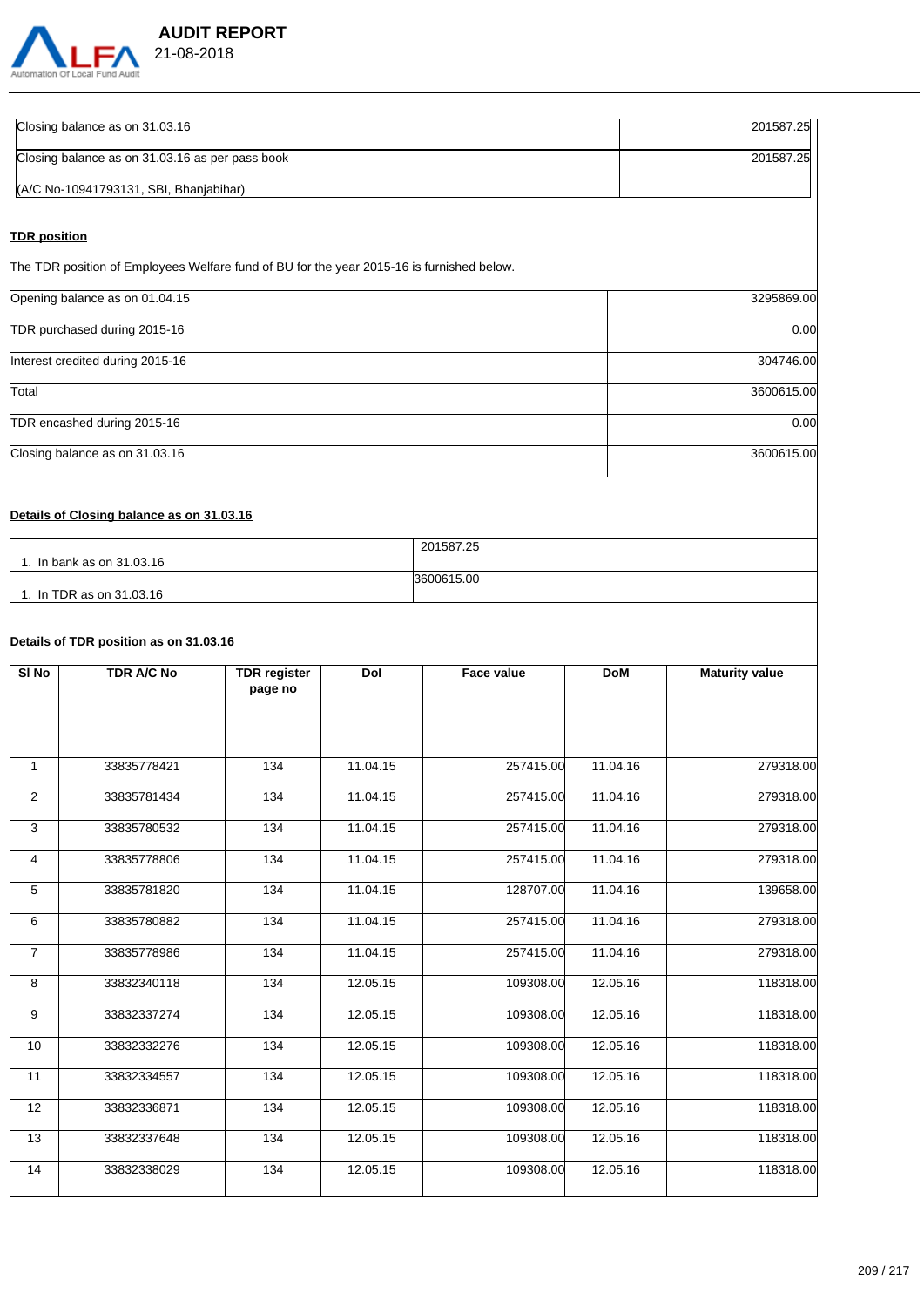

|            | <b>AUDIT REPORT</b> |
|------------|---------------------|
| 21-08-2018 |                     |

15 33832338529 134 12.05.15 109308.00 12.05.16 118318.00 16 33832339066 134 12.05.15 109308.00 12.05.16 118318.00 17 33832339577 134 12.05.15 109308.00 12.05.16 118318.00 18 | 33344953505 | 136 | 01.10.15 | 834338.00 01.10.16 | 898695.00 **Total 3600615.00 19.8 - Employees Welfare Fund of Lingaraj Law College Employees Welfare Fund ofLingaraj Law College** The financial position of Employees Welfare fund of Lingaraj Law College for the year 2015-16 is furnished below. **Opening balance as on 01.04.15** 50750.92 Receipt during 2015-16 11175.00 Total 61925.92 Expenditure during 2015-16 22500.00 Closing balance as on 31.03.16 39425.92 Closing balance as on 31.03.16 as per pass book (A/C No-10941793460, SBI, Bhanjabihar) 39425.92 **19.9 - Pension Fund of Berhampur University Pension Fund of BU**

The financial position of Pension fund of BU for the year 2015-16 is furnished below.

| Opening balance as on 01.04.15                  | 11085051.46  |
|-------------------------------------------------|--------------|
| Receipt during 2015-16                          | 440883479.00 |
| Total                                           | 451968530.46 |
| Expenditure during 2015-16                      | 449458994.00 |
| Closing balance as on 31.03.16 as per cash book | 2509536.46   |
| Closing balance as on 31.03.16 as per pass book | 2540363.46   |
| Difference                                      | 30827.00     |
|                                                 |              |

**Details of Closing balance as on 31.03.16 as per pass book**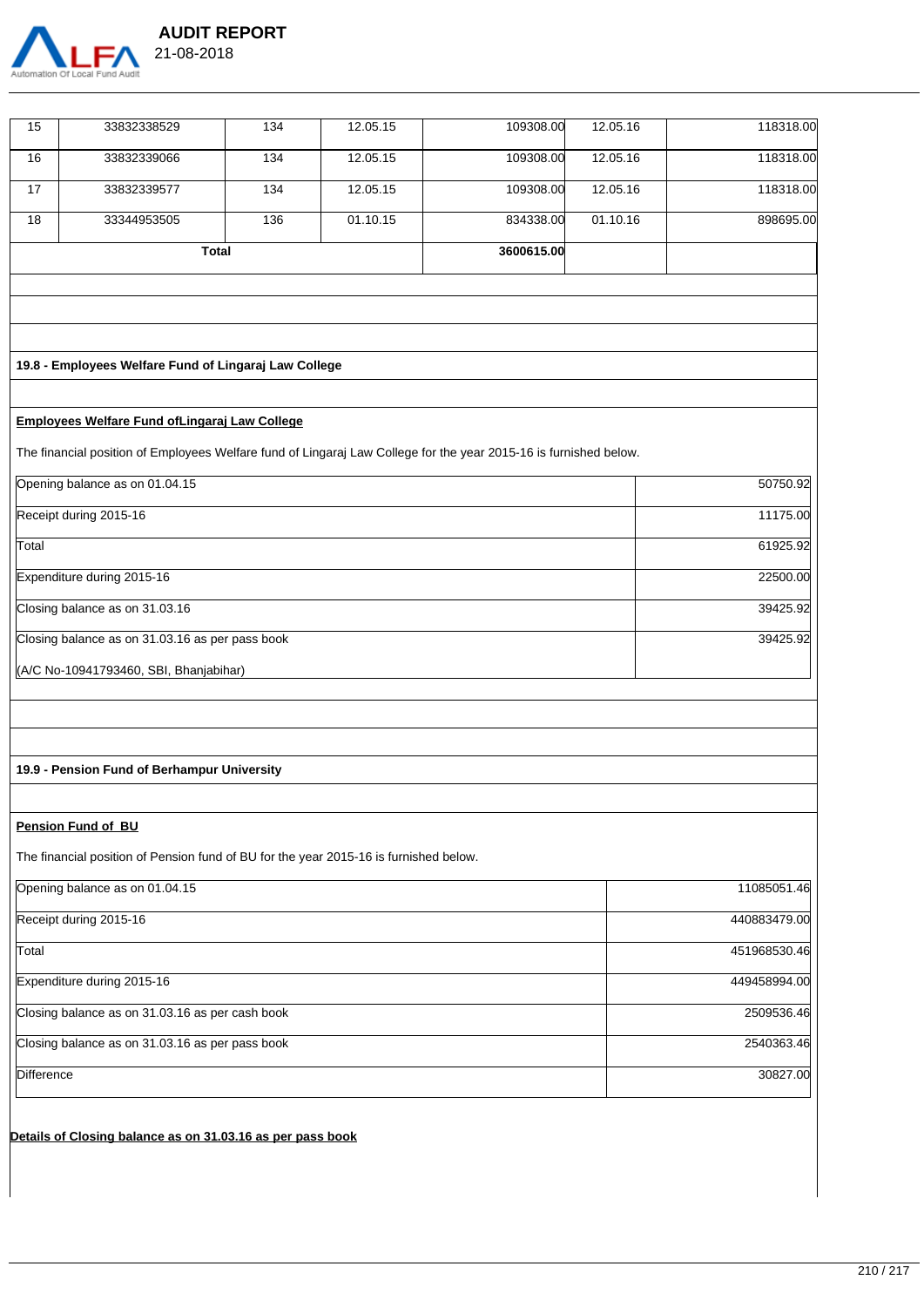

| SI No | A/C No                                              | Amount As per pass book | Remarks                |
|-------|-----------------------------------------------------|-------------------------|------------------------|
|       | 10941793120, SBI, Bhanjabihar                       | 2512314.46              |                        |
|       | (BU Employees Pension fund)                         |                         |                        |
| l2    | 31235968622, SBI, Bhanjabihar                       | 28049.00                |                        |
|       | (Pension Reserve fund)                              |                         |                        |
| IЗ    | 344901000000007, Indian Overseas Bank, Raghunathpur |                         | 0.00 Closed on 25.8.15 |
|       | (BU Employees Pension fund)                         |                         |                        |
|       | Total                                               | 2540363.46              |                        |

# **Reconciliation between closing balance of bank pass book and cash book**-

|    | Closing balance as per cash book<br>as on 31.03.16                                                                                                                                                                              | 2509536.46 |          |
|----|---------------------------------------------------------------------------------------------------------------------------------------------------------------------------------------------------------------------------------|------------|----------|
| l2 | Add cheque of Rs.3000.00 vide Ch $(+)$<br>no.695985/16.12.14 is still<br>unencashed till 31.03.16                                                                                                                               |            | 3000.00  |
| lЗ | Add interest amount Rs.27827.00<br>credited in respect of A/c no.<br>31235968622, SBI, Bhanjabihar<br>(Pension Reserve fund) but not<br>credited into the cash book<br>$Dt.25.6.15 = Rs.27276.00$<br>Dt.25.12.15= Rs.<br>551.00 | $(+)$      | 27827.00 |
| 4  | Closing balance as per pass book<br>as on 31.03.16                                                                                                                                                                              | 2540363.46 |          |

#### **TDR position**

The TDR position of pension fund of BU for the year 2015-16 is furnished below.

| Opening balance as on 01.04.15            |               |                    |                       |                       |                         |                       |                     |
|-------------------------------------------|---------------|--------------------|-----------------------|-----------------------|-------------------------|-----------------------|---------------------|
|                                           |               |                    | 506623627.00          |                       |                         |                       |                     |
| TDR purchased during 2015-16              |               |                    |                       |                       |                         |                       | 272133000.00        |
| Interest credited during 2015-16          |               |                    |                       |                       |                         |                       | 10365648.00         |
| Total                                     |               |                    |                       |                       |                         |                       | 789122275.00        |
| TDR encashed during 2015-16               |               |                    |                       |                       |                         |                       | 180000000.00        |
| Closing balance as on 31.03.16            |               |                    |                       |                       |                         |                       | 609122275.00        |
| Details of Closing balance as on 31.03.16 |               |                    |                       |                       |                         |                       |                     |
| In bank as on 31.03.16                    |               |                    |                       | 2540363.46            |                         |                       |                     |
| In TDR as on 31.03.16                     |               |                    |                       | 609122275.00          |                         |                       |                     |
| Details of TDR position as on 31.03.16    |               |                    |                       |                       |                         |                       |                     |
| SI.No.                                    | <b>TDR No</b> | <b>TDR</b><br>Page | Date of<br>investment | <b>TDR</b> face value | <b>Date of Maturity</b> | <b>Maturity Value</b> | Rate of<br>interest |
| $\mathbf{1}$                              | 31699744669   | 68                 | 5.4.2011              | 5226394.00            | 5.4.2019                | 5226394.00            | 8.75%               |
| 2                                         | 31699748904   | 70                 | 5.4.2011              | 5226394.00            | 5.4.2019                | 5226394.00            | 8.75%               |
| 3                                         | 31699749293   | 70                 | 5.4.2011              | 5226394.00            | 5.4.2019                | 5226394.00            | 8.75%               |
| 4                                         | 31699749645   | 72                 | 5.4.2011              | 5226394.00            | 5.4.2019                | 5226394.00            | 8.75%               |
| 5                                         | 31699749930   | 72                 | 5.4.2011              | 5226394.00            | 5.4.2019                | 5226394.00            | 8.75%               |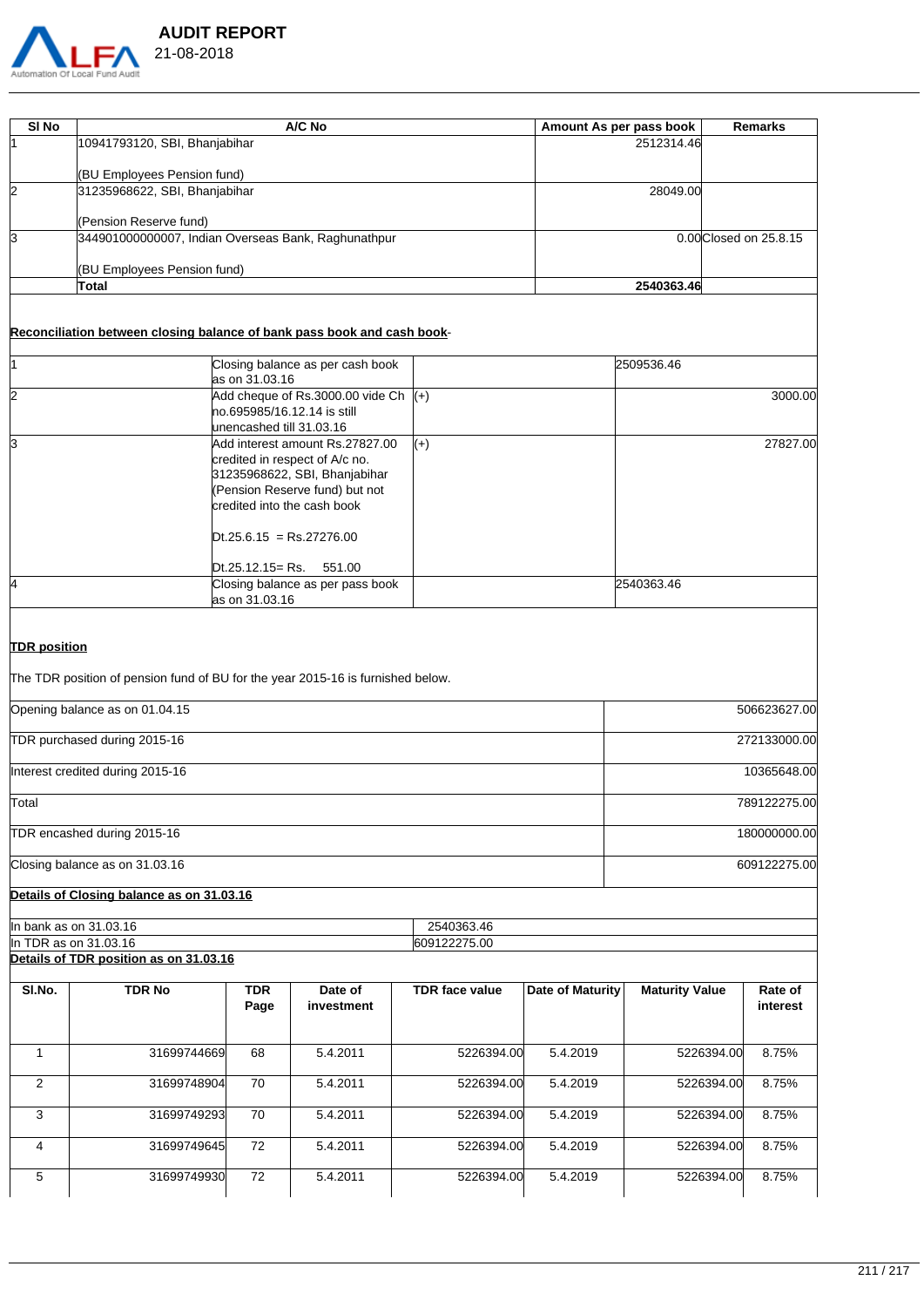

 $\lfloor$ 

| 6              | 31699750388 | 74  | 5.4.2011  | 5226394.00  | 5.4.2019              | 5226394.00  | 8.75% |
|----------------|-------------|-----|-----------|-------------|-----------------------|-------------|-------|
| $\overline{7}$ | 31699750649 | 74  | 5.4.2011  | 5226394.00  | 5.4.2019              | 5226394.00  | 8.75% |
| 8              | 31699750990 | 76  | 5.4.2011  | 5226394.00  | 5.4.2019              | 5226394.00  | 8.75% |
| 9              | 31699751553 | 76  | 5.4.2011  | 5226394.00  | 5.4.2019              | 5226394.00  | 8.75% |
| 10             | 31699752002 | 78  | 5.4.2011  | 5226394.00  | 5.4.2019              | 5226394.00  | 8.75% |
| 11             | 31699752513 | 78  | 5.4.2011  | 5226394.00  | 5.4.2019              | 5226394.00  | 8.75% |
| 12             | 31699752794 | 80  | 5.4.2011  | 5226394.00  | 5.4.2019              | 5226394.00  | 8.75% |
| 13             | 31699755478 | 80  | 5.4.2011  | 5226394.00  | 5.4.2019              | 5226394.00  | 8.75% |
| 14             | 31699755988 | 82  | 5.4.2011  | 5226394.00  | 5.4.2019              | 5226394.00  | 8.75% |
| 15             | 31699758368 | 82  | 5.4.2011  | 5226394.00  | 5.4.2019              | 5226394.00  | 8.75% |
| 16             | 31699756776 | 84  | 5.4.2011  | 5226394.00  | 5.4.2019              | 5226394.00  | 8.75% |
| 17             | 31699757599 | 84  | 5.4.2011  | 5226394.00  | 5.4.2019              | 5226394.00  | 8.75% |
| 18             | 31699758059 | 86  | 5.4.2011  | 5226394.00  | 5.4.2019              | 5226394.00  | 8.75% |
| 19             | 31699758468 | 86  | 5.4.2011  | 5226394.00  | 5.4.2019              | 5226394.00  | 8.75% |
| 20             | 31699760590 | 88  | 5.4.2011  | 5226394.00  | 5.4.2019              | 5226394.00  | 8.75% |
| 21             | 32305085494 | 122 | 27.4.2012 | 9450700.00  | 27.4.2020             | 18888295.00 | 8.75% |
| 22             | 31887759194 | 136 | 16.8.2011 | 5444235.00  | 16.4.2019             | 10970926.00 | 9.25% |
| 23             | 31887757607 | 136 | 16.8.2011 | 5444235.00  | 16.4.2019             | 10970926.00 | 9.25% |
| 24             | 31887760030 | 136 | 16.8.2011 | 7924091.00  | 16.4.2019             | 15968197.00 | 9.25% |
| 25             | 31698478357 | 138 | 5.4.2011  | 5000000.00  | 5.4.2019              | 9993067.00  | 8.75% |
| 26             | 31698493954 | 138 | 5.4.2011  | 5000000.00  | $\overline{5}.4.2019$ | 9993067.00  | 8.75% |
| 27             | 31700018489 | 138 | 5.4.2011  | 5456684.00  | 5.4.2019              | 10905801.00 | 8.75% |
| 28             | 31700017112 | 140 | 5.4.2011  | 5456684.00  | 5.4.2019              | 10905801.00 | 8.75% |
| 29             | 31700017677 | 140 | 5.4.2011  | 6546911.00  | 5.4.2019              | 13084744.00 | 8.75% |
| 30             | 31700019834 | 140 | 5.4.2011  | 6546911.00  | 5.4.2019              | 13084744.00 | 8.75% |
| 31             | 32485742534 | 150 | 14.8.2012 | 10000000.00 | 10.8.2017             | 15592862.00 | 9%    |
| 32             | 32485740570 | 150 | 14.8.2012 | 10000000.00 | 10.8.2017             | 15592862.00 | 9%    |
| 33             | 32485744440 | 150 | 14.8.2012 | 10000000.00 | 10.8.2017             | 15592862.00 | 9%    |
| 34             | 32485745750 | 152 | 14.8.2012 | 10000000.00 | 10.8.2017             | 15592862.00 | 9%    |
| 35             | 32485737920 | 152 | 14.8.2012 | 10000000.00 | 10.8.2017             | 15592862.00 | 9%    |
| 36             | 32485748127 | 152 | 14.8.2012 | 5044223.00  | 10.8.2017             | 7865387.00  | 9%    |
| 37             | 32944702635 | 166 | 16.4.2013 | 9450700.00  | 27.4.2020             | 17367823.00 | 8.75% |
| 38             | 33156921349 | 174 | 25.7.2013 | 5000000.00  | 25.7.2021             | 9993067.00  | 8.75% |
| 39             | 33156923652 | 176 | 25.7.2013 | 5000000.00  | 25.7.2021             | 9993067.00  | 8.75% |
|                |             |     |           |             |                       |             |       |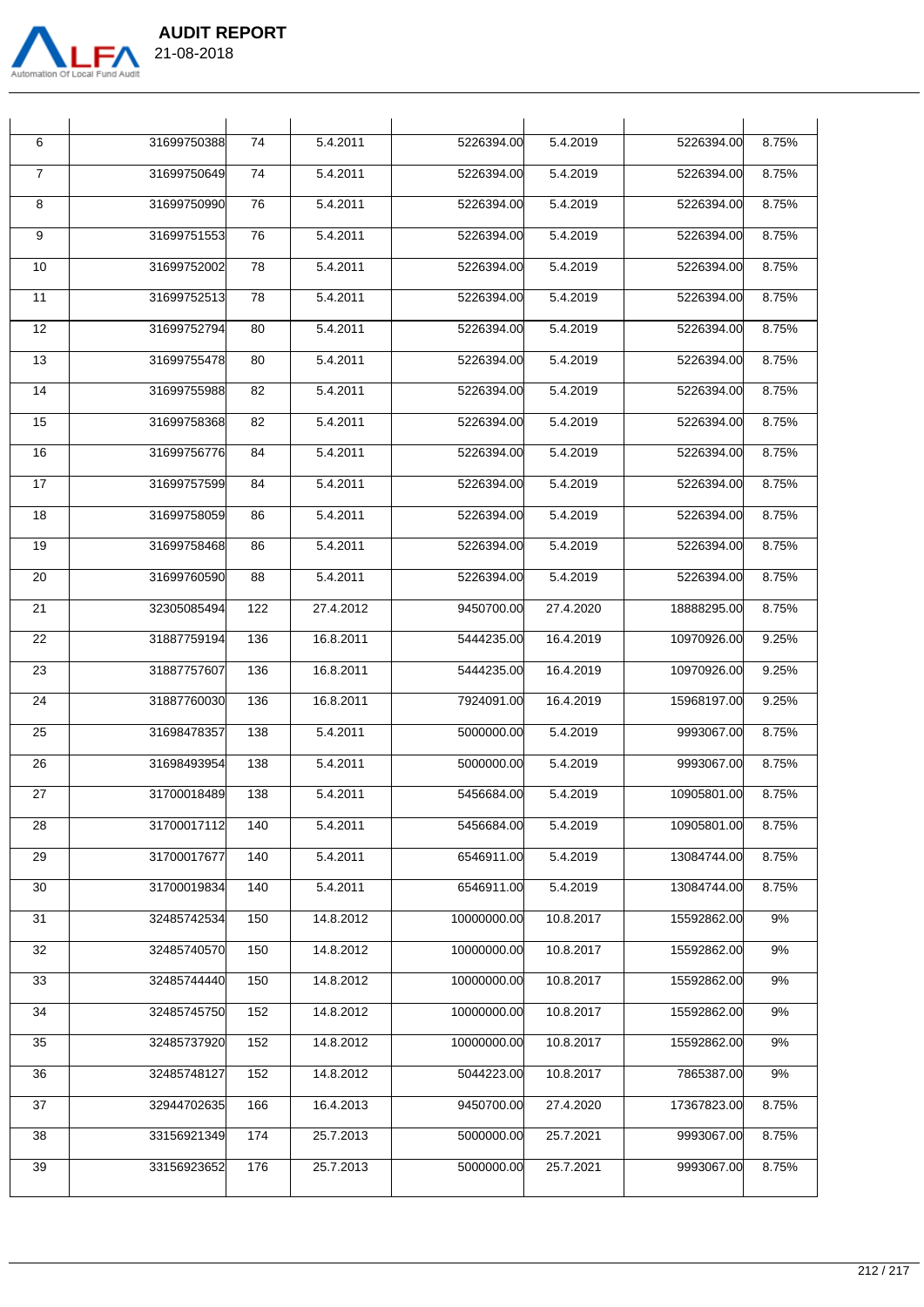

| 40 | 33156925661 | 176              | 25.7.2013  | 5000000.00  | 25.7.2021 | 9993067.00  | 8.75% |
|----|-------------|------------------|------------|-------------|-----------|-------------|-------|
| 41 | 33156926971 | 176              | 25.7.2013  | 5000000.00  | 25.7.2021 | 9993067.00  | 8.75% |
| 42 | 33156928265 | 178              | 25.7.2013  | 5000000.00  | 25.7.2021 | 9993067.00  | 8.75% |
| 43 | 33156928957 | 178              | 25.7.2013  | 5000000.00  | 25.7.2021 | 9993067.00  | 8.75% |
| 44 | 33156930251 | 178              | 25.7.2013  | 5000000.00  | 25.7.2021 | 9993067.00  | 8.75% |
| 45 | 33156931266 | 180              | 25.7.2013  | 5000000.00  | 25.7.2021 | 9993067.00  | 8.75% |
| 46 | 33156932792 | 180              | 25.7.2013  | 5000000.00  | 25.7.2021 | 9993067.00  | 8.75% |
| 47 | 33156935476 | 180              | 25.7.2013  | 5835230.00  | 25.7.2021 | 11662368.00 | 8.75% |
| 48 | 33156894096 | 182              | 25.7.2013  | 5000000.00  | 25.7.2021 | 9993067.00  | 8.75% |
| 49 | 33590496962 | 196              | 28.11.2013 | 6003432.00  | 16.4.2019 | 9690214.00  | 8.50% |
| 50 | 33590504497 | 196              | 28.11.2013 | 6003432.00  | 16.4.2019 | 9690214.00  | 8.50% |
| 51 | 33590501521 | 196              | 28.11.2013 | 3310211.00  | 16.4.2019 | 5343053.00  | 8.50% |
| 52 | 33773236001 | 204              | 4/7/2014   | 9450700.00  | 3/7/2017  | 12247094.00 | 9.00% |
| 53 | 34891122216 | 212              | 4/24/2015  | 5000000.00  | 4/24/2017 | 5915978.00  | 8.50% |
| 54 | 34891125411 | 212              | 4/24/2015  | 5033000.00  | 4/24/2017 | 5955024.00  | 8.50% |
| 55 | 33344461172 | 214              | 1/1/2015   | 5541088.00  | 4/2/2016  | 6156821.00  | 8.50% |
| 56 | 33344469499 | 214              | 1/1/2015   | 8241841.00  | 4/2/2016  | 9157685.00  | 8.50% |
| 57 | 33259776722 | 214              | 1/1/2015   | 13747479.00 | 5/1/2016  | 15328124.00 | 8.50% |
| 58 | 33175603380 | 216              | 1/1/2015   | 6545490.00  | 6/2/2016  | 7376123.00  | 8.50% |
| 59 | 33132520185 | 216              | 1/1/2015   | 2349747.00  | 7/3/2016  | 2666955.00  | 8.50% |
| 60 | 33132528130 | 216              | 1/1/2015   | 7331661.00  | 7/3/2016  | 8321412.00  | 8.50% |
| 61 | 35279239611 | $\overline{218}$ | 09/10/15   | 9000000.00  | 10/9/2017 | 10441995.00 | 7.50% |
| 62 | 35279254197 | 218              | 09/10/15   | 9000000.00  | 10/9/2017 | 10441995.00 | 7.50% |
| 63 | 35279255645 | 220              | 09/10/15   | 9000000.00  | 10/9/2017 | 10441995.00 | 7.50% |
| 64 | 35279256230 | 220              | 09/10/15   | 9000000.00  | 10/9/2017 | 10441995.00 | 7.50% |
| 65 | 35279258205 | 220              | 09/10/15   | 9000000.00  | 10/9/2017 | 10441995.00 | 7.50% |
| 66 | 35279258680 | 220              | 09/10/15   | 9000000.00  | 10/9/2017 | 10441995.00 | 7.50% |
| 67 | 35279259683 | 220              | 09/10/15   | 9000000.00  | 10/9/2017 | 10441995.00 | 7.50% |
| 68 | 35279260972 | 220              | 09/10/15   | 9000000.00  | 10/9/2017 | 10441995.00 | 7.50% |
| 69 | 35279263190 | 220              | 09/10/15   | 9000000.00  | 10/9/2017 | 10441995.00 | 7.50% |
| 70 | 35279264489 | 222              | 09/10/15   | 9000000.00  | 10/9/2017 | 10441995.00 | 7.50% |
| 71 | 35279266872 | 222              | 09/10/15   | 9000000.00  | 10/9/2017 | 10441995.00 | 7.50% |
| 72 | 35279268188 | 222              | 09/10/15   | 6000000.00  | 10/9/2017 | 6961330.00  | 7.50% |
| 73 | 35331922703 | 226              | 11/7/2015  | 5075822.00  | 4/1/2016  | 5213292.00  | 6.50% |
| 74 | 35331929877 | 228              | 11/7/2015  | 5075822.00  | 4/1/2016  | 5213292.00  | 6.50% |
|    |             |                  |            |             |           |             |       |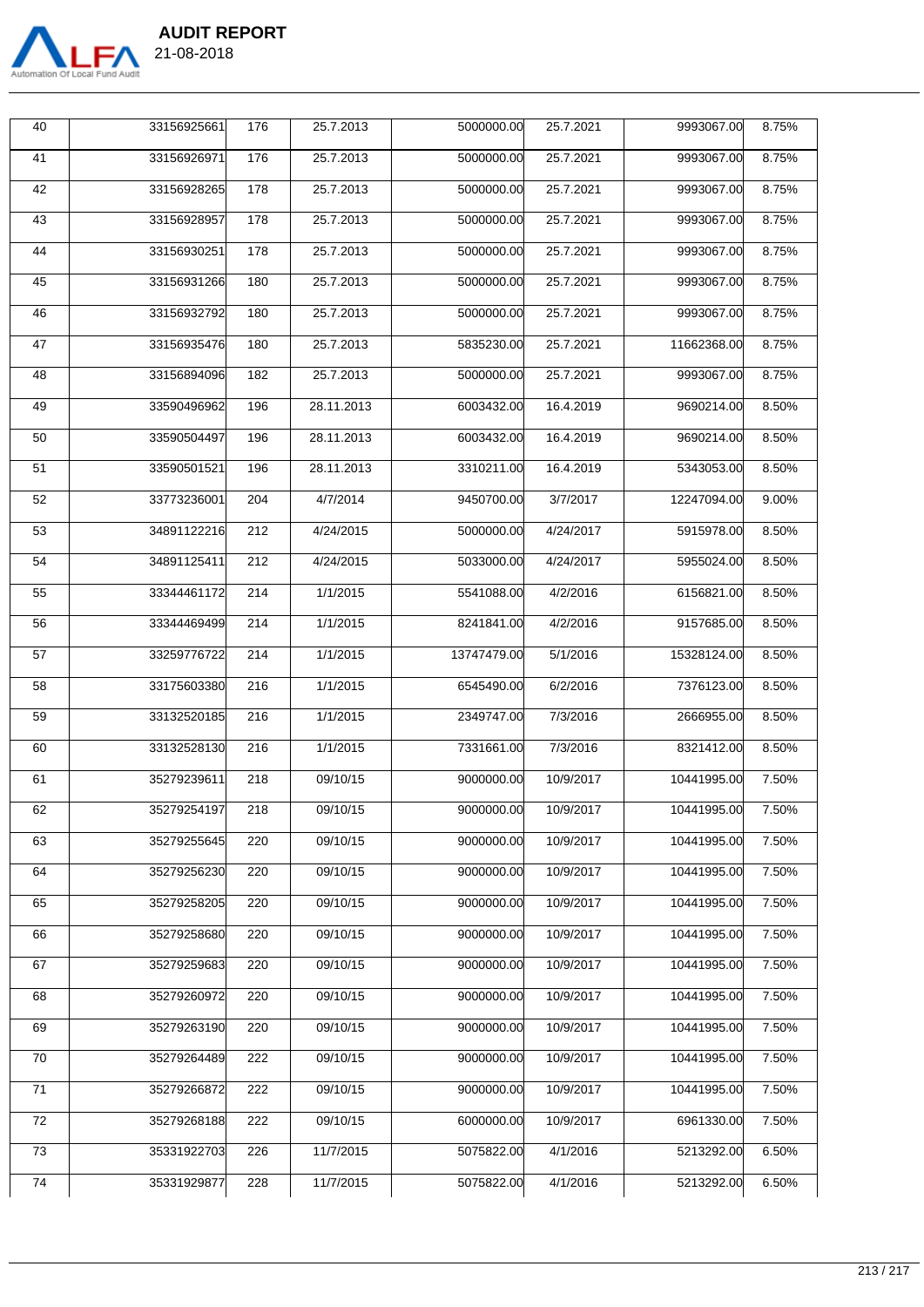

 **AUDIT REPORT** 

 $\overline{1}$ 

 $\overline{\phantom{a}}$ 

| 75 | 35469227088 | 228 | 1/1/2016  | 5053425.00 | 5/1/2016  | 5162916.00 | 6.50% |
|----|-------------|-----|-----------|------------|-----------|------------|-------|
| 76 | 35469226629 | 228 | 1/1/2016  | 5053425.00 | 5/1/2016  | 5162916.00 | 6.50% |
| 77 | 35469225977 | 228 | 1/1/2016  | 5053425.00 | 5/1/2016  | 5162916.00 | 6.50% |
| 78 | 35559308689 | 228 | 2/8/2016  | 5081027.00 | 6/1/2016  | 5191118.00 | 6.50% |
| 79 | 35559308373 | 228 | 2/9/2016  | 5081027.00 | 6/1/2016  | 5191118.00 | 6.50% |
| 80 | 35633205568 | 230 | 3/1/2016  | 5106849.00 | 7/1/2016  | 5217497.00 | 6.50% |
| 81 | 35633206210 | 230 | 3/1/2016  | 5106849.00 | 7/1/2016  | 5217497.00 | 6.50% |
| 82 | 35602853672 | 230 | 2/29/2016 | 7094063.00 | 2/1/2018  | 8230686.00 | 7.50% |
| 83 | 35602852454 | 230 | 2/29/2016 | 7143728.00 | 2/1/2018  | 8288308.00 | 7.50% |
| 84 | 35602854235 | 230 | 2/29/2016 | 1956937.00 | 2/1/2018  | 2270481.00 | 7.50% |
| 85 | 35602854701 | 230 | 2/29/2016 | 7144215.00 | 2/1/2018  | 8288873.00 | 7.50% |
| 86 | 35633206775 | 232 | 3/1/2016  | 5106849.00 | 8/1/2016  | 5245159.00 | 6.50% |
| 87 | 35633207225 | 232 | 3/1/2016  | 5106849.00 | 8/1/2016  | 5245159.00 | 6.50% |
| 88 | 35658543111 | 232 | 3/28/2016 | 5000000.00 | 9/1/2016  | 5139795.00 | 6.50% |
| 89 | 35658545482 | 232 | 3/28/2016 | 5000000.00 | 9/1/2016  | 5139795.00 | 6.50% |
| 90 | 35633205091 | 232 | 3/2/2016  | 7095398.00 | 3/2/2018  | 8232235.00 | 7.50% |
| 91 | 35658591325 | 234 | 3/28/2016 | 5000000.00 | 10/1/2016 | 5173042.00 | 6.75% |
| 92 | 35658592023 | 234 | 3/28/2016 | 5000000.00 | 10/1/2016 | 5173042.00 | 6.75% |
| 93 | 35658617834 | 234 | 3/28/2016 | 5000000.00 | 11/1/2016 | 5210285.00 | 7.00% |
| 94 | 35658618351 | 234 | 3/28/2016 | 5000000.00 | 11/1/2016 | 5210285.00 | 7.00% |
| 95 | 35658628541 | 234 | 3/28/2016 | 5000000.00 | 12/1/2016 | 5240068.00 | 7.00% |
| 96 | 35658629340 | 234 | 3/28/2016 | 5000000.00 | 12/1/2016 | 5240068.00 | 7.00% |
| 97 | 35658629907 | 236 | 3/28/2016 | 5000000.00 | 1/1/2017  | 5271161.00 | 7.00% |
|    | 35658630479 | 236 | 3/28/2016 | 7100000.00 | 1/1/2017  | 7485049.00 | 7.00% |
| 98 |             |     |           |            |           |            |       |

 $\overline{1}$ 

 $\overline{\phantom{a}}$ 

**19.10 - New Pension Scheme of Berhampur University**

**NPS of BU**

The financial position of NPS of BU for the year 2015-16 is furnished below.

| Opening balance as on 01.04.15 | 2492.00     |
|--------------------------------|-------------|
| Receipt during 2015-16         | 18302591.00 |
| Total                          | 18305083.00 |

 $\overline{\phantom{a}}$ 

 $\mathcal{L}(\mathcal{L})$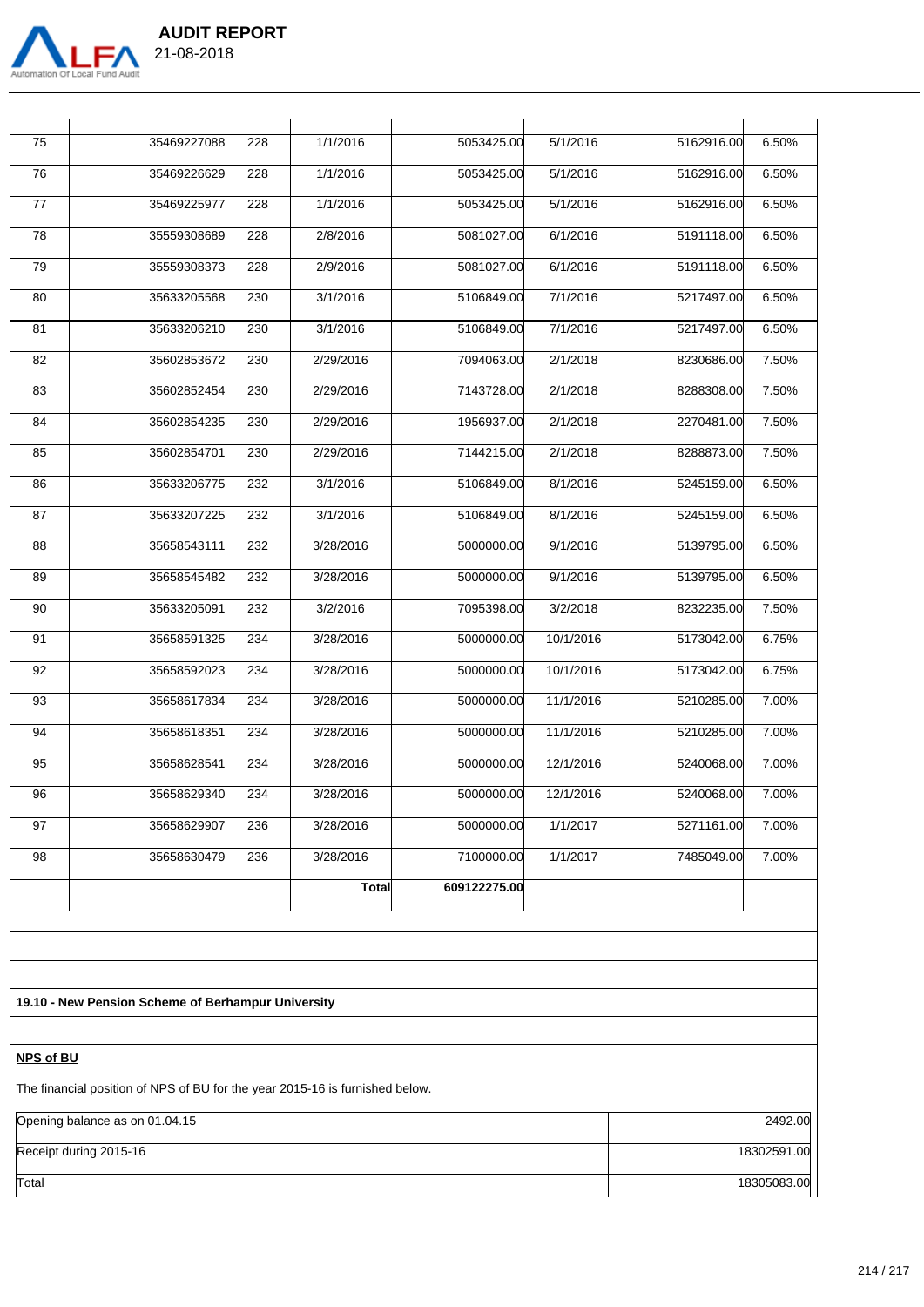

| Expenditure during 2015-16                                             | 17130740.00 |
|------------------------------------------------------------------------|-------------|
|                                                                        |             |
| Closing balance as on 31.03.16                                         | 1174343.00  |
| Closing balance as on 31.03.16 as per pass book                        | 1174343.00  |
| (A/C No-33068139532, SBI, Bhanjabihar)                                 |             |
| There is an another account for deposit of NPS in NSDL.                |             |
| Axis Bank, Mandiapali (A/C no-915020046071467)                         |             |
| <b>TDR</b> position                                                    |             |
| The TDR position of NPS of BU for the year 2015-16 is furnished below. |             |
| Opening balance as on 01.04.15                                         | 25070368.00 |
| TDR purchased during 2015-16                                           | 22755590.00 |
| Total                                                                  | 47825958.00 |
| TDR encashed during 2015-16                                            | 17133256.00 |
| Closing balance as on 31.03.16                                         | 30692702.00 |
| Closing balance as on 31.03.16 as per cash book                        | 29879640.00 |
| Difference (Interest amount of 2015-16                                 | 813062.00   |
| taken to the cash book on 04.04.16)                                    |             |
|                                                                        |             |
| Details of Closing balance as on 31.03.16                              |             |

| 31.03.16<br>lln<br>ı bank as on                                               | 43.00  |
|-------------------------------------------------------------------------------|--------|
| TDR<br>lln<br>$\overline{\phantom{a}}$<br>1.03.16<br>$\sim$<br>as or<br>1 O L | 702.00 |

# **Details of TDR position as on 31.03.16**

| SI <sub>No</sub> | TDR a/c No  | <b>TDR register</b><br>page no | Dol     | <b>Face value</b> | <b>DoM</b> | <b>Maturity value</b> |
|------------------|-------------|--------------------------------|---------|-------------------|------------|-----------------------|
| 1                | 34891048581 | 40                             | 24.4.15 | 806646.00         | 24.4.16    | 875282.00             |
| 2                | 34953972946 | 40                             | 26.5.15 | 843992.00         | 26.11.16   | 953972.00             |
| 3                | 35017709587 | 42                             | 24.6.15 | 837818.00         | 24.6.17    | 986460.00             |
| $\overline{4}$   | 35115173747 | 42                             | 31.7.15 | 846332.00         | 31.7.16    | 913854.00             |
| 5                | 35203758726 | 44                             | 26.6.15 | 5747451.00        | 26.6.17    | 6767136.00            |
| 6                | 35203753091 | 44                             | 26.6.15 | 5000000.00        | 26.6.17    | 5887076.00            |
| $\overline{7}$   | 33143702638 | 44                             | 20.7.15 | 698438.00         | 20.7.16    | 754160.00             |
| 8                | 33214525466 | 46                             | 16.8.15 | 709019.00         | 16.8.16    | 765586.00             |
| 9                | 33340626333 | 46                             | 30.9.15 | 724964.00         | 30.9.16    | 780885.00             |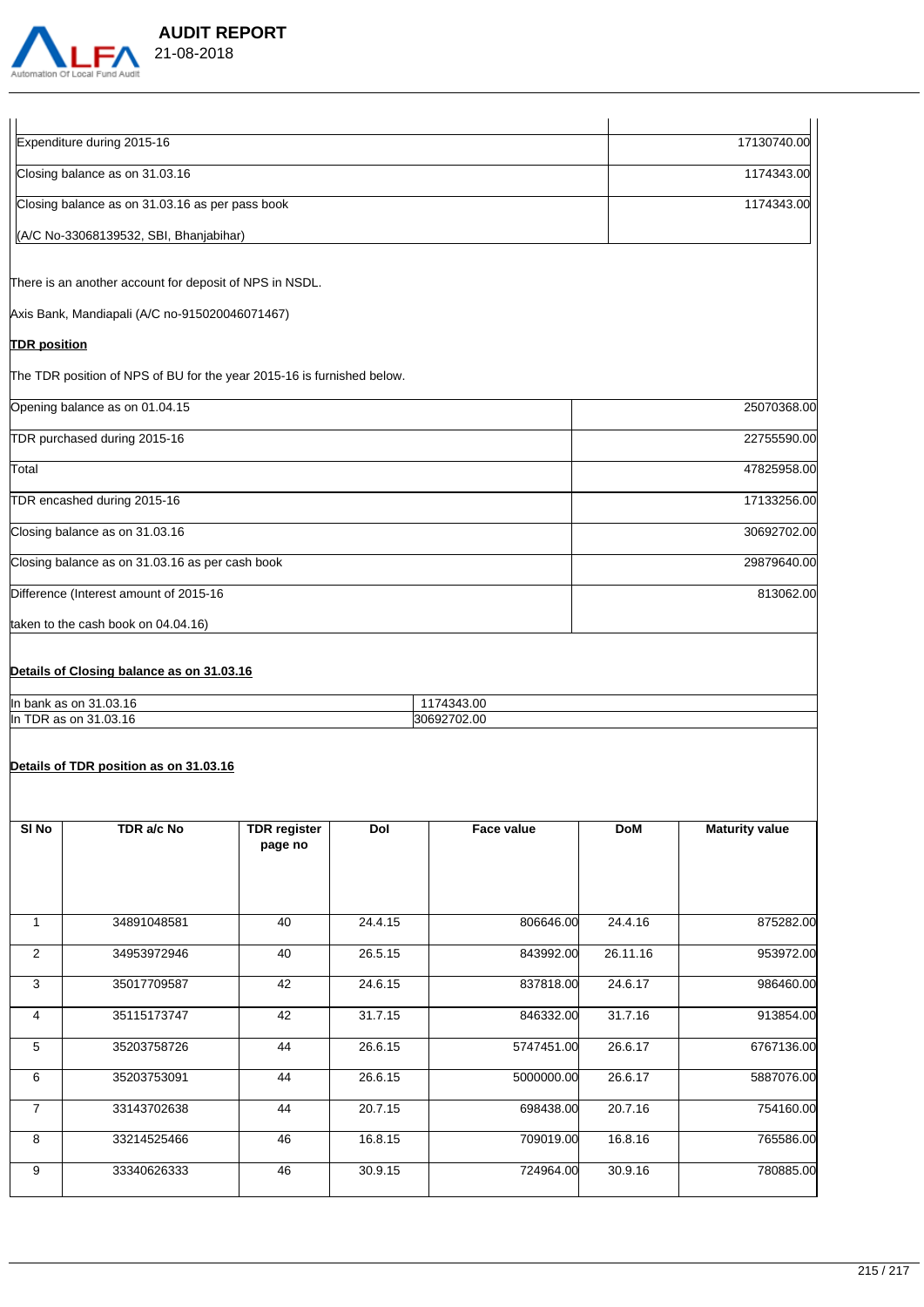

 33403808472 46 25.10.15 362481.00 25.10.16 389484.00 11 | 33411952868 | 48 | 29.10.15 | 362482.00 29.10.16 | 389485.00 33487153298 48 29.11.15 766676.00 29.11.16 823790.00 13 3352662985 48 19.12.15 780702.00 19.12.16 838860.00 33604551119 50 22.1.16 793881.00 22.1.17 853021.00 33680127744 50 24.2.16 400004.00 24.2.17 429802.00 33697300245 50 3.3.16 400004.00 3.3.17 429802.00 33723204476 52 13.3.16 794144.00 13.3.17 853304.00 33806301259 52 28.4.15 732178.00 28.4.16 794477.00 33869231301 52 2.6.15 770864.00 2.6.16 864408.00 20 | 33908842375 | 54 | 20.6.15 | 757800.00| 20.6.16 | 820267.00 34022097889 54 6.8.15 778472.00 6.8.16 840580.00 34060253823 54 21.8.15 831255.00 21.8.16 895975.00 23 | 34200638760 | 56 | 16.9.15 | 826598.00| 16.9.16 | 890358.00 34628108013 56 22.1.16 429719.00 22.1.17 461731.00 25 | 34628115688 | 56 | 22.1.16 | 434902.00 22.1.17 | 467300.00 34628119728 58 22.1.16 427634.00 22.1.17 459491.00 34628124976 58 22.1.16 410190.00 22.1.17 440747.00 34640449513 58 27.1.16 429719.00 27.1.17 461731.00 34640447844 60 27.1.16 434902.00 27.1.17 467300.00 34640445199 60 27.1.16 427634.00 27.1.17 459491.00 34640419849 60 27.1.16 410190.00 27.1.17 440747.00 34744424716 62 22.2.16 849174.00 27.2.17 912433.00 34823823824 62 25.3.16 866437.00 25.3.17 930982.00 **Total 30692702.00**

PARA: 20 **RESULT OF AUDIT**

#### **Result Of Audit**

| Name Of The | Amount        | Amount kept on | Amount                                                                   | Amount                                            | Amount                                                                                                                    | <b>Remarks</b>                                                                                                                        |
|-------------|---------------|----------------|--------------------------------------------------------------------------|---------------------------------------------------|---------------------------------------------------------------------------------------------------------------------------|---------------------------------------------------------------------------------------------------------------------------------------|
| Paragraph   | suggested for |                |                                                                          |                                                   | Othercases(In                                                                                                             |                                                                                                                                       |
|             |               |                | $n$ Rs: $)$                                                              | $n$ Rs: $)$                                       | Rs:                                                                                                                       |                                                                                                                                       |
| 5.1         |               |                |                                                                          |                                                   |                                                                                                                           |                                                                                                                                       |
| 8.1         |               |                |                                                                          |                                                   |                                                                                                                           |                                                                                                                                       |
| 12.1        |               |                |                                                                          |                                                   |                                                                                                                           |                                                                                                                                       |
| 12.2        |               |                |                                                                          |                                                   |                                                                                                                           |                                                                                                                                       |
|             |               |                | recovery(In Rs:) <br>0.00l<br>6672481.00<br>0.00 <sub>l</sub><br>4776.00 | 28500943.00<br>6672481.00<br>111386.00<br>4776.00 | 0.00<br>0.00 <sub>l</sub><br>0.00 <sub>l</sub><br>6672481.00<br>0.00<br>0.00 <sub>l</sub><br>0.00 <sub>l</sub><br>4776.00 | objection(In Rs:) Surchargeable(I Embezzlement(I <br>0.00 <sub>l</sub><br>0.00 <sub>l</sub><br>0.00 <sub>l</sub><br>0.00 <sub>l</sub> |